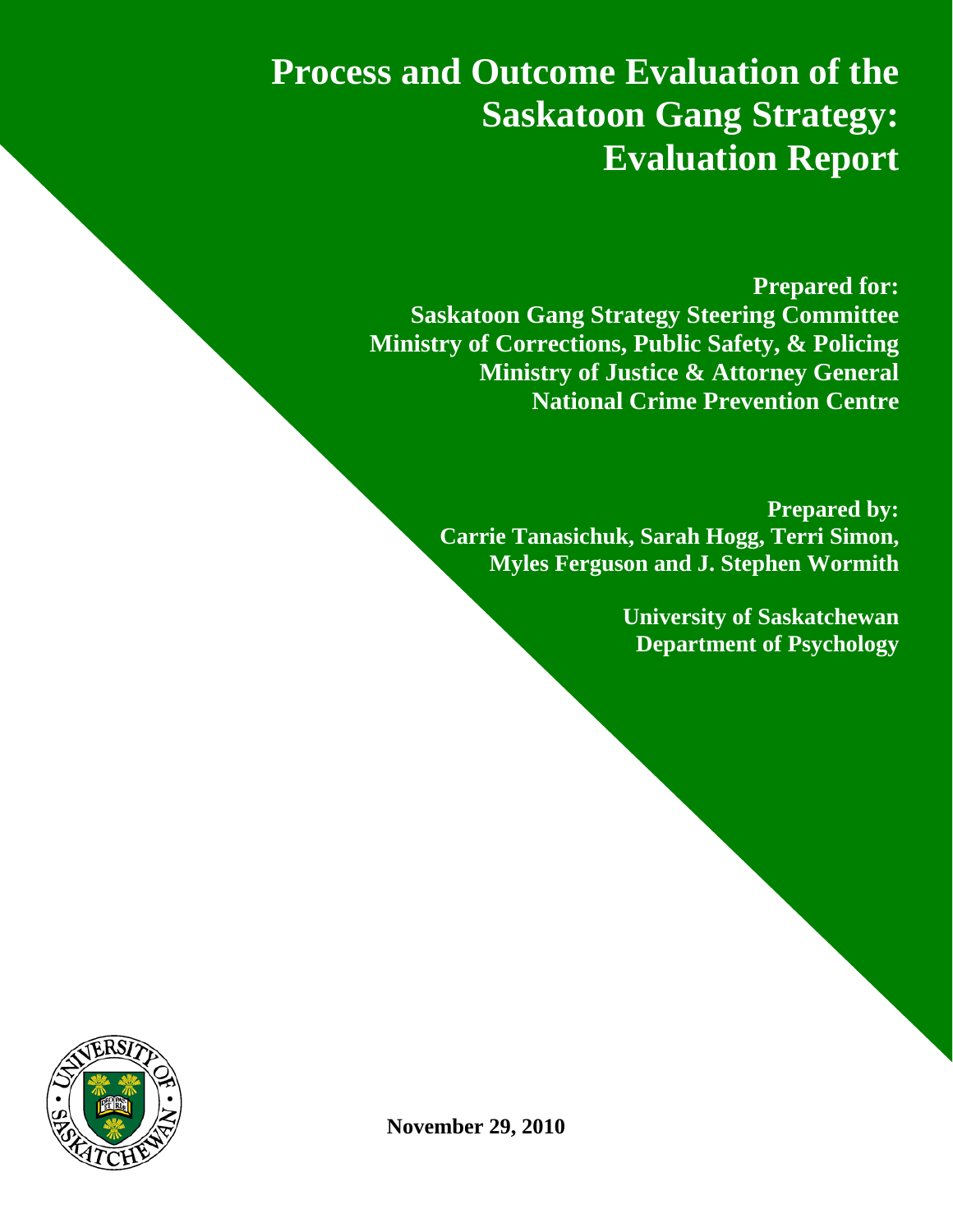<span id="page-1-0"></span>

| 2.1. |                                                                                                                                   |  |
|------|-----------------------------------------------------------------------------------------------------------------------------------|--|
|      |                                                                                                                                   |  |
|      |                                                                                                                                   |  |
| 3.1. |                                                                                                                                   |  |
| 3.2. |                                                                                                                                   |  |
| 3.3. |                                                                                                                                   |  |
|      |                                                                                                                                   |  |
|      |                                                                                                                                   |  |
|      | 3.3.2.1. GREAT: Gang Resistance Education and Training (U.S.) 10<br>3.3.2.2. GPTTO: Gang Prevention through Targeted Outreach  12 |  |
|      |                                                                                                                                   |  |
|      |                                                                                                                                   |  |
|      |                                                                                                                                   |  |
|      |                                                                                                                                   |  |
|      |                                                                                                                                   |  |
| 3.4. |                                                                                                                                   |  |
|      |                                                                                                                                   |  |
|      | 3.4.1.1. GITTO: Gang Intervention through Targeted Outreach 15                                                                    |  |
|      |                                                                                                                                   |  |
|      | 3.4.1.3. YVRP: Philadelphia Youth Violence Reduction Partnership  15                                                              |  |
|      |                                                                                                                                   |  |
|      |                                                                                                                                   |  |
|      |                                                                                                                                   |  |
|      | 3.4.2.                                                                                                                            |  |
|      | 3.4.2.1. Key Elements in Aboriginal Gang Programming 18                                                                           |  |
| 3.5. |                                                                                                                                   |  |
|      |                                                                                                                                   |  |
|      | 3.5.1.1. Operation Ceasefire (a.k.a. Boston Gun Project)  20                                                                      |  |
|      |                                                                                                                                   |  |
|      | 3.5.1.3. TARGET: Tri-Agency Resource Gang Enforcement Team  21                                                                    |  |

# **TABLE OF CONTENTS**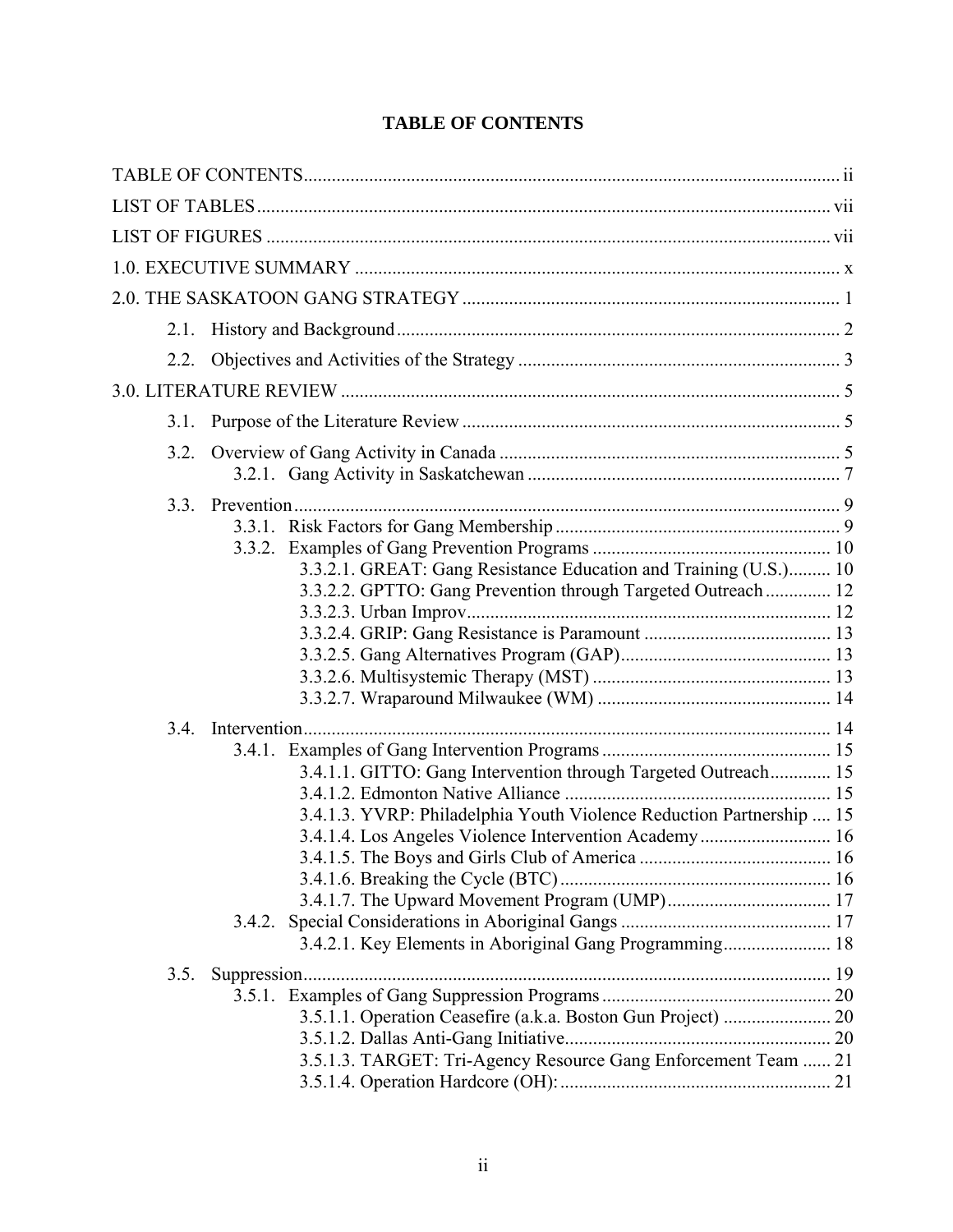|      | 3.6.1.1. MGIP: Mesa Gang Intervention Project (Mesa, AZ)  22<br>3.6.1.2. GVRP: Gang Violence Reduction Project (Chicago, IL) 22<br>3.6.1.3. Bloomington-Normal Comprehensive Gang Program: |  |
|------|--------------------------------------------------------------------------------------------------------------------------------------------------------------------------------------------|--|
|      |                                                                                                                                                                                            |  |
| 3.8. |                                                                                                                                                                                            |  |
|      |                                                                                                                                                                                            |  |
|      |                                                                                                                                                                                            |  |
|      |                                                                                                                                                                                            |  |
| 4.2. |                                                                                                                                                                                            |  |
| 4.3. |                                                                                                                                                                                            |  |
|      |                                                                                                                                                                                            |  |
|      |                                                                                                                                                                                            |  |
|      |                                                                                                                                                                                            |  |
| 5.2. |                                                                                                                                                                                            |  |
|      | 5.3.1.2. The Role and Functioning of the Steering Committee  49                                                                                                                            |  |
|      | 5.3.2.2. The Role and Functioning of the Prevention Subcommittee 52                                                                                                                        |  |
|      | 5.3.3.2. The Role and Functioning of the Intervention Subcommittee 54                                                                                                                      |  |
|      | 5.3.4.2. The Role and Functioning of the Suppression Subcommittee 57                                                                                                                       |  |
| 5.4. |                                                                                                                                                                                            |  |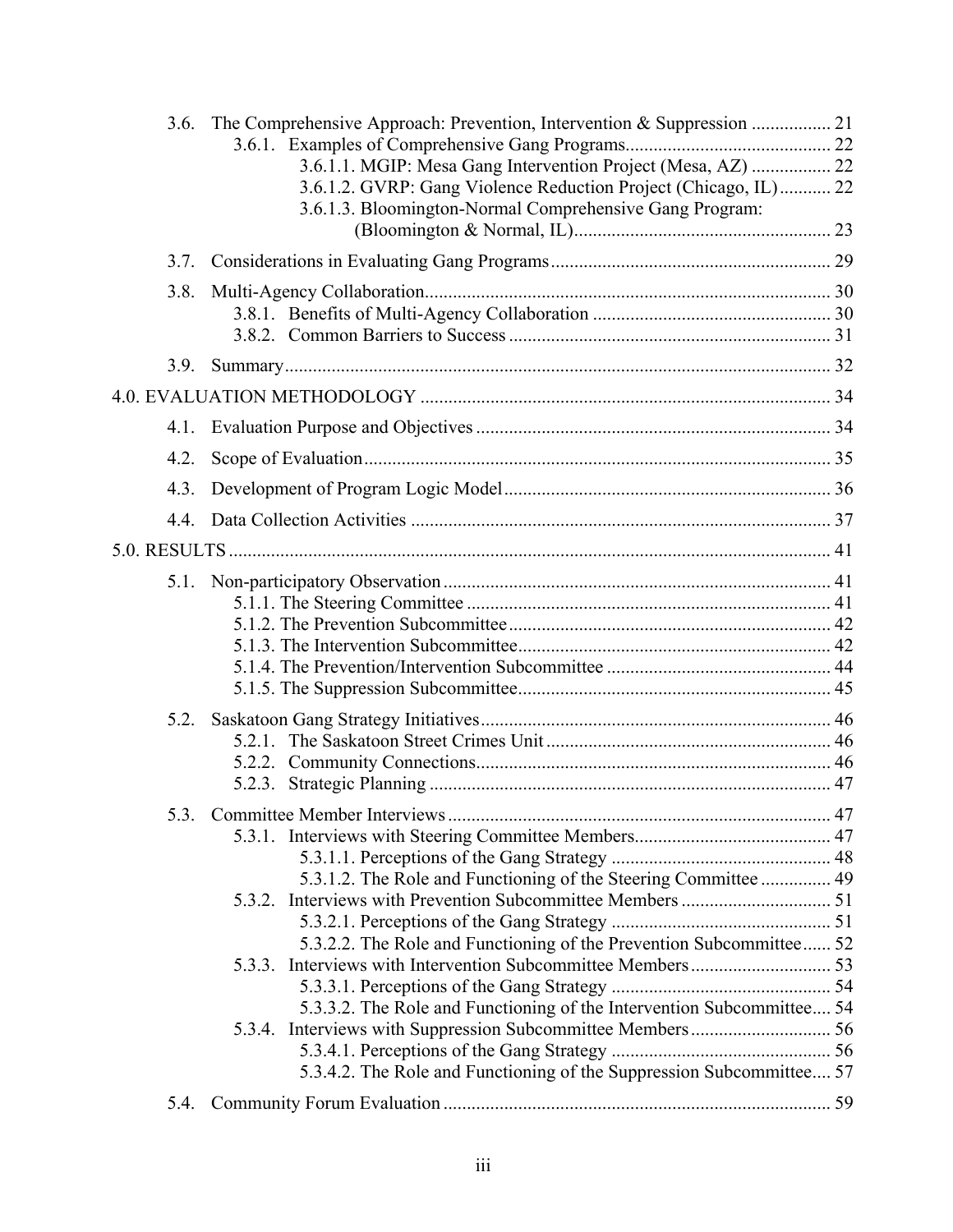| 5.7. |                                                                                 |  |
|------|---------------------------------------------------------------------------------|--|
|      |                                                                                 |  |
|      |                                                                                 |  |
|      |                                                                                 |  |
|      |                                                                                 |  |
|      |                                                                                 |  |
|      |                                                                                 |  |
|      |                                                                                 |  |
|      |                                                                                 |  |
|      |                                                                                 |  |
|      |                                                                                 |  |
|      |                                                                                 |  |
|      |                                                                                 |  |
|      |                                                                                 |  |
|      |                                                                                 |  |
|      |                                                                                 |  |
|      |                                                                                 |  |
|      |                                                                                 |  |
|      |                                                                                 |  |
|      |                                                                                 |  |
|      |                                                                                 |  |
|      | 5.7.5. Interviews with Youth Male Clients in Community Connections 98           |  |
|      |                                                                                 |  |
|      |                                                                                 |  |
|      |                                                                                 |  |
|      |                                                                                 |  |
| 5.8. |                                                                                 |  |
|      | 5.8.1. Interview with a Mother who Volunteers at the Kinsman Activity Place 101 |  |
|      |                                                                                 |  |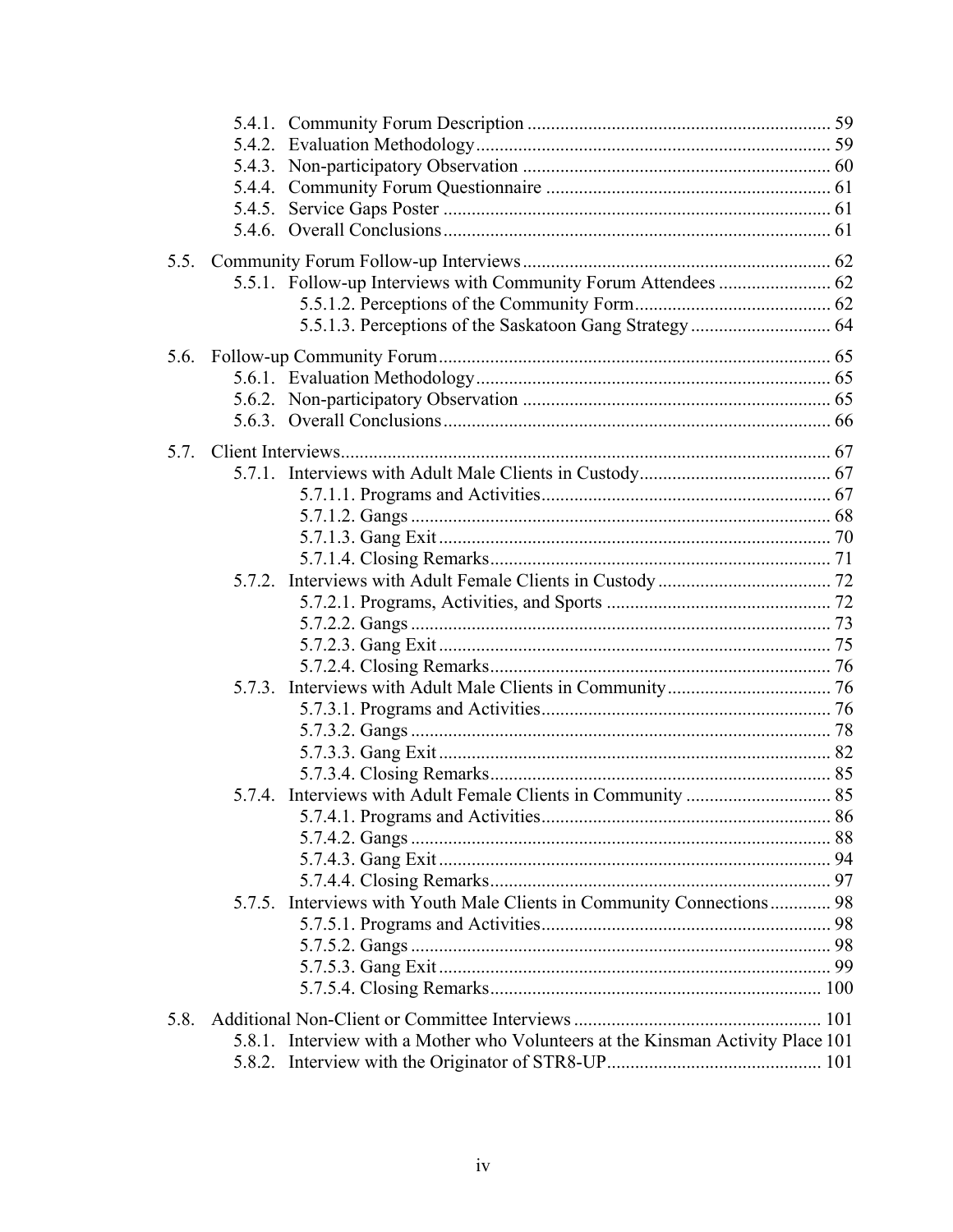| Analysis of the Community Resource Coordinator and the Gang Strategy<br>5.9.  |  |
|-------------------------------------------------------------------------------|--|
|                                                                               |  |
|                                                                               |  |
| 5.9.1.1. Analysis of Community Resource Coordinator Activities                |  |
|                                                                               |  |
|                                                                               |  |
|                                                                               |  |
|                                                                               |  |
|                                                                               |  |
|                                                                               |  |
|                                                                               |  |
|                                                                               |  |
|                                                                               |  |
|                                                                               |  |
|                                                                               |  |
|                                                                               |  |
|                                                                               |  |
|                                                                               |  |
|                                                                               |  |
|                                                                               |  |
|                                                                               |  |
| 5.13. A Comparison of Gang Affiliated and Non-Gang Affiliated Young Offenders |  |
|                                                                               |  |
|                                                                               |  |
|                                                                               |  |
| 5.13.3. Programming for Gang Affiliated Young Offenders 123                   |  |
|                                                                               |  |
|                                                                               |  |
| 6.1.1. The Development, Evolution, and Maturation of the Strategy  124        |  |
|                                                                               |  |
|                                                                               |  |
|                                                                               |  |
|                                                                               |  |
|                                                                               |  |
|                                                                               |  |
|                                                                               |  |
|                                                                               |  |
|                                                                               |  |
|                                                                               |  |
|                                                                               |  |
|                                                                               |  |
|                                                                               |  |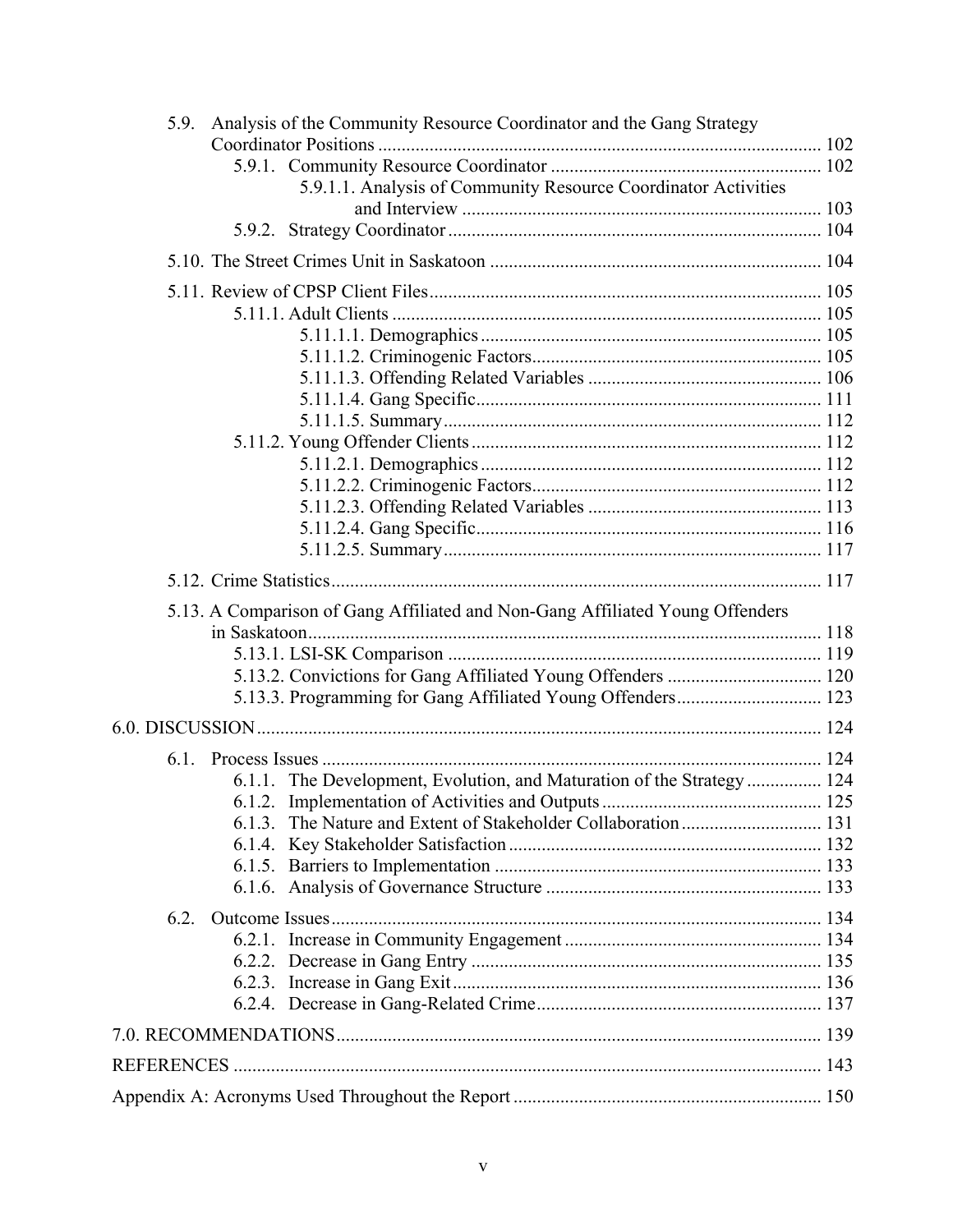| Appendix L: Community Resource Coordinator Presentation Evaluation Form  183        |  |
|-------------------------------------------------------------------------------------|--|
| Appendix M: Summary of Gang Affiliated Participant Responses to Questions in the    |  |
| Appendix N: Interview with a Mother who Volunteers at the Kinsman Activity Place in |  |
|                                                                                     |  |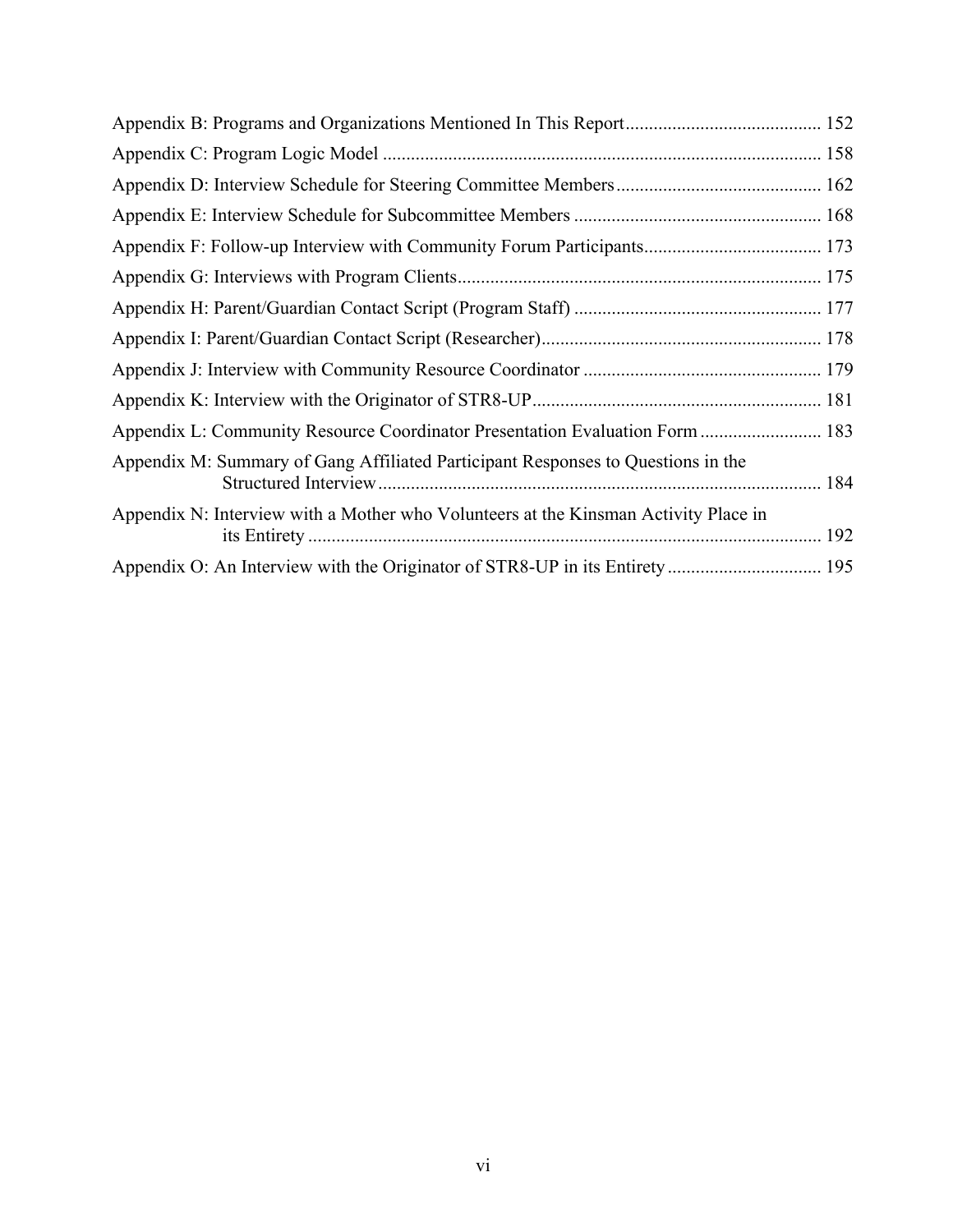# **LIST OF TABLES**

<span id="page-6-0"></span>

| Table 1. |                                                                                            |    |
|----------|--------------------------------------------------------------------------------------------|----|
| Table 2. | Mean ratings of the Steering Committee on its Effectiveness in Developing                  | 50 |
| Table 3. | Mean Ratings by the Prevention Subcommittee on the Gang Strategy and its                   |    |
| Table 4. | Mean Ratings by the Intervention Subcommittee on the Gang Strategy and its                 |    |
| Table 5. | Mean Ratings by the Suppression Subcommittee on the Gang Strategy and its                  |    |
| Table 6. |                                                                                            |    |
| Table 7. |                                                                                            |    |
| Table 8. | Adult Offenders Referred to Various Programs and the Current Status of those               |    |
| Table 9. |                                                                                            |    |
|          | Table 10. Youth Offenders Referred to Various Programs and the Current Status of those     |    |
|          | Table 11. Descriptive Statistics and Comparisons for Gang Affiliated and Non-Gang          |    |
|          | Table 12. LSI Comparisons for Gang Affiliated and Non-Gang Affiliated Young Offenders  119 |    |
|          | Table 13. Breakdown of Convictions for Gang Affiliated Young Offenders 121                 |    |
|          |                                                                                            |    |
|          |                                                                                            |    |
|          |                                                                                            |    |
|          |                                                                                            |    |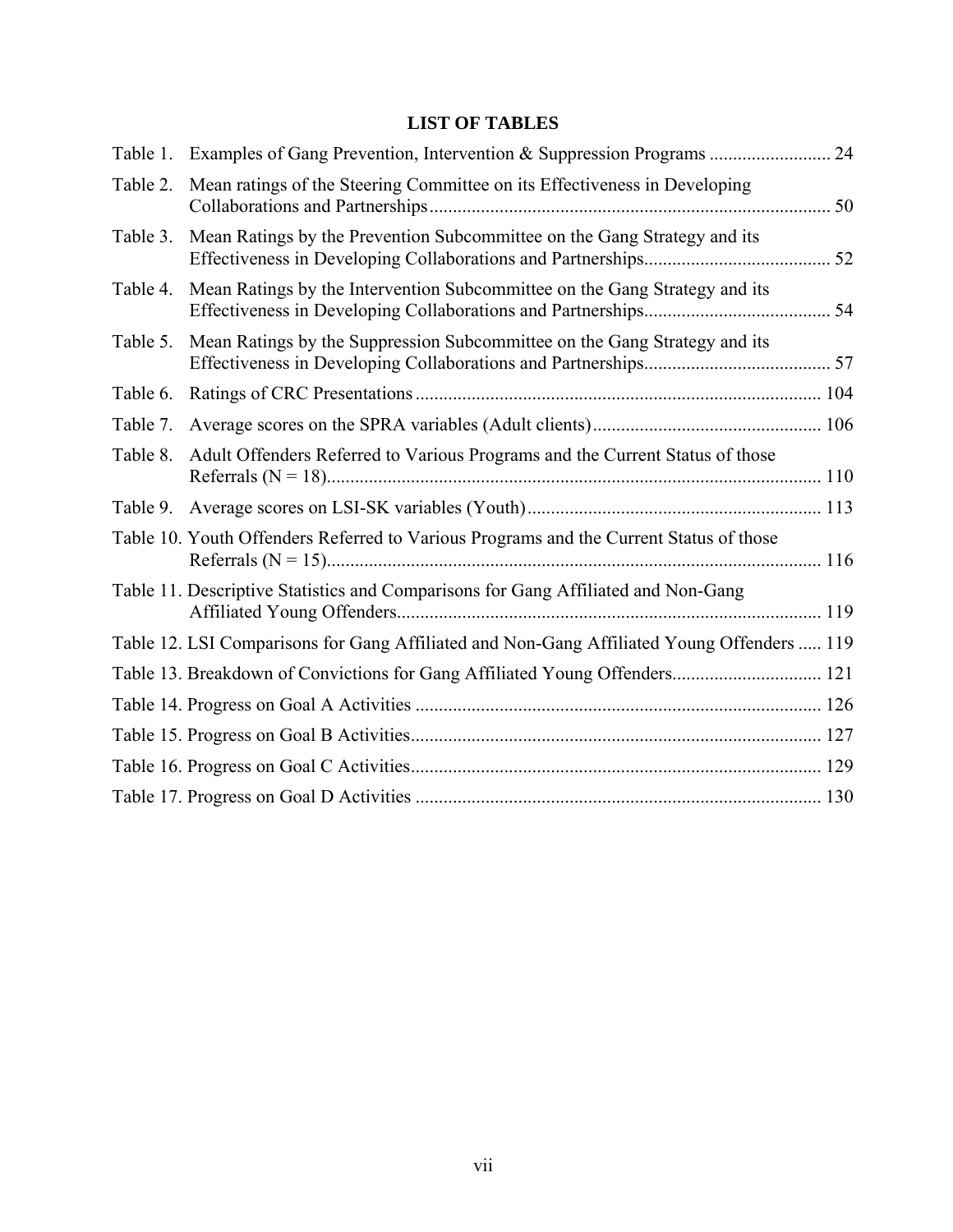# **LIST OF FIGURES**

<span id="page-7-0"></span>

| Figure 4. Level of gang involvement as noted by probation officers (Adults: N=19) 111 |  |
|---------------------------------------------------------------------------------------|--|
|                                                                                       |  |
|                                                                                       |  |
|                                                                                       |  |
|                                                                                       |  |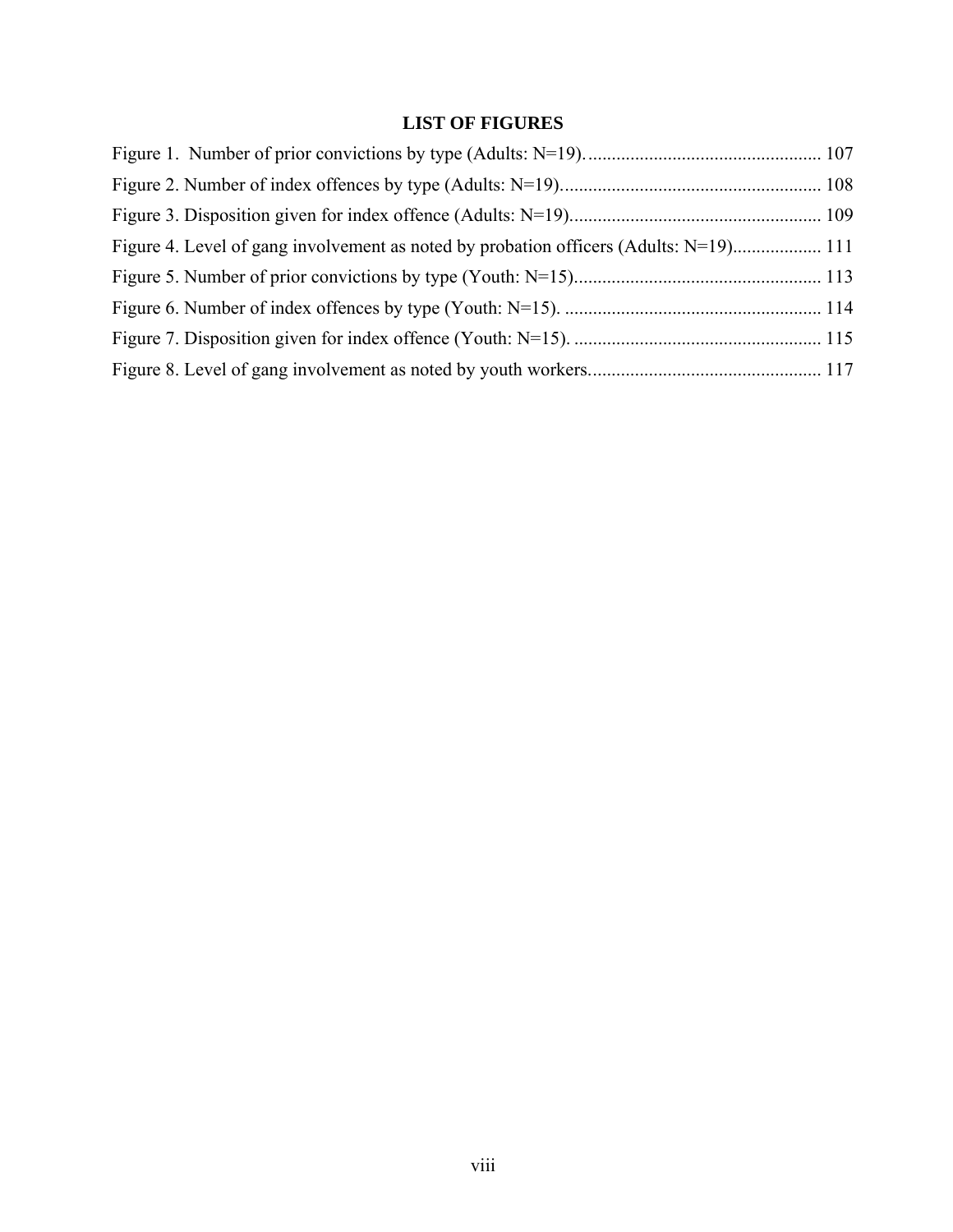#### **ACKNOWLEDGEMENTS**

The Evaluation Team is grateful to those who generously shared their time and knowledge during the preparation of this report. The project team wishes to thank:

- Members of the Evaluation Subcommittee: Dorothy Banka (Corrections, Public Safety and Policing), Frankie Jordan (Justice and Attorney General), Shannon Hanson (City of Saskatoon), Gail Sheppard (Corrections, Public Safety and Policing – Adult Corrections), and Harry Smith (Corrections, Public Safety and Policing – Young Offender Programs)
- All interview participants
- The Ministry of Corrections, Public Safety and Policing for facilitating access to offenders and their files and for providing the resources to conduct this evaluation.

#### **University of Saskatchewan:**

The Evaluation Team consisted of Dr. Stephen Wormith (Project Leader), Carrie Tanasichuk (Project Manager), Sarah Hogg (Project Coordinator), Terri Simon (Project Coordinator), and Jocelyn Beaton, Curtis Brad, Kendal Carlberg, Valerie Elliott, Myles Ferguson, Amber Franklin, Nina Guegen, Justina Sowden, Sarah Takahashi, and Ashley Viklund.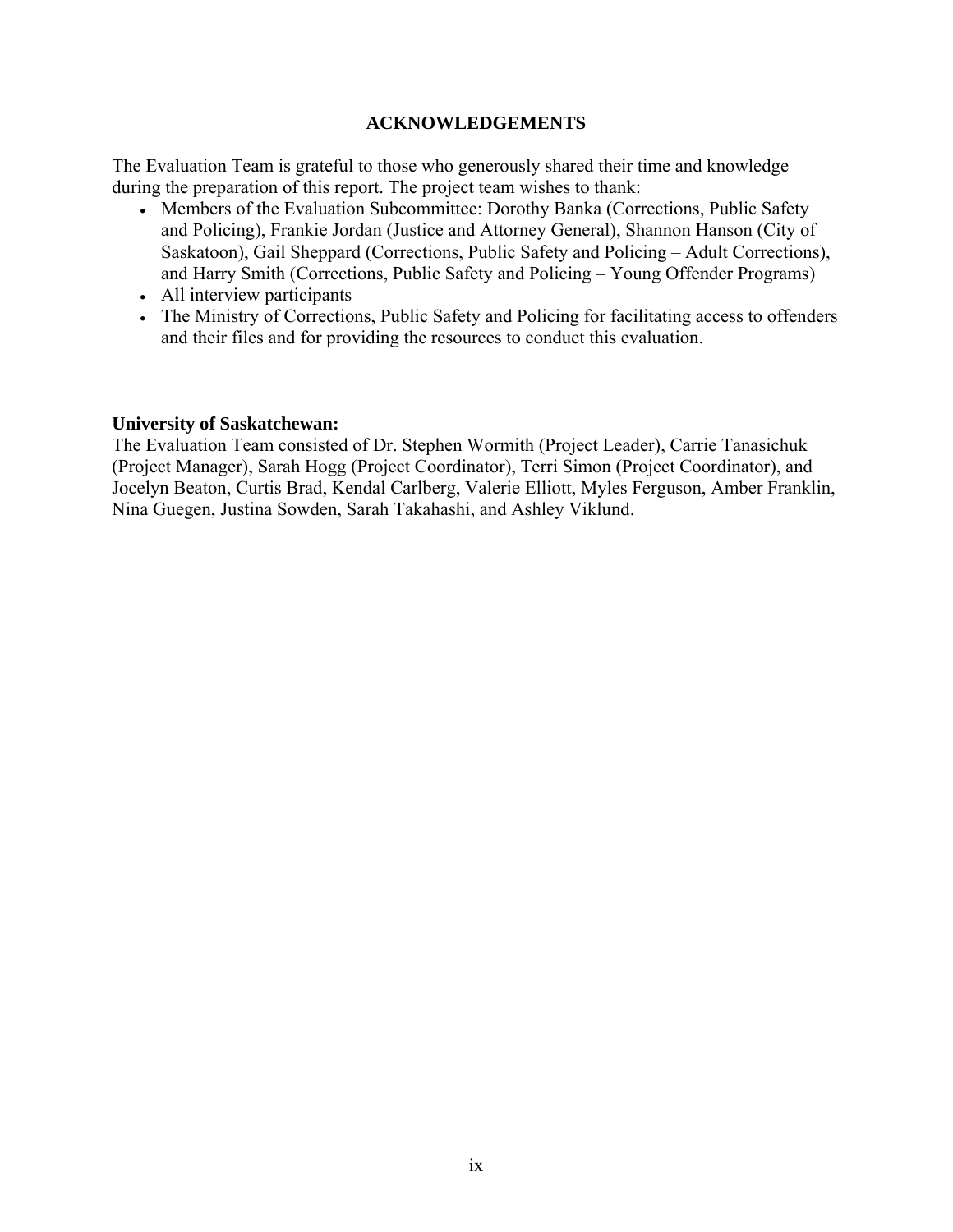### **PROCESS AND OUTCOME EVALUATION OF THE SASKATOON GANG STRATEGY: EVALUATION REPORT**

## **EXECUTIVE SUMMARY**

<span id="page-9-0"></span>This report contains the results of a process and outcome evaluation of the Gang Strategy of Saskatoon. The purpose of the current project was to describe the implementation and activities of the Strategy in the City of Saskatoon and to assess the effectiveness of the Strategy with respect to the goals and objectives set out by the Strategy. The evaluation was designed to identify strengths and weaknesses of the Strategy as implemented, to identify challenges to implementation, to suggest improvements, and to provide information to guide the Strategy in its further development.

#### *Strategy Overview*

The Saskatoon Gang Strategy uses an interagency approach designed to reduce gang-related crime within the City of Saskatoon. The Strategy is not a program *per se* but focuses on building upon existing community and government resources including employment programs, education, recreation, substance abuse programs, corrections-based interventions and law enforcement. The Saskatoon Gang Strategy uses an interagency approach designed to reduce gang-related crime within the City of Saskatoon. The Strategy is comprised of three pillars:

- *Prevention* of gang formation and gang involvement,
- *Intervention* with individuals associated with gangs, and
- *Suppression* of gangs.

A *prevention* Subcommittee was established to focus on those activities aimed at preventing gang formation through improved public knowledge as well as increased resources aimed at the underlying risk factors associated with involvement in gangs.

An *intervention* Subcommittee was established to focus on those activities that target individuals associated with gangs and that assist them to leave the gang lifestyle.

A *suppression* Subcommittee was established to focus those activities, such as inter-agency communication, that incapacitate gangs through police operations aimed at crippling gangs and suppression of gang paraphernalia.<sup>[1](#page-9-1)</sup>

Four broad goals established for the gang strategy included:

- To increase community engagement in the gang prevention strategy,
- To decrease gang entry by addressing personal and community factors,
- To increase gang exit by addressing personal and community factors, and
- To decrease gang-related crime.

 $\overline{a}$ 

Development of the Saskatoon Gang Strategy began in October, 2005, as a response from the community and all three levels of government to address the problem of gang-related crime in Saskatoon. In the years prior to its creation, the increasing numbers of gangs and gang-related

<span id="page-9-1"></span><sup>&</sup>lt;sup>1</sup> Although the intervention and prevention Subcommittees were originally two separate committees, they were amalgamated to make one larger committee in November, 2009.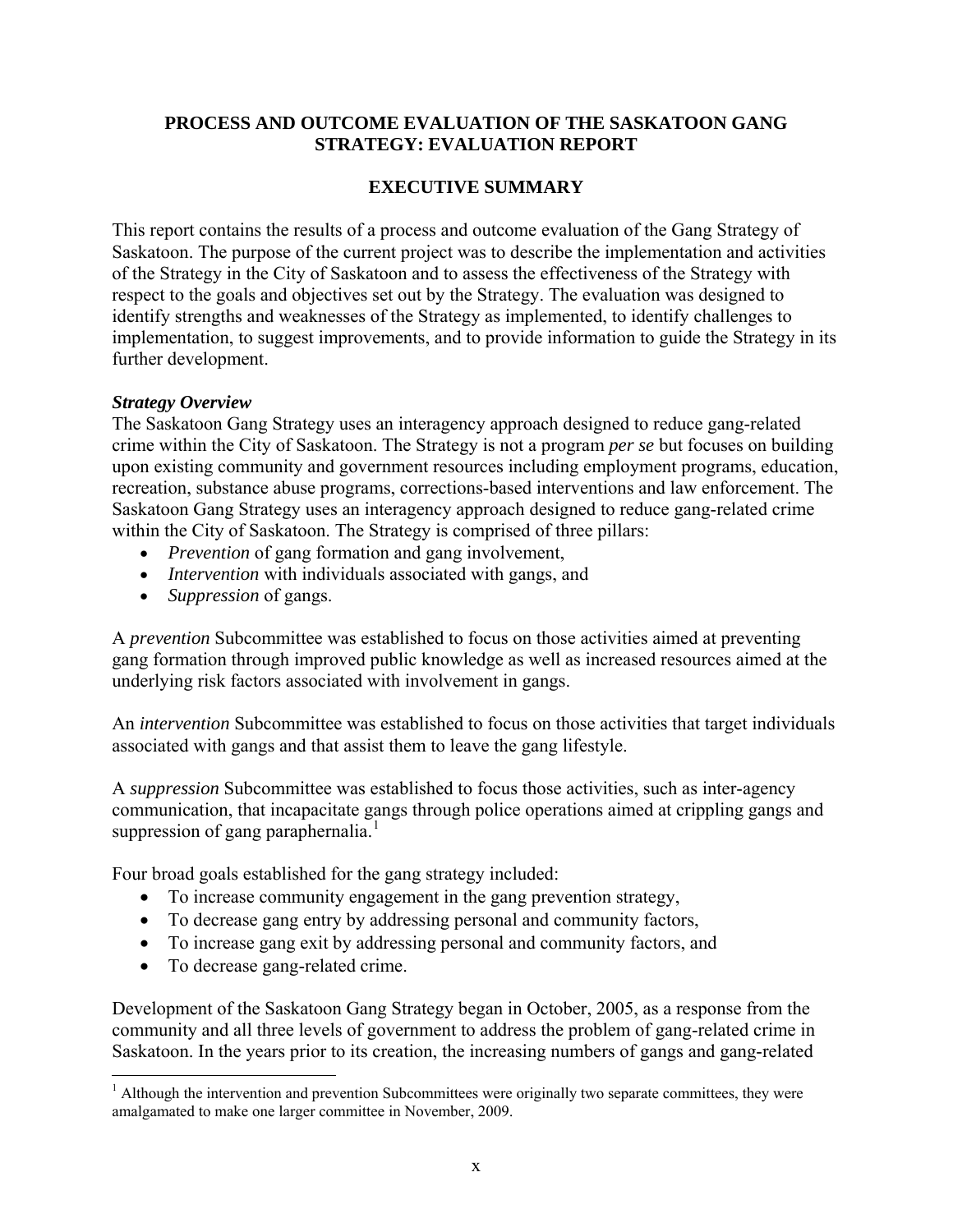crime had become a high profile issue in the city. Consequently, it was determined at senior levels of government and related agencies that a comprehensive strategy should be initiated.

### *Methodology*

The evaluation strategy consisted of a multi-method, multi-source "action research" approach to data collection so feedback could be provided to the stakeholders as it became available. The evaluation was conducted by an independent Evaluation Team in consultation with an Evaluation Subcommittee, which included representatives from the Saskatchewan Ministry of Justice and Attorney General, the Saskatchewan Ministry of Corrections, Public Safety and Policing, the City of Saskatoon, the Saskatoon Police Service, as well as members of the Evaluation Team from the University of Saskatchewan.

The Evaluation Team began by facilitating the development of the Saskatoon Gang Strategy program logic model (Appendix C) and then used this logic model to identify data collection needs.

Quantitative and qualitative data were collected on a range of factors that spoke to the extent to which the Saskatoon Gang Strategy has met its various objectives. Due to the diversity of the Strategy's objectives, evaluation data were collected from a wide range of sources. Types of data collection included structured interviews, surveys, document reviews, client file reviews, extractions from offender databases, and nonparticipant observation. The specific procedures included the following activities:

- 1. A thorough review of the published and unpublished literature was conducted as a starting point for the evaluation.
- 2. A review of relevant program documents such as minutes from meetings, reports, and file information from the various agencies such as monthly meeting minutes, monthly reports, and interim progress reports were collected and reviewed.
- 3. Members of the Evaluation Team attended monthly meetings of the Steering Committee and Subcommittees as non-participatory observers.
- 4. Members of the Evaluation Team conducted structured interviews with members of the Steering Committee and each of the Subcommittees and the Community Resource Coordinator.
- 5. The Evaluation Team conducted non-participatory observation at the first Community Forum event, administered a questionnaire, and analyzed data regarding the gaps in services identified by the attendees. In addition, follow-up interviews were conducted with several Forum attendees two-years after the Forum.
- 6. Interviews were conducted with gang-affiliated adults and youth in order to obtain their perspectives of gangs in Saskatoon.
- 7. In order to sample the experiences and opinions of other kinds of stakeholders (agencies that work with gang affiliated youth and that portion of the community that is faced with gang issues on a daily basis), the originator of STR8-UP and an interested representative from the community were interviewed.
- 8. The Evaluation Team reviewed files of offenders who were designated as gang-affiliated. They examined 15 young offender files and 19 adult offender files.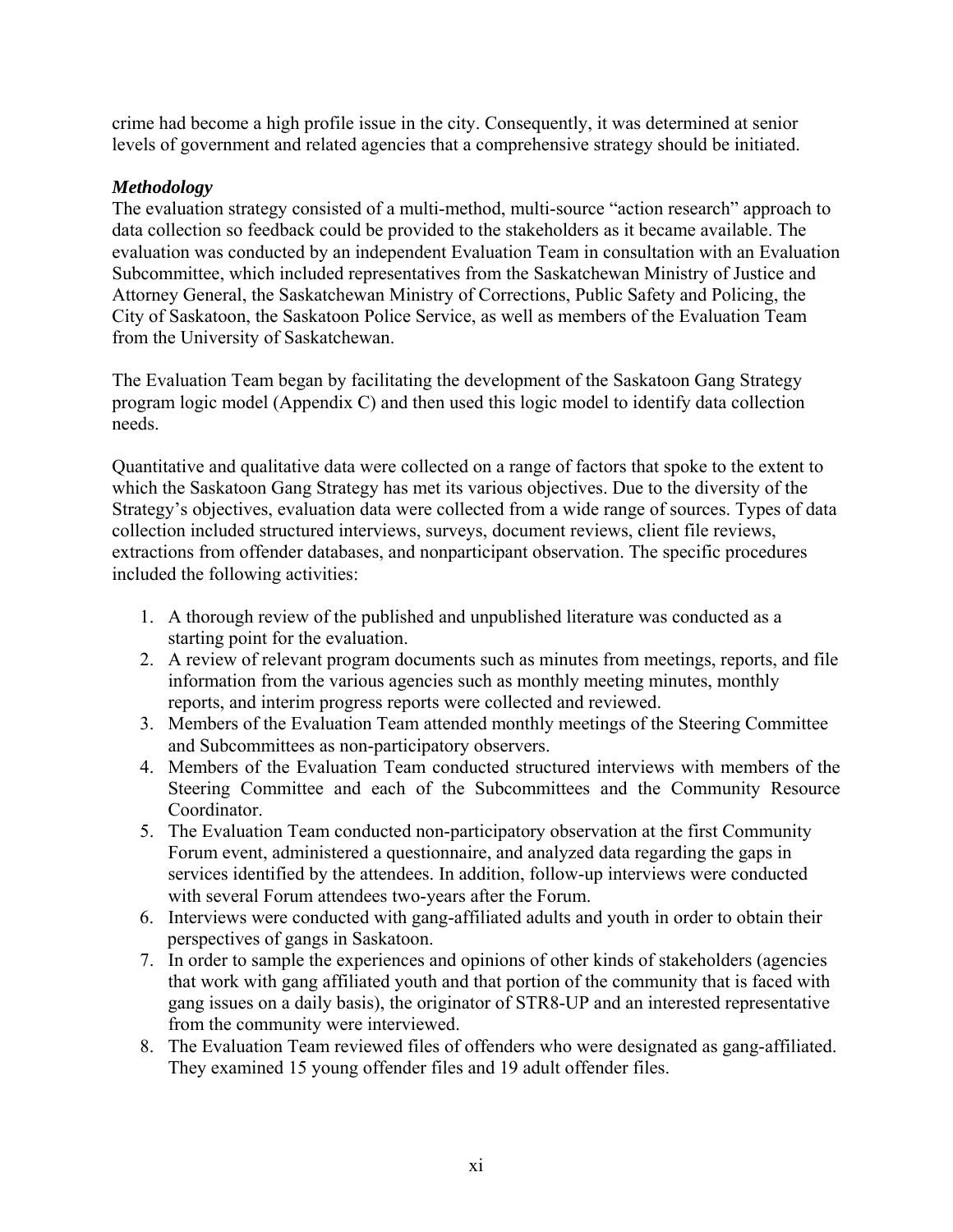9. An analysis of factors associated with offending behaviour was conducted on a sample of young offenders who were identified as gang members or had affiliation with gangs. The sample included youth who were under the supervision of CPSP-Young Offender programs during May, 2010.

#### *Summary of Results*

Results showed that the collaborative nature of the Gang Strategy of Saskatoon appeared to be working well and that all of the major stakeholders are represented at the Steering Committee meetings. Although there has been some evolution in the designated representatives from some stakeholder groups, it does not appear to be a reflection on the importance of the Steering Committee or of the Saskatoon Gang Strategy to the represented stakeholders. However, more efforts need to be made to ensure that new members are apprised of the goals and objectives of the Strategy. In addition, extra care must be taken to ensure that the Committee remains focused and committed to the goals and objectives of the Strategy.

It appears that a substantial barrier to fully implementing the Saskatoon Gang Strategy as planned has been the lack of funding for staff support. The Community Resource Coordinator and the Steering Committee Coordinator positions were both dropped during the evaluation period. This was a concern of the Evaluation Committee as it became apparent that having someone in a designated coordination role is critical to maintaining the progress made by the Strategy to date.

Goal A of the Gang Strategy has been partially implemented. The Community Resource Coordinator was very active in this regard. However, since this position is no longer funded these activities have slowed. The Evaluation Team is aware of several pamphlets and brochures that have been distributed. Furthermore, the Prevention Subcommittee has arranged two community forums which brought together program and service providers in the community in order to engage individuals in the topic of gangs and gang prevention. The Evaluation Team believes that that the Strategy could do more to help meet Goal A, but has become increasingly hampered by a lack of resources (both financial and human) to achieve this goal fully.

Goal B of the Strategy has also been partially implemented. A major activity of the Prevention and Intervention Subcommittees has been to identify existing services and to coordinate efforts to decrease gang entry.

Goal C of the Strategy has also been partially implemented. Several activities are the responsibility of the Intervention Subcommittee, such as developing and identifying intervention services. Although the Intervention Subcommittee initially lagged behind Prevention and Suppression, the merging of the Prevention and Intervention committees, has allowed them to address the activities outlined in the logic model. The Suppression Subcommittee addresses this goal by identifying gang members and sharing information among the represented agencies and ensuring gang affiliates or associates in the community on court order have relevant no-contact and residential conditions that are updated and monitored regularly.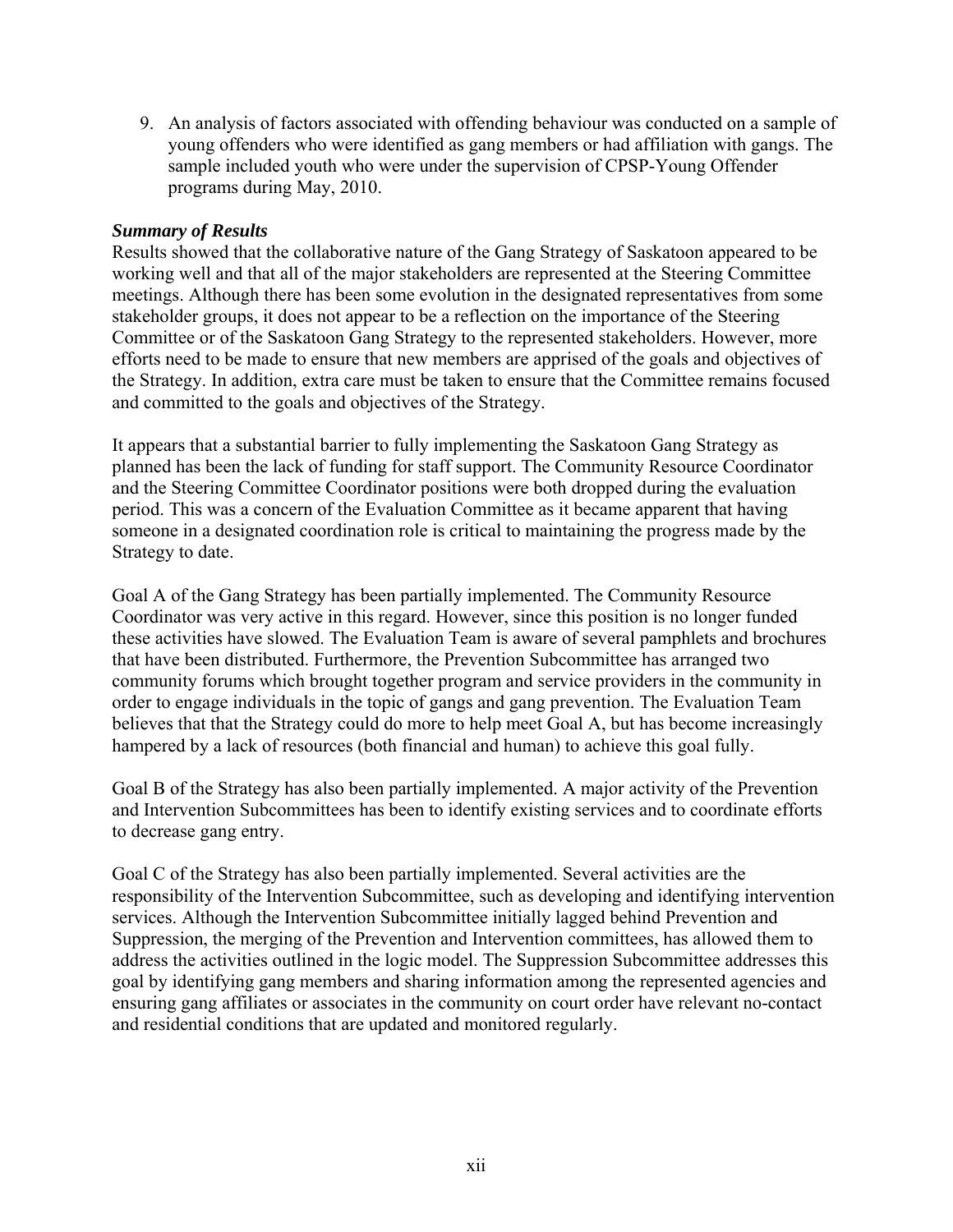Goal D of the Strategy has been well implemented. The majority of the activities refer to sharing information and intelligence among relevant agencies as well as monitoring known gang members. These activities have been done very well and on a consistent basis.

In reviewing the interviews it was evident that many participants felt that there was not enough funding to achieve some of the goals of the Strategy. It was commented that funds should be secured to reinstate the position of the Community Resource Coordinator. It was also suggested that more funding is required to develop more programs of a tangible nature that are likely to have a visible impact in the community.

#### *Recommendations*

Based on the results of the evaluation, the Evaluation Team has several recommendations in order to improve the functioning of the Gang Strategy:

### **Organization and Planning**

1. There was some confusion among Steering Committee members regarding the specific objectives of the Gang strategy. It is believed that further refining the objectives of the Strategy and developing measurable outcomes would help to re-focus the Committee.

## **It is recommended that the Steering Committee spend time to further clarify specific objectives and develop clear, measurable outcomes. This should be a group exercise in which all Steering Committee members are able to participate.**

2. Some activities outlined in the logic model had taken place whereas others had not. Some of these initiatives would be highly beneficial, such as developing a communication strategy to deter gang entrance.

## **It is recommended that the logic model and original planning documents be reviewed in order to assess what initiatives should be undertaken by the various Subcommittees.**

3. The Evaluation Team was encouraged by developments within government to develop an institutionally based program to assist gang affiliated inmates to exit their gangs recognizing that prisons are also breeding grounds for gang involvement.

**It is recommended that the Gang Strategy work with institutional staff to ensure that this initiative becomes a reality, is integrated with the Saskatoon Gang Strategy, and is subsequently evaluated. It should also discuss with related corrections personnel the possibility of introducing a similar program for incarcerated young offenders, one that is also integrated into the broader Saskatoon Gang Strategy and is evaluated.**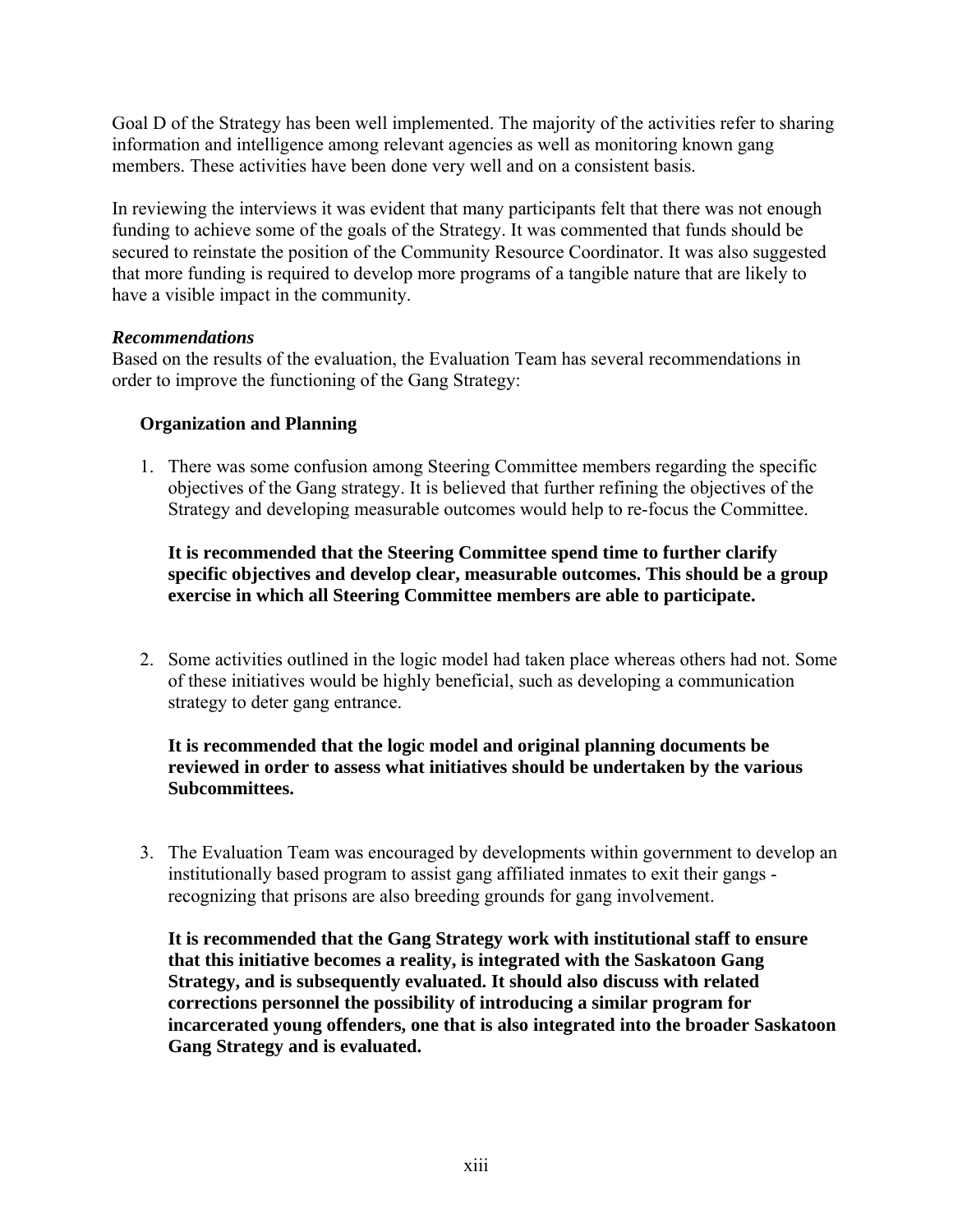4. The one issue that the Gang Strategy has not been able to overcome is funding for further developing the goals set out by the strategy.

**It is recommended that a concerted effort, with open dialogue among agencies, be undertaken to address new sources of possible funding and priority areas for use of that funding.** 

5. The apparent abundance of adult males involved in gang activities in Saskatoon raised concern as to why there is more of a focus on youth programs than on adult programs (i.e., Community Connections).

#### **It is recommended that this issue is investigated further by the Steering Committee and the Prevention/Intervention Subcommittee.**

#### **Communications**

6. Several Subcommittee members felt that they were ill-informed regarding the activities of the other Subcommittee(s) and the Steering committee. Before the interim report the Steering Committee decided that a delegate from each Subcommittee should attend the monthly meetings of the other Subcommittee - it does not appear that this action has been routinely taken.

**It is recommended that this Steering Committee decision be maintained and a delegate continues to attend other Subcommittee meetings in an attempt to improve communication between the various committees.** 

7. Although they were knowledgeable about their specific Subcommittee, several Subcommittee members felt they did not have a good understand of the Gang Strategy as a whole.

**It is recommended that Subcommittee members be provided with information concerning the Strategy, such as the program logic model. This same information should be given to new members when they join a Subcommittee.** 

### **Role of Committees and their Participants**

8. Although Community Based Organizations (CBOs) are generally well-represented on the Prevention and Intervention Subcommittees, there was some discrepancy concerning their role with Suppression and the Steering Committee.

**It is recommended that these two committees address this issue as a group in order to arrive at a consensus about the role of CBOs.**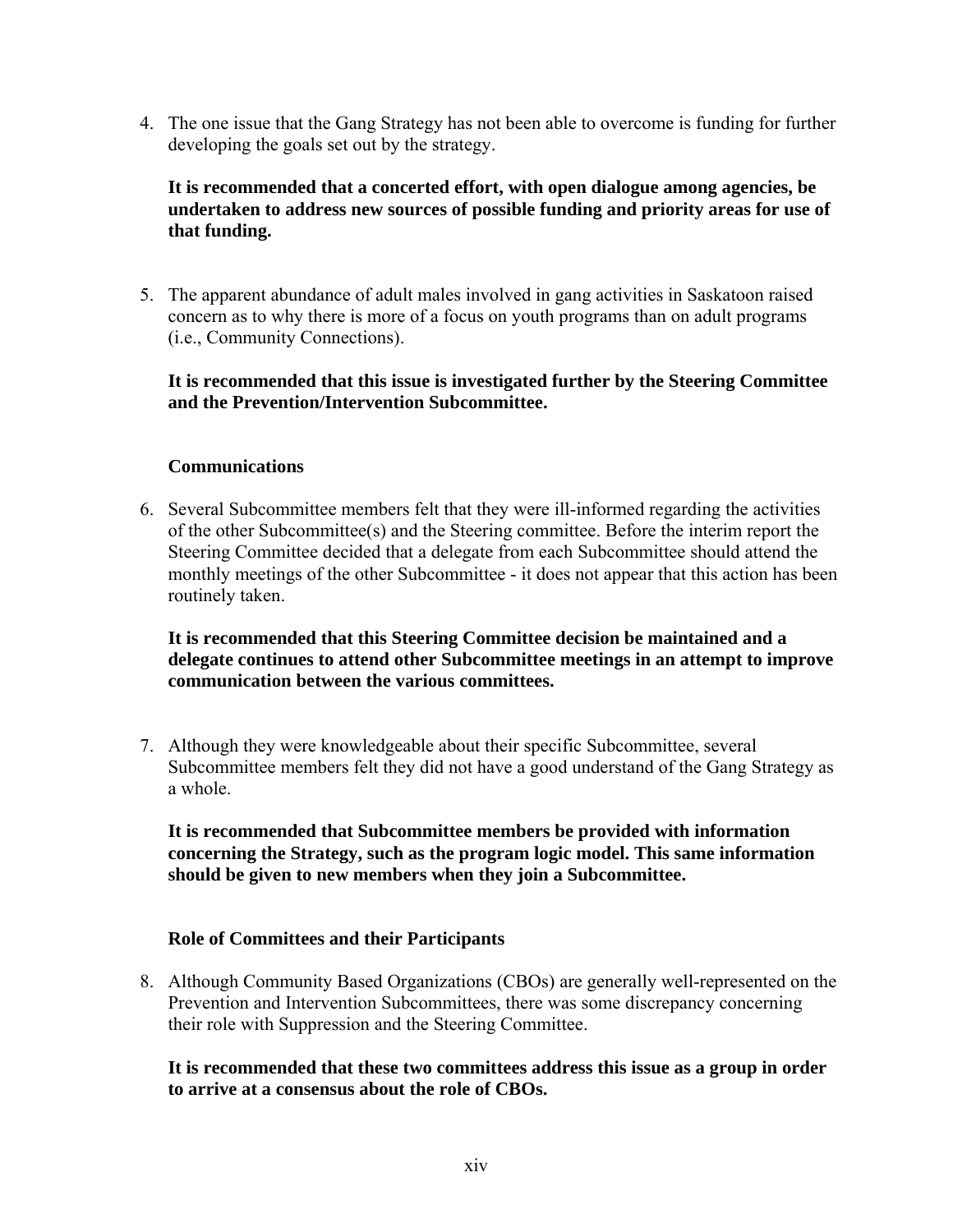9. There appears to be some disagreement over whether it is the responsibility of the Subcommittees to implement and administer specific programs. Some participants felt that more effort should be put into developing and initiating programs, whereas other participants felt that this was not their role.

### **It is recommended that the Steering Committee further clarifies issues regarding the responsibilities of the Subcommittees. These results should be communicated to the Subcommittee members.**

10. Some frustration has been expressed about the roles and activities of some Subcommittees, specifically what kinds of challenges should they assume. It also appears that Subcommittees have been rather inward looking in terms of what they might take on as next steps.

**It is recommended that Subcommittees look more broadly to other jurisdictions and published material about local initiatives that address gangs for ideas and activities that they might assume and that they liaise with the Steering Committee about such possibilities.** 

## **Capacity Building**

11. There have been some barriers to human resources due to funding. First, the Steering Committee Coordinator position was eliminated in 2007, and the funding from the National Crime Prevention Centre (NCPC) for the Community Resource Coordinator (CRC) was terminated in March, 2009. The Steering Committee Coordinator position was essentially a half-time position as duties covered both the Gang Strategy and the Crime Reduction Strategy of Saskatoon. The CRC position was solely dedicated to the Gang Strategy of Saskatoon and, as such, it contributed greatly to the profile of the Strategy throughout the city. The Evaluation Team has concerns about the sustainability of the Gang Strategy without these positions in place because the Strategy must now rely on 'volunteers' from stakeholder agencies, who are already burdened with full workloads in their own settings. Without these two roles being addressed, the strategy could lose the momentum that it has built over the last five years. Although the duties of the two coordinator positions are different, one option would be to consider a single dedicated person to consolidate the overall strategy and its operational component in the field.

**It is recommended that additional human resources for the strategy be sought out to address the issues of communications, education and awareness, and supports to the Subcommittees.**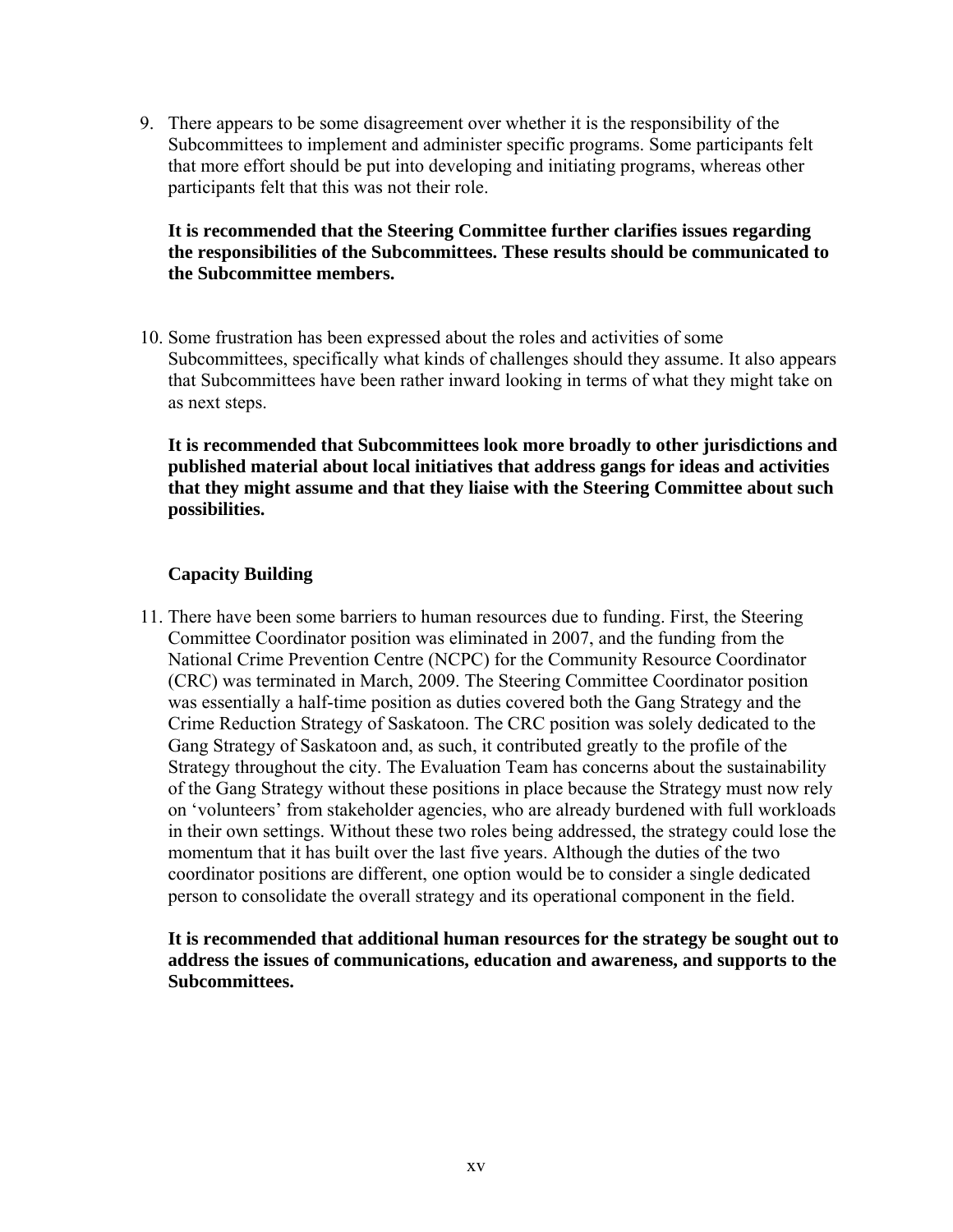### **Services to Community**

12. Several participants felt that a directory of gang-related services would be helpful. This directory would be for the agencies within Saskatoon and would list all of the appropriate services such as housing and social programs. This directory could then be used by community agencies.

#### **It is recommended that a directory of community services be created.**

13. There appears to be a need for a Community Coordinator to assist organizations in working together and providing information to organizations when requested. This appears to be one of the main goals of the Gang Strategy that needs some attention.

#### **It is recommended that the need for a Community Coordinator position is revisited.**

14. Despite meeting representatives from other agencies at the first Community Forum, this networking did not lead to increased contact after the Forum for the majority of the interview participants. The second, smaller forum (June, 2010) may have been more effective but was not evaluated because of its timing.

**It is recommended that future inter-agency gatherings such as the Forum (on a smaller scale) would be beneficial in increasing coordination and communication by focussing, in a more intimate setting, directly on methods to connect organizations and to provide ongoing support for their coordination and communications.**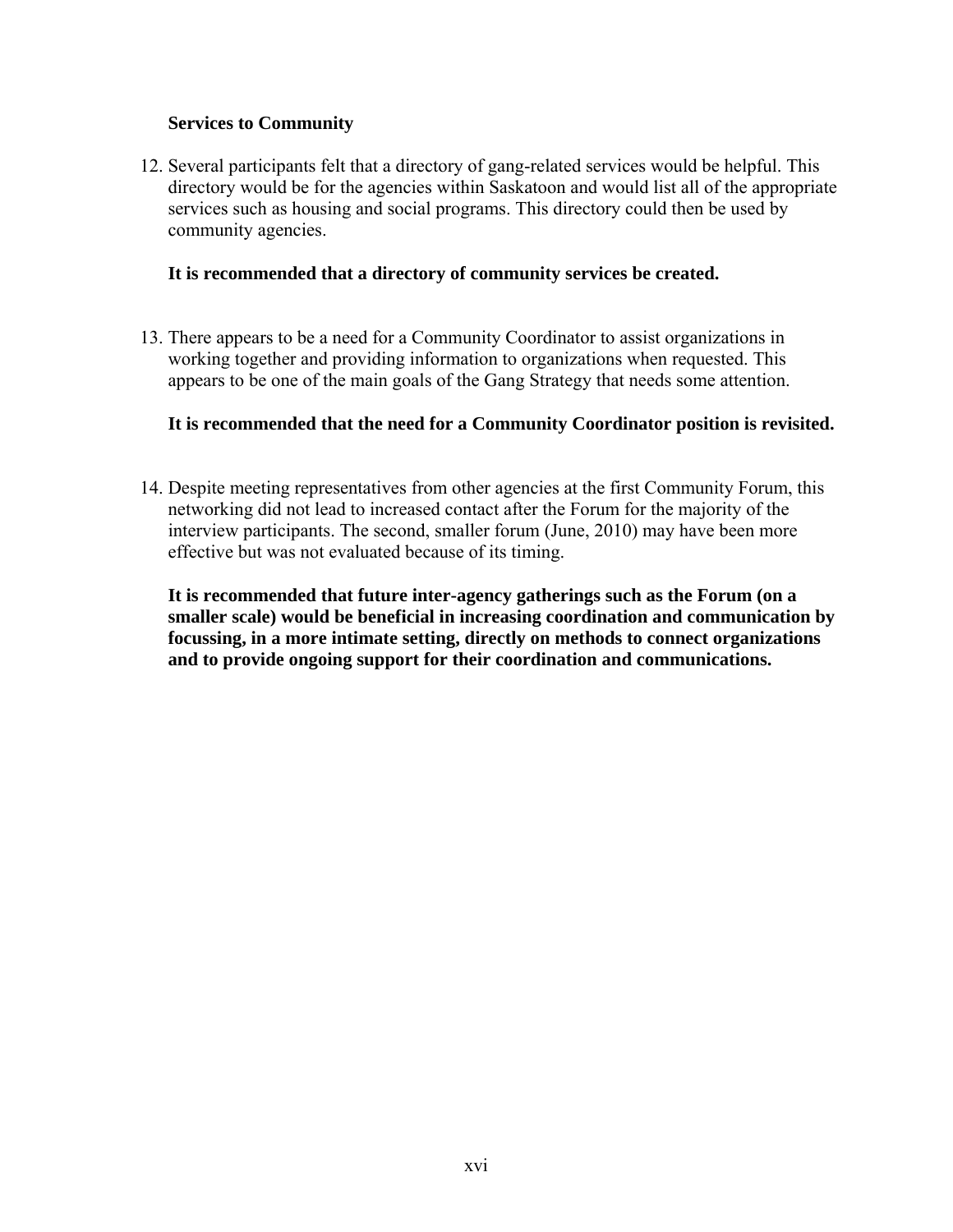### **THE SASKATOON GANG STRATEGY**

<span id="page-16-0"></span>The Saskatoon Gang Strategy uses an interagency approach designed to reduce gang-related crime within the City of Saskatoon. The strategy focuses on building upon existing community and government resources including employment programs, education, recreation, substance abuse programs, corrections-based interventions and law enforcement. The Saskatoon Gang Strategy uses an interagency approach designed to reduce gang-related crime within the city of Saskatoon. The Strategy is comprised of three pillars:

- *Prevention* of gang formation
- *Intervention* with individuals associated with gangs, and
- *Suppression* of gangs.

The broad goals of the gang strategy are to:

- Increase community engagement in the gang prevention strategy
- Decrease gang entry by addressing personal and community factors
- Increase gang exit by addressing personal and community factors
- Decrease gang-related crime

In order to first develop the strategic framework for addressing these gang related concerns, an initial group of 15 departments and agencies came together. These departments and agencies represented all levels of government and many community agencies.

The organizations and agencies involved in the overall Gang Strategy include the Ministry of Corrections, Public Safety, and Policing  $(CPSP)^2$  $(CPSP)^2$ , Central Urban Métis Federation, Inc.,<sup>[3](#page-16-2)</sup> Métis Family Community Justice Programs, City of Saskatoon, Correctional Service of Canada (CSC), Ministry of Social Services, Federation of Saskatchewan Indian Nations (FSIN), Justice Canada, Ministry of Justice and Attorney General (Prosecutions, and Policy, Planning and Evaluation), Royal Canadian Mounted Police (RCMP); Saskatoon and Combined Forces Special Enforcement Unit), Regional Intersectoral Committee (RIC), Saskatoon Fire and Protective Services, Saskatoon Health Region, Greater Saskatoon Catholic School Division, Saskatoon Public School Division, Saskatoon Police Services (SPS), and the Saskatoon Tribal Council Urban Inc. (STC).

A Steering Committee composed of representatives from the Saskatoon Police Service, City of Saskatoon, CPSP-Young Offender Programs, CPSP- Adult Corrections, Central Urban Métis Federation Inc., Public Prosecutions (Ministry of Justice and Attorney General), and Child and Family Services (Ministry of Social Services) is responsible for overseeing and directing the Strategy. This Steering Committee also oversees another initiative, the Crime Reduction Strategy of Saskatoon. Although originally two separate Steering Committees, it was determined very early in the life of the Gang Strategy that it would be more efficient to merge the two committees into one since many of the same people sat on both committees. Steering Committee meetings were held monthly until January 2010 when they were reduced to quarterly.

The role of the Steering Committee is to share information regarding gangs and gang-related crime within Saskatoon, make executive decisions regarding the Strategy and formulate a long-

<sup>&</sup>lt;sup>2</sup> A listing of all acronyms used in this report is provided in Appendix A.

<span id="page-16-2"></span><span id="page-16-1"></span><sup>&</sup>lt;sup>3</sup> A listing and brief description of all programs and organizations cited in this report is provided in Appendix B.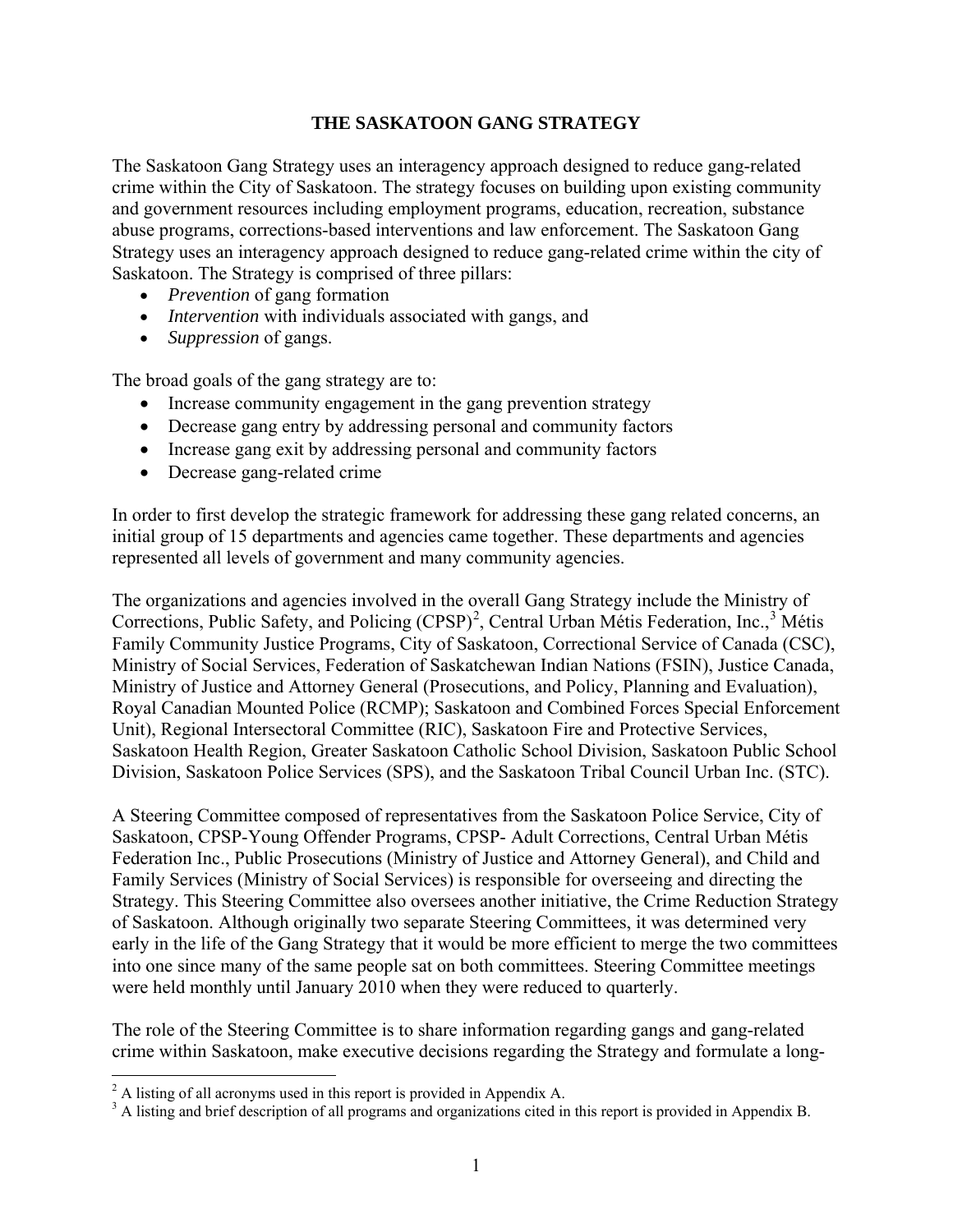term plan to guide the strategy in the future. Typically, the agenda includes items relating to both the gang strategy and crime reduction strategy, although it is not uncommon for a specific meeting to concentrate on only one. In order to better address the three pillars of the Gang Strategy, there are three Subcommittees under the Steering committee: prevention, intervention and suppression.

The *prevention* Subcommittee was designed to focus on those activities aimed at preventing gang formation through improved public knowledge as well as increased resources aimed at the underlying risk factors associated with involvement in gangs.

The *intervention* Subcommittee was designed to focus on those activities that target individuals associated with gangs and that assist them to leave the gang lifestyle.

The *suppression* Subcommittee was designed to focus those activities, such as inter-agency communication, that incapacitate gangs through police operations aimed at crippling gangs and suppression of gang paraphernalia.<sup>[4](#page-17-1)</sup>

## <span id="page-17-0"></span>**1.1. History and Background**

1

Developed in October, 2005, the Saskatoon Gang Strategy is a response from the community and all three levels of government to address the problem of gang-related crime in Saskatoon. Prior to this date, the increasing numbers of gangs and gang-related crime was a high profile issue in the city. Consequently, it was determined at the senior levels of government that a comprehensive strategy should be initiated to address the concerns about the increasing gang presence in Saskatoon. This "top down" direction was then conveyed to officials at the local level to implement a strategy.

The lack of information flow between agencies was identified as a major barrier to gang reduction in Saskatoon. As such, enhanced information sharing was given priority in the development of the Strategy. It was felt that information sharing could be useful in identifying gang members as well as in case management.

Based on a "snapshot" of gang activity conducted by the Saskatoon Police Service in November, 2005, a target group of 65 youth and 239 adults were identified. Members of this target group were closely associated with gangs or otherwise involved in gang activities. Furthermore, it was acknowledged that there were an unidentifiable number of youths who were "at risk" of becoming involved with gangs.

In August 2006, representatives from the Saskatoon Gang Strategy received three-year funding from the Policing, Corrections, and Communities Fund of the National Crime Prevention Strategy. The purpose of the funding was to:

*…develop, implement and evaluate a comprehensive community centred strategy that shows evidence of prevention of gang violence and criminality, reduces barriers to* 

<span id="page-17-1"></span><sup>&</sup>lt;sup>4</sup> Although the intervention and prevention Subcommittees were originally two separate committees, they were joined to make one larger committee in November, 2009.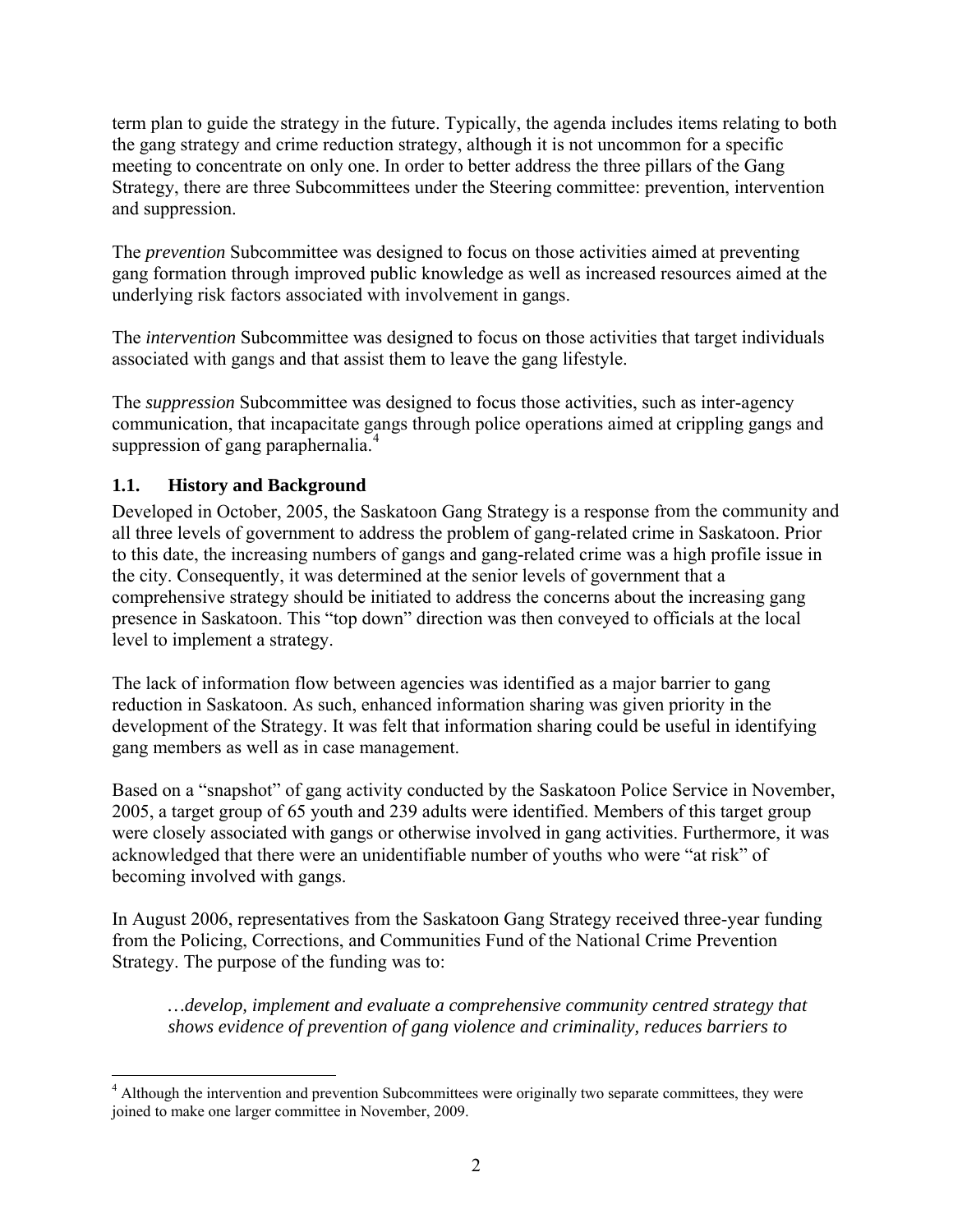*integrated case management and demonstrates the strategy is a best practice in crime prevention through social development.* 

Specifically, the agreement provided funds for the Saskatoon Gang Strategy to undertake the following activities: hiring a community resources coordinator to facilitate and implement the strategy; liaising with community-based organizations to identify issues related to gang activities; working with schools, community associations, the City of Saskatoon, Saskatoon Tribal Council (STC), and others to formulate responses to gang-related concerns; and hiring an external evaluator to work with the Steering Committee to evaluate the project.

# <span id="page-18-0"></span>**1.2. Objectives and Activities of the Strategy**

Prior to the development of the Strategy, a detailed literature review had been written for the then Department of Corrections and Public Safety (Lafontaine, Ferguson & Wormith, 2005). This document provided an overview of various street gang-related issues and offered recommendations for addressing gangs at three different levels. This document was used extensively by the Steering Committee in the development of a strategic framework for the Strategy.

One of the main recommendations of Lafontaine et al. (2005) was to use a multifaceted approach to address the prevention, intervention and suppression of gang activities. As such, the Gang Strategy of Saskatoon was designed to include these three pillars. The *prevention* subcomponent includes those activities that are aimed at preventing gang formation through improved public knowledge as well as increased resources aimed at the underlying risk factors associated with involvement in gangs. The *intervention* subcomponent includes those activities that target individuals associated with gangs and that assist them to leave the gang lifestyle. Finally, the *suppression* subcomponent includes those activities, such as inter-agency communication, that incapacitate gangs through police operations aimed at crippling gangs and suppression of gang paraphernalia.

Under these three pillars, the Strategy has four overarching goals.



Goal A is to increase community engagement in a gang prevention strategy. This is the responsibility of the Prevention Subcommittee. The specific objectives of this goal are:

- 1. To identify gang issues and formulate responses to gang-related concerns that are identified by community organizations/agencies,
- 2. To produce a more coordinated approach to gang-related concerns among community agencies, and
- 3. To increase public knowledge about gangs and their prevention in the community.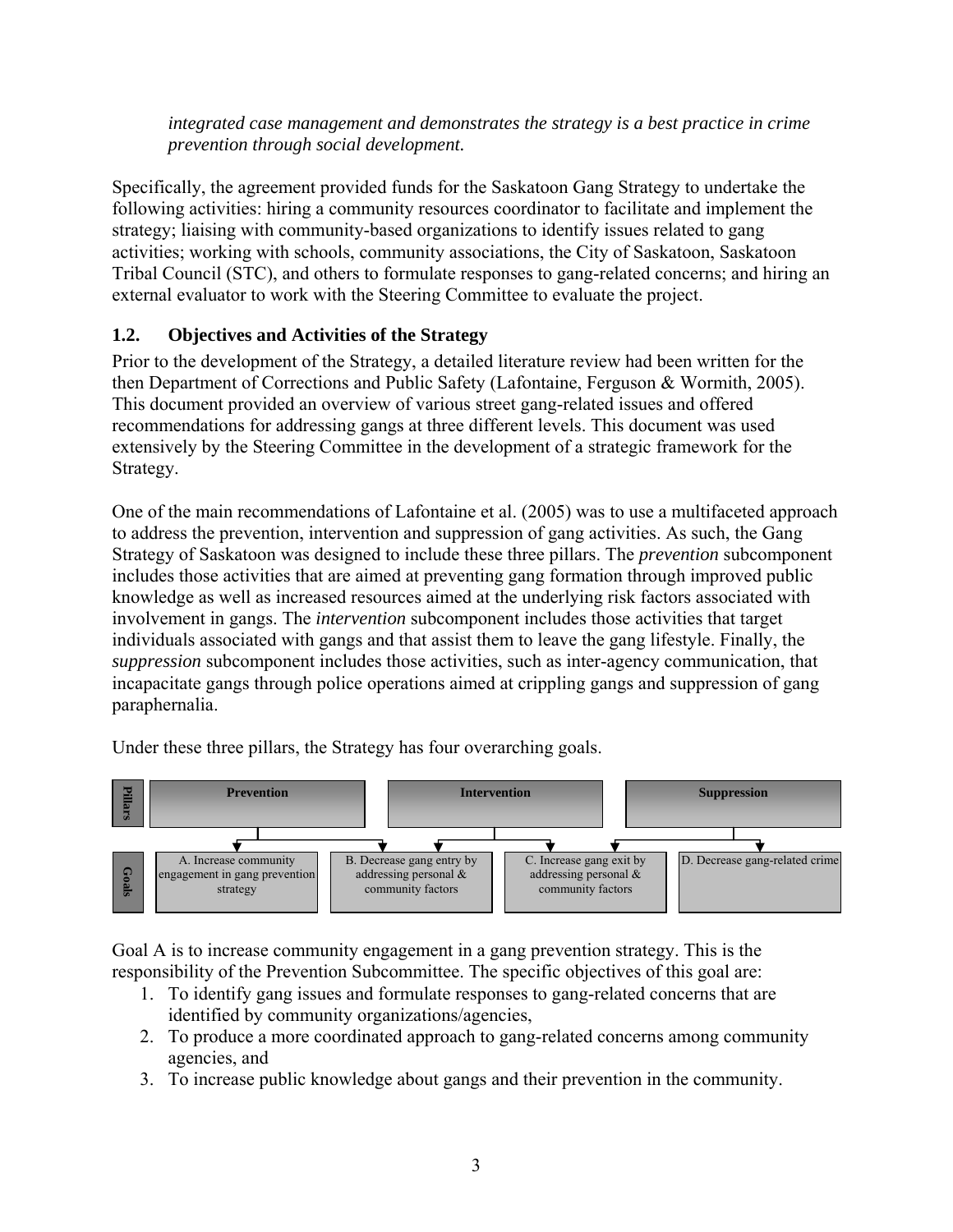Goal B is to decrease gang entry by addressing personal and community factors. This is the responsibility of both the prevention and intervention Subcommittees. The specific objectives of this goal are:

- 1. To increase access to pro-social activities and environments in the community,
- 2. To increase support to youth and adults at risk for gang membership to abide by the law,
- 3. To decrease perception of gang profitability, and
- 4. To decrease gang recruitment.

Goal C is to increase gang exit by addressing personal and community factors. This is the responsibility of both the intervention and suppression Subcommittees. The specific objectives are:

- 1. To increase the number of gang members involved in pro-social activities,
- 2. To increase pressure on gang members to abide by the law,
- 3. To decrease and interrupt profitability of gang membership,
- 4. To increase the number of gang members in intervention programs, and
- 5. To decrease the risk of gang exit.

Goal D is to decrease gang-related crime. This is the responsibility of the suppression Subcommittee. The specific objectives are:

- 1. To increase gang member and emerging gang member supervision and surveillance, and
- 2. To dismantle and disrupt gang communication and relationships.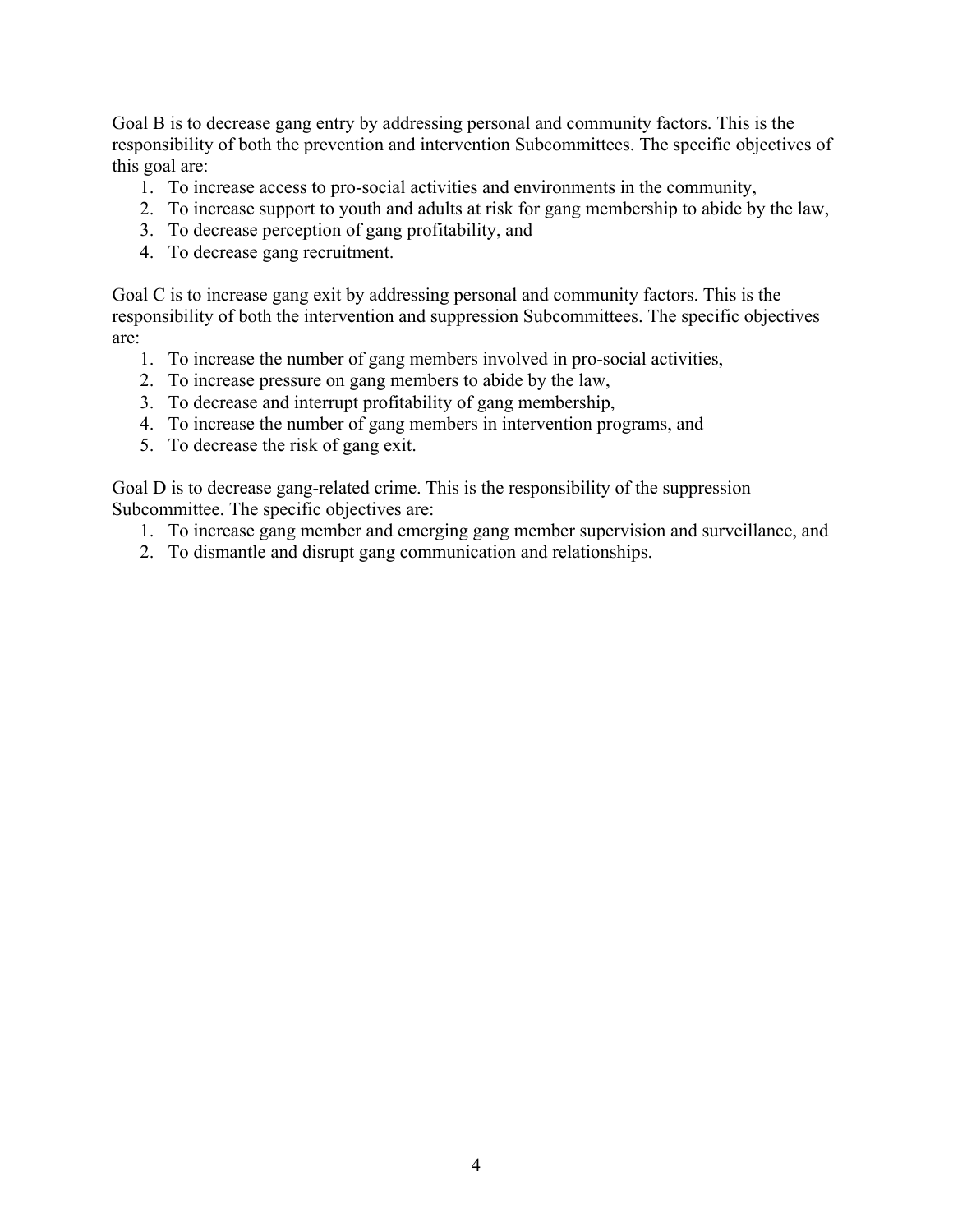### **LITERATURE REVIEW**

#### <span id="page-20-1"></span><span id="page-20-0"></span>**1.3. Purpose of the Literature Review**

A review of the published and unpublished literature was conducted as a starting point for the evaluation. The results of the literature review provided information about appropriate variables to examine for the evaluation, particularly related to those outcome measures for adult and youth gang members as well as outcome and process measures for Strategy initiatives including prevention programs, intervention with gang members, and suppression of gang activities.

Due to the scope of the available research concerning gangs, the purpose of the present document is not to provide a comprehensive review, but rather to provide an overview. A detailed discussion of gang-related research, particularly as it pertains to the three previously mentioned pillars, as presented in a report to the government of Saskatchewan by Lafontaine, Ferguson and Wormith (2005). Consequently, the current review is designed to supplement the previous review and to provide a link from the research on gangs to the development of a strategy for the current evaluation.

The literature review examined the following areas:

- Gang activity in Canada
- Gang activity in Saskatchewan
- Youth gang prevention programs
- Risk factors for gang membership
- Examples of gang prevention programs
- Intervention programs with gang members
- Examples of gang intervention programs
- Suppression of gang activities
- Examples of gang suppression programs
- $\blacksquare$  The comprehensive approach: prevention, intervention & suppression
- Examples of comprehensive gang programs
- Considerations in evaluating gang programs
- **Multi-agency collaboration**
- Benefits and barriers associated with multi-agency collaboration.

### <span id="page-20-2"></span>**1.4. Overview of Gang Activity in Canada**

There are over 300 identified street gangs in Canada. These gangs are primarily composed of males between the ages of 20 and 30 (Criminal Intelligence Service Canada, 2006). At any given time, gang members account for approximately 25% of the inmate population in Canada (Criminal Intelligence Service Canada, 2004). Gangs are present in all of the major Canadian cities, as well as many of the smaller communities. In Canada gangs commonly consist of Aboriginal, African Canadian, and Caucasian members (Astwood Strategy Corporation, 2003). In western Canada, Aboriginal gangs are particularly common (NCPC, 2007a). These Aboriginal-based street gangs regularly recruit Aboriginal youths, making them particularly at risk for gang entry (Criminal Intelligence Service Canada, 2004; Leschied & Heng, 2007).

In 2007, one in five homicides in Canada was gang-related, which includes homicides of gang members as well as police officers and bystanders (Li, 2008). This is a rise from 2006, in which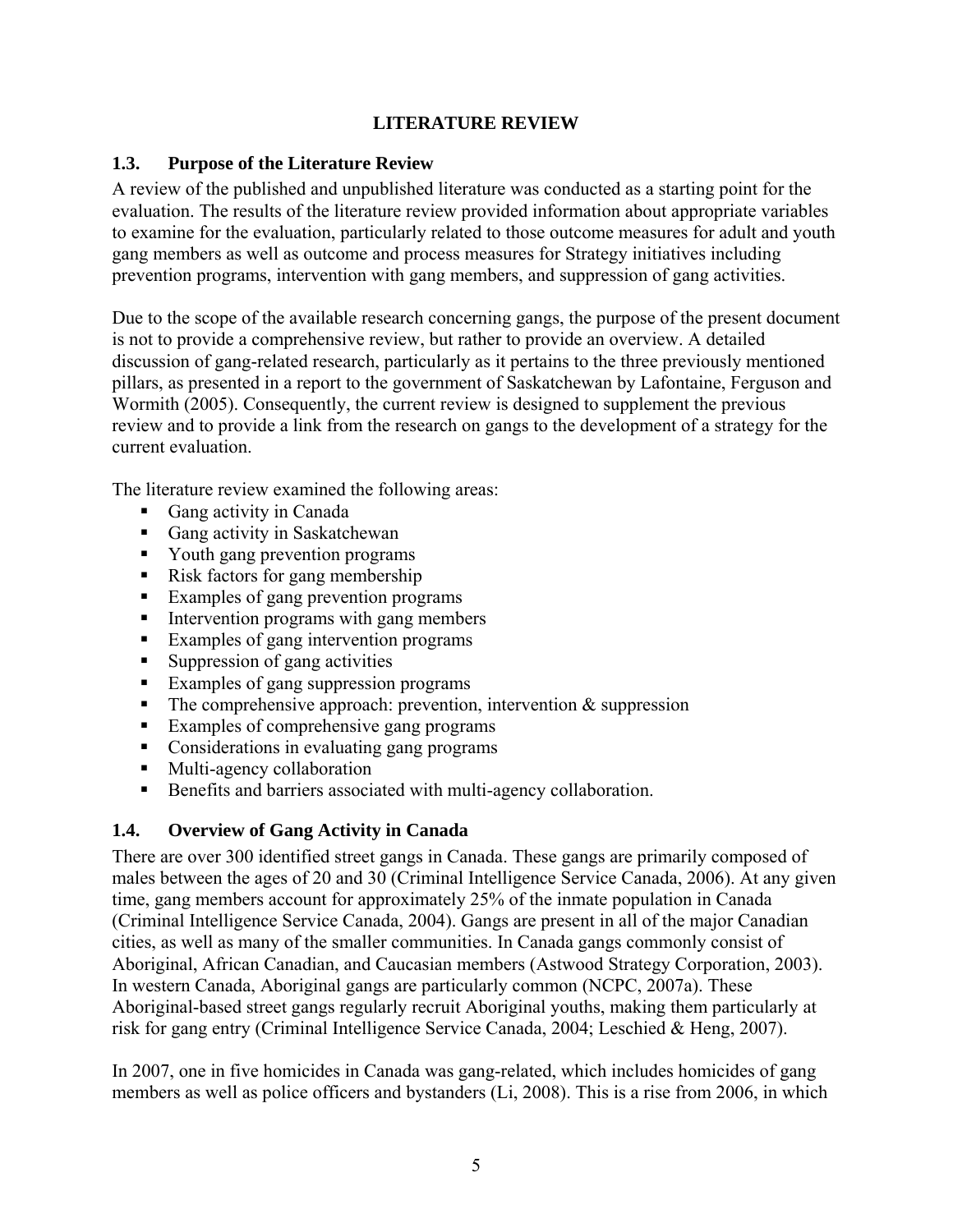one in six homicides in Canada was gang-related. Firearms were the most commonly used weapons in gang-related homicides (69%), whereas firearms were used in only 20% of nongang-related homicides (Li, 2008).

It should be noted that there are several issues in defining a "gang," "a gang member," and "gang-related." Currently, there is not a universally agreed upon definition for each concept. This has resulted in inconsistent definitions being used. Definitions may be too inclusive, which can result in a study presenting an exaggerated number of gang members in a community. On the other hand, definitions may be too exclusive, which can minimize a gang problem (Lafontaine et al., 2005; NCPC, 2007). Because different definitions are used by different researchers and organizations, it is difficult to make comparisons across studies or to replicate research. In Canada, Bill C-24 defines criminal organizations (including gangs) as:

- (1) a group, however organized, that is composed of three or more persons and;
- (2) that has as one of its main purposes or main activities the facilitation or commission of one or more serious offences;
- (3) that, if committed, would likely result in the direct or indirect receipt of a material benefit, including a financial benefit, by the group or by any one of the persons who constitute the group.

Several gang typologies have been proposed. One of the more popular is the Maxson-Klein typology (Maxson & Klein, 1995). According to this typology there are five different types of gangs:

- (1) Traditional gangs: These gangs have been in existence for 20 years or longer, although they do regenerate themselves. Traditional gangs typically contain clear subgroups, which are usually divided by age or neighbourhood. This type of gang usually has a wide age range and is very large with 100 or more members.
- (2) Neotraditional gangs: These gangs are similar to traditional gangs, with the exception that they have not been in existence for as many years and are typically medium in size  $(50 - 100$  members). This gang type is territorial and typically has a goal of becoming a well-established, powerful, traditional gang.
- (3) Compressed gangs: These gangs are usually small (less than 50 members) with a narrow age range. They typically have a short life span, although some may grow and transform into a traditional gang. This is the most common type of youth gang.
- (4) Collective gangs: These gangs are similar to compressed gangs, with the exception that they are typically larger with a wider age range. Collective gangs are those that have not yet developed characteristics typical of more traditional gangs.
- (5) Specialty gangs: These gangs focus on a particular criminal activity, such as drug trafficking. Specialty gangs are usually small with a short life span. These gangs usually have a well-defined territory.

(Source: Bartol & Bartol, 2008; Maxson & Klein, 1995)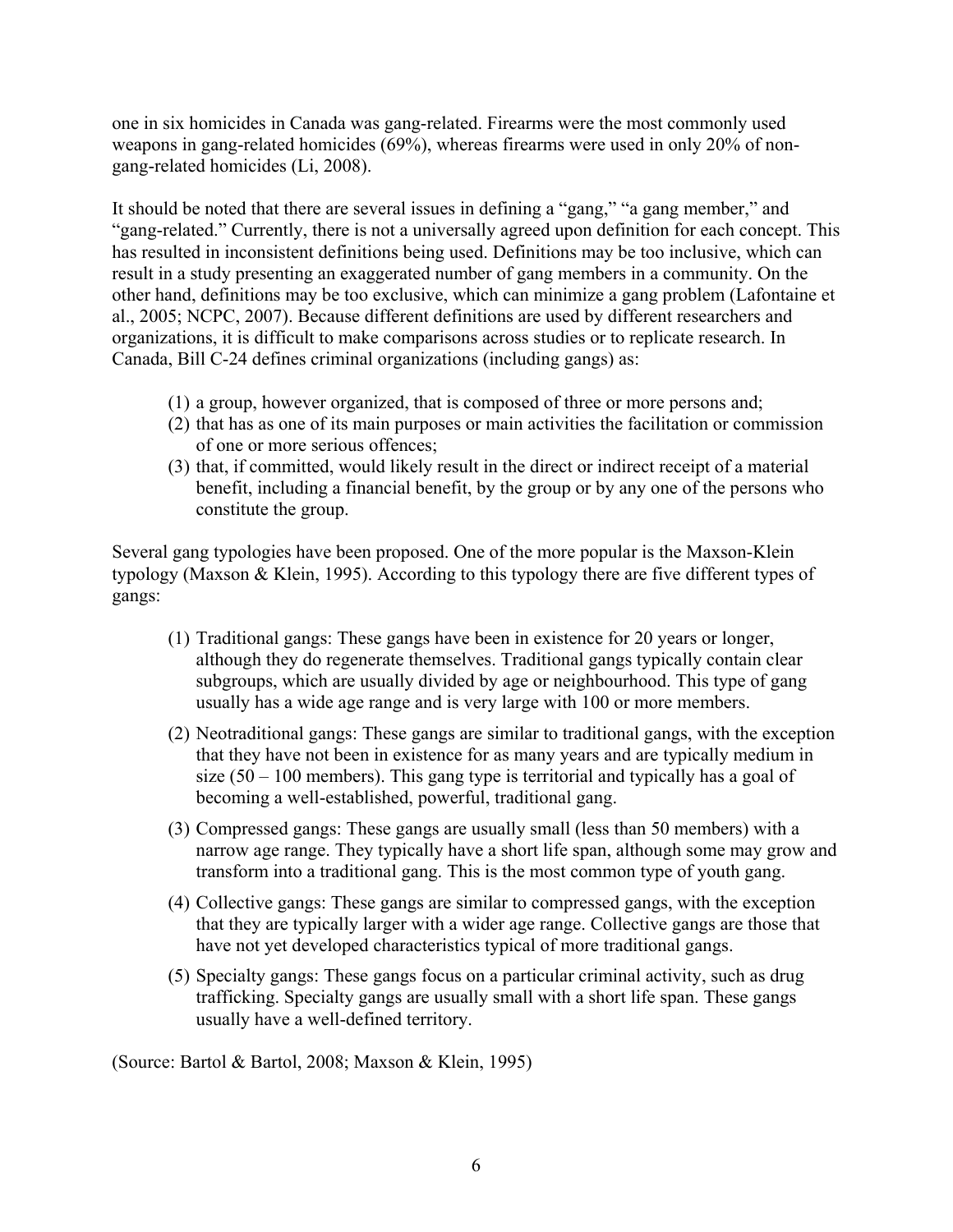#### <span id="page-22-0"></span>1.4.1. Gang Activity in Saskatchewan

In 2007, Saskatchewan had the highest proportion of homicides that were gang-related (30%; Li, 2008). In 2002, the Canadian Police Survey on Youth Gangs found that the highest concentration of youth gang members was in Saskatchewan, with 1.34 per 1,000 population (or approximately 1,315; Chettleburgh, 2003). Interestingly, in 2005, law enforcement databases reported that 70% of the known gang members in Saskatoon were age 18 and older (Criminal Intelligence Services Saskatchewan, 2005). It is believed that gangs first established a presence in Saskatchewan through the federal penitentiary system, the Correctional Service of Canada. In 1997, several established gang leaders were moved to custody in Saskatchewan from Manitoba. These gang leaders are believed to have begun recruiting new members in custody and in the community upon their release (Criminal Intelligence Services Saskatchewan, 2005).

Currently, there are at least 13 known gangs in Saskatchewan. The adult-based gangs include: Hell's Angels, Native Syndicate, Indian Posse, Redd Alert, Saskatchewan Warriors, Crazy Cree, Mixed Blood, Tribal Brotherz, and West Side Soldiers. Youth gangs identified in Saskatchewan are the Crips, Junior Mixed Blood, Indian Mafia Crips, and North Central Rough Riderz. The largest gang activity is in Regina and Saskatoon.

It is an urban myth to believe that the members of Aboriginal street gangs are usually adolescents. Saskatoon Police Services (2005) reports that, in 2005, about 73% of the city's most prominent street gang, the Indian Posse, were 18 years or older. Similarly, with respect to the Crazy Cree, 66% of its membership, suspected membership and associates are 18 years of age or older. Although Aboriginal street gangs generally possess lower-level criminal capabilities than other organized criminal groups, they do show the same propensity for violence. According to Criminal Intelligence Services Canada (2004: 20), "Aboriginal-based street gangs are generally involved in opportunistic, spontaneous and disorganized street-level criminal activities, primarily low-level trafficking of marihuana, cocaine and crack cocaine and, to a lesser extent, methamphetamine. The gangs are also involved in prostitution, break-and-enters, robberies, assaults, intimidation, vehicle theft and illicit drug debt collection."

Although there is confusion about how to effectively deal with Aboriginal street gangs, as seen below, the trend is toward increasing respect for traditional Aboriginal values while giving youth the opportunity to avoid involvement in gangs.

The Federation of Saskatchewan Indian Nations (FSIN) has developed a policy towards Aboriginal gangs in the province. The FSIN's *Alter-Native to Non-Violence* initiative assumes that Aboriginal gangs represent a spontaneous youth movement of sorts born out of necessity and daily survival (FSIN, 2003). Gang membership fulfills a sense of belonging and comradeship, and is an expression of collective social ills; that is, gangs are a symptom of deeper community problems. High unemployment rates, poverty, under-resourced communities, social and economic marginalization, forced assimilation and relocation, cultural discontinuity, historical traumas such as the residential school phenomenon, and more are pressure points that have weakened the ability of First Nations communities, families, and individuals to withstand social, political and economic shocks, and to adapt to and shape change. The gang problem will only increase so long as the social, political, legal, and economic problems faced by Aboriginal people are not resolved.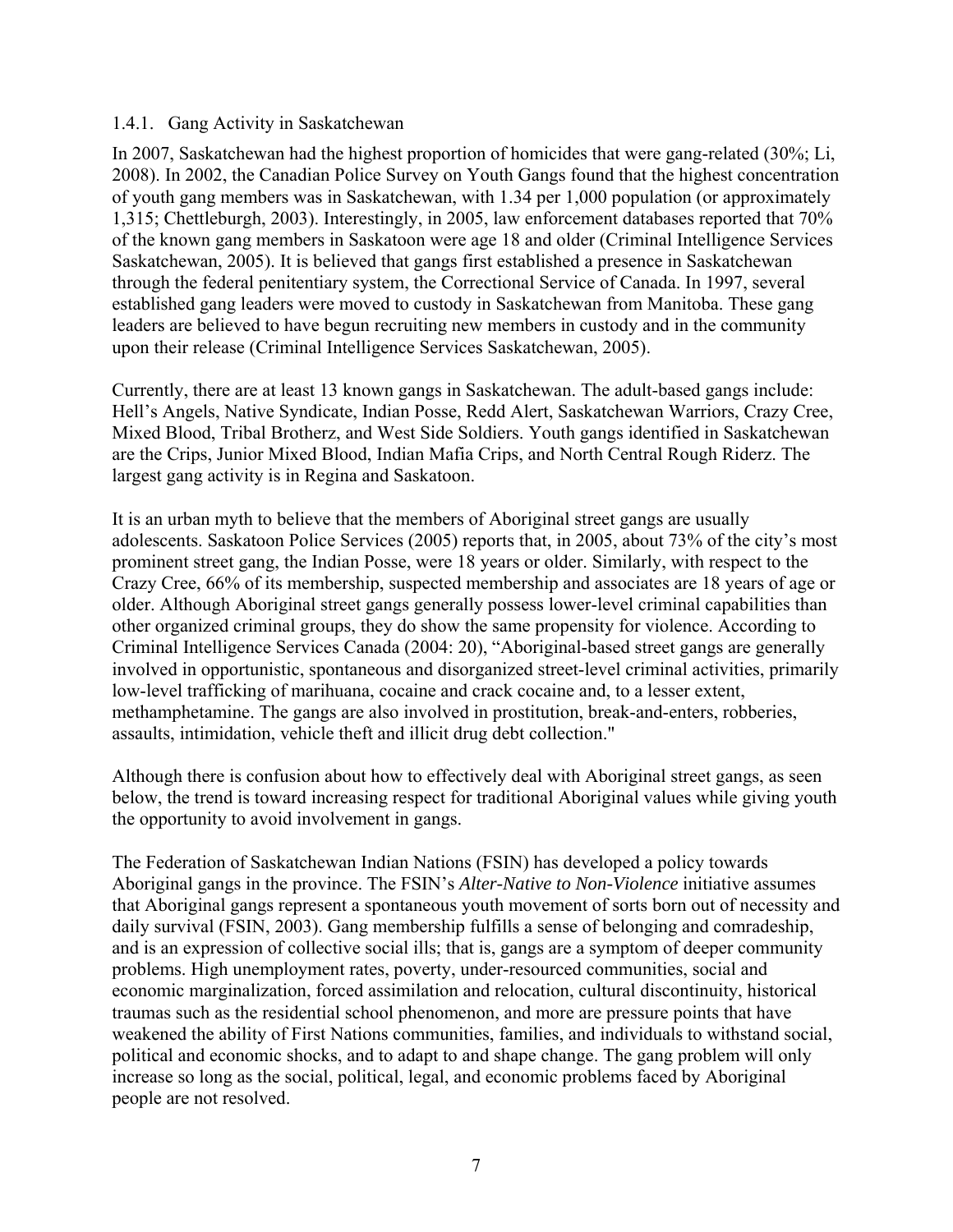All of this implies that the most effective approach for reducing gang involvement is to reduce the assorted risk factors that predict an increased likelihood of gang involvement. Since gang involvement may be a response to complex social, political, educational, legal, and economic problems, the logical approach is to address these issues, issues associated with feelings of disconnection from family, community, and culture. For a young person who feels marginalized and isolated from society and family, the ultimate goal, of course, is to reduce the risk factors associated with gang membership while increasing the protective factors around young people that promote positive, healthy development.

The FSIN encourages a multi-prong approach that focuses on communities and individuals. Of particular interest to many researchers is the role that language and culture plays as protective factors for at-risk communities. Language and culture are important because they are the vehicle through which a community communicates its values, ideals, spirituality, and traditions, all of which can have a positive influence on communities and individuals (McIvor, Napolean, & Dicke, 2009). Sharing an intellectual, spiritual, and moral culture with others helps foster a sense of social identity and coherence which, in turn, fosters pro-social values, beliefs, attitudes and behaviours. However, although different studies routinely show that First Nations young people value their language and culture, it is also important to remember that a sizable minority of First Nations youth may not be strongly connected to their cultural heritage.

The Environics Institute recently published the *Urban Aboriginal Peoples Survey*. The Survey shows that most urban Aboriginal people remain proud of their heritage and maintain a strong connection to their original communities. About 80% of respondents said that they are "very proud" of their Aboriginal identity; about 60% said that they remain connected to their Native communities, their families, and traditional culture (Foot, R. Urban aboriginals proud of their Native heritage: Survey. *Saskatoon StarPhoenix*. April 8, 2010. B6). This means, of course, that about 20% of respondents are not particularly proud of their Aboriginal identity, and that 40% are not particularly connected to their community, family, and traditional culture.

The FSIN recently surveyed 91 First Nations students from 31 First Nations communities in Saskatchewan. The survey touched on a number of issues. When asked about participating in traditional ceremonies, nearly one-quarter of the students report that they have not participated in *any* traditional ceremonies in the past year (Ferguson, 2010). Both this survey and the Environics survey shows that many Aboriginal young people are not particularly connected to the calming influence of their traditional culture.

The FSIN perspective emphasises a restorative justice approach that focuses on the needs of victims and offenders instead of the desire to satisfy abstract principles of justice or the need of a community to exact punishment. Aboriginal justice is traditionally community-orientated and focuses on restoring harmony and stability between the offender and his or her victim and one's community. In other words, the accused is traditionally viewed as someone who is out of balance with themselves, their family, and their Creator. The goal is to reconcile the offender with his or her victim and restore the offender to their community.

It is because the restorative justice philosophy is similar to traditional Aboriginal justice practices that Aboriginal communities have taken a renewed interest in the philosophy. Within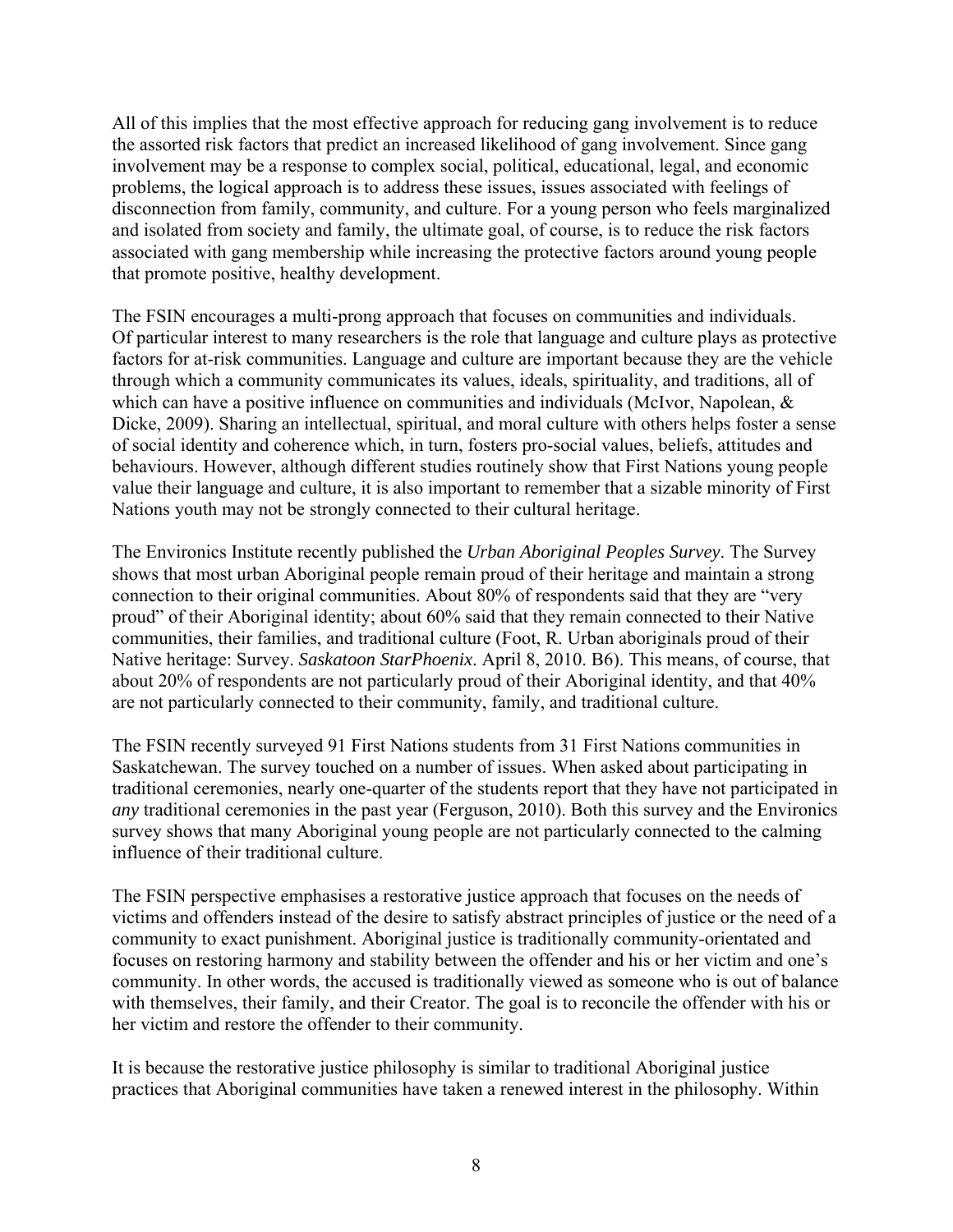the paradigm of restorative justice, offenders are directly accountable to both their victim and community and are expected to assist in the reparation of personal harm and the restoration of social harmony. Crime is a violation of relationships among people. As a result, restoring the offender to the community must mean that victims, communities, and offenders be involved in the justice process. According to the Department of Justice Canada (2000), "Restorative justice requires that wrongdoers make reparation to the victim, themselves, and the community, recognize the harm they have done and be actively involved in making things right"(p. 3).

Although the notion of granting special consideration to Aboriginal people does not sit well with those who decry the development of what they regard as a two-tiered criminal justice system that treats Aboriginal and non-Aboriginal differently or which they regard as contributing to a language of victim-hood that diminishes from traditional notions of personal responsibility, it is clear that more and more Canadians are willing to recognize how a host of social forces and conditions are contributing to an increase in gang membership among Aboriginal people. To the FSIN, the various prevention, intervention, and suppression approaches discussed below must be consistent with restorative justice processes that balance the therapeutic and the retributive models of justice.

## <span id="page-24-0"></span>**1.5. Prevention**

The focus of prevention programs is to prevent individuals (typically youth) from joining a gang in the future. Many programs also have short-term goals, such as increasing attendance at school, increasing pro-social activities and relationships, and changing perceptions of gangs. These short-term goals are attempts at decreasing risk factors for gang membership. There are various reasons as to why an individual may join a gang, such as affiliation or a sense of belonging, protection, access to drugs and alcohol, and gang-affiliated friends and family (Chettleburgh, 2008; Leschied & Heng, 2007).

# <span id="page-24-1"></span>1.5.1. Risk Factors for Gang Membership

Establishing risk factors for gang membership helps inform prevention efforts (Lafontaine et al., 2005). There are four general categories of risk factors: (1) Individual risk factors, (2) Family risk factors, (3) Community risk factors, and (4) School risk factors.

Individual risk factors:

- Previous record of delinquency
- Negative peer associations
- Pro-violent approaches to conflict resolution
- Low self-esteem
- Lack of attachment to ethnic background
- Alcohol and drug abuse

Family risk factors:

- Poor family management
- Poor parental supervision
- Violent siblings
- Parental involvement in violent activities
- Abuse and mistreatment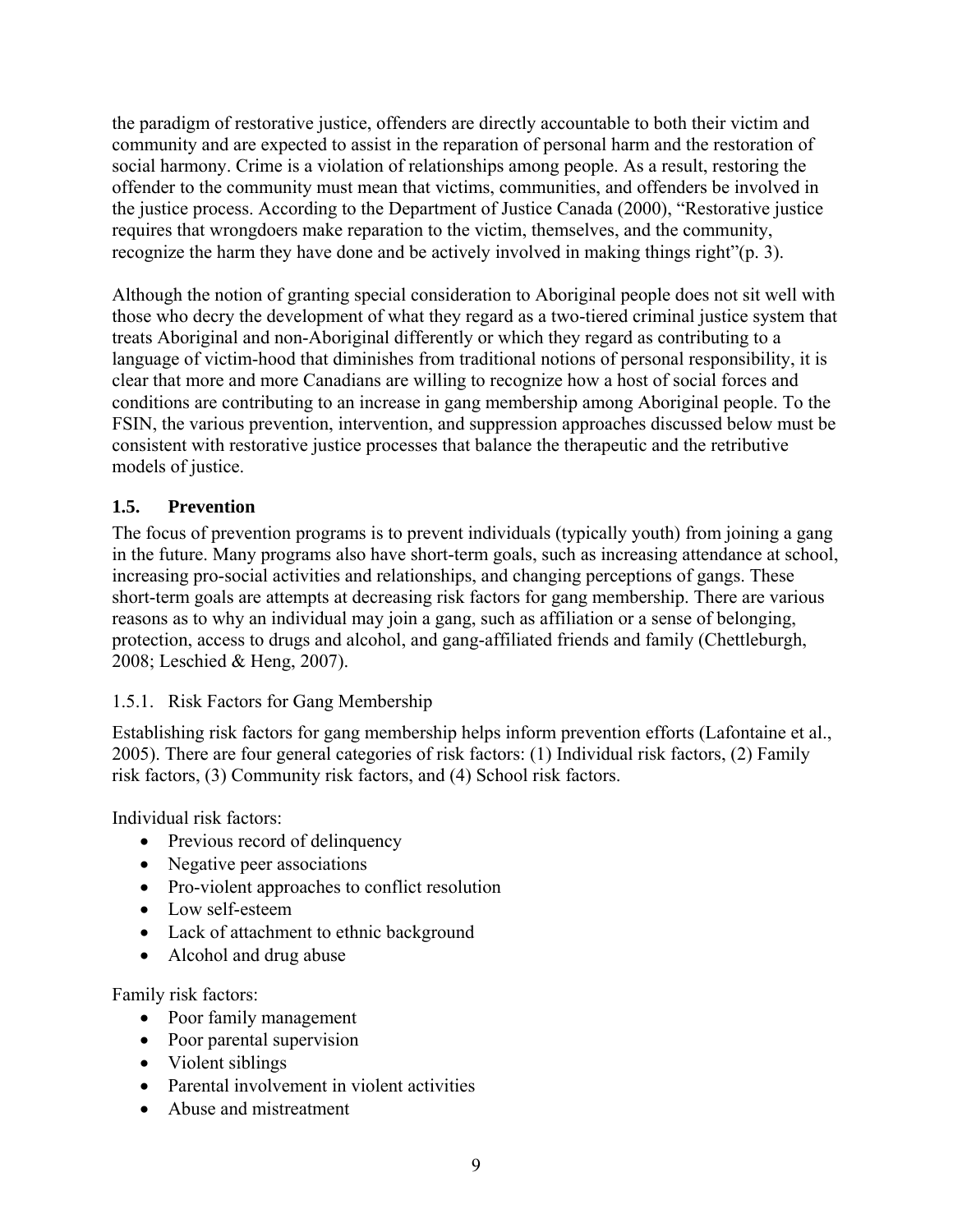Community risk factors:

- High crime level in neighbourhood
- Gang presence
- Lack of economic, social, and recreational opportunities
- High drug trafficking area
- Social disorganization (high poverty, high residential mobility)

School risk factors:

- Weak attachments to school and teachers
- Negative teacher perceptions of the student
- Low achievement
- Learning disabilities/difficulties
- Negative labels on the student

(Lafontaine et al., 2005; NCPC, 2007a)

There are three general categories of prevention programs: (1) primary prevention programs, (2) secondary prevention programs, and (3) tertiary prevention programs. *Primary prevention* programs target an entire population, such as an entire community or school. This type of program would focus on enhancing protective factors within the four categories of risk factors for gang membership (Lafontaine et al., 2005). *Secondary prevention* programs target populations that have more risk factors than an average population, such as inner city youth. This type of program would focus prevention efforts on individuals who are seen as being more susceptible to gang involvement. Third, *tertiary prevention* programs target high risk populations, such as peripheral gang members. This type of program would focus on preventing further gang involvement (Lafontaine et al., 2005).

### <span id="page-25-0"></span>1.5.2. Examples of Gang Prevention Programs

Given the large number of programs that have been implemented in North America alone, it is not practical to provide a complete catalogue. Instead, this document will discuss selected examples of Prevention, Intervention, and Suppression programs that have been formally evaluated. For a more complete review of prevention, intervention, and suppression efforts, please see Lafontaine et al., 2005.

### <span id="page-25-1"></span>*3.3.2.1. GREAT: Gang Resistance Education and Training (U.S.)*

The GREAT program is a school-based, law enforcement officer-instructed program. With prevention as its main objective, the program is intended as an immunization against delinquency, youth violence, and gang membership. The Program consists of four components: a 13-session [middle school curriculum,](http://www.great-online.org/Components/MiddleSchool.Aspx) an [elementary school curriculum,](http://www.great-online.org/Components/ElementarySchool.Aspx) a [summer program](http://www.great-online.org/Components/Summer.Aspx), and [families training](http://www.great-online.org/Components/Families.Aspx). The skills-based curriculum is designed to produce attitudinal and behavioural changes through the use of facilitative teaching, positive behaviour rehearsal, interactive learning techniques, and extended teacher activities. The goal is to prevent youth crime, violence, and gang involvement through developing a positive relationship among law enforcement, families, and young people to create safer communities. Since its inception in 1991, more than 4 million students have graduated from the GREAT Program (Bureau of Justice Assistance, 2010). Due to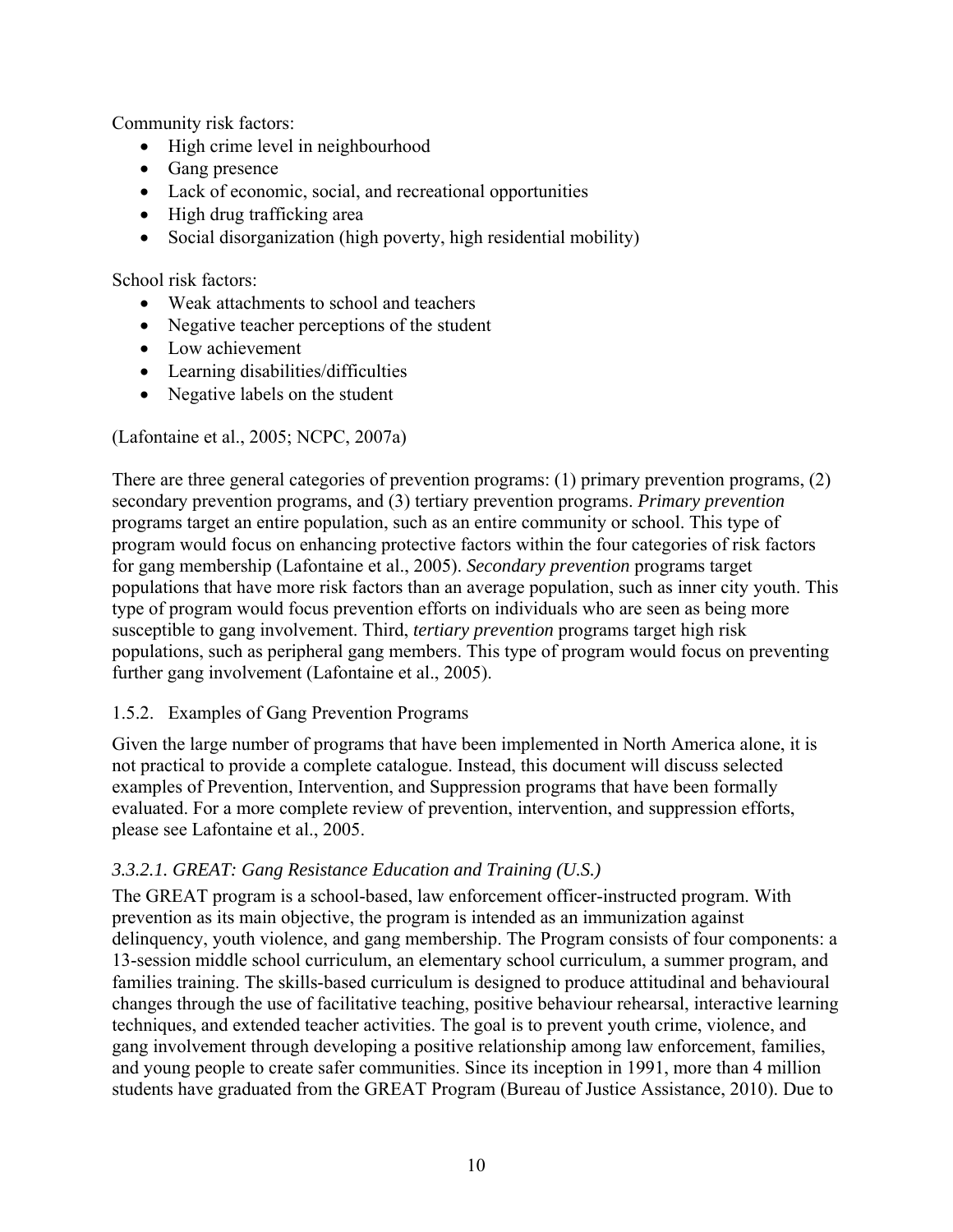funding provided by the Bureau of Alcohol, Tobacco, and Firearms, by 1996, GREAT had been incorporated into schools in 47 states (Esbensen, Freng, Taylor, Peterson, & Osgood, 2002; Ebensen & Osgood, 1999).

Preliminary evaluation results of GREAT have been promising. A national, multi-site outcome evaluation of GREAT was conducted by Esbensen and Osgood (1999). Eleven different sites across the United States were selected to participate in the evaluation. After a one-year followup, it was found that students who had participated in GREAT reported lower levels of gang affiliation and delinquent behaviour such as drug use than students in the comparison group. Furthermore, students who had completed the GREAT program had more negative attitudes regarding gangs, fewer delinquent peers, higher self-esteem, more commitment to school achievement, and higher levels of attachment to their parents. However, this study suffered from several methodological limitations, including an ex post facto creation of a control group and a lack of pre-test measures.

In order to assess the long-term impact of GREAT, the National Institute of Justice sponsored a quasi-experimental design longitudinal research study which started in 1994. The study included six sites across the United States. Classrooms were assigned to either participate in GREAT programming or to serve as a control group. Interim results were gathered two years after program completion. These results were less than encouraging. It was found that the only prepost change comparison that was significant was the rate of victimization out of 31 comparisons made.

After a four-year follow-up, there were small but significant effects: Students who had participated in GREAT reported less victimization, had more negative views about gangs, had more positive attitudes toward the police, had more pro-social peers, and reported less risk seeking. However, there were no significant differences in terms of gang membership or delinquent behaviour (Esbensen, 2004; Esbensen et al., 2002; Esbensen, Osgood, Taylor, Peterson, & Freng, 2001).

More recently, in 2008, Esbensen evaluated the (revised) GREAT program. The outcome evaluation involved seven cities across the United States. Cities were selected based upon: (1) the existence of an established GREAT program; (2) an acknowledged youth violence or gang problem; (3) the overall population and geographic sample diversity. Of the 195 participating classrooms, 3,820 students completed a survey administered prior to and following program delivery with annual follow-up surveys for four years. The analysis revealed significant differences between GREAT and non-GREAT students. The former reported:

- More positive attitudes toward police
- Less positive attitudes about gangs
- More use of refusal skills
- More resistance to gang pressure
- Lower rates of gang membership
- Lower rates of self-reported delinquency.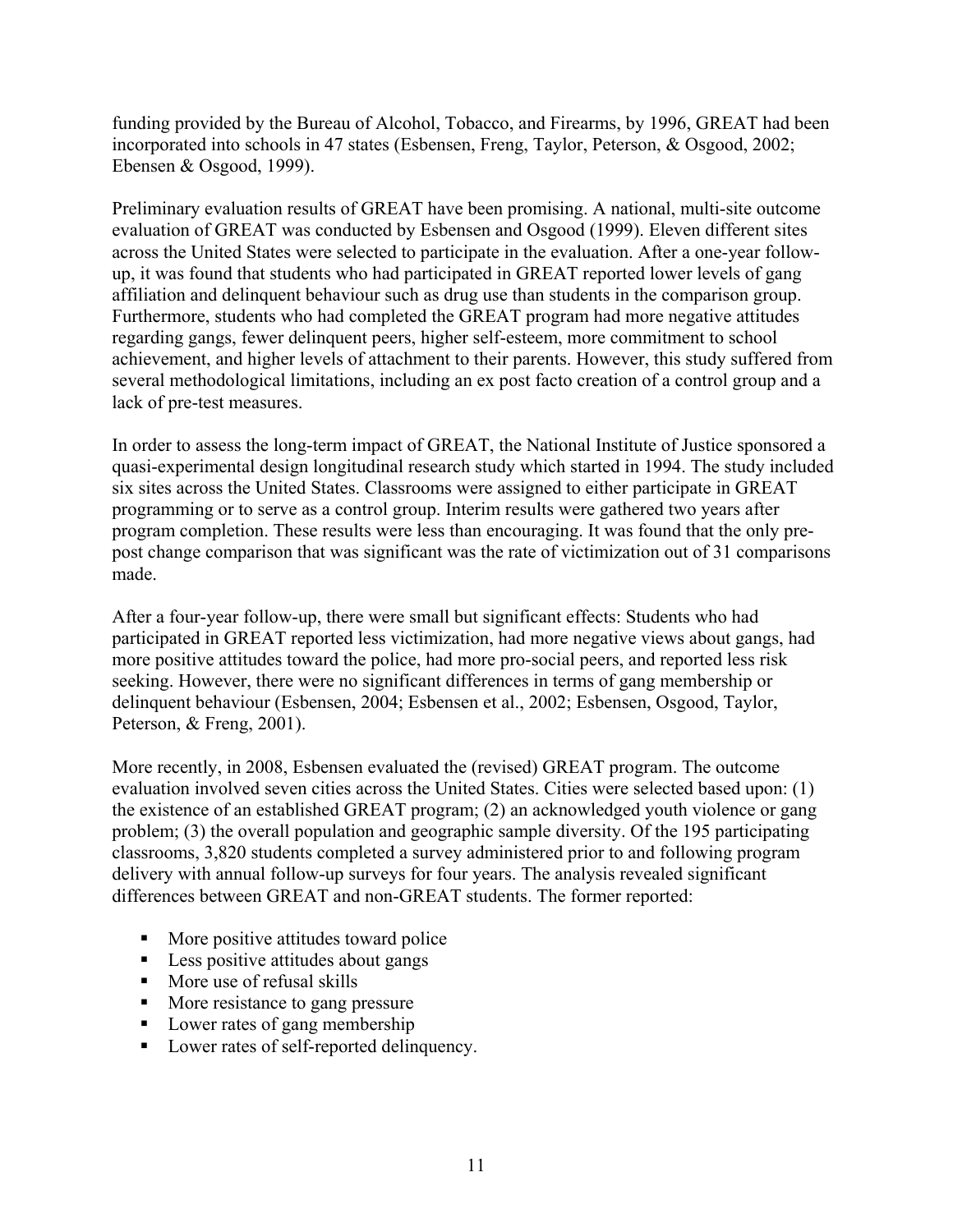Note that the results reflect only short-term program effects. The longitudinal design will answer the question of whether or not the program has long-term effects. These results, however, will only be available after several more years (Esbensen, 2008).

However, despite its acknowledged benefits, a general conclusion based on a number of evaluations of GREAT, is that, since youth gang problems are caused by many factors, the solution might need a combination of approaches such as the GREAT and Spergel and Curry's Comprehensive Gang Model (RCMP, 2006).

# <span id="page-27-0"></span>*3.3.2.2. GPTTO: Gang Prevention through Targeted Outreach*

GPTTO is a gang prevention program operated through the Boys and Girls Club of America. The target population is youth aged 6 to 18 who are at risk of gang involvement. The major goal of the program is to satisfy youth interest and needs by providing pro-social activities that centre around five areas: character and leadership development, health and life skills, the arts, sports, fitness and recreation, and education. At-risk youth are recruited through direct referrals from school personnel, social service agencies, police and probation.

In 2002, twenty-one sites were used to evaluate the program. The evaluation included 1338 young people. The evaluation concluded that GPTTO attendance is associated with:

- Delayed onset of certain gang behaviours such as wearing gang colours;
- Less contact with the juvenile justice system;
- Fewer delinquent behaviours such as stealing or smoking pot;
- Improved school grades and a more positive attitude about school;
- Improved levels of peer and family relationships.

(Arberton & McClanahan, 2002).

# <span id="page-27-1"></span>*3.3.2.3. Urban Improv*

Urban Improv was implemented in Boston public schools in 1992. Urban Improv is a schoolbased interactive drama program that teaches decision-making, conflict resolution, problem solving, cooperation, and leadership skills, all of which impedes the development of negative and violent behaviour in school children. Urban Improv is designed to last 27 weeks and is divided into three 9-week intervals. There are three categories of the program, one for each of the following age categories: elementary school, middle school, and high school.

In order to evaluate Urban Improv, a quasi-experimental design was used with a matched control group. Eight separate fourth grade classrooms were selected within five different inner city schools. Four classes participated in Urban Improv and four did not. According to teacher reports, students in the classrooms who took part in Urban Improv demonstrated more pro-social behaviours and less hyperactivity (Kisiel et al., 2005).

In 2010, Zucker et al. evaluated the Urban Improv program. The study assessed the replicability of positive program outcomes when implemented by non-program originators, as well as the effectiveness of the Urban Improv program that included a classroom based teacher curriculum.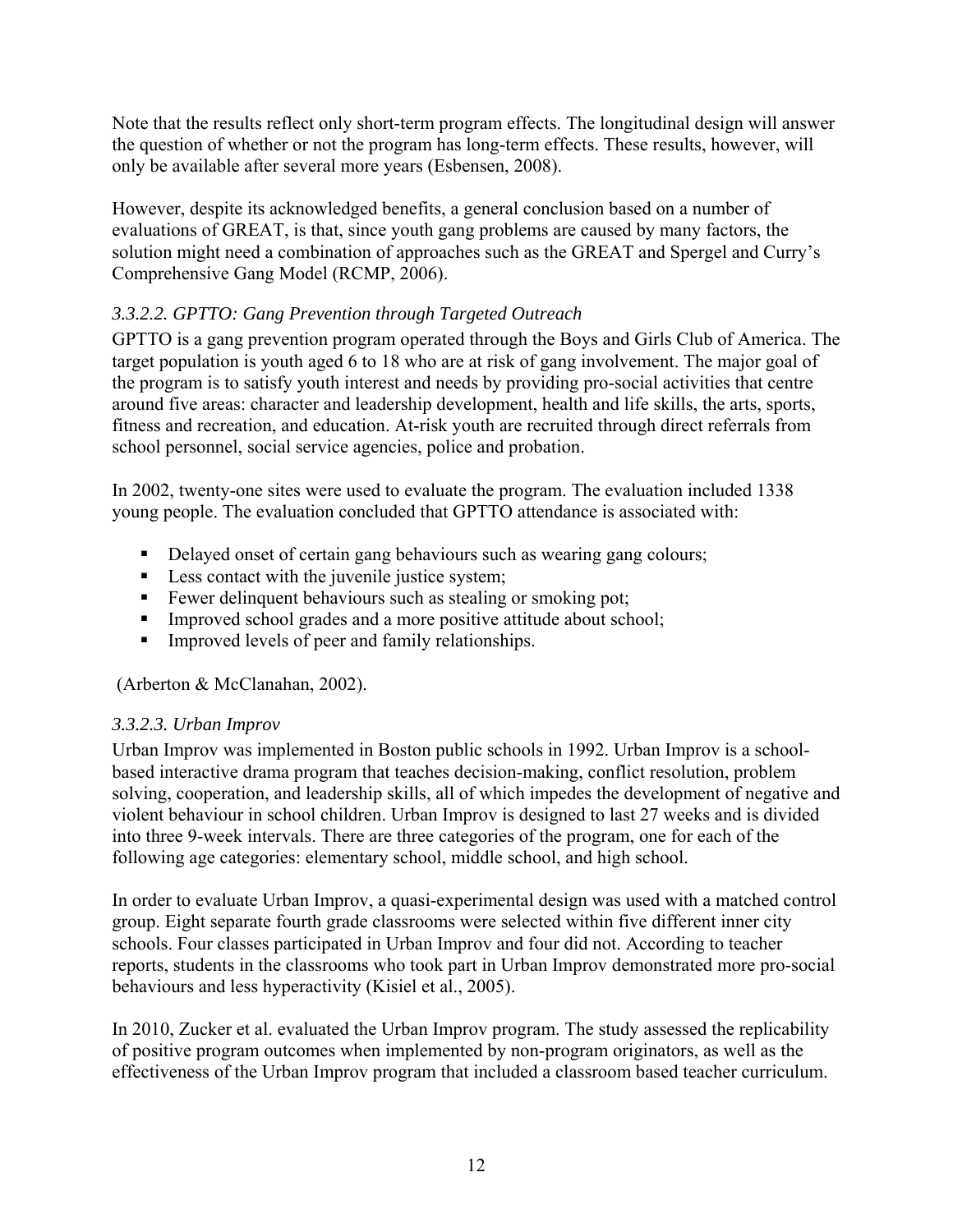Outcomes compared 260 elementary school students in classrooms that received basic Urban Improv, the teacher curriculum, or the comprehensive program or to serve as matched control classrooms. Findings revealed that Urban Improv can be generalized to new troupes, the comprehensive program demonstrates an additive effect over Urban Improv alone, and the teacher curriculum shows some promise as an easily disseminated, stand-alone, youth violence prevention program.

The Urban Improv model has been accepted for inclusion in the Office of Juvenile Justice and Delinquency Prevention's (US) Model Program Guide.

# <span id="page-28-0"></span>*3.3.2.4. GRIP: Gang Resistance is Paramount*

GRIP began in 1982 under the name, "Alternatives to Gang Membership" as an attempt to decrease gang membership and discourage future gang involvement in Paramount, CA. GRIP has four objectives: (1) Educate students about the dangers of gangs, (2) Discourage the city's youth from joining gangs, (3) Educate the students' parents about the signs of gang involvement, and (4) Provide parents with resources that will help them eliminate gang activities in their homes and neighbourhoods.

One component of GRIP is a school-based curriculum for students in the second and fifth grades. The program uses video presentations, coloring exercises (for the younger children), songs, and group discussions. Neighbourhood meetings are held in order to educate parents on gang warning signs. Counselling is offered to both parents and students regarding gang activities and recreational activities are offered.

GRIP has undergone several evaluations. The most recent evaluation, conducted by Solis, Schwartz, & Hinton, 2003) used a nonrandomized post-test design. A survey was administered to 735 students in the ninth grade before the start of the GRIP curriculum. Most students (505) had participated in GRIP in an earlier grade. The students who had never participated were treated as a control group. It was found that participants who had participated in GRIP previously were less likely to be involved with a gang. However, both groups reported strong anti-gang sentiments.

# <span id="page-28-1"></span>*3.3.2.5. Gang Alternatives Program (GAP)*

Based on the GRIP model, GAP presents a gang prevention curriculum to schools that deal with both the realities of gang life and the alternatives that young people have available to them. In 2007, an outcome evaluation of the GAP program was performed to determine its impact on about 650  $4<sup>th</sup>$  grade students from 6 elementary schools in Los Angeles. The survey involved a pre-survey, post-survey, delayed post-survey design. Overall, the results of the program were very positive. Students improved in their general knowledge about the harmful consequences of gangs to themselves, family, and community; they learned strategies for staying away from gang members; they also learned more about the harmful consequences of drug and alcohol use. All of the gains were maintained on the delayed post-survey (Vital Research, 2007).

# <span id="page-28-2"></span>*3.3.2.6. Multisystemic Therapy (MST)*

Gang prevention practices are often isolated from issues of general delinquency. Sullivan (2006: 35) writes, "It is time to move forward from gang studies as a bounded field of inquiry toward a broader concern with youth violence and the diverse forms of youthful collective behavior."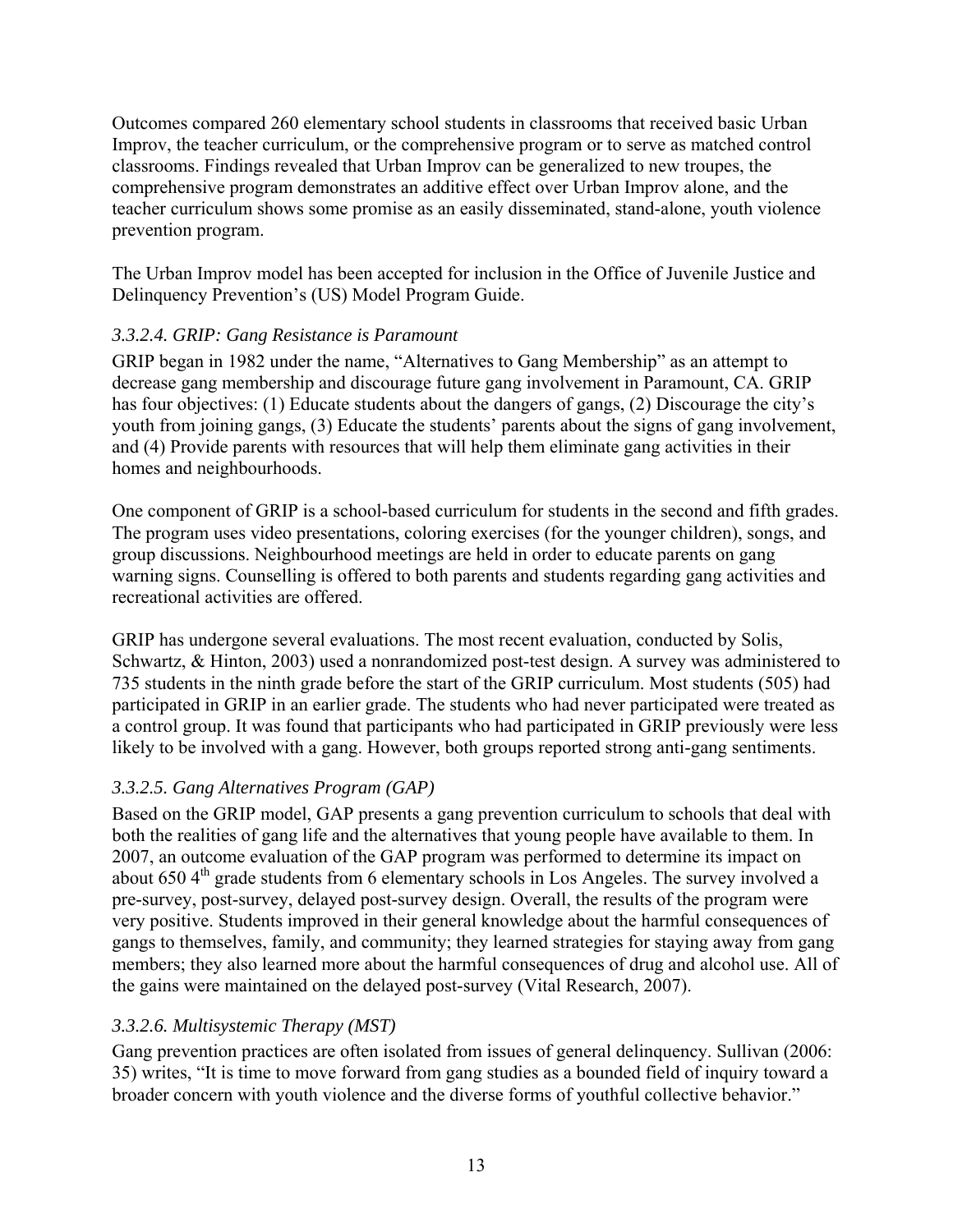Accordingly, there are several delinquency programs that can be effectively applied to youth gang prevention issues.

MST is a family and community-based treatment model that addresses the various determinants of anti-social behaviour in adolescents and their families. While the model regards individuals as being embedded within a complex network of interconnected processes that include individual, family, and extra-familial factors (e.g., peers, school, communities), the family is the major area of work. There is an average of 60 hours of contact with families over a four-month period. Empowering individuals' means giving youth the coping skills they need to deal with the individual, family, peer, school, and neighbourhood problems that they may face. Empowering parents means providing them with the skills and resources needed to properly raise teenagers (Centre for the Study and Prevention of Violence, 2006).

The MST model has been shown to have positive effects on chronic and serious young offenders. For example, some evaluations have shown reductions of 25%-70% in long-term rates of rearrest; reductions of 47%-64% in out-of-home placements; substantial improvement in family functioning, and; decreased mental health problems for young offenders (see Henggeler et. al., 1998).

# <span id="page-29-0"></span>*3.3.2.7. Wraparound Milwaukee (WM)*

The wraparound approach serves children and youth with serious emotional, behavioural, and mental health needs. The goal is to identify those community services and supports that a family needs and to provide them for as long as they are needed. Care coordinators are responsible for helping participants create a customized treatment plan for guiding youth and their families through the action plan and system of care. The personal, community, and professional resources needed by a young person and their family are "wrapped around" the child and their family. The program targets children who meet the following criteria:

- They have a current mental health problem;
- They are involved in two or more service systems including mental health, child welfare, or juvenile justice;
- They have been identified for out-of-home placement in a residential treatment centre;
- They can be returned to their family sooner with the availability of a wraparound plan.

An evaluation of the approach has shown major improvements for delinquent youth in terms of their functioning at home, at school, and in their community (Milwaukee County Behavioural Health Division, 2002). Wraparounds conducted in Canada have been effective in reducing the frequency of residential and institutional placement of children, reducing recidivism and arrests of violent youth (see Totten, 2008).

# <span id="page-29-1"></span>**1.6. Intervention**

Gang intervention programs focus on individuals who are gang members or gang associated. One attraction to the gang lifestyle is the ability to earn money. Many gang members have poor education and employment backgrounds and are unable to obtain adequate employment. As such, it is crucial that intervention programs are able to offer educational programming and training opportunities. It is also beneficial for intervention programs to offer family and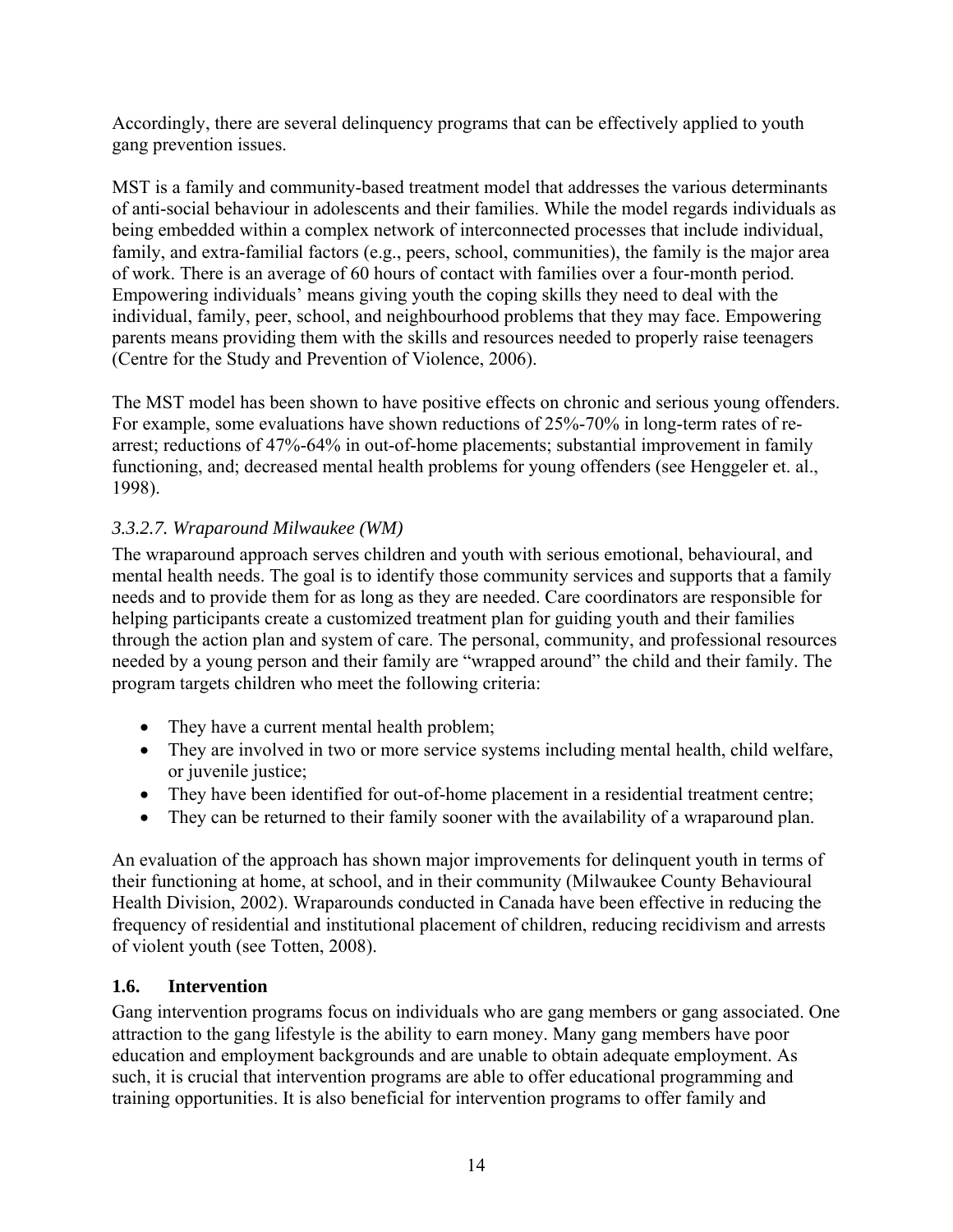individual counselling to deal with issues such as parental supervision, family management, substance abuse, anger management, social/cognitive skills, and communication skills (Lafontaine et al., 2005).

Intervention programs may also help gang members with exit strategies. Once a gang member has made the decision to leave a gang, he or she must face a number of obstacles associated with gang exit, such as retaliation from other gang members (Lafontaine et al., 2005). Typically, peripheral gang members are able to leave a gang more easily than deeply entrenched members (Spergel, 1995). As such, a gang member who wishes to leave the gang may require help and support in order to do so safely. Intervention efforts are most effective prior to gang entry and during the initial arrests of a gang member (Huff, 1998). It is important that an exiting gang member feels he or she has a safe place to go. This may be particularly crucial for Aboriginal youth, who may perceive the non-Aboriginal world to be unwelcoming (Standing Committee on Aboriginal Peoples, 2003).

<span id="page-30-0"></span>1.6.1. Examples of Gang Intervention Programs

# <span id="page-30-1"></span>*3.4.1.1. GITTO: Gang Intervention through Targeted Outreach*

GITTO was developed as an intervention-based version of the original GPTTO. Similar to GPTTO, the activities of GITTO are to mobilize community resources to address the problem of gangs, recruit youths involved in gangs, promote positive developmental experiences for these youth through programming and clubs, and to provide individualize case management. The difference between the two programs is the greater emphasis in GITTO is intervening with youths already involved in gangs.

After a 12 month follow-up period, youth involved in GITTO showed fewer gang-associated behaviours (e.g., wearing gang colours, flashing gang signals), less contact with the justice system, and more positive school engagement (e.g., greater expectation of graduating high school). GITTO (an intervention program) was found to outperform GPTTO (a prevention program discussed above), suggesting that the model works better as an intervention program as opposed to a prevention program (Arberton & McClanahan, 2002).

# <span id="page-30-2"></span>*3.4.1.2. Edmonton Native Alliance*

In Edmonton, the Edmonton Native Alliance (ENA) has been established. It consists of ex-gang members who use standard outreach practices and Aboriginal spirituality to connect with Native youth involved in gangs (John Howard Society of Alberta, 2001). Ex-gang members will understand gang culture and the personal and social issues and needs of individuals involved in gang life. The program focuses on Aboriginal spirituality and healing which incorporates culture specific needs that will be missing from other community programs. A key aspect is connecting youth to programs and services (e.g. training and educational initiatives, individual and family counselling, safe houses) that help them exit the gang life. Educational and vocational programming for at-risk youth is proven to result in lower crime rates (OJJDP, 2006).

# *3.4.1.3. YVRP: Philadelphia Youth Violence Reduction Partnership*

<span id="page-30-3"></span>The Philadelphia Youth Violence Reduction Partnership is a multi-agency collaboration to reduce Philadelphia's homicide rate and to intervene with violent young offenders (ages 12-24).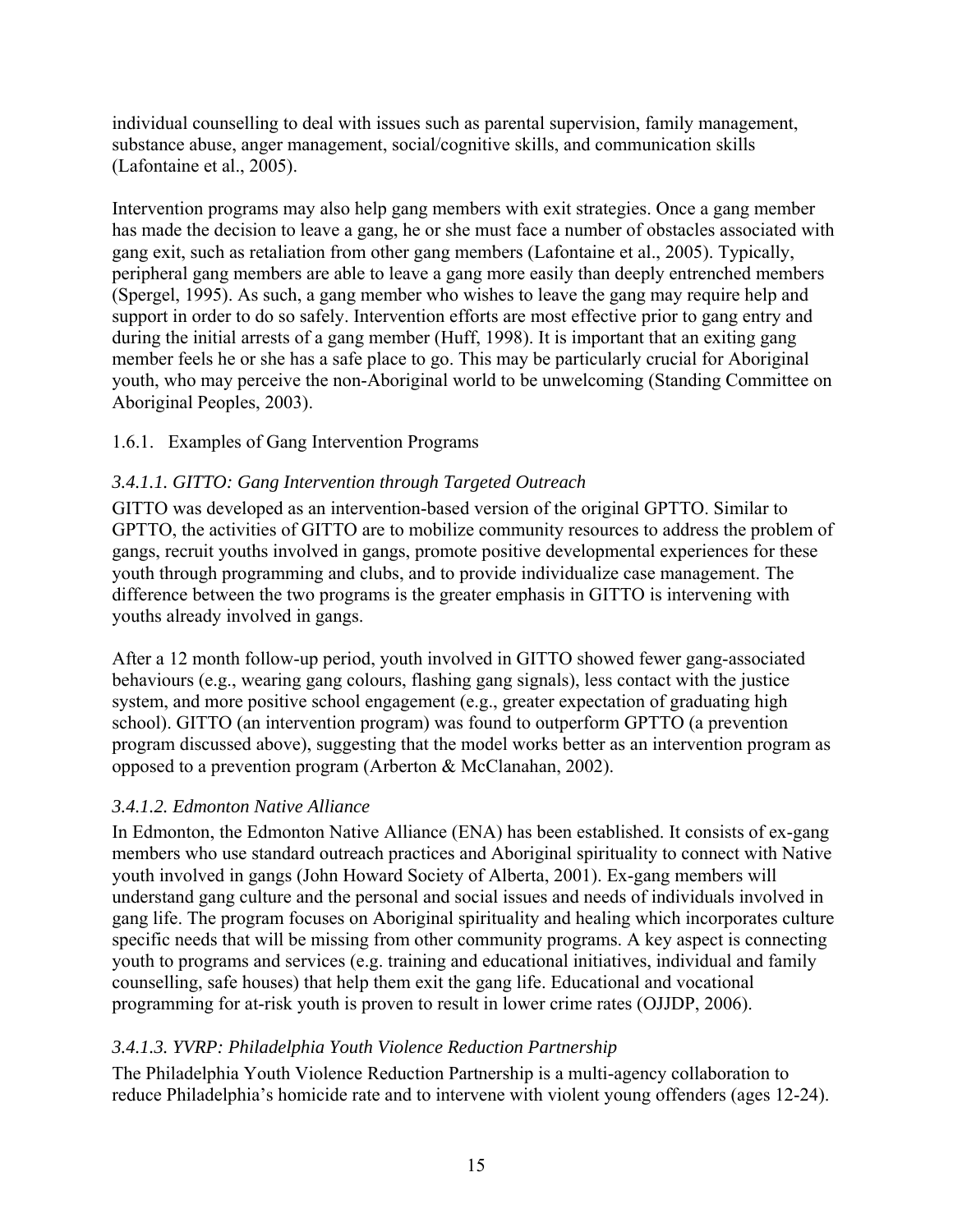YVRP participants are typically under court supervision, have regular contact with a probation or a parole officer, and have been convicted of a violent or drug-related charge at least once. YVRP provides these youth with increased supervision and also provides support through resources such as employment, mentoring, healthcare, and substance abuse treatment (McClanahan, 2004).

YVRP has in place a continuous monitoring system. Monitoring data collected from January 2000 to July 2003 was used to evaluate the initiative. Monthly crime statistics were analyzed and semi-annual interviews were conducted with program staff, police officers, and probation officers. Crime statistics revealed that the homicide rate in Philadelphia had decreased since the start of YVRP in 1999, with youth homicides in particular being reduced. Furthermore, the largest reductions in homicide were seen in the districts in which YVRP was implemented (McClanahan, 2004).

## <span id="page-31-0"></span>*3.4.1.4. Los Angeles Violence Intervention Academy*

In 2009, the Los Angeles City Council approved a one-year, \$200,000 contract with the Advancement Project to operate the *Los Angeles Violence Intervention Training Academy*. The Advancement Project is a legal advocacy, civil rights, and public policy group with the stated goal of promoting civil rights. The City spends about \$20 million each year on gang intervention, and soon, a diploma from the Academy will be required by anyone working under a City-run gang intervention and prevention contract (Romero, 2010)

The Los Angeles Violence Intervention Academy has recently graduated 34 gang outreach workers. Most of the current students were once high ranking gang members who participate in a 15-week program. During the program, students learn about the history of gangs; they also learn about immigration law, public health issues, how to stage "sit-downs" between rival gangs, and will be kept abreast of new gangbanging initiatives. The result of the program is the first professionalized class of gang outreach workers who will work behind the scenes to support the work of law enforcement. However, graduated intervention workers do not act like police officers, but instead concentrate on monitoring street gossip and preventing gang violence. The outreach workers are expected to follow a set of ethical guidelines: Do not do drugs, be humble and respectful, do not bully or throw gang signs, and never carry a weapon (Gold, S. Gang Warfare: L.A. unveils an educated weapon to combat enduring problems in gangs. May 23, 2010. *The Los Angeles Times*).

### <span id="page-31-1"></span>*3.4.1.5. The Boys and Girls Club of America*

The Boys and Girls Club of America is a good example of a well-researched initiative that has proven to redirect individuals from the gang lifestyle (Thornberry & Burch, 1997). Once recruited into the club, youth participate in structured recreational and educational activities that focus on personal development in order to enhance communication, problem solving, selfesteem, and decision making skills. The most important aspect is that youth are given an alternative to gang life.

# <span id="page-31-2"></span>*3.4.1.6. Breaking the Cycle (BTC)*

The City of Toronto is testing a program that offers youth alternatives to gang life. The program will offer youth counselling for anger management and substance abuse; employment advice and training in marketable skills; opportunities to participate in sports and cultural programs; and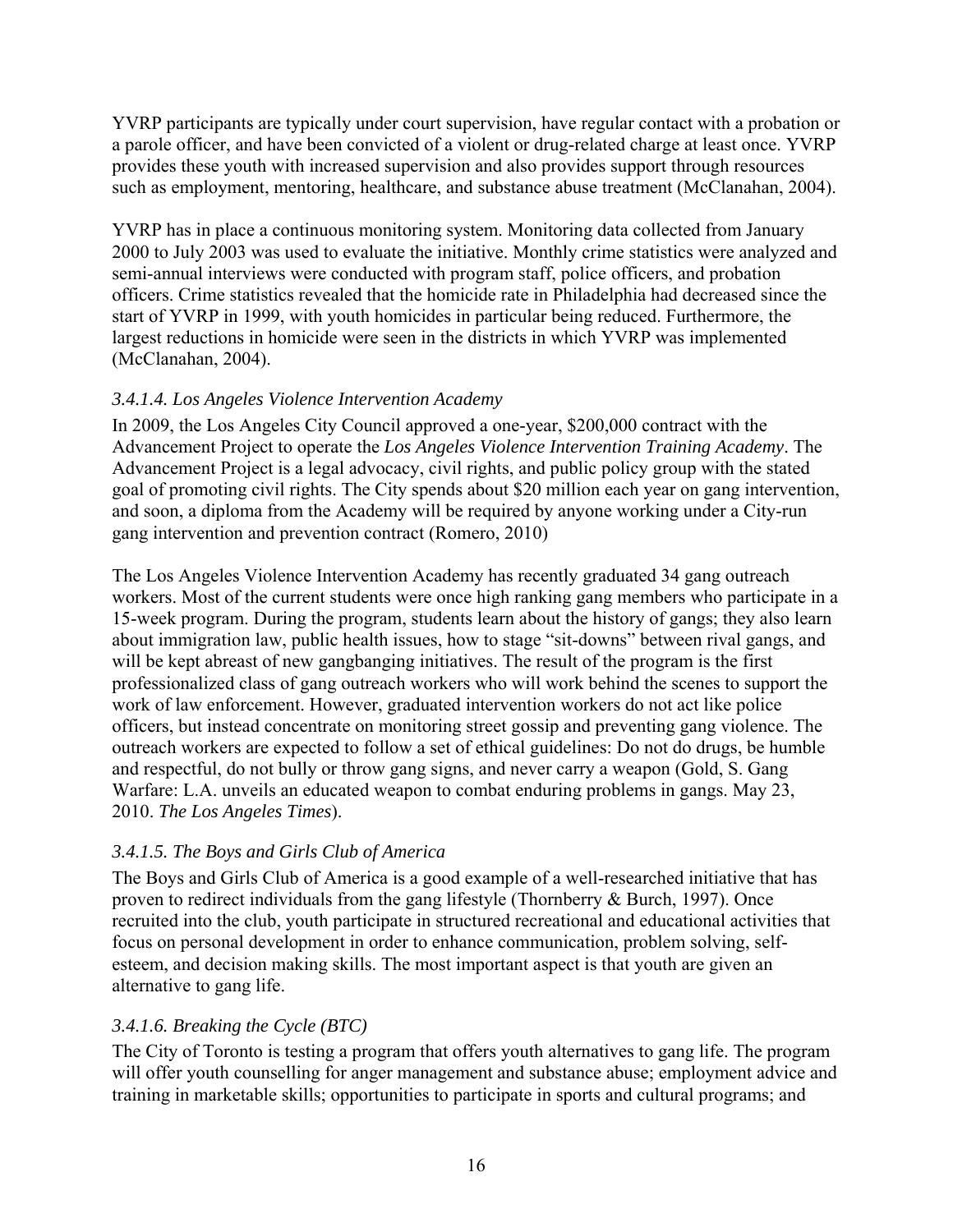support for families. A particularly important piece of the program is helping gang members find meaningful employment that pays enough to lure them away from the temptation of selling drugs (Lorinc, 2009).

In Toronto, the Breaking the Cycle (BTC) gang exit program for youth has graduated over 200 young people. The program runs for 28 weeks. The first two weeks follow a schedule during which youth receive anger management, drug counseling, conflict resolution and life-skills training. They then receive a week of case management where they chart a course through the program and set goals for themselves. The remaining 25 weeks are spent connecting the youth to the community and schools. They do community service and make presentations at schools throughout the city. Participants receive a stipend equal to 35 hours a week at minimum wage and a \$500 bonus if they graduate from the program. Nearly 80% of the youth graduate. Young people who participate are more likely to be successful in school, training, and employment; more likely to resolve conflict non-violently; more likely to resist using alcohol and drugs, and; more likely to make pro-social life choices.

# *3.4.1.7. The Upward Movement Program (UMP)*

<span id="page-32-0"></span>The UMP is an after-school program for female youth aged 8 to 19 in Pueblo, Colorado. The program offers academic skills enhancement, recreation, and mentoring to at-risk and gang involved girls. Outreach workers are trained in conflict resolution and mediation as well as in recognizing symptoms of drug and alcohol abuse. Participants also receive information on safety, sexuality, pregnancy and sexually transmitted diseases. Williams, Curry and Cohen (2002) used a quasi-experimental design to evaluate the project. The treatment group consisted of 61 girls (20 gang members, 32 non-gang members, and 9 former gang members); the control group also consisted of a sample of 61 girls (13 gang members, 32 non-gang members, and 16 former gang members). The program group showed a statistically greater reduction in delinquency (e.g. various acts of vandalism, theft, running away from home, etc.) as well as higher grades than the control group during the pre- and post-program periods.

# <span id="page-32-1"></span>1.6.2. Special Considerations in Aboriginal Gangs

Turning again to Aboriginal people, youth resource centres with targeted outreach programs appear to have good success in helping Aboriginal youth leave the gang lifestyle.

Youth centres offer a focal point that is free from alcohol and drugs, a refuge where gang members can feel safe to meet new pro-social friends and explore ways to escape the influence of the gang lifestyle. Some key services might include: housing supports and referrals, English literacy skills, counselling services, advocacy and liaison, direct outreach, education and career planning, as well as information on available programs and services. Enhancing competency in areas such as education, Indigenous language and culture, and vocational training, gives youth more choices and control over their lives, and helps them develop a healthier lifestyle (Brendtro, Brokenleg, & Van Brocken, 2002).

However, and unfortunately, resource centres and halfway houses sometimes have a dark side. For example, a Winnipeg halfway house intended to help men leave their Aboriginal street gang has been recently closed permanently. Founded in 2003, under the umbrella of the Thunderbird House, Paapiiwak, according to its website, was developed to help men break free from the gang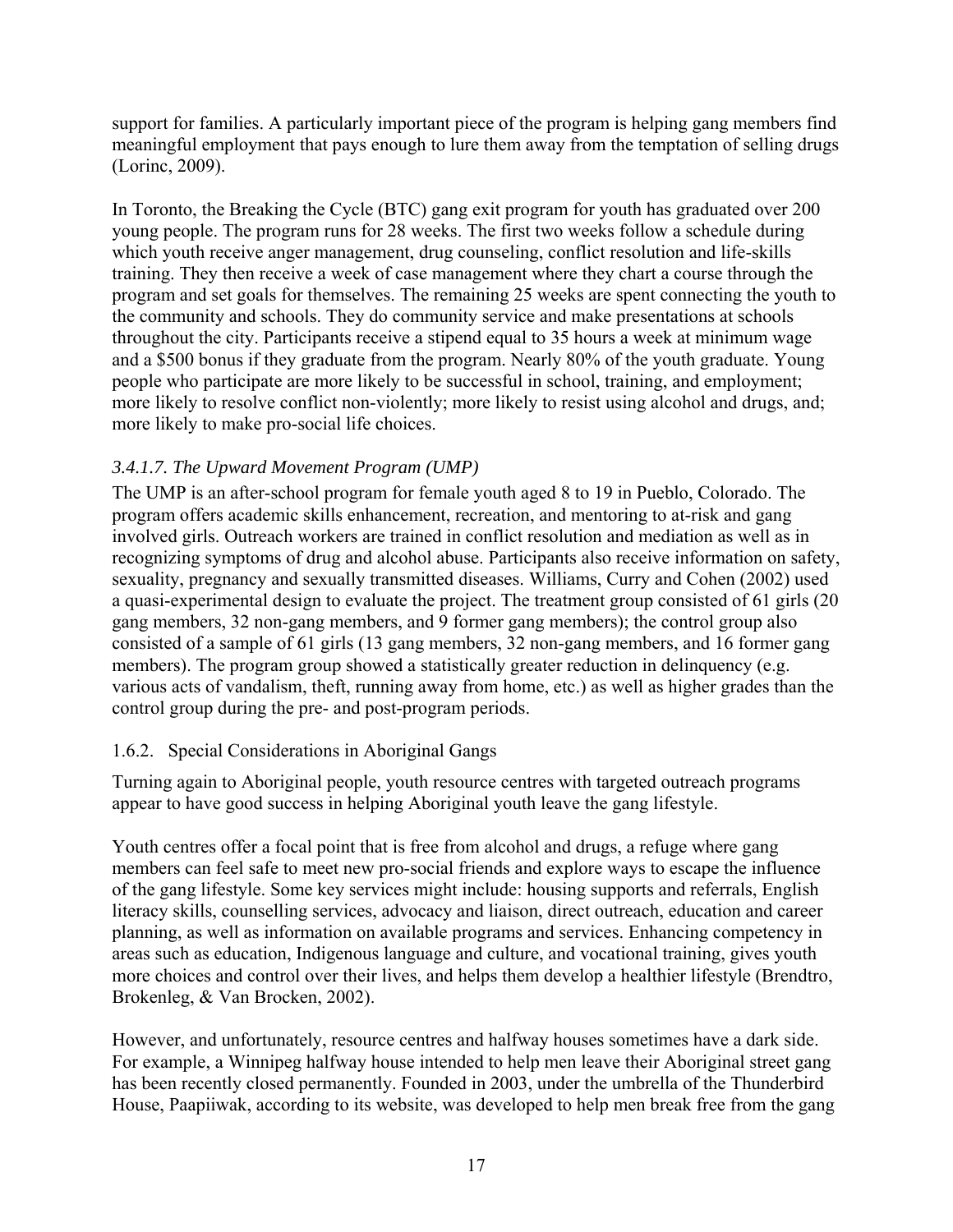lifestyle. However, in 2009, various staff members were charged with obstruction of justice for allegedly covering up clients who had broken curfew, abused alcohol and breached bail conditions. The halfway house has been declared to be beyond saving (CBC News. Friday, Feb. 13, 2009. *Troubled Winnipeg Halfway House Closed for Good*).

## *3.4.2.1. Key Elements in Aboriginal Gang Programming*

<span id="page-33-0"></span>While after-school and outreach programs are an important gang control strategy, it is important for such programs to place priority on certain key elements (National Council on Crime and Delinquency, 2009):

- (1) Outreach workers must be able to connect with the youth targeted. A similarity in background and ethnicity can help an outreach worker connect with local youth. Applied to Aboriginal people, it is helpful for programs and service to be sensitive to the unique needs of Aboriginal people. This means understanding how colonialism, assimilation, poverty, alcohol and drug abuse, racism, as well as the loss of traditional culture and values, have affected the well-being of Aboriginal young people (Preston, Carr-Stewart, & Northwest, 2009);
- (2) Clarity of goals and strategies. Programs must have well-articulated goals, and address the broad range of needs of a particular community;
- (3) Problem analysis. Before developing a strategy, it is important to ensure that the problem is properly understood. How many gangs are in one's community? How does a gang recruit new members? What are the social conditions to which gang youth are apparently reacting? An assessment of the problem is essential to determine clear goals as well as the types of resources needed to help targeted youth;
- (4) Program integrity. Program integrity refers to the degree to which an intervention is followed as intended and planned. A process evaluation can measure what is being done by a strategy, and assess whether or not a program is meeting acceptable standards of care;
- (5) Collaboration. Since an outreach worker cannot provide all of the services a client may need, it is important to collaborate with others and build relationships throughout the community with individuals and agencies that can provide a client with the services they need. Productive partnerships with local police departments can be particularly helpful. Information can be shared and strategies to curb gang involvement can be developed and coordinated.

In 2002, the FSIN held a youth culture camp (FSIN, 2003). A total of 100 participants, including 65 at-risk Aboriginal youth, attended the camp. The camp touched on a number of issues. The participants provided a number of reasons why youth join gangs: money, power and protection; no attachment to school, family, or community; sense of belonging, and; excitement and glamorization. When asked about the types of activities that can replace gang activity, the participants made the following suggestions:

- Non-competitive activities such as art classes, music lesson, etc.;
- Youth culture camps that include traditional activities such as hunting, trapping, cultural ceremonies;
- Having parents become better role models;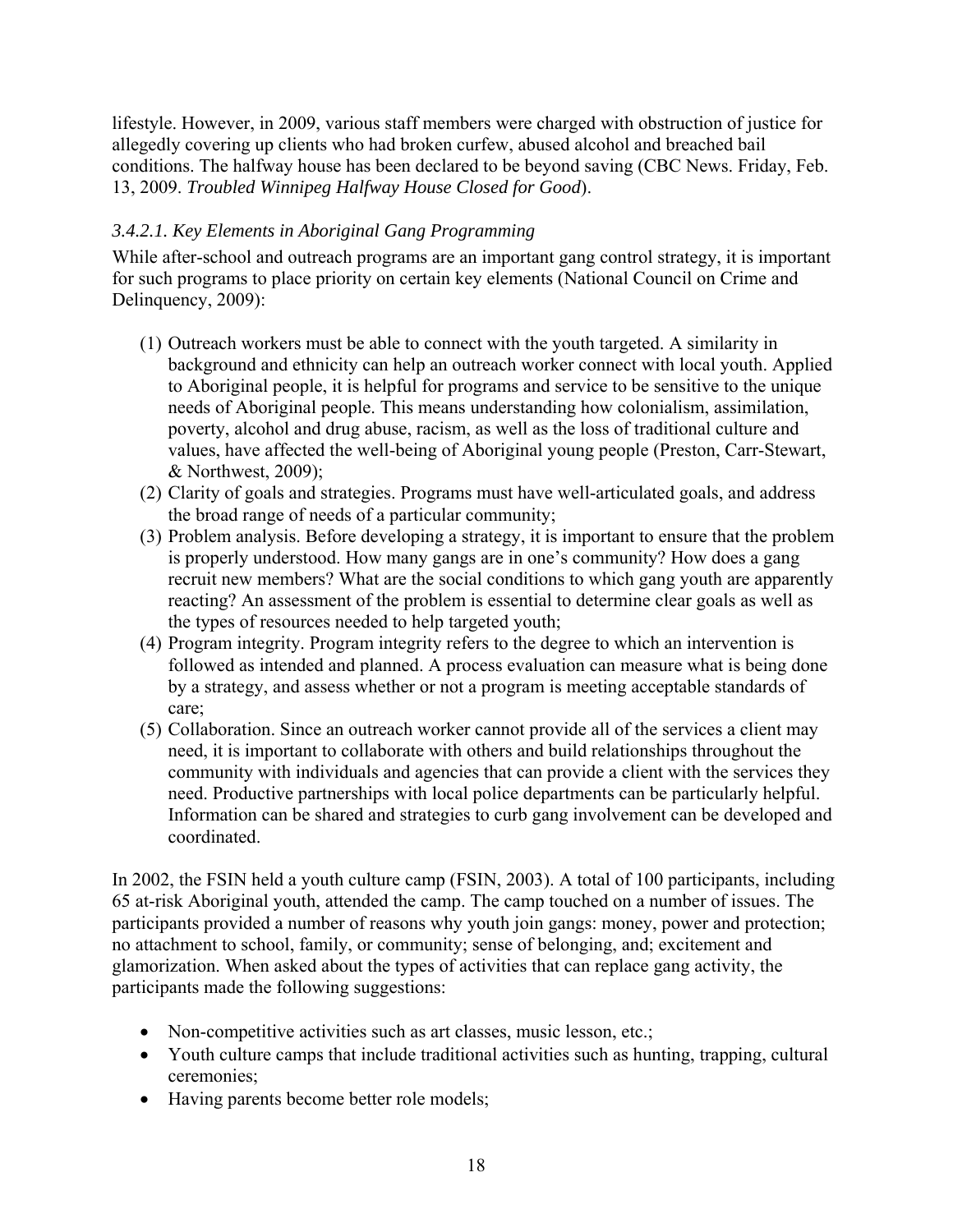- Employment opportunities;
- Having the basics in life such as nutritious food and a safe place to stay.

The FSIN approach draws attention away from suppression strategies toward those prevention and intervention strategies that foster positive, pro-social attitudes. Targeted outreach programs have been proven to be an effective strategy for helping gang members safely leave their gang. The key is providing gang members who are considering leaving their gang with opportunities and a sense of optimism about the future. Putting gang youth in contact with pro-social peers and adults; providing needed counseling services in such areas as drug and alcohol abuse or family counseling; providing vocational training, or otherwise encouraging youth to further their education; restoring those cultural values that give Aboriginal youth a sense of pride in themselves and which help them feel connected to their community, all of these approaches and more can help youth become more resilient and resist the false allure of the gang lifestyle.

### **1.7. Suppression**

<span id="page-34-0"></span>The most typical response to gang-related problems from law enforcement agencies is to use an aggressive suppression response toward gangs (Decker, 2002; Lafontaine et al., 2005). Research has shown that programs that merely increase arrest rates are found to be ineffective. However, when suppression approaches include a strong deterrent component, the results are usually more promising (Bureau of Justice Assistance, n.d.).

Anti-gang legislation is another method of suppression. Nevada has enacted seven anti-gang statutes that addressed issues such as possessing a dangerous weapon at school, discharging a firearm out of a vehicle, and increasing the penalty for felonies committed to promote the activities of criminal gangs. An evaluation of both gang prosecution units and anti-gang legislation was conducted in two counties in Nevada. The evaluation found that the legislation was most often used in cases involving minor firearm offences, such as reckless use of firearms. Ironically, the legislation was seldom used in more serious gang-related offences, such as driveby shootings. There was no significant difference in conviction and incarceration rates between defendants processed in specialized gang prosecution units and defendants processed in other prosecution units (Miethe & McCorkle, 2002).

The Canadian federal government has proposed amendments to the *Criminal Code* to fight violence associated with street gangs and other forms of organized crime. The proposed title: An Act to amend the Criminal Code (organized crime and protection of justice system participants). The proposed amendments:

- Make murders connected to organized criminal activity automatically first-degree, subject to a mandatory life sentence of 25 years with eligibility for parole;
- Make a new offence for drive-by and other reckless shootings. This offence carries a mandatory minimum sentence of four years, to a maximum of 14 years;
- Create two new offences of aggravated assault against a peace or public officer and assault with a weapon on a peace or public officer. These are punishable by maximum penalties of 14 and 10 years respectively.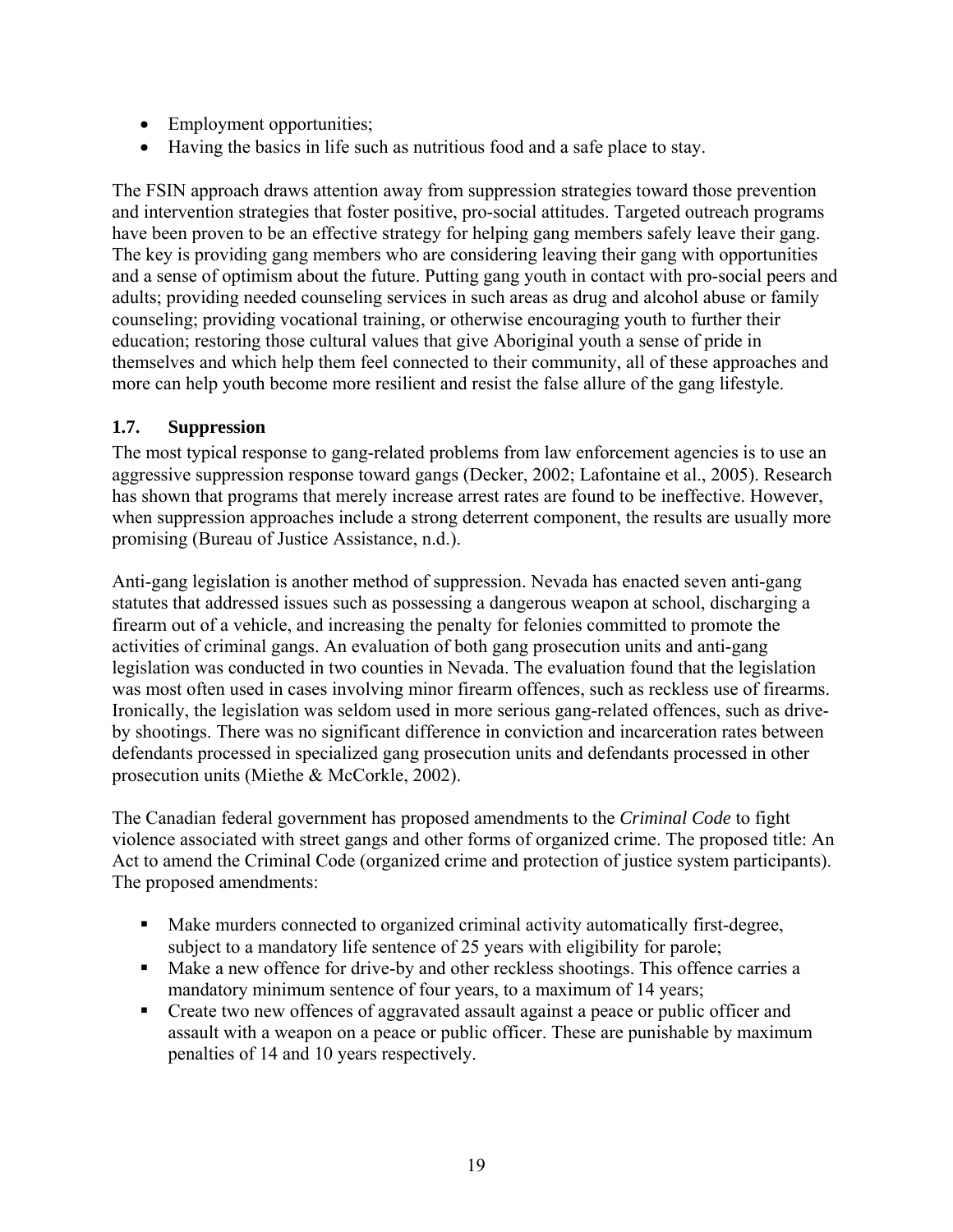The bill comes following a public outcry regarding recent gang-related incidents in B.C. As said by Rob Nicholson, Minister of Justice and Attorney General of Canada:

Our Government is committed to targeting gangs and other organized criminal groups that are involved in violent crimes. We will continue to take tough, responsible action to make our streets and communities safer and more secure (Department of Justice. Ottawa. Feb. 26, 2009. *Government Introduces Legislation to Protect Canadians from Gangs and Other Forms of Organized Crime*).

### <span id="page-35-0"></span>1.7.1. Examples of Gang Suppression Programs

### <span id="page-35-1"></span>*3.5.1.1. Operation Ceasefire (a.k.a. Boston Gun Project)*

Operation Ceasefire was implemented in Boston, MA in 1996 as a response to the growing number of youths (age 24 and under) involved in homicides involving firearms. Using a problem-oriented policing approach, the two main elements of the program are: (1) a direct attack on traffickers who were supplying youths with firearms, and (2) a deterrent to gang violence. The first element was accomplished through focusing on intrastate trafficking of Massachusetts-sourced guns and focusing on gun models typically used by gang members (violent gang members in particular). The second, deterrent-based element was accomplished through making it known to gang members that violent behaviour would not be tolerated. When violence did occur, there was a coordinated criminal justice response that resulted in the harshest possible sanctions (Braga, Kennedy, Waring, & Piehl, 2001).

An impact evaluation revealed substantial decreases in youth homicide (63% reduction). Furthermore, there was also a decrease in city-wide gun assault incidents reported to the Boston Police Department. Other possible contributors were controlled for, such as changes in employment rate, youth population, and city-wide trends in violence (Braga et al., 2001).

A 2008 evaluation of the program in Camden, New Jersey, showed mixed findings. Although the numbers are too small to indicate statistical significance, total shootings in the Ceasefire target areas decreased by nearly 12% from 2007 to 2008. Shootings in the neighbourhoods adjacent to the target areas also decreased by 20%. However, although the total number of non-fatal shootings decreased in the target areas, there was a 10% increase in the number of gun homicides in the target areas in 2007-2008 (Operation Ceasefire, 2008).

#### <span id="page-35-2"></span>*3.5.1.2. Dallas Anti-Gang Initiative*

In 1996, the Dallas Police Department implemented a strategy in order to decrease gang-related crime. The initiative mainly involved overtime enforcement of five targeted areas within the city. Teams of six to eight officers were assembled in order to carry out the three core suppression tactics: aggressive curfew enforcement, aggressive truancy enforcement, and saturation patrol.

At a one year follow-up, there was a 57% decrease in the number of gang-related violent crimes in the target areas. Analyses revealed that 80% of overtime hours were spent on curfew and truancy enforcement. However, in target areas where officers spent the majority of their time on saturation patrol, there was not a significant decrease in gang-related violence. This suggests that saturation patrol alone is ineffective in reducing gang crime (Fritsch, Caeti, & Taylor, 1999).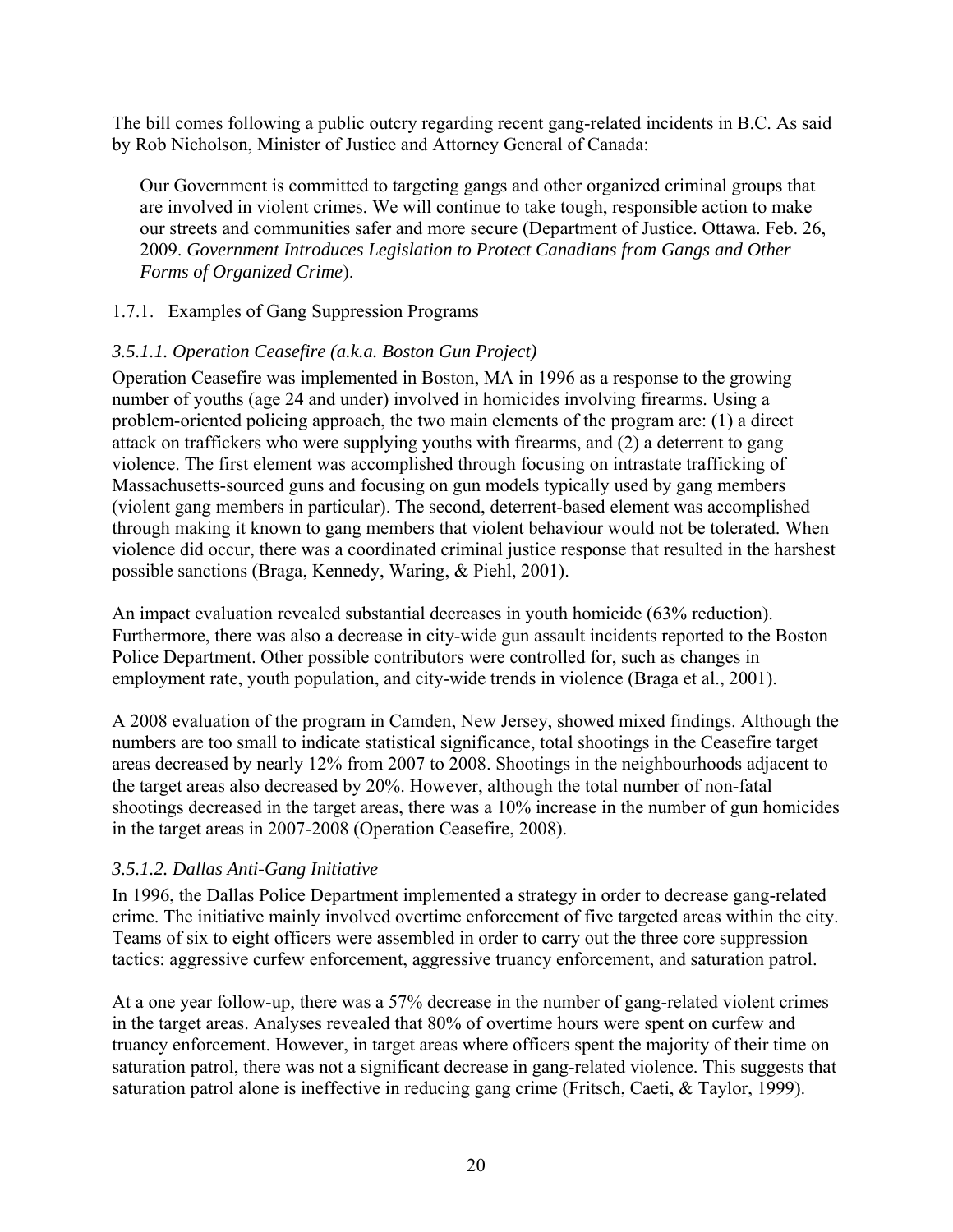Fritsch, Caeti, and Taylor (2003) report mixed results from their evaluation of the initiative. The initiative targeted gangs that account for 18% of the city's known gang members and for 35% of all gang-related violent crime. Although three of the five target areas saw significant decreases in gang-related violence, so did two of the four control areas. Residents of the target areas experienced higher levels of violent crime, including an increase in robberies, during the intervention period than during the previous year, while police made significantly fewer arrests for weapon offences. Target and control areas performed equally (and poorly) in the area of property crime. The researchers suggest that the initiative was a counterproductive exercise that actually helped increase the levels of violent crime in the target areas.

# *3.5.1.3. TARGET: Tri-Agency Resource Gang Enforcement Team*

TARGET is a program in Orange County, CA designed to reduce gang activity by selectively incarcerating the most violent and chronic gang offenders. Offenders are identified through their criminal records as well as police intelligence. Once an offender is identified, he or she is closely monitored for new offences. When the offender is arrested, he or she is prosecuted by a TARGET district attorney who attempts to obtain the lengthiest possible sentence for the offender.

For the purposes of evaluation, two comparison communities were selected. Researchers collected 84 months of crime statistics, 12 months before the program's inception in 1992 and 72 months afterwards. During the first year of the program, gang-related crime was reduced in the treatment group by 11%. The cumulative reduction through 1993 was 63%, 59% by 1994, and 47% by 1997. One explanation for this decrease in gang-related crime is that it may reflect a general decrease in all forms of crime in the community. However, during the first year of TARGET, there was a greater decrease in gang-related crime than any other form of crime. Furthermore, this decrease was not seen in the two comparison communities (Douglas, Donaldson, Wyrick, & Smith, 2000).

### *3.5.1.4. Operation Hardcore (OH):*

The program was launched by the Los Angeles District Attorney's Office in 1979. The program focuses on the swift prosecution and incarceration of hardcore gang members aged 12 to 35 years of age. An evaluation found that hardcore gang members (compared with non-hardcore groups) received faster and more thorough prosecution and incarceration. However, it should be noted that there are no data on the long-term effects of this program on gang involvement of those who were arrested and jailed (Royal Canadian Mounted Police, 2006).

### **1.8. The Comprehensive Approach: Prevention, Intervention & Suppression**

Typically, programs that blend prevention, intervention, and suppression are the most effective (Bureau of Justice Assistance, n.d.). This model is known as the "Comprehensive, Communitywide Approach to Gang Prevention, Intervention, and Suppression Program," as well as the "Spergel Model" (OJJDP, 2004). The core elements of this approach are community mobilization of resources, social intervention, provision of academic, economic, and social opportunities, suppression, and organizational change and development (OJJDP 2000, 2004; Spergel, Wa, & Sosa, 2005a). An important aspect of this approach is the collaborative nature in which individuals, families, agencies, organizations, and the community as a whole are involved in the fight against gangs.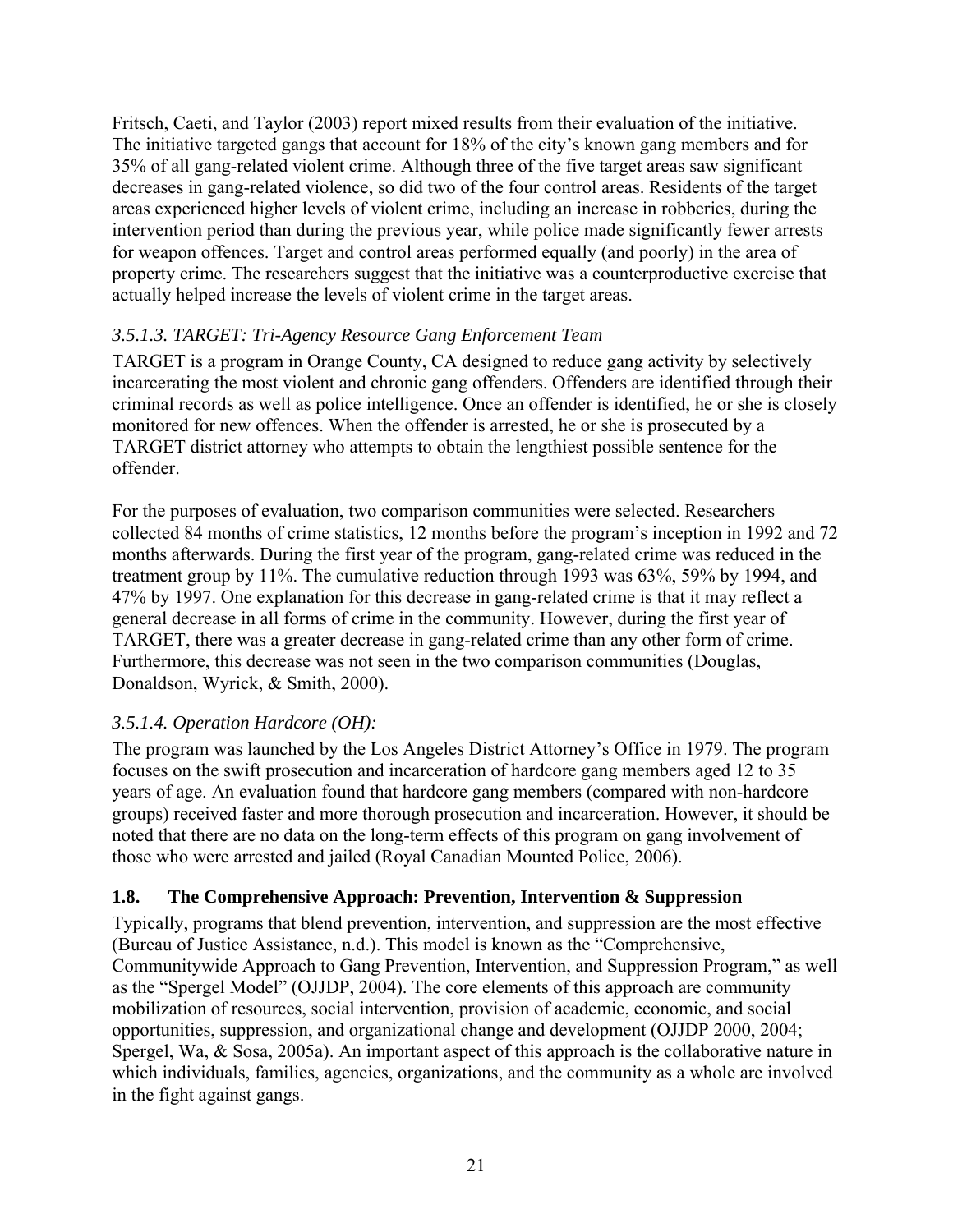Five demonstration sites of this comprehensive approach were launched by OJJDP in 1994. It was found that program implementation was the key to success for these strategies. In those cities where careful thought and consideration was given to program implementation, the projects were found to be successful in reducing gang crime. However, in those projects characterized by poor program implementation and a lack of successful multi-agency collaborations, no significant effects were found (OJJDP, 2000).

## 1.8.1. Examples of Comprehensive Gang Programs

# *3.6.1.1. MGIP: Mesa Gang Intervention Project (Mesa, AZ)*

This initiative was implemented in Mesa, Arizona, in an area of the city that was deemed to have a high rate of gang-related criminal activity. A team of detectives, probation officers, a youth intervention specialist, and street outreach workers is responsible for working with and monitoring program youth on a daily basis. MGIP detectives and probation officers are responsible for monitoring gang-involved youth, while the outreach workers and other program staff ensure the delivery of services such as counselling, job referrals, and substance abuse treatment. MGIP targets both gang-involved youth as well as youths at-risk for gang involvement.

An evaluation of MGIP showed that when compared to a matched comparison group, MGIP youth had a lower arrest rate after program involvement. Intervention-based services such as counselling were found to be more effective at lowering arrest rates than suppression-based strategies. Program youth were more likely to remain enrolled in school and, on average, attained a higher grade level than youth in the comparison group. At a more macro level of analysis, gang-related crime rates decreased in the MGIP program area more than in comparable nonprogram areas of the city. However, it was also found that MGIP did not involve the most severely delinquent gang-involved youths, and this could contribute to the positive effects that were found in the evaluation (Spergel, Wa, & Sosa, 2005b).

# *3.6.1.2. GVRP: Gang Violence Reduction Project (Chicago, IL)*

The GVRP was implemented in Little Village, an inner-city area of Chicago which was plagued by a chronic gang-violence problem. The main components of the project were integrating law enforcement agency efforts with local citizens, providing social intervention through youth outreach, providing educational support and employment opportunities, increased monitoring and surveillance, as well as organizational change and development through changes in policies and procedures at the organizational level (Spergel et al., 2003).

A three-year longitudinal evaluation study was conducted in order to assess the effectiveness of the Little Village project. Data collected included interviews, surveys, self-reports, project worker summary reports, field observations, focus groups, and crime statistics. For comparison purposes, these data were compared to the three years pre-implementation, as well as with two control groups of non-program targeted youths.

The evaluation found that the frequency of contact was not a significant predictor of gang activity, but rather the nature of the contact was. Youth who underwent more individual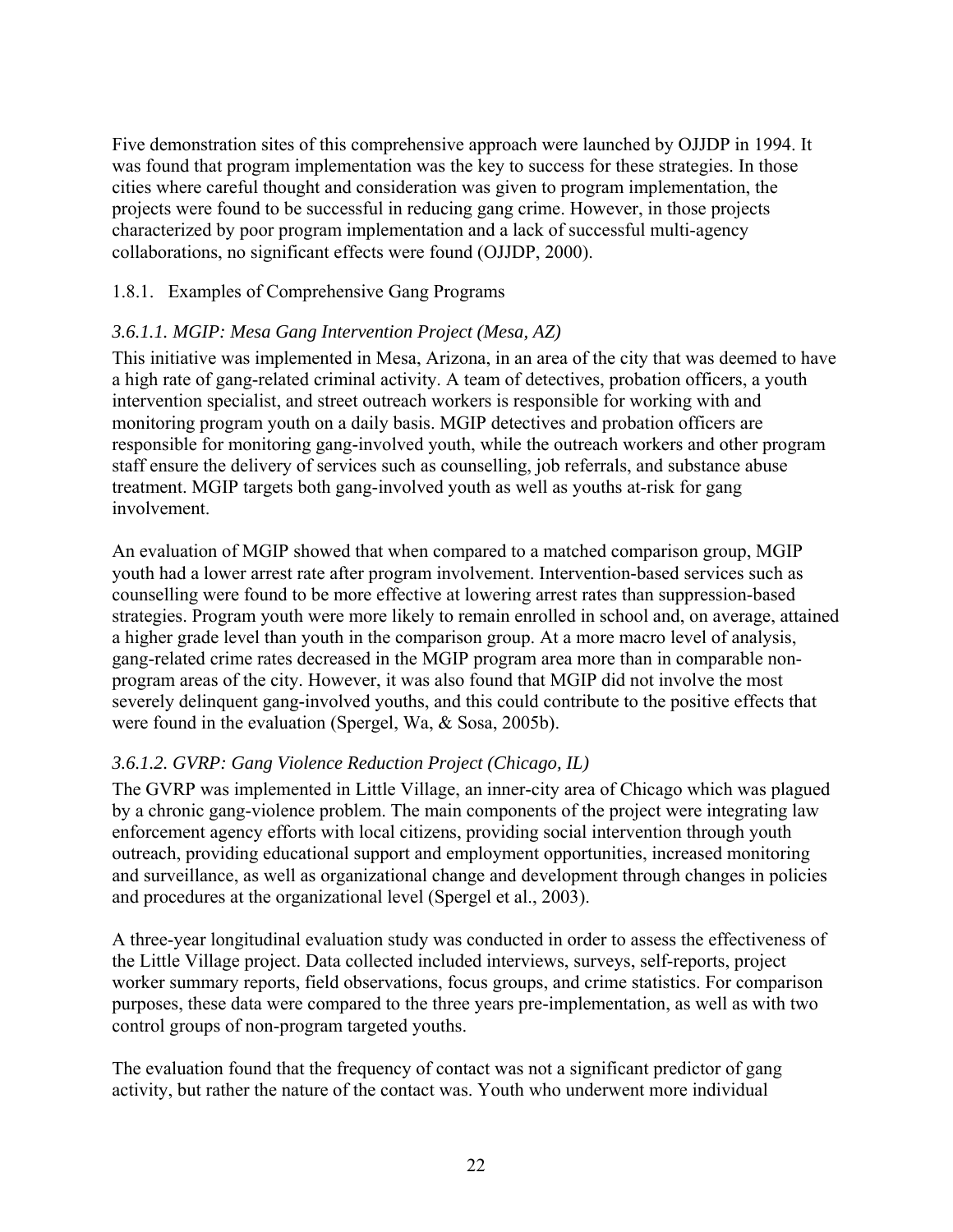counselling were more likely to reduce their involvement with gangs. Over the three years of data collection, there was a significant decrease in arrest rates and self-reported offence rates for program youth. The main predictors of this decrease were romantic relationships (i.e., spending more time with wife or girlfriend), advanced age (i.e., being 19 years or older), and having more occupational goals (Spergel et al., 2003).

#### *3.6.1.3. Bloomington-Normal Comprehensive Gang Program: (Bloomington & Normal, IL)*

The twin cities of Bloomington and Normal, Illinois began to experience an increase in gangrelated crime in the mid 1980's. The Comprehensive Gang Program was developed in order to help ameliorate the gang issues in these two cities. Prevention efforts included increasing opportunities for education, employment, as well as pro-social opportunities for disadvantaged youth. Intervention activities included contacting parents of gang-involved youth in order to involve them in their children's lives. Furthermore, outreach youth workers were employed in order to work with gang-involved youth. Multiple agencies and programs coordinated and collaborated in regards to prevention, intervention, and suppression activities. The suppression component of the program was unique in the respect that the main focus of this pillar was to assist gang-involved youths in conforming to the law and to societal norms (Spergel, Wa, & Sosa, 2005c).

Data collection included surveys with gang-involved youth who were program participants, as well as with a comparison group consisting of gang-involved youth who were not program participants and a review of program files and police records. When differences in previous delinquency between the program and comparison youths were statistically controlled, there were no significant differences in post-program arrest rates. However, program completion was significantly associated with less self-reported gang involvement among the youth (Spergel et al., 2005c).

Although the comprehensive gang model is one of the best known and most evaluated responses to youth gangs in the U.S., there are, however, a number of challenges identified with the model. Klein and Maxson (2006) observe that the complexities of the model may be beyond the capacities of many participating sites. Unlike other anti-gang programs, the comprehensive model wants to do it all, and aims to combine prevention, intervention and suppression into a single package. In addition, political pressures (e.g. a desire to emphasize suppression strategies) can hinder program development and implementation. Spergel (2007: 327) warns that, "Comprehensive, community-based projects that require institutional change are highly vulnerable to failure. Few innovative – if even effective – programs survive, or develop further, unless they serve and sustain important organizational and political interests."

These programs are allocated to pillar and their activities and outcomes are described in Table 1.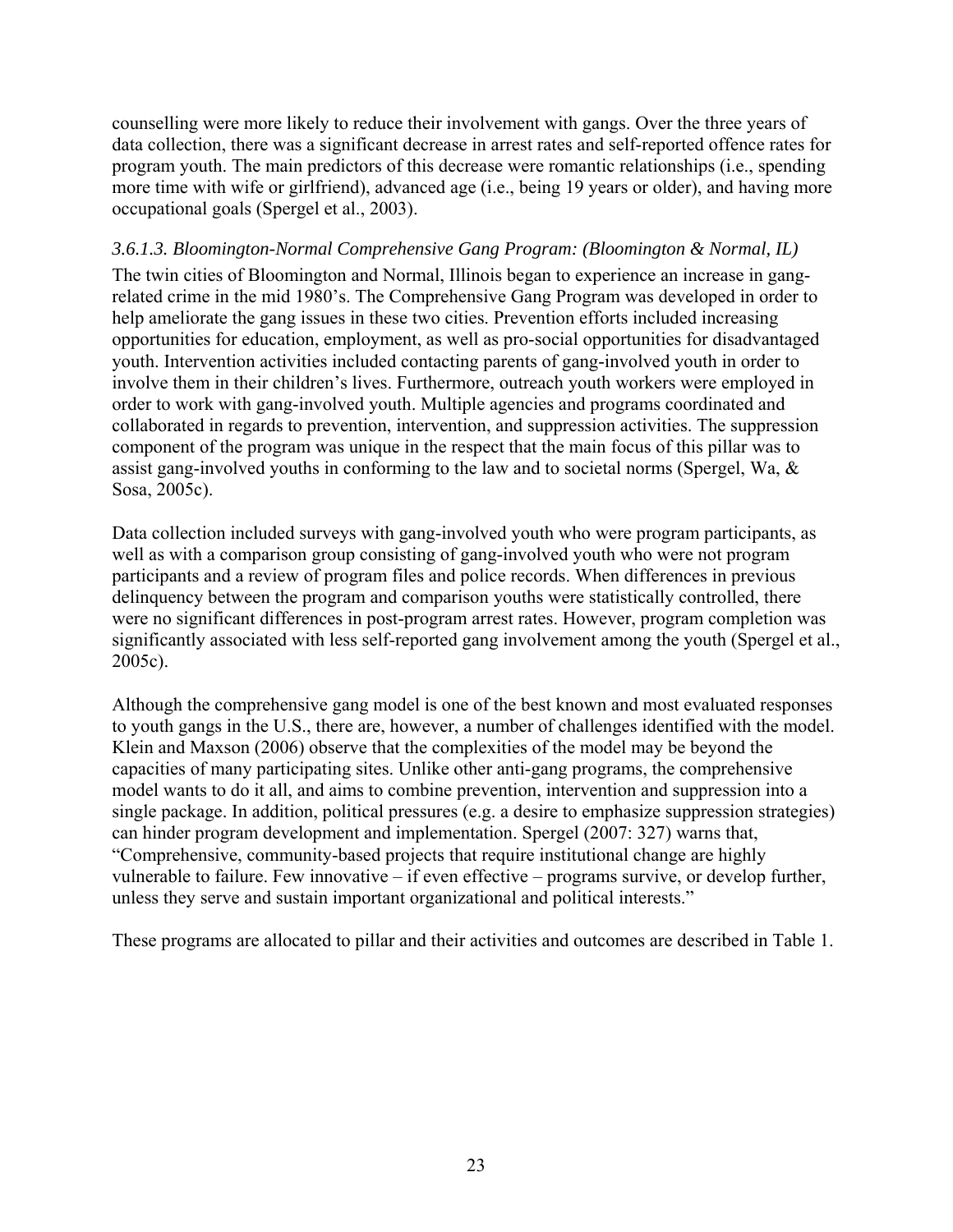| Program Name                                                                                                                          | Pillar     | Activities                                                                                                                                                                                                                                                                            | Outcomes                                                                                                                                                                                                                                                                                                                                                                                                                                                                                                                                                                                                                                                                                                                                                                        |
|---------------------------------------------------------------------------------------------------------------------------------------|------------|---------------------------------------------------------------------------------------------------------------------------------------------------------------------------------------------------------------------------------------------------------------------------------------|---------------------------------------------------------------------------------------------------------------------------------------------------------------------------------------------------------------------------------------------------------------------------------------------------------------------------------------------------------------------------------------------------------------------------------------------------------------------------------------------------------------------------------------------------------------------------------------------------------------------------------------------------------------------------------------------------------------------------------------------------------------------------------|
| Gang Resistance<br><b>Education</b> and<br>Training (GREAT;<br>Esbensen, 2004;<br>Esbensen et al.,<br>2001; Esbensen et<br>al., 2002) | Prevention | Program runs for nine-weeks, one lesson a week<br>$\blacksquare$<br>Lessons cover crimes and victims, cultural sensitivity,<br>$\blacksquare$<br>conflict resolution, how to meet basic needs without joining<br>a gang, drugs and their impact, responsibility, and goal<br>setting  | After a one-year follow-up, participants had more<br>$\blacksquare$<br>negative attitudes regarding gangs, fewer delinquent<br>peers, higher self-esteem, more commitment to<br>school achievement, and higher levels of attachment<br>to their parents<br>A separate longitudinal study found no effects after a<br>$\blacksquare$<br>two-year follow-up.<br>After a four-year follow-up, the longitudinal study<br>п<br>found that students who completed GREAT reported<br>more negative views about gangs, had more positive<br>attitudes toward the police, had more prosocial peers,<br>and reported less risk seeking<br>No significant differences in gang membership or<br>Е<br>delinquent behaviour between students who had<br>completed GREAT and those who did not |
| Gang Prevention<br>Through Targeted<br>Outreach (GPTTO;<br>Arberton &<br>McClanahan, 2002)                                            | Prevention | Serves at-risk youth ages 6-18<br>$\blacksquare$<br>Mobilizes community resources<br>п<br>Promotes positive developmental experiences through<br>٠<br>programming and clubs<br>Individualized case management<br>ш                                                                    | Involvement with GPTTO associated with less<br>п<br>contact with justice system, less delinquent<br>behaviours, improved grades in school, and more<br>positive social relationships                                                                                                                                                                                                                                                                                                                                                                                                                                                                                                                                                                                            |
| Urban Improv<br>(Kiesel et al., 2005)                                                                                                 | Prevention | Interactive, theatre-based youth violence program delivered<br>$\blacksquare$<br>to at-risk students living in the inner city of Boston, MA<br>Teaches decision-making, impulse-control, and conflict<br>$\blacksquare$<br>resolution<br>Three 9-week intervals (27 weeks total)<br>п | According to teacher reports, students who<br>participated in Urban Improv exhibited more<br>prosocial behaviours and less hyperactivity than<br>students in classrooms who did not participate                                                                                                                                                                                                                                                                                                                                                                                                                                                                                                                                                                                 |
| Gang Resistance is<br>Paramount (GRIP;<br>Solis et al., 2003)                                                                         | Prevention | Curriculum for $2nd$ and $5th$ grade students<br>п<br>Neighbourhood meetings to educate parents on gang<br>$\blacksquare$<br>warning signs<br>Counselling for both parents and students<br>п.<br>Recreational activities<br>٠                                                         | By $9th$ grade, students who had participated in GRIP<br>$\blacksquare$<br>less likely to be involved with a gang<br>Both treatment and control groups reported high<br>л<br>levels of anti-gang sentiments                                                                                                                                                                                                                                                                                                                                                                                                                                                                                                                                                                     |

Table 1. Examples of Gang Prevention, Intervention & Suppression Programs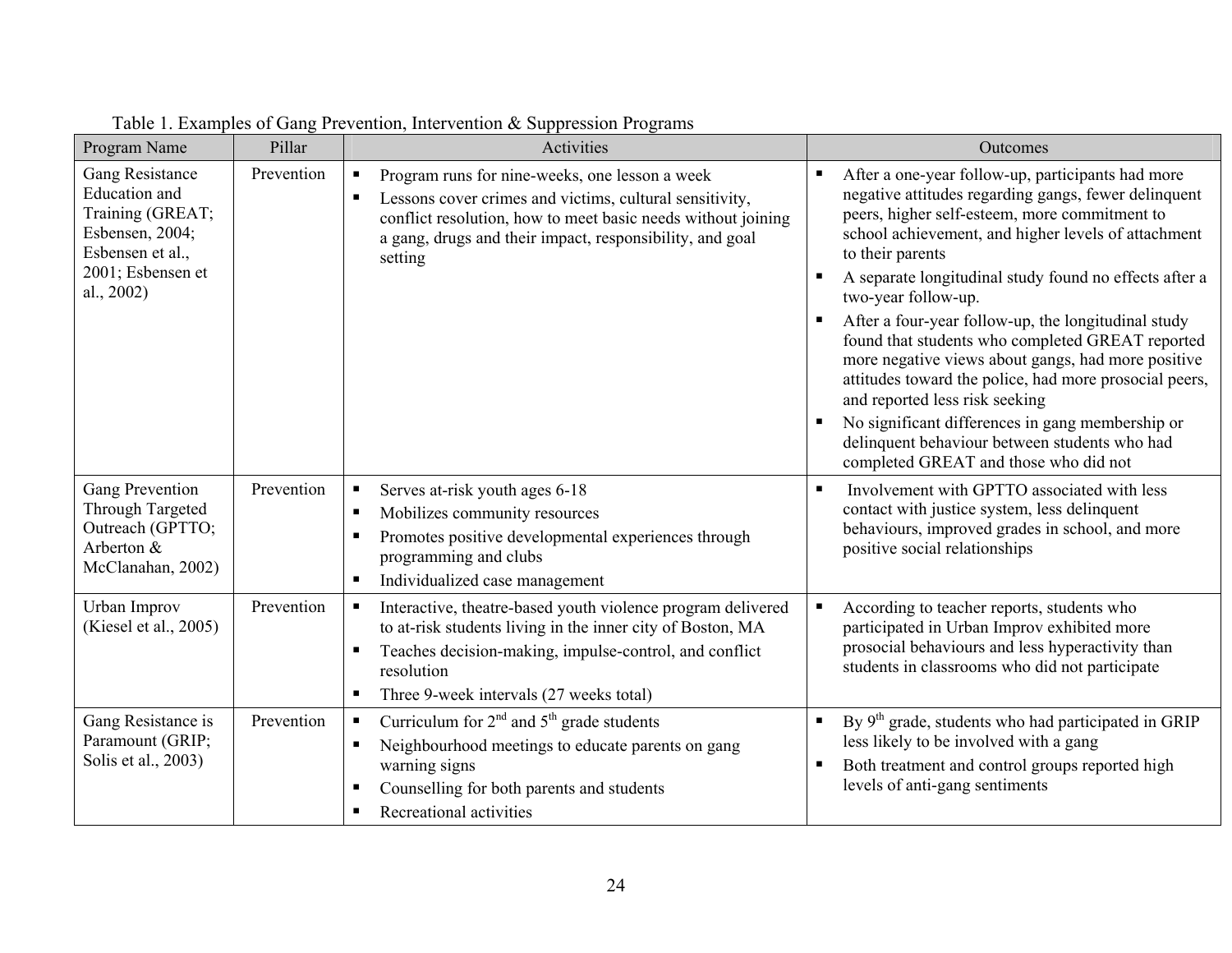| Program Name                                                                                       | Pillar                            | <b>Activities</b>                                                                                                                                                                                                                                                             | Outcomes                                                                                                                                                                                                       |
|----------------------------------------------------------------------------------------------------|-----------------------------------|-------------------------------------------------------------------------------------------------------------------------------------------------------------------------------------------------------------------------------------------------------------------------------|----------------------------------------------------------------------------------------------------------------------------------------------------------------------------------------------------------------|
| Gang Intervention<br><b>Through Targeted</b><br>Outreach (GITTO)                                   | Intervention                      | Similar to GPTTO (above), but with emphasis on<br>$\blacksquare$<br>intervening with youths already involved in gangs                                                                                                                                                         | Decrease in gang-associated behaviours (e.g.,<br>wearing colours, flashing signals)<br>Less contact with justice system<br>$\blacksquare$<br>More positive school engagement<br>٠<br>$\blacksquare$            |
| Philadelphia Youth<br>Violence Reduction<br>Partnership (YVRP;<br>McClanahan, 2004)                | Intervention                      | Intensive supervision for prolific young offenders aged 12-<br>$\blacksquare$<br>24 with violent or drug-related convictions<br>Access to resources such as employment, mentoring, health<br>٠<br>care, and substance abuse treatment                                         | Reduced homicides in the city of Philadelphia,<br>$\blacksquare$<br>particularly youth homicides<br>Reduction in homicides greatest in districts where<br>$\blacksquare$<br>program was implemented            |
| Breaking the Cycle<br>(Evans & Sawdon,<br>2004)                                                    | Intervention<br>and<br>prevention | Thorough assessment of youths and their environment and<br>$\blacksquare$<br>gang involvement<br>$\blacksquare$<br>Intensive training program<br>Group programs and case management<br>٠<br>Youth ambassador leadership and employment Preparation<br>٠                       | Reduced gang membership and involvement<br>п<br>Increased participation in labour force<br>$\blacksquare$<br>Increased contribution to the local community<br>п<br>Improved image for the local community<br>п |
| <b>Operation Ceasefire</b><br>(Braga et al., 2001)                                                 | Suppression                       | Increased law enforcement effort on traffickers supplying<br>$\blacksquare$<br>firearms to youths<br>Deterrent-based message to gang members that violence will<br>٠<br>not be tolerated<br>Coordinated team ensures harshest possible sanctions for<br>٠<br>violent offences | Decrease in youth homicide rate (63% reduction)<br>$\blacksquare$<br>Decrease in city-wide calls for service to Boston<br>$\blacksquare$<br>Police Department concerning gun assaults                          |
| Dallas Anti-Gang<br>Initiative (Fritsch et<br>al., 1999)                                           | Suppression                       | Teams of 6-8police officers in five target areas<br>п<br>Suppression tactics included saturation patrol, aggressive<br>$\blacksquare$<br>curfew and truancy enforcement                                                                                                       | After one-year, 57% decrease in gang-related<br>violence in target areas<br>Violence did not decrease in target areas in which<br>officers spent majority of time on saturation patrol                         |
| Tri-Agency<br><b>Resource Gang</b><br><b>Enforcement Team</b><br>(TARGET; Douglas<br>et al., 2000) | Suppression                       | Repeat gang offenders closely monitored for new offences<br>$\blacksquare$<br>Once arrested, prosecuted by TARGET district attorney to<br>٠<br>obtain lengthiest possible sentence                                                                                            | Reduction in gang-related crime in the community<br>$\blacksquare$                                                                                                                                             |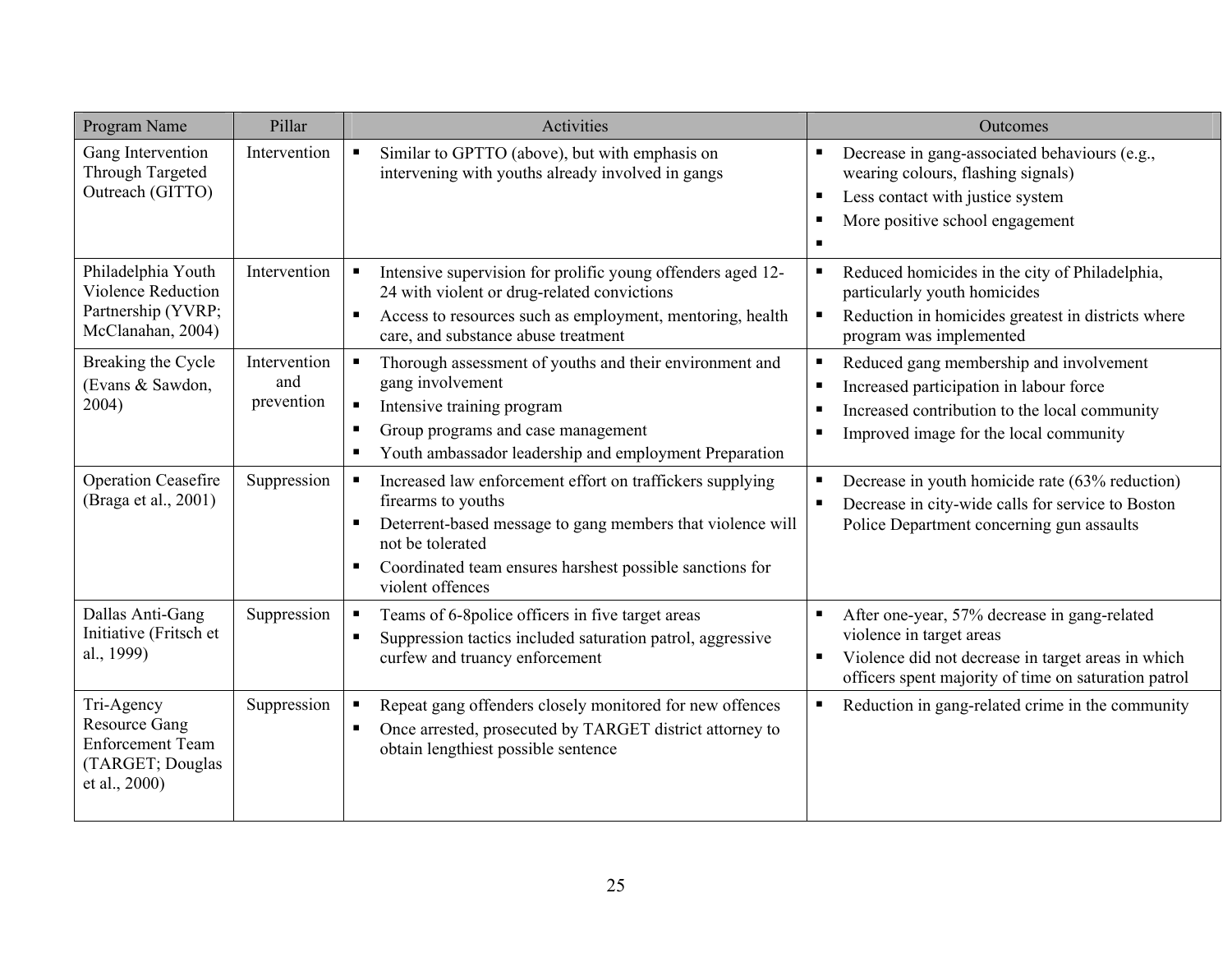| Program Name                                                                             | Pillar                                              | <b>Activities</b>                                                                                                                                                                                                                                                                                      | Outcomes                                                                                                                                                                                                                                                                        |
|------------------------------------------------------------------------------------------|-----------------------------------------------------|--------------------------------------------------------------------------------------------------------------------------------------------------------------------------------------------------------------------------------------------------------------------------------------------------------|---------------------------------------------------------------------------------------------------------------------------------------------------------------------------------------------------------------------------------------------------------------------------------|
| Mesa Gang<br><b>Intervention Project</b><br>(MGIP; Spergel et<br>al., 2005b)             | Prevention,<br>Intervention,<br>$\&$<br>Suppression | Detectives and probation officers responsible for<br>$\blacksquare$<br>surveillance/monitoring gang-involved youth<br>Outreach workers ensure delivery of services such as<br>$\blacksquare$<br>counselling, substance abuse treatment, employment<br>training, etc.                                   | Program youth had lower arrest rate than matched<br>comparison group<br>Intervention services more effective than suppression<br>٠<br>strategies<br>Most severely delinquent youth not included<br>$\blacksquare$                                                               |
| Gang Violence<br><b>Reduction Project</b><br>(GVRP; Spergel et<br>al, 2003)              | Prevention,<br>Intervention<br>$\&$<br>Suppression  | Integrating local citizens with law enforcement agencies<br>$\blacksquare$<br>Youth outreach<br>$\blacksquare$<br>Educational support, employment opportunities<br>$\blacksquare$<br>Increased monitoring and surveillance<br>$\blacksquare$<br>Changes in organizational policies and procedures<br>٠ | Frequency of contact not predictor of success, but<br>п<br>rather nature of contact (i.e., youth with more<br>individual counselling more likely to reduce gang<br>involvement)<br>Over three years of data collection, program youth<br>п<br>significantly decreased offending |
| Bloomington-<br>Normal<br>Comprehensive<br>Gang Program<br>(Spergel et al.,<br>$2005c$ ) | Prevention,<br>Intervention<br>$\&$<br>Suppression  | Provide opportunities for education, employment, and<br>$\blacksquare$<br>prosocial activities<br>Youth outreach<br>$\blacksquare$<br>Encourage parental involvement<br>$\blacksquare$<br>Encourage youth to conform to laws and societal norms<br>п                                                   | Program completion not significantly associated with<br>٠<br>arrest rates<br>Program completers self-reported less gang<br>ш<br>involvement                                                                                                                                     |
| Multisystemic<br>Therapy<br>(MST; CSPV,<br>2006)                                         | Prevention,<br>Intervention                         | Family and community-based model<br>$\blacksquare$<br>Family is the major area of work<br>$\blacksquare$<br>Provides parents with the skills and resources needed to<br>п<br>properly raise their children                                                                                             | MST shown to have positive effects on chronic and<br>serious young offenders<br>Has shown reductions in rates of re-arrest, out-of-<br>٠<br>home placement, and decreased mental health<br>problems for young offenders<br>Has shown improvement in family functioning<br>٠     |
| Wraparound<br>Milwaukee<br>(WM; MCBHD,<br>2002)                                          | Prevention                                          | Serves children with serious emotional and mental health<br>$\blacksquare$<br>needs<br>Identifies services that a family needs<br>п.                                                                                                                                                                   | Approach has shown improvements for delinquent<br>٠<br>youth in terms of functioning at home and school<br>Effective in reducing recidivism in violent youth<br>٠                                                                                                               |
| <b>Edmonton Native</b><br>Alliance<br>(ENA; OJJDP,<br>2006)                              | Intervention                                        | Aboriginal youth outreach<br>$\blacksquare$<br>Focuses on Aboriginal culture and spirituality<br>п<br>Provides opportunities for education, employment<br>п                                                                                                                                            | Has proven to result in lower crime rates<br>ш                                                                                                                                                                                                                                  |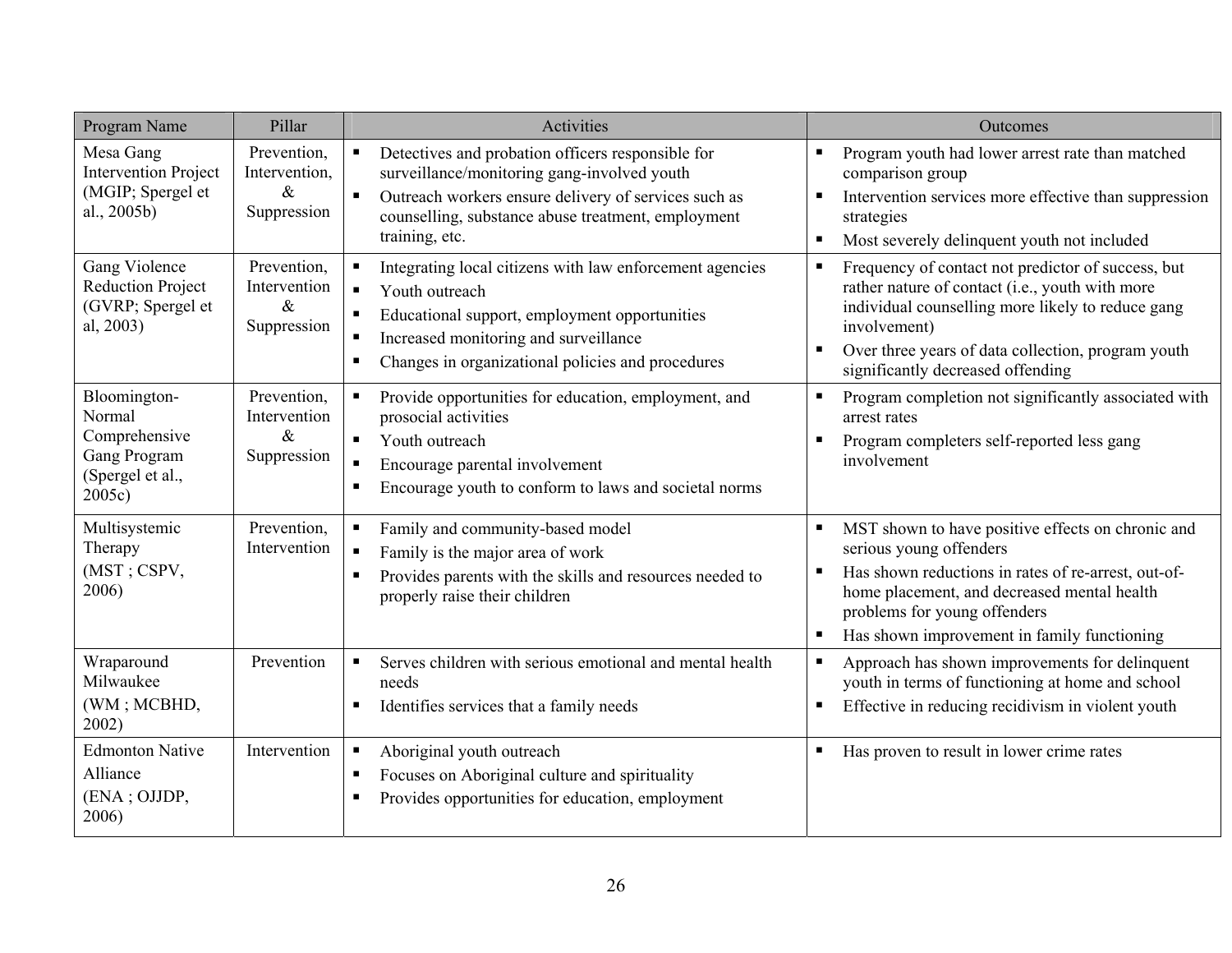| Program Name                                                                                                                                 | Pillar       | <b>Activities</b>                                                                                                                                                                                                                                     | Outcomes                                                                                                                                                                                                                                                                                                                                                                                                                                                                                                                                                                                                                                                                                                                                   |
|----------------------------------------------------------------------------------------------------------------------------------------------|--------------|-------------------------------------------------------------------------------------------------------------------------------------------------------------------------------------------------------------------------------------------------------|--------------------------------------------------------------------------------------------------------------------------------------------------------------------------------------------------------------------------------------------------------------------------------------------------------------------------------------------------------------------------------------------------------------------------------------------------------------------------------------------------------------------------------------------------------------------------------------------------------------------------------------------------------------------------------------------------------------------------------------------|
| Breaking the Cycle<br>(BTC : Lorinc,<br>2009)                                                                                                | Intervention | Youth receive counselling in anger management, drug use,<br>$\blacksquare$<br>conflict resolution, and life skills                                                                                                                                    | More likely to be successful in school, training, and<br>$\blacksquare$<br>employment<br>Less likely to abuse alcohol and drugs<br>п<br>More likely to make pro-social decisions<br>п                                                                                                                                                                                                                                                                                                                                                                                                                                                                                                                                                      |
| <b>Upward Movement</b><br>Program<br>(UMP ; William,<br>Curry, & Cohen,<br>2002)                                                             | Intervention | After-school program aimed at females ages 8-19<br>Program offers academic skills enhancement, recreation, and<br>$\blacksquare$<br>mentoring to at-risk females<br>Participants also receive information on pregnancy and<br><b>STDs</b>             | Participants have shown reductions in delinquency as<br>$\blacksquare$<br>well as higher school grades                                                                                                                                                                                                                                                                                                                                                                                                                                                                                                                                                                                                                                     |
| <b>Gang Alternatives</b><br>Program<br>(Vital Research,<br>2007)                                                                             | Prevention   | Teaches elementary students about the harsh realities of<br>$\blacksquare$<br>gang life and the alternatives available to them.                                                                                                                       | Survey participants have shown gains in their general<br>$\blacksquare$<br>knowledge about the potential harmful consequences<br>of gangs<br>Student have learned strategies for avoiding gang<br>п<br>involvement                                                                                                                                                                                                                                                                                                                                                                                                                                                                                                                         |
| <b>Operation Hardcore</b><br>(OH; RCMP, 2006)                                                                                                | Suppression  | Focuses on the speedy prosecution of hardcore gang<br>$\blacksquare$<br>members                                                                                                                                                                       | Hardcore members receive faster and more thorough<br>п<br>prosecution and incarceration                                                                                                                                                                                                                                                                                                                                                                                                                                                                                                                                                                                                                                                    |
| <b>Gang Resistance</b><br><b>Education</b> and<br>Training (GREAT;<br>Esbensen, 2004;<br>Esbensen et al.,<br>2001; Esbensen et<br>al., 2002) | Prevention   | Program runs for nine-weeks, one lesson a week<br>Lessons cover crimes and victims, cultural sensitivity,<br>п<br>conflict resolution, how to meet basic needs without joining<br>a gang, drugs and their impact, responsibility, and goal<br>setting | After a one-year follow-up, participants had more<br>$\blacksquare$<br>negative attitudes regarding gangs, fewer delinquent<br>peers, higher self-esteem, more commitment to<br>school achievement, and higher levels of attachment<br>to their parents<br>A separate longitudinal study found no effects after a<br>п<br>two-year follow-up.<br>After a four-year follow-up, students who completed<br>$\blacksquare$<br>GREAT reported more negative views about gangs,<br>had more positive attitudes toward the police, had<br>more prosocial peers, and reported less risk seeking<br>No significant differences in gang membership or<br>л<br>delinquent behaviour between students who had<br>completed GREAT and those who did not |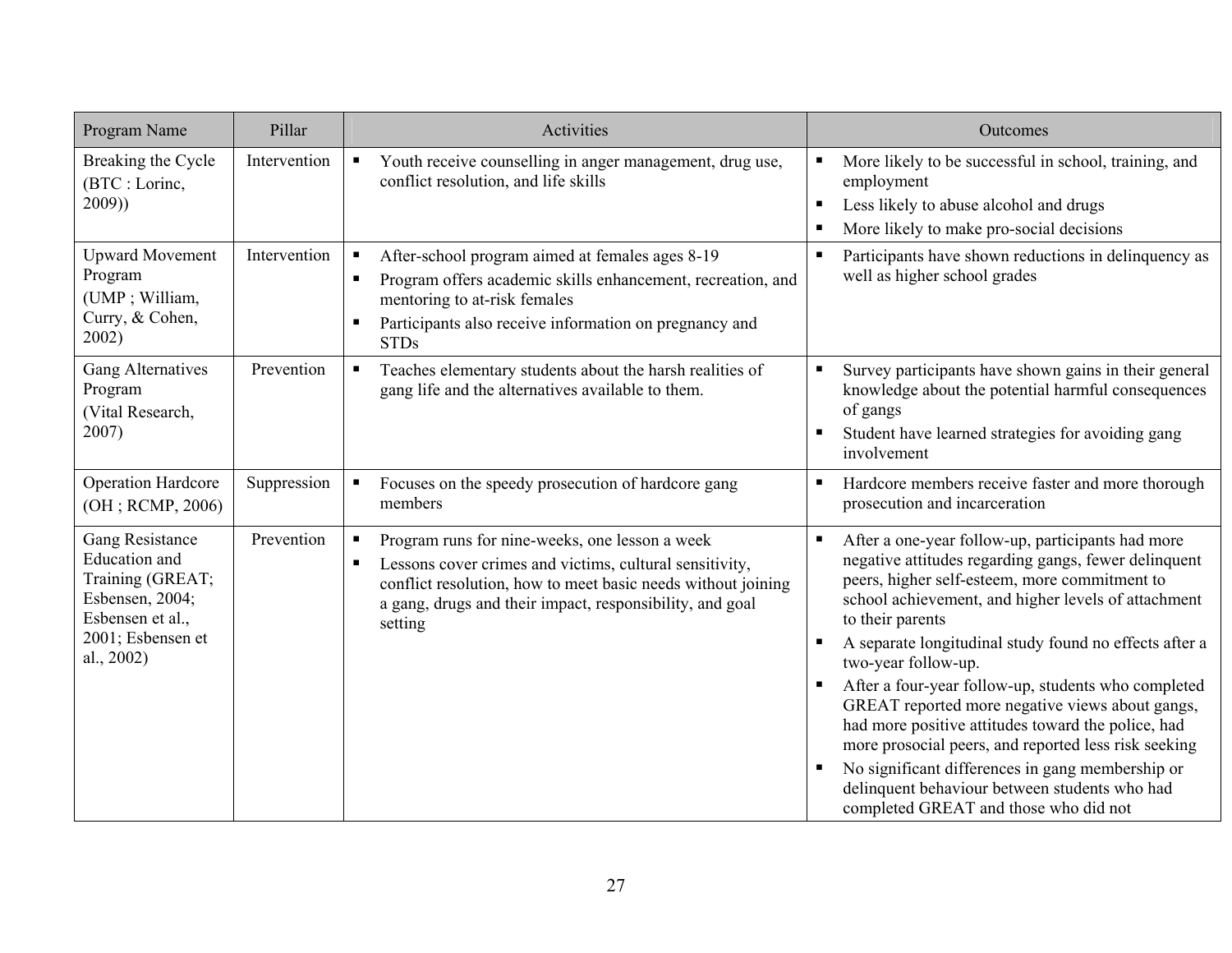| Program Name                                                                               | Pillar     | Activities                                                                                                                                                                        | <b>Outcomes</b>                                                                                                                                                                 |
|--------------------------------------------------------------------------------------------|------------|-----------------------------------------------------------------------------------------------------------------------------------------------------------------------------------|---------------------------------------------------------------------------------------------------------------------------------------------------------------------------------|
| Gang Prevention<br>Through Targeted<br>Outreach (GPTTO;<br>Arberton &<br>McClanahan, 2002) | Prevention | Serves at-risk youth ages 6-18<br>Mobilizes community resources<br>Promotes positive developmental experiences through<br>programming and clubs<br>Individualized case management | Involvement with GPTTO associated with less<br>contact with justice system, less delinquent<br>behaviours, improved grades in school, and more<br>positive social relationships |
| Community<br>Solution to Gang<br>Violence (CSGV;<br>Grekul et al., 2009)                   | Prevention | Increase community awareness<br>Provides wrap-around services to youth at-risk for gang<br>membership and their families                                                          | Increased community awareness; paradigm shift<br>among community agencies<br>New services created<br>Unable to assess decrease in youth gang involvement                        |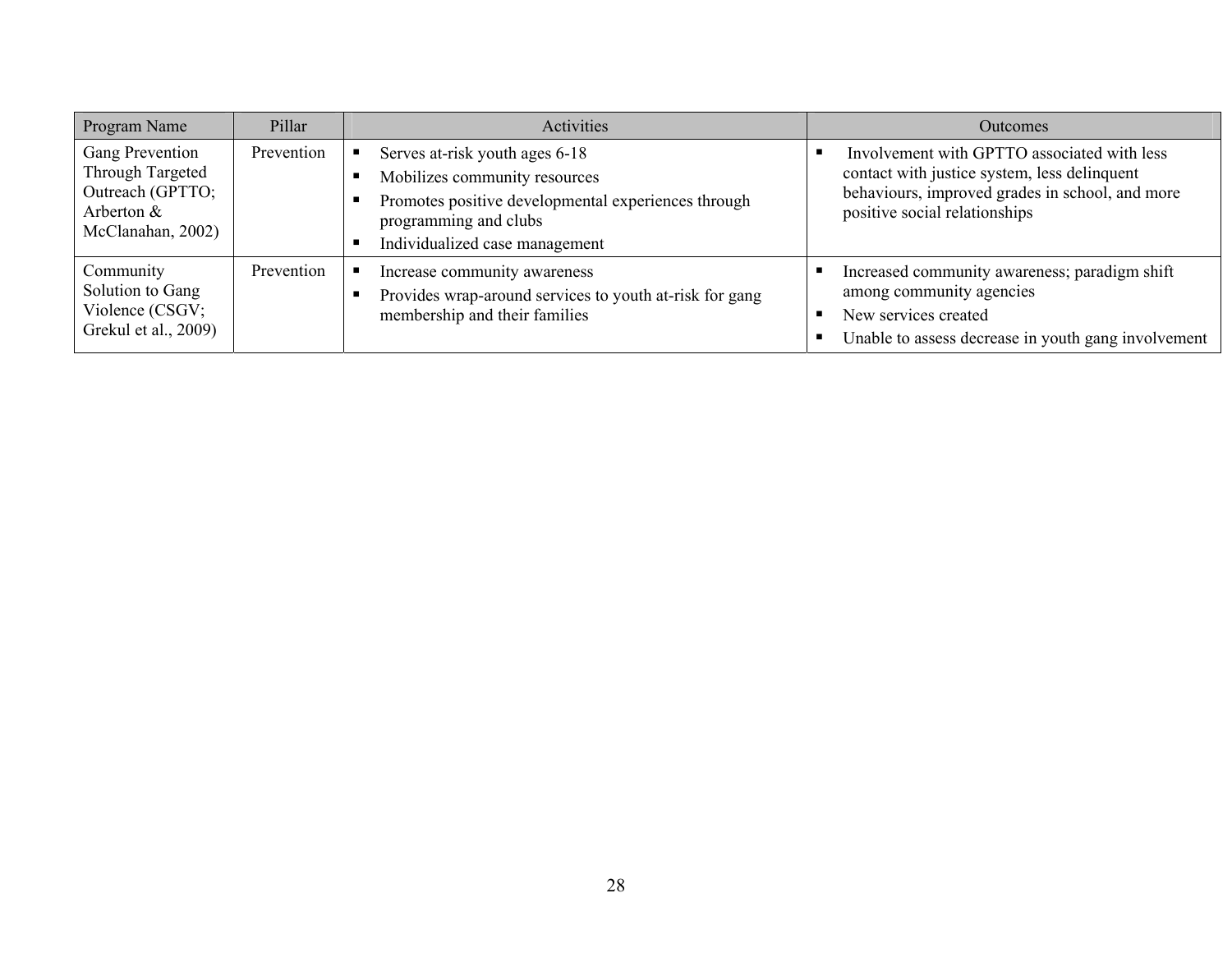# **1.9. Considerations in Evaluating Gang Programs**

The preceding review of gang-related research generates several considerations that must be remembered when designing evaluations for gang-related programs. These considerations include:

- Gang status: As discussed above, there is considerable debate over the exact definition of a "gang." This may make it difficult to ascertain whether or not a participant is involved with a gang if different programs are utilizing differing definitions. Furthermore, it may be difficult to establish the gang status of a participant as this information may be either based on self-report data or a program staff member's perceptions of whether or not the participant is involved with a gang. Esbensen et al. (2001) suggest that the most valid measure of gang membership is self-nomination (i.e., asking an individual if he or she has ever been involved with a gang).
- Comparison or control groups: In order to make causal inferences about the outcome of a program, it is necessary that an evaluation include an experimental design where participants are randomly assigned to the various treatment conditions. It may be difficult to locate an appropriate comparison group of gang-involved participants that are not involved with the program. Furthermore, participants in the comparison or control group should have similar levels of prior delinquency.
- Cooperation with program operators: It is crucial that program evaluators cooperate and collaborate with operators of gang programs. This step is crucial so that the evaluator may gain a full understanding of the program being evaluated. Furthermore, the program operator should have input into how the evaluation is conducted, as this person is knowledgeable about who should be contacted for which information and the feasibility of certain data collection procedures. In the context of the present study, the evaluation involves a *strategy*, as opposed to a *program*. As such, a separate Subcommittee has been established in which regular meetings are held between the research team and various representatives from the Gang Strategy of Saskatoon.
- Multiple data sources: It is important that multiple sources of data and instruments are used in a program evaluation. It is inappropriate to assume that one source of data is a valid measure. Triangulation of methods may include interviews, surveys, and file review. In the present evaluation, sources of data include files review, interviews with several different stakeholders including program staff, Steering Committee members, individuals at-risk for gang membership, gang-involved individuals, and police officers.
- Program process data: Although it is desirable to obtain outcome data in order to establish whether or not a program is effective in reaching its intended goals, it is also crucial that a comprehensive evaluation include collection of process information. It is important that data concerning interagency collaboration is collected, as this is crucial to the success of gang-related programs. The present evaluation places a strong emphasis on process data, with particular attention being placed on issues surrounding cooperation and collaboration.

(Source: Spergel, Wa, & Sosa, 2005c)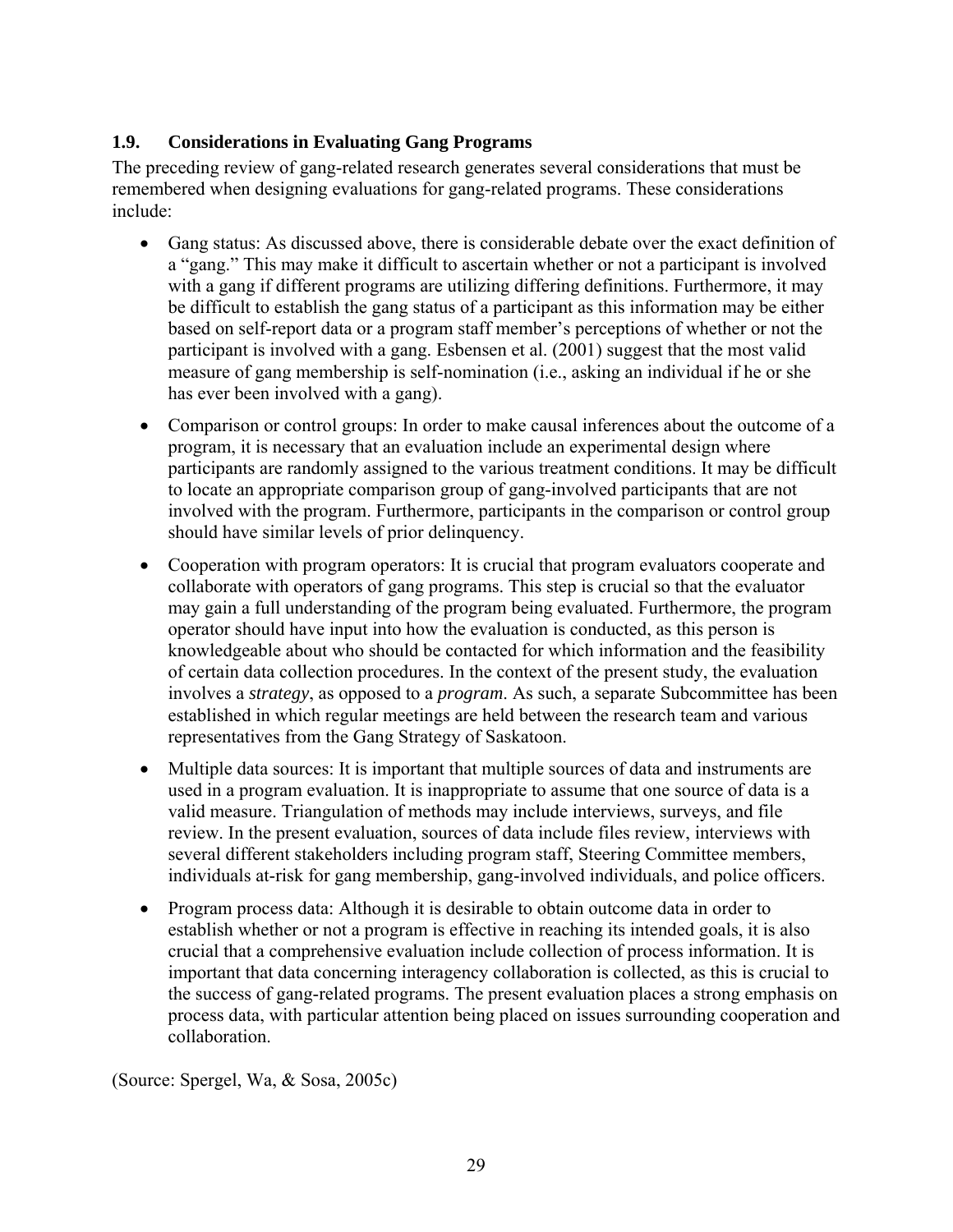## **1.10. Multi-Agency Collaboration**

The Gang Strategy of Saskatoon strives to establish and maintain relevant and effective partnerships among community organizations, ensure the continuity and focus of the Strategy, as well as to establish a communication strategy with justice system partners and the community atlarge. It has become increasingly accepted that no single agency alone can control crime (Walsh, 2001). As a result, more crime prevention initiatives have become multi-agency partnerships. Failures in the criminal justice system are often seen as being due to gaps and limitations in preexisting services. Multi-agency partnerships are an attempt to overcome these gaps and limitations (Crawford, 1994). By working together, agencies are able to offer more comprehensive services (Bronstein, 2003; Provan, Veazie, Teufel-Shone, & Huddleston, 2004; Walsh, 2001). Decreasing gang activity is no easy feat. Therefore, it is essential that multiple stakeholders join forces in order to combat this social issue (Chettleburgh, 2008; OJJDP, 1994; NCPC, 2007b).

Collaboration is more than simply interaction between different agencies. It involves active input of inter-agency resources and expertise as well as a production of measurable collaborated outcomes (Walsh, 2001). Networking between different agencies is an important element. There are several documented characteristics of effective collaborations. There are also certain challenges that multi-agency collaborations commonly face. Both characteristics of effective collaborations as well as barriers to success are discussed below.

# 1.10.1. Benefits of Multi-Agency Collaboration

Perhaps the most important quality of effective collaborations is that all agencies involved enter the collaboration with a common goal or vision. In order to effectively work together, it is essential that all agencies involved have a clear understanding of the social mission of the collaboration (Bronstein, 2003; Cramer, Atwood, & Stoner, 2006). In order to foster collective goal ownership, it is important that the goals and values of the collaboration are developed and agreed upon by all parties involved (Bronstein, 2003). Members of the collaboration must be willing to set aside some of their own individual organizational goals in order to accomplish the collaborative goals (Provan et al., 2004).

It is essential that members of the collaboration feel that the benefits of membership outweigh the costs (e.g., time commitment; Cramer et al., 2006). Conflicts may arise when multi-agency partnerships are unable to deliver promised benefits to members, such as increased networking and information sharing (El Ansari & Phillips, 2001). It is also important to ensure that the collaboration is perceived to have a positive organizational climate, as this has been found to be related to members' levels of participation and satisfaction (Butterfoss, Goodman, & Wandersman, 1996).

Another characteristic of effective collaborations is *synergy* (i.e., the members of the coalition are able to accomplish more by working together than they could working individually). This is accomplished by combining knowledge, skills, and resources of the partnering agencies in order to develop innovative, comprehensive solutions to the problems that exist within the community such as crime (Lasker, Weiss, & Miller, 2001).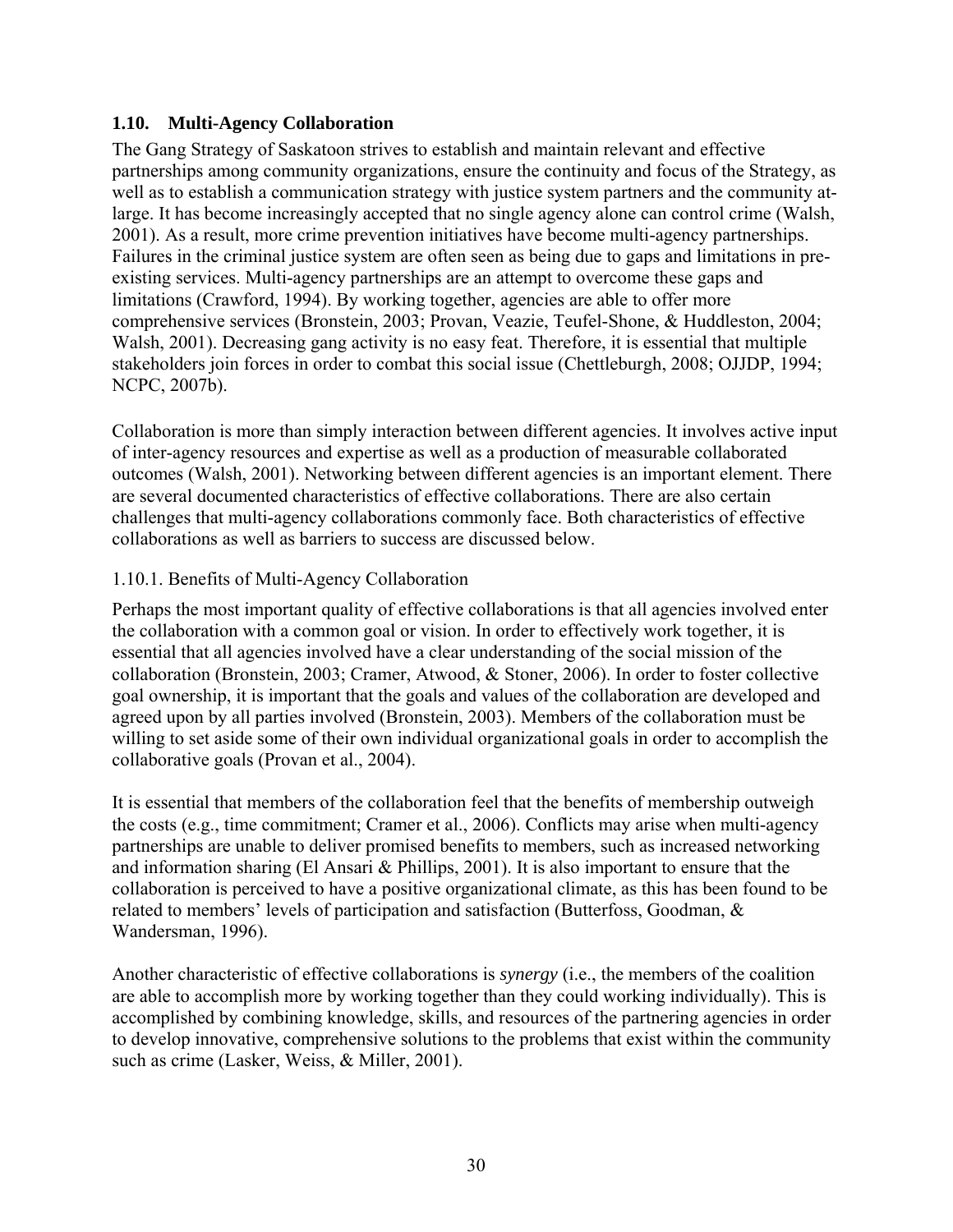It is also crucial that collaborations demonstrate *partnership efficiency*. This means that the collaboration effectively uses members' time, financial resources, and similar in-kind resources. It is also important that members are assigned roles that match their interests and strengths (Weiss, 2002).

#### 1.10.2. Common Barriers to Success

It is common for multi-agency partnerships to face difficulties (Weiss, 2002). Collaborations require skills that have not been needed historically in the way certain professions were carried out, such as building inter-professional relationships, structures, and procedures (Lasker et al., 2001). As a result, multi-agency partnerships may result in frustration for the members.

It is also common for multi-agency collaborations to experience problems related to coordination and cooperation (Walsh, 2001). Another barrier to success is conflict avoidance. Conflicts are often deliberately left unaddressed so as to avoid tension between collaboration members (Crawford, 1994). In order to circumvent these issues, it is important that the leader of a collaboration is an individual "who understand and appreciate[s] partners' different perspectives, can bridge their diverse cultures, and [is] comfortable sharing ideas, resources, and power" (Lasker et al., 2001, p. 193). The roles that collaboration leaders typically assume are resolving conflicts, maintaining a positive environment and atmosphere, and acquiring resources and support from the community (Cramer et al., 2006).

Another barrier to success is an uncertainty of roles, duties, and responsibilities of the different agencies (Crawford, 1994). It is important that an accountability structure is developed and communicated to all members of the collaboration (Ryan & Walsh, 2004). Clear expectations of each partner should be developed at the commencement of the collaboration (Auditor General of Canada, 1999).

All of this relates to the concept of "program drift." Over time, a service or program can quite naturally drift away from its original goals and approach. Multi-agency collaborations will bring together youth workers from diverse backgrounds and experiences; they may vary in their attitudes, expectations, values, and the resources available to them. The variations between personnel which exist create a pressure that can fragment a system. Over time programs may slowly drift away from a common core to become a patchwork quilt sewn together from disparate assumptions and beliefs. It is important for a program to be as standardized as possible, and monitored on an on-going basis to minimize problems like program drift. But, while a particular evaluation is helpful to understand the workings of a program, the evaluation provides only a snapshot of the program; it provides a picture of a system at only one point in time. Thus, it is important for assessments to be conducted at regular intervals so that trends – positive and negative – can be detected.

When working effectively, multi-agency collaborations can strengthen and improve pre-existing services as well as offer new programming. This is accomplished through increased networking, information sharing, as well as sharing of resources (Bronstein, 2003; Provan et al., 2004; Walsh, 2001). However, in order for the collaboration to be effective, care must be taken to avoid the above mentioned barriers to success.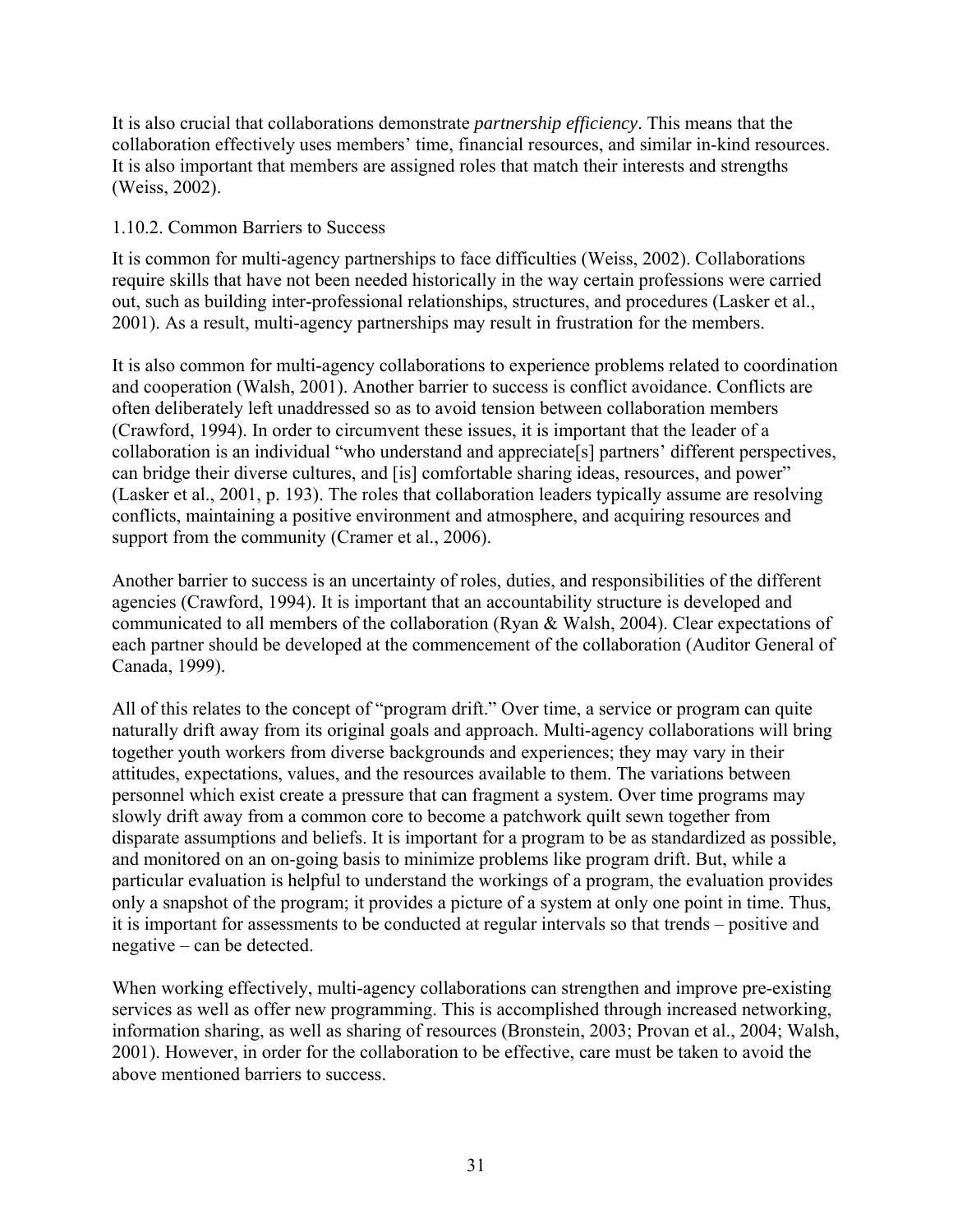## **1.11. Summary**

The current literature review focused on five domains relevant to the Gang Strategy evaluation: prevention programs, intervention programs, suppression programs, comprehensive programs, and multi-agency collaboration. The key findings are summarized below.

Gang Prevention:

- Typically these programs are more successful at reducing gang-related crime and behaviour rather than reducing gang membership.
- Many of these programs focus on short-term goals such as increasing school attendance, increasing pro-social activities and relationships, and changing perceptions of gangs.
- These short-term goals are usually attempts at reducing risk factors for gang membership.
- There are four general categories of risk factors: (1) Individual risk factors, (2) Family risk factors, (3) Community risk factors, and (4) School risk factors.

Gang Intervention:

- These programs focus on individuals who are already gang members or gang associated.
- It is important that intervention services address those individual needs that may lead to gang membership, such as a lack of education and/or employment.
- It is beneficial for intervention programs to offer family and individual counselling.
- Intervention programs may also assist in exiting a gang, as gang exit is associated with several risks to the individual's safety.

Gang Suppression:

- An aggressive suppression strategy is the most typical response to gang-related problems from law enforcement agencies.
- Programs that merely increase arrest rates are relatively ineffective. The results are more promising when these programs include a strong deterrent component.
- Anti-gang legislation is another method of suppression. In Canada, Bill C-24 was passed in 2007 and amended the *Canadian Criminal Code* to include knowingly participating in a criminal organization (including a gang) as a criminal offence.
- Bill C-24 creates a separate offence when violence is used to intimidate people involved in the criminal justice system or a member of their family with the intention of impeding the administration of justice.
- Bill C-24 also expands the proceeds of crime provisions so that they apply to most indictable offences and provides police agencies with increased powers in their fight against organized crime groups.

The Comprehensive Approach:

**Programs that blend prevention, intervention, and suppression are the most effective.**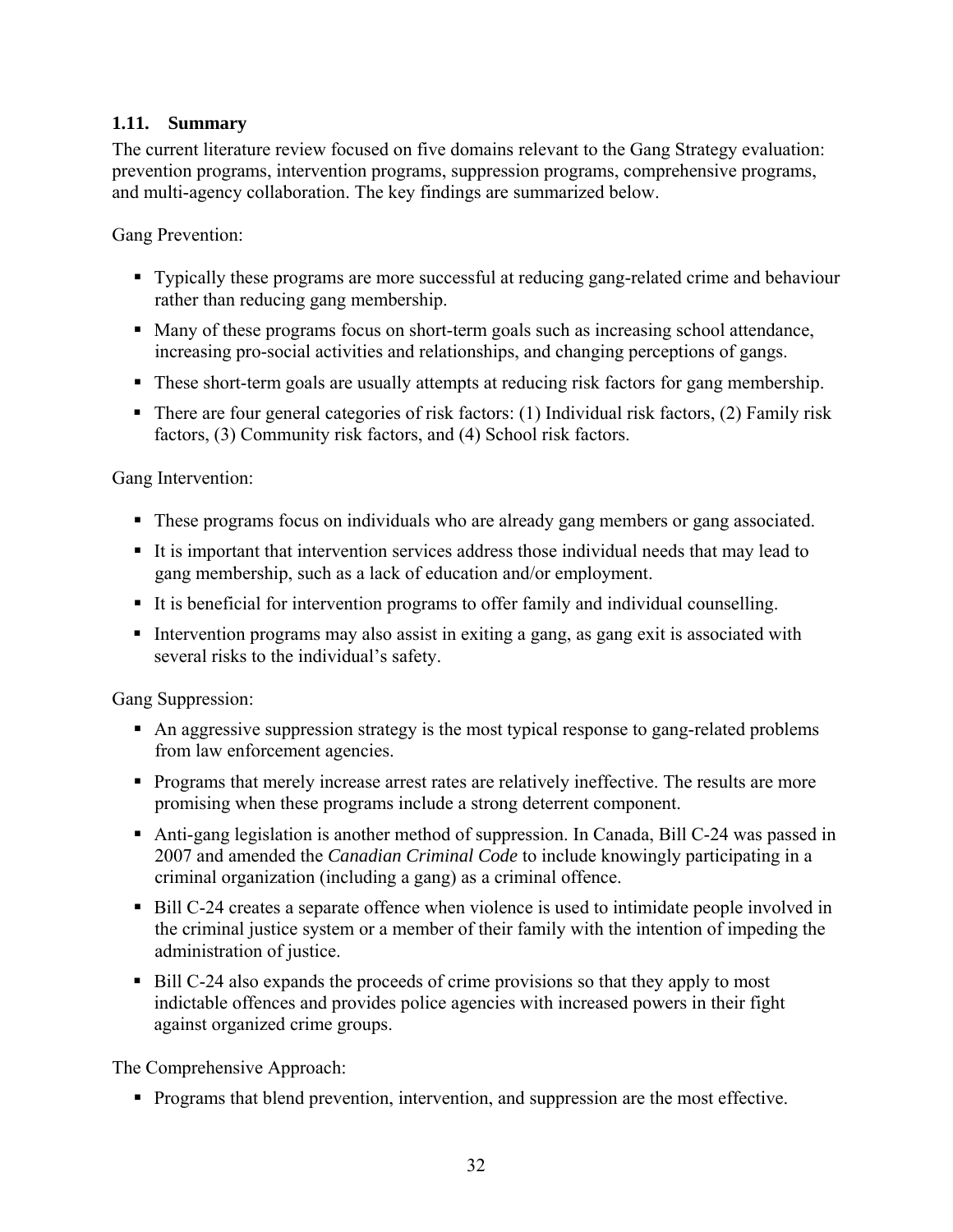- The core elements of this approach are community mobilization of resources, social intervention, provision of academic, economic, and social opportunities, suppression, and organizational change and development.
- An important aspect of this approach is the collaborative nature in which individuals, families, agencies, organizations, and the community as a whole are involved in the fight against gangs.
- An assessment of demonstration projects revealed that proper program implementation was key to success. In projects characterized by poor program implementation and a lack of successful multi-agency collaborations, no significant effects were found.

Considerations in Evaluating Gang Programs:

- It may be difficult to ascertain a program participant's "gang status," as different organizations use different definitions of a "gang." Furthermore, this data may be based on self-reports or a program staff's perceptions.
- In order to make valid causal inferences about a program, it is essential to include a comparison or control group. However, these samples may be difficult to locate.
- It is important that evaluators cooperate and collaborate with program operators, as this will facilitate in a comprehensive understanding of the program to be evaluated.
- It is incorrect to assume that a single measure or source of data is valid. It is desirable to have multiple data sources in an evaluation.
- Aside from collecting outcome data, it is also important to collect program process data with particular emphasis on interagency cooperation and collaboration.

Multi-Agency Collaboration:

- All agencies involved should have a common goal or vision, where values should be developed and agreed upon by all parties.
- Members of the collaboration must be willing to set aside some of their own organizational goals to accomplish group goals and should feel that the benefits of membership outweigh the costs.
- The collaboration should be perceived to have a positive organizational climate.
- **Members of the collaboration should accomplish more by working together than they** would alone.
- Collaborations should use members' time, financial resources, and in-kind resources effectively and assign members roles that correspond to their interests and strengths.
- Multi-agency partnerships can lead to frustration as they require skills that have not been needed historically in the way certain professions were carried out.
- Other problems may include difficulties with coordination, cooperation, and conflict avoidance/resolution.
- The roles, duties, and responsibilities of the different agencies should be clearly mapped out to ensure an accountability structure is in place and expectations are clear.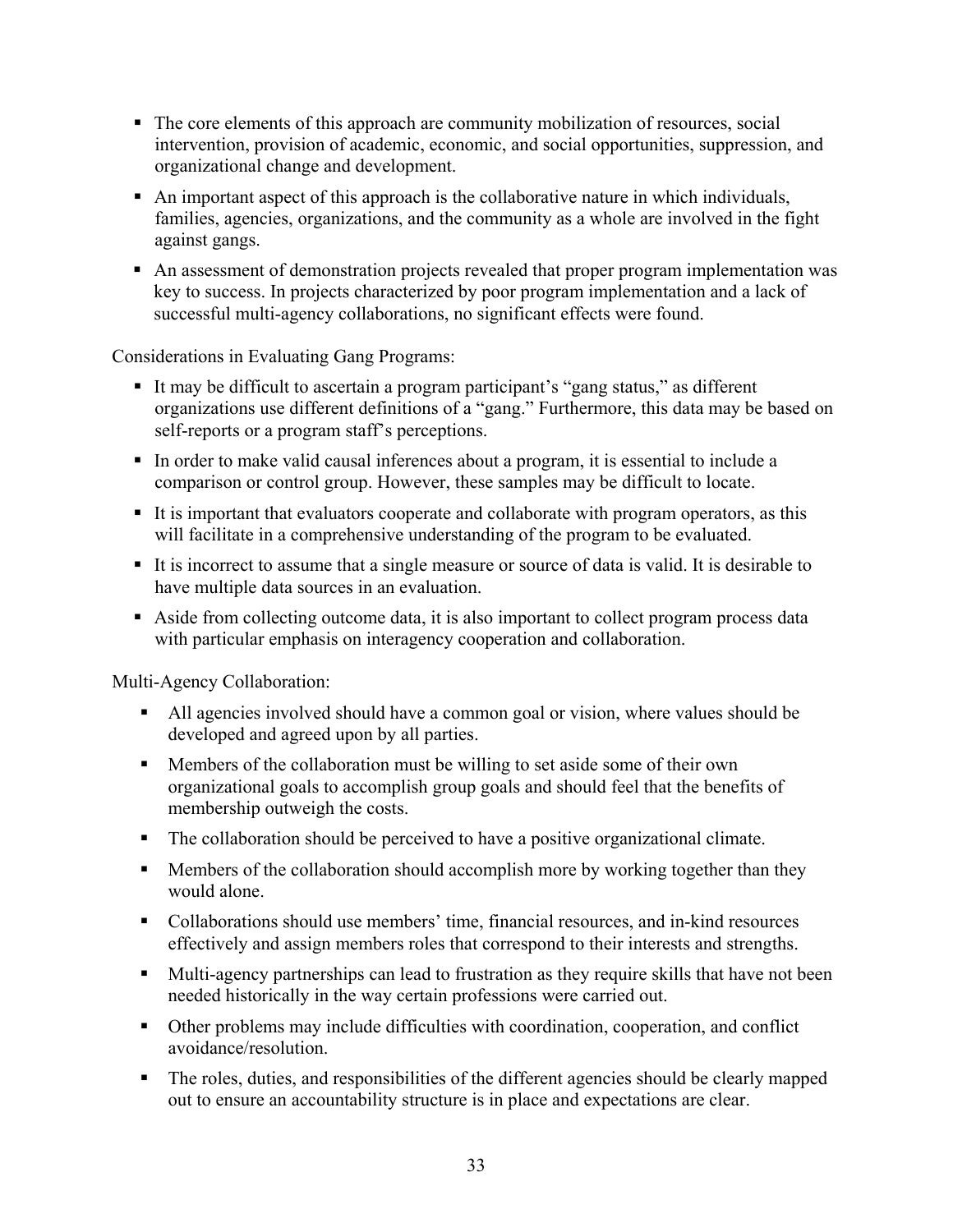# **EVALUATION METHODOLOGY**

### **1.12. Evaluation Purpose and Objectives**

The purpose of the current project is to increase knowledge of the gang-related approach in the City of Saskatoon and to assess the effectiveness of the Strategy. The evaluation will identify the Strategy's strengths and weaknesses, identify challenges to implementation, suggest improvements, and provide information to guide future programming.

The four program goals and the corresponding evaluation objectives are listed below.

Strategy Goal A: Increase community engagement in a gang prevention strategy:

- a) To identify the activities that are being implemented or planned to increase the public's awareness about gangs.
- b) To assess the extent to which these activities are being implemented as planned and to identify obstacles to implementation.
- c) To establish what monitoring system is in place to ensure the program activities are achieving the desired objectives.
- d) To determine the degree to which the monitoring system indicates program activities are achieving the desired objectives.
- e) To examine whether there has been an increase in community engagement in gang prevention strategies.

Strategy Goal B: Decrease gang entry by addressing personal and community factors:

- a) To identify the activities and initiatives that are being implemented to decrease the number of people attracted to the gang lifestyle.
- b) To assess the extent to which these activities have been implemented and identify barriers to implementation.
- c) To establish what monitoring system is in place to ensure the program activities are achieving the desired objectives.
- d) To determine the degree to which the monitoring system indicates program activities are achieving the desired objectives.
- e) To evaluate the effectiveness of the initiatives in decreasing the number of people attracted to the gang lifestyle.

Strategy Goal C: Increase gang exit by addressing personal and community factors:

- a) To identify the activities that are being or have been implemented to increase gang exit.
- b) To assess the extent to which these activities have been implemented and to identify barriers to implementation.
- c) To establish what monitoring system is in place to ensure the program activities are achieving the desired objectives.
- d) To determine the degree to which the monitoring system indicates program activities are achieving the desired objectives.
- e) To determine the extent to which addressing these personal and community factors has reduced gang membership.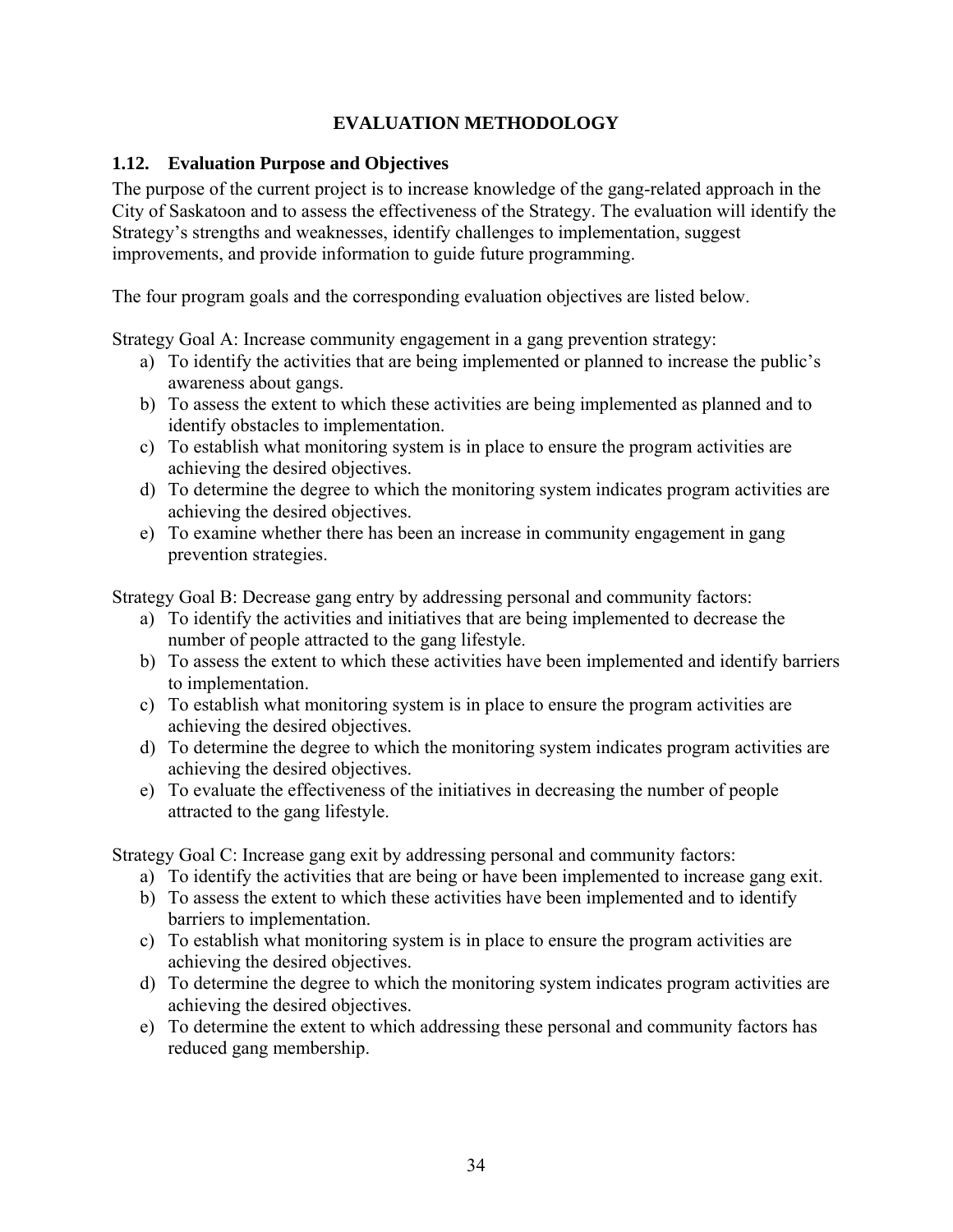Strategy Goal D: Decrease gang-related crime:

- a) To identify the activities that are being or have been implemented to decrease gangrelated crime.
- b) To assess the extent to which these activities have been implemented and to identify barriers to their implementation.
- c) To establish what monitoring system is in place to ensure the program activities are achieving the desired objectives.
- d) To determine the degree to which the monitoring system indicates program activities are achieving the desired objectives.
- e) To determine the impact of these activities on reducing gang-related crime.

After a preliminary review of program-related documents, attendance at Steering Committee meetings, and discussions with the Evaluation Team, it became clear that different approaches to the evaluation would be needed. As suggested in NCPC's *Evaluation Guidelines for Youth Gang Prevention Fund (YGPF) Projects*, the present project is a process and outcome evaluation of the Strategy. An evaluation of process includes an assessment of the extent to which a program has been implemented as planned (Posavac & Carey, 2003; Rossi, Lipsey, & Freeman, 2004). Outcome evaluations assess the impact of the program, particularly in the context of the program's stated objectives, as well an unintended outcomes (Posavac & Carey, 2003; Rossi et al., 2004).

An 'action research' approach was incorporated so that feedback could be provided to the stakeholders as it became available.

The Evaluation Subcommittee was formed to guide the evaluation, facilitate stakeholder contact and provide feedback. The Committee included representatives from the Saskatchewan Ministry of Justice and Attorney General, the Saskatchewan Ministry of Corrections, Public Safety and Policing, the City of Saskatoon, the Saskatoon Police Service, as well as key members of the Evaluation Team.

### **1.13. Scope of Evaluation**

Process evaluation issues that the current evaluation is designed to address include:

- 1. The development, evolution, and maturation of the Strategy and the reasons behind any changes to the strategy as designed,
- 2. An examination of whether the activities and outputs described in the logic model were implemented as intended as well as what changes, if any were required and reasons for non-implementation,
- 3. The nature (e.g., roles and responsibilities) and extent of the collaboration between the key stakeholders of the Strategy,
- 4. Key stakeholder satisfaction with the Strategy as implemented,
- 5. Identification of barriers to implementation and descriptions of how they were addressed or overcome, and
- 6. An analysis of the initiative's governance structure including a description of its decisionmaking and collaboration process as well as its strengths and any areas which may require improvement.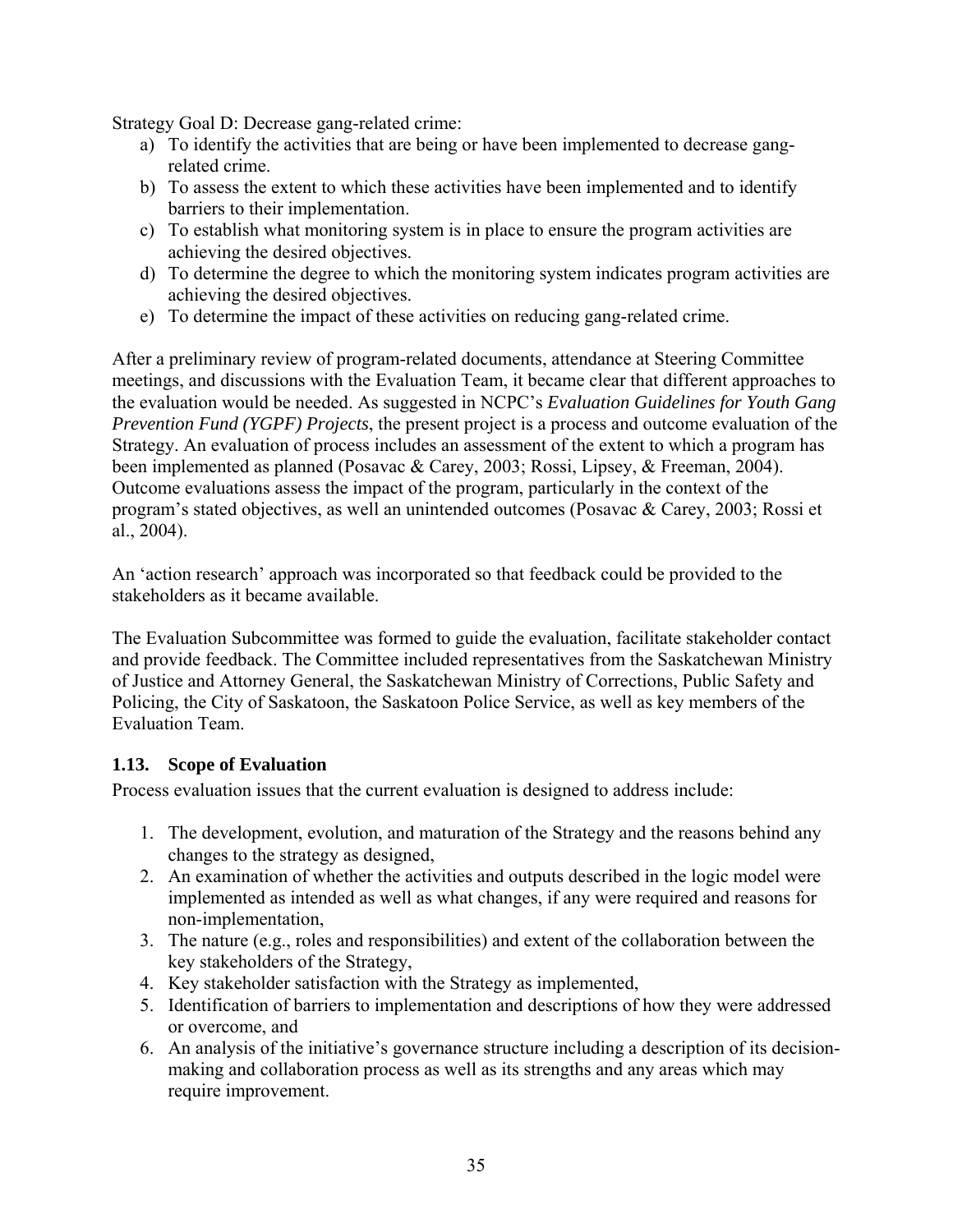The present project was also designed to assess the extent to which the Strategy's goals and objectives have been met. Specifically, the issues being addressed include:

- 1. Assessing the extent to which there has been an increase in community engagement concerning the gang prevention strategy by examining whether:
	- i. gang issues have been identified and responses to said issues have been identified by community organizations and agencies,
	- ii. a more coordinated approach to gang-related concerns has been produced among community agencies, and
	- iii.there has been an increase in public knowledge about gangs and gang prevention in Saskatoon.
	- 2. Assessing the extent to which there has been a decrease in gang entry by addressing personal and community factors by examining whether there has been a(n):
		- i. increase in access to pro-social activities and environments in the community,
		- ii. increased support to youth and adults at risk for gang membership to abide by the law, and
		- iii. decrease in gang recruitment.
	- 3. Assessing the extent to which there has been an increase in gang exit by addressing personal and community factors by examining whether there has been a(n):
		- i. increase in the number of gang members involved in pro-social activities
		- ii. increase in pressure on gang members to abide by the law,
		- iii. decrease in the profitability of gang membership,
		- iv. increase in the number of gang members participating in interventions, and
		- v. decrease in the risk of gang exit.
	- 4. Assessing the extent to which there has been a decrease in gang-related crime by examining whether:
		- i. there has been an increase in gang member and emerging gang member supervision and surveillance, and
		- ii. gang communication and relationships have been dismantled and disrupted.

### **1.14. Development of Program Logic Model**

The Evaluation Team facilitated the development of the Saskatoon Gang Strategy program logic model (Appendix C). The creation of the logic model was a long process that involved collaboration between the Evaluation Team, the Evaluation Subcommittee, and the Steering Committee. A logic model had not been previously created for the Strategy.

The Steering Committee reviewed the logic model, with particular attention paid to the activities section. The model was subsequently approved. The Evaluation Team used the logic model to identify data collection needs.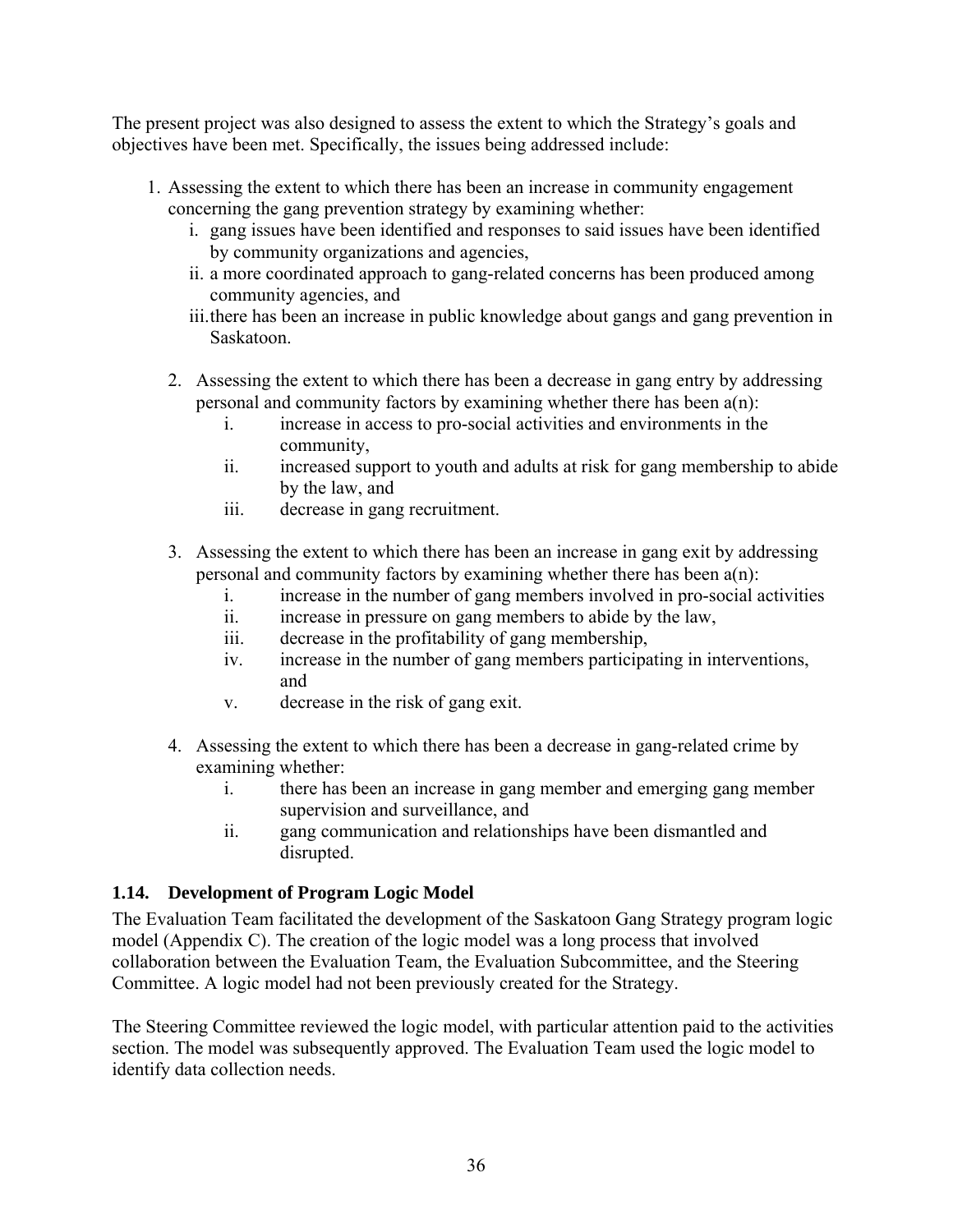## **1.15. Data Collection Activities**

The evaluation utilized a multi-method and multi-source (multiple stakeholders and participants) approach to address the evaluation objectives. The Evaluation Team collected both quantitative and qualitative data on a range of factors that speak to the extent to which the Saskatoon Gang Strategy has met its various objectives. Due to the diversity of the objectives, it was necessary to collect evaluation data from a wide range of sources. The specific methodology included:

- Review of published and unpublished literature;
- Review of relevant program documents such as minutes from meetings, reports, and file information from the various agencies;
- Attendance and observation of Steering Committee meetings;
- Interviews with Steering Committee members;
- Interviews with Prevention, Intervention, and Suppression Subcommittee members;
- Evaluation of the Community Forum and follow-up interviews;
- Interviews with program clients;
- Interview with the originator of STR8-UP;
- Interview with former Community Resource Coordinator & analysis of activities; and
- Review of Corrections, Public Safety and Policing offender files.

### **Review of published and unpublished literature**

A thorough review of the published and unpublished literature was conducted as a starting point for the evaluation. This served several purposes. First, risk factors for gang membership were identified through a review of the literature. The identified risk factors were then used to inform directions of the Gang Strategy activities. For instance, the review was able to direct attention to areas and activities targeted towards prevention of gang activities. Second, the Gang Strategy also benefited from best practices or lessons learned from similar targeted initiatives that have been implemented in other areas. Successful programs may be used as the benchmark against which the Gang Strategy may be compared once the evaluation is complete. Lastly, the importance of a theory in program development and evaluation cannot be underestimated. Theory should be used to guide the types of activities that are implemented as well as identify areas and indicators of success to measure.

### **Review of program-related documents**

Program-related documents such as monthly meeting minutes, monthly reports, and interim progress reports were collected and reviewed. A comprehensive list of activities/initiatives that fall under the scope of the CRSS was formed from the review of these documents. This list of activities and initiatives helped to inform the Evaluation Team when selecting the individuals and agencies to include in the evaluation as well as the methodology to collect data. Review of the program-related documents also helped in the formulation of interview questions.

### **Non-participatory observation**

Members of the Evaluation Team attended monthly meetings of the Steering Committee and Subcommittees as non-participatory observers. This practice sheds light on issues such as interagency communication and group dynamics which may influence program effectiveness or barriers to implementation. It was anticipated that feedback from these observations would possibly assist in enhancing inter-agency cooperation.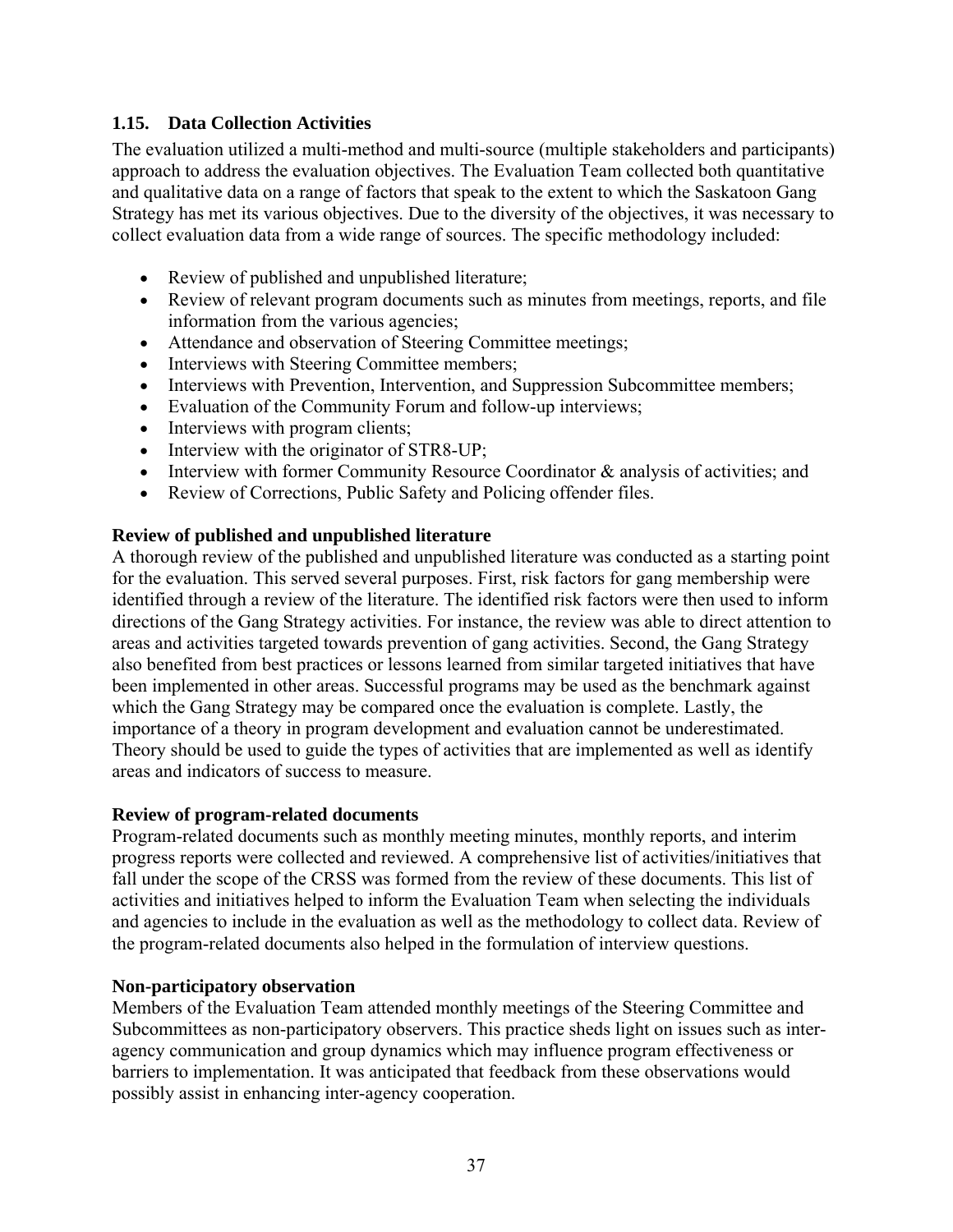#### **Interviews with agency representatives on the Steering Committee**

Interviews were conducted with eight (out of nine) members of the Saskatoon Gang Strategy Steering Committee. Agencies represented include Saskatoon Police Service, City of Saskatoon, CPSP-Young Offender Programs, CPSP- Adult Corrections, CUMFI, Public Prosecutions (Ministry of Justice and Attorney General – two representatives), and Child and Family Services (Ministry of Social Services).These interviews were conducted in order to gain feedback on the functioning of the Steering Committee and how this process could be improved. All members of the Steering Committee were invited to participate in an interview. The complete interview schedule is included in Appendix D.

#### **Interviews with Subcommittee members**

The Evaluation Team interviewed members of the Prevention, Intervention, and Suppression Subcommittees. The Evaluation Team interviewed four (of six) members of the Prevention Subcommittee, seven (of 12) members of the Intervention Subcommittee, and ten (of 12) members of the Suppression Subcommittee<sup>[5](#page-53-0)</sup>. These interviews were conducted in order to gain feedback on the functioning of the Subcommittees and how this process could be improved. All members of the Subcommittees were invited to participate in the interviews. The complete interview schedule is included in Appendix E.

#### **Evaluation of the Community Forum**

The Community Forum was an initiative by the Prevention Subcommittee. This event was held on January 24, 2008. The Forum was designed to provide ample opportunities for networking, and included a resource fair in which community-based organizations and government departments could set up an information booth about their organization and the services they provide. The Evaluation Team conducted non-participatory observation at the event, administered a questionnaire, and analyzed data regarding the gaps in services identified by the attendees. In addition, follow-up interviews were conducted with several Forum attendees twoyears after the Forum. The purpose of these interviews was to assess any changes in networking or provision of services that occurred as a result of the Forum. In total, fifteen follow-up interviews were completed. The complete interview schedule is included in Appendix F.

#### **Interviews with program clients**

Participants of the STR8-UP and Community Connections programs and female offenders at Pine Grove Provincial Correctional Centre were interviewed in order to obtain their perspectives of the Strategy. The interviews were designed to provide a better understanding of gang member characteristics, reasons for their involvement in gangs and what would assist them in exiting the gang lifestyle. The complete interview schedule is included in Appendix G.

Youth interviews were conducted with the assistance of the Community Connections Program. Because the consent of a parent or guardian is required for interviews with young offenders, the Saskatoon Tribal Council contacted parents/guardians of current and former Community Connections clients following a script (Appendix H). If approval was received, a member of the Evaluation Team made direct contact to explain the study in greater detail and to ask permission

<span id="page-53-0"></span><sup>&</sup>lt;sup>5</sup> These numbers represent how many members sat on each of the three Subcommittees at the time of data collection (June – July 2009).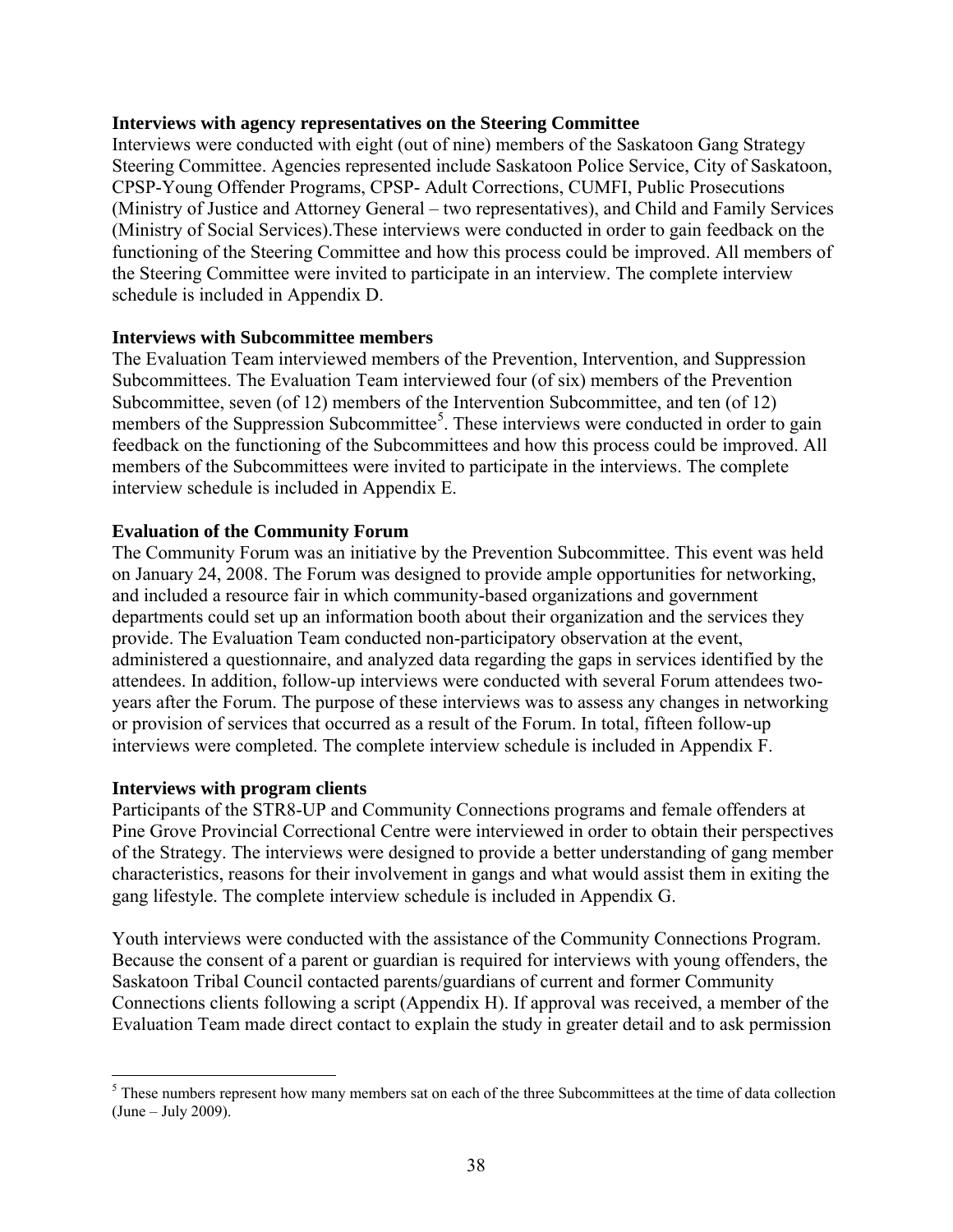to interview the youth (Appendix I). Protocol required that the evaluators spoke to the parents first. If permission was obtained, the youth was contacted to invite their participation.

The Evaluation Team encountered some difficulties in reaching youth, partially due to the limited sample availability and the extensive sampling procedure necessary for youth. Although the Evaluation Team was able to reach some youth, it was difficult to get parental approval to allow them to participate in the interviews.

Four parents/guardians were contacted by the Evaluation Team. Two agreed that the Evaluation Team could contact the youth; two could not be reached. The two youth contacted agreed to be interviewed.

In the case of the STR8-UP program for adult males in the community, the Evaluation Team made arrangements with the coordinator to attend one of the weekly sessions. The Evaluation Team provided pizza to all individuals attending the group session. Five interviews were conducted.

Arrangements were made through the Saskatoon Correctional Centre to interview participants who were labelled as gang members, or gang affiliates in custody. An employee of the Correctional Center who works with the gang affiliated inmates acted as a contact person for the Evaluation Team. She approached all of the STR8-UP males in the Correctional Center to explain the project, three program participants agreed to be interviewed. Unfortunately, one of these males had already been interviewed in the community and thus, could not participate a second time. A third interview was conducted with an inmate who had left a gang but did not participate in the STR8-UP program. This inmate was approached by the Evaluation Team's contact in the Correctional Center due to his known gang involvement. The nature of the project and his potential participation was explained to him by a member of the Evaluation Team. He subsequently agreed to be interviewed.

The Evaluation Team had some difficulties in locating gang affiliated females in the community. One female was interviewed from the STR8-UP community program; however, the program for females in the community was on a hiatus due to a change in program coordinator. The Evaluation Team made arrangements to conduct interviews through a group that was established for females involved in the sex trade, entitled Walking the Journey. Although this program was not developed specifically for gang members, or those who are affiliated with gangs, many participants either were or had been involved with gangs. To interview the members of this program, the Evaluation Team attended a weekly session, provided pizza, and interviewed those willing to participate. A total of 10 interviews were conducted with this group.

The Evaluation Team was given permission to contact an employee at Pine Grove Correctional Center in Prince Albert who worked with the gang affiliated women. This employee then approached women who had been identified as being involved with gangs in Saskatoon prior to their incarceration and asked them if they would like to participate in an interview. Three women agreed to be interviewed.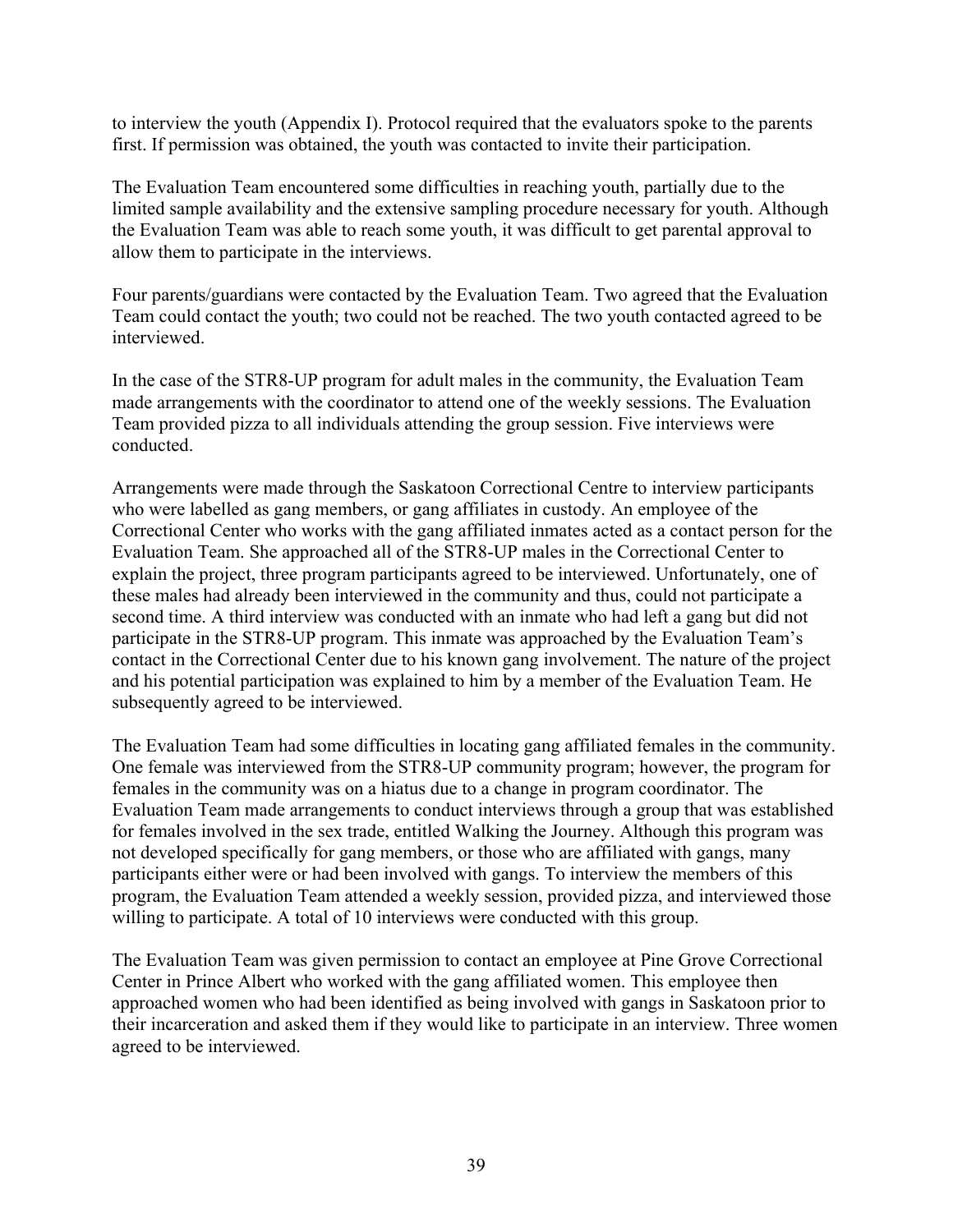Because other approaches to recruit gang and ex-gang members for interviews were not very successful, the Evaluation Team resorted primarily to the STR8-UP program for these interviews. Consequently, STR8-UP members were very overrepresented in the sample of interviewees. Although the Evaluation Team is grateful for the willingness of the STR8-UP organization to participate in the data collection process, one must be mindful of their overrepresentation in comparison to representatives from other programs that might also serve gang affiliated youth and adults. Therefore, it is important to interpret the findings presented in this report with this limitation in mind.

All participants were given a \$20 gift card to Wal-Mart for their participation.

#### **Interview with former Community Resource Coordinator & Analysis of Activities**

An interview was conducted with the former Community Resource Coordinator in order to obtain more information regarding his role and responsibilities and his perspective on the effectiveness of the position. In addition, it was requested that the Community Resource Coordinator provide a list of presentations conducted as well as completed evaluation forms from presentation participants. The interview schedule is included in Appendix J.

#### **Ministry of Corrections, Public Safety and Policing Offender Files**

The Evaluation Team was granted permission from CPSP to review files of offenders who were designated as gang-affiliated. They examined 15 young offender files and 19 adult offender files. The Evaluation Team gathered information on offender progress. The offender files included court documents such as pre-sentence reports, court orders and violation and breach reports. The CPSP files also included general and specialized risk assessments, community case plans, and records and summaries of contact with the offender. In addition, the files contained referrals to and attendance reports from outside agencies such as Canadian Mental Health.

#### **Ministry of Corrections, Public Safety and Policing Data Analysis - Youth**

Beginning with a listing of young offenders who were identified as gang members or having some kind of gang affiliation, CPSP employees were able to create a database of all youth who were under the responsibility of the Saskatoon Young Offender office (as of May, 2010). Data were examined to compare 66 gang affiliated youth with 182 non-gang affiliated youth in terms of a number of variables including gender, sentence type, and the LSI-SK and its components. A more in depth look was then taken into gang related variables, such as gang involvement and past charges.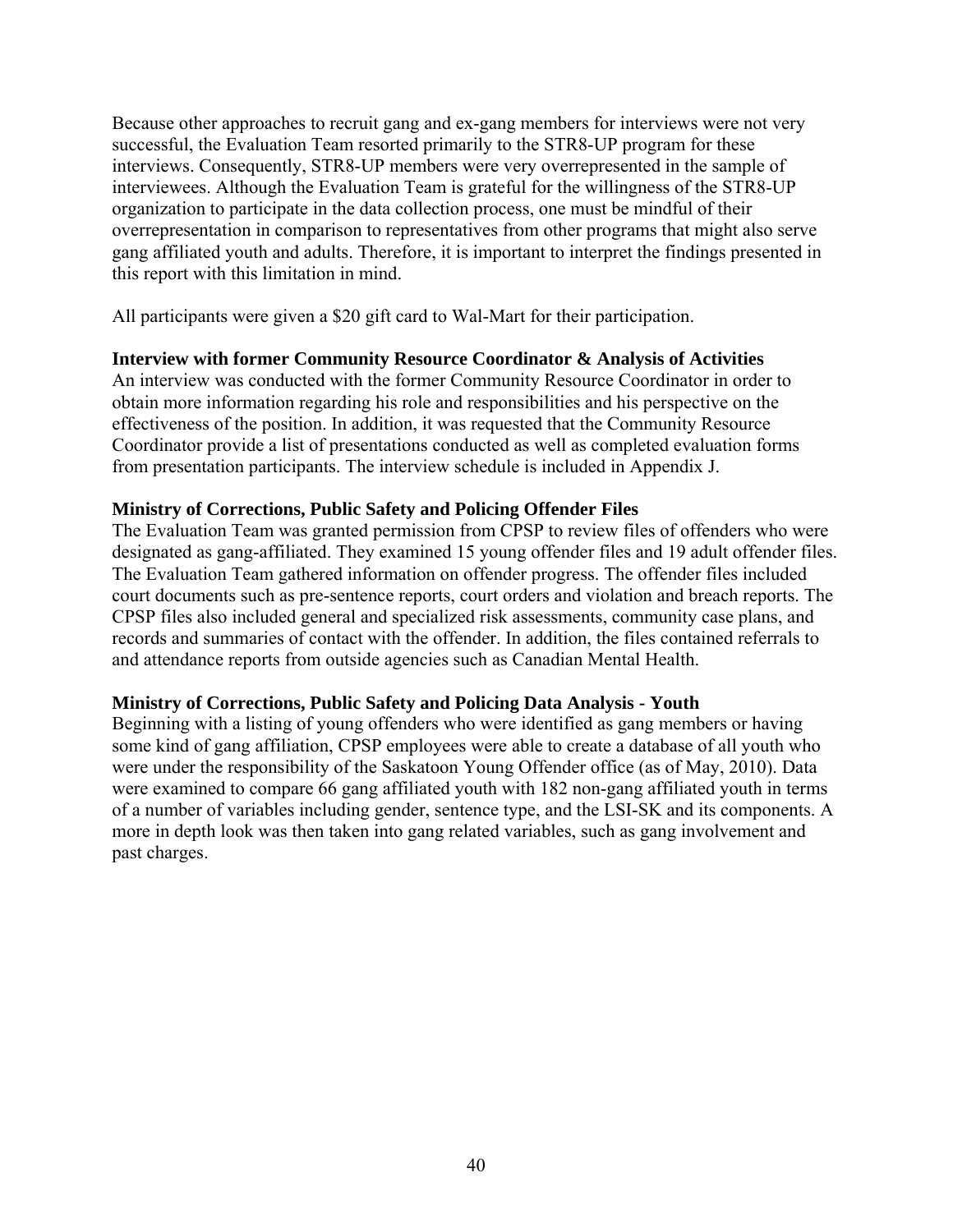### **RESULTS**

#### **1.16. Non-participatory Observation**

The following commentary is derived from Evaluation Team members' observations at committee and Subcommittee meetings. It is offered to assist in the ongoing process of refining the implementation of the Gang Strategy.

### 5.1.1. The Steering Committee

During the development process the Steering Committee for the Saskatoon Gang Strategy operated independently from the Crime Reduction Strategy of Saskatoon (CRSS) which began prior to the Saskatoon Gang Strategy. After several months a decision was made to use one Steering Committee for both strategies because they involved many of the same stakeholder representatives and it was believed to be a more efficient approach. This has led to easier scheduling of meetings. However, some agency representatives may be more knowledgeable about or interested in one of these two strategies.

Meetings were held on a regular monthly basis, with the exception of the summer months, from the committee's inception in 2006 until January, 2010. At that time the frequency of meetings was reduced to quarterly as the Gang Strategy was well established and fewer items required deliberation.

Typically, each agency that is a member of the Steering Committee sends at least one representative to each meeting. Changes in the designated representatives occur as turnover and reassignment of personnel occurs in stakeholder groups. Attendance at meetings is good.

Much of the meeting is spent updating and exchanging information between member agencies. This includes reports from the chairpersons of the Saskatoon Gang Strategy, from provincial government representatives, and from the Chairs of each of the three Subcommittees. This appears to be the only mechanism that is routinely available for Subcommittees to communicate with each other, although two Subcommittees (Prevention and Intervention) have amalgamated, thereby resolving communications issues between them. All members have an opportunity to provide updates from their organization regarding gang activity in Saskatoon. Required decisions are often discussed in a free and open manner with an agreed upon consensus being the common outcome.

Although municipal and provincial levels of government are well-represented, currently there is no representative from the federal level of government that sits on the Steering Committee - or any of the Subcommittees for that matter. One would think that organizations, such as the Correctional Service of Canada (CSC), for example, has a stake in confronting gang issues in Saskatoon through the local Saskatoon Parole office and possibly the Regional Psychiatric Centre (RPC - Saskatoon) as many of the city's most serious gang members have been, or are currently, under the auspices of CSC. Conceivably, would also contribute in a variety of ways ranging from sharing intelligence to suggesting innovative gang strategies.

Attendance is good for what might be described as key stakeholder agencies (CPSP - Adult Corrections, CPSP - Young Offender Programs, City of Saskatoon, Department of Justice, Public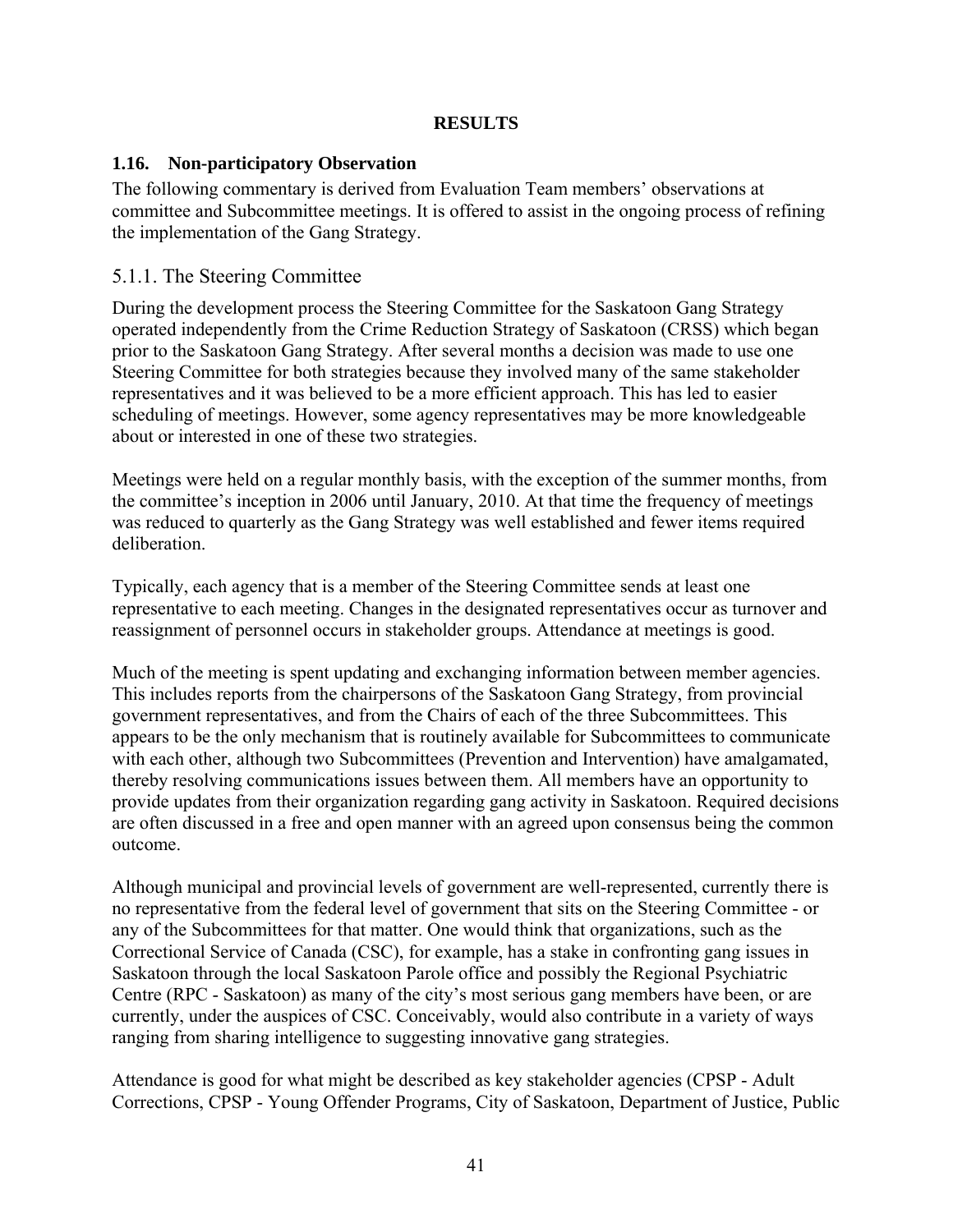Prosecutions, Saskatoon Police Services, and Saskatoon Tribal Council). Although overall, attendance is good, there are some organizations who are represented periodically, and others who appear to have withdrawn from participation.

#### 5.1.2. The Prevention Subcommittee

The Prevention Subcommittee operates under the strong leadership of the chair with strong support from one other committee member. Together they provide motivation to the Subcommittee and take on a great deal of the work as well as delegate work to other committee members.

Meetings were originally intended to be scheduled on a monthly basis with extra meetings to work on collaborative assignments as needed. Membership has remained fairly consistent; however, attendance is not always good. Although all members contribute to the discussion, the extent of participation varies.

The Prevention Subcommittee was supported by the work of the Community Resource Coordinator. This position was funded by NCPC and dedicated to working to implement the Strategy (as opposed to having full-time responsibilities for another organization, in addition to contributing to Subcommittee work). Funding for this position ended March 31, 2009.

The Subcommittee has been successful in developing and carrying out several initiatives in addition to the work done by the Community Resource Coordinator. Some examples of the special projects include an unsuccessful proposal for a youth gang prevention project, a play and two community forums. The play demonstrating the negative realities of gang life was successfully performed in several elementary schools in the Saskatoon area.

### 5.1.3. The Intervention Subcommittee

The Intervention Subcommittee achieved little in terms of actual activities, initiatives and programs. Attendance at several meetings was often poor and membership was often in flux. However, the membership stayed relatively consistent over the last year, with at least half or more of the Subcommittee members attending all meetings.

One member indicated that the lack of progress was due to the Subcommittee's inability to develop a shared definition of gang/gang member/gang affiliate. The Intervention Subcommittee continued their attempt to develop a shared definition of "gang" and "gang member" over several meetings. Finally, the Subcommittee decided to accept the definition suggested by the Eurogang Research Network, "a youth gang or troublesome youth group is a durable, street-orientated youth group where involvement in illegal activity is part of their group identity", but referring to both youth and adults. As for identifying who is gang-affiliated and their entrenchment level, no consensus could be made due to pre-existing criteria for each agency that is not amenable to change. Therefore, the Subcommittee decided that simply being aware of each agency's criteria was enough.

The Intervention Subcommittee spent a great deal of time developing a housing project for gangaffiliated individuals. During Subcommittee discussions, housing was raised as a difficult issue for Saskatonians in general, but more so for offenders/ex-offenders, and in particular for those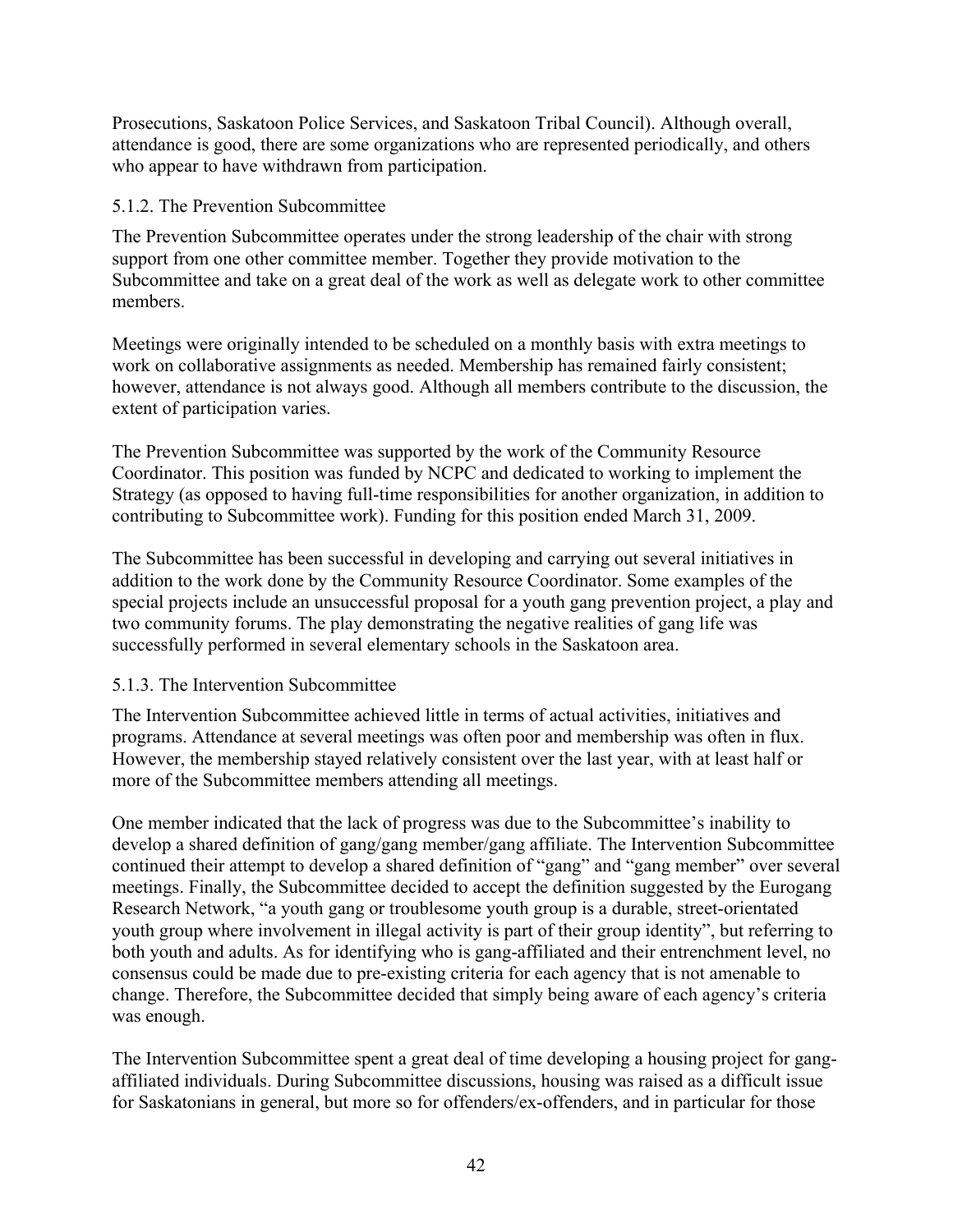who may be identified as gang-affiliated. Group housing units do exist to aid offenders/exoffenders in finding shelter post-release, but individuals who are known or suspected of being gang-affiliated may be turned away for safety reasons. The Subcommittee proposed focusing on housing for their future collaboration, and appeared to achieve consensus from the group. It should be noted that there were two or three members who were very vocal about this issue. One member from the John Howard Society (JHS) offered to develop a funding proposal for a housing project dedicated to gang-affiliated individuals, and the Subcommittee agreed to provide support where needed.

The housing proposal process was started by the JHS but was subsequently turned down by the National Crime Prevention Centre (NCPC). According to JHS, NCPC only funded projects for individuals prior to involvement in the criminal justice system (at least at the time of the submission), and as the housing project was intended for ex-offenders, the proposal was rejected. Thus, the Subcommittee began brainstorming new funding ideas. A representative from NCPC was invited to a Subcommittee meeting for information on potential projects that could be funded. She was scheduled to attend a meeting on June 3, 2009, but the meeting was cancelled. This proposal was dropped after the cancelled meeting since NCPC altered its funding guidelines and therefore was no longer a viable funding option for the Intervention Subcommittee.

Two speakers from prevention programs that do serve, or are willing to serve, gang-affiliated individuals in the community were invited to present at Subcommittee meetings. Both programs, Partners in Employment (funded by Saskatchewan Abilities Council) and Radius Community Centre, are primarily focused on providing support and skills development related to attaining employment. For example, the Choices Program, (which is run by Partners in Employment and funded by CPSP through the Saskatchewan Abilities Council) assists adult offenders leaving provincial correctional systems and high risk youth with employment support. The general purpose of these presentations was to make connections with programs already underway in the community to which Subcommittee members can refer clients. There are a number of other programs available in the community, and presentations from these programs to the Subcommittees would be beneficial to the goals of the overall Strategy.

Representatives from JHS and the SCC, along with other community members are assisting in the further development and continuity of the STR8-UP program. Particularly, this partnership is focused on assisting gang-affiliated individuals incarcerated at the SCC to exit their gang. This program includes several components including an advisory committee that includes an SCC inmate representative, pamphlets and posters in the institution advertising the program, one-onone counselling/mentorship, participants collaborating with organizers to conduct presentations in the community on the realities of gang life and the advantages of staying out of gangs.

It is also noted that there have been three chairpersons of the Intervention Subcommittee. This turnover has caused additional challenges to the Intervention Subcommittee and its Chairpersons. Some of the challenges include the lack of continuity, the time required to get the new chair up to speed, and a number of other administrative duties and challenges. There is also some concern that the Intervention Subcommittee has not been able to accomplish the tasks that they should have due to the frequent turnover of the Chairperson. However, there might be other barriers other than this lack of consistent leadership. It is also very clear that the tasks of the Intervention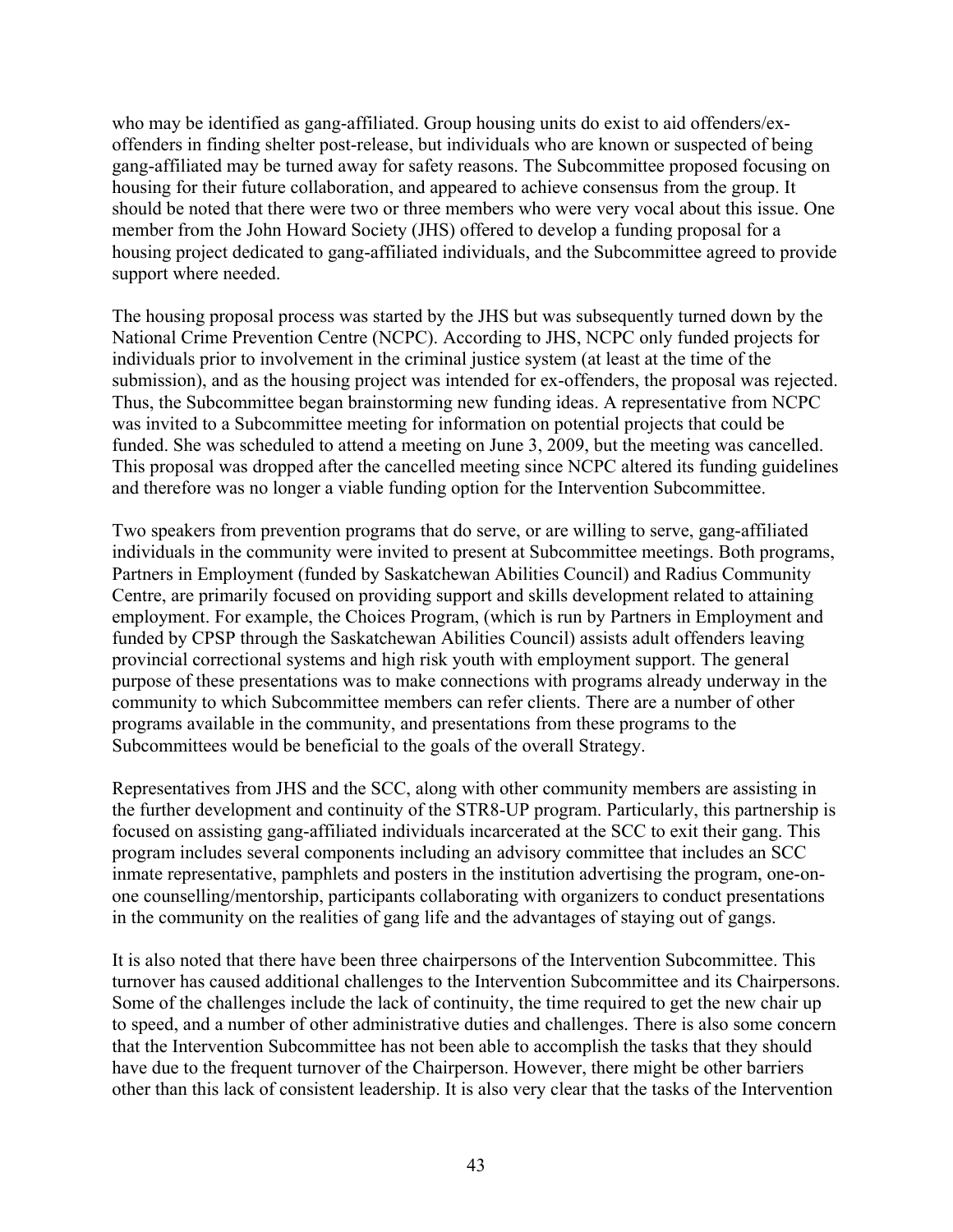Subcommittee are particularly difficult ones to address. Consequently, it is quite likely that the complexity of intervention has been the real barrier to intervention, particularly in the face of limited resources, has been an underlying reason for limited success, more so than administrative issues, such as the frequent turnover in Subcommittee Chairperson.

#### 5.1.4. The Prevention/Intervention Subcommittee

#### *August 2009 – June 2010*

After some discussion, the Prevention and Intervention Subcommittees decided to have a joint meeting. The first joint Subcommittee meeting occurred on November 27, 2009. The Subcommittees decided to continue meeting jointly, forming one larger Prevention/Intervention Subcommittee. Most of original members of each committee continued to attend the new joint Prevention/Intervention Subcommittee. The meetings are generally led by the previous chair of the Prevention Subcommittee. The merging of these two committees is viewed as a learning and maturation function for the Strategy over its first three years. The merged committee is stronger and more effective than the two committees that operated separately.

Membership is less than the two previous committees combined, but some meetings have as many as 15 people attending. Discussion appears to be more balanced, with most of those attending contributing at least somewhat to the discussion. It appears as though those who were engaged in the prior committees have continued to attend. Members appeared more motivated and balanced following the new joint committee. More than half of the new membership has consistently attended the last two or three meetings. Yet many members do not talk at the meetings; some members contribute a little at each meeting while others almost never talk. The meetings are generally dominated by two or three people.

An "exit routes" brochure providing information on resources and services in Saskatoon had been developed and distributed to at-risk youth sometime in the past, and the Subcommittee decided to revise and re-print it. It is intended for a broad group of individuals, including at-risk youth, youth and adults currently involved in gangs, as well as youth and adults leaving custody facilities. All agencies and facilities on the Subcommittee are interested in stocking the brochures for distribution. Additionally, the Saskatoon Police Service has shown interest in stocking the brochures, so that officers on patrol may carry them and distribute to those they deem in need. Members of Kinsmen Activity Place (KAP) revised the brochure, and there was some discussions about having SCYAP design some artwork. The brochure is in the final development stages, with Subcommittee members reviewing the brochure. Printing has been discussed, and will be funded partially with existing dollars and partially through charging agencies for major orders.

There has been serious discussion around reviving "B-DAWG" (i.e., the play on the negative aspects of gang life developed by the Prevention Subcommittee, produced by SNTC and performed in Saskatoon elementary schools) and having another run through the school system, including more schools and different grades.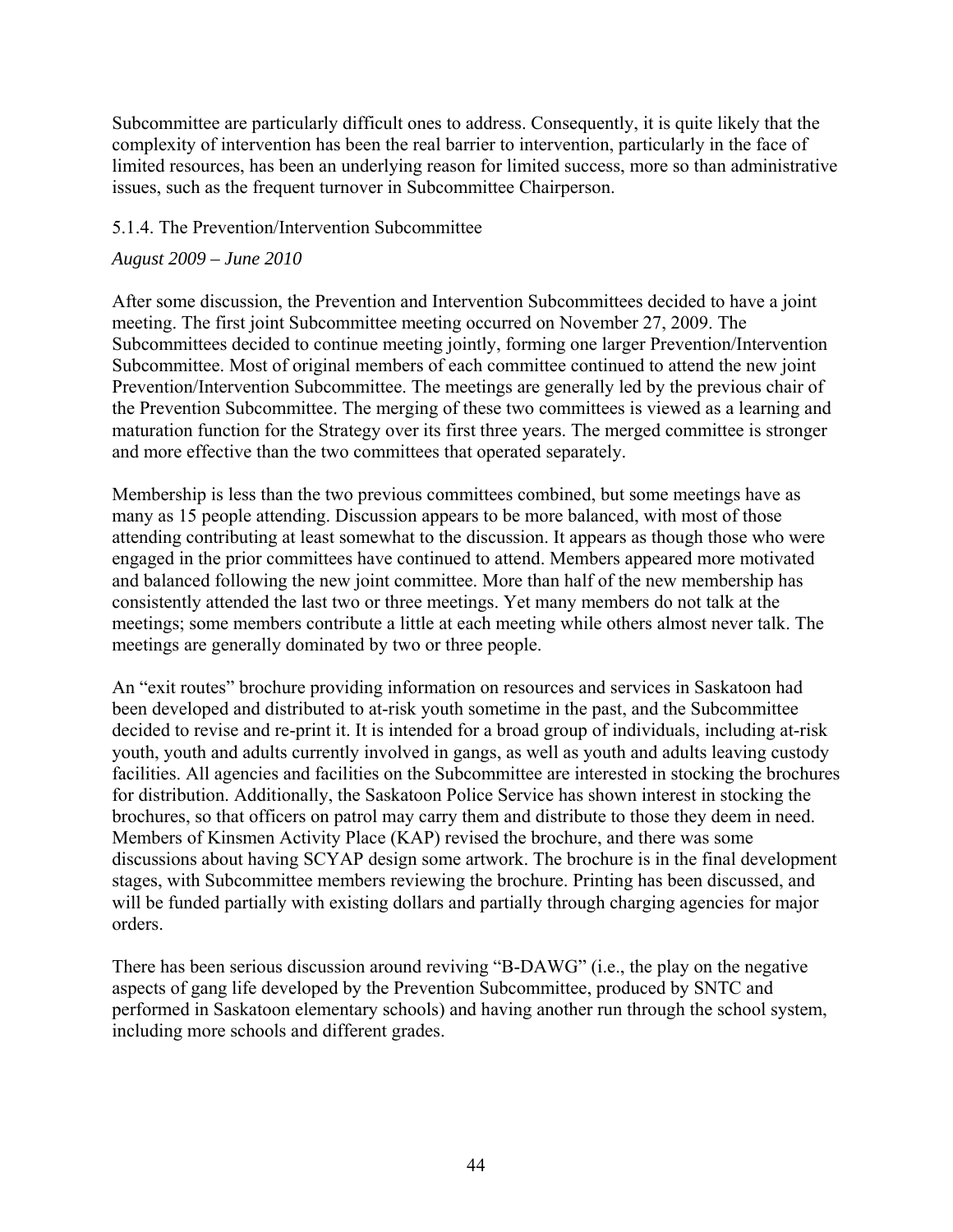There are also some connections between agencies represented on the Prevention/Intervention committee and the STR8-UP program, although one is reminded that the origin of the STR8-UP program precedes the development of the Gang Strategy.

There was discussion regarding continuing the community work (e.g., presentations) that were done by the Community Resource Coordinator before his contract ended. There are currently no resources (e.g., financial or personnel) to continue this work, but the issue will continue to be pursued as the work was deemed important.

A follow-up to the large community forum held in 2008 was planned. The 2010 forum was intended to be more focused, and one could attend by invite only to try and provide opportunities for discussion and networking. A maximum of 100 people were to attend, with no more than two people from each community agency. The plan for the day was somewhat similar to the last forum, in that it is scheduled to be one full day including a keynote speaker, small group breakout sessions, reporting back to larger group, including time for networking and a trade show where agencies can set up tables with information. A facilitator was hired to organize the day, transcribe the results and distribute to attendees.

The Prevention/Intervention Subcommittee has openly maintained an "open door" policy for CBOs and agencies, which are welcome to attend at will. This dynamic component to the Subcommittee was implemented to increase the participation of other organizations with an interest in gang issues in Saskatoon. This differs from the structure of the Steering Committee which is limited to participants who are formally invited.

The difficulty of bringing government and community together has been another struggle that the Committees have had to face. This has been another learning experience for the Strategy. It appears that representatives of some organizations have come to meetings uncertain about their role, the position of their organization and the extent to which they can represent and advocate for the interests of their organization in a proactive way. Instead, it appears that some representatives participate in a very passive manner, taking notes and reporting back to their organization about the activities of the Strategy.

### 5.1.5. The Suppression Subcommittee

The function of the Suppression Subcommittee is somewhat different than Prevention and Intervention. The main purpose of the Suppression meetings is to share information concerning gang-related crime and gang affiliates among the represented agencies. Typically there is a roundtable discussion in which each representative provides an update from his or her agency concerning gang issues. This information varies and includes facts such as known or suspected gang members who are to be released from custody and specific gang-related crime that is occurring in Saskatoon.

The Chair of the Suppression Subcommittee is a strong leader. All members of the group appear to be motivated to attend the meetings and to share information. Meetings are held on a regular monthly basis. There is a large group of members on this Subcommittee. Attendance at monthly meetings is good. Typically, each agency that is a member of the Subcommittee sends at least one representative to each meeting.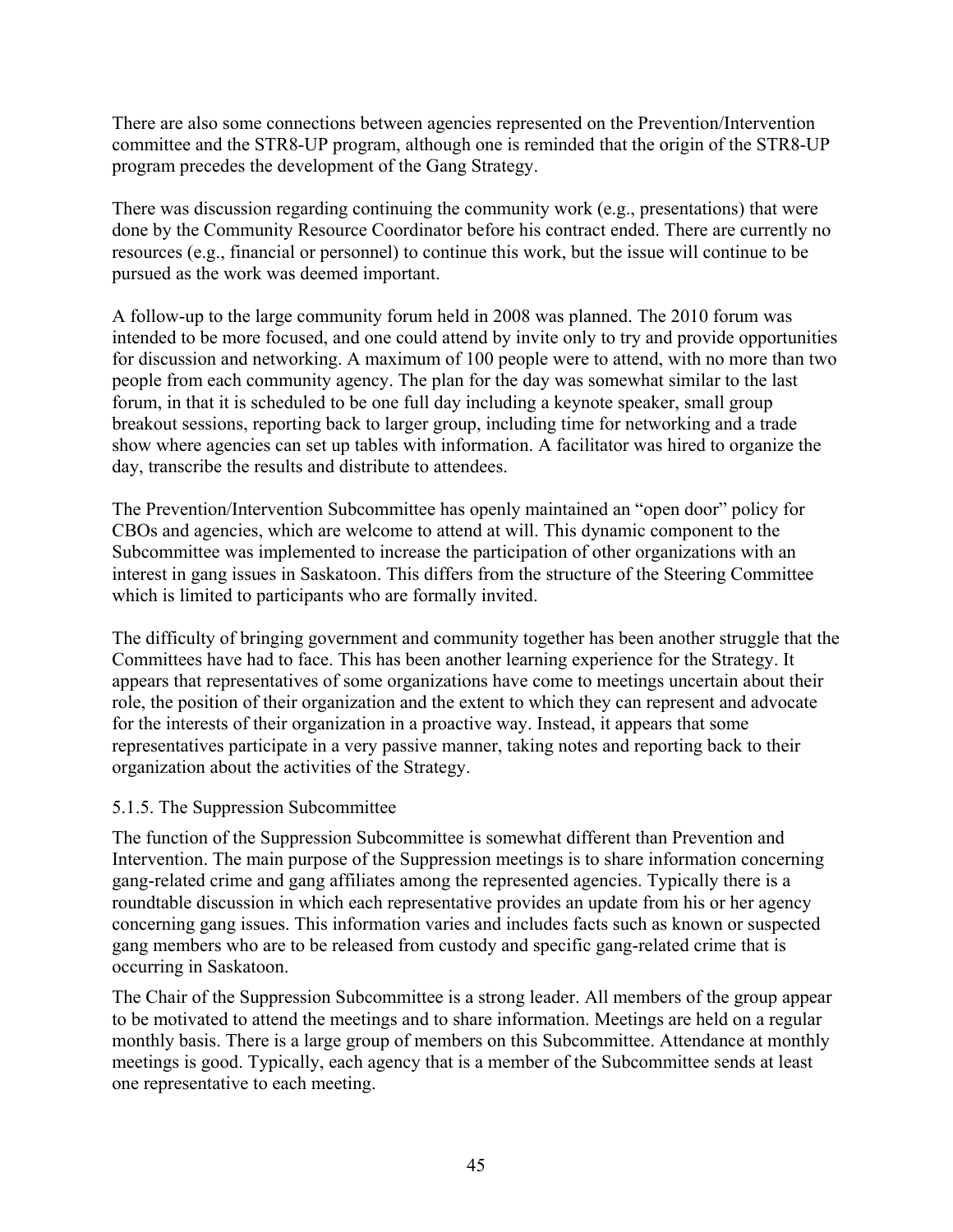Much of the meeting is spent exchanging information, the primary purpose of the Suppression Subcommittee. All members have an opportunity to provide updates from their organization regarding gang activity in Saskatoon. By sharing information regarding gang-related crime, agencies are able to better distribute their resources. Furthermore, contacts are made for further communication and information-sharing.

The Suppression Subcommittee will occasionally invite guest speakers to the monthly meetings. One month a representative from Saskatoon Police Service was invited to speak about the Saskatoon Police surveillance plane. The chair of the Prevention Subcommittee was also invited in order to update the group on what activities the Prevention Subcommittee has been organizing.

# **1.17. Saskatoon Gang Strategy Initiatives**

The Gang Strategy is not designed as a program; instead it was designed to build on what exists and use innovative thinking around what works with gangs. Initiatives are intended to be undertaken by various community organizations that are bound together by common goals and objectives. This is achieved through the Steering Committee to bring these organizations together. These initiatives include the Saskatoon Street Crimes Unit and Community **Connections** 

# 1.17.1. The Saskatoon Street Crimes Unit

One of the initiatives includes the ongoing work that Saskatchewan Ministry of Corrections Public Safety and Policing (CPSP) and the Saskatoon Police Service (SPS) have been doing in the city. In particular, this initiative includes the Break and Enter Comprehensive Action Program (BECAP), the Serious Habitual Offender Comprehensive Action Program (SHOCAP) and the Violent Offender Interdiction Detail Program (VOID). The SPS has two Detective Constables dedicated to each of these programs and one Detective Sergeant for the entire unit. There are also two CPSP workers for the SHOCAP program, and three CPSP workers for the BECAP program. One prosecutor is assigned to both programs. The Street Crimes Unit is overviewed in more detail on page 115.

The Saskatoon Street Crimes Unit best fits under the goals and objectives of the Suppression Committee. Although it is not an initiative of the Gang Strategy, it is related to the committee and therefore may use the Strategy.

### 1.17.2. Community Connections

Community Connections is intended to enhance community capacity by providing comprehensive supervision and support to Saskatoon youth and young adults involved in, or at risk, of gang activity. The intent is to connect youth, and their families, with Elders and other appropriate community resources. A holistic model is used to facilitate opportunities for young people to make positive changes in their lives thereby reducing recidivism and promoting healthy lifestyle choices.

Support is provided in the following areas:

- Assistance in residency/housing issues
- Connecting youth with positive leisure activities/programming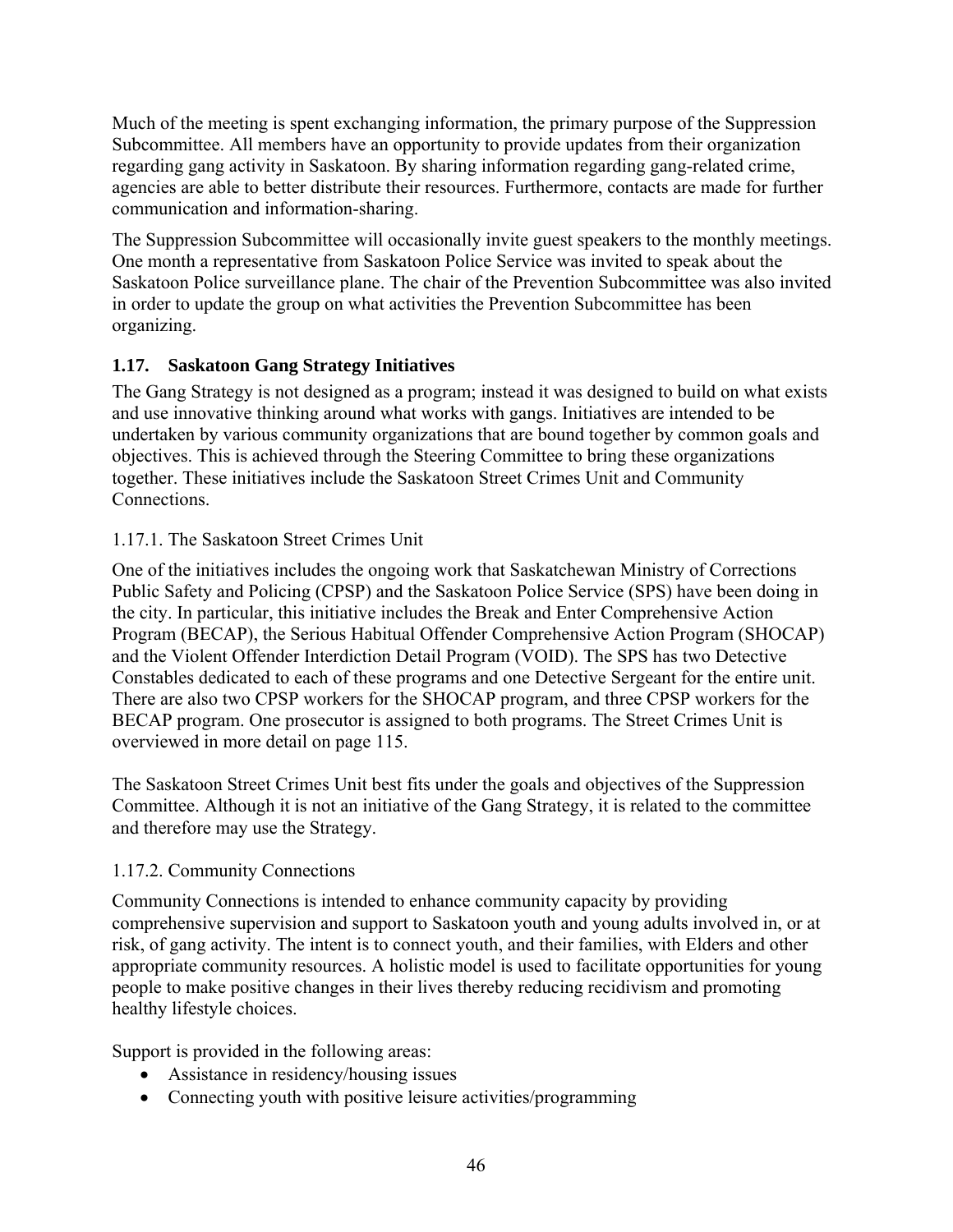- Encouragement and support in attending school/employment
- Support in accessing addiction services
- Any other necessary supports as needed or requested

The program employs two workers. Each worker has a caseload of seven to ten clients. Clients are referred to Community Connections by CPSP – Young Offender Programs. Although the program was originally created to serve both youth and adult clients, to date only one adult has attended. The workers attempt to contact each client (either in person or via telephone) at least once a week. Typically the higher-risk clients receive more contact than lower-risk clients.

Community Connections is best aligned with the Intervention Committee's mandate and was a result of the Gang Strategy. This program is funded by the Ministry of Corrections, Public Safety and Policing (CPSP) through the Saskatoon Tribal Council.

### 1.17.3. Strategic Planning

On March 13, 2008, The Saskatoon Crime and Gang Strategy Committee held a planning session. There were 10 people from a number of different organizations (STC, CPSP, CUMFI, City of Saskatoon, Ministry of Social Services, Public Prosecutions, SPS and Saskatoon Regional Intersectoral Committee [RIC]). The purpose of this meeting was to "be strategic in [their] approach to targeting crime in Saskatoon" so discussion at the meeting centred on both the Crime Reduction Strategy of Saskatoon and the Saskatoon Gang Strategy. Meeting minutes were examined by the Evaluation Team.

It was evident that a great deal of information was discussed during this two and a half hour session. They began with an overview of the Crime Reduction Strategy and its Mission and Goals. At time this session was planned, the steering committee had begun the process to combine the two strategies, with a more global view of an overall crime reduction strategy of which both the Break and Enter initiative and the Gang reduction initiative were components. Although not specific to the Gang Strategy, a number of issues relevant to the Gang Strategy as well as the overall Crime Reduction Strategy were discussed.

The event was considered a successful planning session with numerous ideas put forward. This meeting illustrates an attempt on part of the Steering Committee to set and coordinate future directions and searching for funding sources. However, it is quite apparent that in order to move forward, more resources are needed. Also, more planning activities similar to this one should be conducted with the Committee.

### **1.18. Committee Member Interviews**

### 1.18.1. Interviews with Steering Committee Members

The Evaluation Team interviewed eight of nine Steering Committee members from Saskatoon Police Service; City of Saskatoon; CPSP - Young Offender Programs; CPSP - Adult Corrections; Central Urban Métis Federation Inc.; Public Prosecutions (Ministry of Justice and Attorney General – two representatives); and Child and Family Services (Ministry of Social Services). Participants were first asked questions about the Strategy in general and then were asked to comment on the role and function of the Steering Committee. It is important to note that all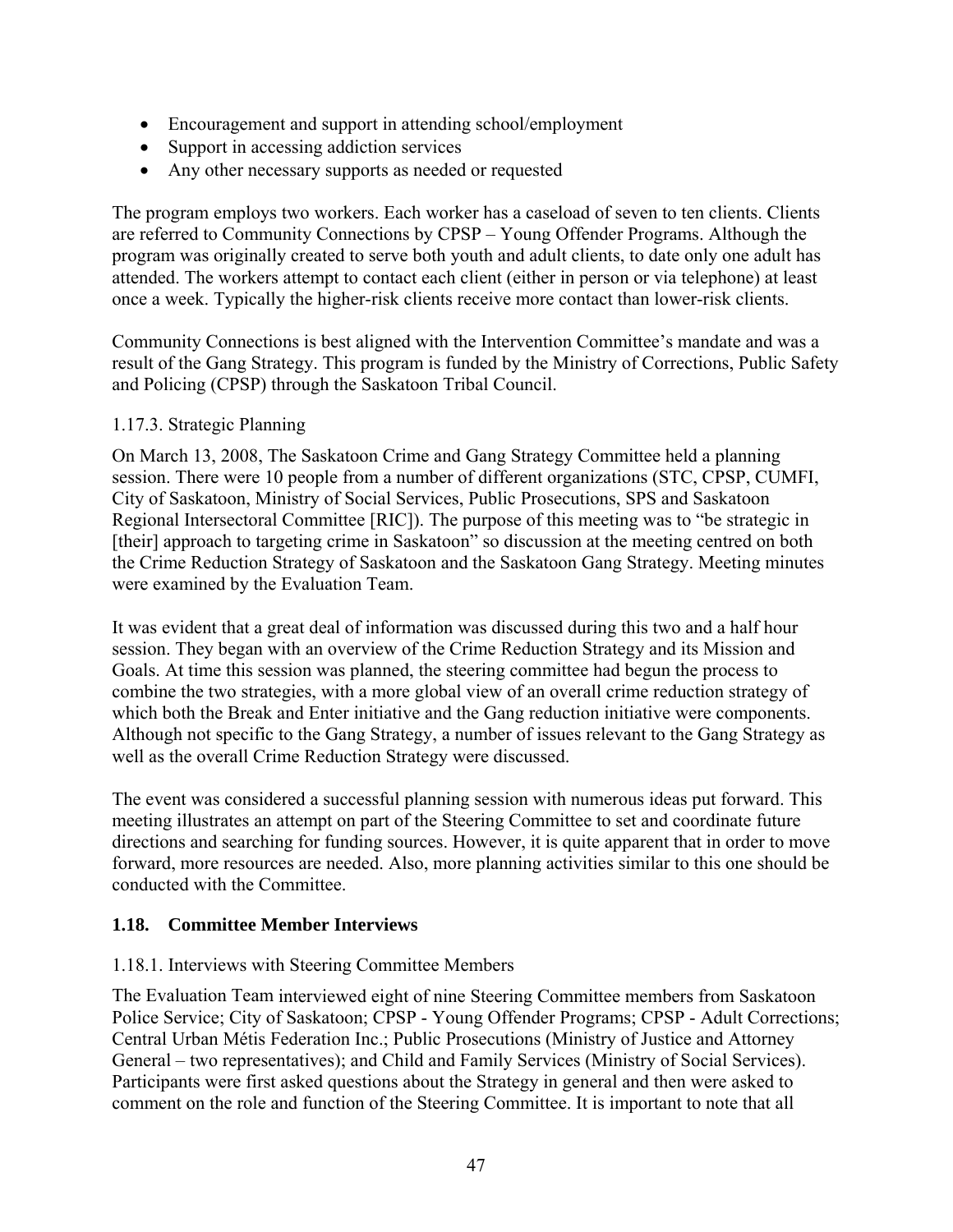interviews took place in the spring and summer of 2009, before the amalgamation of the prevention and intervention Subcommittees (November 2009) and when the Steering Committee meetings were operating on a monthly basis (i.e., until January 2010). Thus, it is important to note that some of the comments may no longer apply since the structure was changed.

# *5.3.1.1. Perceptions of the Gang Strategy*

Steering Committee members were asked to comment on why they felt the Gang Strategy was initiated. It was acknowledged that gang-related crime had become a significant problem within the city of Saskatoon. Therefore, it was decided to develop a Strategy to help combat this issue. One Steering Committee member was unaware of why the Gang Strategy was initiated.

Participants were also asked to comment on the goals and objectives of the Strategy. The majority of participants felt that the purpose of the Strategy was to reduce the number of gangs in Saskatoon, as well as to reduce the number of gang members and to prevent individuals from becoming involved with gangs. Reference was made to the literature review conducted by Lafontaine et al. (2005). This literature review specified three pillars to be used when combating gangs: prevention, intervention, and suppression. As such, the Gang Strategy was structured in this manner with three separate Subcommittees. Each of these Subcommittees is concerned with a different aspect of reducing gang activity in Saskatoon. For example, the prevention Subcommittee focuses on providing education regarding alternatives to gang membership, whereas the suppression Subcommittee has more of a focus on issues surrounding law enforcement. Three Steering Committee members felt that the objectives of the Gang Strategy were poorly defined. It was acknowledged that it is difficult to clearly specify exactly what the Strategy is meant to focus on.

Participants were asked if the Strategy had experienced any changes since their involvement with the Steering Committee. For the most part, few changes were reported. One change that was mentioned is that originally the Steering Committees for the Gang Strategy and the Crime Reduction Strategy were separate. However, since many of the committee members were the same, and the overall objectives were compatible, it was decided to amalgamate the two committees into one.

Participants were next asked to comment on successes experienced by the Gang Strategy. The majority felt that a major success of the Strategy was bringing together many different agencies in order to collectively attempt to reduce gang activity in Saskatoon. It was felt that the Strategy was successful in increasing inter-agency communication and collaboration. The following is a quote from one of the participants:

*I think the biggest success for both the strategies [CRSS and the Gang Strategy] has been sort of pulling those partners together and getting people working together and meeting together on a regular basis and having those problem solving discussions.* 

Another success that was mentioned by two Steering Committee members was the Community Forum which was held in January, 2008. The purpose of this Community Forum was to provide some brief information via presentations, allow the attendees to work together to share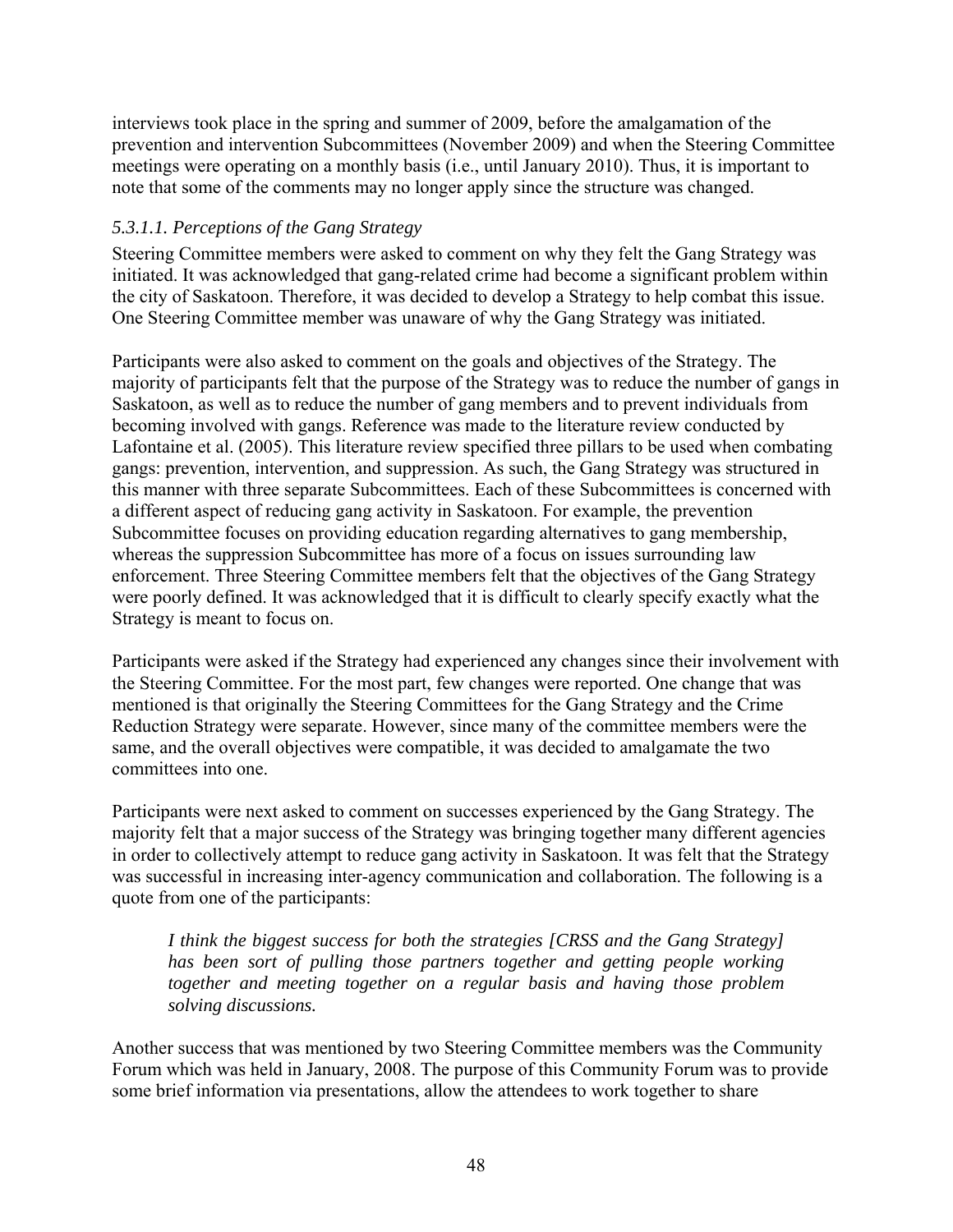information regarding the services available for at-risk and gang involved youth and their families, discuss what is working well, and identify gaps in services, so that strategies to fill those gaps may be developed in the future. One participant also felt that a major success of the Strategy was the public education component, achieved through presentations conducted by the Community Resource Coordinator. Once again, several participants acknowledged the difficulty in operationalizing "success" for the Gang Strategy.

In regards to areas that need to be improved upon, many participants felt that the Strategy should work on clearly defining goals and objectives so that measurable outcomes of success can be developed. It was suggested that the Steering Committee review original planning documents in order to assess what goals have been achieved and which goals still require work.

Participants were next asked to rate their experience with the Gang Strategy on a five-point scale where  $1 = \text{very dissatisfied}$  and  $5 = \text{very satisfied}$ . The mean rating was 3.8 (*SD* = 0.5). This indicates that overall, participants were somewhat satisfied with their experience with the Strategy. Some participants indicated that their satisfaction was decreased by the lack of measurable indicators of success for the Gang Strategy.

#### *5.3.1.2. The Role and Functioning of the Steering Committee*

Participants had been involved with the Steering Committee for varying lengths of time. Some participants had been members of the Committee since its inception whereas one participant had only been involved for six months.

All participants described the mandate of the Steering Committee in a similar manner -- to give direction to and coordinate the Gang Strategy, and to oversee the implementation of specific initiatives. Most participants felt that the Steering Committee was meeting its current mandate, but several participants suggested ways in which the Committee could meet its mandate better such as acquiring more resources to target specific issues of significance in Saskatoon (e.g., such as random violent crimes) and to revisit the mandate periodically in order to bring the Committee into focus and to set future goals. Two participants also felt that there should be more of an emphasis on including community-based organizations on the Steering Committee.

Participants felt that they were fully informed regarding Steering Committee activities; however one participant felt that information should be circulated in a timelier manner. All participants felt that members are treated with respect and dignity. Although the majority of participants felt that their organizations are included in decision-making, one participant did not feel that this was not the case. It should be noted that this participant was from a community-based organization who felt that the government agencies had much more influence in decision-making.

In regards to conflict resolution, most participants felt that there have been no significant conflicts. One participant did say that one community-based organization was not originally invited to sit on the Steering Committee. The CBO felt that they should have been involved at the beginning of the Strategy. The participant continued to say that this conflict was resolved through communication and open dialogue.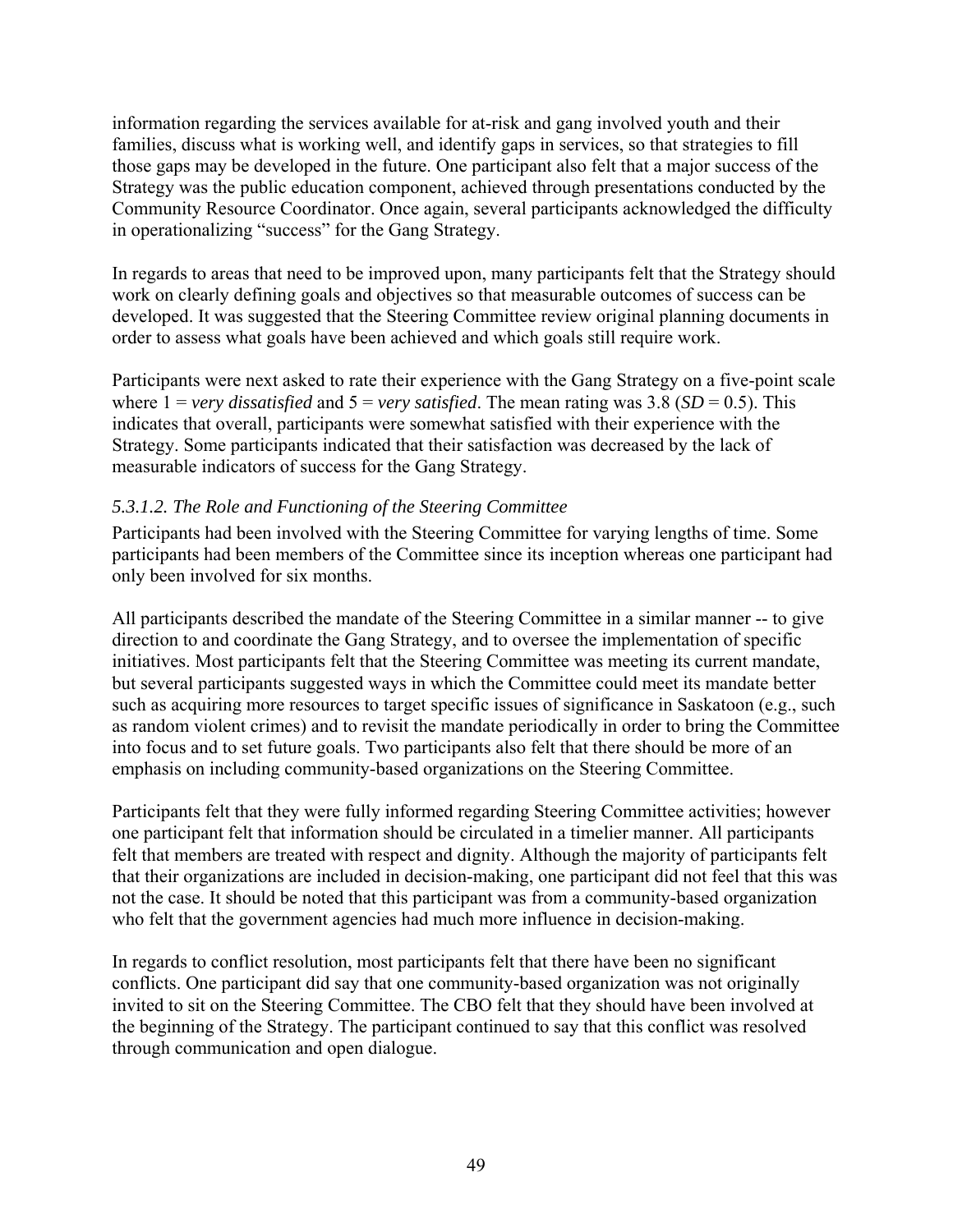Participants rated the effectiveness of the Steering Committee in several different domains using a five-point scale where 1 = *very ineffective* and 5 = *very effective*. The mean rating for each question is provided in the table below:

Table 2. Mean ratings of the Steering Committee on its Effectiveness in Developing Collaborations and Partnerships

| How effective has the Steering Committee been in terms of                         | Mean | SD.            |
|-----------------------------------------------------------------------------------|------|----------------|
| 1. Developing strong relationships with collaborating partners?                   | 44   |                |
| 2. Developing strong relationships with community-based<br>organizations?         | 3.8  | 0 <sup>5</sup> |
| 3. Developing new alliances with new organizations?                               | 32   | 12             |
| 4. Brainstorming new ideas for gang prevention, intervention,<br>and suppression? | 3.5  | 13             |

The majority of participants felt that the Committee was effective at developing strong relationships among collaborating partners. However, many participants felt that the Committee was less effective at developing strong relationships with community-based organizations. There is no consensus on whether this is the role of the Steering Committee. Similarly, there was some discrepancy among participants regarding whether or not it was the role of the Steering Committee to develop new alliances with new organizations.

All participants felt that agencies represented on the Steering Committee shared common goals and objectives. It was acknowledged that some organizations may have different views, but that everyone at the table wants a safer community and that all members are committed to working collaboratively. None of the participants felt that they had to set aside their own organizational goals to accomplish the collaborative goals of the Steering Committee. All participants felt that by participating in the Steering Committee, their organization was better able to access and share information.

All participants felt that a strength of the Steering Committee was the collaboration and communication that took place. All participants felt that they had accomplished more by collaborating than if their organization was working alone. However, it was acknowledged that a collaborative approach was resource intensive, particularly in terms of time and energy. In regards to the benefits of a collaborative approach, participants mentioned a better understanding of roles and challenges other organizations are facing and developing working relationships with other agencies. All participants felt that the benefits of a collaborative approach outweighed the costs.

Participants provided some suggestions about areas that could be improved. It was felt that communication should be improved between the Steering Committee and the heads of the organizations that are represented. One member felt that an orientation should be provided for new members. This participant was relatively new to the Steering Committee. When the participant first joined the Committee, the participant was unaware of the background of the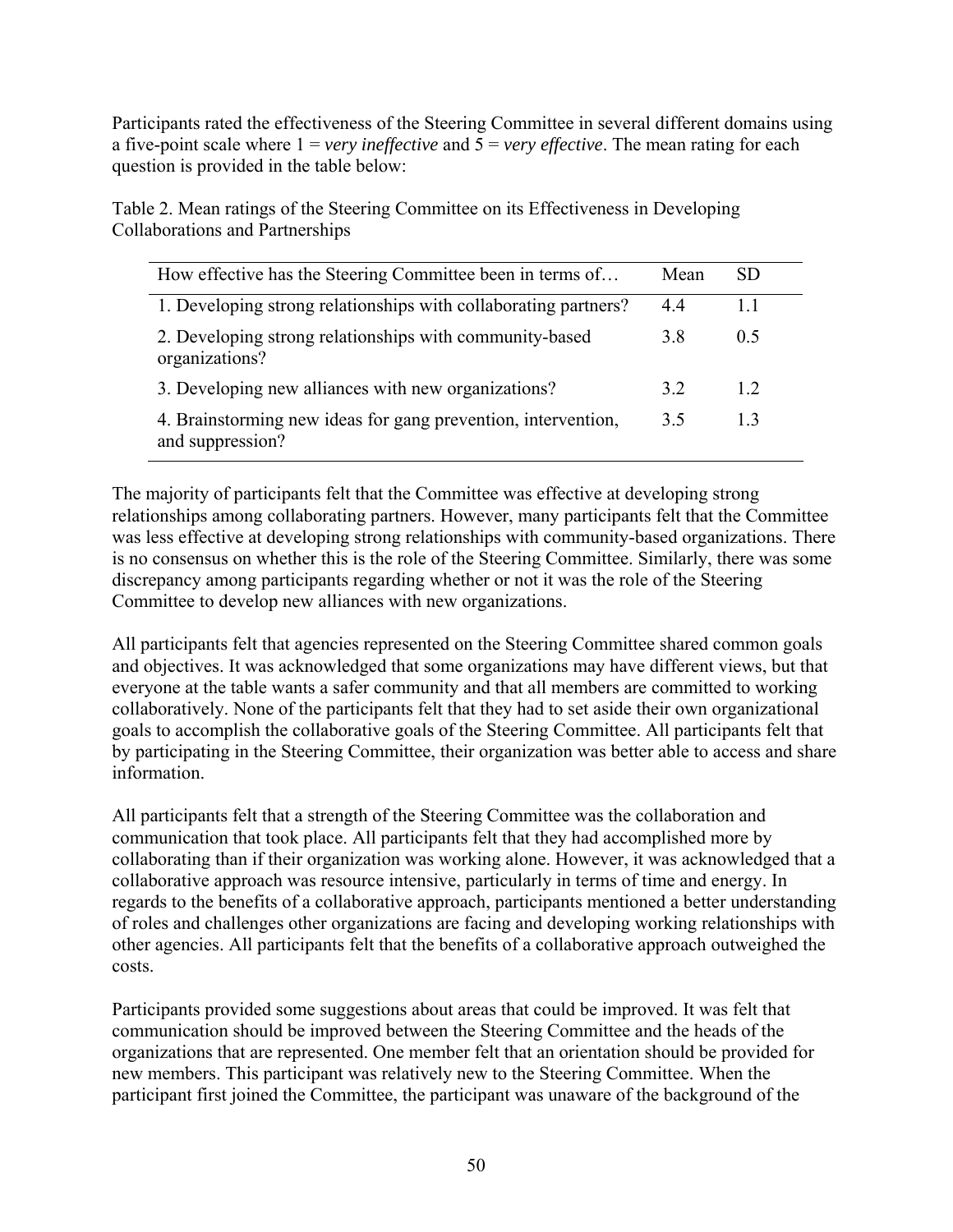Strategy as well as the agency's roles and duties. It was felt that perhaps a binder of printed information could be provided to new members. The following is a quote from the participant:

*Nobody took the initiative to really do an orientation with me and tell me what exactly it [the Strategy] is. I just tried to piece together a few things and then talking to some of the other Steering Committee members…that's where I got most of my information from. But there's no such thing as an orientation.* 

Participants were asked to rate their experience with the Gang Strategy Steering Committee on a five-point scale where  $1 = \text{very dissatisfied}$  and  $5 = \text{very satisfied}$ . The mean rating was 3.8 (*SD* = 1.3) which indicates that overall the participants were somewhat satisfied. This was the same as the rating given by Steering Committee members to indicate their satisfaction with the Strategy as a whole.

### 1.18.2. Interviews with Prevention Subcommittee Members

The Evaluation Team interviewed four out of six Prevention Subcommittee members, including representatives from Saskatoon Communities for Children, Saskatoon Community Mediation Services, the City of Saskatoon, and Saskatoon Public Schools. The participants were first asked questions about the Strategy in general and were then asked to comment on the role and function of the Subcommittee. It is important to note that all interviews took place before the amalgamation of the prevention and intervention Subcommittees and when the committee meetings were operating on a monthly basis.

# *5.3.2.1. Perceptions of the Gang Strategy*

In general, all participants were aware of why the Gang Strategy had been initiated. Two interview participants were familiar with the role and functioning of the Prevention Subcommittee, but were unable to comment on the broader overall Gang Strategy. These participants had only been involved with the Prevention Subcommittee for a shorter period of time and were therefore not present when initial goals and objectives were set.

Participants were asked, *overall, how would you rate your experience with the Gang Strategy?* Participants were asked to respond on a five-point rating scale where 1 = *very dissatisfied* and 5  $=$  *very satisfied*. The mean rating was 3.8 (*SD* = 1.3), indicating participants were somewhat satisfied with their experience with the Strategy. It was felt that the Strategy had been successful in bringing together collaborating partners in order to increase coordination and communication. However, it was also felt that there was still room for improvement. One participant felt that the Prevention and Intervention Subcommittees should have regular, joint meetings:

*I think it [the Strategy] would be better if we could get everybody together on a semi-regular basis. What is Intervention doing? What is Prevention doing? I think it would be important to see what the other Subcommittees are doing. And I haven't seen that as much as I would have liked to.* 

Participants were next asked to rate the effectiveness of the Gang Strategy in several different domains using a five-point scale where 1 = *very ineffective* and 5 = *very effective*. The mean rating for each question is provided in the table below: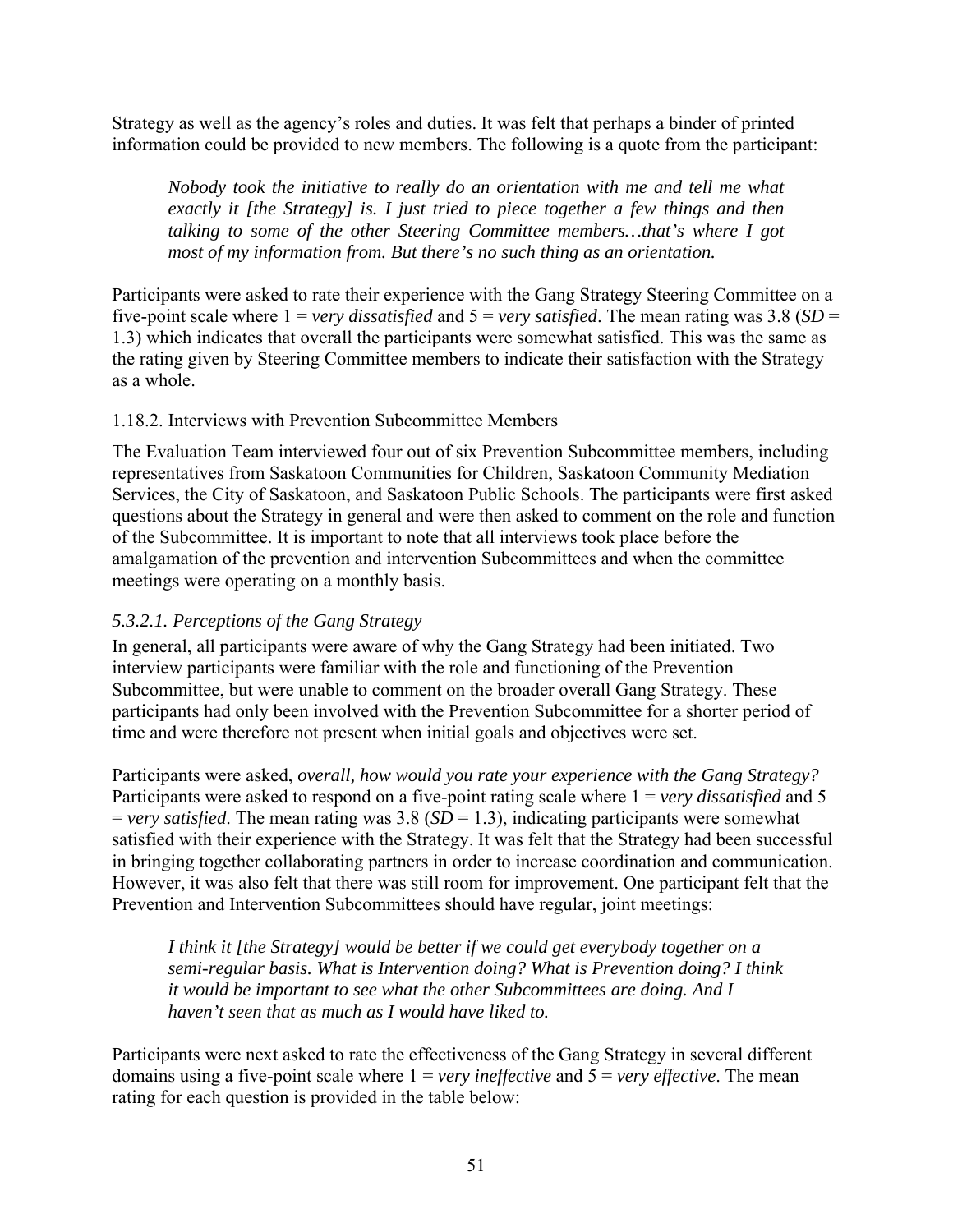Table 3. Mean Ratings by the Prevention Subcommittee on the Gang Strategy and its Effectiveness in Developing Collaborations and Partnerships

| How effective has the Gang Strategy been in terms of                   | Mean | SD  |
|------------------------------------------------------------------------|------|-----|
| 1. Developing strong relationships between program staff and clients?  | 33   | 05  |
| 2. Developing strong relationships with collaborating partners?        | 38   | 13  |
| 3. Developing strong relationships with community-based organizations? | 43   | 0.5 |

In regards to developing strong relationships between program staff and clients, there was some disagreement among participants whether or not this was the role of the Gang Strategy. It was felt that though this may be the goal of some agencies, not all involved agencies dealt directly with clients. Three participants felt that the Strategy had been effective at developing strong relationships with collaborating partners. One participant disagreed and felt that not enough agencies were actively involved with initiatives. There was agreement among participants that the Strategy had been effective in terms of developing strong relationships with communitybased organizations.

# *5.3.2.2. The Role and Functioning of the Prevention Subcommittee*

In general, all participants were aware of why the Prevention Subcommittee was initiated. Two participants were unable to comment on how needs were identified as the participants were not a member of the Prevention Subcommittee when it was first formed. When asked to comment on the mandate of the Prevention Subcommittee, participants felt that the main objectives of the Subcommittee were to identify needs within the community, to identify gaps in programs and services, and to educate youth about the dangers of gang involvement. In regards to identifying needs and gaps, the Community Forum (discussed elsewhere in this report) was seen as a step toward achieving this objective. Educational objectives are accomplished through various presentations in schools and in the community as well as providing printed material to youth and parents.

When asked to list specific activities of the Prevention Subcommittee, participants mentioned the B-DAWG play performed in schools by the Saskatchewan Native Theatre Company, presentations conducted by the Community Resource Coordinator, printed material developed by the Subcommittee, the Community Forum, and regular monthly meetings with Subcommittee members. It was felt that these activities furthered the Subcommittee's goals. However, one participant did not feel that some of these activities, such as the B-DAWG play, were really planned by the Subcommittee but rather happened "by luck." In regards to the play, one participant felt that there were problems with the play and that it was presented to students who were too young. It was also felt that the Subcommittee's goals were not yet met and more activities could still be undertaken in order to meet the goals of the Subcommittee, particularly in terms of identifying and addressing gaps in existing services.

All participants felt that all organizations represented on the Subcommittee shared the common goal of preventing youth from joining gangs. The participants also felt that all members of the Subcommittee were treated with respect and were able to participate in the decision-making process. Participants were not aware of any conflicts that had arisen within the Subcommittee.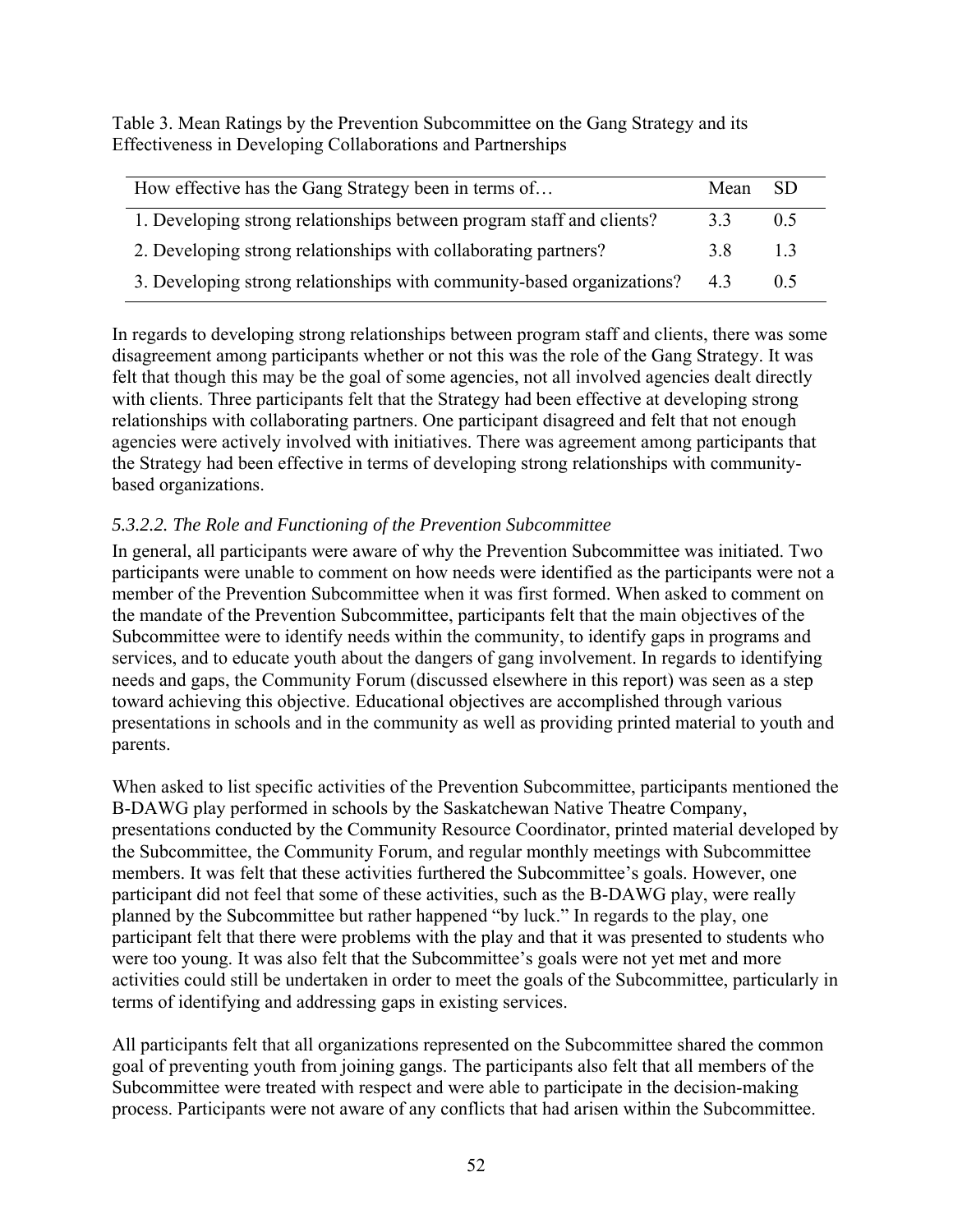Most of the participant felt that one of the strengths of the Subcommittee was the ability to build relationships with collaborating partners and has been effective in this regard. It was felt that this was accomplished through the monthly meetings. However, one participant felt that Subcommittee was ineffective at building relationships with collaborating partners as he/she did not feel engaged with the group.

The participants felt that overall, the Subcommittee was effective at brainstorming new ideas for gang prevention, although it was acknowledged that further work in this area is needed. When asked to comment on whether the Subcommittee had been successful in terms of developing a long term plan for reducing gang entry in Saskatoon, there was some disagreement concerning whether or not this was a goal of the Subcommittee.

All participants felt that the involved agencies were able to accomplish more through collaboration than if each of the agencies had been working alone. When asked to comment on the strengths of a collaborative approach, participants mentioned being able to share information with one another in order to provide a more complete picture of gang prevention in Saskatoon. It was felt that many activities of the Subcommittee would not have been accomplished without collaboration. When asked about the costs of participating in the Subcommittee, it was felt that finding time to contribute could be difficult. All members of the Subcommittee are employed in other positions and have other duties and responsibilities.

Participants were also asked to comment on what should be done to improve the functioning of the Subcommittee. Two participants felt that funding should be secured in order to reinstate the Community Resource Coordinator. It was also felt that turnover in Subcommittee members posed a challenge to the group due to a loss of institutional knowledge. It was also felt that communication should be improved as one participant felt that if he or she missed a meeting, he or she was not informed of what happened and what decisions were made. One participant felt that other relevant agencies should be invited to sit on the Subcommittee.

Finally, participants were asked to rate their overall experience with the Prevention Subcommittee using a five-point rating scale where 1 = *very dissatisfied* and 5 = *very satisfied*. The mean rating was  $3.8$  (*SD* = 1.3), which indicates that overall, participants were somewhat satisfied. A main source of satisfaction was networking with representatives from other agencies. One participant was dissatisfied as he or she felt that the Subcommittee should make more of an effort to connect with members of the community.

### 1.18.3. Interviews with Intervention Subcommittee Members

The Evaluation Team interviewed seven (out of 12) members of the Intervention Subcommittee. Agencies represented include CPSP – Young Offender Programs, CPSP – Adult Corrections, the Saskatoon Correctional Centre, Saskatoon Tribal Council, Saskatchewan Abilities Council, John Howard Society, and Kilburn Hall. Participants were first asked questions about the Strategy in general and then were asked to comment on the role and function of the Subcommittee. It is important to note that all interviews took place before the amalgamation of the prevention and intervention Subcommittees and when the committee meetings were operating on a monthly basis.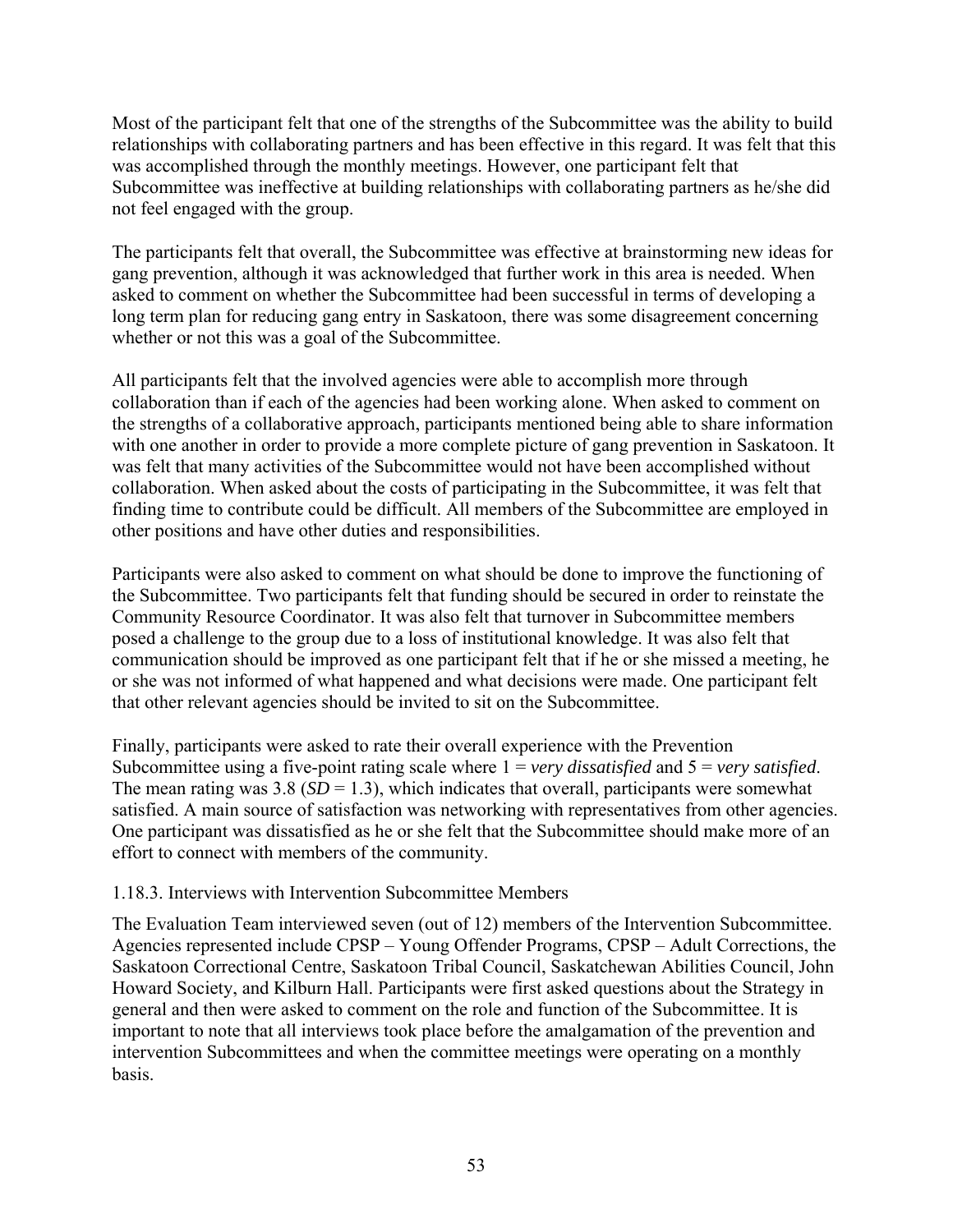### *5.3.3.1. Perceptions of the Gang Strategy*

When asked why the Strategy was originally initiated, all participants felt that this was due to an increase in gang-related crime within Saskatoon that was profiled by the media. When asked to comment on the successes of the Gang Strategy, inter-agency communication and informationsharing were most often mentioned. Participants were also asked to comment on areas that could be improved upon. In response to this question, one participant felt that more tangible programs should be created.

Participants were asked, '*Overall, how would you rate your experience with the Gang Strategy?*' Participants were asked to respond on a five-point rating scale where 1 = *very dissatisfied* and 5 = *very satisfied*. The mean rating was 3.3 (*SD* = 1.2). The majority of participants felt that although the Strategy was off to a strong start, there was still much work left to be done, particularly with creating more tangible programs. One participant was dissatisfied as he/she found it difficult to obtain information about the Gang Strategy upon joining the Intervention Subcommittee.

Participants were next asked to rate the effectiveness of the Gang Strategy in several different domains using a five-point scale where 1 = *very ineffective* and 5 = *very effective*. The mean rating for each question is provided in the table below:

Table 4. Mean Ratings by the Intervention Subcommittee on the Gang Strategy and its Effectiveness in Developing Collaborations and Partnerships

| How effective has the Gang Strategy been in terms of                      | Mean | SD |
|---------------------------------------------------------------------------|------|----|
| 1. Developing strong relationships between program staff<br>and clients?  | 33   | 05 |
| 2. Developing strong relationships with collaborating<br>partners?        | 48   | 05 |
| 3. Developing strong relationships with community-based<br>organizations? | 48   | 05 |

In terms of developing strong relationships between program staff and clients, there was some disagreement among participants about whether or not this was the role of the Gang Strategy. All participants felt that the Strategy was at least somewhat effective at developing strong relationships with collaborating partners. The majority of participants felt that the Strategy was effective at developing strong relationships with community-based organizations, such as the Saskatoon Tribal Council (STC).

### *5.3.3.2. The Role and Functioning of the Intervention Subcommittee*

The length of time participants had been involved with the Intervention Subcommittee ranged from eight months to one and a half years. The role of Subcommittee members is to attend the monthly meetings in order to provide an update from their organization concerning gang-related activity. Each organization presents the type of programming they are able to offer (if applicable). This helps facilitate referrals. When asked why they felt the Intervention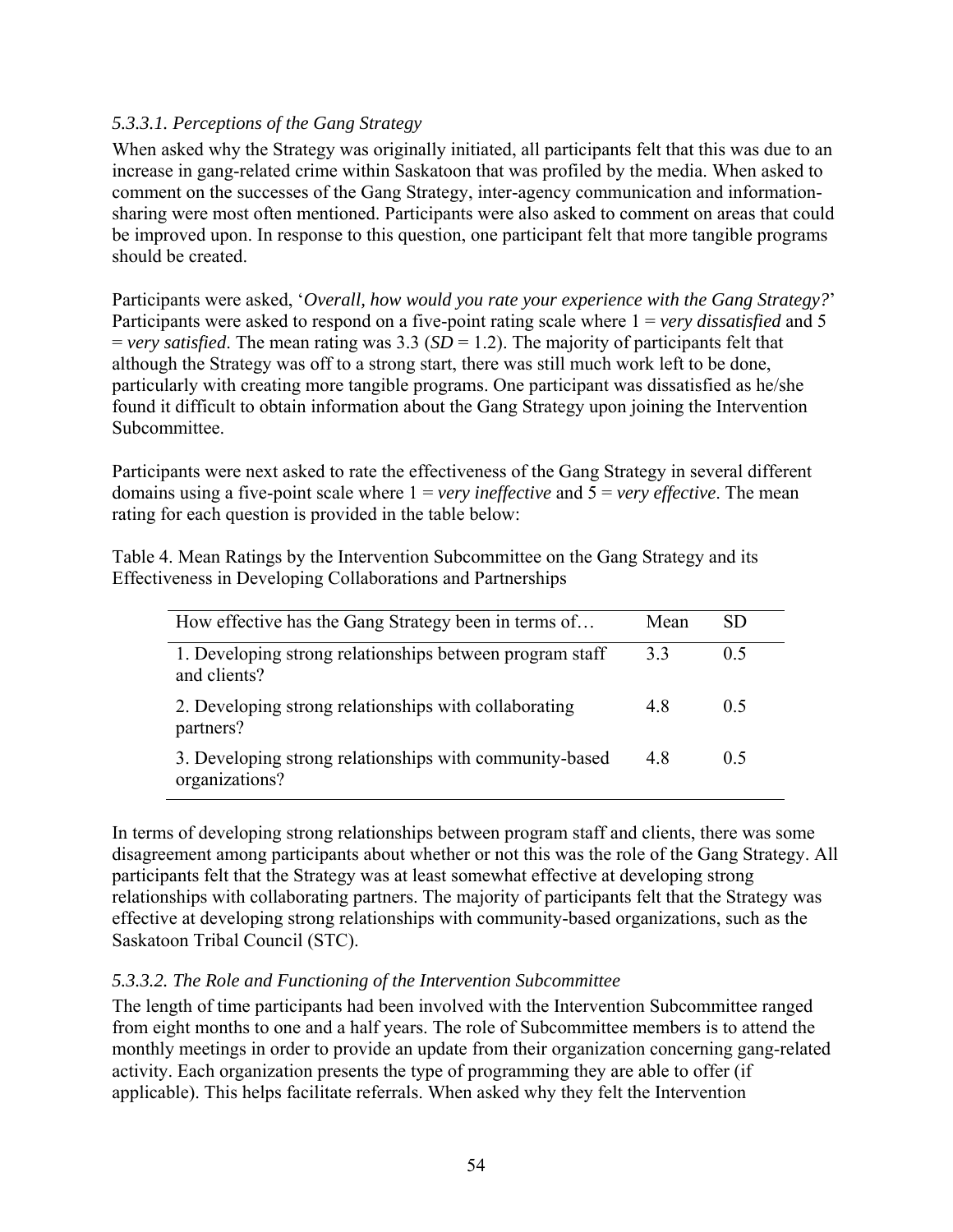Subcommittee was initiated, participants felt that it was to discuss programming options for gang members as well as to address gaps in existing services.

When asked to describe the Subcommittee's mandate, one participant was unsure. The remaining participants felt that the mandate was to discuss intervention strategies with relevant stakeholders. It was felt that the Subcommittee was successful in meeting this mandate to the extent that members talk about what is available for referrals for gang members and brainstorm ideas about what could be implemented in the future. When asked what the Subcommittee should do in order to better meet its mandate, one participant felt that other agencies should be invited to participate. It was also suggested that the Subcommittee acquire financial resources in order to be able to implement some of the programming ideas that are discussed. It was also felt that the Subcommittee should clarify and discuss specific goals that it hopes to achieve.

Most participants felt that the organizations represented on the Intervention Subcommittee shared common goals and objectives. However, one participant felt that although all members had the common goal of aiding in gang exit, some members have different perspectives on how to best accomplish this task. None of the participants felt that their organizations had fully set aside organizational goals in order to accomplish the group goals of the Subcommittee.

When asked about the specific activities of the Intervention Subcommittee, participants said that the group meets monthly. Furthermore, recently there has been significant time devoted to providing a concrete definition of what constitutes a 'gang.' One participant felt that these meetings were too repetitive and that too much time had been devoted to these definition issues.

Decisions are made by consensus at Subcommittee meetings. All participants felt that Subcommittee members are treated with respect and that their organization has had the opportunity to participate in decisions that are made. Information is communicated to members via email and all participants felt that they were fully informed regarding information disseminated via the monthly meetings. However, one newer member to the Subcommittee did not feel he/she had been provided with sufficient background information concerning the Subcommittee and the Gang Strategy as a whole upon joining the group. No past problems with conflict were reported.

The majority of participants felt that the Intervention Subcommittee has been effective in terms of developing strong relationships with collaborating partners. However, one participant felt that not all members share information at meetings. Participants felt that strong relationships had been developed with community-based organizations. However, one participant felt that more CBO's should be invited to participate. When asked to comment on the effectiveness of the Subcommittee in regards to brainstorming new ideas for intervention with gang members, participants felt that this was discussed in the meetings, but currently the Subcommittee was unable to implement any plans.

Participants felt that the overall strengths of the Intervention Subcommittee were increasing inter-agency communication, information sharing, and bringing stakeholders together. All participants felt that collaborating had accomplished more than if each of the organizations was working alone. It was felt that the benefits of being involved with the Subcommittee included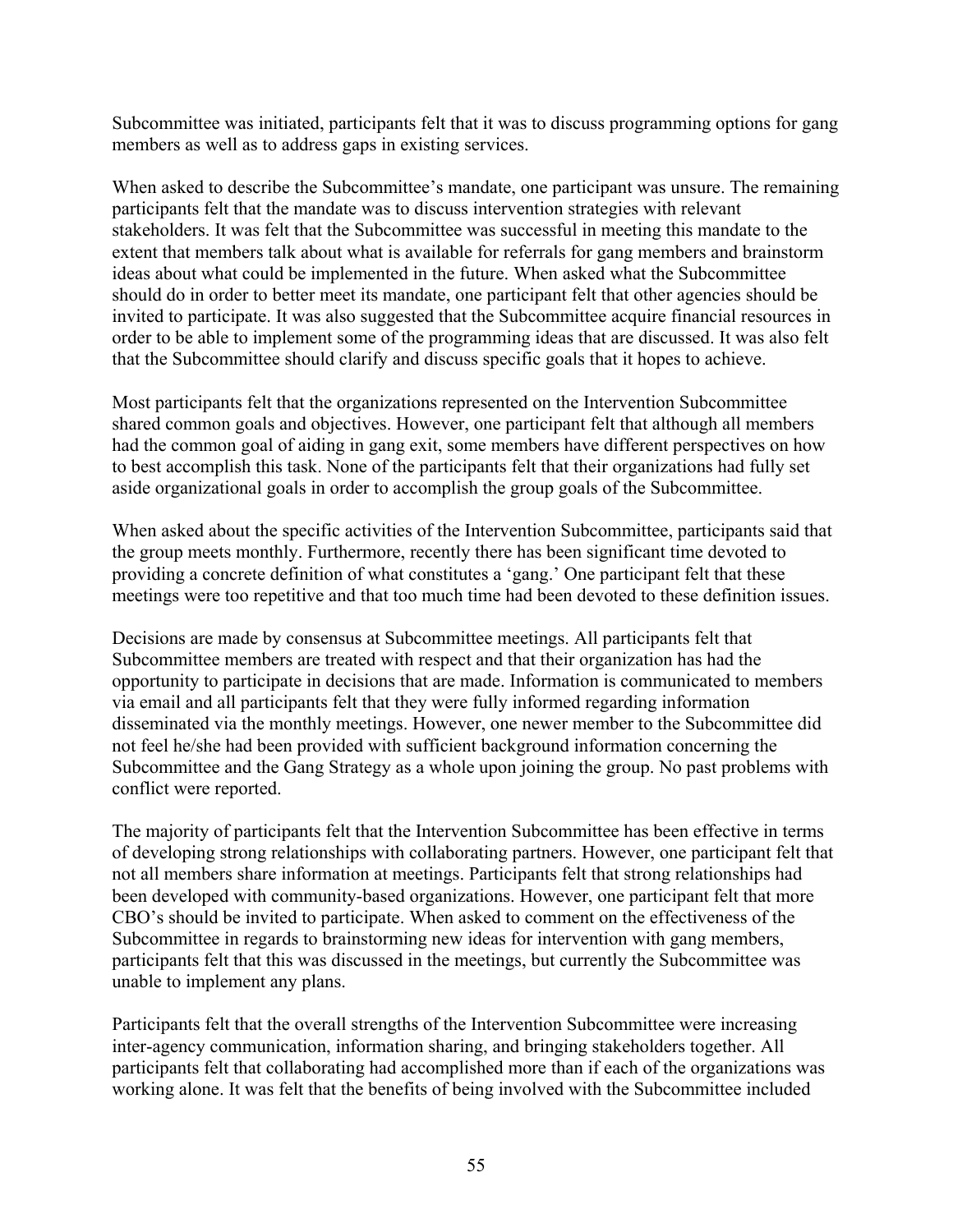hearing others' ideas, receiving support, and obtaining new knowledge. The only cost of involvement that was cited was members' time. All participants felt that the benefits of being involved with the Subcommittee outweighed the costs.

When asked about areas that should be improved upon, it was acknowledged that the Intervention Subcommittee is fairly "young" and is still growing. It was suggested that the Subcommittee should spend some time clarifying goals and objectives as these are not always clear. Furthermore, one participant felt that funding should be obtained in order to actually implement intervention programs. When asked about specific challenges and barriers the Subcommittee has had to overcome, one participant mentioned there had been a high turnover rate for the role of Subcommittee chairperson. This resulted in some confusion in the group.

Finally, participants were asked to rate their overall experience with the Intervention Subcommittee using a five-point rating scale where 1 = *very dissatisfied* and 5 = *very satisfied*. The mean rating was  $3.5$  ( $SD = 1.3$ ), indicating that participants were somewhat satisfied with their overall experience.

#### 1.18.4. Interviews with Suppression Subcommittee Members

The Evaluation Team interviewed ten (out of 12) members of the Suppression Subcommittee. . Agencies represented include Saskatoon Police Service (two representatives), CPSP – Young Offender Programs, CPSP – Adult Corrections (two representatives), Public Prosecution Service of Canada (two representatives), North Central Saskatchewan Parole, and the Saskatoon Correctional Centre (two representatives). Participants were first asked questions about the Strategy in general and then were asked to comment on the role and function of the Subcommittee.

### *5.3.4.1. Perceptions of the Gang Strategy*

All participants felt that the Gang Strategy was initiated due to a rising concern surrounding gang-related crime within the city of Saskatoon. The specific needs to be addressed included increasing information-sharing among relevant agencies as well as to address gaps in existing services.

When asked to comment on the successes of the Gang Strategy, all participants mentioned improved communication and information-sharing among agencies. When asked to comment on areas that could be improved upon, one participant felt that the purpose of the Strategy should be clarified. This participant felt that the specific goals and objectives of the Strategy were unclear:

*I think actually laying out what the purpose is [would be helpful]…maybe this is out there, but I don't have it, and anyone that I've talked to can't present me with anything.* 

One participant felt that there should be more involvement from other relevant agencies that are not currently represented on the Strategy, such as the RCMP. Three participants felt that the Strategy should do more in terms of the intervention component, such as offering skills training or offering a safe house for individuals attempting to leave a gang. Furthermore, it was suggested that the Strategy offer more intervention programming for adults, as most of the programming to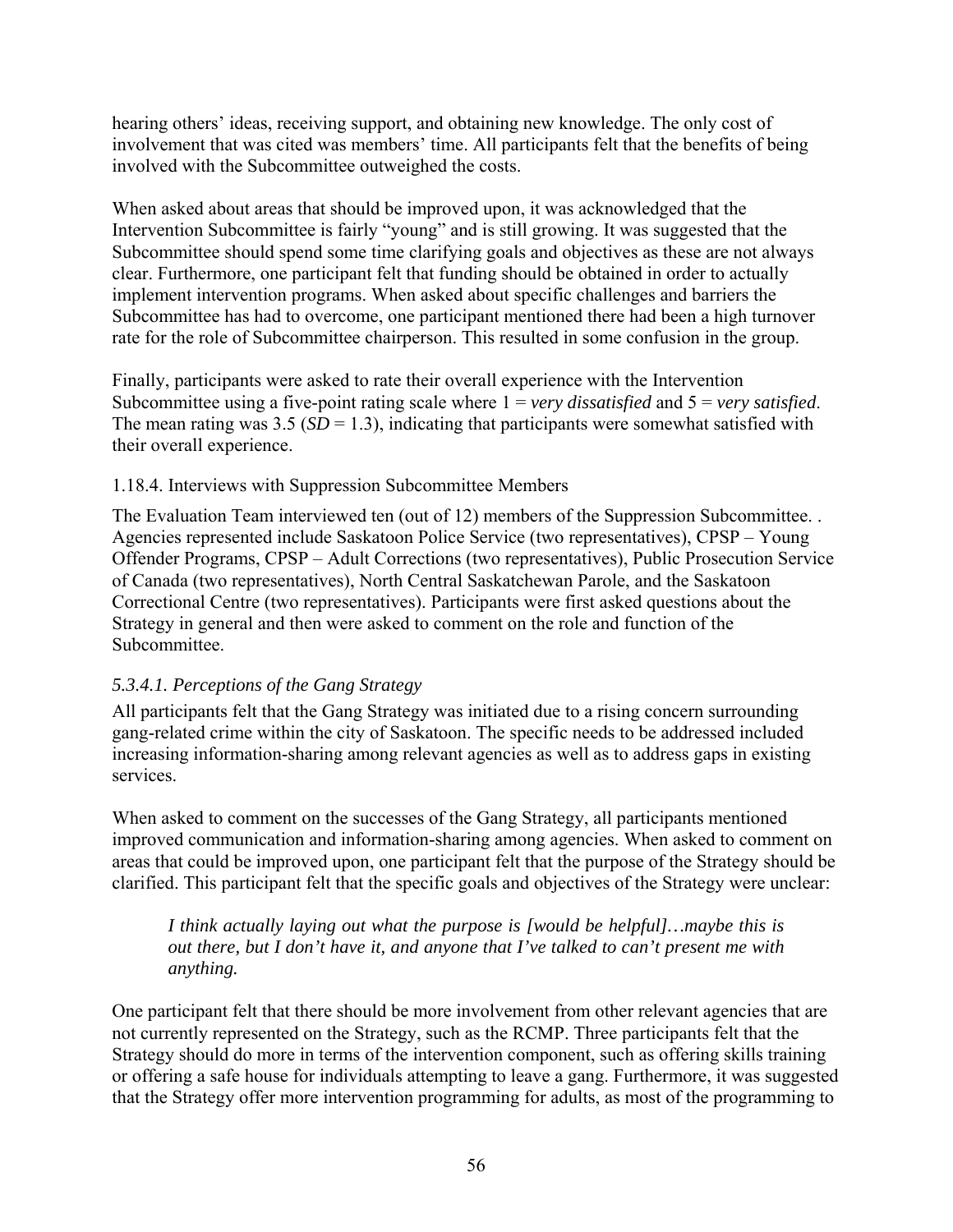date has been focused on youth. It was also suggested by one participant that the three Subcommittees should meet on a regular basis in order to share information and to inform one another of the various initiatives each of the Subcommittees is undertaking.

Participants were asked, '*Overall, how would you rate your experience with the Gang Strategy?*' Participants were asked to respond on a five-point rating scale where 1 = *very dissatisfied* and 5  $=$  *very satisfied*. The mean rating was 4.1 (*SD*  $=$  1.1) which indicates that overall, participants were satisfied with their experience with the Strategy. Specific reasons given by participants reflected the increased information-sharing and collaboration between agencies:

*What am I satisfied? Because I don't feel like an island…I feel part of a team...I'm very satisfied because I feel with the interviews that I do with the inmates and some of the information that I collect – I really think it is valuable for passing it on to the partnership to help crime within our city. You're not sitting on information saying 'oh I wonder what to do with this.' You know exactly what to do with it. I'm very satisfied – It's good direction, good support, it's great.* 

Participants were next asked to rate the effectiveness of the Gang Strategy in several different domains using a five-point scale where 1 = *very ineffective* and 5 = *very effective*. The mean rating for each question is provided in the table below:

Table 5. Mean Ratings by the Suppression Subcommittee on the Gang Strategy and its Effectiveness in Developing Collaborations and Partnerships

| How effective has the Gang Strategy been in terms of                      | Mean | SD     |
|---------------------------------------------------------------------------|------|--------|
| 1. Developing strong relationships between program staff<br>and clients?  | 37   | 0.7    |
| 2. Developing strong relationships with collaborating<br>partners?        | 49   | 03     |
| 3. Developing strong relationships with community-based<br>organizations? | 3.8  | $()$ 9 |

With regards to developing strong relationships between program staff and clients, there was some disagreement among participants about whether or not this was the proper role of the Gang Strategy. All participants felt that the Strategy was effective at developing strong relationships with collaborating partners due to the monthly meetings and information-sharing. The majority of participants felt that the Strategy was moderately effective at developing strong relationships with community-based organizations, such as with the Saskatoon Tribal Council (STC) and the Central Urban Métis Federation, Inc. (CUMFI). However, some participants felt that this was not the role of the Strategy and others felt that not all relevant community-based organizations were represented.

## *5.3.4.2. The Role and Functioning of the Suppression Subcommittee*

The length of time participants had been involved with the Suppression Subcommittee ranged from eight months to over two years. The role of Subcommittee members is to attend the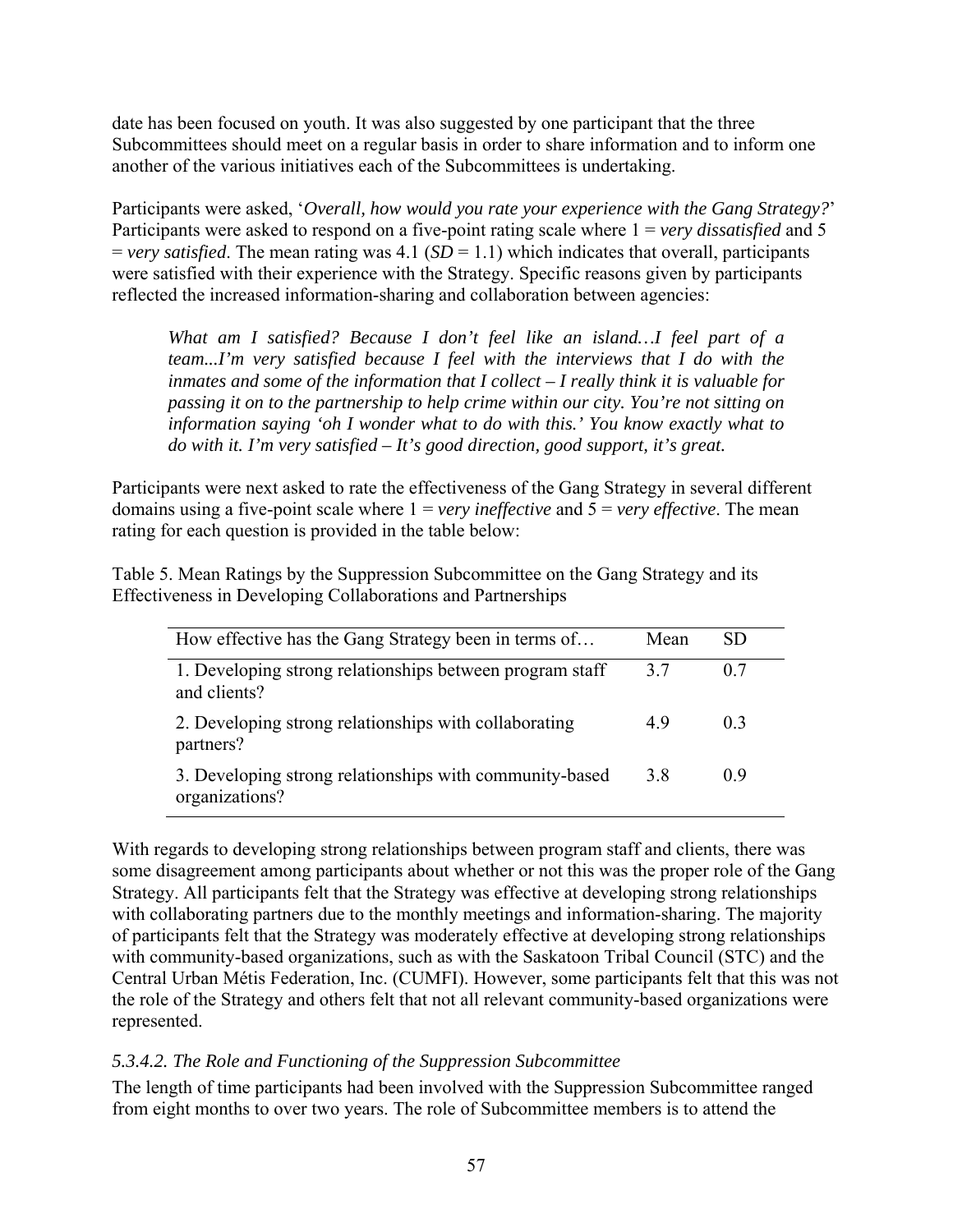monthly meetings and provide an update from their organization concerning gang-related activity. Participants felt that the goals and objectives of the Subcommittee were to stop the proliferation of gangs, share information, and to reduce gang-related crime. It was felt that all Subcommittee members shared common goals and objectives. None of the participants felt that they had to set aside their own organizational goals in order to accomplish the collaborative goals of the Subcommittee. All participants felt that they are treated with respect and that their respective organizations were able to participate in decisions made by the Subcommittee.

Information is disseminated to Subcommittee members via meeting minutes. Additionally, members may contact each other in order to obtain further information. All participants felt fully informed about information that was shared during the meeting. However, one participant felt that new members should be provided with information concerning the goals and objectives of the broader Strategy. None of the participants reported any previous issues with conflict during the Subcommittee meetings. Although the majority of participants felt that the Subcommittee used their organizations' resources effectively, one member felt that perhaps the Subcommittee should have fewer meetings (i.e., one meeting every few months as opposed to monthly meetings).

All participants felt that the Suppression Subcommittee was effective in terms of developing strong relationships with collaborating partners. It was felt that holding regular meetings facilitated this process. However, there was some discrepancy in terms of developing strong relationships with community-based organizations. Some participants felt that the Subcommittee was very effective, whereas one participant felt that this was not the role of the Subcommittee and one participant felt that although this should be happening, it is not currently. Similarly, when asked about developing new alliances with new organizations, some participants felt the Subcommittee was effective in this regard and other participants felt that this was not happening.

Participants were also asked to comment on the effectiveness of the Subcommittee regarding brainstorming new ideas for gang suppression. Most of the participants felt that the Subcommittee was effective in this regard. It was felt that good ideas had come out of the Subcommittee and that members could share new information, such as information that is presented at various conferences. However, two of the participants felt that no new ideas had been generated by the Subcommittee.

All of the participants felt that participating in the Suppression Subcommittee influenced their organization's efforts to access and share information as well as fostering communication and partnerships between Suppression Subcommittee organizations. When asked to comment on the overall strengths of the Subcommittee, all participants mentioned the inter-agency communication and information-sharing. However, two participants felt that there should be more involvement from the RCMP. All participants felt that collaborating had accomplished more than if each of the organizations was working alone. Few participants could comment on weaknesses of the collaborative approach, with the exception of one participant who commented that sometimes information shared at the Subcommittee meetings could not be shared with the individual's organization due to security issues. In regards to costs of participating in the Subcommittee, time was the most common factor mentioned. When asked what could be done to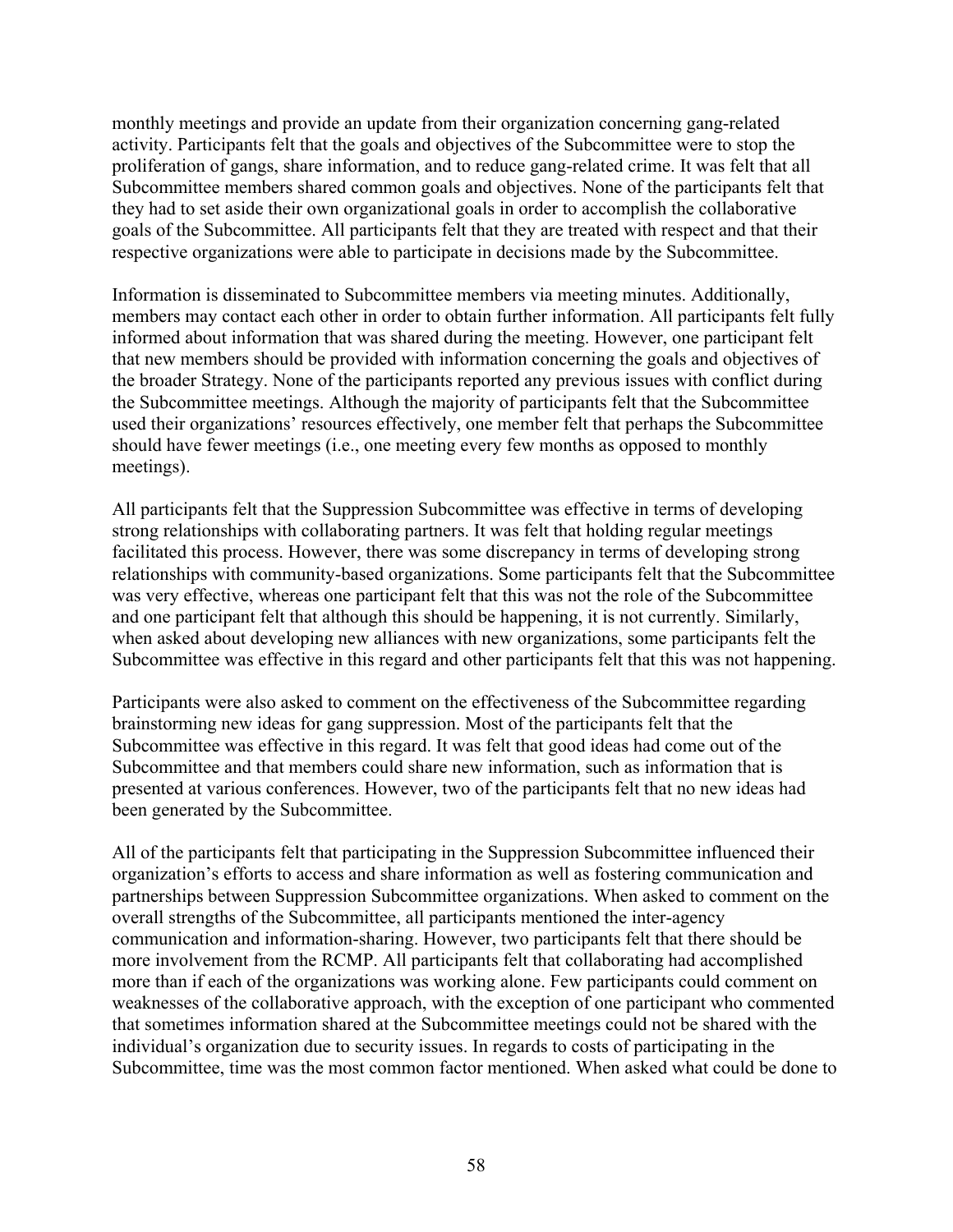improve the functioning of the Subcommittee, two participants felt that there should be more consistency in regards to which agency representatives attend the monthly meetings.

Finally, participants were asked to rate their overall experience with the Suppression Subcommittee using a five-point scale where 1 = *very dissatisfied* and 5 = *very satisfied*. The mean rating was  $4.6$  ( $SD = 0.7$ ) which indicates that overall participants were quite satisfied with their experience. When asked to explain their rating, many participants cited their pleasure with the increase in interagency communication and collaboration.

# **1.19. Community Forum Evaluation**

# 1.19.1. Community Forum Description

As mentioned previously, the Community Forum was an initiative by the Prevention Subcommittee of the Saskatoon Gang Strategy. A working group was formed to organize the Forum. It was headed by the Executive Director of Communities for Children, and had representatives from the City of Saskatoon, Girls Action Information Network (GAIN), John Howard Society, and occasionally representatives from other agencies (e.g., PAVED Arts). The working group met several times between November and January (generally weekly or biweekly) to plan and organize the forum. The group wanted to make the forum different and interesting, rather than the usual conference style (i.e., presentations with little audience participation). The forum was designed to provide some brief information in the presentation format, allow the attendees to work together to share information regarding the services available for at-risk and gang involved youth and their families, discuss what is working well, and identify gaps in services, so that strategies to fill those gaps may be developed in the future. The forum was also designed to provide ample opportunities for networking, and included a resource fair in which the CBOs and government departments attending could set up an information booth about their organization and the services they provide.

The Community Forum was held at the Western Development Museum in Saskatoon. Although approximately 175 people sent an RSVP for the event, there were 251 names collected from the sign-in sheets. There were likely additional individuals who did not sign the sheets, indicating many more people attended the forum than had sent an RSVP. The unexpected number of attendees created some challenges for the organizers, who had to request more tables and chairs be set up by the Western Development Museum staff. It created further organizational problems throughout the day, which will be discussed in more detail in the Non-participatory Observation Results section.

# 1.19.2. Evaluation Methodology

Several evaluation activities were undertaken to assess how well the Community Forum was implemented, and to what extent it addressed each of the objectives and activities of the Strategy. First, several Evaluation Team members attended the Community Forum to conduct nonparticipatory observation. Six graduate students from the University of Saskatchewan were instructed to take notes throughout the day regarding the events of the day, document the question and answer session, make note of audience input, and record any observations regarding forum organization, attendee interest and participation in the forum. Each member also observed one group during the afternoon group work session.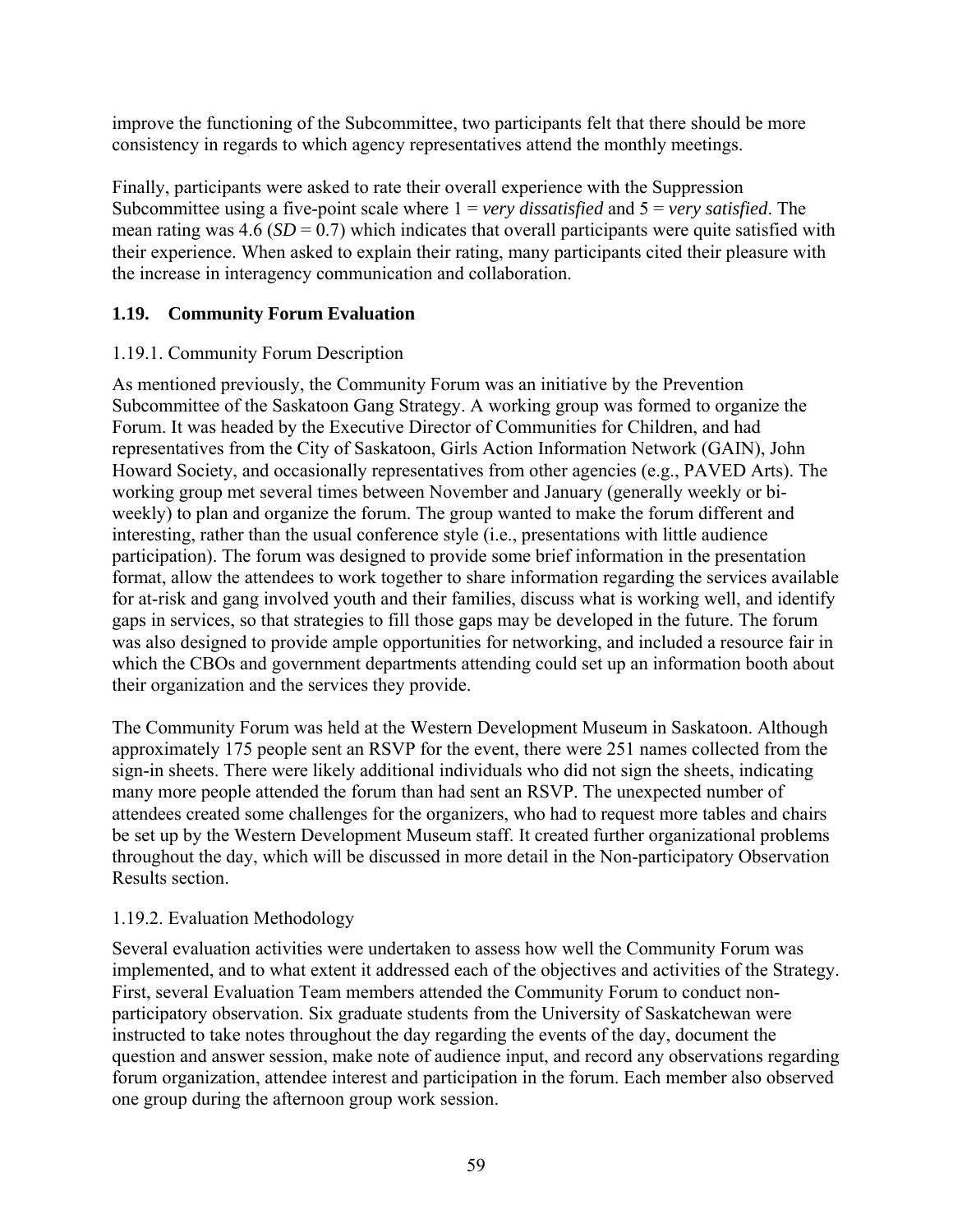A questionnaire was also developed by the Evaluation Team through consultation with the Community Forum working group. The questionnaire included questions of interest from the Evaluation Team as well as the working group. It included a mix of closed-ended rating scales and open-ended questions. For the rated items, respondents were asked to indicate their level of agreement with each statement on a seven-point rating scale, from strongly disagree to strongly agree. Respondents were provided with the opportunity to provide comments for each of the rating items. A thematic analysis examined the content of each comment and grouped them according to recurring themes. A frequency count was then conducted on each thematic category to determine the number of times respondents referred to each theme. The most frequently mentioned themes indicate the most salient and important areas. Please note that often comments discussed more than one theme; in these cases, the comment was included in each of the thematic categories it touched on and was consequently counted multiple times.

Finally, the poster depicting the service gaps identified by each group at the Community Forum was analyzed. The two most important service groups were identified through group work. Each group then wrote its responses on a large poster. The audience then placed stickers next to each service gap on the poster to show their endorsement. The number of endorsements for each service gap was counted, as an indication of the perceived importance of each area.

A summary of the results is provided below. For a full discussion of the results, please see Simon and Wormith (2008).

#### 1.19.3. Non-participatory Observation

Six evaluators attended the community forum and took notes throughout the day regarding the events of the day and the organization of the forum, as well as audience participation. There were several organizational difficulties that may have hindered the forum from more fully engaging the audience. However, the attendees generally appeared to be interested in the forum content and many participated well. Therefore, the Community Forum may be considered successful in actively engaging community organizations/agencies in discussion and consultation about gang issues and concerns.

Attendees also appeared to take advantage of the networking opportunity, which partially helped to establish a network of organizations/agencies that address gang-related risk factors amongst children and families to coordinate their respective initiatives (Activity 1.9). However, Activity 1.9 cannot be considered fully addressed at this point in time, as there is no data to show that the organizations/agencies have begun coordinating their respective initiatives since the forum. Follow-up interviews may be able to provide some evidence for this.

Finally, program and service area gaps and insufficiencies were identified at the Community Forum (Activity 2.3). Unfortunately, there was not time to discuss strategies to fill those gaps, or identify potential supports. An attempt was made to identify potential supports by the organizers. Along with the invitation to place stickers on the service gaps poster identifying the perceived most important service gaps, attendees were invited to provide the contact information of their agency or individuals who would be willing to provide help regarding any of the service gaps on post-it notes. However, only three agencies offered help on the poster with post-it notes.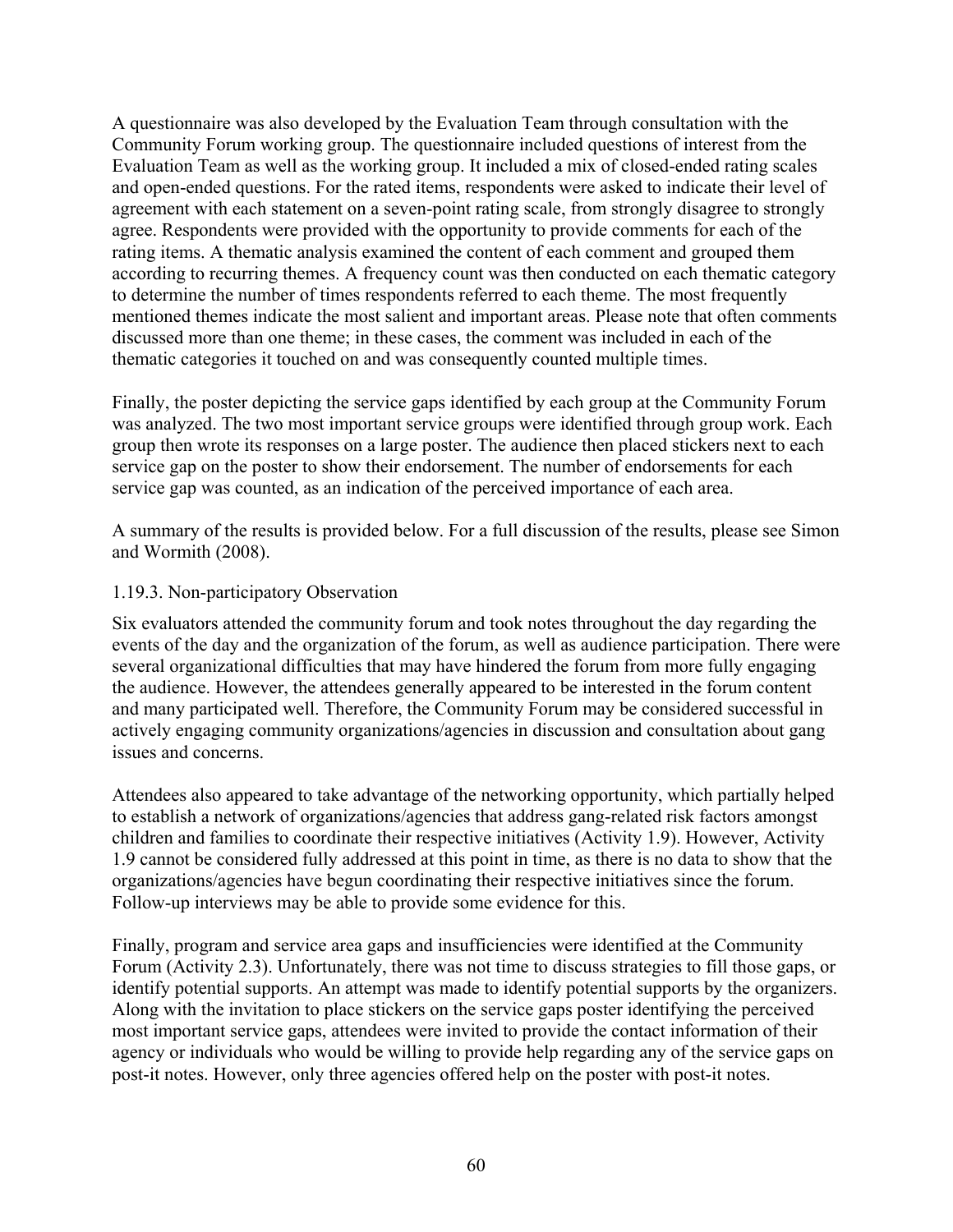#### 1.19.4. Community Forum Questionnaire

A total of 110 attendees completed the questionnaire at the Community Forum, which had been developed through consultation between the Evaluation Team and the Community Forum working group. Through a combination of closed-ended rating questions and open-ended followup questions, attendees generally indicated that the content presented was useful, they had been aware of gang-related issues but not of all approaches being used to address gang-related issues prior to the Community Forum. The attendees indicated that they were more aware of both gangrelated issues and approaches after the Community Forum, and had a better understanding of services available for at-risk and gang-involved youth and their families. Attendees generally agreed that gaps in services had been identified at the Forum, and agreed somewhat that strategies to fill those service gaps had also been identified. Attendees indicated that they intended to share the information they had gathered at the community forum with their respective organizations, were satisfied with the Forum overall, and believed more events like this are needed.

The results provide more evidence that the Community Forum addressed Activities 1.7 (actively engage community organizations/agencies in discussion and consultation about gang issues and concerns) and 2.3 (identify program and service area gaps and insufficiencies and potential supports to address these gaps). Attendees generally agreed they were more aware of gangrelated issues and approaches being used to address those issues after the community forum, and were able to identify some gang-related issues and approaches they were now aware of in the follow-up questions. This provides some evidence the attendees were actively engaged in the forum. Attendees were also able to name some gaps in services in the follow-up questions. In addition, the questionnaire results provide more support for Activity 2.3, in that respondents agreed somewhat that strategies had been identified to fill the gaps in service, and even identified strategies in the follow-up question. Though strategies to fill the service gaps were not discussed by the audience overall, some strategies may have been discussed in the afternoon group work session.

## 1.19.5. Service Gaps Poster

The afternoon group work resulted in each group identifying their two most important service gaps, and these were written on a large poster, followed by sticker endorsements being placed next to each gap on the poster to indicate the gaps the audience overall believe to be the most pertinent. The four service gaps that received the most endorsements included a lack of early intervention, housing, communication/coordination among agencies, and personal relationships with family/community. As these gaps were identified at the community forum, again provides evidence that the community forum partially addressed Activity 2.3. As before, however, potential supports to address these gaps were not identified.

## 1.19.6. Overall Conclusions

The Community Forum may be an important first step in achieving the goals of the Prevention Subcommittee. In particular, the Community Forum may have contributed to Goal A – to increase community engagement in gang prevention strategy. Though more research is needed to determine whether this goal was achieved, the Community Forum contributed to Objective 1.1 (identify gang issues and formulate responses to gang-related concerns that are identified by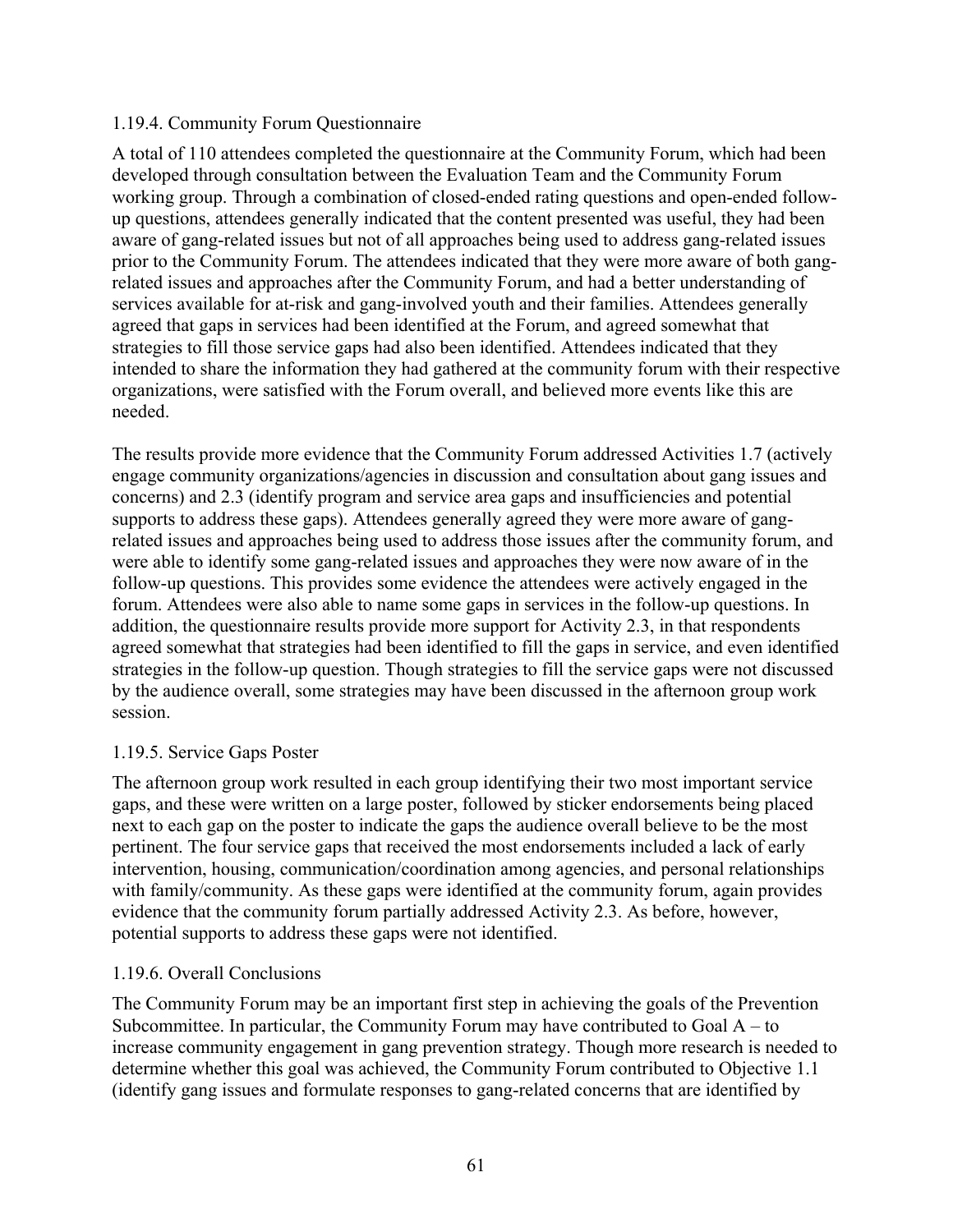community organizations/agencies) by inviting members of community organizations/agencies to the event to discuss gang-related issues. Though responses were not formulated at the forum, they may be in the future as a result of the Community Forum. The Forum also contributed to Objective 1.2 (produce a more coordinated approach to gang-related concerns among community agencies), again by bringing service providers together to network, share information regarding the services they provide, and identify service gaps. Though a plan for coordination among agencies was not developed at the forum, one may be developed in the future as a result of the Forum discussions. Finally, the community forum also contributed to Objective 1.3 (increase public knowledge about gangs and their prevention in our community) through the presentations in the morning of the forum (e.g. Saskatoon Gang Strategy Overview, Father Andre and ex-gang members). The results contained in this report will form a part of the evaluation of the Gang Strategy overall, and will help guide further evaluation activities.

## **1.20. Community Forum Follow-up Interviews**

#### 1.20.1. Follow-up Interviews with Community Forum Attendees

After completing the survey of the 2008 Community Forum, participants were asked if they would consent to be contacted for a follow-up interview. Out of 110 attendees who completed the survey, 33 consented to be contacted for follow-up interviews. The goal of the interview was to obtain more feedback on the Forum and to assess what, if any, changes had been made due to the Forum (e.g., increased networking, change in services, etc.). Originally, the interviews were planned for completion six months following the Forum. However, this process was delayed and interviews were not completed until 2010.

The Evaluation Team was able to interview representatives from 14 different agencies, including the Calder Centre, the Canadian Red Cross, the Sierra Youth Coalition, the FASD Support Network, the University of Saskatchewan, the Core Neighbourhood Youth Co-op, the City Centre Community Renewal Initiative (two representatives), SaskNative Rentals, PAVED Arts, Saskatoon Police Services, Saskatchewan Public Health, Saskatoon Public Schools, and a Member of the Legislative Assembly (Saskatoon Centre Constituency). Two participants did not attend the Forum personally, but rather consented to be interviewed in lieu of the original attendee (in instances where the original attendee was no longer available for an interview). Although the elapsed time between the Forum and the follow-up interviews posed some challenges in contacting participants, the lengthy time period allowed the interviewee to comment on any real and lasting changes that had been made due to the Forum.

Participants were first asked to provide feedback on the Community Forum and then to comment on the Saskatoon Gang Strategy in general.

#### *5.5.1.2. Perceptions of the Community Form*

Participants were asked to rate the usefulness of the Forum, ranging from 1 = *not at all useful* to  $5 = \text{very useful}$ . The mean rating was 3.8 ( $SD = 1.0$ ). The majority of participants felt that the networking opportunities were the most useful. Several participants also found learning about the different services available in Saskatoon informative. When asked what aspect was the least useful, the most common answer was the round table discussions that took place in the afternoon.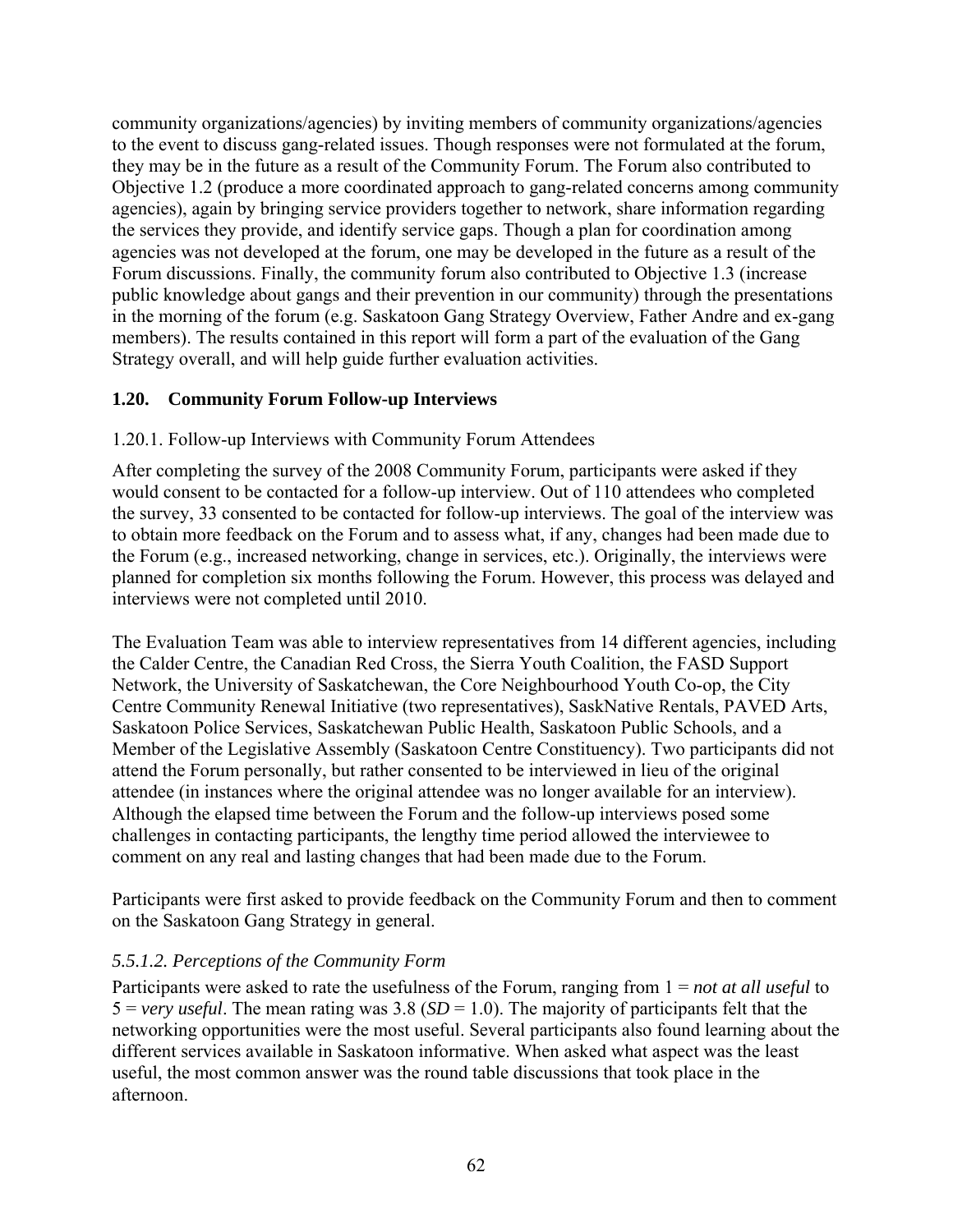Most participants shared the information obtained at the Forum with other members of their agencies. The most common type of information shared was the services and resources available for youth. This sharing of information was typically informal through word-of-mouth rather than formal presentations.

One important issue identified and discussed at the Community Forum was the lack of communication and coordination among agencies serving gang-involved youth, or youth at risk for gang involvement, and their families. Participants were asked to rate the level of improvement in communication and coordination among agencies since the Forum, from 1 = *not at all* and  $5 = a$  *lot*. The mean rating was 2.1 (*SD* = 1.1), indicating that overall, participants did not feel there had been much improvement. Some participants were unable to comment on the situation in Saskatoon. Others felt that, although the Forum provided a chance for attendees to learn about available services, they did not perceive a sizeable improvement following the Forum. It was thought that lack of communication between agencies was still a major barrier in Saskatoon:

*The problem is that with most organizations…[is] that everybody wants to be an angel. Rather than trying to help, everybody says 'no, we're going to do it ourselves.' So they close the walls to other organizations when all of us should be working together. And we all work with the same youth. Some of our youth…go from one place to another place. And that's the hardest thing, is that nobody is working together.* 

Although some participants said they had been in contact with at least one person they had met at the Forum regarding gangs, most had not. Despite meeting representatives from other agencies at the Forum, this networking did not lead to increased contact after the Forum for the majority of the interview participants. It was suggested that perhaps having inter-agency gatherings such as the Forum (although on a smaller scale) would be beneficial in increasing communication and coordination. Several participants felt that a directory of gang-related services would be helpful. This directory would be for the City of Saskatoon and would list all of the appropriate services. This directory could then be utilized by community agencies.

Several gaps in service for gang-involved youth or youth at-risk for gang involvement and their families were identified at the Forum. One such gap was housing. Lack of affordable housing was seen as being a major issue in Saskatoon at the time of the Forum and most participants felt it was still an issue in 2010. However, this was not seen as a gang-specific issue but rather a citywide problem that affected many other people as well. One participant felt that some progress had been made in this area.

A second gap was early intervention services. One participant felt that programs were available, but getting youth to participate was the challenge:

*I think the programs are out there…But once again, it's up to the youth to take that step. It's not up to us. We shouldn't be here to try and change them or fix them…We can put 400 programs out there, and spend tons of money making gyms*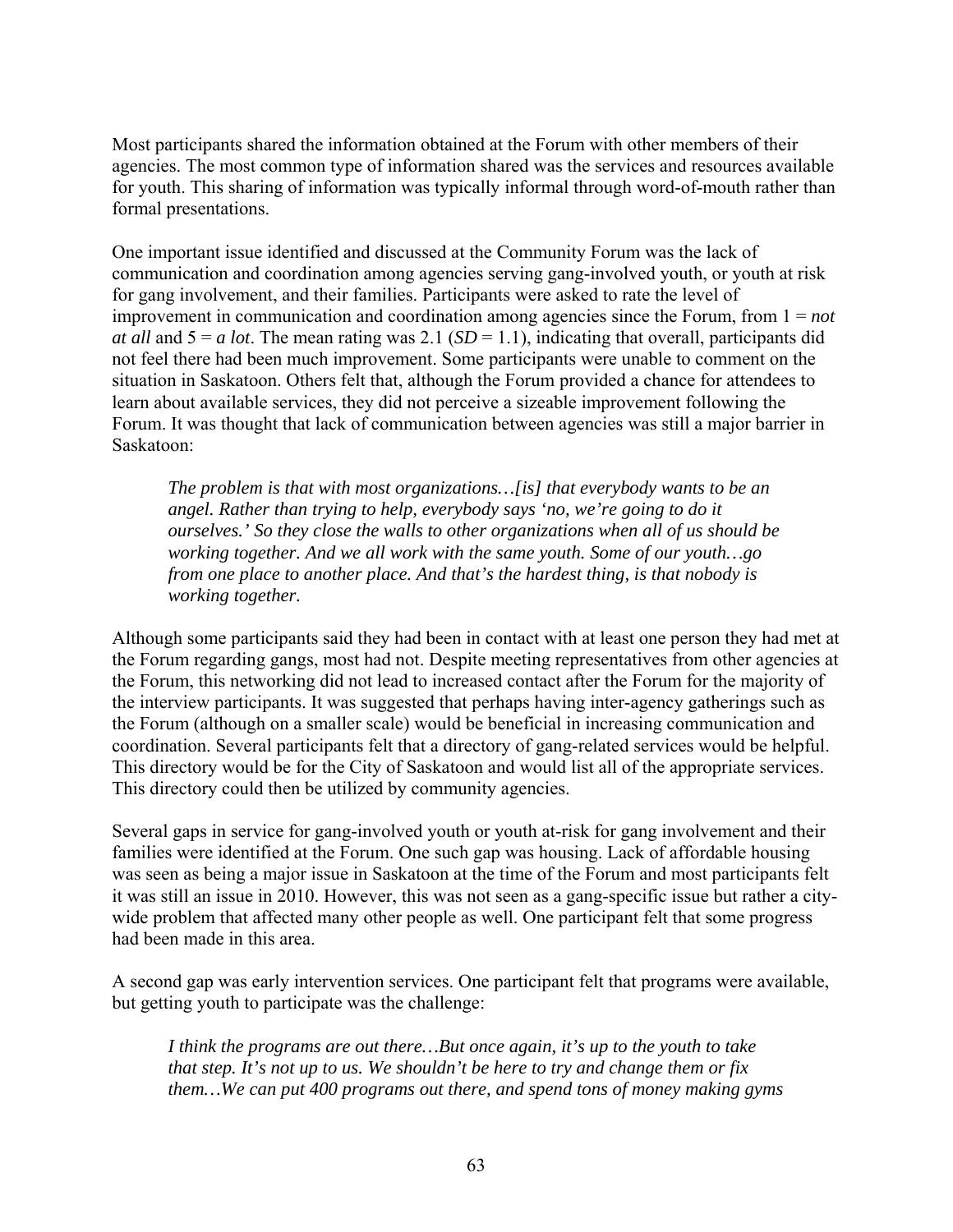*and sporting events and everything, but that's not going to do anything if the kids don't come.* 

Personal relationships and mentors for youth was a third gap identified at the Forum. Three participants felt that this had improved and that more services and programs now include a mentoring component.

A fourth gap identified was transportation. Generally, it was felt that this had remained the same since the Forum. Barriers to transportation mentioned included the cost of gas and vehicle maintenance.

Participants were asked if they were aware of any new services or programs that had been created since the Forum. Most participants were not. It was thought that the majority of available services were present before the Forum.

Participants were next asked to comment on whether the Forum assisted their organization to work with street gangs in Saskatoon. It was thought that the Forum did help 'open people's eyes' to the issue of gangs within the city and increased awareness. One participant felt that more gang-involved individuals should have been included. The importance of including youth in program decision-making was highlighted:

*We have too many people who are in these organizations…that come from the old school and they still think they have their finger on the pulse of these kids when they don't know anything about what these kids are going through…it really bothers me when I see a bunch of 41 year old men and women sitting around a table saying, 'what do the youth want?' and there's not one youth there.* 

Participants were asked how strongly they would like to see another Community Forum on gangs in Saskatoon, where  $1 = not$  *at all* and  $5 = a$  *lot*. The mean rating was 4.5 (*SD* = 0.8), indicating that overall, participants would strongly like to see another Forum. When asked what specific topics or content should be included, participants mentioned housing, a core neighbourhood civic centre, inter-agency collaboration, more focus on tangible future directions and planning, and more involvement from the criminal justice system.

## *5.5.1.3. Perceptions of the Saskatoon Gang Strategy*

Most participants were aware of the Saskatoon Gang Strategy. Participants were aware of the Strategy either because their organization was included in the Strategy or they had collaborated with a different agency that was included or they had heard about it in the media. Typically participants were aware of the Strategy prior to attending the Forum. Some participants had been involved with one of the Subcommittees (typically Prevention), other participants knew of another person from their agency/organization who was involved in a Subcommittee. Four participants were unaware of the Strategy.

Although most were aware of the Strategy, most participants did not feel that the Strategy had an effect on their organization.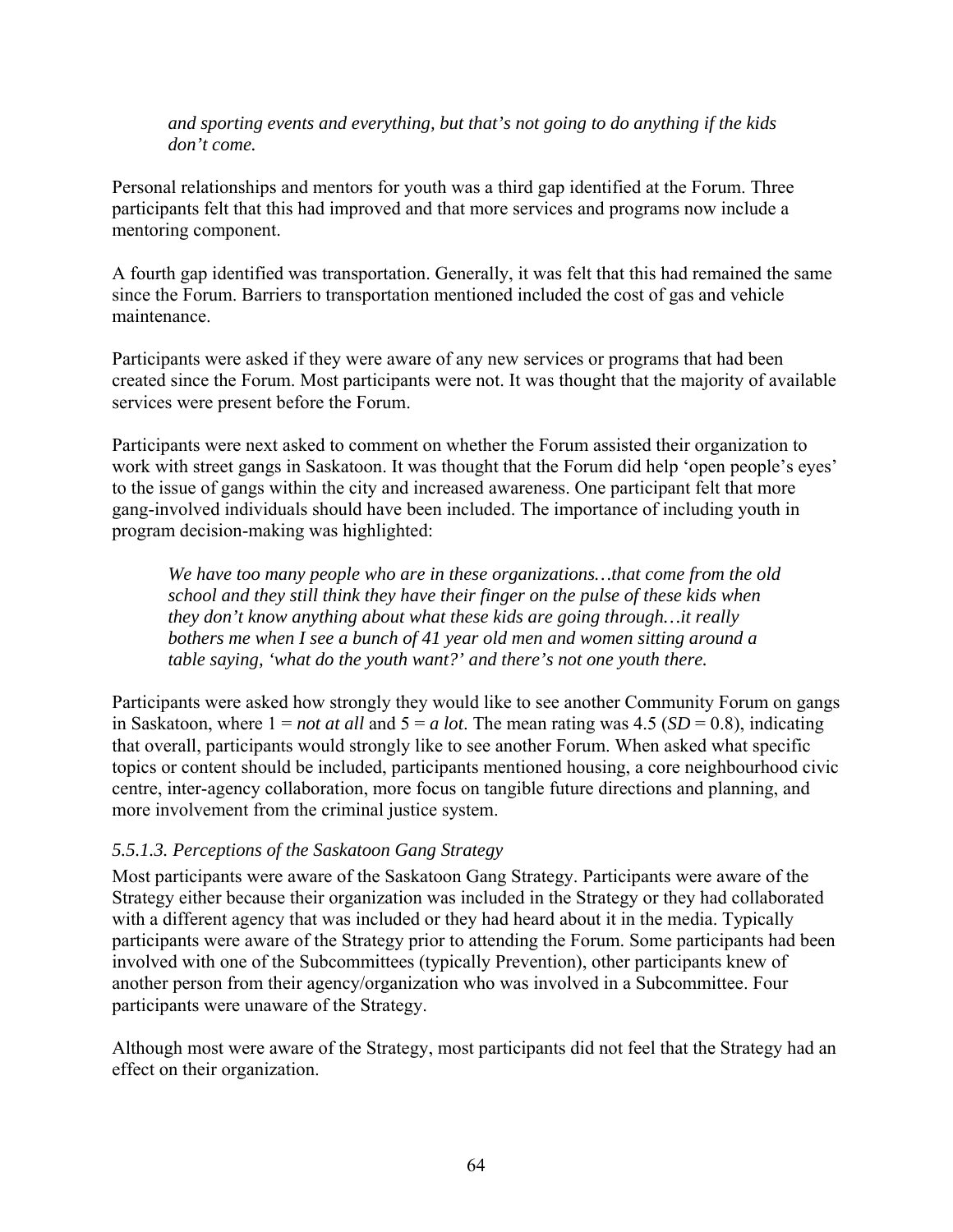## **1.21. Follow-up Community Forum**

A second Community Forum was held at the Western Development Museum on June  $11<sup>th</sup>$ , 2010. Unlike the first Forum, this forum was designed to be more controlled and operated on an "invite only" basis. A working group was formed to organize this forum, as it was for the first Forum. However, the evaluation component for the second forum was simply a non-participatory observation and was not designed to be as detailed as the first evaluation.

#### 1.21.1. Evaluation Methodology

Three members of the Evaluation Team attending the Community Forum to conduct nonparticipatory observation. These three evaluators from the University of Saskatchewan were instructed to take notes throughout the day regarding the events of the day, document the different sessions, make note of audience input, gather materials presented at the Forum, and record any observations regarding Forum organization, attendee interest and participation in the Forum. It must be emphasized that this section is based solely on non-participatory observations. The Evaluation Team was not involved in any in-depth planning of the event, nor did it collect any written comments from attendees. As such, there are some limitations to the context in this section and the conclusions that can be drawn. In particular, a comparison to the in-depth analysis that was conducted after the first Forum should not be made.

#### 1.21.2. Non-participatory Observation

The evaluators noted that the first half of the day seemed to be relatively well received. Participants were greeted with coffee, muffins and an assortment of juices while they were encouraged to mingle as everyone arrived. Participants also received a package of information including examples of programs considered promising practises in the area of gang prevention and information on the concept of communities of practise. A consultant and trainer from Winnipeg, greeted the audience and facilitated the event. There was a brief overview of the Gang Strategy of Saskatoon which provided some background of the Strategy and appeared to be a good start to what was to come. Next in the agenda was the "fishbowl" conversation with community members as facilitated by the consultant. Community members included representatives from White Buffalo Youth Lodge, STR8-UP and the John Howard Society, the First Nations University of Canada and the Saskatoon Public School Board. This session also appeared to be very well received. Topics discussed during this session were directly related to gangs in Saskatoon, what these people thought were important, different areas of success in the City, and how the community could come together to alleviate these problems.

Participants were then given the opportunity to wander around to the numerous booths and presentations from community agencies. The discussions were timed so everyone could spend five to six minutes at each station. However, it appeared that not too many people followed the time limit. It appeared as though the presenters were still able to discuss their programs and services with attendees who wished to learn about what they had to offer. The relative weakness of this session was that some presenters were more prepared than others. Well prepared presenters displayed posters, brochures, and other hand out materials, while some presenters had no materials to display. Those who did not display anything indicated that they did not expect the format of the session. They expressed dissatisfaction with miscommunication/organization. To conclude the morning activities, the facilitator gave a presentation on "Introducing Communities of Practice: A Way to Work Together Collaboratively." This was a 45 minute presentation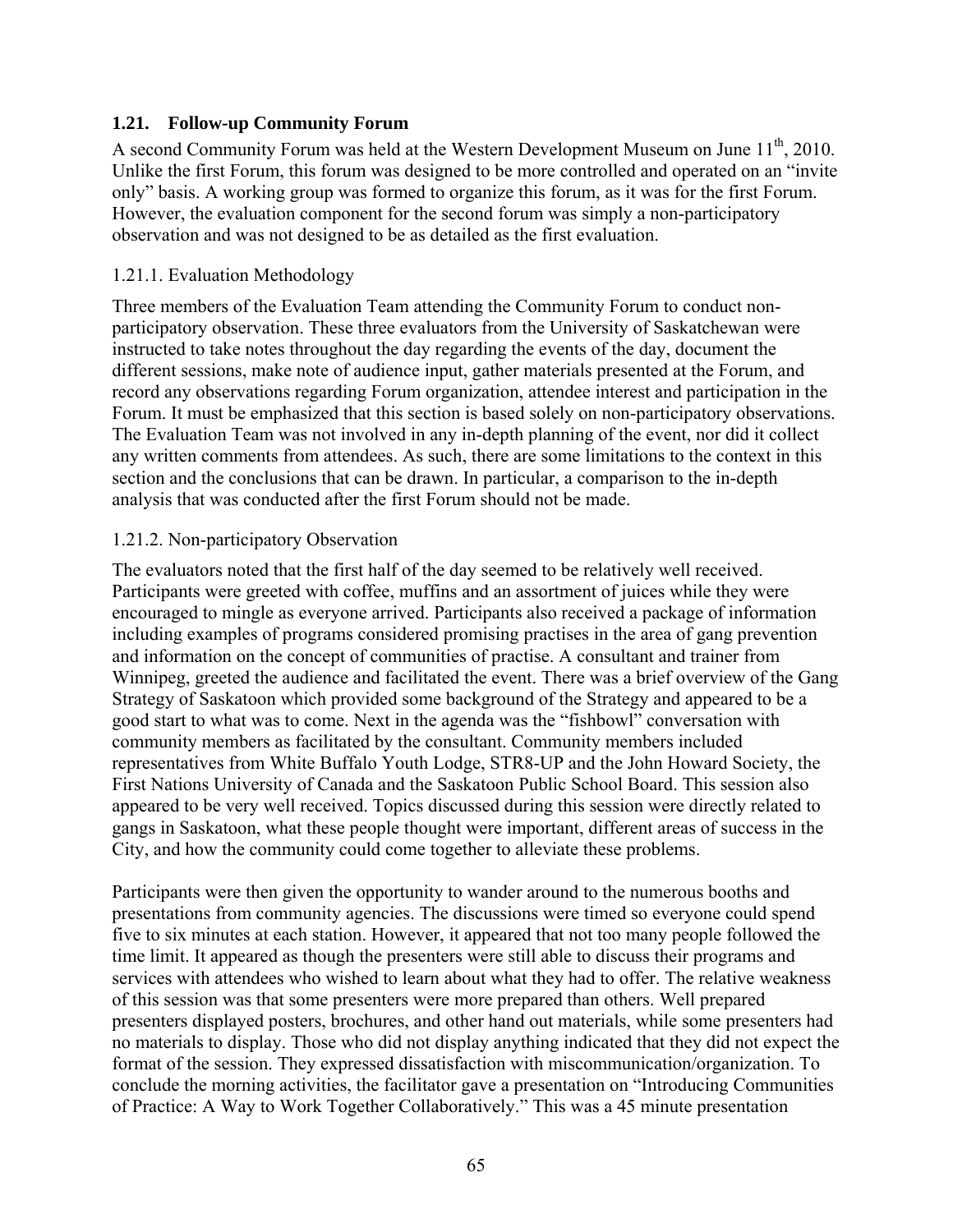during which Mayer discussed recommendations for working together as a community, increasing networking opportunities and encouraging the facilitation of building new relationships.

After lunch, approximately one fourth of the audience did not return to the forum. There was a video presentation, "Where were the Mothers." During this time the audience was shown videos of performances that gang and ex gang members who sang about their mothers. This provided a nice transition from lunch to the afternoon activities. These videos provided an emotional component to the day by giving a face to some of the people that this strategy is designed to help and highlighted some of the struggles that these people have gone through. It appeared that the rest of the afternoon was not as well received as the morning session. The facilitator then gave an hour and a half presentation on "Intergenerational differences in Communities of Practice Collaborative Techniques." This was a fairly interactive component where the audience discussed some characteristic differences between different generations of people and how best to facilitate working relationships between people of different generations. One audience member stood up and expressed her opinion that what was being presented was very different from how Aboriginal groups would characterize their generations. This comment was met by applause by the audience. Evaluators noted that the audience did not appreciate these activities as much and would have preferred to learn more about the gang situation in Saskatoon and what could be done to directly address the relevant issues. They did not appreciate the focus on staff collaboration and felt that they would have benefited more by discussing the gang situation and concrete things that were being done, and could be done. These comments are based on a convenience sample of participants who were seated with the evaluators. Therefore, these observations are based on selected interactions with some of the attendees and cannot be generalized to all participants.

There was then a presentation from a local school principal on "the Art of Collaboration: Working together in Saskatoon". This presentation was humorous and had a greater focus on the City. Finally, Mayer did one last activity and wrapped up the event.

#### 1.21.3. Overall Conclusions

The Community Forum provided an excellent opportunity to get a number of people in the same room to discuss the gang situation in Saskatoon. There were a number of benefits to attending a gang forum. Many of the forum attendees provide services and work directly with gang members or people at risk for gang membership. These forums give participants an opportunity to make contacts; participants are given the opportunity to forge a relationship with others. However, the Evaluation Team feels that this opportunity was not taken advantage of to its maximum potential. Although the focus on Community Collaborations was important, participants indicated that they were there to discuss gangs in Saskatoon and expected to bring back more detailed information to their organizations that they could use in their day-to-day work. In discussing the day with a select group of attendees, it became evident that several of them were disappointed with the format of the day. They would have appreciated more networking opportunities, more information on programs and services for their clients in the city and less of a focus on team building activities, such as the activity where each table discussed their most memorable years, biggest influences and favourite locations. It is recommended that future forums provide a greater focus on gangs in Saskatoon, provide information that attendees can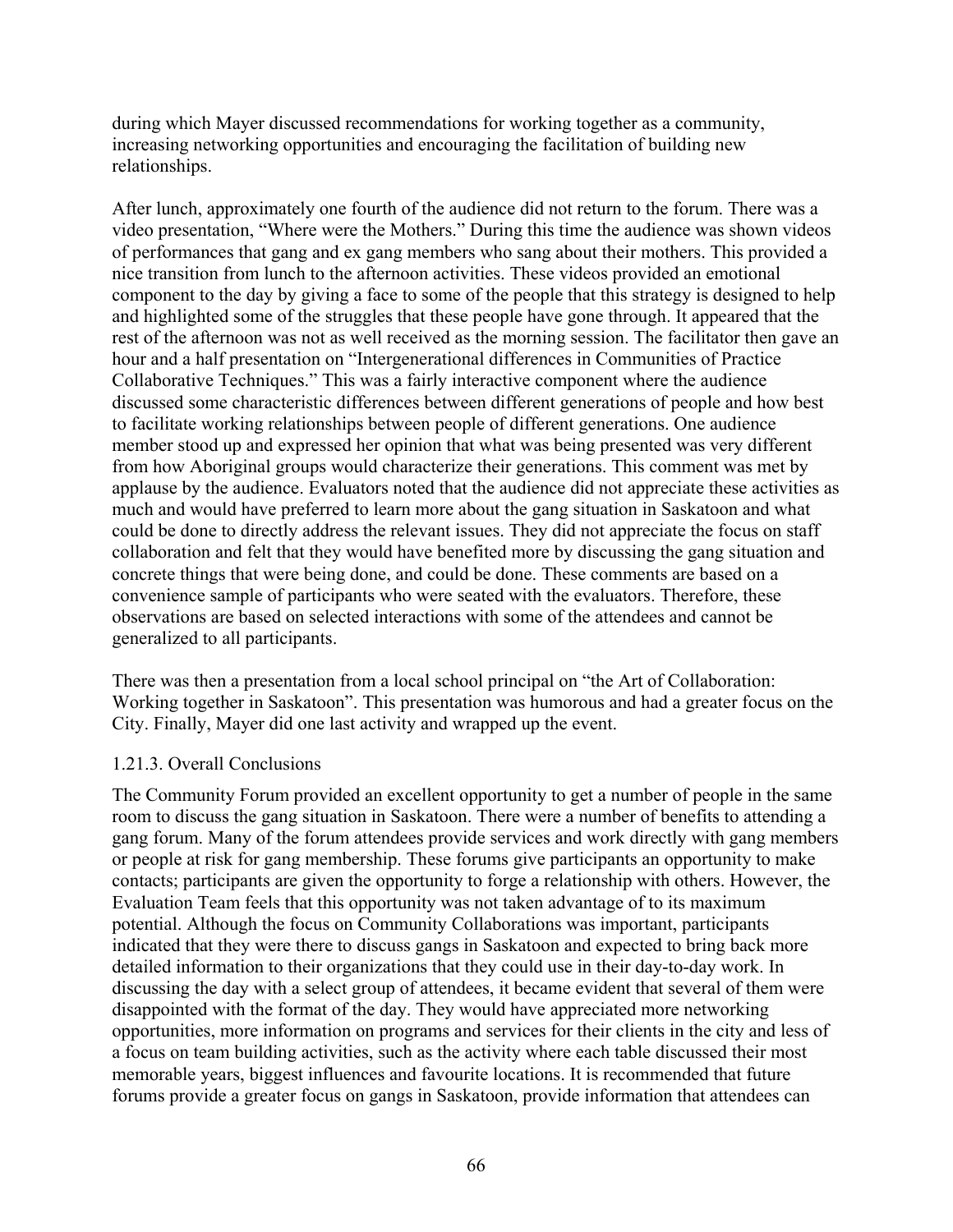bring back to their organizations (such as what is being done, what can be done, what they can do to help, what resources are available to them and who might be able to access their resources).

## 1.22. **Client Interviews**

## 1.22.1. Interviews with Adult Male Clients in Custody

Four adult male offenders were interviewed at the Saskatoon Correctional Centre. The intention was to delve into their perspectives about gangs, as well as to canvass their opinions about ways to improve gang-exit strategies. Three of the four respondents participate in the STR8-UP program; the fourth self-identified as a former gang member, but was not a member of STR8- UP.

# *5.7.1.1. Programs and Activities*

Participants were asked if they were involved in any programs, activities or sports. Three of the four indicated that they were involved in the STR8-UP program. One was involved in addictions counselling as well as the violence prevention program, the Offender Substance Abuse Program (OSAP), Healing the Inner Child, and a cognitive thinking program. A second participant indicated that in addition to STR8-UP, he had a long-standing involvement in such sports as hockey and lacrosse. He had joined STR8-UP after becoming familiar with the program while in the Correctional Centre. The third participant indicated that he was involved with STR8-UP and going to chapel, which began when he first contacted Father Andre about the STR8-UP program. The fourth participant indicated that he was not involved in any programming and did not feel that he needed STR8-UP in order to help him leave his gang. Two of the participants felt that their involvement has helped them to stay out of trouble; since the third participant had not been involved with any program for an extended period of time, he could not answer the question, although he hoped that his involvement would pay off in the end.

Three of the four participants indicated that there were more programs and activities in which they would like to be involved. Two of these participants indicated that they did not know what specific activities they would like, but would welcome the opportunity to learn more about some of the programs that might be available and to improve themselves. The participant who was not currently involved in any activities mentioned that he would like to be involved in the Saskatoon Community Youth Art Program (SCYAP). He explained that this is an art program where participants can go and learn more about art and life skills and are paid to attend. He has been trying to get into the program for the past two years. Some of the problems he has encountered when trying to enrol have included that he was too young when he first applied for the program and, when he was finally of age to be considered, he was in the Correctional Centre. In addition, he mentioned that he would like to go back to school. The other three participants report that they have not had any major difficulties enrolling in any programs or activities.

When asked if they felt that there were enough programs and activities available to help keep them out of trouble, three participants suggested that there are many programs, and anyone who says otherwise is simply making excuses. They also felt that most people do not deliberately seek out programs on their own: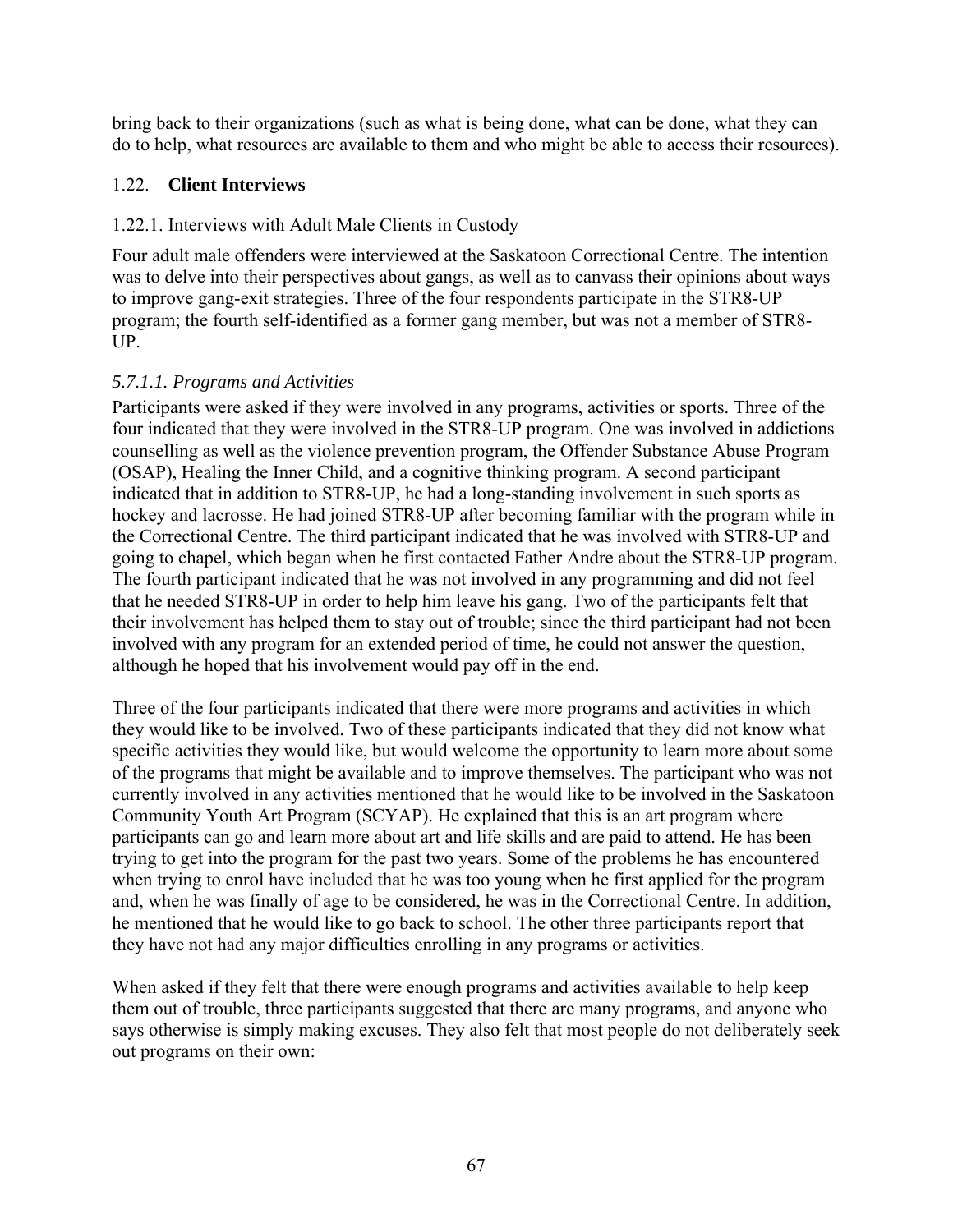*They aren't difficult to find at all... If you're in a school, there is probably programs going on...The Friendship Centre, the White Buffalo Centre ... there are programs all over, man. If you go to CANSASK there is something to do. There is always something to do; it's just if you're going to apply yourself to it or not, if you really want to.* 

The fourth male did not know if there were enough available programs at the Saskatoon Correctional Centre, and said he has not really tried anything outside of the Centre, so he could not comment further. When asked what activities they would like to see offered, one participant mentioned that more recreation places should be opened for young offenders. A second participant also mentioned sports, and; the other two said they could not think of anything in particular.

## *5.7.1.2. Gangs*

When asked if they felt that many people want to join a gang, all four participants indicated that they thought that quite a few people they know do indeed want to join a gang. One of the interviewees mentioned that he witnessed three people joining a gang in the Correctional Centre over the past month. When asked why someone might want to join a gang, a number of possible reasons were mentioned: The potential for making money, the sense of safety that can accompany gang membership because members have "backup" from others, and; also the protection they can receive from being picked on both in jail and in the community. Sometimes it is simply easier to join a gang than to refuse to join. Three participants emphasized the feeling of being protected and having people behind them, as well as a sense of belonging and the power of intimidation:

 *Because it gives you a sense of belonging, you feel protected, you feel like you've got people behind you, you know. So they feel like older brothers and stuff, you know... somebody else to help take care of you if you're living a bad street life.* 

When asked about some of the good things are that come from being in a gang, all four mentioned that, ultimately, nothing good comes from being in a gang. Unfortunately, sometimes it takes a long time to realize this:

*The only thing good that came out, you know, for myself, was just to learn, right, what I saw, what I went through, you know. Just make me for who I am today, right, it's just a much better person. So, I'm thankful for that.* 

When asked what some of the bad things are that can happen from being in a gang, there were numerous consequences mentioned: Getting killed or paralyzed, losing your family or family members getting killed, being disrespected by one's friends and family, and bossed around or ending up in jail.

*You've got enemies for no reason just because you're representing a different colour, a different name... you end up in places like the Correctional Centre, youth offender, you just, you grow up in there. I dunno, one thing leads to another, man, you get into something bad, it probably gets badder. You know. You end up stabbing somebody or*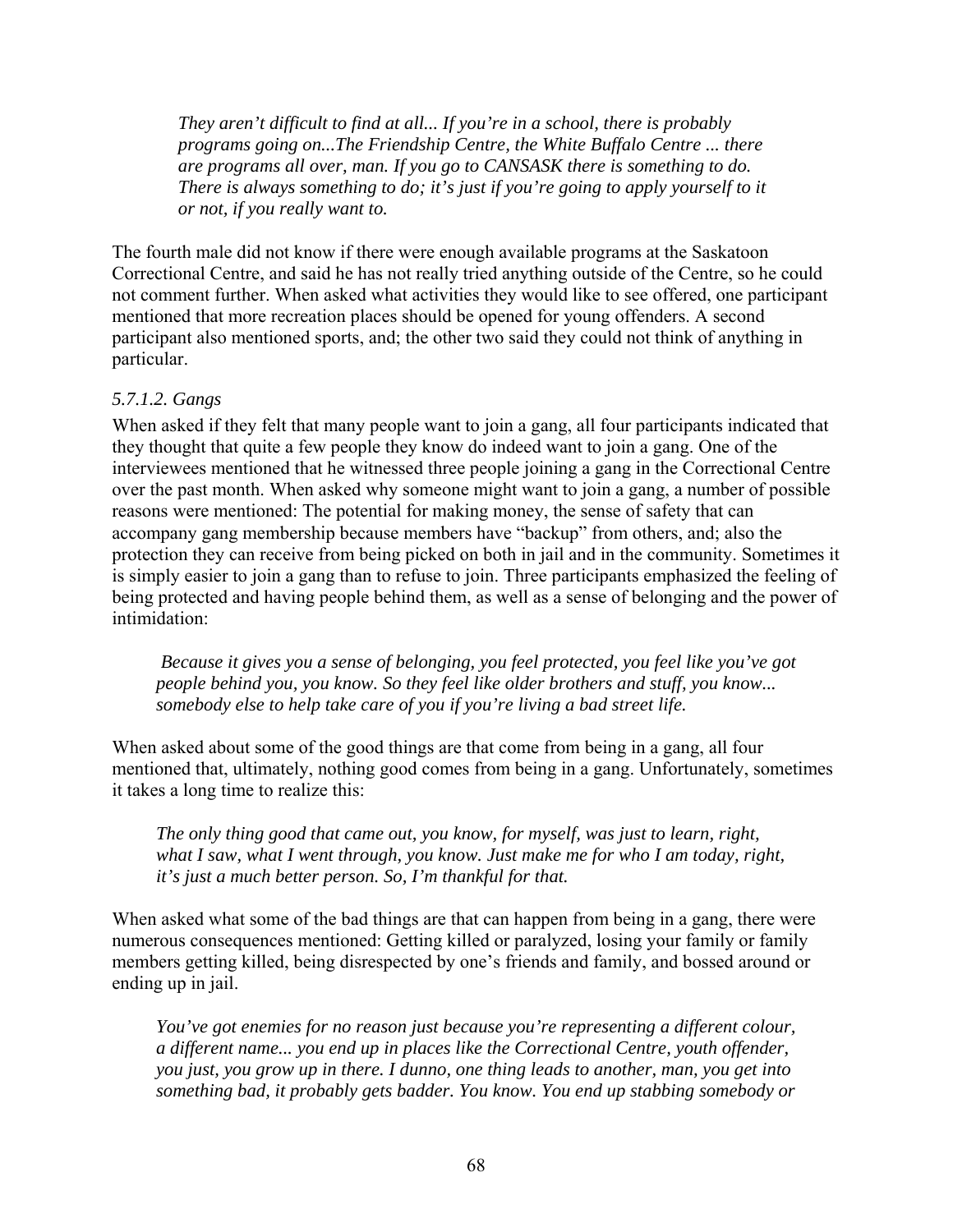*hurting somebody bad because they are a Sniff or a Squid or whatever you say they are.* 

Participants were asked to judge if they thought things would be better or worse for them if they were in a gang. Response options ranged from 1 = *much worse* to 5 = *much better*. All four participants said that their life would be much worse  $(M= 1.0, SD= 0.0)$ . Participants were subsequently asked what specifically would be better if they were in a gang. One person mentioned a sense of belonging; the others said "nothing." When elaborating on what would be worse, one participant mentioned having to choose the gang over his family as the worst part. Another mentioned that just having the gang mentality and digging a deeper hole for himself would be worse. The third male said the fear that would follow him, having to always watch his back and carry weapons. Finally, the fourth participant thought that his life would be worse because he would be forced to do things that he did not want to do, or he might have to take the blame for someone else's crime.

When asked how often they are asked to join a gang, one participant indicated that he is too old to be asked and that everyone already knows he does not want to join a gang. He did mention that, in the past, he was asked to join a gang anytime he was in a new jail. The other three mentioned that they are not asked to join a gang as much anymore and that when it does happen, it is relatively infrequent and not a problem.

When asked whether or not they believed that gangs are actively recruiting members, two participants said yes, one said no, and one was not sure. One participant expanded on his answer citing the need to increase gang membership because they are always going to war with other gangs, and in need of new members to help fight battles. Participants were then asked what they thought most people would do when asked to join a gang. All mentioned that it depends on the circumstances and where a person is in their life. One remarked that someone who is unstable would be more likely to join a gang.

When asked about their beliefs on whether there were more or less people in gangs than a couple of years ago, all four agreed that there are probably more now. When asked why, one changed his mind and said it was probably the same since people quit gangs as frequently as they join. However, one of the other participants said that it was definitely more because *"it's like you see this new gang sprouts and everybody's down now."* 

When asked a simple yes/no question about the likelihood of being arrested for committing a crime, two participants answered yes, and two did not know. One participant mentioned that, in big cities, it is the little guys in a gang who tend to get caught and go to jail. Participants were then asked to rate how likely getting caught would be on a five point scale from 1 = *not at all likely* to 5 = *very likely*. The mean rating was 4.00 (SD= 0.82) indicating that participants thought that it was *somewhat likely* that these people would get caught.

When asked if they thought that police have cracked down on gangs lately, two said they did not know and two said that they have not. One participant said no because he that felt gangs are now a part of our culture and simply cannot be eliminated. A second participant said that any crackdown is only *apparent*, in the sense that the police are likely only arresting gang members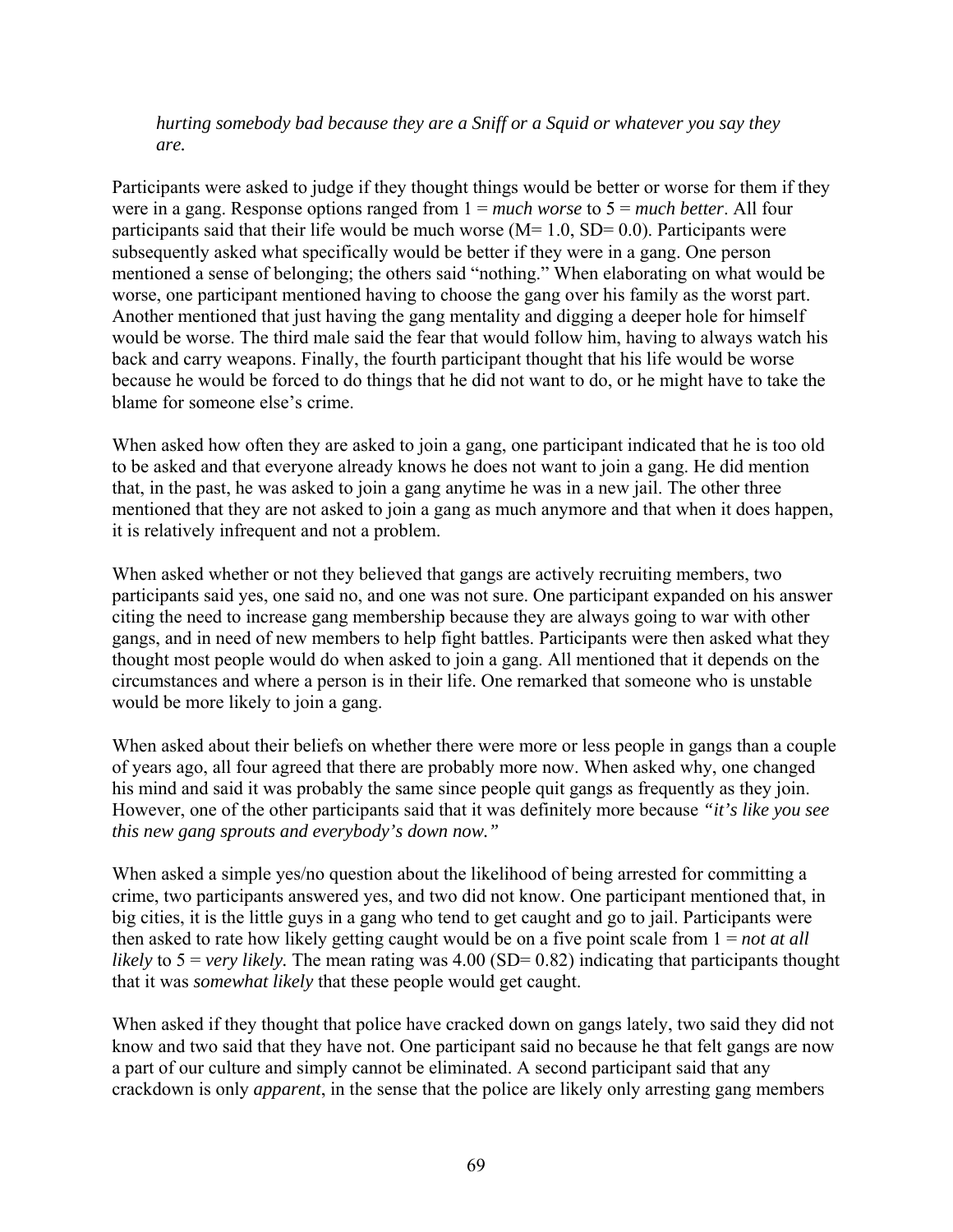over relatively minor infractions of the law; the big-picture activities of gangs remain relatively unharmed. When further questioned about whether the police are containing gang activity, three participants believe that the police are doing about all that they can to minimize gang activity. The fourth said he did not know and could not answer. One also mentioned that there are a lot of criminal activities that the police need to be concerned about other than gang activity. All four participants indicated that they thought it was pretty easy to do a crime and not get caught. One elaborated on this by saying that it also depends on what type of crime is being committed. For example, he suggests that shoplifting and other similar crimes are easy to commit.

## *5.7.1.3. Gang Exit*

When asked if they thought that somebody could easily leave their gang if they wanted to, all four men said that they could. However, they all also mentioned that there are some consequences or repercussions to leaving the gang, such as "taking a beating."

They were then asked if they knew of any services or programs that might be able to help people leave their gang. All four mentioned the STR8-UP program as the only resource of which they were aware. When probed further about how STR8-UP might help, Father Andre was cited as a major resource. One participant also mentioned that STR8-UP might help people to find housing, provide valuable opportunities as well as support and motivation, and allow the participants to share stories and network with others in the community.

*It teaches you life skills right, to be a better person, to focus on what's important in life. You know again, just to rehabilitate yourself, you know, mentally, even physically, spiritually too, so... like I said, it's harder to get out of a gang than it is to get into a gang, and it takes a lot out of you, you know, it takes a toll on a person. So with that, there is a group of people you can talk with. Anytime. You know, you can call them up, share your stories, whatever's bothering you, go out for coffee. With that, you know, it just goes to show there are people out there that care, right. Because when you try to get out of a gang, you're with these people like every day, you know, and you think they're the only ones that care and stuff. And when you get out, you know, you feel helpless, you feel alone. And that's the biggest part, if you've got somebody or some people or a group of people that are just like you, trying to do the same thing just like you. It pushes you forward right, you work as a team.* 

When asked if they had any personal experience with gangs, all four mentioned that they have. Three of the four males were involved in gangs in the past but now consider themselves to be former gang members. The other participant did not consider himself a gang member *per se*, but he had done some drug running for the gangs. None of the participants are currently involved in gangs.

To gauge their past gang involvement, participants were shown a circle representing the gang they were in, or the gang they with which they were associated. They were then asked to describe what number best represents their place in the gang, with 1 representing the Centre where the leader is, and 5 representing participating in gang activities, but being farthest away from the leaders and the major decision-making processes.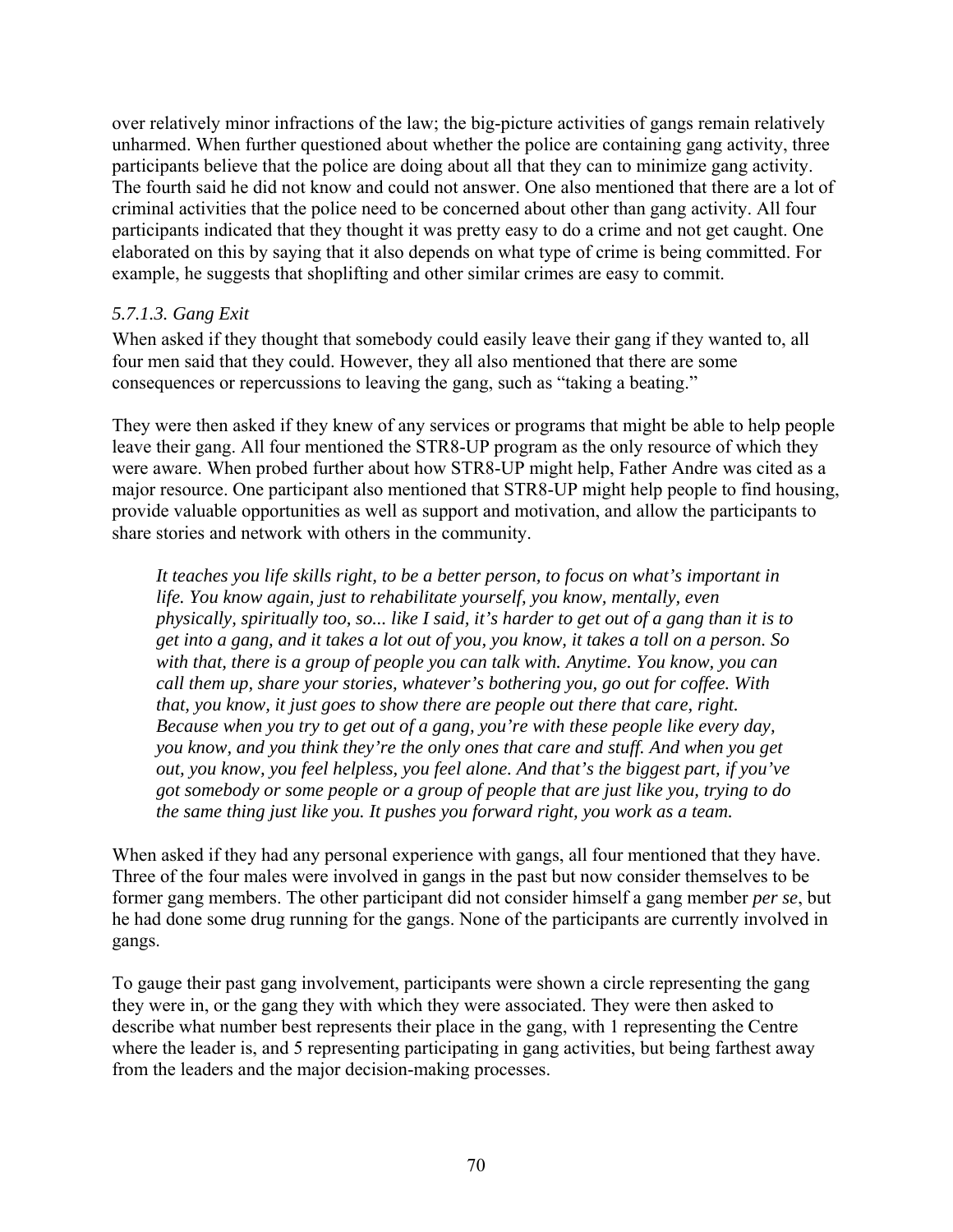

The one male who indicated that he was never a gang member said that his involvement was way off the page somewhere. Two others indicated that they were *"a four"* and the other said he was *"a five."* Of those who said they were involved in a gang, one said he was involved for *"a couple years";* another said 18 months, and; the other said two years. None of the males had any no-contact conditions. All four said that, upon release, they would like to minimize their gang involvement. Of the three admitted gang members, two said it was difficult to leave the gang, the other said he was kicked out.

 *It was difficult, I'll say that, and it still is. You know, it's been a year and a half, almost a couple years and it's still difficult. And I left on my own consent, and lets just say, it got pretty messy. But, other than that, you know, it's not going to bring me down.* 

When asked what his difficulties were, one of the interviewees said: *"Because people who I thought were my so called brothers are now my enemies."* This statement was echoed by one of the other males as well. A third male said what made it hard for him was, the intimidation, acceptance and belonging.

#### *5.7.1.4. Closing Remarks*

When asked if there was anything else that they would like to say to help researchers to better understand gangs in Saskatoon, all four took the opportunity to state their opinions. One talked about the family life that the most of these gang members come from – poor and abusive. Another spoke about the different nature of some gangs, how some are very organized, and others are not. A third discussed how youth need to be targeted before they enter gangs, they need to see that there is another way of life. The last male talked about how heavily they recruit and how many drug dealers there are on the streets.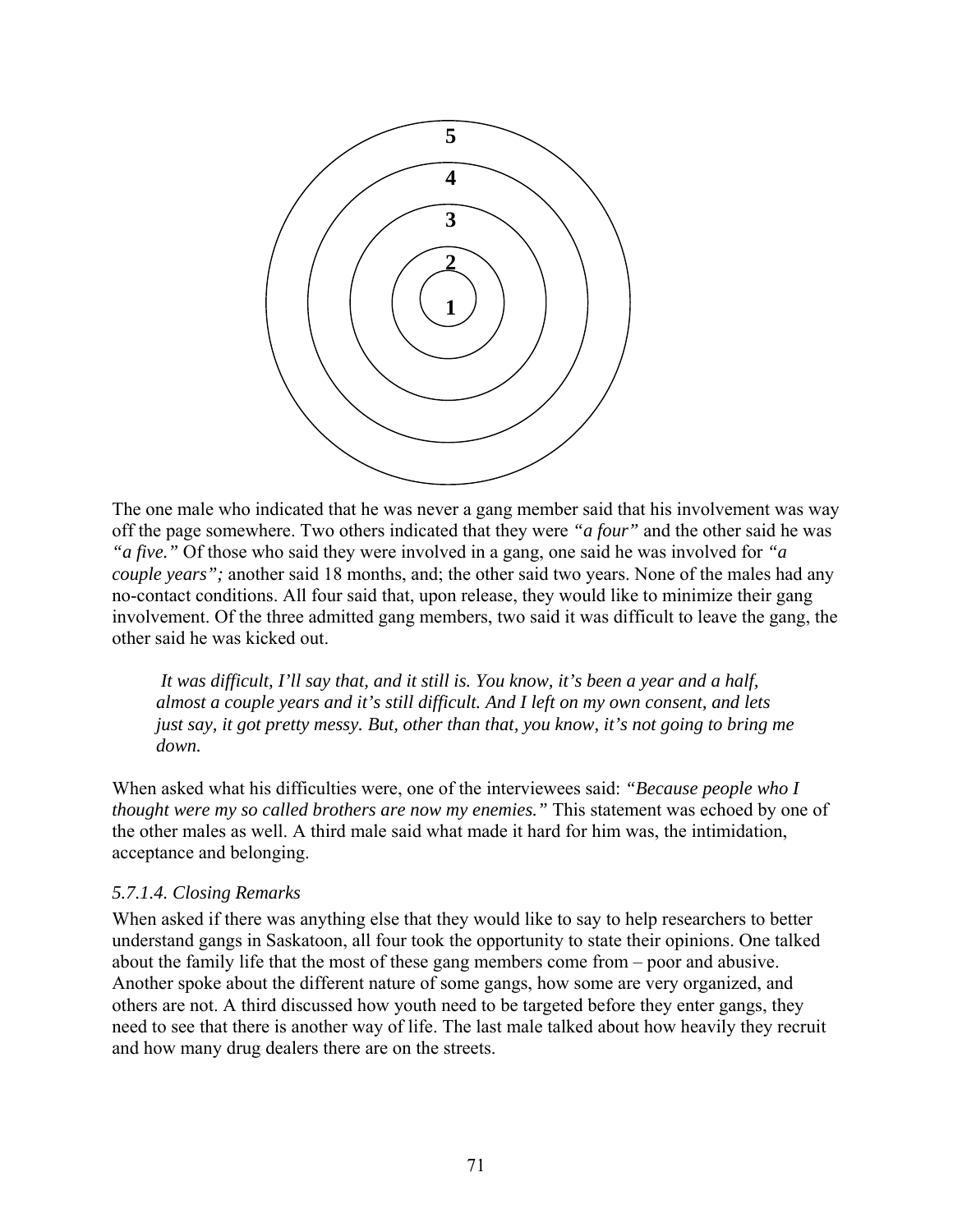Finally, participants were asked if there was anything else they would like to say about helping current gang members leave their gang. One male, in particular, had some encouraging words for someone who might be thinking about leaving the gang.

*It's a long road but you've gotta keep your head up. They are not the only people out there trying to do what they do, right?* 

# 1.22.2. Interviews with Adult Female Clients in Custody

Three incarcerated female clients were interviewed at the Pine Grove Correctional Centre for Women to learn more about their experiences with gangs in Saskatoon. The interview canvassed respondents' opinions on a number of gang-related issues including involvement with different programs and sports, as well as gang involvement and challenges in leaving a gang.

# *5.7.2.1. Programs, Activities, and Sports*

Interview participants were first asked if they were involved in any programs, activities or sports. All three participants indicated that they are not currently involved in any programs, activities or sports. One of the interviewees indicated that she would like to be in some sort of drug and alcohol counselling program. This same female also indicated that she would like to begin some grief counselling because she lost her son about seven months before the interview. Neither she, nor the other two women interviewed, have tried to get into any programs or have had trouble getting into programs. This same woman indicated she would like to get involved in some type of job training program because she has never had a job before. A second woman mentioned that she is currently trying to get into the "Bridges Program" that helps people who are on methadone.

All three women felt that programs, activities and sports would probably help to keep them out of trouble. One woman said that such activities might help by *"giving you information about how to stay [and] be more positive, other than being in a gang and you do stuff that's like negative."* Another woman mentioned that she would like to see more services available for younger people to help them to stay away from the gang life in the first place. She mentioned the Margo Fournier Centre in Prince Albert as a good place for youths by providing them with meals, and activities like camping trips and drop-in activities like basketball, volleyball and pool.

The women all indicated that there are probably enough activities to keep them out of trouble; the problem is that they do not access them. The women did not mention any reasons for not accessing the programs; they simply said that there are probably enough programs to keep people out of trouble if they take time to look for them. However, one of the women did mention that she would like to see the library have its movie-night program again. She liked this activity because she said she *"could go and not be judged like just go in a watch a movie without having to pay for it because young people don't have money you know. Like their parents are always drunk you know."* Another woman mentioned that she did not think enough people use the services that are available. Only one woman indicated having troubles getting into a program. She said this was because of her criminal record, her addiction and physical health. However, she believed that now that she is on methadone, she will have more luck accessing programming.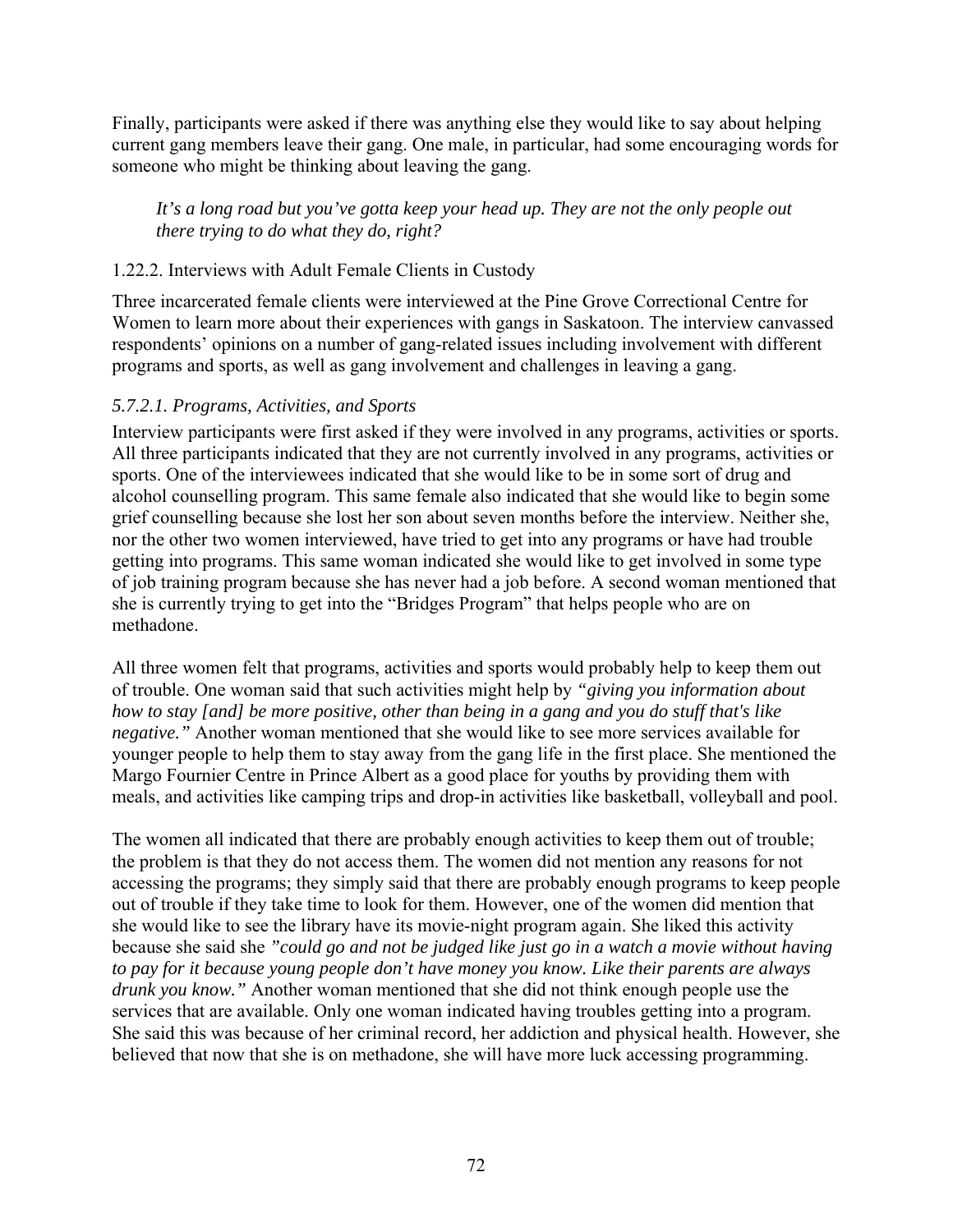## *5.7.2.2. Gangs*

When asked if a lot of people want to join a gang, all three participants suggested that young people are more likely to be drawn into a gang because the gang-life might seem glamorous to them. Unfortunately, they are often too young to fully appreciate the consequences of their involvement with gangs. When asked for reasons why someone might want to join a gang, all three women mentioned to *"be cool"* or for *"popularity."* Two woman mentioned peer pressure, and to follow in the footsteps of those family members who are involved with gangs*.* One woman also mentioned that a lot of people are followers and just *"cling on to a person and then they do whatever a person says ... they like to be told what to do".* This woman also mentioned that some people join to be a part of something larger than themselves.

Participants were then asked about some of the good things that come from being in a gang. One mentioned that a major gain was the reputation you can get from doing certain things within the gang, as well as protection from other gangs, the money, and the drugs. All three women mentioned *"the family"* as a good thing that comes from being in a gang; everyone becomes members of a proxy family where other gang members help take care of you. When asked about the bad things that can happen from being in a gang, one woman said the *"stabbings";* another woman said that there are *"a lot of gruesome things,"* which she did not want to talk about. The third woman said:

*Your family could get in trouble for you messing up. Saying you have to go and do a hit right and you didn't succeed or wasn't done the right way and you can get in trouble. Say if you just took off and left your family, your family would get them but if it taken care of in other words.* 

Participants were asked to rate if they thought things would be better or worse for them if they were in a gang. The response options ranged from 1= *much worse* to 5 = *much better*. One participant indicated her life would be much worse*;* another indicated she would be somewhat better off, and; the third woman indicated her life would be somewhat worse (M= 2.33, SD= 1.53). The woman who indicated her life would be somewhat worse also mentioned that although she has not yet dropped her colours, she is no longer hanging around with her old friends, and has gotten away from her *"old ways."* When asked to expand on what might be better if they were still in a gang, one woman said:

*"Always [having] family no matter where you go. There's always a gang member [somewhere]. You're never out of money; you're never out of food to eat. You always have clothes, anything you know you'll always have clothes on your back. You'll always have somewhere to run to no matter where you are. Like they basically just drop what they're doing and come to the rescue."* 

Another woman said the drugs would be the *"better part of it"* because you *"get the good drugs; you don't get ripped off."* The third women mentioned that even though you might not be a formal member of a gang, in a sense, you are always in the gang. So the only thing she could mentioned that could be better would be the backup if anything did happen. When asked what would be worse if they were in a gang, one woman said that you *"fight your own people"* and that the gangs have become very *"rank."* Another woman said that when she is in a gang, she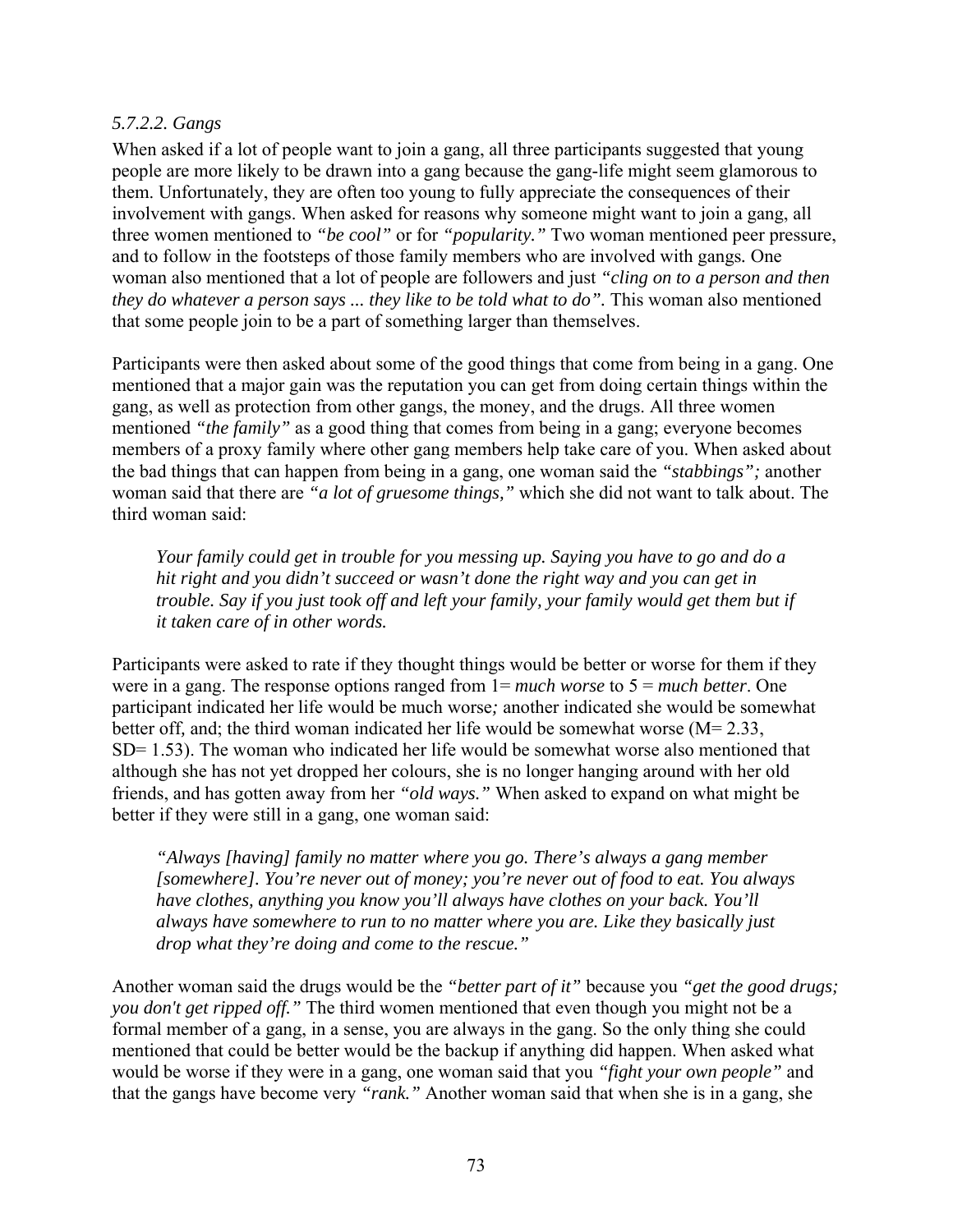gets into selling and doing drugs, and then she starts needing to sell more drugs in order to support her growing habit. A third woman mentioned the whole gang lifestyle as being worse.

*Because when you are in a gang it's basically you don't have time to have a family it's partying, you know, having fun and making money. Doing it not the right way but the easy go way you know selling drugs and doing B and E's basically always going in and out of jail. So, yeah, that's why I would say its worse.* 

When asked if people try and get them to join a gang, one woman said that, in the past, they asked her just about every week. A second woman said she was asked once when she was 17 and thought it would be *"cool,"* she took her *"minute"* and was a gang member after that. The third woman said she has not been asked to join a gang.

When questioned about whether they thought that the gangs are trying to get people to join a gang, one said yes; one said she did not think so, and; one said somewhat and that it depends on who you are. Two of these women were asked if they thought that most people joined a gang when asked. One woman said *"probably,"* largely to feel a part of something; she other also said she thought they might join because of *"peer pressure."*

When asked for their beliefs about whether there were more or less people in gangs than a couple of years ago, all three agreed that there are probably more now. When asked why, one woman said that she knows there are a lot more people in the gang she is associated with, and that they are now all over Saskatoon.

The women were asked if they thought that the police would catch someone committing crimes for their gang, or with other people in their gang. One woman said no, another said not right away, and the third said that it would depend on how they committed the crime. If the crime was well planned, she said they will likely get away with it for awhile, but eventually they would probably be busted because people get caught for a lot of things. She also mentioned that it depends a lot on how large the gang is, and how well the gang members stick to their word. If someone *"opens their mouth"* on another gang member, they *"are going to end up dead or [their] tongue is going to get cut out."* Participants were then asked to rate how likely getting caught would be on a five point scale from 1 = *not at all likely* to 5 = *very likely.* The mean rating was 2.67 (SD=1.15) indicating that participants thought that it was not very likely that these people would get caught.

When asked if they thought that police have cracked down on gangs lately, one said yes because she has seen the police being more active on the streets, and cited new gang units; another said no because she never hears about anything on the news or the radio about the police cracking down; another said she did not know because she tries to keep her *"business out of that stuff,"*  but then added that they are probably cracking down because of a couple people she knows in the *"Pen."* Participants were then asked if they thought the police were doing anything to keep gangs from doing more crime. One woman said no and two said they did not know. Two of the women were asked if they thought it was pretty easy to do a crime and not get caught. One said she thought it was easy to do a crime and not get caught; the other said she thought it depended on what type of crime a person was committing.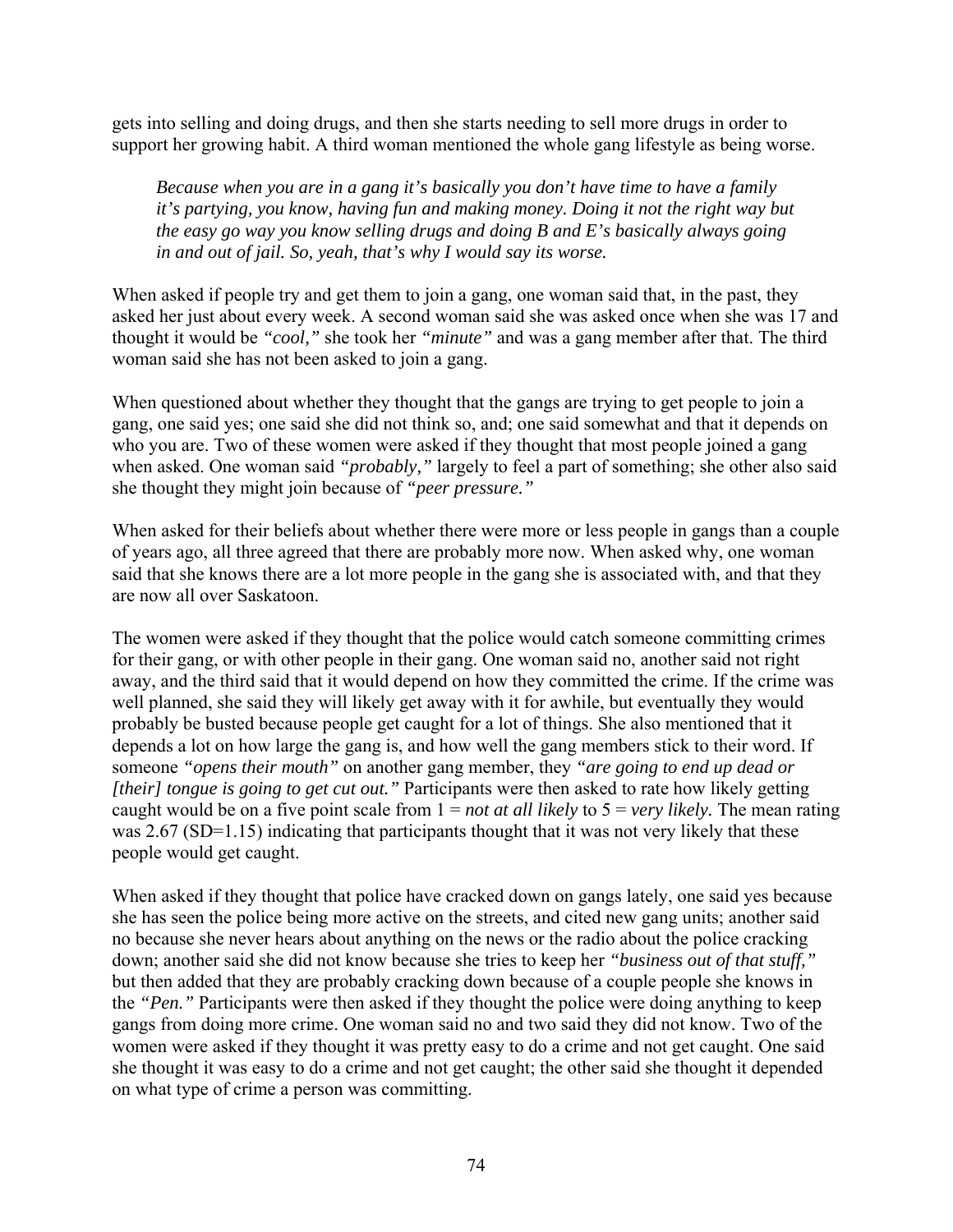#### *5.7.2.3. Gang Exit*

When asked if they thought that somebody could easily leave their gang if they wanted to, all three women said that they could. However, one woman mentioned that it would be hard and another said that they would have to take a beating. One of the women mentioned the Regina Anti-Gang Strategy (RAGS) and STR8-UP as two possible services to help people leave their gangs. Neither of the other two women had heard of any programs or services to help people who wanted to leave the gang life.

When asked if they had any personal experience with gangs, all three mentioned that they have. They were all involved in gangs in the past and still considered themselves gang members to one degree or another. One woman mentioned that she considers herself a *former* gang member; however, she still affiliates with gang members and has not yet dropped her gang colours. She explained that she is *"not in it...I'm just with them"* and likes to keep it quiet because she is affiliated with Native Syndicate and some people in the correctional facility are Terror Squad. Another woman mentioned that she was involved with more than one gang in the past, but no longer considers herself a member. A third woman still considers herself a gang member.

To gauge their gang involvement, participants were shown a circle to represent the gang they were in, or the gang with which they were associated. They were then asked to describe what number best represents their place in the gang, with #1 representing the Centre where the leader is and #5 representing participating in gang activities but being farthest away from the leaders and the decision making.



The one woman who has not yet dropped her colours said that she was involved with a gang for *"a couple years"* and would probably have been *"a four."* Another woman said she would be the farthest away from the leader, a *"number five,"* and was also involved in the gang for two years. She said she did not want to make her way up the scale and she felt that it *"was not good."* The third woman mentioned that she was *"going with the head boss"* and that she would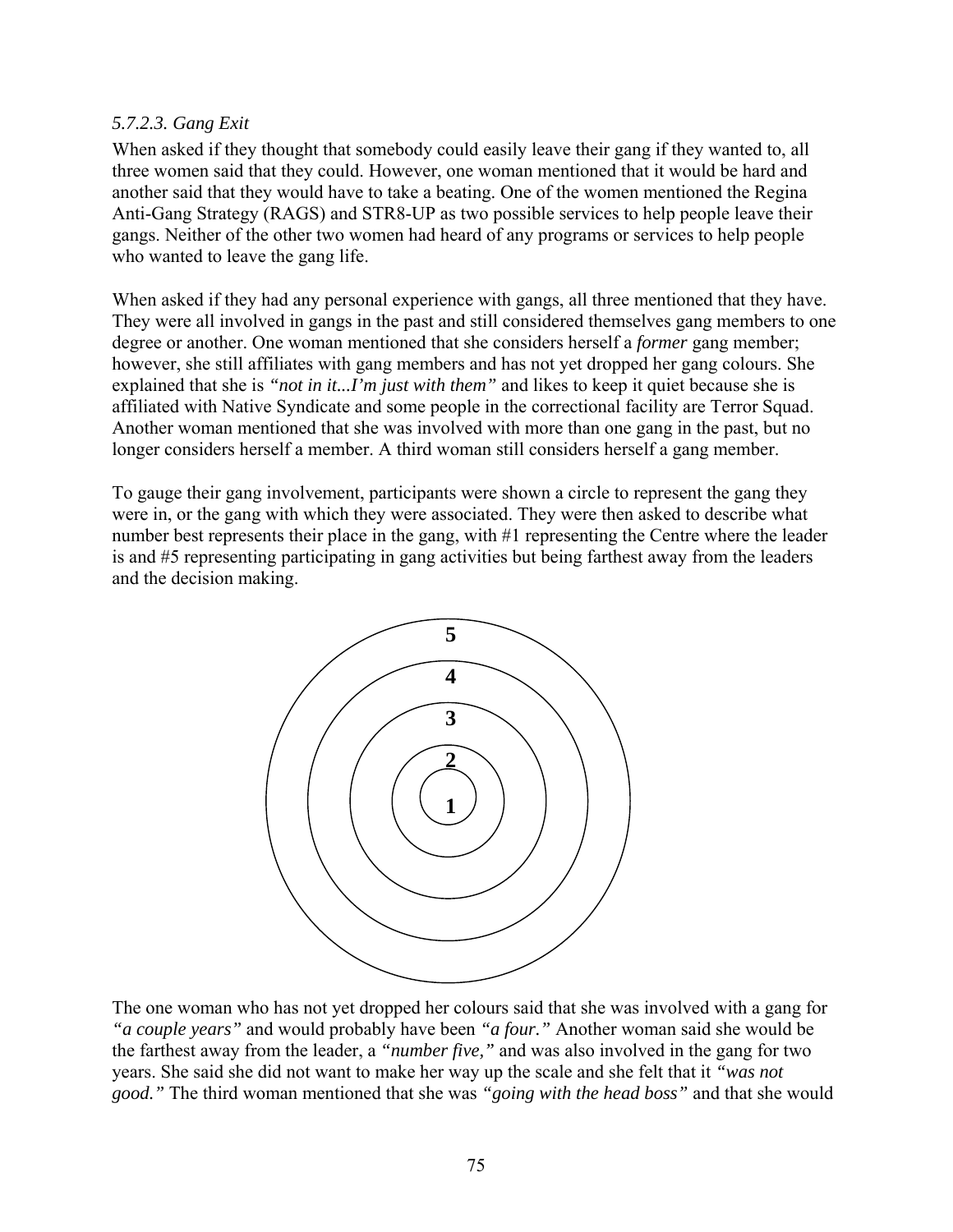probably be a number four because she was *"his woman"* and he did not want her to get hurt. She then explained that he would always make sure *"his other guys"* were always looking after her no matter where he was. She went on to explain that he is now serving a 15 year sentence, but she was given some numbers of other gang members for her to call in the event that she ever got into any trouble. She considered herself a gang member for about three of four years. None of the women currently have any non-contact conditions. Two of these women mentioned that they had no-contact conditions in the past. One had conditions against her sister who was a member of a rival gang, and the other woman had conditions for people involved in a gang.

Two women said they would like their gang involvement to stay the same; another said she would like to become less involved. The one woman, who currently considers herself a gang member, said that she would like her gang involvement to stay the same, also mentioned that she was somewhat likely to leave her gang in the next six months. This response was selected from a five point scale ranging from 1 = *not at all likely* to 5 = *very likely*. She said that she does not really think it will be hard for her to leave, but she does not want to have *"a bunch of the bros pissed off"* at her. The other two women were asked about the difficulties they encountered in leaving their gang. The one woman mentioned her relationship with *"the girls,"* when she decided she was sick of it, she went and talked to the girls and one of them ended up leaving the gang with her as well. The other woman said she did not find it very difficult at all. She said that she was not *"really in it to begin with,"* and was only really in the gang only because she had a personal relationship with the boss which made her untouchable. She then mentioned that she has recently gotten back with this gang boss and, for that reason, she again considers herself part of the gang.

## *5.7.2.4. Closing Remarks*

When asked if there was anything else that they would like to say to help researchers better understand gangs in Saskatoon, one woman took the opportunity to state her opinion.

*Like if you had more activities for younger people so they wouldn't grow up in that type of stuff you know what I mean like the activity centre here. It would be helpful. You probably have something up there.* 

When asked if there was anything else they would like to say about helping current gang members leave their gang, one woman said that the most important thing is to think about yourself and what you have to do to take care of yourself. Another talked about the need for more programs that are easy to access that can help people exit their gangs.

## 1.22.3. Interviews with Adult Male Clients in Community

Five adult male clients were interviewed at a STR8-UP meeting. The clients were all participants in the Program. The interview canvassed participant's opinions on a number of gang-related issues including involvement with different programs and sports, as well as gang involvement and challenges in leaving a gang.

## *5.7.3.1. Programs and Activities*

Participants were first asked if they were involved in any programs, activities or sports. All five participants were involved in the STR8-UP program. In addition, two participants indicated they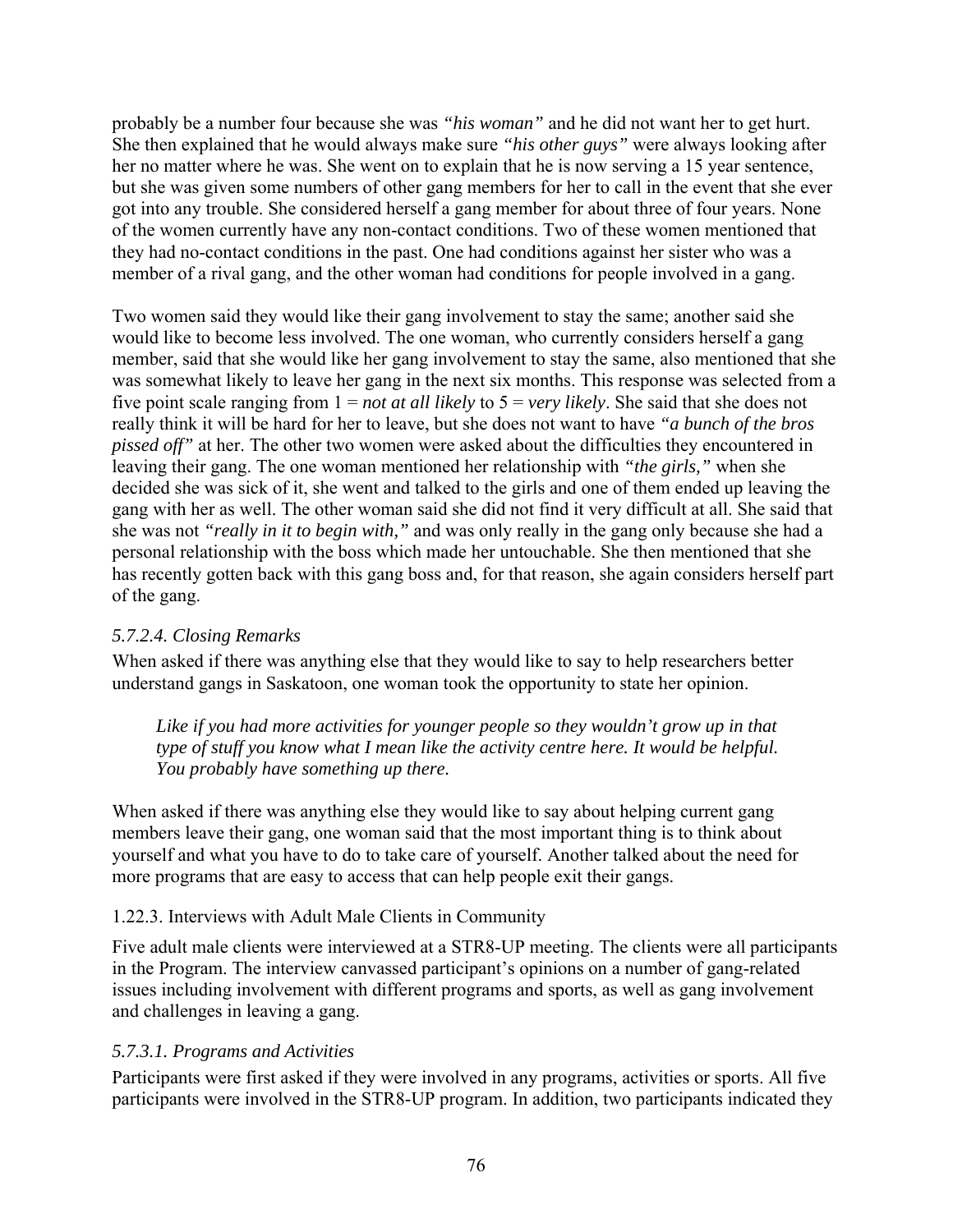were involved in Alcoholics Anonymous, and two were involved in Narcotics Anonymous; two more were involved in schooling; one was involved in break dances at the White Buffalo Youth Lodge, and another mentioned that he goes to church and does bible study. One of interviewees mentioned that his schooling was through the Food Bank, which provides life-skills training as well as food and drink. Another male mentioned that he goes to addiction counselling. Some of the activities that these males are involved with during the STR8-UP programming involve working with trouble children, and playing basketball and hockey through both STR8-UP as well as the John Howard Society.

All five participants felt that the programs that they are involved with helps keep them out of trouble. When speaking about STR8-UP, one participant said that it is *"hard to have a negative influence when everyone around you is positive."* Another said that it gives him something to do and look forward to. Two males suggested that their work with the group has replaced *"getting high*" and committing other crimes, and possibly ending up in jail. A third participant spoke about the resources that STR8-UP has provided him with such as job training and employment resources. Three of the males also discussed their relationship with others in the group, and how participation with STR8-UP provides them the opportunity to connect with others facing similar challenges.

When discussing what activities people might like to get involved in, two participants mentioned that they would like to get involved in more activities. One male said that his main focus is to *"finish [his] schooling and get a decent job."* One would like to get his driver's license, and; another participant would like to become even more involved with the work STR8-UP does with young people. He explained to the interviewer how rewarding these activities are to him:

*A student [from a school I did a presentation at] recognized me in the mall and she approached me. And I felt good her approaching me because she had a problem… and I give her the best advice I could…* 

When asked if they have had any troubles getting into the programs and activities they want to, one participant mentioned jobs and housing:

*Jobs and housing is always a problem, you know. No matter what I do after, you know, I try not to dress like this when I go job hunting and stuff but it's a lot of visual. People see the tattoos and usually I wear earrings and stuff like the hat and stuff like that. It's hard too, people can't believe even now that I'm looking for a house like I've been, in Saskatoon here I've got a good reference, and I've had solid jobs and good references they just don't believe it. They're like, you know, you're still a gang banger, and all that stuff. So I've been trying to get off social assistance for like 2 months, trying to get a job and all that, and get out of this house I'm in and move into a different one. It's always a struggle, that's the hardest part.* 

A second participant echoed these sentiments about getting a job because of his criminal record. A third participant said he has been having some problems getting into schooling because there were too many applicants in the current programs. Two others said they cannot recall any problems getting into programming or activities. With regards to the amount of programs and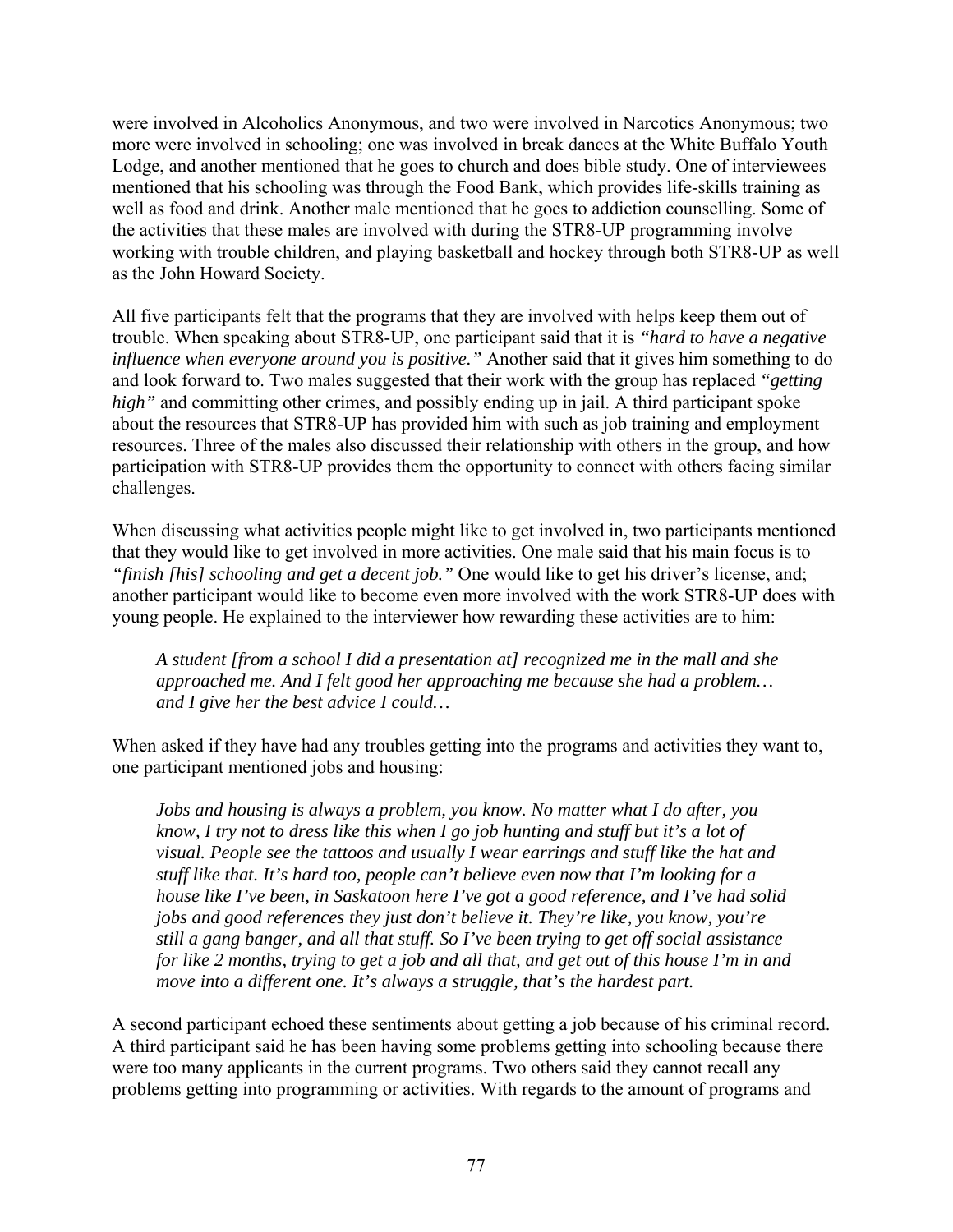activities available to them, three participants said there were enough available, one said there was not, and another was not sure.

*To keep me out of trouble, yeah. But I know a lot of guys that want to get out of their gangs and stuff and we just don't; STR8-UP just doesn't have the resources right now to support us all...I don't know any other groups that work within the city that have done the work that STR8-UP does. They know us on a personal level and we're not just, you know, like a guinea pig or whatever. Lots of people, I know lots of guys that have worked with different organizations and they said they got treated like, like they still get treated like dirt, people just use them. You know, it's like show and tell with them, bring them to conferences and it's like, oh, this is a gang member, and all that, don't know nothing about the guy but they instantly cut them down. And like at least with this, you know Andre calls us, you know 'these are my boys, these are my heroes,' like he gives us the compassion that we need. So as far as I know this is the only one in the city that I'd ever work with.* 

When asked what types of activities they would like to see offered, one male mentioned that many of them are lacking parenting skills. He would like to see some sort of parenting class to teach him, and others, how to be good parents. He also mentioned employment assistance programs as well as *"things to help us go on with our lives."*

*These movie nights and stuff are great; like they do show us the social side but, you know, I'm happy; I know these guys to go watch a movie and all that but, I don't know, I can watch movies all I want but that's not going to pay my rent.* 

Another participant mentioned that he would like to see people who are successful graduates of programs such as STR8-UP come out and talk with gang members more often. He also mentioned that he would like to see some more recreation Centres opened such as boy's and girl's clubs. He feels that, since many gang members shy away from such resources, it is important for providers to make youth feel welcome and accepted. Another participant also highlighted the need for programs for youth; he felt that they were not available for him when he was growing up. Another felt that there should be a treatment Centre in the Centre of the *"hood."*

## *5.7.3.2. Gangs*

When asked if a lot of people want to join a gang, all five people felt that a lot of people do want to join a gang. Two of the males mentioned that many people like to join because their family members are in gangs, three mentioned that a lot of people in gangs are lonely and lack positive role models, three discussed the protection and money associated with being in a gang and three mentioned how gang membership is often glamorized in the media.

*Everybody glamorizes gang life to what they see on music videos, you know, everything's going to be good as soon as I have my bros behind me and I'm making all this money and I'm carrying a gun and all that, and it's not really the way it is. Gang life is not glamorous at all. People who want to join a gang and the ones who really are, or who really get seriously into a gang are the ones who have nothing*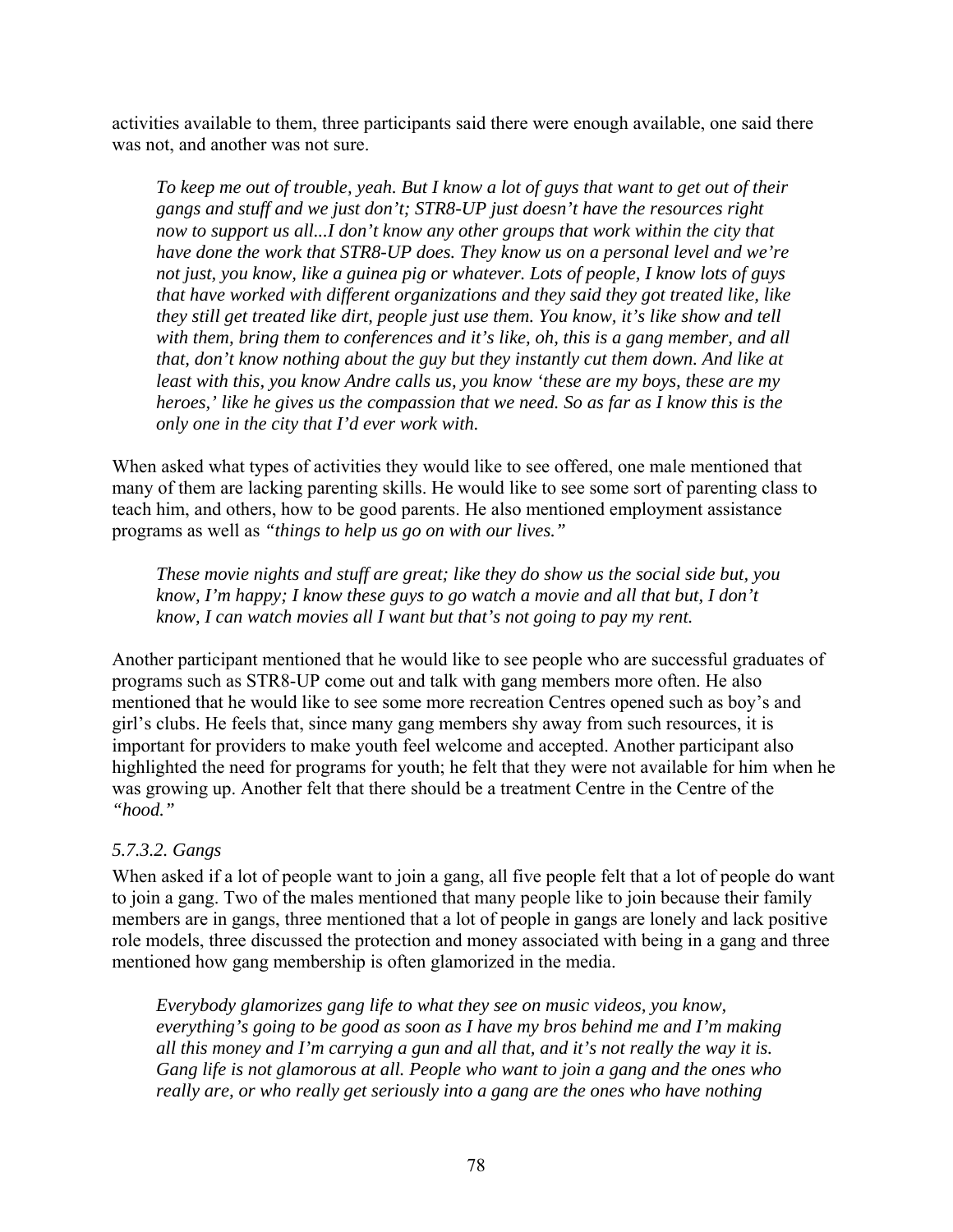*going on at home... Lots of people do want to join a gang because of what they see and what they hear. But it's nothing like what you see or what you hear.*

When asked about some of the good things that come from being in a gang, two interviewees mentioned that the gang becomes one's family; two mentioned that they learned how to fight and would rather be out fighting than at home where things might be bad. Two participants also mentioned money, one mentioned companionship, and another commented on how much he enjoyed partying with other gang members, as well as the influence that comes with being in a gang. However, although money is a powerful motivator:

*It's bad money… it's blood money, you know… because to make money, you gotta pretty much victimize people you now… you have to step on people and… and you gotta do that... They call it missions, eh? You gotta put your work in...* 

This interviewee further explained that, when he was in jail, he originally thought his *"bros"*  were his family. But he went on to explain that, when you are in jail, you get letters from your mom, not your fellow gang members. When the participants were specifically asked what bad things can happen from being in a gang, all four commented on the potential physical harm such as being killed or asked to harm someone else. Two interviewees also mentioned the possibility of going to jail; one commented on the harsh judgments of one's family. Two participants also mentioned how their gang membership fuels their ongoing struggles with alcohol and drug abuse.

*You go to jail; drugs are the same as a currency to us. I've done so many drugs and stuff. I've really really destroyed my chance at having a good future from the few years I was in a gang it's going to take me double the time to straighten out what I've done, to get out of it, so I can hopefully move forward...It's dangerous and it's senseless and it's all run off drugs and alcohol and guys who want to be big.* 

Participants were asked to rate if they thought things would be better or worse for them if they were in a gang. The response options ranged from  $1 = much$  *worse* to  $5 = much$  *better*. All five participants said that their life would be much worse  $(M= 1.0, SD= 0.0)$ . When asked to expand on this response, everyone said that nothing would be better about being in a gang. When asked about what would be worse, safety of self and family was mentioned by all; two talked about being drawn deeper into their addictions, and; four people mentioned that they would be in jail or dead. One male reports that the gang he was once in has been fighting a lot more lately, and if he were still in the gang, he figured that he would be doing jail time today.

*I wouldn't have my freedom, I'd lose respect from my family, well, the ones that care anyway ... I'd have a record, probably, I'd have enemies, I'd have to worry about walking down the street or getting stabbed or something. I just, I don't know, I can't, and it's not me.* 

When asked how often they are asked to join a gang, two said they are asked all the time, one said about once a month, and two said not anymore.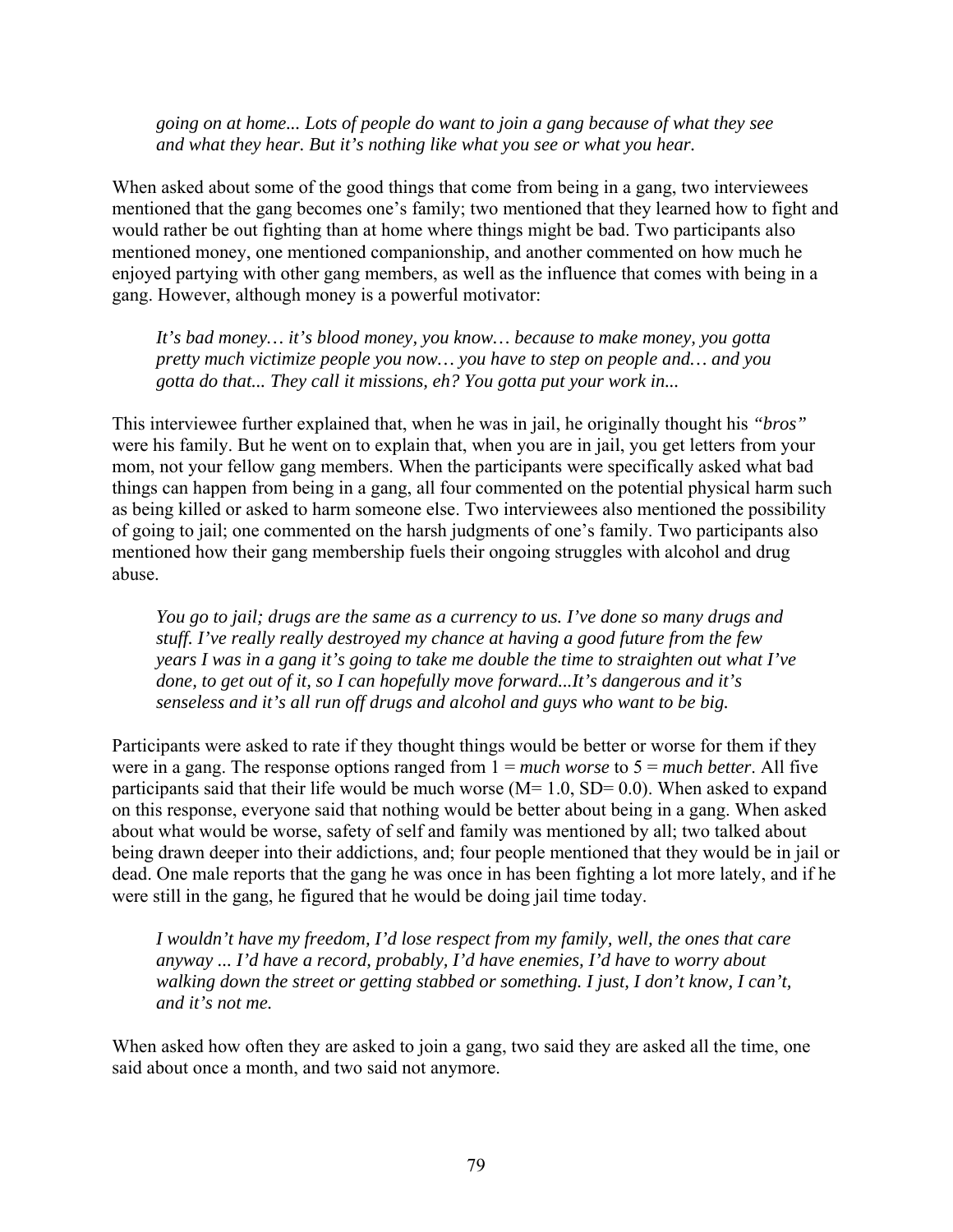*The first time I joined a gang I didn't know what a gang was. I got beat up in a park. I took a minute[6](#page-95-0) in a park when I was drunk with a bunch of guys and I didn't know what a minute was. I thought they kicked the shit out of me and just left me there but the next day they came up to me and they shook my hand and all of a sudden I'm a gang member, and I'm 16 years old and that's cool.* 

Many of the males interviewed talked about being asked to join a gang because they are good fighters, and gangs are always looking for good fighters and people who can make a lot of money. STR8-UP, Father Andre and Stan have been cited as major influences in helping gang members turn their lives around by giving them the strength to turn from their gang.

*Like I have a lot of respect for that Stan and Father André that they have a lot of trust in me. I've never had that… and coming from my perspective that means a lot to me you know… that… they give me that trust. Because a lot of people… they look at me like… I am a criminal, you are a gangster, you no good… you are like… don't be around me (laugh) and that eh? You know… so… but it's… it's been really good.* 

When interviewers asked participants if they thought that gangs are trying to get more people to join their gangs, all five said yes. One male discussed the importance of recruiting more members because of all of the gang violence that exists right now. With all of the gangs *"at war"* they are trying to recruit as many people as they can to build their membership. A second male talked about the need most gangs feel to begin gang recruitment at a young age.

*You have powers in numbers, and the younger you can get them the better, because underage guys don't take such a serious charge. They get a slap on the wrist for stuff that we'll go to jail for 2 years for. So the younger you can get them, and when they're young you can train them for… And you can put the fear in them right there. Even if they grow up to be 6'2, 400 lbs, they're still going to be scared of you because you slapped them around when they were little. So yeah, all the time.* 

Participants were then asked what they thought that most people do when they are initially asked to join a gang. One of the participants thought that half of those approached, will join. Two said yes and two said *"some of them."* One cited the Pleasant Hill area as a major recruitment zone.

*A lot of these little young kids look up these gangs for acceptance… because they might not get that at home… because there might be other things going on… mom and dad… drunks… And gang members… they'll welcome them all with open arms, ... and they don't realize what they are walking into…That's a really growing thing out there with young people being given false hope… it supposed to be the young next generation, you know… and they are looking up to older people and it's just like… kinda like sickens me… I've never ever approached the young kids … like if he's 18, yeah, sure, I'll check him … I'll watch him and study him and see if he can handle his own… That's how I [was] when I was recruiting people… and yeah…I know… I've wrecked a lot of young guy's lives…*

<span id="page-95-0"></span><sup>&</sup>lt;sup>6</sup> Taking a "minute" is generally the method used to initiate new members into the gang where the new member is beaten by another gang member/or gang members for a certain number of "minutes".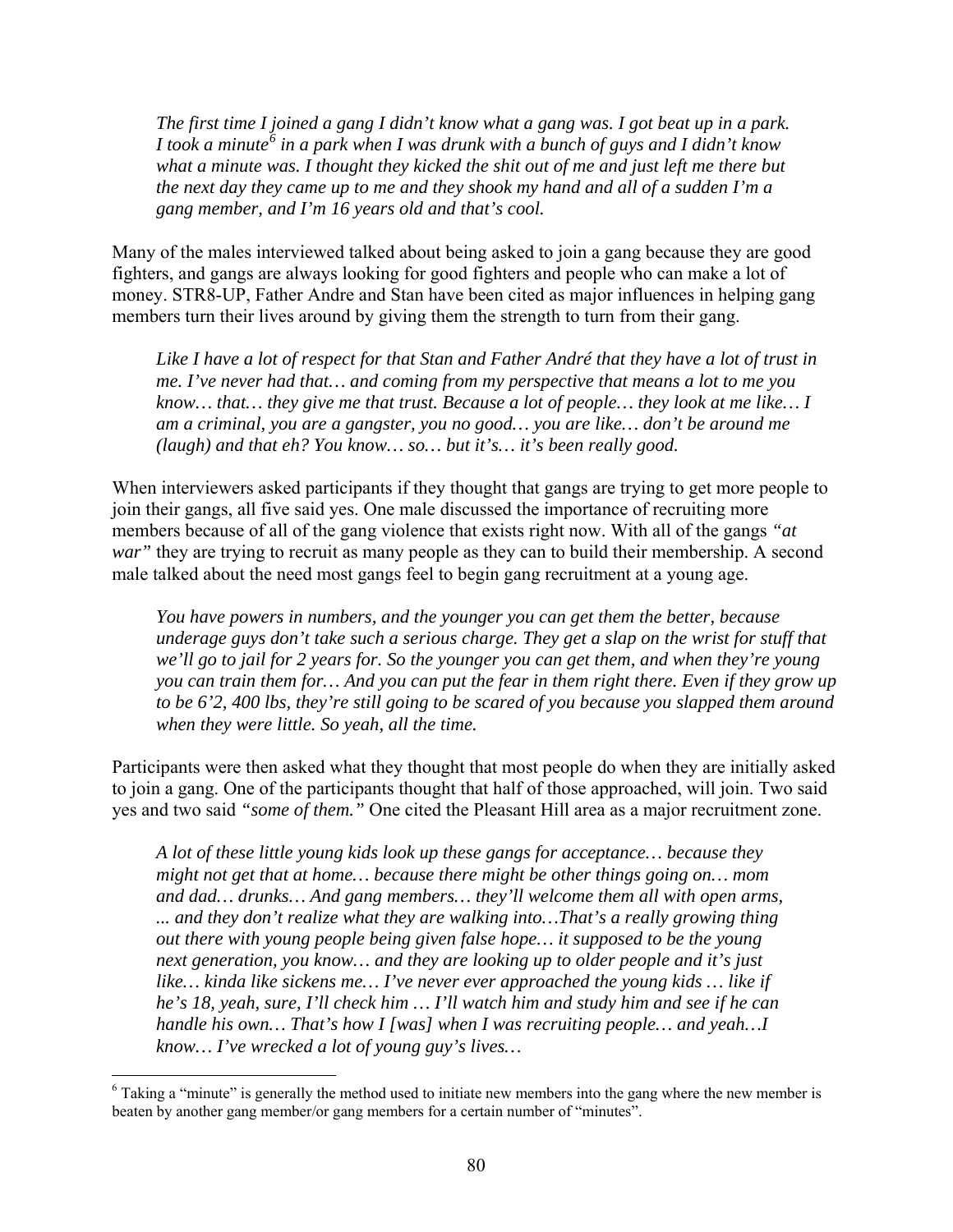When asked if they thought there were more or less people in gangs than a couple of years ago, all five believe that there are more. One person said there is more than there were *"by far,* and another said that the *"gangs are getting crazy in this city."*

When asked for their opinions on whether the police would catch someone committing gangrelated crimes, two people said yes; two said it would depend on the circumstances; and one said he did not know. Two of the males also mentioned being caught often depends on one's place in their gang. One interviewee said that when a crime is planned by the experienced "OGs", the Old Gangsters, they are less likely to be caught. Another male talked about the younger and newer members taking the "rap" for the older members.

*The police will. That's the thing about… when you're in gang, it's like politics. There's a president and everything works its way down. So if you're the president and you do something and you get caught for it, someone lower than you is going to take the fall for you. I've been to jail a couple times for things that I never even knew about. And they came in the room and say 'hey, it was this guy' and then they looked at me and kind of gave me the big eyes like, it will be ok, just go to jail and everything will be solved after. So if you do a crime, more than likely for a gang, it's not going to be the one who did it going to jail.* 

Participants were then asked to rate how likely getting arrested would be on a five point scale from 1 = *not at all likely* to 5 = *very likely.* The mean rating was 3.40 (SD=1.1) indicating that participants thought that it was *somewhat likely* that these people would get caught.

When asked if they thought that police have cracked down on gangs lately, one respondent said yes, and three said no. Two of the participants said that they did not think the police knew how to crack down on gangs, and that they can, quite unwittingly, make them better criminals.

*I don't think that the police know how to…The police don't really crack down on the gangs. The police make the gangs, if anything. In the correctional every units divided into different gangs and there's a thing that's called the fishbowl for people who aren't. And once you're in jail you can, you know, make better acquaintances, better guys you get two years to work with this guy inside, and get fed and all this stuff and you get out two years later with all this new information and guys you can call on the phone. Come on, you know. You can throw us in jail but it's not going to stop. You know, I honestly don't know how to stop the gang problem; all I know is that something's got to be done. But the cops are not slowing it down at all.* 

*The charges ain't going to do nothing man. They're just going to make people more angry, go to jail and come out ten times bigger. Corrections is just like criminal school, you learn more in there, you come out stronger, you come out smarter. It's not a good place for you to get your mind right. The police aint doing nothing by charging them, you know, they should be trying to help them instead of throwing them in the cage.*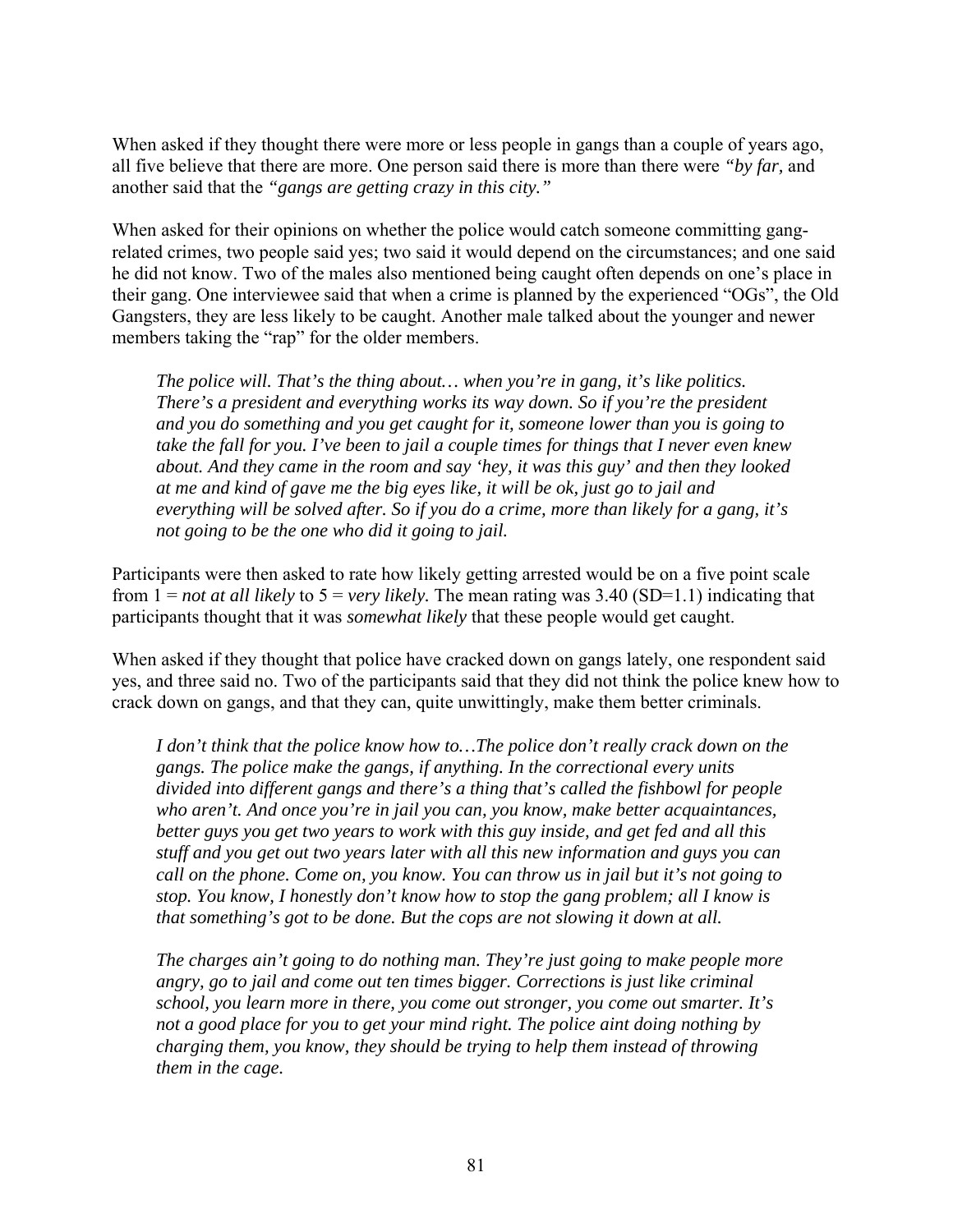Three of the participants commented on whether they thought the police were doing anything to keep gangs from committing more crimes. One person said no; one said somewhat, and; another said he did not know how to answer. They were also asked if they thought that it was pretty easy to commit a crime and not get caught. Two respondents said they thought it was pretty easy. Another said that it depends on what crime you are committing, and if you know what you are doing. He said that *"anybody can do a B&E and go get caught"* by being *"stupid."* 

#### *5.7.3.3. Gang Exit*

When asked if they thought that somebody could easily leave their gang if they wanted to, three respondents said yes and two said that it would depend on the circumstances. Two talked about the beatings they would have to take to exit the gang. Another talked about how something traumatic would probably have to happen in order for someone to *want* to leave their gang. He said that he often has people come to his home to ask him what they should do about leaving their gang. However, he suggests that giving such explanations to others is often very difficult, and that the person must somehow gather the strength they need. Another interviewee said that leaving depends on the policies of the particular gang.

 *Well, they have a choice and to get out… you gotta take a minute… they call it. That's getting stripped of your colors. You get beat down from… up to five members at one time… they jump on you and… and they time you… depending on your higher up… who your higher up is… and how much time they say that… because you didn't get up to three minutes, and you can kill a person like a minute…. You know… and this is five guys kicking in their shit… they'll beat hell out of you… so… they really think about that, eh? Like I took my minutes out… when I retired, you know? But I ended up knocking them all out… so… and ah… yeah… it's… it's hard… well, a lot of them are scared… of a minute, so they run away, you know… and they're labelled after NG…* 

When asked if there are any services or programs that can help someone get out of their gang, one person mentioned the role of teachers and guidance counsellors; another mentioned a program called Flag Bear in Regina. Another participant mentioned that his minister, family, and Father Andre were important resources for him. Three of the participants talked about how a program like STR8-UP can help people get out of gangs. One of the participants talked about the presentations they do at school and how that helps them to pass on the message to younger ones and be a positive inspiration for them.

*Evidently, look at me. I'm doing a lot better now. I got a job, not gang banging no more, hanging out with people that are exactly like me, wanna leave the gangs. I've good inspiration coming from Father Andre, his resources, Stan. So, this program really works.* 

*Well they just talk to them and be supportive and they give them things to do and show them that, you know, there's more to life. There's a lot more things and you can have fun without getting high or drunk, you can have fun without getting in trouble, like going to jail or whatever, like you can have fun without all that. Like that isn't fun at all. Like there's things you, you know, things you can do.*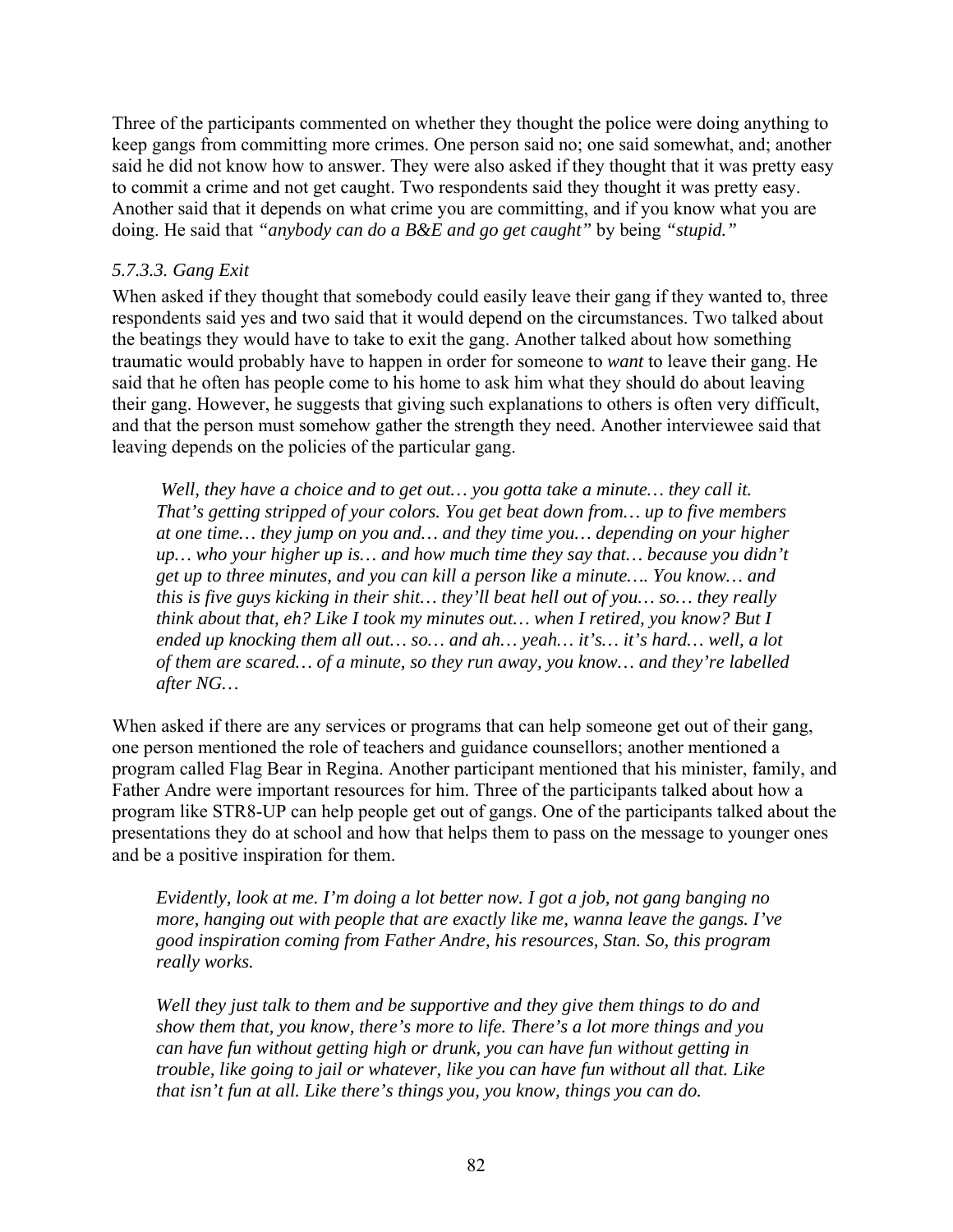All five participants indicated that they have had personal experience with gangs. One participant said that, even though he was never involved in a gang himself, he was stabbed numerous times because he refused to join a gang.

*Basically, if people ask you to join a gang and you say no, it like, it's either you're with us or you're against us, and they'll consider you like weak or whatever just because you don't want to be a part of it. That's how it works.* 

None of the participants indicated that they are currently in a gang; however, four of the five participants were in a gang in the past.

*I am not involved in a gang right now. I got a full retirement… I had a meeting with all my heads, all the captains, president, and I got an honourable involvement with retirement because I've been in a gang like 15 years… and I've done it all… this… they gave me a right… but I had to take the minute out and beat down… and yeah… I won't [be] flying [the colours any] longer… I won't join another gang… that's my soul and word. I wouldn't… I wouldn't join… you know… that's why they let me go… cause they didn't want me to leave… because I make money…. I make mad money...* 

To gauge their past gang involvement, participants were shown a circle that represents the gang they were in or associated with. They were asked to describe what number best represents their place in the gang, with 1 representing the Centre where the leader is and 5 representing participating in gang activities but being farthest away from the leaders and the decision making.



One of the interviewees indicated that he was not in a gang and therefore did not fit anywhere on the circle. Three of the other males indicated that they would probably be a number three in their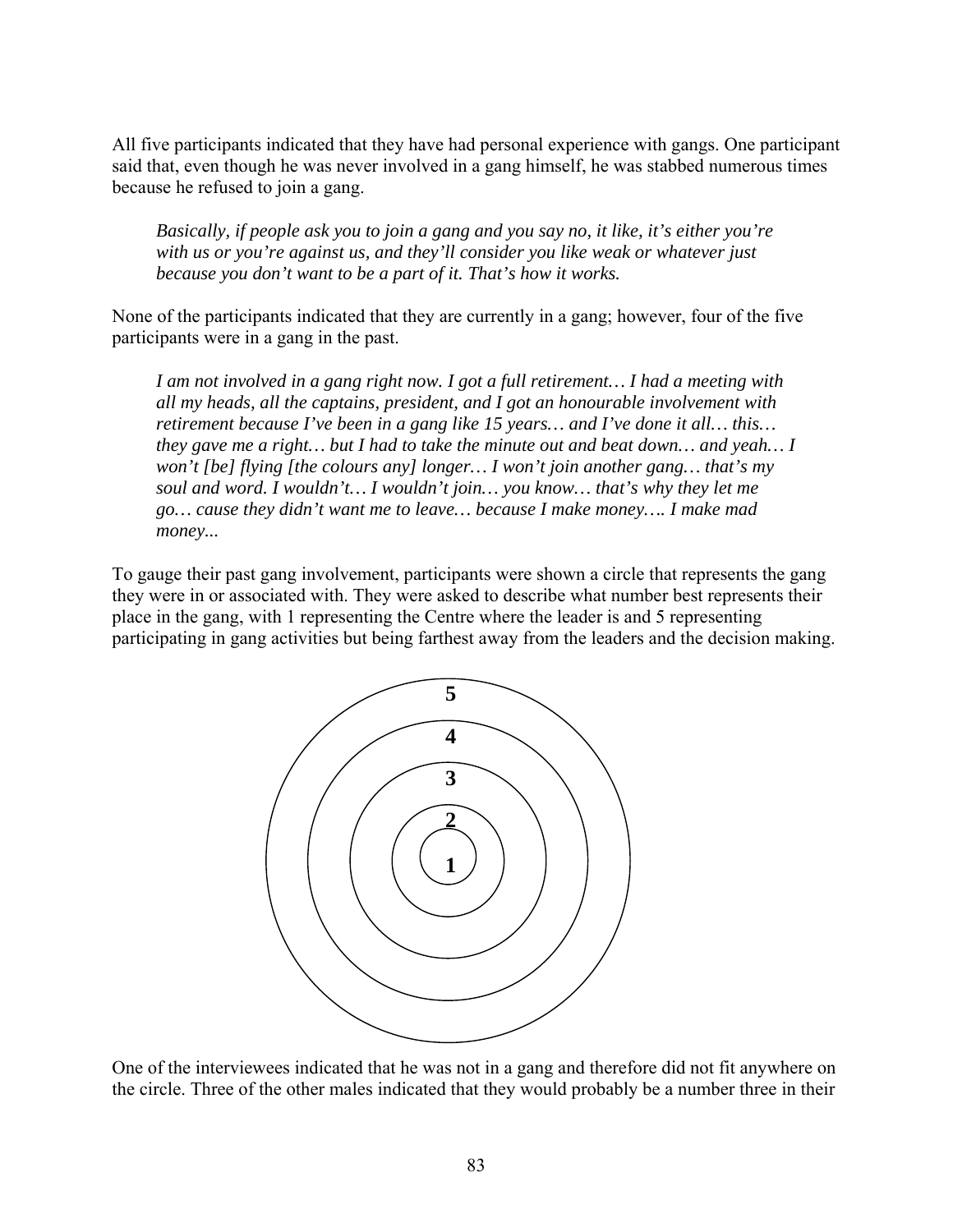gang; one of these people described himself as a *"Sergeant of Arms"* and; another said he was a *"Captain."* The final participant indicated that he was a five. Of those who said they were involved in a gang, one said he considered himself a gang member for a year and a half; another said six years; another, eight years and; another, 14 years.

*I was involved with that gang from the time I was 16 til the time I was 22 years old. I was involved heavily, living with the gang members right in our safehouse for 2 years, then I moved out on my own and started running my own apartment building when I was 19. From the time I was 19 til the time I was 22 I worked with the gang but I worked more loosely and like I said I moved farther away. I started as a 5 and I was always getting in trouble because of what 3s were saying. When I became a 3 I could start telling people 'oh, you know, that guy did it', but that was as far as I could get.* 

When asked about whether or not these interviewees currently held any no-contact conditions, four said that they did not currently have any such conditions, and one said that he thought that he did on someone that he stabbed. One of the males also mentioned that he had a no-contact condition in the past against people that he had hurt. Three participants talked about their current gang involvement and whether they would like that to change in the future. One participant said that he would like to become less involved with his gang, and two said they would like for their involvement to stay the same.

When asked about how they got out of the gang, one former gang member mentioned that he sort of *had* to leave the gang, rather than him leaving on his own free will. He explained to the interviewer that he was selling drugs for his gang when he lost a backpack full of drugs, so his gang had a "hit put out" on him. It was this event that caused him to drop his colours and leave Regina for Saskatoon. Another male said that he had a *"kind of epiphany"* when he was sentenced to seven and a half years in jail. He explained that he began thinking about his life and why he was in jail, which he blamed largely on his drinking problem. When he drank, he liked to fight, and he was not scared to stab someone. He explained that he would "call all the shots" in jail and became the president in there. This is when he decided that when he was released from jail, this was going to change.

*I went to Regina where all the… that's where the Native Syndicate is mostly in Saskatchewan, so I went and asked …the president ... I said look man … this is what's on my mind … this is what I want… and I ask[ed] for … retirement … and they sat down and they talked about it … and I said… look man… I'll take everything to the grave with me you know … I am not a snitch…I'll never be a snitch, you know … what … what we did … what I know I'll take to the grave… I … I give them soul my word on that…* 

He explained that because of his ranking and what he did for the gang he was given an honourable retirement. However, he mentioned that he still has his *"gang patch"* and although he plans to get it covered up, other gangs still *"hustle"* him. A third male said it was not very difficult to leave his gang because he was a captain and had his *"own crew"* beneath him.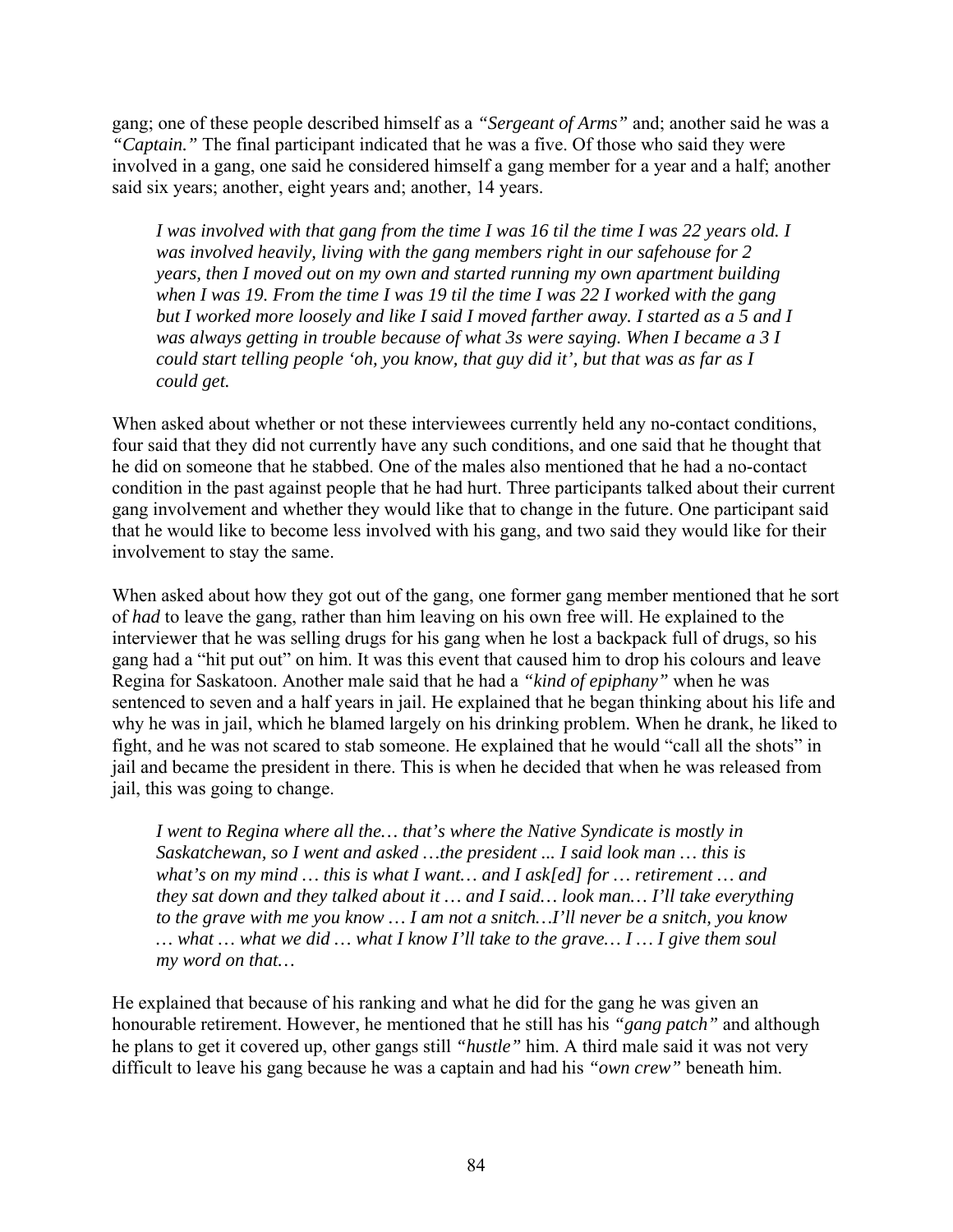*All I had to do was put a word in, hook them up, give them a certain amount of cash, you know, or either take a minute out of the gang, get beaten down. So that's what I did, and I'm out now.* 

A fourth interviewee talked about how he slowly began leaving the gang by dropping his colours and not spending much time with other gang members. Eventually they became frustrated with him and gave him his minute.

When discussing the difficulties some of the men had with leaving their gangs, one male said that his drug addiction did make it hard for him to leave the gang because there was always a steady flow of drugs available to him, and that there were three other males in the gang that he considered family.

*I had three bros around me that I called family. You know, these are my bros, we would die for each other and all that stuff, but when it came down to it, these same three bros that I would have taken a bullet for were the ones who were suppose to give a bullet to me.* 

Two other males also commented on their "bros" no longer being there for him. One talked about how he gave up a lot for these guys and even some family members, most significantly his 18 year old son. Yet he has now been labelled as *"NG"* or *"No Good"* by these same *"bros"* that he chose over his son. The second respondent talked about the loss of respect he experienced from his bros, and the *"beef"* he now has with some of the people who were part of the gang.

## *5.7.3.4. Closing Remarks*

When asked if there was anything else that they would like to say to help researchers to better understand gangs in Saskatoon, all four took the opportunity to state their opinions. Two talked about the stigma that follows someone who is labelled as a gang member or ex gang member. They also mentioned that there are a number of different circumstances that lead people to joining a gang. Another talked about the importance of speaking to past gang members and learning the best way to approach the youth. The fourth male spoke about the lack of guidance and direction in many of these youth.

When asked if there was anything else they would like to say about helping current gang members leave their gang, they all recognized that it is not easy. One male talked about how supportive STR8-UP has been. Another talked about how important it is that someone actually wants to leave the gang and makes this choice on his own. Finally, one male discussed how important it is that you have some supports and mentors as you leave the gang.

## 1.22.4. Interviews with Adult Female Clients in Community

The Evaluation Team interviewed nine women at the Kinsman Activity Place during a support group meeting for women involved in the sex trade. In addition, one female STR8-UP member was also interviewed. The interview canvassed respondent's opinions on a number of gangrelated issues including involvement with different programs and sports, as well as gang involvement and challenges in leaving a gang.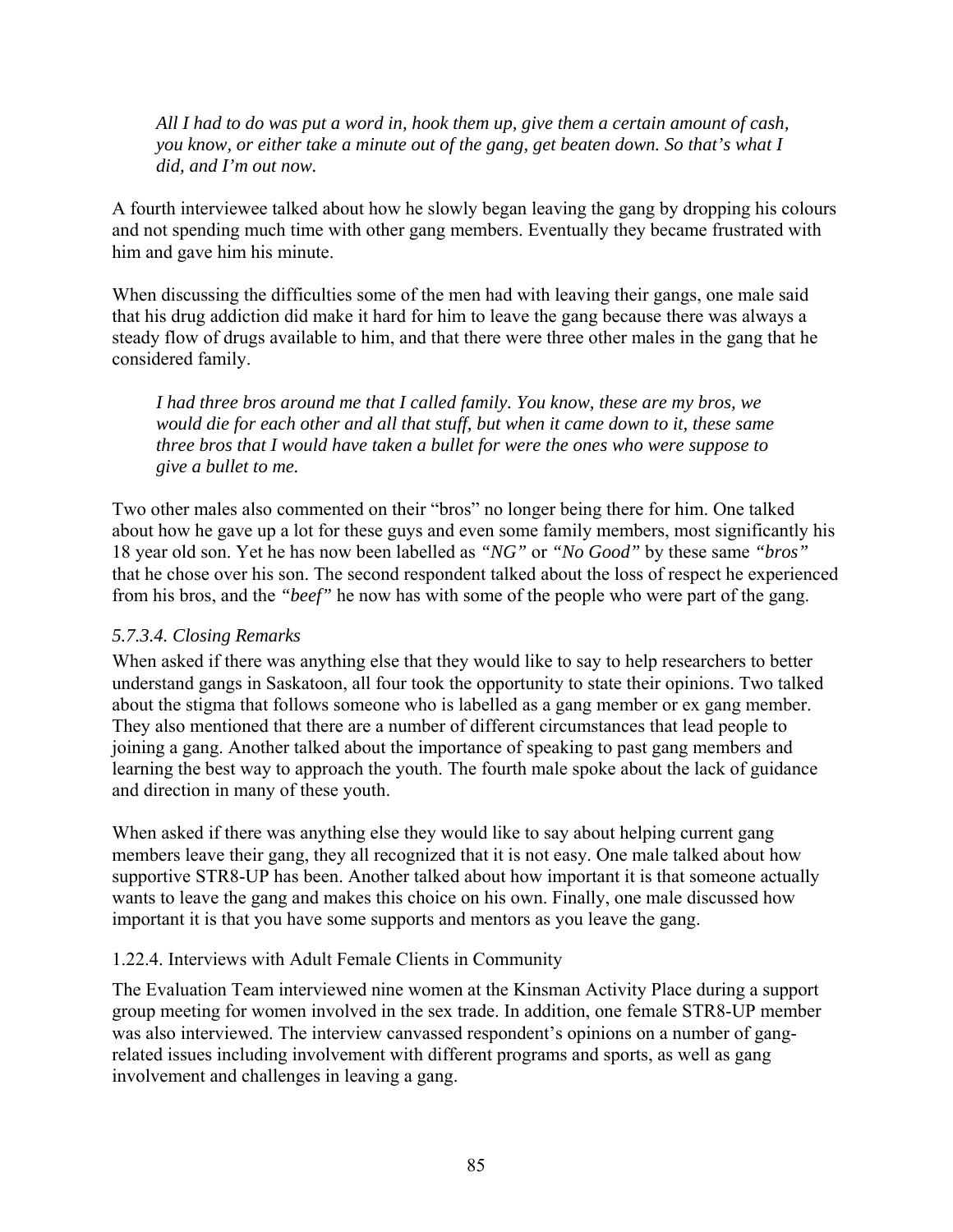## *5.7.4.1. Programs and Activities*

Participants were first asked if they were involved in any programs, activities or sports. Nine participants were involved in the Kinsman Activity Place (KAP) Women's Support group, and one participant was involved in STR8-UP. The woman involved in STR8-UP said that she enjoys the program because it gives her the opportunity to go and tell her story and pass on her message to others. She also mentioned that she became involved with STR8-UP and other activities through a John Howard outreach worker. Two other women mentioned that they became involved in KAP through a friend's referral.

One of the women mentioned that she is taking a child care program at St. Michaels School that teaches her how to better understand her child instead of getting mad at her. Another woman mentioned that she goes to a traditional parenting class and to the Parker Pierre, as well as a family history group on Wednesday nights. One person mentioned she has become involved in a career training program after finding a flyer entitled "Career Moves" on a bulletin board. Another mentioned she has been playing volleyball for the past four and a half years through school. Another said she is involved with the Saskatoon Downtown Youth Center Inc. (EGADZ), which she learnt about from the *"street people."* She said she has been involved in EGADZ for about 10 to 12 years; she described it as a place to hang out, eat supper and receive some social support. One woman is very involved in the community. Some of the activities she discussed were sports, traditional activities such as Pow Wows and round dances; she also acts as a co-facilitator the KAP women's group as well as a "home nations" group. She said she educated herself and has decided to dedicate herself to helping her community.

Another woman mentioned that, even though she participates in some programs and lives at a safe house, she does not participate in many programs because she feels that many *"programs in this town are just bossy."* She mentioned she was once involved in prenatal classes and cooking classes for a healthy baby, but she only went to a couple of sessions because she does not have much spare time, and enjoys visiting her friends more than attending programs. She also said that there are a lot of other things in her life that add stress that might prevent her from entering programs and activities.

*I did have a husband and he was a farmer, remember. And he was in the Pen because he slept with my best friend and my best friend charged him for rape. So he is in the Pen right now and my daughter doesn't even know him and I'm just having a hard time with it. And I know a lot of, I know too many people in this city and in this community and they just annoy me. And those Terror Squad are annoying. Well they are not; I don't consider the Terror Squad as a real gang.* 

Two women were not involved in anything other than the KAP support group.

When asked if they thought that these activities helped to keep them out of trouble, three women said yes. Two of these women talked about the importance of programming for kids. They said that their little ones cannot even play outside because of the gangs who *"all of a sudden come out of nowhere and start shooting at each other."* They both suggested that more organizations need to be opened up for youth gang members. Two women explained that they did not need these activities to stay out of trouble and that they are able to stay away from it on their own.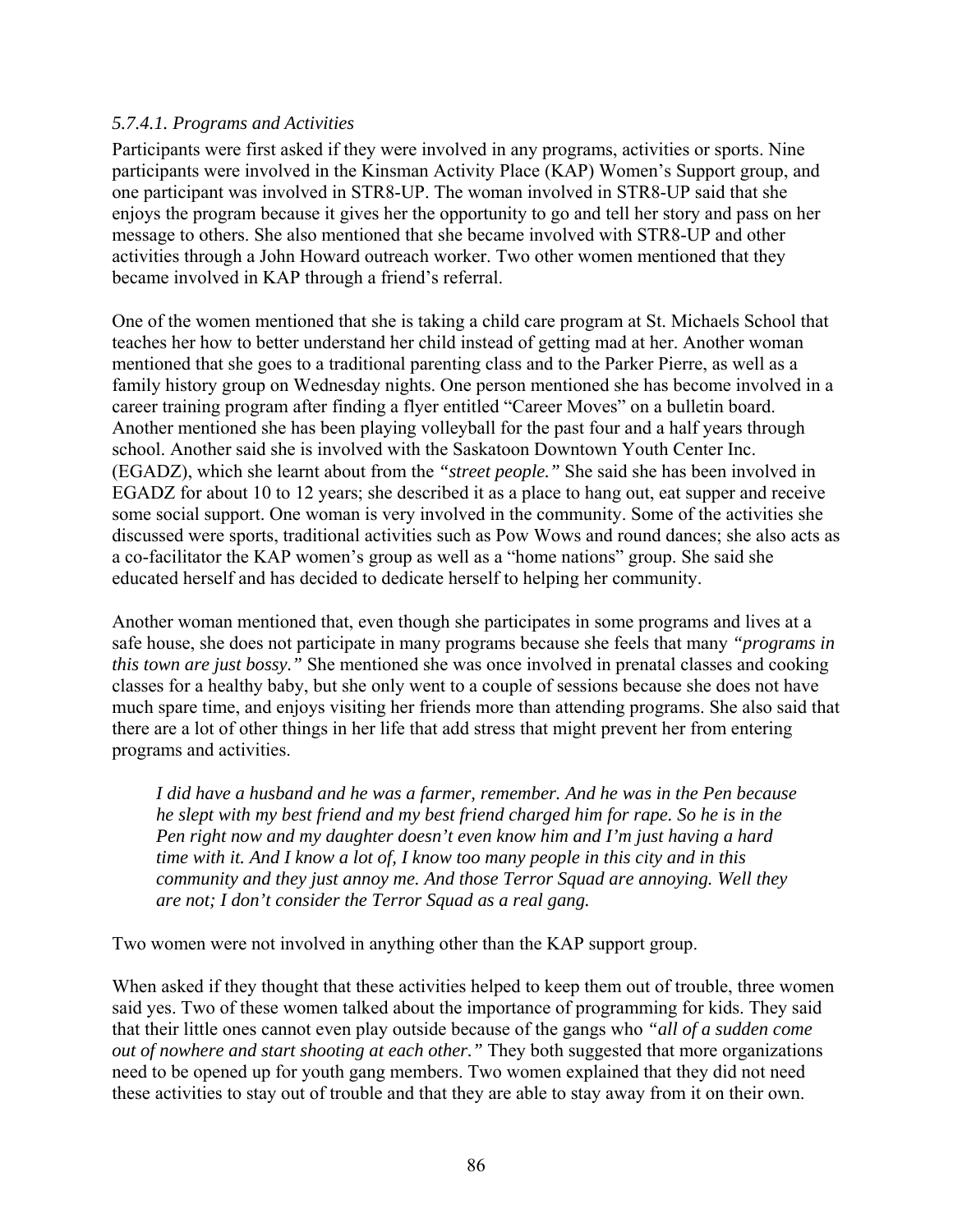One woman thought that the programs she is involved with help to keep her out of trouble – she said that she *"fell off the wagon"* and started to drink again, went to school and could not concentrate. She added that she has learned her lesson and has not consumed alcohol for the past month. Another woman mentioned that the programs help keep her busy and out of trouble. She explained to the interviewer that she lives with HIV/AIDS and these programs have allowed her to keep busy and not spiral into depression and addiction. Two other women agreed that the programs help cope with all the annoyances and frustrations in their lives.

The woman in STR8-UP thought that programs have "somewhat" helped her to keep out of trouble.

*Like when I'm around my peers in STR8-UP and I'm feeling really positive and stuff like I can carry on my journey and do positive things. But then when I'm like going back to the hood and stuff it's all like a whole different story because people don't understand what I'm trying to do and stuff, so I can't really talk about it with other people.* 

When asked if there were more activities they would like to get involved with, two women said there is nothing that they are currently interested in being involved with, and seven said that there were programs with which they would like to be involved. One woman mentioned that she would like to get involved with something to help with job searching and employment; another participant mentioned she would like to play baseball; one would like parenting classes; two said treatment, one discussed Equal Justice for All and QUINT. One other said that she would like to start volunteering with youth. Family appeared to be an important factor in deciding on the types of programs these women would prefer:

*Anything to do with kids, like... anything actually. Like I got my first aid and CPR and that so um anything that involves kids. But yeah if it was more I have to come and leave the kids at home, that wouldn't interest me. You know it would be more of a family this because I just. Pretty much were ever I go I bring my son it's just he's my suitcase you know what I mean., he comes everywhere so yeah it would have to more of a family course. I don't really know what's out there to offer but anything to do with family so yeah.* 

Participants were then asked about any troubles they had getting into any programs or activities. One woman mentioned that she has not had any trouble getting into programs; instead she normally joins a program and quits; she has trouble following through with them to the end. Six participants said they are not having trouble getting into any programs. One woman said she has had some problems with the Saskatoon Tribal Council, particularly because they did not offer anything for people living with HIV/AIDS, or *"two spirited"* people. She said that the STC did not support these programs because they did not fit into the community anywhere. Another said she is having problems getting through all of the steps of treatment. Another woman mentioned that she had a program she wanted to get into but did not meet the enrollment criteria (she did not say what this program was).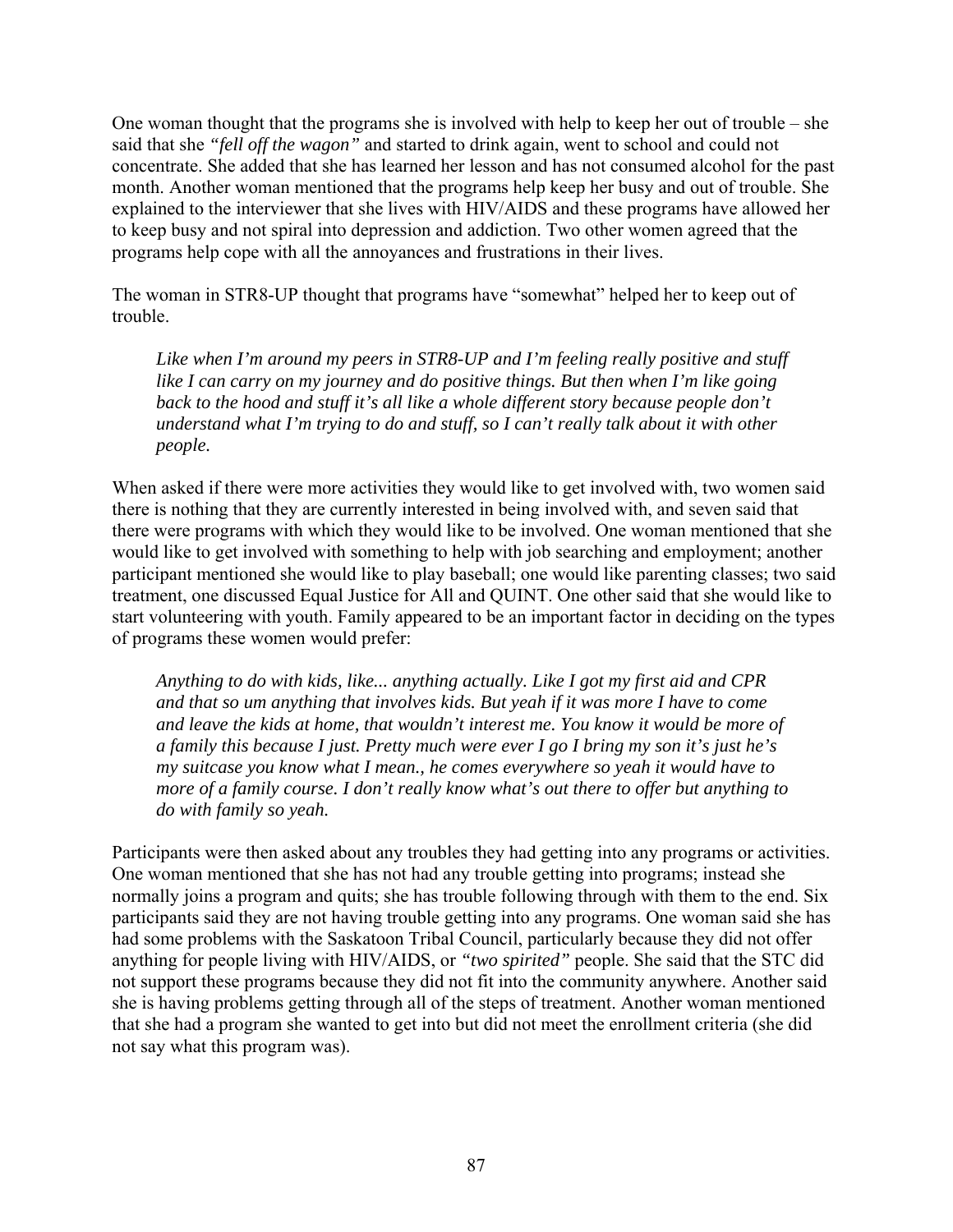*Sometimes we're pushed away because you don't have enough money or something. But, for the people that are on the streets, you kind of learn to cope with what you have, and the organizations that don't charge money, that are non-profitable, you learn to get their help more than anyone else. You have to find your resources, you have to live – this is going to sound mean, I know – but you're going to have to live with what you've got. And not very many people, kind of, I don't mean to be mean in any way to anybody that has money or anything, but people that have money … like that's why I feel bad, because people that live in the hood right here, like Pleasant Hill area, we don't get very much money. A lot of us are very, very poor. We don't even have enough money – some even don't have enough money to feed their children, like … and what money they do have they drink it up and beat their children. That's another reason that I believe there is a gang … It's kind of harder on the people who are trying to actually make a difference and not want to turn out like that. But, it's kind of hard once the gangs kind of went from touching only other gang members to everybody in the community.* 

When asked if there are enough programs and activities out there to keep people out of trouble; three women said yes; two said no, and; one said the question does not apply to her because she can go to the park and stay out of trouble.

*There's not really enough there, resources in the city are very limited. Like there's a lot of good programs and stuff and youth Centres out there, but like I said it is limited, like different start dates and I don't know, requirements, and all that stuff.* 

When further probed on what activities they would like to see offered, one woman said she would like to see more sports offered for people her age. Three participants mentioned that they would like to see more programs for youth. Another woman mentioned the need for more support groups regarding anger management and domestic violence. She mentioned that there are some programs, but they all have long waiting lists. Another woman mentioned that she thinks that, although there are programs available in the general community, sometimes there is not a lot offered in a particular area; such programs are not easily available for those without ready transportation.

*I believe there would be more people that would kind of step out and say "hey, like yeah, I'd wanna try that". But it's kinda, the government and people don't realize, is how hard it really is, cuz they got the good life. Put them in our shoes, if your homeless, let them sleep on a park bench at night, or worried about getting jumped, or beaten, robbed. It's kind of, sure, it's a nice neighbourhood at times, but it can turn around just as fast. You never know when something is going to happen or go down, like, it's very, very serious when it comes to gangs in the city.* 

## *5.7.4.2. Gangs*

When asked if a lot of people want to join a gang, eight said that they thought that many people do want to join a gang, and one said that, although some do not want to join a gang, they are usually pressured into it. One mentioned that she thought it was getting better than in the past; another said that many join because it is an *"easy way out"* and another mentioned that some want to join, but mostly because of the peer pressure.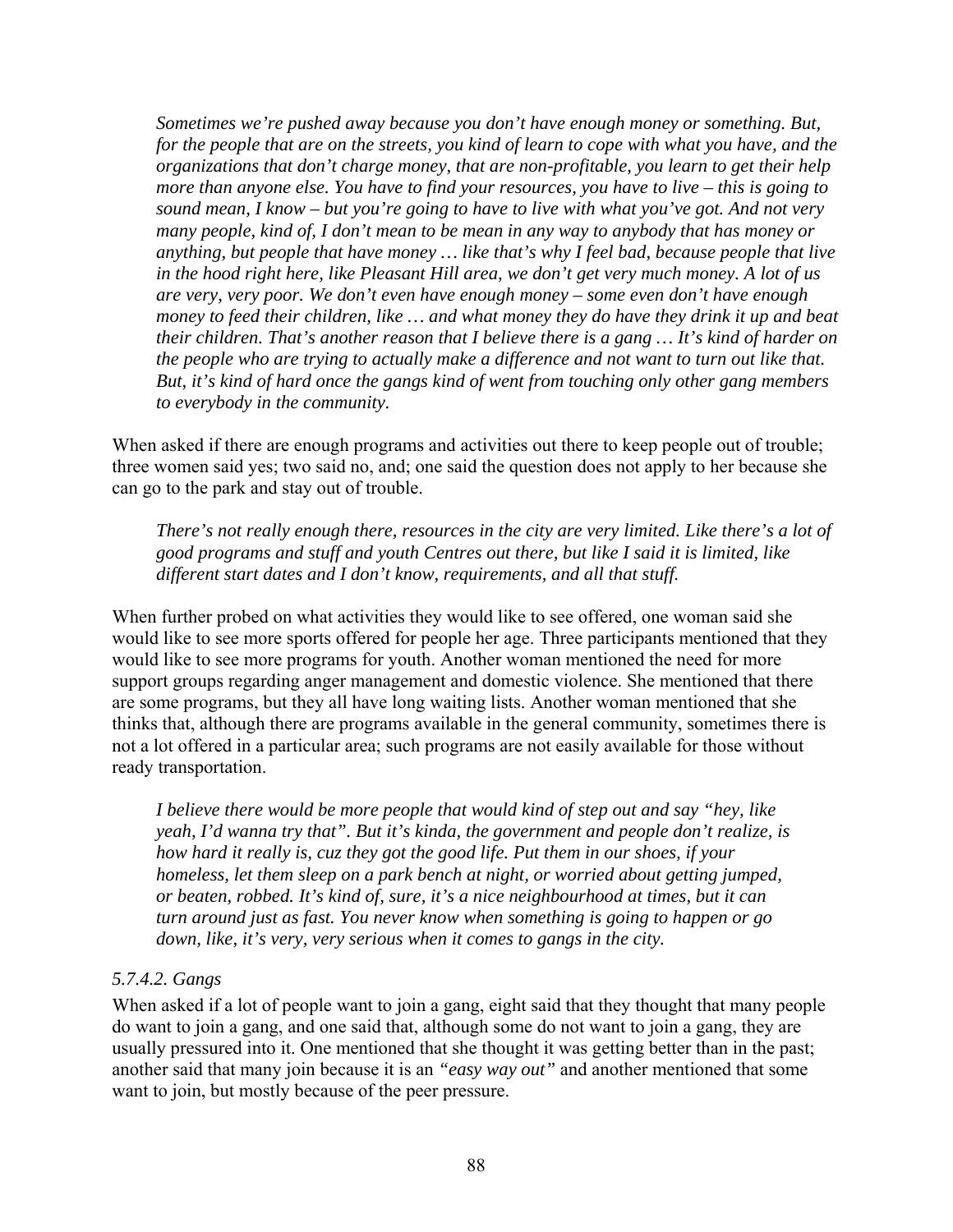*I don't think anybody says, oh yeah I want to be in a gang when I'm older unless maybe they do because their older brother or sister is in it and they want to be like their brother or sister, but I don't think anybody mentally says I want to be in a gang. I think it just kind of happens unless, like I said, you got a brother or sister and you want to be just like them. You know so I think either you follow or you get pushed into, I don't think it's really their choice to be, it is kind of stupid to be honest with you. I think stupid if you want to be in a gang. I didn't want to be in it, my boyfriend was in it and being with the boyfriend you had to do what he did and it was stupid. But yeah I don't think anybody really says, same with prostitution, like I was doing that while I was, like I know when I was a little girl waking up and be like you now I want to be a hooker you know what I mean. It's just something that happens.* 

When further asked about why someone might want to join a gang, four women mentioned protection or a sense of belonging; three said family; two mentioned peer pressure; there was one mention of each of the following: money, to look cool, somewhere to sleep and eat, drugs and to put girls on the street.

Further, these women discussed some of the good things that come from being in a gang. Five people said that there was nothing that was good about being in a gang. One of these women mentioned that some people think that protection might be a benefit; however, she said she cannot say that because that is a *"two way street."* Another woman mentioned that there are positives such as feeling safe but, in the long run, this feeling is often illusory. Another woman mentioned the solidarity and respect that comes from being in a gang. Another woman also mentioned the feeling of belonging and togetherness. Another woman ironically said that the whole world is made up of gangs.

*We don't call them all gangs but everybody's part of a gang somehow. But yeah, there's a good point of view and there's a bad point of view. We always see the bad point of view. Because you know we are always looking at the bad perspectives.* 

One woman mentioned the specific issues with being a female in a gang.

*It's a family. Its well I should say if you get into the right one, a lot of it could be your girl and you're just a sex toy to the guys, but in the one I was in it was more I guess I was the tough girl. I wasn't one of the little sluts that get tossed around; I was one always fighting with the guys.* 

When asked about some of the bad things that come from being in a gang, one participant mentioned that anything can go bad at anytime and you can get hurt badly. One person mentioned that you could die; three mentioned jail or "getting in trouble"; one mentioned doing things that you do not want to in order to please others. One talked about the damage it can do to your reputation. Two talked about STDs, and; three talked about drugs.

*I guess I never really had a family but I guess people actually being there for you was a good thing but in the return way of what you had to do like the drugs and the*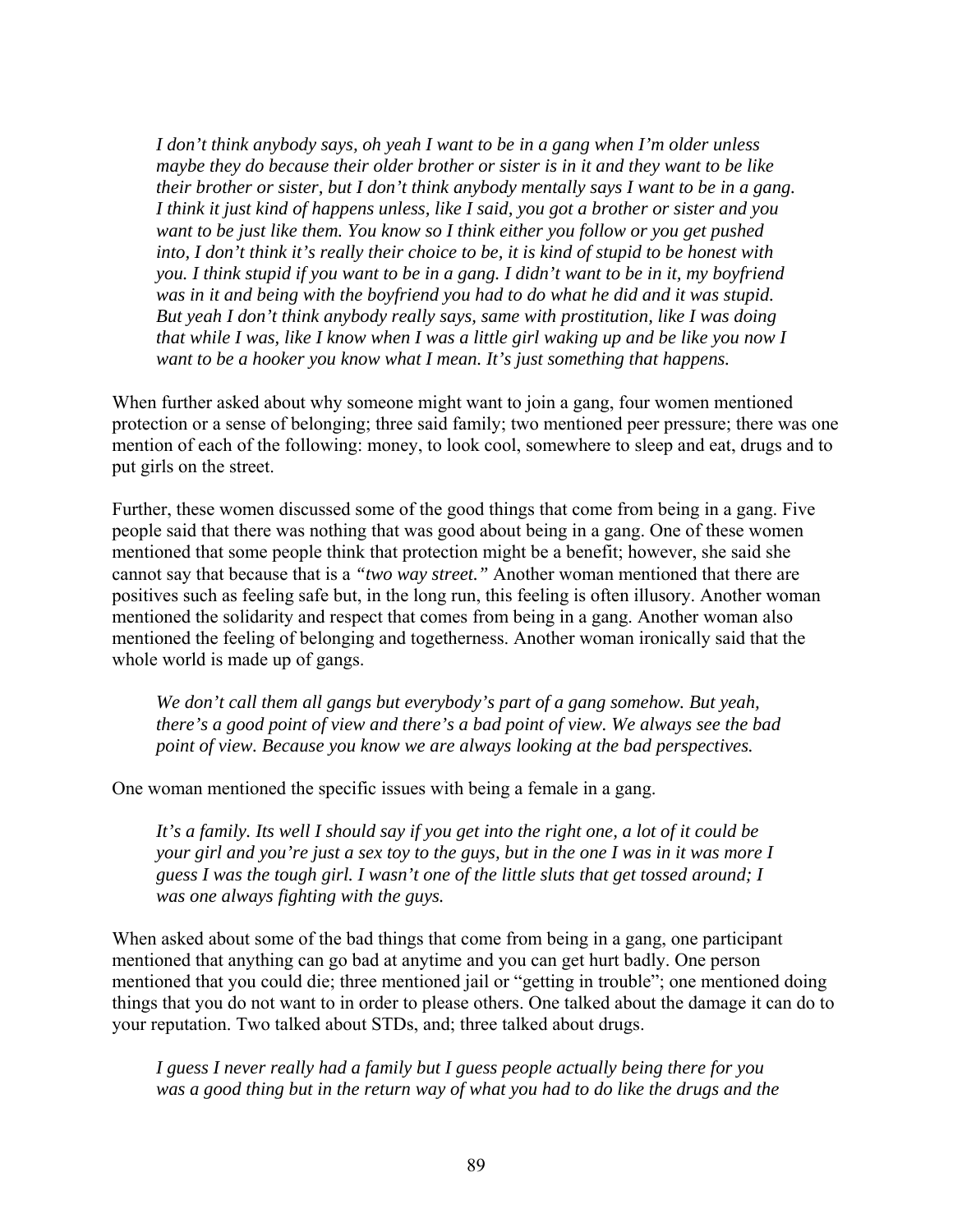*prostitution it really wasn't worth it. If I would have been straight and thinking about it I would have been out of there sooner but the drugs fog it...* 

One mentioned getting recruited at a young age: *"We have our eight or nine year olds selling and dealing and working on the streets which is really too bad."* One interviewee mentioned the loss of culture, and two mentioned prostitution.

*A lot of poverty and prostitution, a lot of young girls put on the street from these older males that claim that they love them. That's a big part of like girls being in gangs, and young girls especially because they fall into being a victim of these guys and stuff.* 

Participants were asked to rate if they thought things would be better or worse for them if they were in a gang on a rating scale ranging from 1 = *much worse* to 5 = *much better*. Six respondents said that they thought their life would be much worse; two said somewhat worse, and one said the same. The mean score was 1.60 (SD=.84) indicating that most women felt that their lives would be worse if they were in a gang. Some of the women took the opportunity to expand on what would be better if they were in a gang. One of the women mentioned the amount of respect you can get from being in a gang; another woman said *"I'd have more friends."*  However, despite such benefits, the participants generally agreed that, at the end of the day, the gang life does not amount to much.

When asked about what would be worse for them if they were in a gang, the women had a lot more to say. One woman said she would be in a lot more trouble and that people would not like her. Two women said they would lose everything and probably get assaulted. Two women talked about being forced to do things they did not want to do; one talked about ending up in jail and getting *"pimped"* or selling drugs.

*You have to do things that you don't want to do. And for girls they get pimped out or you know you're selling drugs or you're taking drugs to the correctional here. And you're put in situations that you may not want to be but you have to be because you're in that gang and you took oath to live by those rules or die by those rules.* 

Three women mentioned that they would lose their children if they were in a gang. Another mentioned that her family's safety would be compromised. Another talked about the initiation process being one of the worst things about joining a gang.

*I think the [worst] part is the initiation. The initiation now [involves] hurting a family member. A close family, an immediate family member … there [are] steps into going into the gang. One would be to hurt a family member, the other one would be to steal something in the community and then getting beat up. Those are most of the initiation they go through… Actually, some of them are so extreme that they actually have to rape one of their family members. Um, but those are the higher up gangs, that are more, the higher you get you have to prove yourself.*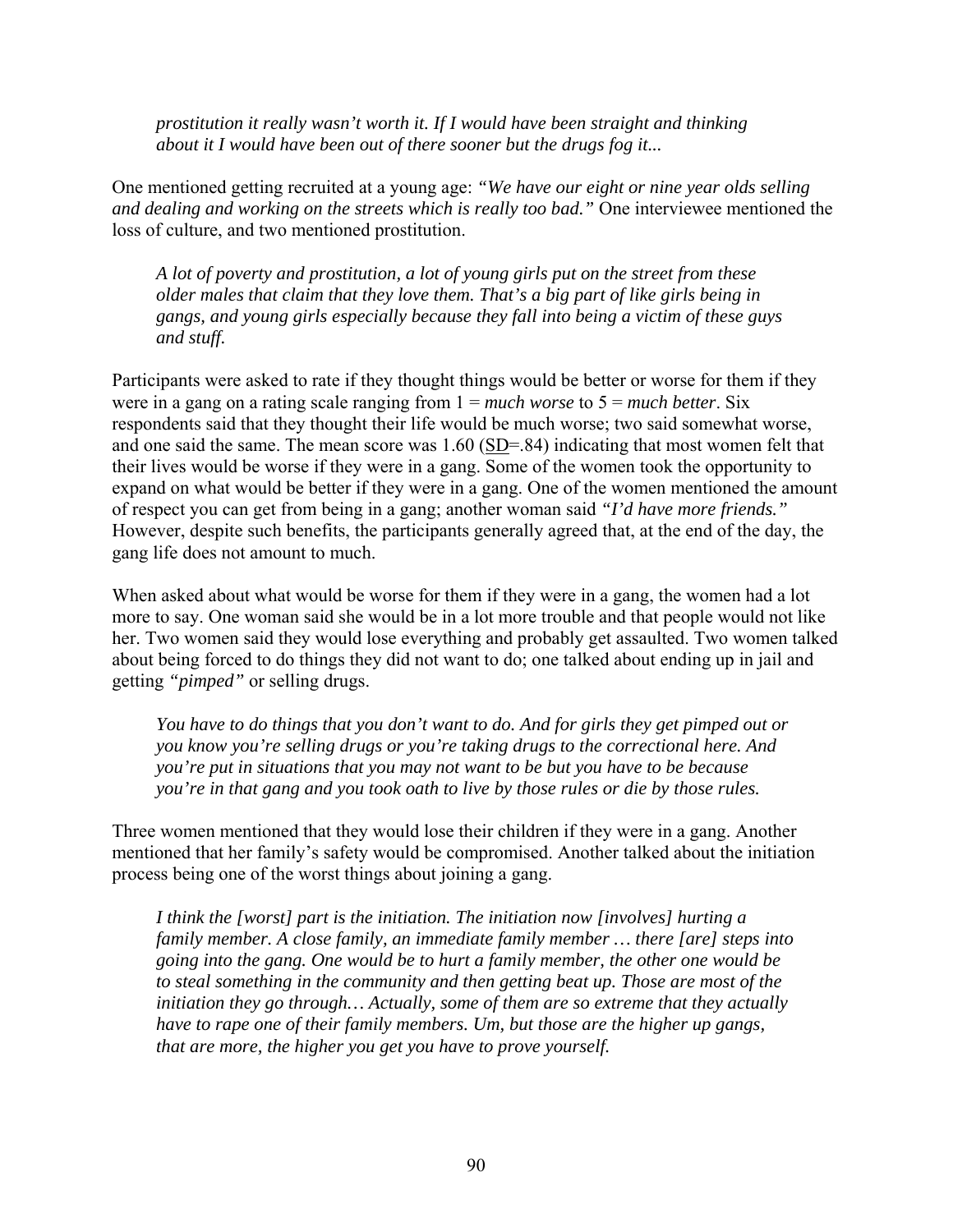When asked if they are often asked to join a gang, six women said no, and two women said yes. Two other women said that they were in a gang in the past, so that is not really an issue for them. One of the women, who said no, said that she has seen her boyfriend frequently asked to join a gang.

 *I see it more in my boyfriend, everybody... like he knows a lot of gang members...I hear him even talking about 'oh, if I was to join them...' and I just tell him if he was to join them that would be the last day he ever saw me (short laugh).* 

Of those who were asked to join a gang, the requests were fairly frequent.

*At the beginning you know because I was hanging out with the people, you know, it was daily but then you know I just got sick of it, I guess. I just didn't want to be bothered with the daily hassle and the daily crying. I just knew life was better and so I went for it and just left the area.* 

When asked if they thought that gangs are trying to get more people to join their gangs, all ten participants said yes. One person mentioned that this is because of the rivalry going on over drugs between the gangs. One talked about how the gangs are growing and how they have to recruit more from smaller groups. Another discussed the need to keep the gang a *"tradition"* and keep people in the gang to keep the gang strong. Another female felt that the only gang trying to recruit is the Terror Squad. Although most of the women discussed aggressive recruitment, one woman felt that recruitment efforts are usually methodical and controlled.

*Usually they get a good group and stay with that group until you know something happens, someone leaves, someone dies, you know someone's dies or something happens, you know. Then they need more people to be numbers, and then they will recruit. You know when I was there we went with the same group for two or three years and we didn't get anybody new, you know. And then when I think when six months we had like ten different new people. It all depends, people come and people go. So, yeah, it's just like any other job I guess; sometimes you're fired and you got to find a new job. Same with them, say if they don't like you ... they'll kick you out and they have to replace you, so it works both ways, you know. If you don't do what you're suppose to, they will kick you out, you know. If you don't want to be there then you leave. So it does work both ways ...* 

When people are asked to join a gang, all of the women except for one said that they thought that most people would join a gang. However, there were a number of explanations given for why someone would want to join a gang. One respondent said that most people are not asked to join a gang per se; instead they are simply told that they are joining a gang. Another mentioned that most people are probably too afraid to say no when they are asked. She said that usually people are confronted by a minimum of three other people because they have to take their "minute" (beating) when they join a gang.

Participants were then asked if they thought that there were more or less people in gangs than a couple of years ago. Eight said they thought there were more people in gangs; one person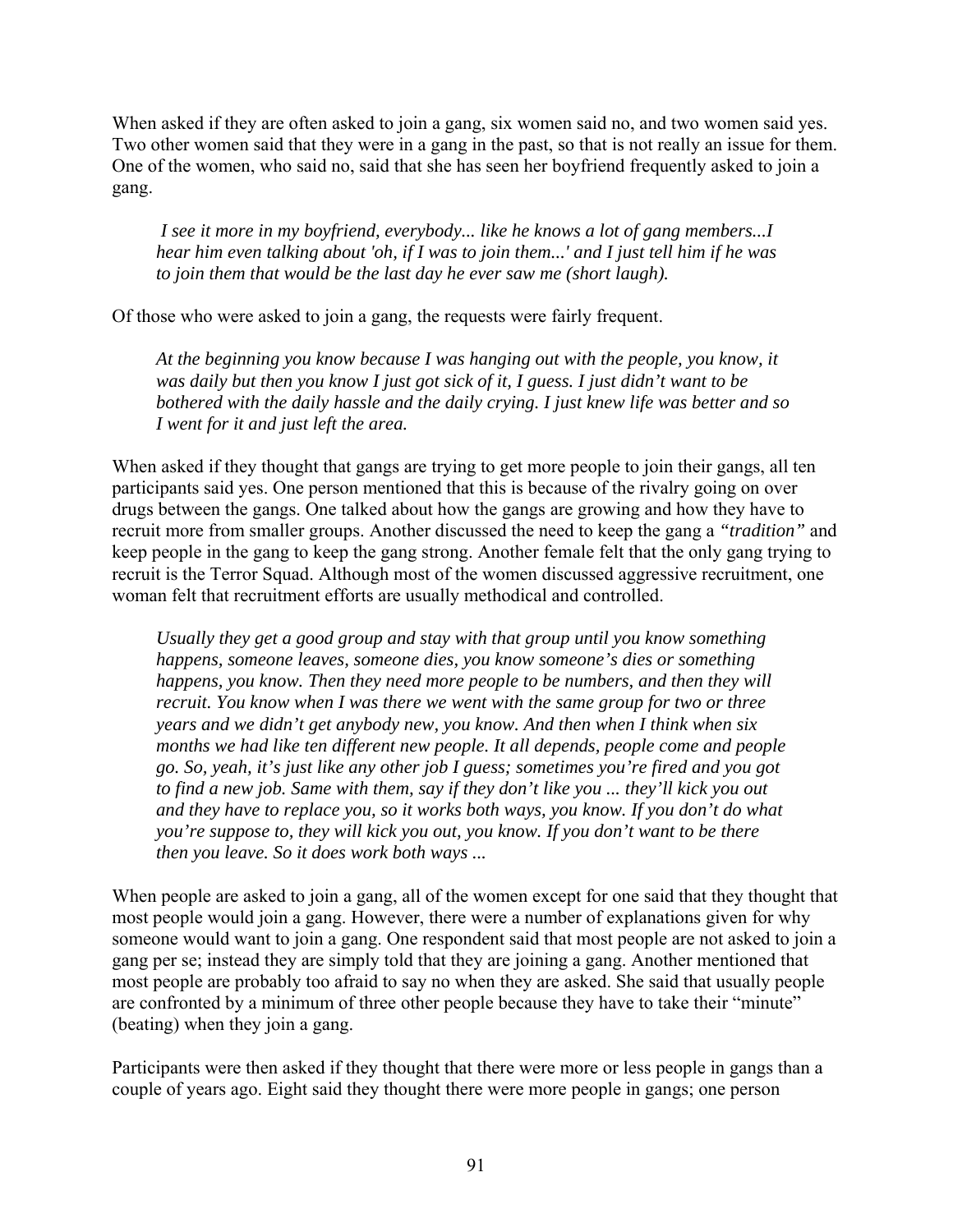thought it was about the same, and; another thought it was probably less. Throughout their interviews, many women noted that it seems that recruitment is starting at a younger and younger age.

*Right now, the youngest person I know of that is in a gang, she is seven years old, and, that's one of my friend's little sisters. I don't know how she managed to join, or what she did, but yeah, that's kind of sad. She's only seven years old and she's already screwed up her life.* 

When asked why they thought there were more people in gangs, one women said that she hears more about gang violence and people joining gangs more frequently than she did a couple years ago. Another said that she thought there were fewer adults and more children than before. She also discussed how the social dynamics of gangs have changed over the years.

*The gangs don't even make sense any more. They use to be about loyalty and that's where all the murders came from because there was a lot of anger and loyalty but now there isn't. Now there's just a bunch of laughs and jokes like people just don't, they don't take things seriously these kids and some of them do and that's where they end up getting hurt. But it's mostly alcohol that affects these kids.* 

The one woman who said she thought the gangs were probably less populated now than before also said that she once saw people walking together in groups of five or six, but she only sees them walking in groups of two or three.

The women were then asked if they thought that someone who was committing crimes for their gang, or with people in their gang, would get caught. Three participants said no and six participants said sometimes. One of the participants felt that the police are being paid off by one of the gangs, and this allows the gang to walk around freely and conduct their work in public. Another participant said that the criminals will get away their crimes if they are well-planned, and; even if they get caught, it is usually a junior member who will take the *"rap"* for someone who actually committed the crime. Another talked about how a lot happens right in the prisons.

*No, and a lot of that actually happens right under our nose in the prisons. That's all gang related and all segregated. They even put gangs together. Gang members together, they don't even interact with each other.* 

The one participant talked about how sneaky the gangs are, how they know who the cops are and where they will be. Another talked about how it depends on whether the person committing the crime is intoxicated or high.

Participants were then asked to rate how likely getting caught would be on a five point scale ranging from  $1 = not$  *at all likely* to  $5 = very$  *likely*. The mean rating was 2.78 (SD=1.48) indicating that most people felt that is somewhat likely that a person would be apprehended. One of the women said it would be very likely, if it was someone at the bottom of the gang hierarchy because they would want to prove themselves to others in the gang. Others felt that it depends on the type of crime being committed.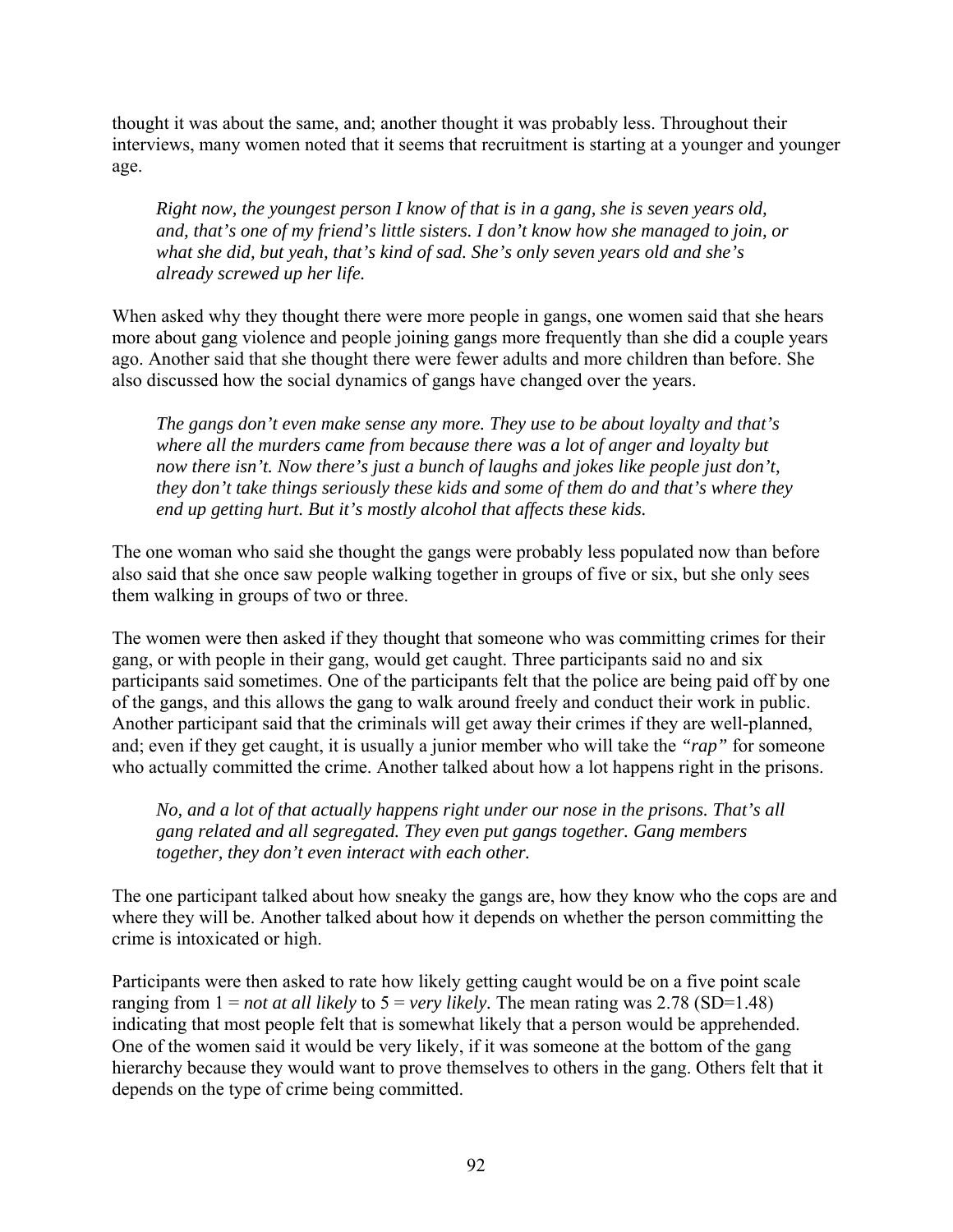*Say you steal a car, well you break the window, you get in, you hot wire it, and then you go. Compared to breaking into someone's house. You have to go into the house or get into the house first off and then you have to pack up everything your taking and then look outside and then go you know. Stealing a car is ten minutes and breaking into houses is an hour. You know the more time doing your crime, better chances to get caught.* 

Participants were then asked if they thought that the police have cracked down on gangs lately. Two said that they thought that the police were cracking down on gangs; one said she did not know, and; seven said that they did not think the police were cracking down on gangs.

*I haven't really noticed anything like that because I know like a lot of my family members and a lot of guys in the correctional, what they do is they just, like if there's Posse, Syndicate or Terror Squad, Posse is in one range, Syndicate is in another, Terror Squad is in another...They're just making more people go to these dorms so they can recruit more gang members and stuff, like other people and so it creating more and most of the gang members that come out of jail, they're higherups...* 

When asked if they thought that the police were doing anything to keep gangs from committing more crimes, two people said somewhat; two said yes; five said no, and; one did not know.

*I know that they're doing a lot more time, like the people who are doing crime and stuff, they're definitely, they're getting harsher sentences and stuff and I think, I don't know, it's helpful in a bit, but it depends who it is, but if a person goes in and out of jail they're not going to really care if they get much time or a lot of time, because they're used to that, they're used to institutional living.* 

*You know the guys will dress up literally red from head to toe and a red bandanna hanging out of their back pocket. How would you say they are not a gang member you know? I think the cops really turn a blind eye when it comes to gangs. I think their almost scared of the repercussions of what they're going to do.* 

When asked if they thought it was pretty easy to do a crime and not get caught, one said no, two said sometimes and, five said yes.

*Depends on what, some things are really easy and some things are very hard. Like you know, robbing a bank. I never knew any of the gangs in Saskatoon robbing a bank. Say if you see someone pulling out five hundred dollars out of an automated teller, well how far is it to follow them to their car and jump in with them? So a lot of people just watch for their opportunity, you know, because cops can't be there all the time...but if you're going to take out five hundred and you know someone's standing there watching you, you are starting something there. But, yeah, if you're careful, yeah, you could stay out of it.*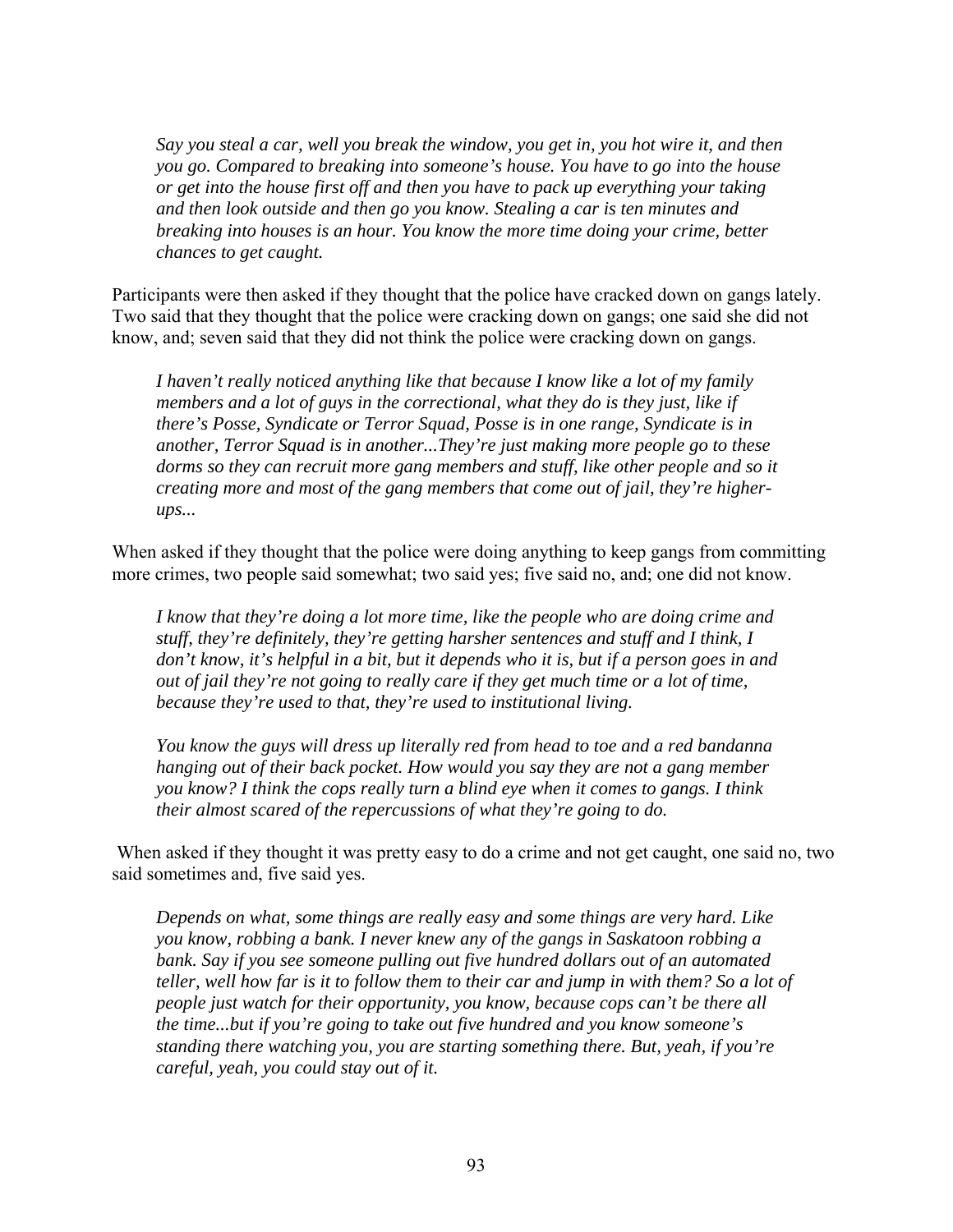#### *5.7.4.3. Gang Exit*

When asked if they thought that somebody could easily leave their gang if they wanted to, nine people said that they could, and one person said, *"no, I don't think so. It all depends on how far into it you are."* One woman mentioned that it would take time to get out of the gang, but it was a definite possibility. Six of these women talked about the repercussions or beatings that can accompany gang exit.

*It is possible but there would be repercussions. For instance, my nephew lost his eye sight because they beat him up. And if he survives the beating, then he is out but he was also left brain damage and loss of one eye.* 

One participant said that some of the gangs will end up killing you if you try to exit the gang. The women were then asked about some of the services that could be available to assist people who wanted to leave their gang. Six participants indicated that they did not know about any programs. One participant said *"you guys"* referring to the Evaluation Team. Another participant said she knew of some programs in Prince Albert, but she mentioned that a program that helped people remove their gang tattoos and clear their criminal records would be more helpful. One female mentioned STR8-UP, and said that it could help by starting the healing journey, allowing people to tell their story.

 *I think STR8-UP does a good job but they don't actually work. I don't see them going right into the gang houses and pulling someone out that needs help or wants help. I work with gang members but I usually work with them individually… I'm allowed into the gang houses...shooting galler[ies]…and do condom distribution, needle exchange.* 

When asked if they have any personal experience with gangs, nine participants indicated that they had had experience with gangs. One woman mentioned that she was once dating a top gang member. The relationship was going great until one day he turned on her and told her she needed to go out and make back all the money he had spent on her by selling her body.

*He threatened me "if you don't come back with the money then I'm going to have to put you six feet underground", and I was like, oh my God eh. What did I get myself into? You know. I had nobody to turn to. That's when EGADZ told me to go to the cops. I turned to EGADZ first, cuz they're the people I turn to when I'm in trouble. And they're the ones who helped me.* 

All ten of the women indicated that they are not currently in a gang. When questioned about their past involvement, three of the women indicated that they were never involved in a gang. One of these women mentioned that although she was never in a gang, she "hooked gangs up" and helped them find people that they were looking for. The other two participants mentioned that they dated men in gangs, although neither of them considered themselves gang members. The other women all indicated that they were involved in gangs in the past.

To gauge their past gang involvement, participants were shown a circle to represent the gang they were in, or the gang they associated with. They were then asked to describe what number best represents their place in the gang, with 1 representing the Centre where the leader is and 5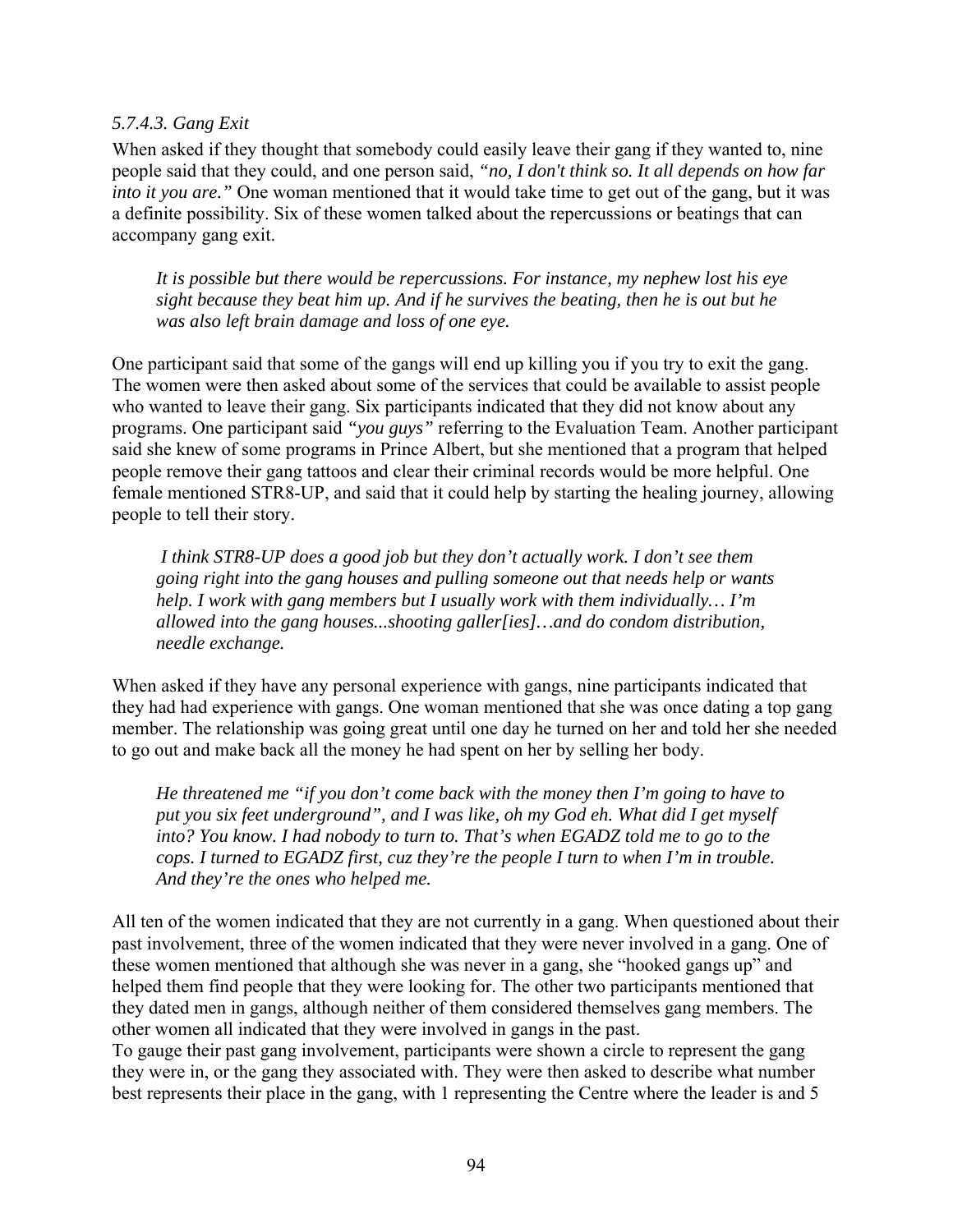representing participating in gang activities, but being farthest away from the leaders and the decision- making processes.



One participant indicated that she would probably be a *"number five,"* and located farthest away from the leader and the decision making; two participants said they would be a *"number four";* one said she would be somewhere between a *"three"* and a *"four"* ; one said she was a *"three,"* and; one said she was between a *"two"* and *"three."* One other participant did not seem to understand the question and indicated that she would be *"both."* 

The women were then asked how long they were involved with a gang. One woman said she was involved with a gang for two to three months, but never considered herself a gang member during this time. Another said she was involved for about five years, and considered herself a full gang member, although she is not proud of herself and does not like to talk about that part of her past. Another said she was involved in a gang for most of her adult life (She is middle-aged.). However, she said she never considered herself a *full* gang member; instead, she considered herself an affiliate, and would not wear their logos. She mentioned that she did date a gang member that was quite high up in the chain of command, and has a child with him. As a result, she will always be an affiliate and will always know what is going on. Another said she was involved for eight years. Another was in for just over four years even though she did not get tattooed and was not a full gang member. Another said she was a proud gang member for over five years.

*I'd wear my rags proud and I'd have my rags around my hair and I'd have my rags around my ankles and I don't know, even if, I'd stand up to other gangs and stuff and I'd yell my gang or whatever....*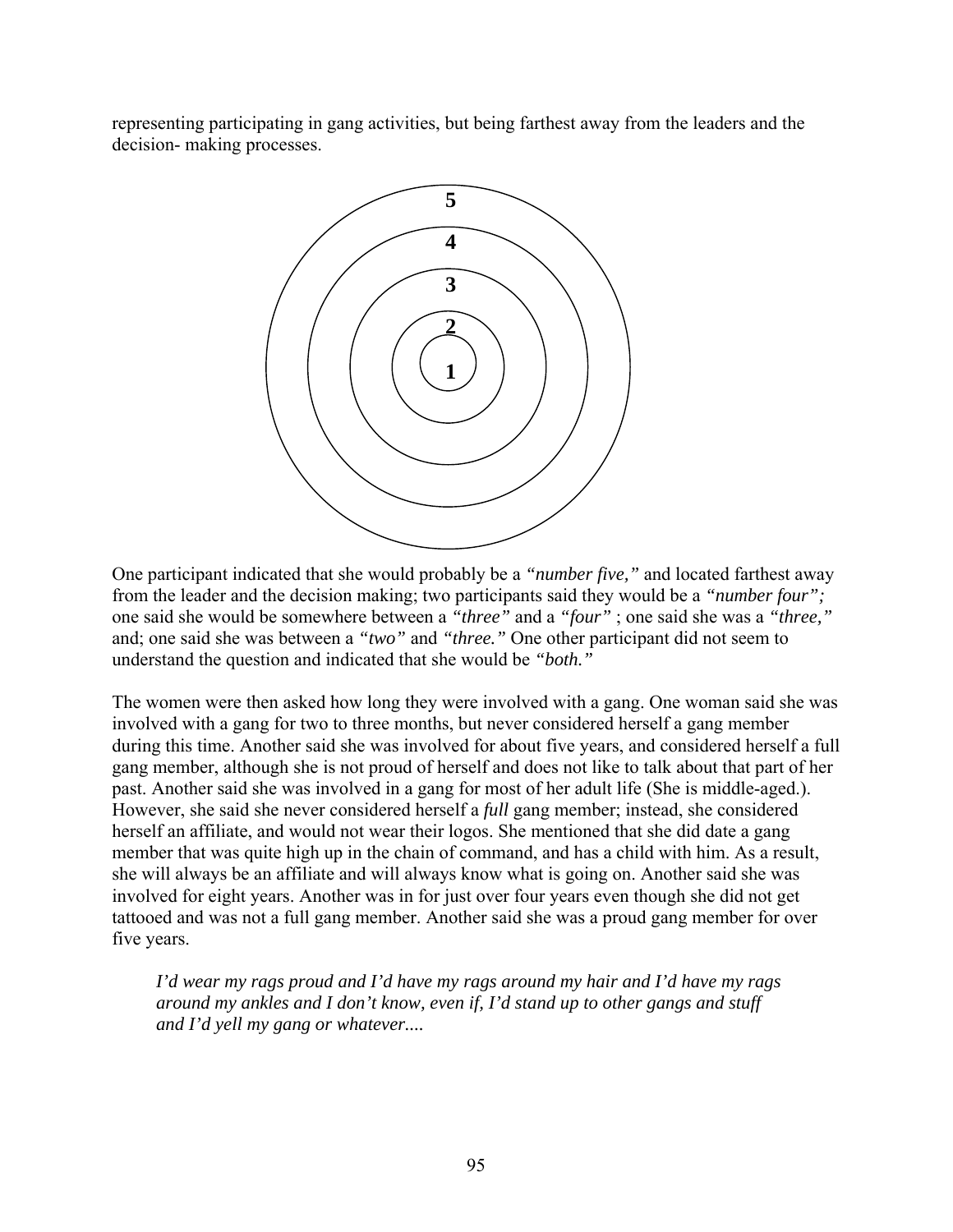The women were subsequently asked if they had any no-contact conditions. Seven participants indicated that they do not have any no-contact conditions. One mentioned that she does have a no-contact condition, but the order is not for someone who is involved with gangs.

Participants were then asked if they would like their involvement with the gangs to stay the same, or become more or less involved. None of the participants said that they wanted to become more involved; two said they wanted their involvement to stay the same, and; seven said they would like to be less involved. One of the women suggested that she needs to keep a positive relationship with gang members because the work she does with them requires that they trust her.

When asked if it was difficult to leave their gang, one woman said that it was actually quite easy for her because the association just split up on its own and everyone simply went their own way. Another said that she moved out of the city for five years to get away from the gang. Similarly, another woman left and moved to Lawson Heights for a couple months until the gang members forgot about her. When another woman was asked how she left the gang, she took this opportunity to discuss the gang structure.

*I was affiliated with it and I will always be. That is something that will be for the rest of my life. And I know the mostly the higher ups which are business people and are not the street working people. These are like business men that are controlling most of these smaller gangs. My involvement is at a higher level than most people know. Because many of them are business men in this community.* 

Another woman discussed how difficult it was for her to leave the gang, but how it was nevertheless the right decision for her to make.

*Well I did, like a lot of missions and strikes and a lot of crime to prove that, to get my higher-ups respect for me and stuff and my higher-up was like, he wasn't a brother, but he was like a brother to me, and he always had my back no matter what. He was my higher-up, he was the person that I'd answer to. And other higher-ups they'd ask me certain questions, and I'd say 'no, I can't talk to you about that, I have to tell this guy about what I'm doing and stuff.' So I went and told this guy like I don't know, something happened to me to make me realize I don't know, about life and whatnot, so I went to my higher-up and I said I can't do this no more. And he understood and he was like, you're like my little sister, I won't give you minutes out, and I said 'well which person can?' and he said no one will touch you, he's like you're untouchable now, like you gained enough respect, and you did enough shit for everyone else that you can still, you can walk away from this. But it wasn't, it was easy walking away from it, but the year after was a lot harder because I had a*  lot of other gangs coming up to me and asking me to be down with them and whatnot *and I would never get back into the gang life. So I got beat up for it, and I beat people up for it and I don't know, it was pretty crazy year. Yeah, a really crazy year.* 

When discussing some of the things that made it difficult in leaving a gang, one of the women discussed the fear she had for her safety and her two kids. She also said she ran into a lot of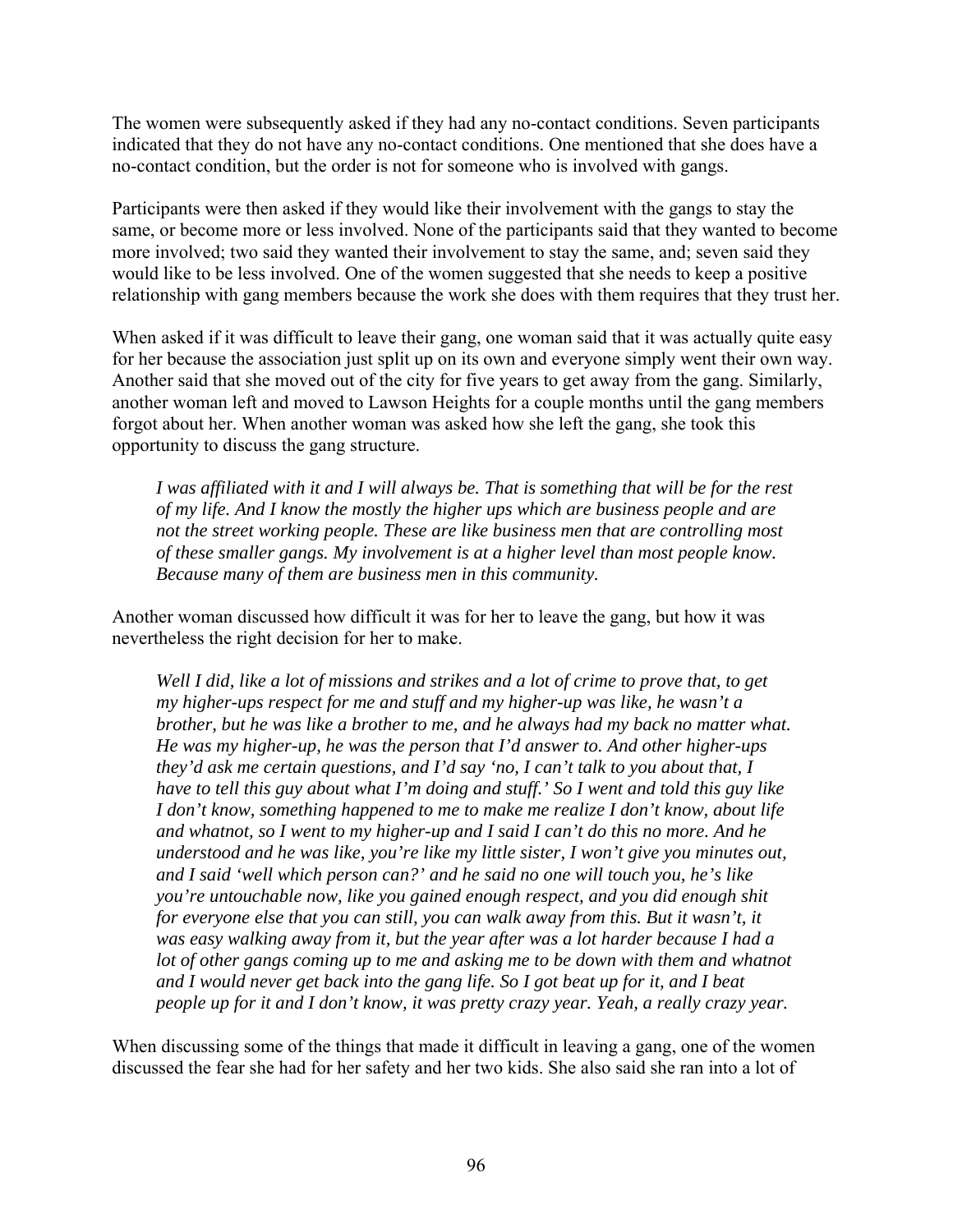problems from her family, especially her brothers because they were in the gang too. One of the women said she felt responsible for the girls who were underneath her.

*Because these girls trusted in me, they, like they really trusted in me, they like loved me like I was an older sister to them. And then to see them leave and be some other girl's strikers and stuff and then to see where those other younger girls now. Like right now they're 17, 18 right now, and to see where they are now, like they're all along 20th right now because they got sold. They got pimped and stuff, and that's really hard for me to see because I loved them, I used to love those girls they're like my little sisters and I looked after them and so, that was like hard for me.* 

Another woman said that nothing really made it hard for her to leave the gang; she just was not ready to leave; she was a kid and being "stupid."

#### *5.7.4.4. Closing Remarks*

When asked if there was anything else that they would like to add to help researchers to better understand gangs in Saskatoon, the respondents expressed a range of opinions. Some talked about the fear that gangs produce in the community and others talked about gang structure.

*Gangs are pretty basic. They have their president, they have their vice pres and they have, I don't know, their general, their soldiers, their strikers. And every, like, single one of them are layered off like that, like this one is under this one, and that one is under this one and that one is under that one. And they all refer to each other as brothers and sisters and stuff.* 

One participant talked about how she felt that the gangs are getting a lot stronger. Another talked about how the city was divided by the gangs:

*You see a lot of fighting, like 20<sup>th</sup> Street is kind the centre line. There's this side of the city... this side of the...this side of the like west side and then there's Avenue H and the other side. And those are two completely different groups that do not combine... Like you walk on, you...you're in one group and you walk down that end of the city, I guess you're kind of looking for a fight.* 

When asked if there was anything else they would like to say about helping current gang members leave their gang, the participants offered a number of opinions. One said that she did not think that many people wanted to leave their gang. Another talked about the importance of having proper supports. One talked about how good it would be to go back to the reserve and get in touch with the elders and the traditional values. Programs to help them avoid the exit beatings, and housing and tattoo removal assistance were some of the other suggestions.

*It's worth it. It's totally worth it. It's a better life, you don't need them. You don't need them at all. You can do everything on your own a lot better and a lot safer.*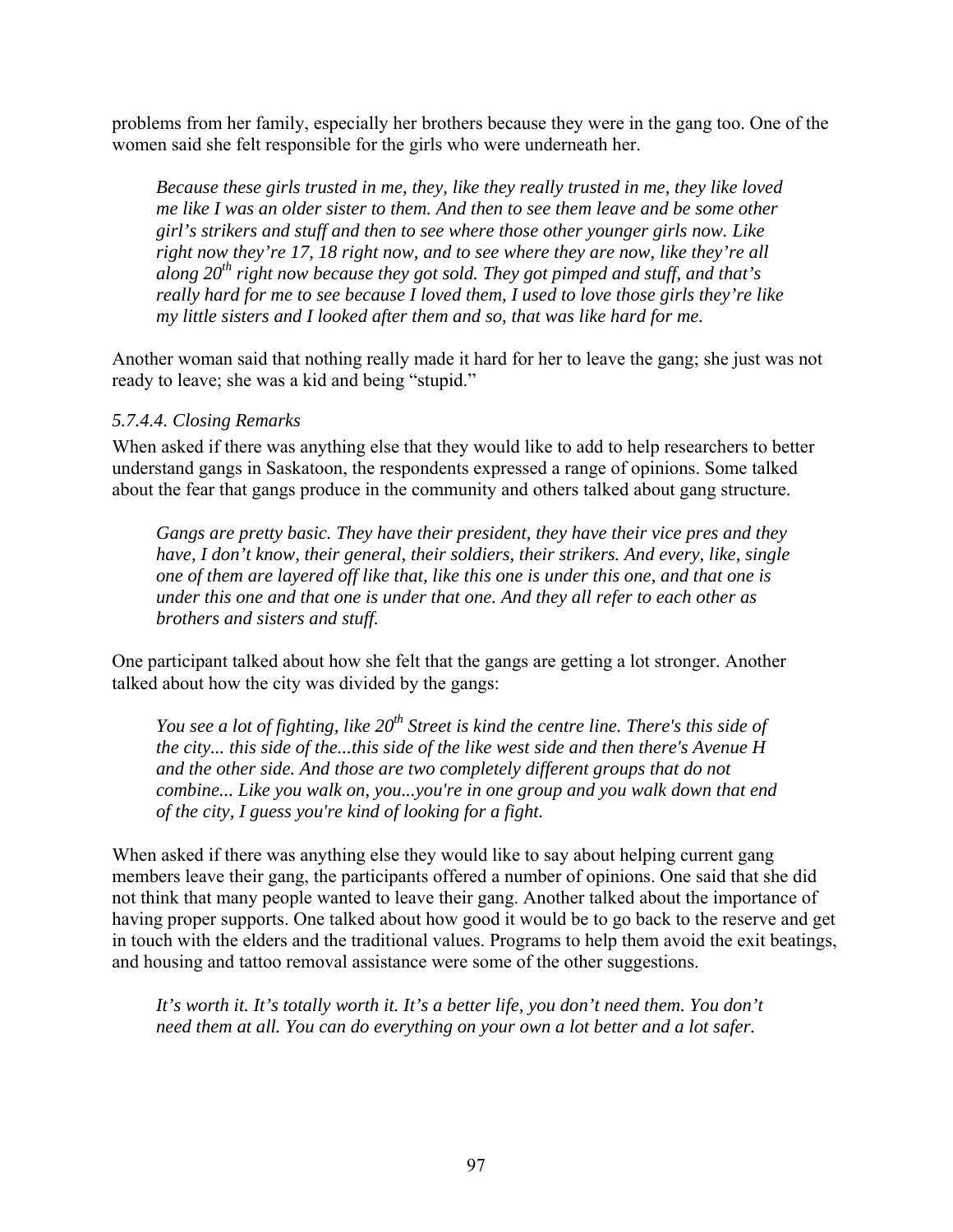## 1.22.5. Interviews with Youth Male Clients in Community Connections

Two male youth who participated in the Community Connections program were interviewed. One is a current gang member; the second reports that he has never belonged to a gang. The interview surveyed respondent's opinions on a number of gang-related issues including involvement with different programs and sports, as well as gang involvement and challenges in leaving a gang.

#### *5.7.5.1. Programs and Activities*

Both participants were first asked if they were involved in any programs, activities or sports. The participants said that they were not really involved in anything. However, when probed further, both participants said that activities would keep them out of trouble by keeping them busy and away from those friends who have a bad influence on them. When asked what types of activities they would like to get involved with, both respondents mentioned that they would like to start playing basketball. One youth also mentioned that he would like to get involved in soccer as well. Neither of the youth has experienced any problems getting into programs, although they have not tried. One said he felt that there were enough programs and activities to keep him out of trouble, but the other does not and would like to see some opportunities to play volleyball.

## *5.7.5.2. Gangs*

When asked if they thought that a lot of people want to join a gang, one youth said *"sometimes,"* and the other said *"no, not a lot."* However, they both mentioned protection as a main reason why most people would want to join a gang. When asked what the good things are that come from being in a gang. One youth said he did not know and that the question was hard to answer. The second youth said that the good things were *"family, brothers, bros, friends."* When talking about the bad things, one male said that gang members *"end up probably dead... a lot of enemies, and pretty dangerous,"* while the other said, *"probably get beat up and stabbed."* This second youth then went on to talk about how a friend was shot a few months ago.

Participants were asked to rate if they thought things would be better or worse for them if they were in a gang. The response options ranged from 1 = *much worse* to 5 = *much better.* One youth felt that his life would be much worse, while the other felt that his life would be better  $(M= 2.50)$ . SD= 2.12). The one youth picked "much worse" because he said that there would have been a lot of people who would want to beat him up. The other respondent picked "better" because of the protection that comes from being in a gang. He also indicated that he was not often asked to join a gang although he has associated with *a* few people who are involved with gangs. He adds that;

#### *If you're walking like around the neighbourhood, walking to the group of boys then they might ask you if you want to do that or something.*

He then said that he was asked *"a couple times."* Both youth believe that gangs are currently trying to get more people to join their gangs. One youth felt that when people are asked to join a gang, most people probably do not join because they are scared to *"get beat up or something."*  The other youth thought that most people will join when asked. Both males believe that there are more people in gangs than a couple of years ago.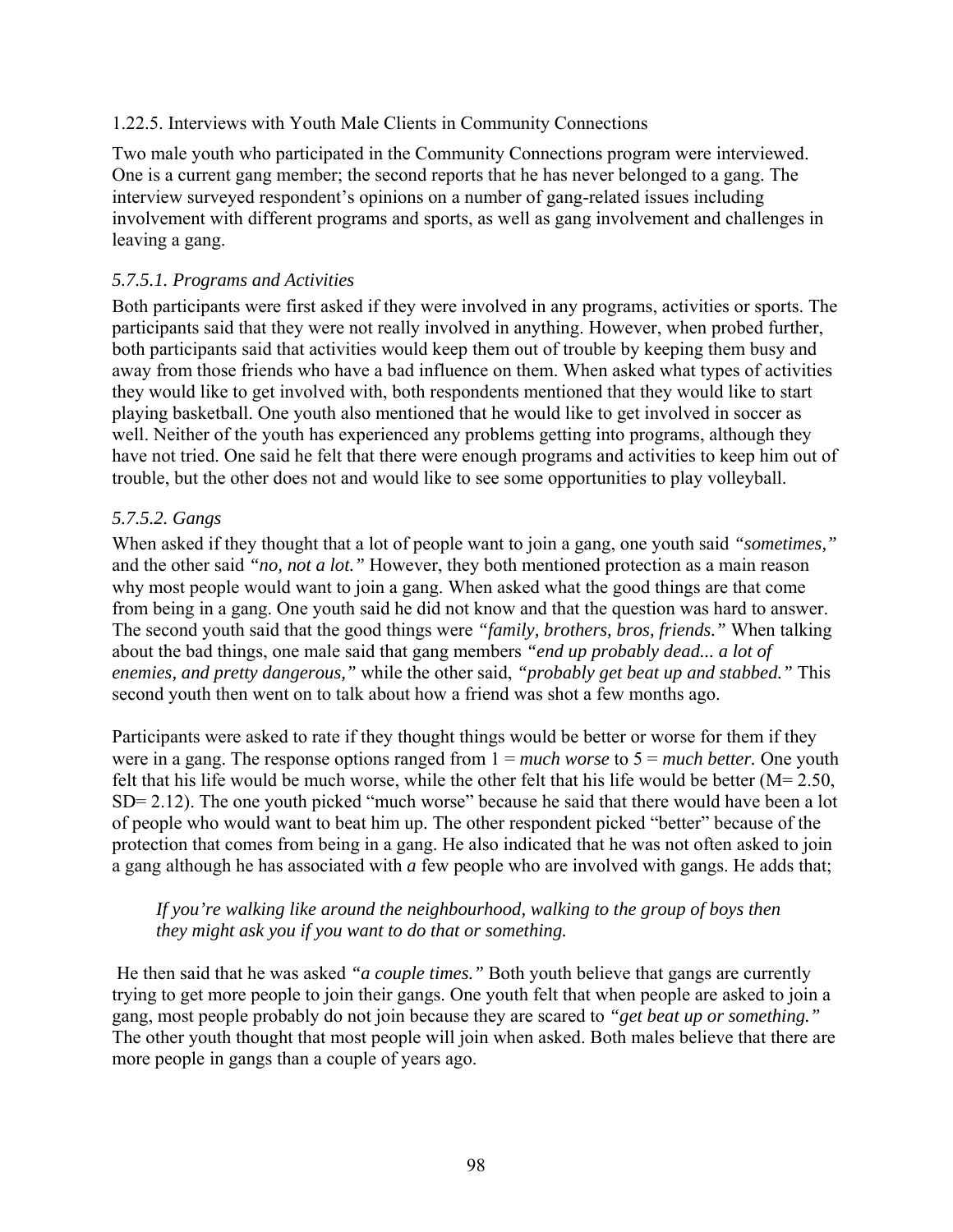Participants were subsequently asked how likely they thought that people committing crimes for their gang would be caught by the police. One participant said he did not think it was likely. The other said that it;

*Probably just depends on how much police are after them at a time because they cannot catch them all at once.*

Participants were then asked to rate how likely getting caught would be on a five-point scale from  $1 = not$  *at all likely* to  $5 = very$  *likely*. The mean rating was  $2.50$  (SD= 0.71) indicating that participants thought that it was somewhat unlikely that these people would get caught. However, both participants thought that the police have cracked down on gangs lately. Some indications given by these participants were that the police have been stopping people who are wearing a bandana or certain colours, and given more conditions and jail time. One participant thought that the police are doing things to keep gangs from committing more crimes, whereas the other participant did not think they were. One participant believes it is pretty easy to commit a crime and not get caught, while the other participant said it is somewhat easy, and depends on the crime and who might be witnessing the crime (such as the police and bystanders).

## *5.7.5.3. Gang Exit*

When asked if they thought that someone could easily leave their gang if they wanted to, one male said *"probably not"* while the other said;

*They could probably if they knew the… the leader of the gang pretty well, but they would have to like… get beat up or something… probably.* 

The one youth said that there were no services or programs that could help someone exit the gang, whereas the other youth mentioned a program at STC where they;

*Take their clients [to] churches and stuff, so keep them away from streets, and so I think that's helping a little.*

When discussing their personal experience with gangs, one youth said that he did not have much experience and has never been part of a gang. The second youth said he has experience with gangs and considers himself a current gang member. This youth was shown a circle said to represent his gang. He was asked to describe what number best represents his place in the gang, with 1 representing the Centre where the leader is and 5 representing participating in gang activities but being farthest away from the leaders and the decision-making.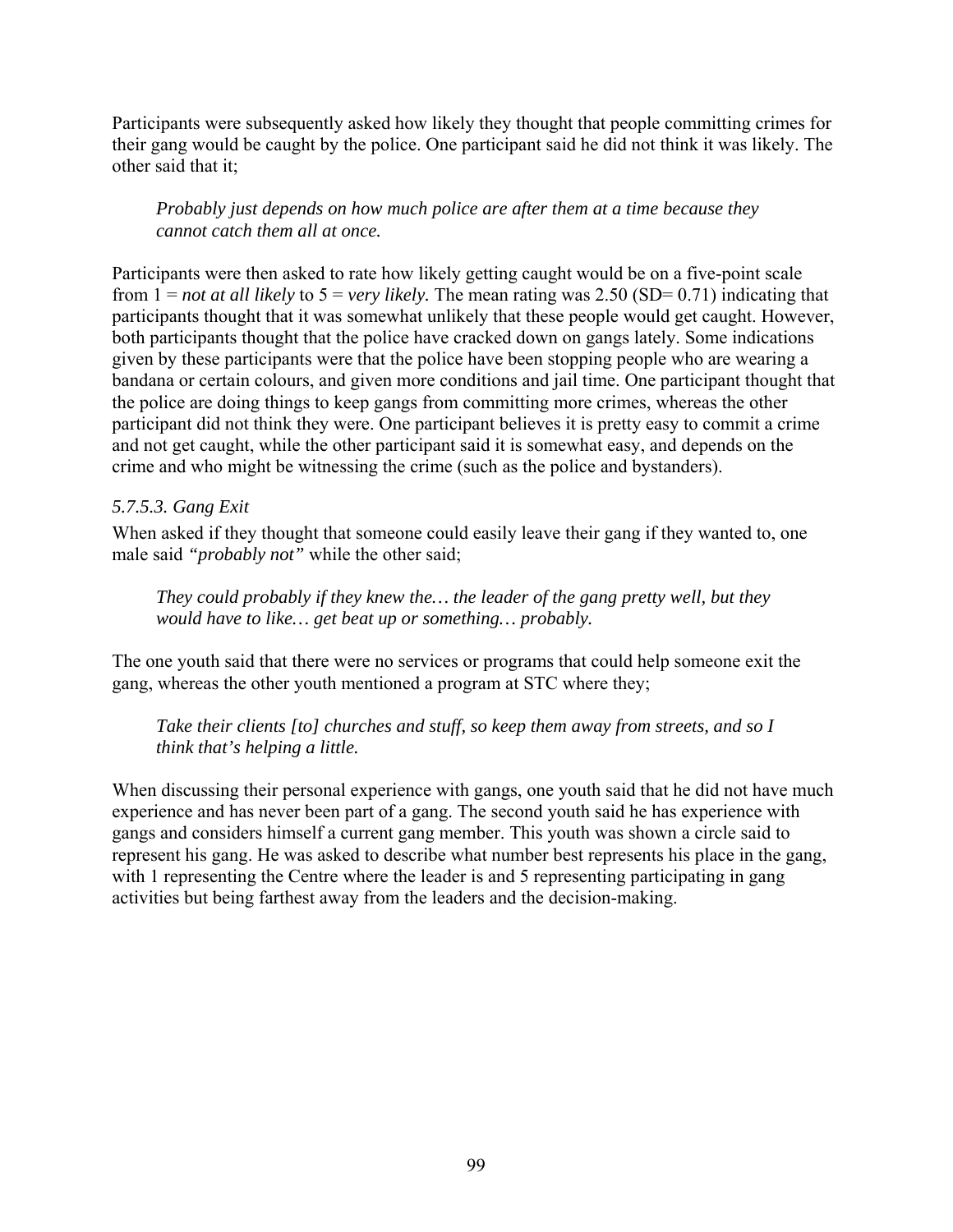

This youth described himself as a *"soldier"* in his gang, which he associated with the number *"4"* on the circle and has been involved in the gang for two or three months and still considered himself a gang member.

These youth both have *"no contact"* conditions. The one had conditions for friends he has been caught committing crime with, while the other said his conditions were for people whom he does not know but who are not involved in gangs. He did not elaborate any further.

When asked if they would like their involvement with gangs to increase or decrease, one youth said *"probably less involved,"* while the other indicated he would like to become *"more involved".* The current gang member was further probed about the likelihood of leaving his gang. He indicated that he would not like to leave his gang. Further, he was asked to rate his likelihood of leaving his gang in the nex six months from  $1 = not$  *at all likely* to  $5 = very$  *likely*. He said 2 for somewhat unlikely. When asked what makes it hard for him to leave his gang, he said he has too many friends in his gang, and too much *"beef"* with other gangs that would leave him threatened and harassed if he chose to leave his gang.

#### *5.7.5.4. Closing Remarks*

When asked if there was anything else that they would like to say to help researchers to better understand gangs in Saskatoon:

*Ah… I'll be just… trying to stay away from them… If you just see a group of people wearing like ah… a set…like… a color like… decent color... like red or something... example red… if you see a group of boys walking towards you, I just… cross the street or something… trying to get away from them… because if you get too close to the gang, then, stuff will happened…when get faced…*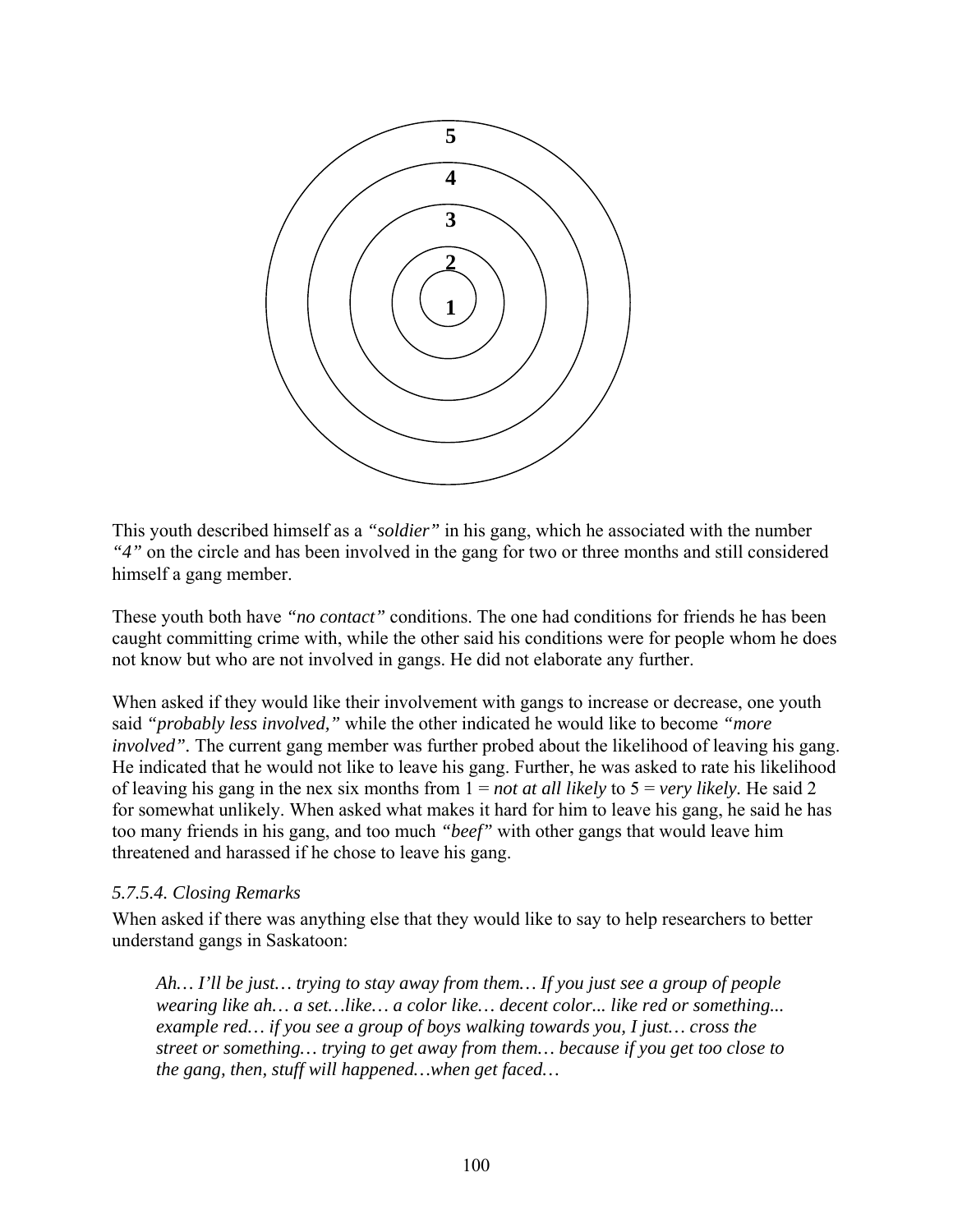When asked if there was anything else they would like to say about helping current gang members leave their gang, the one male said he did not know and could not answer that question; the other said that it is hard and *"probably up to them not me."* 

A summary of these interviews and the responses to each of the questions is provided in Appendix M. Briefly, this table provides tabulated yes/no responses to each of the questions provided by all participants who answered the questions, as well as by gender and setting (custody/community).

# **1.23. Additional Non-Client or Committee Interviews**

In addition to the above interviews, two other interviews were conducted; one with the originator of STR8-UP, another with a mother of a former gang member who volunteers at KAP. Brief overviews of the interviews are summarized below. For a full description of these interviews please refer to Appendix N and Appendix O, respectively.

# 1.23.1. Interview with a Mother who Volunteers at the Kinsman Activity Place

In conducting interviews at the Kinsman Activity Place Women's Group, the Evaluation Team interviewed a volunteer with the group. Although it was quite apparent that this woman did not fit into the same category of analysis as other participants, she was nevertheless able to provide some insights into gang-life in Saskatoon. In particular, she provided some perspective of family members who have been hurt by gang violence. Thus, this interview represents a group in the community who have been touched by gangs.

From her experience she did not believe that most people want to join and gang, but felt that the schools acted as a fertile breeding ground for gangs, where the gangs provide an avenue for some sort of commonality and trust to be built between the members of the gang. This woman took some time to discuss with the Interviewer some of her own personal experiences with gangs, when her son became a gang member, and the subsequent struggle he underwent when exiting the gang some years later.

When her son left the gang, he also left his "*bros*" and that is something she explained that they will never let him live down. She believed that in her son's case, he was very lucky to have a strong family with strong family supports, something many of the others struggling with leaving a gang may not have. In order to be a supportive family, she explains, you have to be sober with no addictions in the family in order to deal with the addictions of the gang member as they leave the gang. As for programs that might help, she did not know of anything offhand, but said she would like to see some sort of life skills program for youth that could help them get their lives back on track.

# 1.23.2. Interview with the Originator of STR8-UP

The Evaluation Team interviewed the Originator of STR8-UP, a diocesan priest in Saskatoon, who is recognized as a local authority on gangs. He was recently awarded the Order of Canada that recognized his outstanding achievement working with gangs and young people with addictions. The Evaluation Team believes that the present evaluation would not be complete without his wise counsel. The components of the interview that relate directly to his perceptions of gangs in Saskatoon are presented below.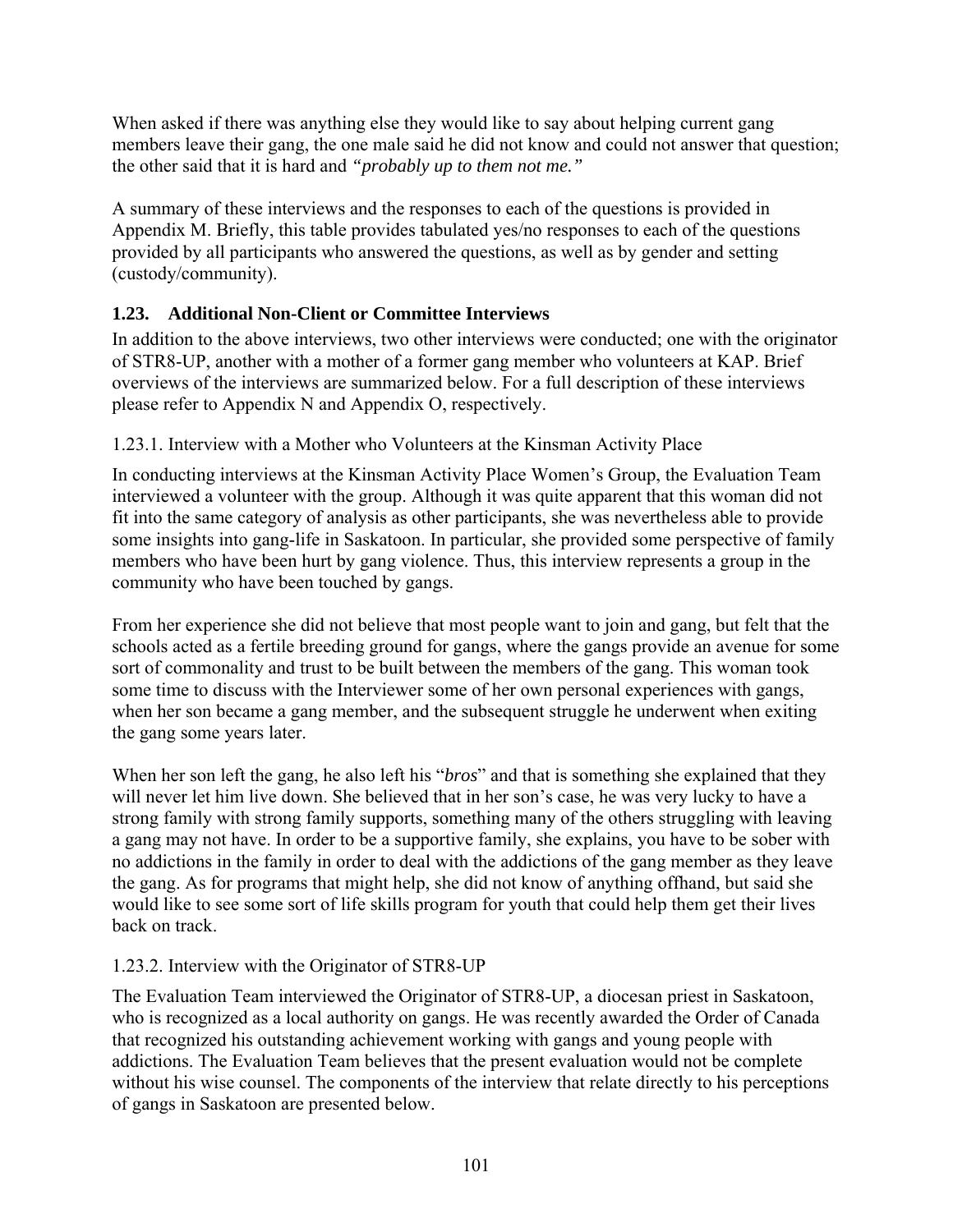When asked if a lot of people want to join a gang, he says that often, the decision to join a gang is not really a matter of choice, as much as joining is often a matter of necessity. For example, offenders will often join gangs in prison in order to protect themselves from other rival gangs. He adds that parents and society in general are partly to blame for the growing gang problem by letting many children fall through the cracks.

In discussing whether there are enough available services and programs to keep children and youth out of trouble, he explained that this is not the central, all-defining issue. He says that you can have a million programs, but it will not matter if you do not love the kids. However, this is hard when most people work from 9 to 5. As a professional, it is hard to get personally involved in one's work. Although he does feel that programs are important, he also believes that you first must start with a way of life or a relationship, and then you start the program that meets the needs of those people.

## **1.24. Analysis of the Community Resource Coordinator and the Gang Strategy Coordinator Positions**

# 1.24.1. Community Resource Coordinator

The Strategy obtained funding through the National Crime Prevention Centre (NCPC) to employ a Community Resource Coordinator (CRC). The responsibility of the CRC was to:

- Liaise with community based organizations to identify issues relating to gang activities,
- Work closely with schools, community associations, City of Saskatoon, Saskatoon Tribal Council and CPSP – Young Offender Programs, among others, to formulate responses to gang-related concerns,
- Build the capacity of community associations and other community agencies to respond to gang-related concerns,
- Gather information and advice to present to the Strategy around community programs and initiatives to enable the Strategy to grow and change,
- Assist the partners to solve any problems that may arise,
- Have a knowledge base of contacts within the partners to the Strategy, and
- Connect to facility gang liaisons with the Saskatoon Tribal Council and CPSP.

One of the main responsibilities of the CRC was to conduct presentations. These presentations generally provided information on gangs in general, as well as specific information regarding gangs in Saskatoon and Saskatchewan, showed relevant videos, and shared personal experiences as well as stories of gang-affiliated individuals the CRC has worked with in the past. Presentations were conducted for a variety of audiences such as youth at elementary and high schools, community associations, government departments, cultural groups, parent groups, inmates at the Regional Psychiatric Centre, correctional staff, community-based organizations, and other groups.

Funding for the CRC position ended in March, 2009.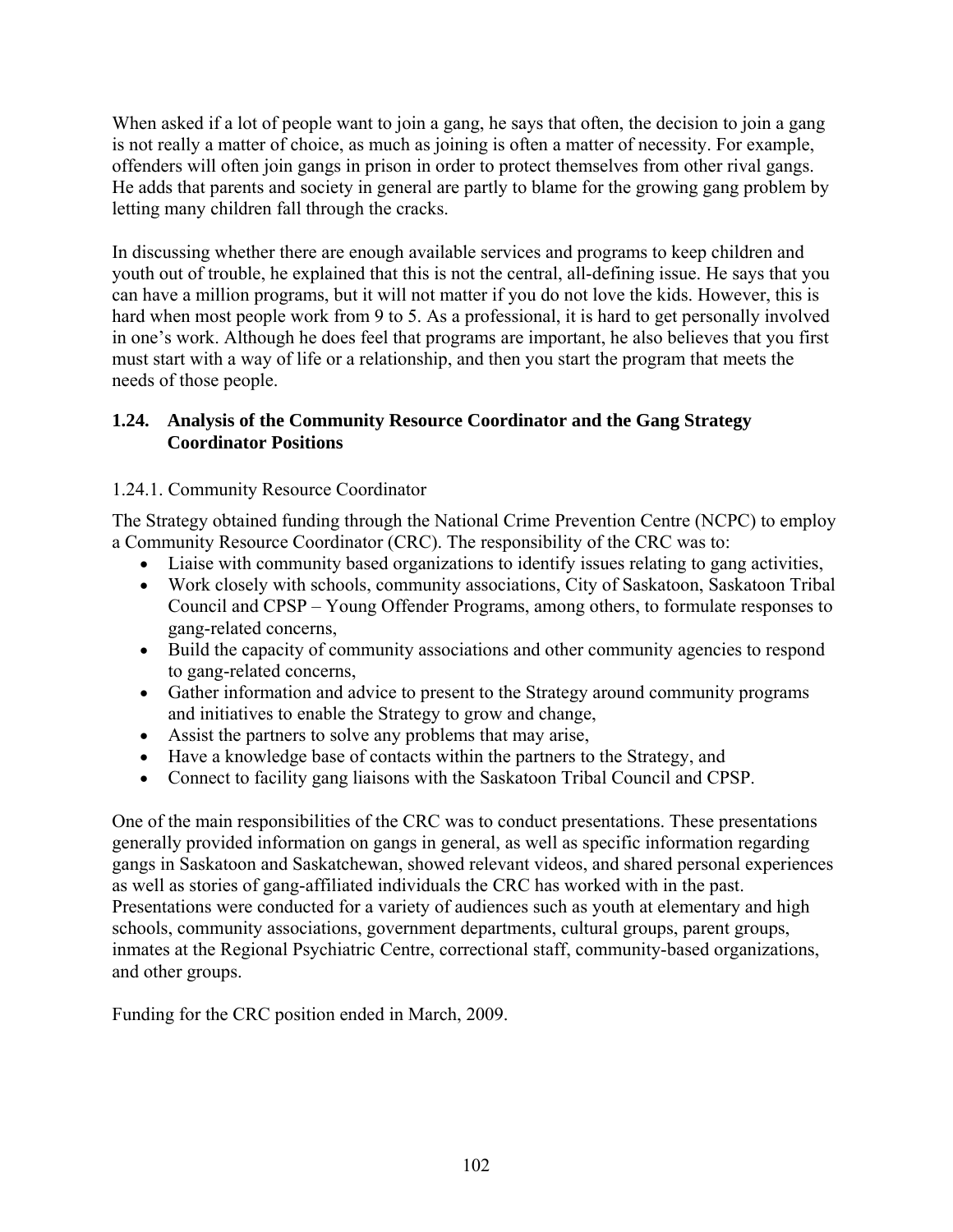#### *5.9.1.1. Analysis of Community Resource Coordinator Activities and Interview*

Although the Community Resource Coordinator did not have a direct supervisor, he reported to Community Services, City of Saskatoon. The CRC would meet with Community Services to develop presentation materials and to set long-range planning and goals. They would also review the number of presentations given and the number of participants for each presentation.

The majority of the CRC's time was devoted to delivering educational presentations The CRC had developed eight separate presentations for use with different audiences (e.g., young children, teenagers, parents). For example, the presentation for young children typically addressed myths about the gang lifestyle, such as supposed benefits to being in a gang. The presentation for teenagers typically included stories from ex-gang members. Parents were typically presented with warning signs that their child may be involved with gangs. Aside from presentations in Saskatoon, the CRC also delivered presentations in rural areas such as Colonsay and Hepburn.

From May 16, 2007 to November 6, 2008, the Community Resource Coordinator (CRC) conducted 109 presentations with a total of 2,[7](#page-118-0)58 participants<sup>7</sup>. Presentations were conducted for a variety of audiences, from youth at elementary and high schools, community associations, government departments, cultural groups, parent groups, inmates at the Regional Psychiatric Centre, correctional staff, community-based organization staff, and other groups. During presentations, the CRC generally provided information on gangs in general, as well as specific information regarding gangs in Saskatoon and Saskatchewan, showed relevant videos, and shared personal experiences as well as stories of gang-affiliated individuals the CRC has worked with in the past.

Visual aids, such as posters, were a key component of the presentations. The CRC felt that the visual presentation of information was highly effective in conveying his message. The CRC continuously updated and revised the presentations based on audience feedback. If audience members felt that a particular piece of information was helpful, this would be expanded. The importance of learning from the audience was highlighted in the interview:

*You listen to the kids and learn lessons from them. Even the adults, the teenagers…they talk about a lot of things. It makes you think, 'don't do this, don't do that.' In hindsight it shows you what is missing, it opens your eyes. So you change your format and how you talk to people. It's education both ways.* 

The Evaluation Team reviewed the presentation and evaluation (Appendix L) comments received from 2007 to 2008. A total of 154 forms were completed. The first portion of the evaluation form asks participants to rate the presentation on a variety of dimensions, where  $1 =$ *lowest* and  $5 = highest$ . All items were answered positively, with mean ratings from 3.8 to 4.4 (see Table 6).

 $\overline{a}$ 

<span id="page-118-0"></span> $<sup>7</sup>$  Although presentations were also conducted between November, 2008, and March, 2009, data pertaining to these</sup> presentations were not provided to the evaluation team.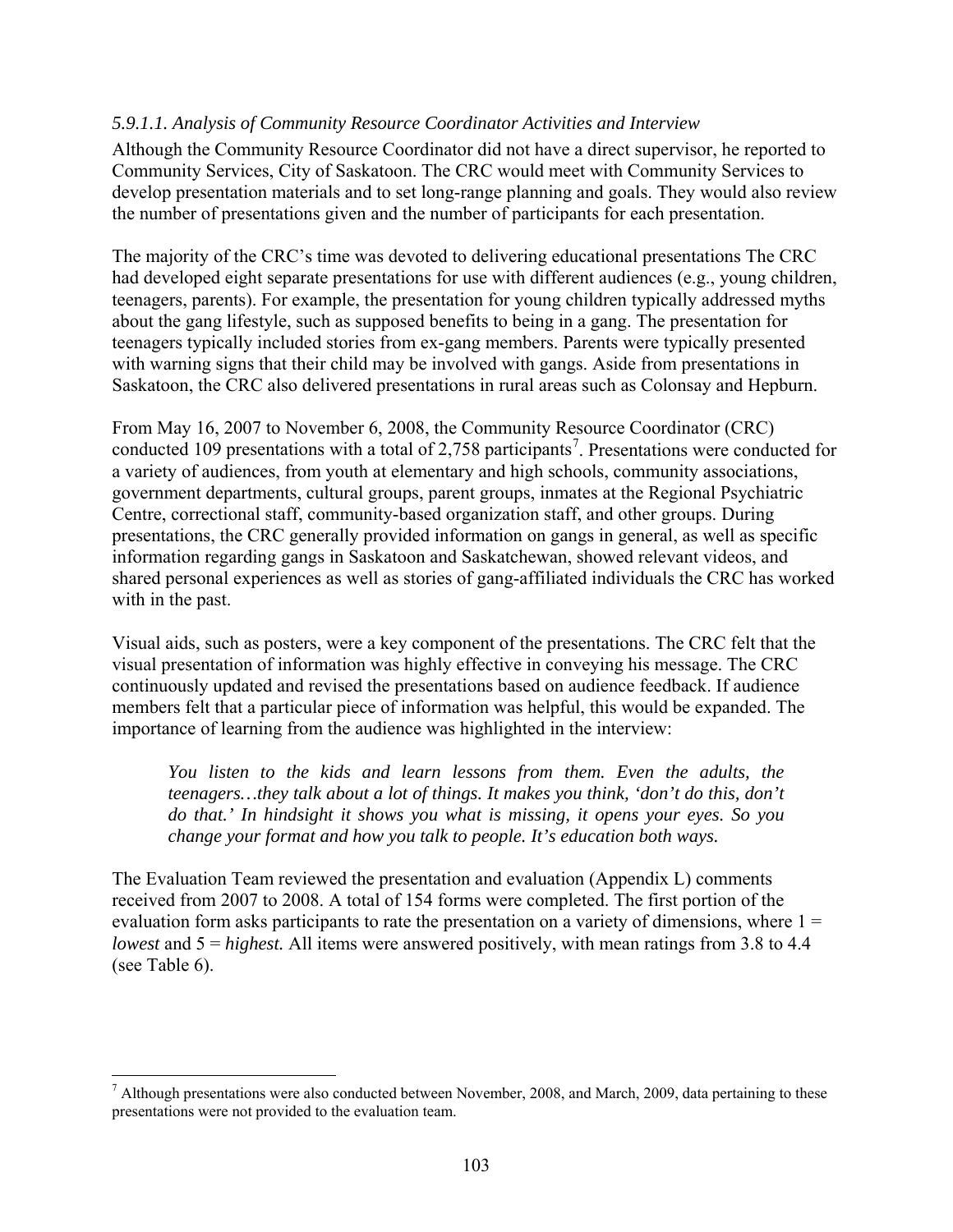Table 6. Ratings of CRC Presentations

|                                     | Mean |
|-------------------------------------|------|
| 1. Clearly explained objectives     | 41   |
| 2. Presentation objectives achieved | 42   |
| 3. Useful information               | 44   |
| 4. Useful handouts                  | 3.8  |
| 5. Overall grade for presentation   | 44   |

Ninety-seven per cent of the participants indicated that the presentation had increased their knowledge of gangs and 63% indicated that the presentation had increased their parenting skills.

The CRC liaised with a variety of organizations, such as the public and Catholic school boards, the Regional Psychiatric Centre, Kilburn Hall, Saskatoon Tribal Council, and the John Howard Society. Finances was the main obstacle/barrier encountered by the CRC, in that there was a limited amount of funding and so supplies and materials had to be ordered accordingly.

# 1.24.2. Strategy Coordinator

When the Gang Strategy got under way in 2006 it benefited from the fact that there was a dedicated Crime Reduction Strategy of Saskatoon Coordinator already in place who then assumed comparable duties for the Gang Strategy. The responsibilities for this position included spearheading the initiative, overseeing the day-to-day functioning of the Gang Strategy and preparing reports. However, this position was not filled when the original coordinator returned to her position in CPSP in 2007. Consequently, a chairperson, filled the role of convening the Steering Committee on a regular basis, crafting its agenda, and assuring that agreed to activities were carried out. Although the impact of the loss of a coordinator was not formally assessed, some interview respondents cited this loss as an issue for the Strategy.

## **1.25. The Street Crimes Unit in Saskatoon**

The Street Crimes Unit in Saskatoon consists of two Detective Constables in the Break and Enter Comprehensive Action Program (BECAP), two in the Serious Habitual Offender Comprehensive Action Program (SHOCAP), two in Violent Offender Interdiction Detail (VOID) and one Detective Sergeant. Each of these programs has a different focus on the target group of offenders. The SHOCAP program focuses on individuals under the age of 18 who have proven themselves to be habitual offenders. There is a partnership between the SHOCAP officers, two CPS workers and a prosecutor dedicated to the mandate from the province. BECAP, on the other hand, focuses on 20 youth and 20 adult offenders with a history of property offences. This program is also performed in partnership with CPS with two youth workers and two adult workers. The same SHOCAP prosecutor looks after the youth function, and another prosecutor is dedicated to the adult mandate with BECAP.

The VOID program was drawn on the SHOCAP model but there are some significant differences. The individual clients on that list are selected on the violent nature of their criminal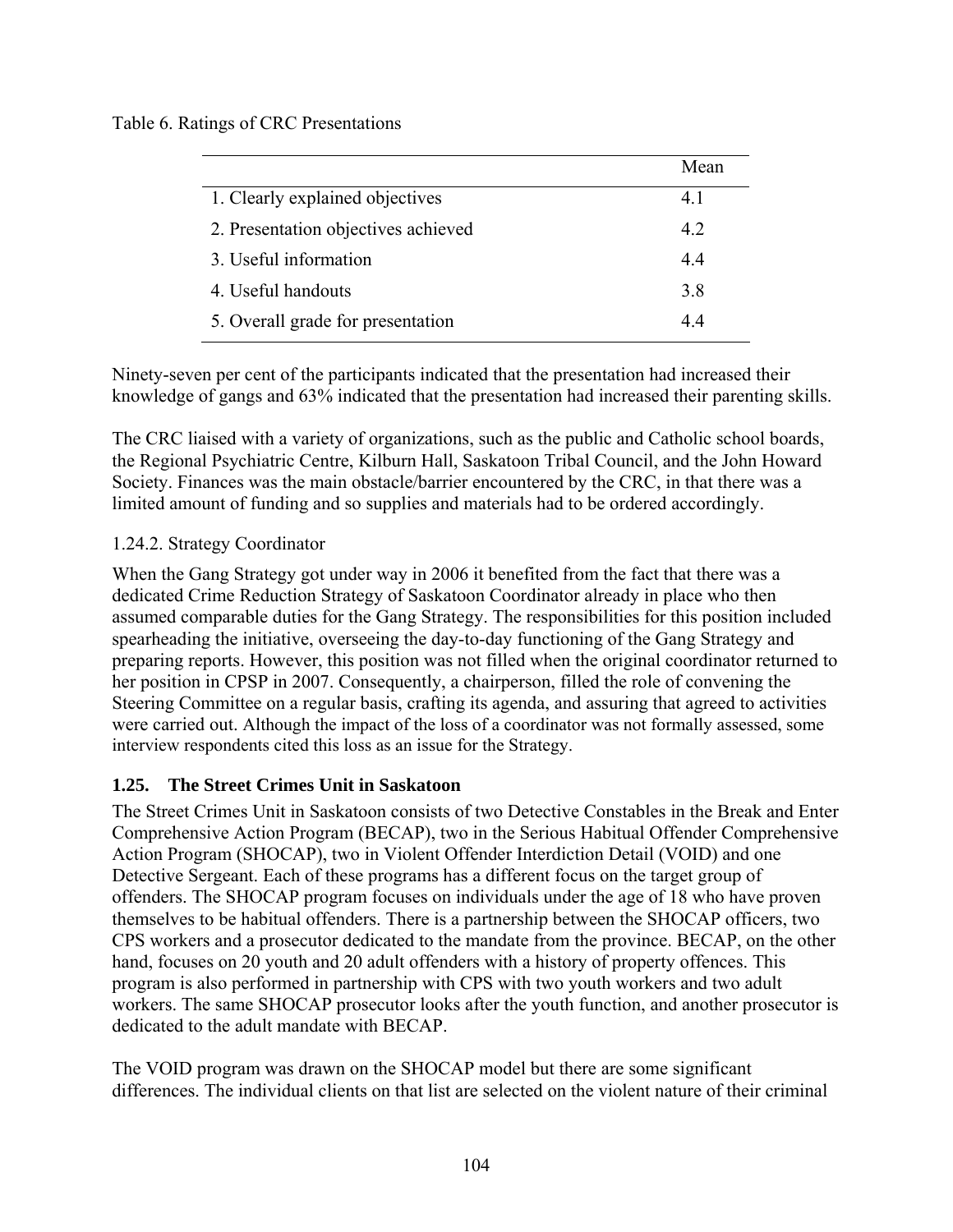activity. The list is more dynamic and there are no CPS workers dedicated to the VOID program. However, there is a Provincial Prosecutor who works with the Street Crimes Unit and they sometimes enlist the services of Probation and Parole in certain conditions.

The selection process for BECAP and SHOCAP are similar: the CPS workers, Officers, and Prosecutors dedicated to the programs meet quarterly. They bring potential client suggestions to the meeting. These individuals are drawn from other Units in the police, CPS, and prosecutions for evaluation and scoring. They are ranked or scored on objective criteria and when there are spaces open new clients are agreed upon and brought into the program. VOID works slightly differently. They follow objective criteria and score individuals as they have spaces available. The prosecutor is notified immediately of any changes.

# **1.26. Review of CPSP Client Files**

# 1.26.1. Adult Clients

This section provides the demographics of 19 adult offenders who were identified as being gang affiliated or at risk for gang affiliation, their criminogenic factors, offending behaviours before their index offence and access to rehabilitative programming. A sample of gang affiliated clients was identified by the Regional Director of Saskatoon Region, Adult Offender Programs, and these names were provided to the Business Manager from Community Corrections, Saskatoon Region. A member of the Evaluation Team then contacted the Business Manager who randomly selected files from both active and inactive clients for the evaluators to review. The evaluators asked for between 15 and 20 files to review and they coded all of the files given to them by the Business Manager. The file coding sheet was developed by the Evaluation Team and the Evaluation Steering Committee.

# *5.11.1.1. Demographics*

The average age of adult clients at the time of file review was 25 years with a range of 20 to 43 years. All adult clients were male. Ethnicity information was available for 18 clients. Fourteen clients were identified as First Nations, 3 as Métis, and 1 as non-Aboriginal. Education information (highest level of education completed) was available for all 19 clients. One client had completed Grade 6 and one Grade 8, 2 clients had completed Grade 9, 8 had completed Grade 10, 3 had completed Grade 11, and 4 had completed Grade 12.

# *5.11.1.2. Criminogenic Factors*

The Saskatchewan Primary Risk Assessment (SPRA) is a risk assessment tool used by the Ministry to assess the risk level for general recidivism of all adult clients and identify criminogenic intervention targets. The average total score on the SPRA with this sample of clients was 14.05, with a range of 7 to 20. A score of 12 or higher on the SPRA indicates that a client is at high risk to reoffend. A score of 14.05 indicates that 80% of offenders will reoffend over a 3 year period in the community. The average score of 14.05 also corresponds to a percentile rank of 86 to 92, indicating only 8 to 14% of adult offenders in Saskatchewan would score as higher risk (Ministry of Corrections, Public Safety and Policing, 2009). Only five clients were rated as medium risk, while 14 were rated high risk on the SPRA. Table 7 shows the average scored on each of the SPRA variables. As can be seen in the table, the areas that these offenders were particularly high risk include Employment, Family/Marital, Antisocial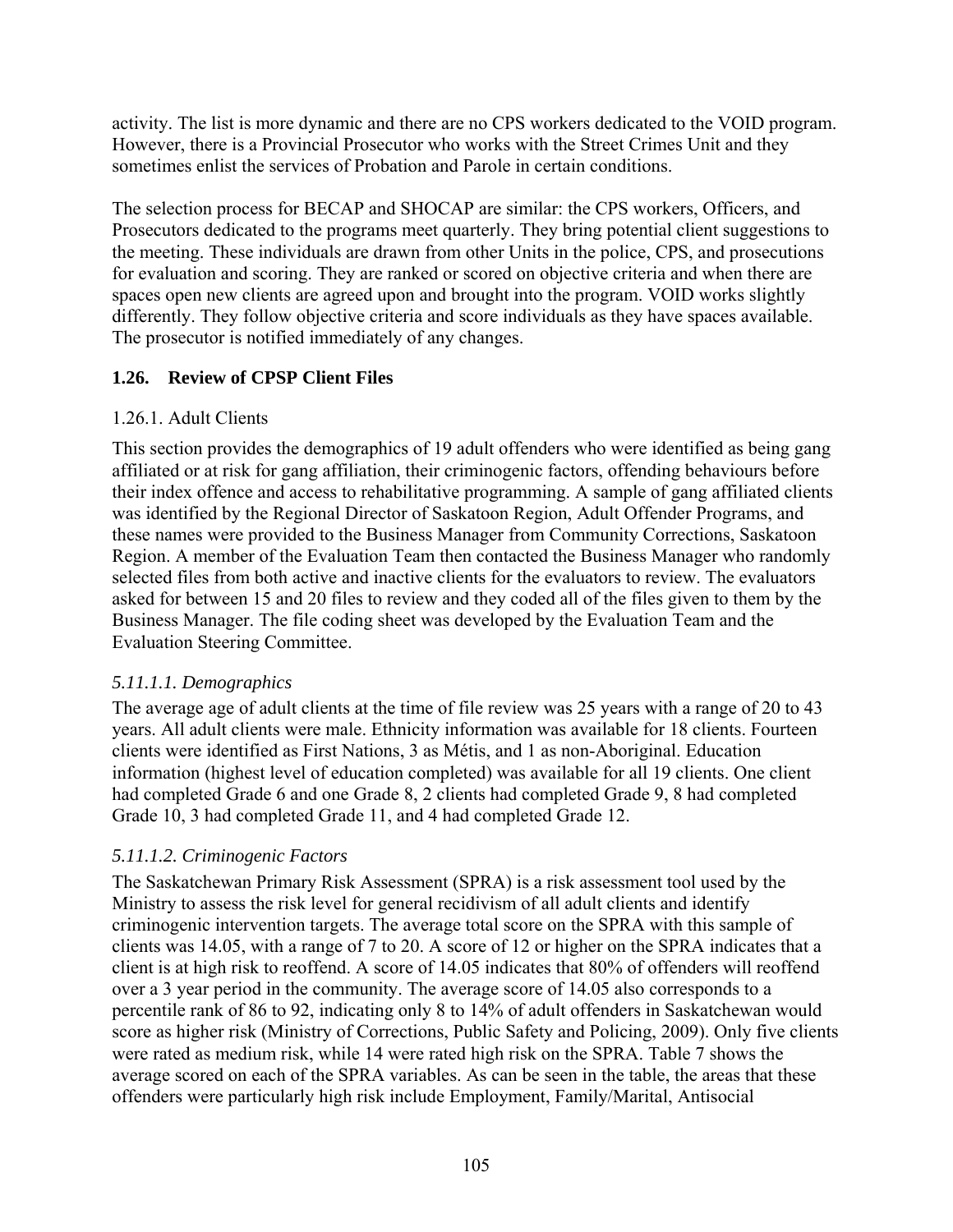Behaviour, Attitude and Self-Management. Data for Antisocial Behaviour and Self-Management were unavailable for 6 of the 19 clients due to an older version of the SPRA being used with these clients. This older version, the Primary Risk Assessment, instead measured Emotional Stability and Mental Ability.

| <b>SPRA Variable</b>                          | <b>Mean Score</b> | $\boldsymbol{n}$ |
|-----------------------------------------------|-------------------|------------------|
| Age $(0-1)$                                   | .95               | 19               |
| Gender $(0-1)$                                | 1.00              | 19               |
| Number of Convictions (0-2)                   | 1.79              | 19               |
| Convictions for $(0-3)$                       | 1.68              | 19               |
| Residence Stability (0-2)                     | 1.16              | 19               |
| Academic and Vocational Skills (0-1)          | .21               | 19               |
| Unemployed at the Time of the Offence $(0-1)$ | .74               | 19               |
| Employment Stability (0-2)                    | .84               | 19               |
| Financial (0-1)                               | .16               | 19               |
| Family/Marital (0-1)                          | .58               | 19               |
| Peers/Companions (0-2)                        | 1.63              | 19               |
| Drugs/Alcohol (0-2)                           | 1.37              | 19               |
| Antisocial Behaviour (0-1)                    | .08               | 13               |
| Attitude $(0-2)$                              | 1.42              | 19               |
| Self Management (0-1)                         | .62               | 13               |
| *Emotional Stability (PRA)                    | $\Omega$          | 6                |
| *Mental Ability (PRA)                         | .17               | 6                |
| <b>TOTAL</b>                                  | 14.05             | 19               |

Table 7. Average scores on the SPRA variables (Adult clients)

\* Indicates items from the older version of the SPRA, the PRA.

## *5.11.1.3. Offending Related Variables*

The average age at first conviction was 16, with a range of 12 to 22 years. The average total number of prior convictions was 31.37 with a range of 1 to 83 prior convictions. The total number of prior convictions by offence type is presented in Figure 1. "Other convictions" include any offences that did not fit into the four specific categories such as possession of a controlled substance.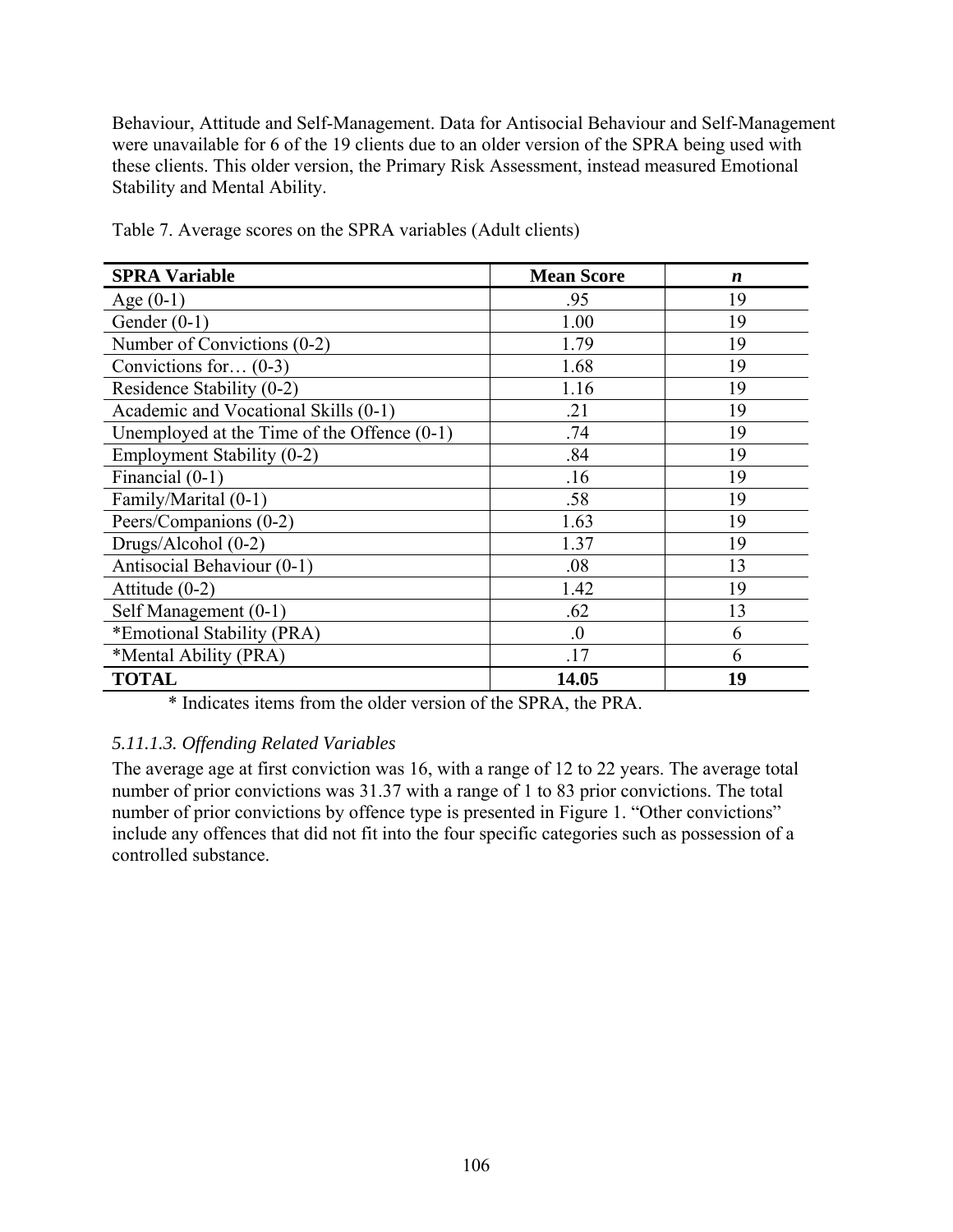

Figure 1. Number of prior convictions by type (Adults: N=19).

**Number of prior convictions by type (Adults)**

An index offence was defined as the offence that the client was most recently being supervised for in the Saskatoon Office. The average age at index offence was 23 years, with a range of 18 to 41. As offenders may be convicted of more than 1 offence on the same date, data was collected on up to three offences on the index date. In the event an offender was convicted of more than three offences on the index date, the three most serious offences were collected. The average number of prior convictions were calculated by adding data for all 3 possible index offences together (i.e., possible multiple offences per client). Twelve clients had at least 2 offences on their index sentencing date, while 3 had at least 3 offences.

As can be seen in Figure 2, the offences were fairly evenly distributed across the categories. Property offences and offences against the person were the most common index offences, followed closely by administration of justice offences, and then other convictions and driving offences. However, it is important to note that although each offender could have up to three types of index offences, only one offence of each type was recorded. For example, two index property offences from one offender is only represented in Figure 2 as one property offence conviction.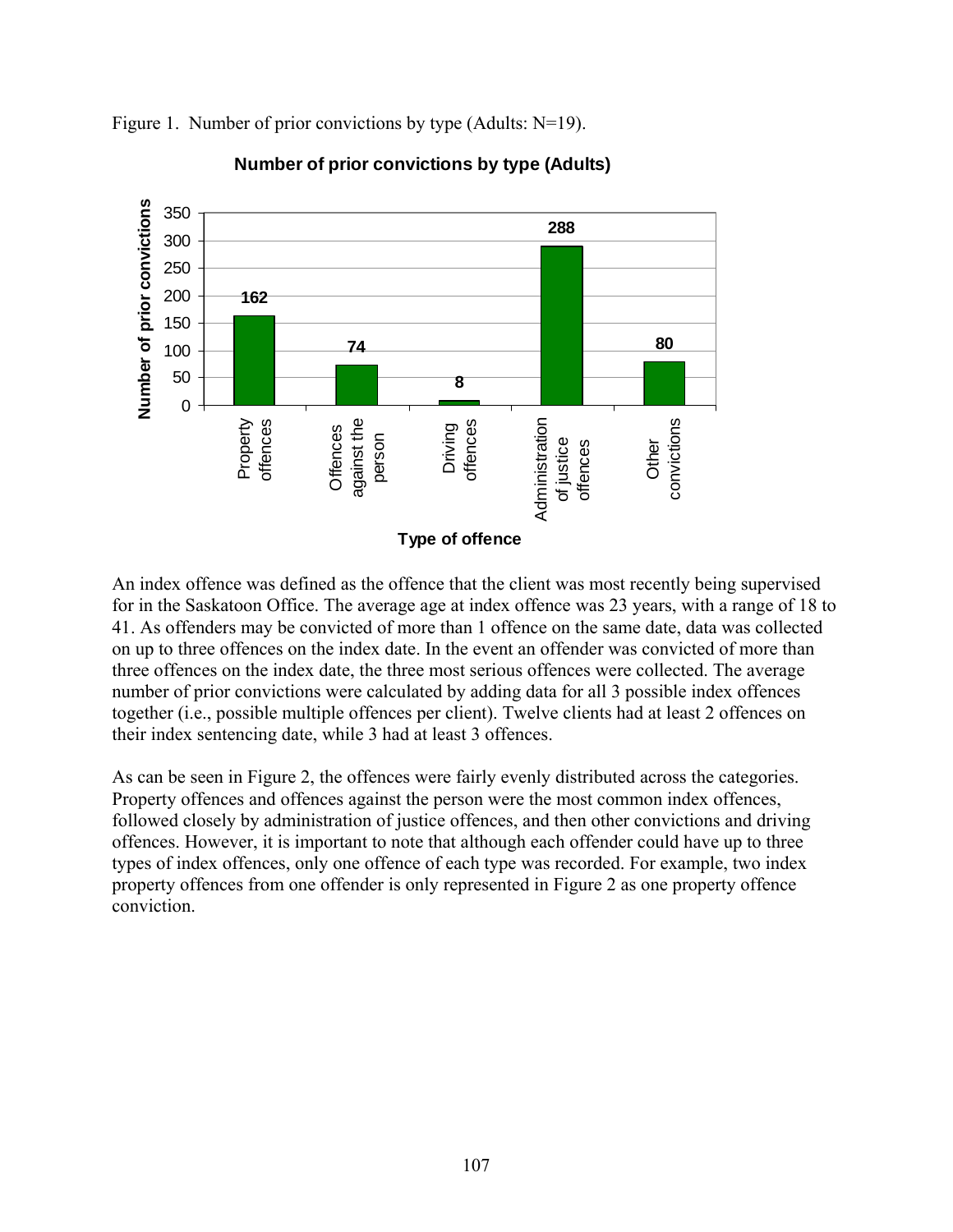Figure 2. Number of index offences by type (Adults: N=19).



# **Index offences by type (Adults)**

The most common disposition given for adult clients' index offence was custody and probation. The next most common disposition was a conditional sentence (Figure 3). The average length of the supervision period was 10.58 months, with a range of 0 to 24 months.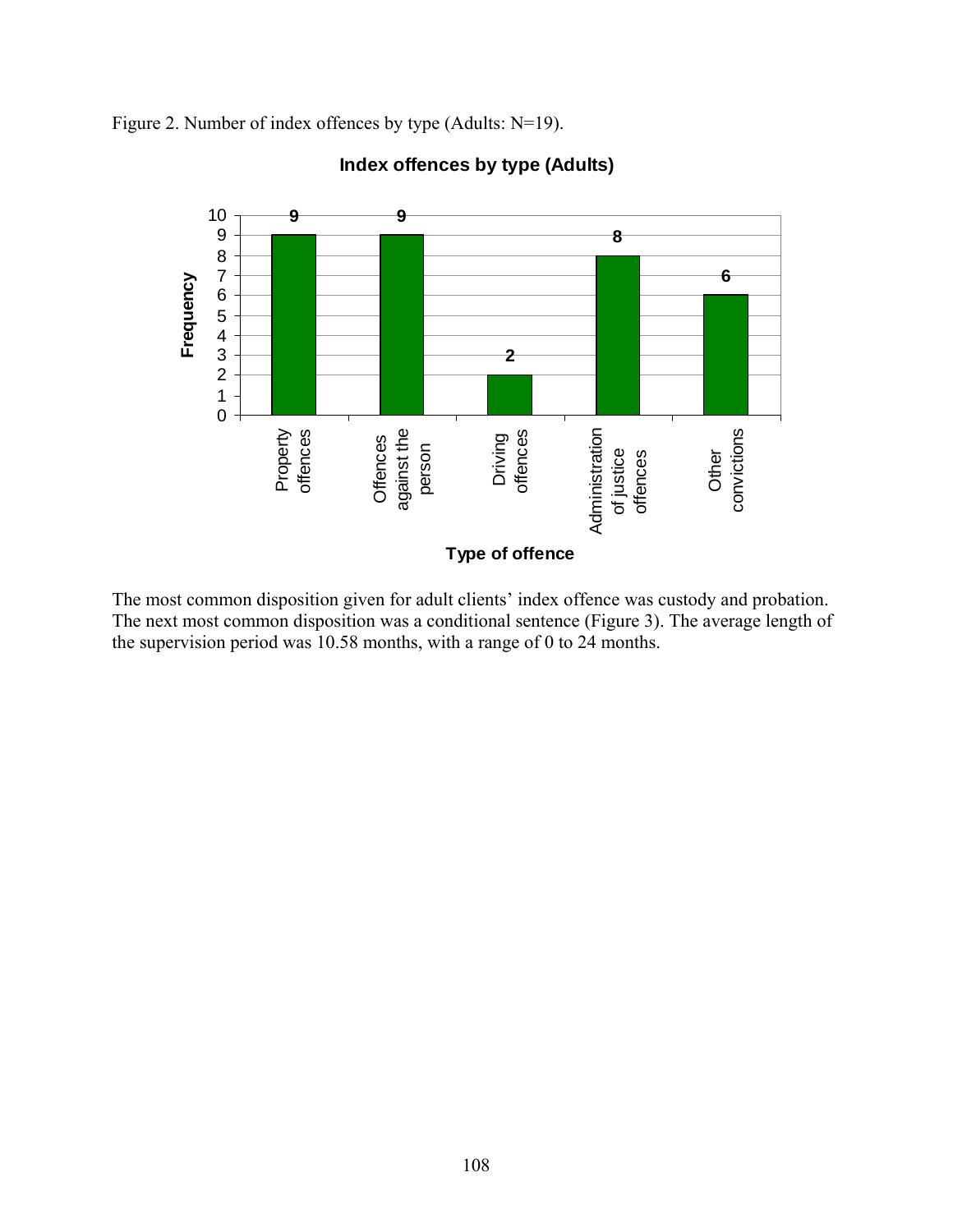Figure 3. Disposition given for index offence (Adults: N=19).



# **Disposition given for the index offence (Adults)**

The Ministry of Corrections, Public Safety and Policing Adult Corrections Probation Services uses a balance of rehabilitation and supervision to encourage offenders not to reoffend. Staff members employ a case management process to identify the risk posed by offenders. The process also identifies what offenders need to avoid reoffending, and provides rehabilitation and correctional programming to help reduce risks and to address the offenders needs. At times offenders are referred to specialized services provided by community-based organizations or other ministries such as substance abuse programming and vocational training.

The following table details the types of programs the 19 clients were referred to by their probation officers and their participation in those programs. One client was not included because he reoffended prior to program referrals being made. Note that one client may be referred to any number of programs. The table also indicates where no additional programming was recommended. At the time of data collection, clients:

- o Completed 26 programs;
- o Did not attend 13 recommended programs;
- o Dropped out of 9 programs;
- o Did not attend 9 programs because of rearrest;
- o Were attending 7 programs; and
- o Were waitlisted for 2 programs.

As can be seen in Table 8, clients (15) were most frequently referred to drug and alcohol programming. One client was not recommended to this type of programming and data were not available for two clients.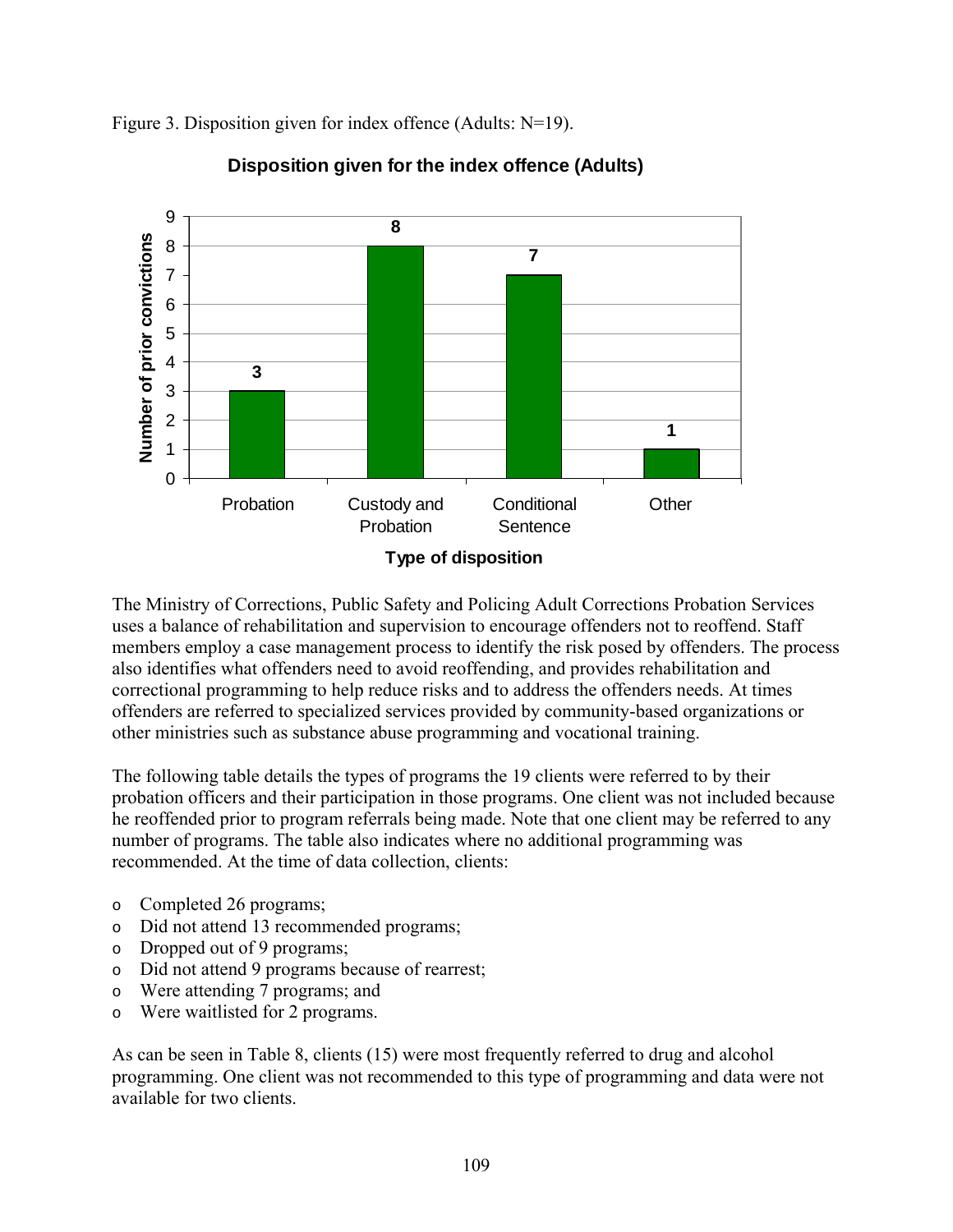|                               | Program Area           |                |                |                |                |                |                  |                |                             |                |                 |                  |
|-------------------------------|------------------------|----------------|----------------|----------------|----------------|----------------|------------------|----------------|-----------------------------|----------------|-----------------|------------------|
| <b>Level of</b><br>Completion | Residence<br>Stability | Academic       | Vocational     | Employment     | Financial      | Family/Marital | Peers/Companions | Drugs/Alcohol  | ehaviour<br>Antisocial<br>∞ | Attitude       | Self Management | <b>Totals</b>    |
| Completed                     | 0                      |                | 3              | $\overline{4}$ | $\theta$       | $\overline{0}$ | 3                | 8              | $\overline{2}$              | 3              | $\overline{2}$  | 26               |
| <b>Currently Attending</b>    | $\theta$               |                |                | $\overline{0}$ | $\theta$       | $\theta$       | $\overline{3}$   |                | $\theta$                    |                | $\theta$        | 7                |
| Dropped Out                   | $\overline{0}$         | 3              |                |                | $\overline{0}$ | $\overline{0}$ | $\theta$         | 3              | $\theta$                    |                | $\theta$        | 9                |
| Wait-listed                   | $\theta$               | $\mathbf{0}$   | $\overline{0}$ |                | $\overline{0}$ | $\mathbf{0}$   | $\overline{0}$   |                | $\theta$                    | $\overline{0}$ | $\theta$        | $\overline{2}$   |
| Arrested                      |                        | $\overline{0}$ | $\theta$       | $\overline{2}$ | $\theta$       | $\overline{0}$ | $\overline{2}$   | $\overline{0}$ | $\Omega$                    | -1             |                 | $\boldsymbol{9}$ |
| Did Not Attend                | $\overline{0}$         | $\overline{0}$ | $\theta$       | 3              | $\theta$       | $\overline{2}$ | $\overline{2}$   | $\overline{2}$ | $\theta$                    | $\overline{2}$ | $\overline{2}$  | 13               |
| Not Recommended               | 17                     | 13             | 13             | 6              | 18             | 16             | $\overline{7}$   |                | 15                          | 10             | 12              | 120              |
| <b>Total Offenders</b>        | 18                     | 18             | 18             | 17             | 18             | 18             | 17               | 16             | 17                          | 18             | 17              |                  |

Table 8. Adult Offenders Referred to Various Programs and the Current Status of those Referrals ( $N = 18$ )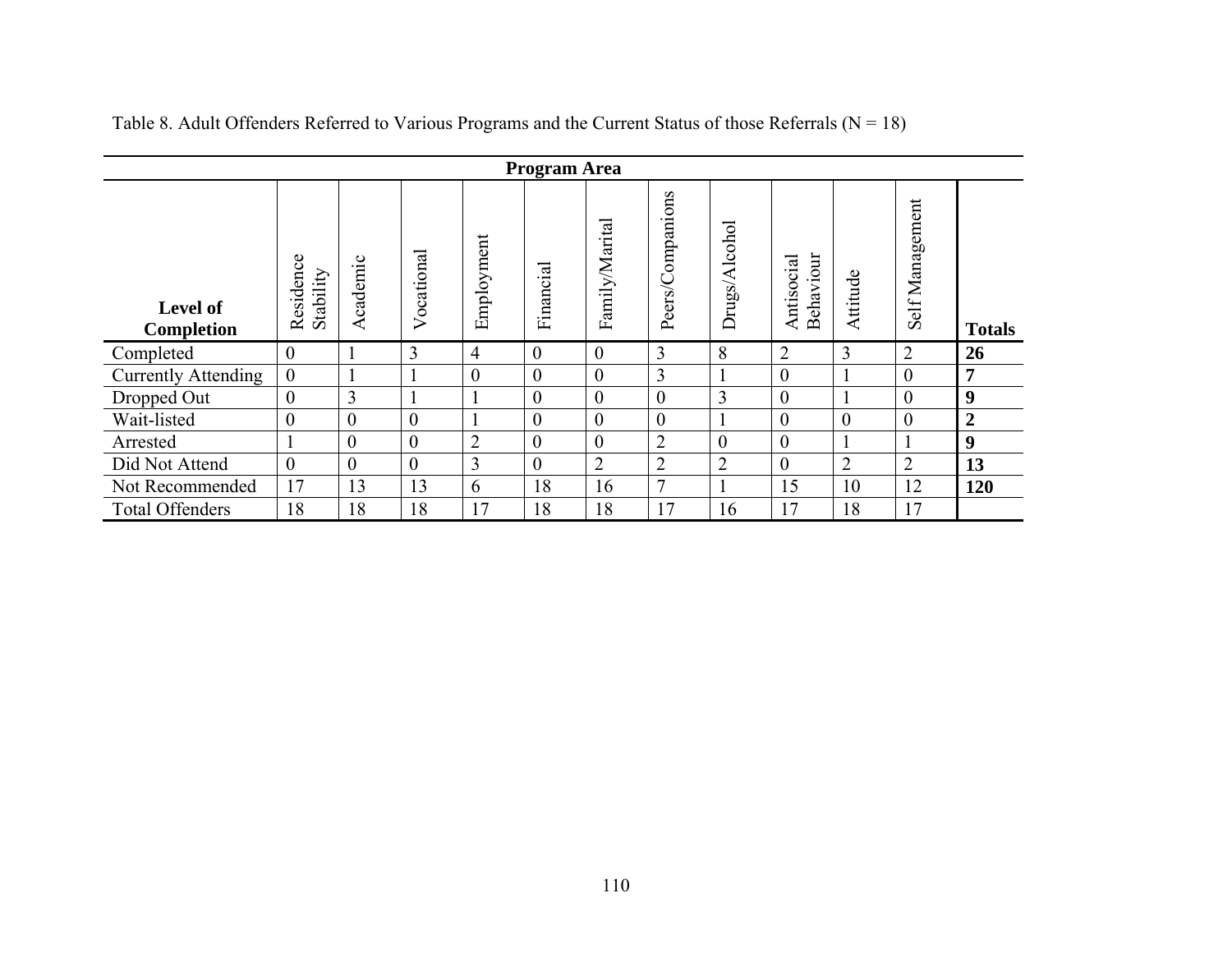There was correspondence between SPRA criminogenic need areas and the programs clients were referred to by their probation officers. Programs were generally (with a few exceptions) more likely to be recommended for clients who were higher risk in a particular criminogenic need area, which is to be expected if probation officers are following the risk and need principles. Drug and alcohol programs were most likely to be recommended, followed by employment, and then peer and companion related programs. Clients were rarely recommended to programs in other criminogenic need areas, even when offenders scored highly in them. It is possible that these programs/services do not exist in Saskatoon or that the probation officer believed the program would not be a good fit for the client.

# *5.11.1.4. Gang Specific*

Four of the 19 clients were engaged in gang specific programming. However, this information was difficult to locate within the files and it is possible that other clients were also participating in gang programming. Of these clients, one was identified as being a part of the Saskatoon Tribal Council Gang Strategy Program and the three others were said to be working with STR8-UP.

Eighteen of the 19 client files had information regarding their gang affiliation. Most of the clients were labelled as gang affiliated, followed by full gang members (Figure 4). During the supervision period, decreased gang involvement was noted for 9 clients, 2 clients were said to have no change and change was unknown for an additional 8 clients.

Figure 4. Level of gang involvement as noted by probation officers (Adults: N=19).



# **Level of gang involvement (Adults)**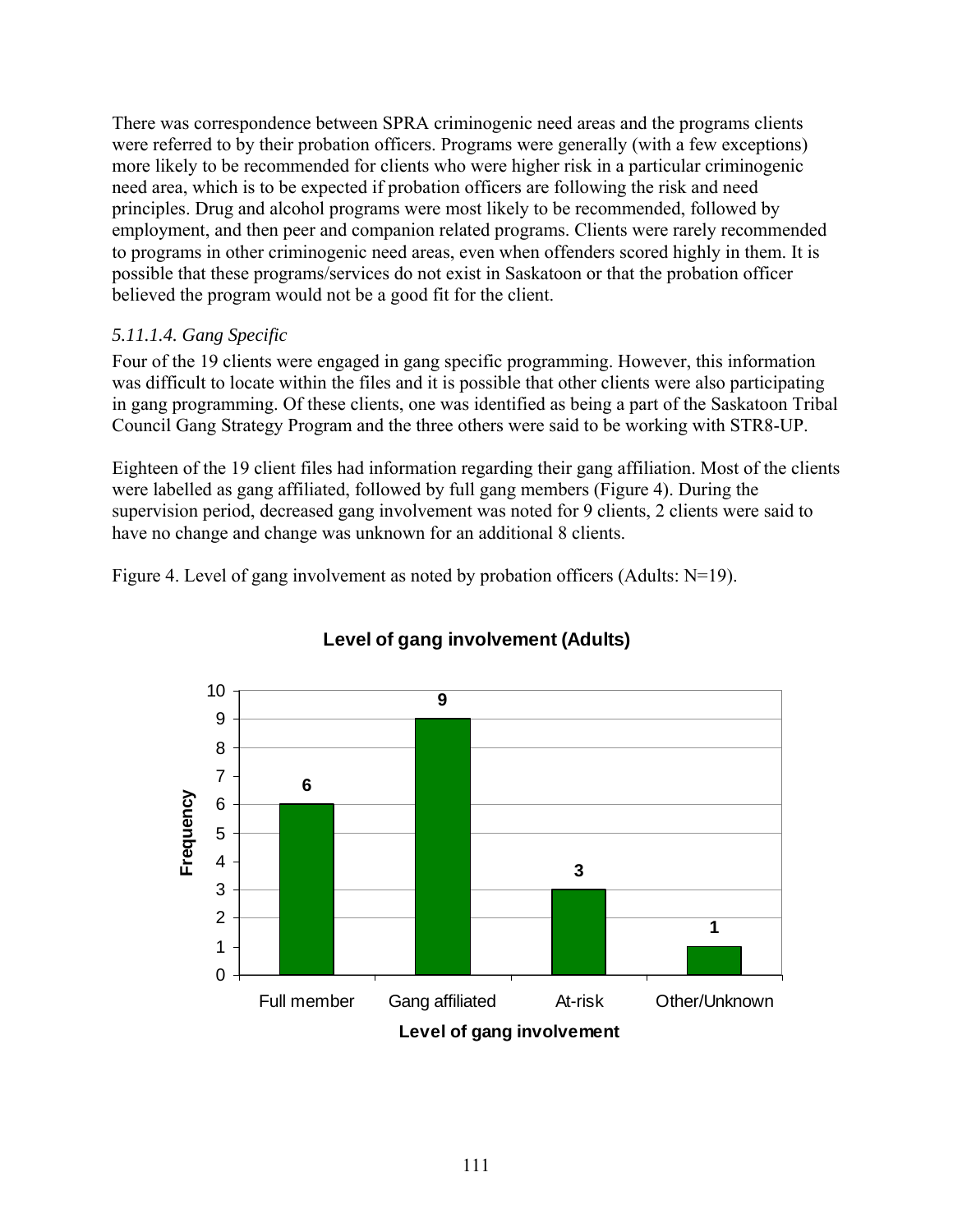# *5.11.1.5. Summary*

All of the adult clients were male. The sample was 94% Aboriginal with an average age of 25 years. Most had not completed high school, and were rated high risk on the SPRA. Most adults were first convicted as adolescents and had extensive criminal histories (average of 31.37 convictions).

The most common index offences were property offences and offences against the person. Custody followed by probation was the most common disposition given to these clients for their index offence, and clients spent an average of 10.58 months on supervision. While under supervision for their index offence, 26 programs were completed and 7 were currently being attended during data collection. Another 33 programs were not completed for various reasons (e.g., client did not attend, was waitlisted, dropped out, or was rearrested). Clients were referred to drug and alcohol programs more than other type of programs.

Most of the adult clients were labelled as gang affiliated and when information was available, most were said to have decreased gang involvement over the period of supervision.

## 1.26.2. Young Offender Clients

This section provides the demographics of 15 young offenders who were identified as being gang affiliated or at risk for gang affiliation, their criminogenic factors, and offending behaviours before their index offence as well as their access to rehabilitative programming. A similar process for accessing client files was employed for the youth files that were used for the adult files. A list of gang-affiliated youth was provided to the Evaluation Team who contacted a supervisor for the initiative in CPSP-YO who connected the Team with the files. The file coding sheet was developed by the Evaluation Team and the Evaluation Steering Committee. Unlike the adult files, all cases were from the active current caseload of the Saskatoon office.

## *5.11.2.1. Demographics*

The average age of youth clients at the time of file review was 16 years with a range of 13 to 19 years. Twelve clients were male and 3 female. Ethnicity information was available for all clients. Six clients were identified as First Nations, 6 as Métis, and 3 as non-Aboriginal. Educational information (highest level of education completed) was available for all 15 clients. Three clients had completed Grade 7, 4 clients completed Grade 8, 5 clients Grade 9, and 3 Grade 10.

## *5.11.2.2. Criminogenic Factors*

The Level of Service Inventory - Saskatchewan version (LSI-SK) is a risk assessment tool used by the Ministry to assess the risk of general recidivism of all youthful clients and identify criminogenic treatment targets. The average score on the LSI-SK was 33.20, with a range of 13 to 43. A score of 33.40 corresponds to the very high risk, for which approximately 70% of offenders are predicted to reoffend (Rector, 2006). One youthful client was rated as low risk, 6 were rated as high risk and 8 were rated as very high risk. Table 9 shows the average scores on each of the LSI-SK variables. As evident in the table, young offender clients were most likely to be high or high risk on Criminal History, Leisure and Recreation, Companions, Substance Abuse and Antisocial Pattern.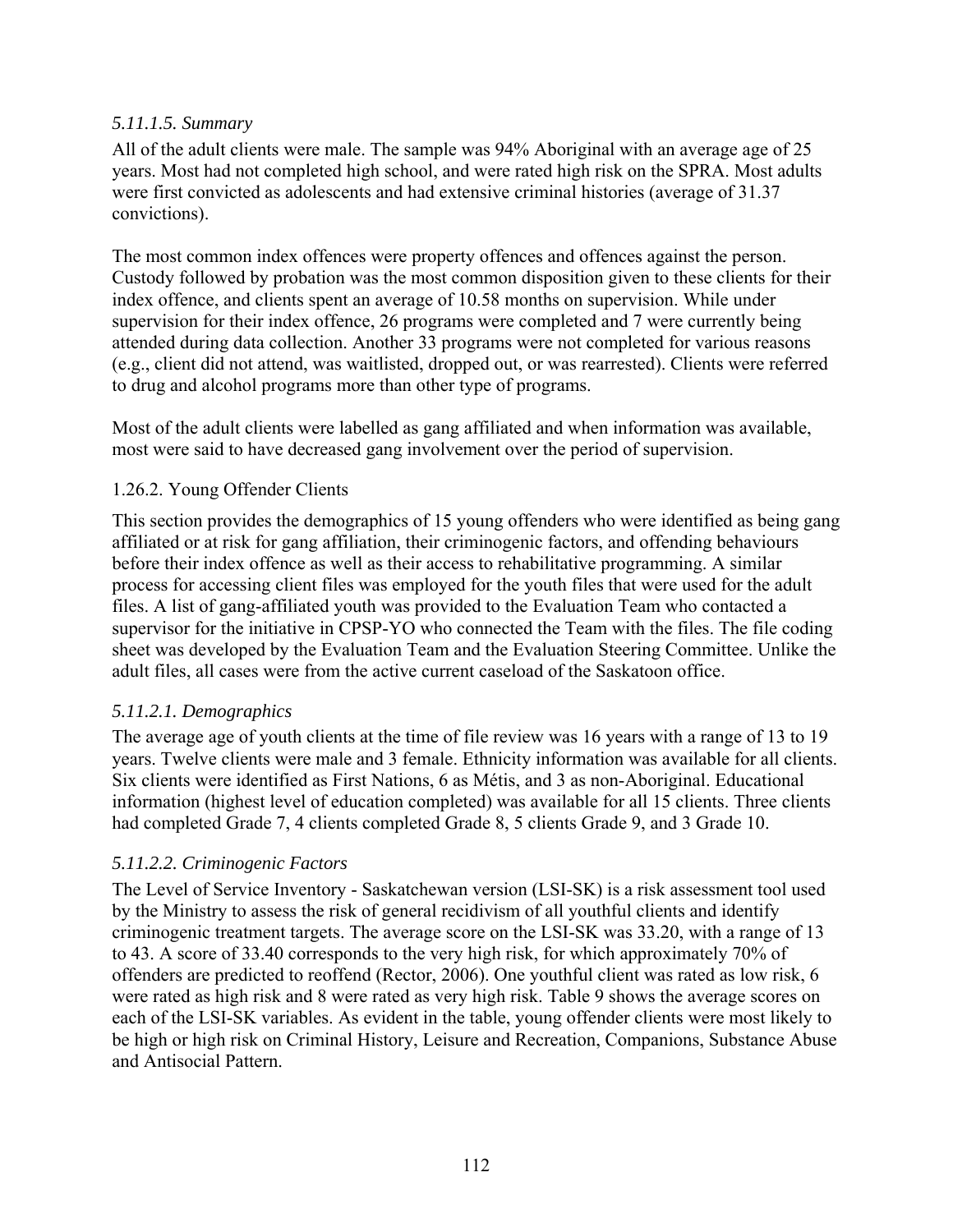| <b>LSI-SK Variable</b>            | <b>Mean Score</b> | % High or Very<br><b>High Risk</b> |
|-----------------------------------|-------------------|------------------------------------|
| Criminal History                  | 6.93              | 86.7%                              |
| Education/Employment              | 5.33              | 46.6%                              |
| Family Circumstance and Parenting | 2.87              | 66.7%                              |
| Leisure/Recreation                | 2.73              | 86.7%                              |
| Companions                        | 3.27              | 80%                                |
| Procriminal Attitudes/Orientation | 2.87              | 66.7%                              |
| Substance Abuse                   | 6.47              | 80%                                |
| Antisocial Pattern                | 3.40              | 86.7%                              |
| <b>TOTAL</b>                      | 33.20             | 93.7%                              |

Table 9. Average scores on LSI-SK variables (Youth)

# *5.11.2.3. Offending Related Variables*

The average age at first conviction was 13, with a range of 12 to 15 years. The average total number of prior convictions was 21.27 with a range of 0 to 46 prior convictions. The average number of prior convictions by offence type is presented in Figure 5. "Other convictions" includes any offences that did not fit into the four specific categories.

Figure 5. Number of prior convictions by type (Youth: N=15).



# **Number of prior convictions by type (Youths)**

The researchers collected data on the most recent period of supervision by Corrections, Public Safety and Policing Young Offender Programs. As offenders may be convicted of more than one offence on the same date, data were collected on the three most serious offences on the index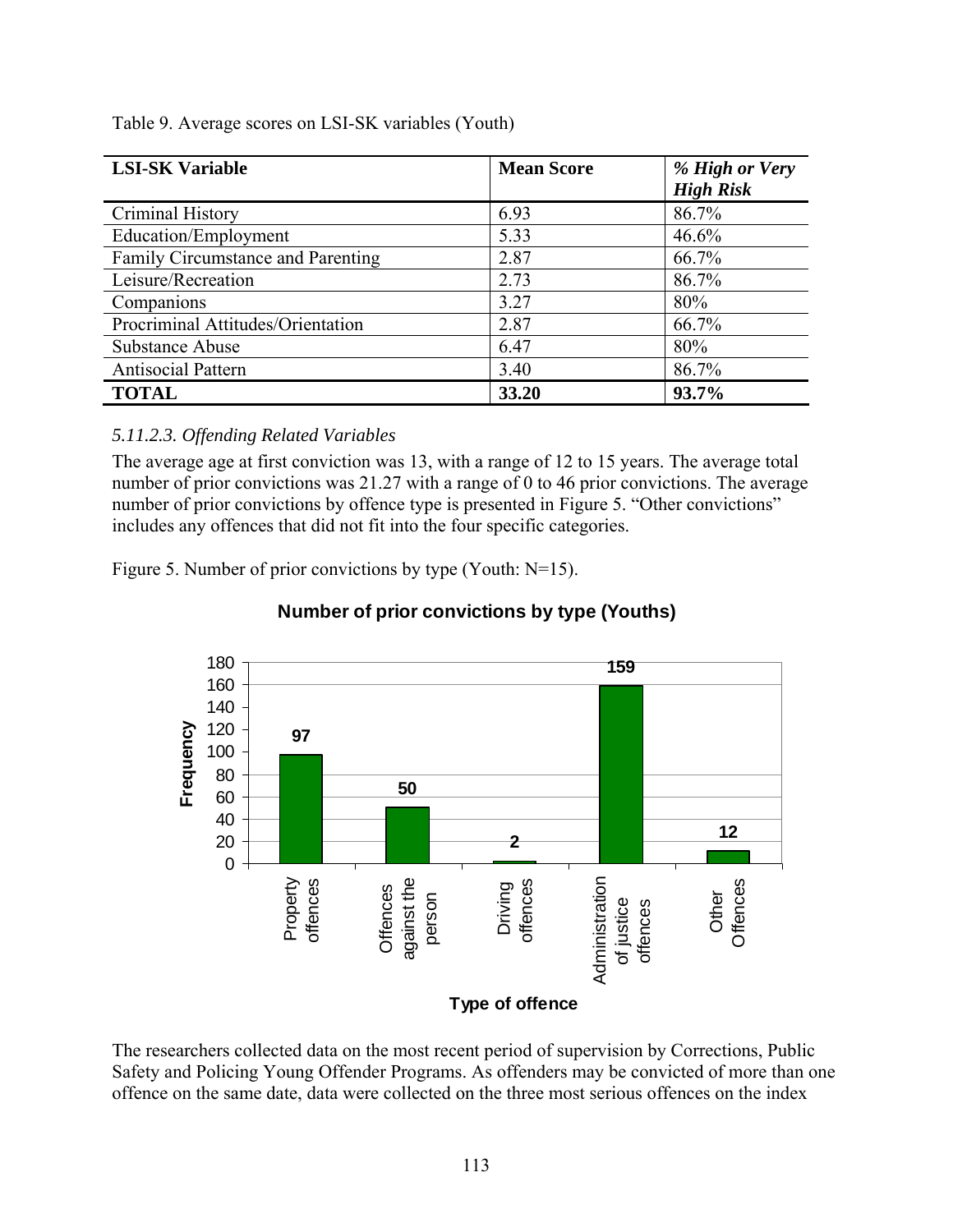date. The average number of prior convictions was calculated by adding data for all three possible index offences together (i.e., possible multiple offences per client).

The average age at index offence was 16 years, with a range of 12 to 17. Fourteen clients had at least two offences, while eight had at least three offences.

As can be seen in Figure 6, offences against the person, administration of justice offences, and property offences were the most common index offences, with other offences occurring infrequently and driving offences not at all.

Figure 6. Number of index offences by type (Youth: N=15).



# **Index offences by type (Youths)**

The most common disposition given for youthful clients' index offence was custody, followed by probation (Figure 7). One youth was given deferred custody with supervision and restitution. The average length of the supervision period was 6.60 months, with a range of 3 to 12 months.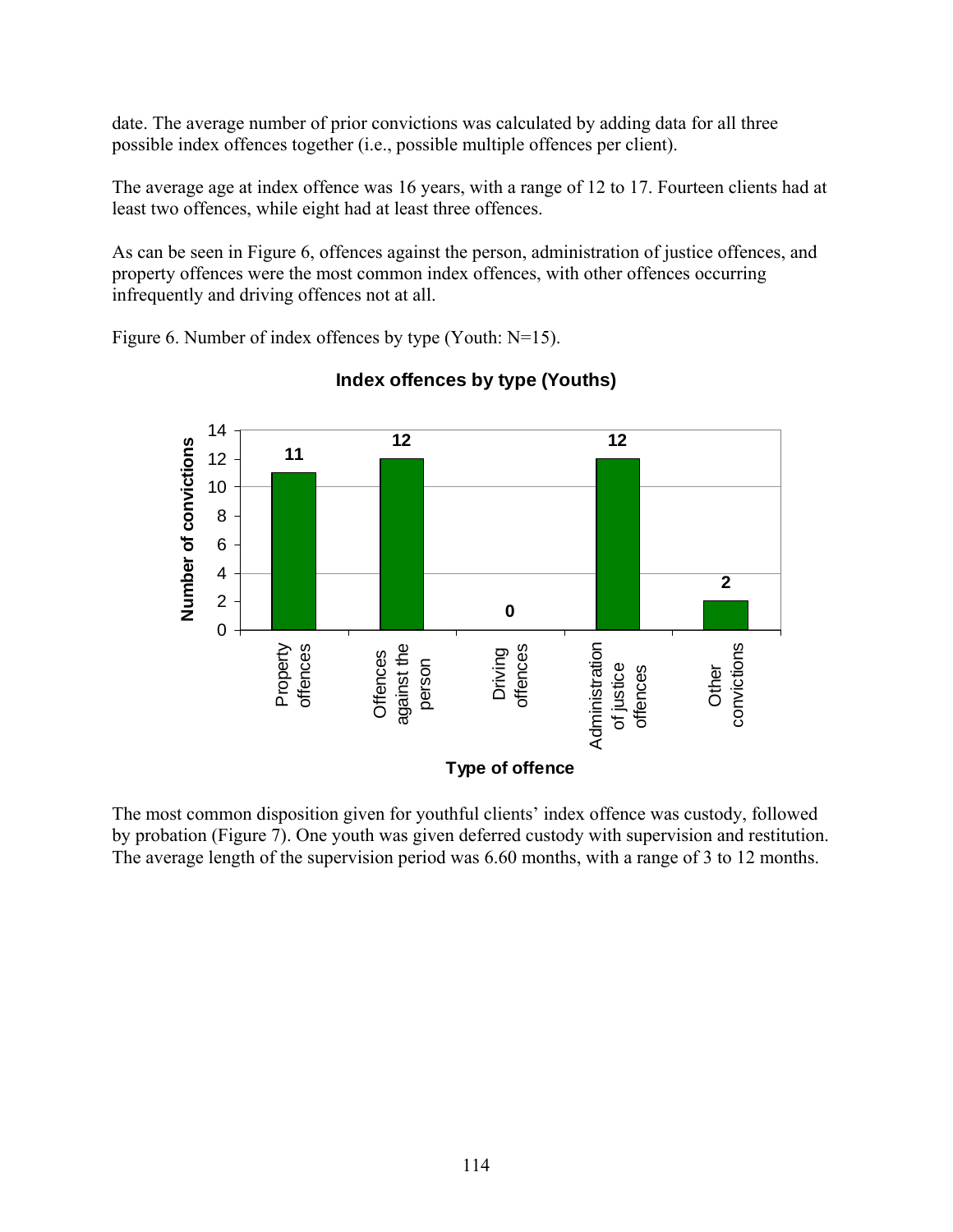Figure 7. Disposition given for index offence (Youth:  $N=15<sup>8</sup>$  $N=15<sup>8</sup>$  $N=15<sup>8</sup>$ ).



**Disposition given for the index offence (Youths)**

Corrections, Public Safety and Policing Young Offender Programs uses a balance of rehabilitation and supervision to encourage offenders not to reoffend. Staff members employ a case management process to identify the risk posed by offenders. The process also identifies what offenders need to avoid reoffending, and provides rehabilitation and correctional programming to help reduce risks and to address the offenders needs. At times offenders are referred to specialized services provided by community-based organizations or other ministries such as substance abuse programming and vocational training.

The following table details the types of programs clients were either referred to by their probation officers or completed with their probation officers, as well as the number of programs that were completed, the client was attending at the time of data collection, did not attend, was waitlisted for, dropped out of, or could not attend due to rearrest. The table also indicates if the program was not recommended. Six programs had been completed by clients. And the time of data collection, clients were attending 53 programs, 6 programs were dropped out of, 6 clients were waitlisted for programs, and clients dropped out of 6 programs. Clients did not attend 12 programs that were recommended, and were not recommended to 37 programs. Offenders may not be referred to specific programs because it did not meet their needs or build on their strengths. As can be seen in Table 10, Substance Abuse, Procriminal Attitudes/Orientation, Education and Leisure/Recreation programs were the programs most often recommended.

<u>.</u>

<span id="page-130-0"></span> $(*)$  deferred custody with supervision and restitution.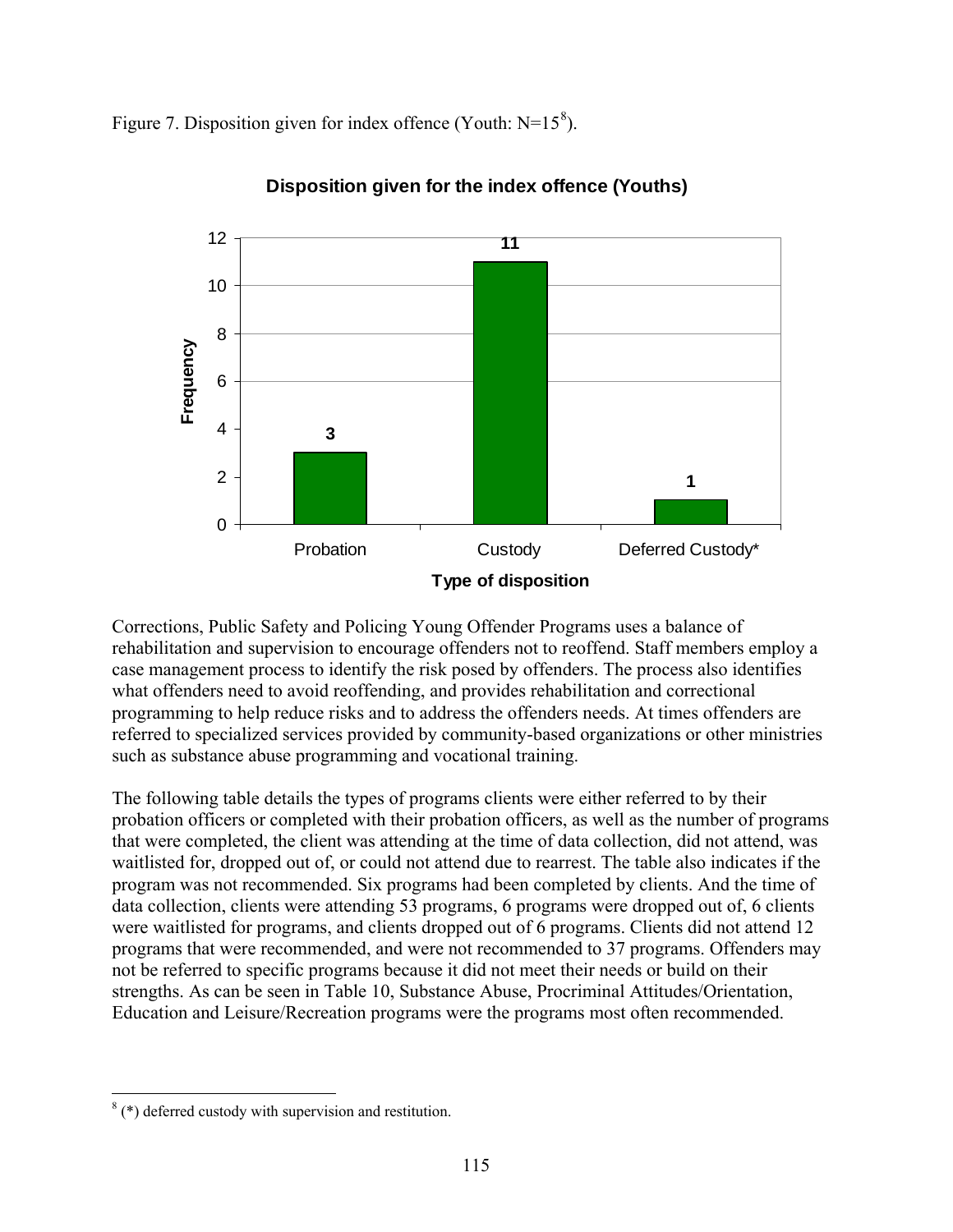| Table 10. Youth Offenders Referred to Various Programs and the Current Status of those |  |  |
|----------------------------------------------------------------------------------------|--|--|
| Referrals ( $N = 15$ )                                                                 |  |  |

| <b>Program Area</b>                  |                  |                |                  |                    |                  |                                         |                    |                       |               |
|--------------------------------------|------------------|----------------|------------------|--------------------|------------------|-----------------------------------------|--------------------|-----------------------|---------------|
| <b>Level of</b><br><b>Completion</b> | Education        | Employment     | Family/Parenting | Leisure/Recreation | Companions       | Attitudes<br>Procriminal<br>Orientation | Abuse<br>Substance | Pattern<br>Antisocial | <b>Totals</b> |
| Completed                            | $\theta$         | $\theta$       |                  | $\overline{0}$     | $\boldsymbol{0}$ | $\overline{0}$                          | 3                  | $\overline{2}$        | 6             |
| <b>Currently Attending</b>           | 10               | $\overline{4}$ | $\overline{3}$   | 11                 | 5                | 9                                       | 3                  | 8                     | 53            |
| Dropped Out                          | $\overline{2}$   | $\theta$       | $\theta$         | $\theta$           | $\boldsymbol{0}$ | $\overline{2}$                          | $\overline{2}$     | $\overline{0}$        | 6             |
| Wait-listed                          | 1                | $\overline{2}$ | $\overline{0}$   |                    | $\boldsymbol{0}$ | 1                                       | 1                  | $\theta$              | 6             |
| Arrested                             | $\overline{0}$   | $\overline{0}$ | $\overline{0}$   | $\theta$           | $\boldsymbol{0}$ | $\boldsymbol{0}$                        | $\overline{0}$     | $\theta$              | $\bf{0}$      |
| Did Not Attend                       | $\boldsymbol{0}$ | -1             | $\overline{4}$   | $\overline{0}$     | $\overline{0}$   | 1                                       | 5                  |                       | 12            |
| Not Recommended                      | $\overline{2}$   | 8              | $\tau$           | 3                  | 10               | $\overline{2}$                          | 1                  | $\overline{4}$        | 37            |
| <b>Total Offenders</b>               | 15               | 15             | 15               | 15                 | 15               | 15                                      | 15                 | 15                    |               |

There was correspondence between LSI-SK criminogenic need areas and the programs clients were referred to by their youth workers. Programs were generally (with a few exceptions) more likely to be recommended for clients who were higher risk in a particular criminogenic need area, which is to be expected if youth workers are following the risk and need principles. This demonstrates that community youth workers are referring their clients to appropriate programming. Some of these risk areas were dealt with by their youth workers through counselling sessions rather than through external programming.

# *5.11.2.4. Gang Specific*

As far as one could determine from the client fines, none of the youth clients were engaged in gang specific programming. However, it is unclear whether this information was just difficult to locate, or if such programs exist.

Ten of the youth were identified as full gang members. The other five clients were identified as gang affiliated. During the supervision period, decreased gang involvement was noted for 5 clients, 4 clients were said to have no change and change in status was unknown for an additional 6 clients.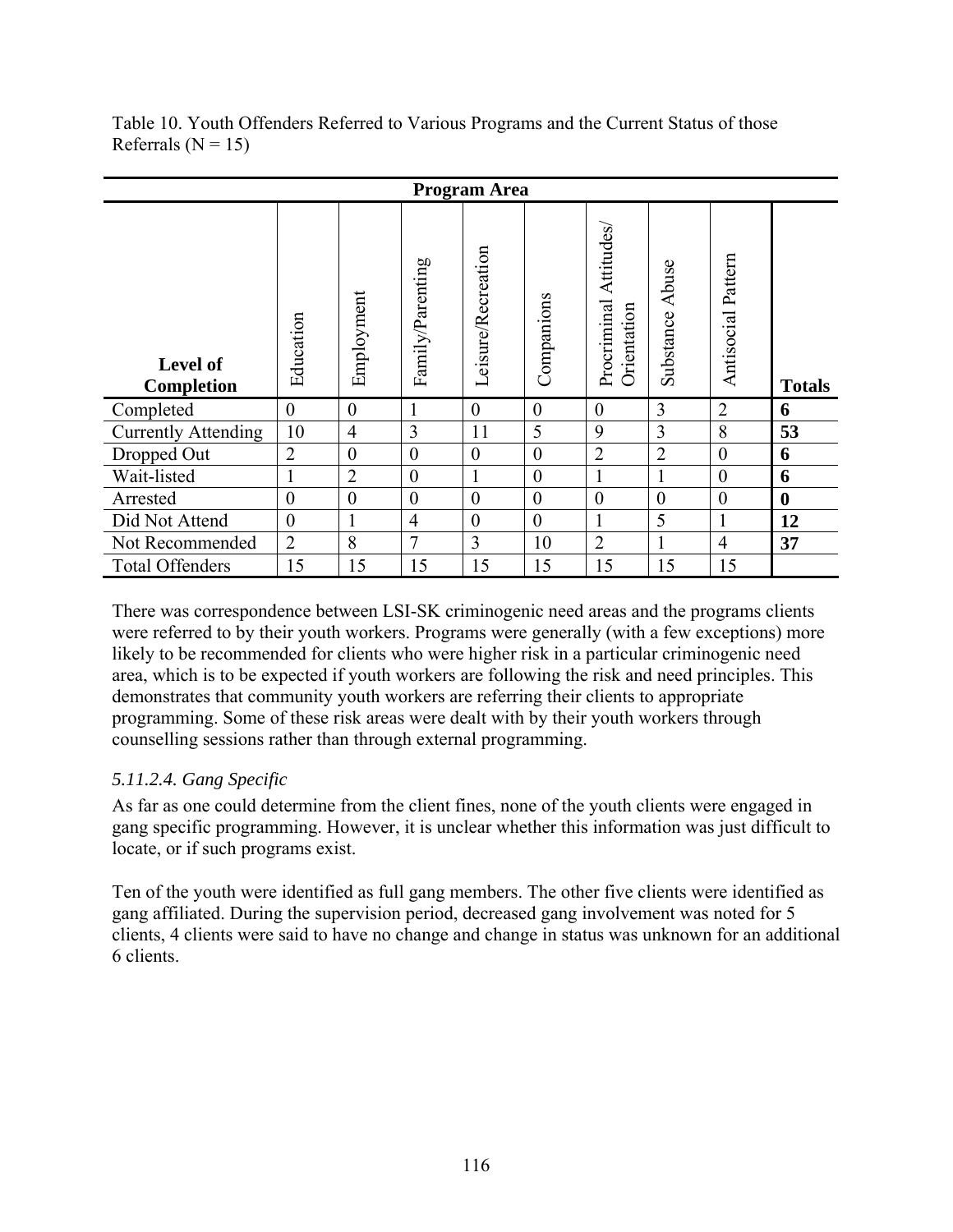Figure 8. Level of gang involvement as noted by youth workers.



# **Level of gang involvement (Youths)**

# *5.11.2.5. Summary*

Youth clients were on average 16 years old, mostly male and 80% were Aboriginal. Almost all of the clients were rated as either high or very high risk as per the LSI-SK and had an education of Grade 10 or lower. The average age of first conviction was 13 years, with quite extensive criminal histories for their age (average of 21.27 convictions), including a number of administration of justice offences and property offences.

The most common index offences were offences against the person and administration of justice offences, closely followed by property offences. Custody followed by probation was the most common disposition given to these clients for their index offence, and clients spent an average of 6.60 months on supervision. While under supervision for their index offence, 6 programs were completed by clients and 53 were currently being attended during data collection. Another 24 programs were not completed for various reasons (e.g., client did not attend, was waitlisted, dropped out, or was rearrested. Clients were referred to Substance Abuse, Procriminal Attitudes/Orientation, Education and Leisure/Recreation programs most often.

Most of the youth clients were labelled as full gang members and when information was available, most were said to have decreased gang involvement over the period of supervision.

# **1.27. Crime Statistics**

The Saskatoon Gang Strategy must be considered in the context of the local culture in including the prevalence of crime. One way to assess the amount of crime is to use Crime Severity Index (CSI) developed by Statistics Canada. The CSI is a measure of the number of crimes reported which is then weighted by their severity as measured by their average sentence that each type of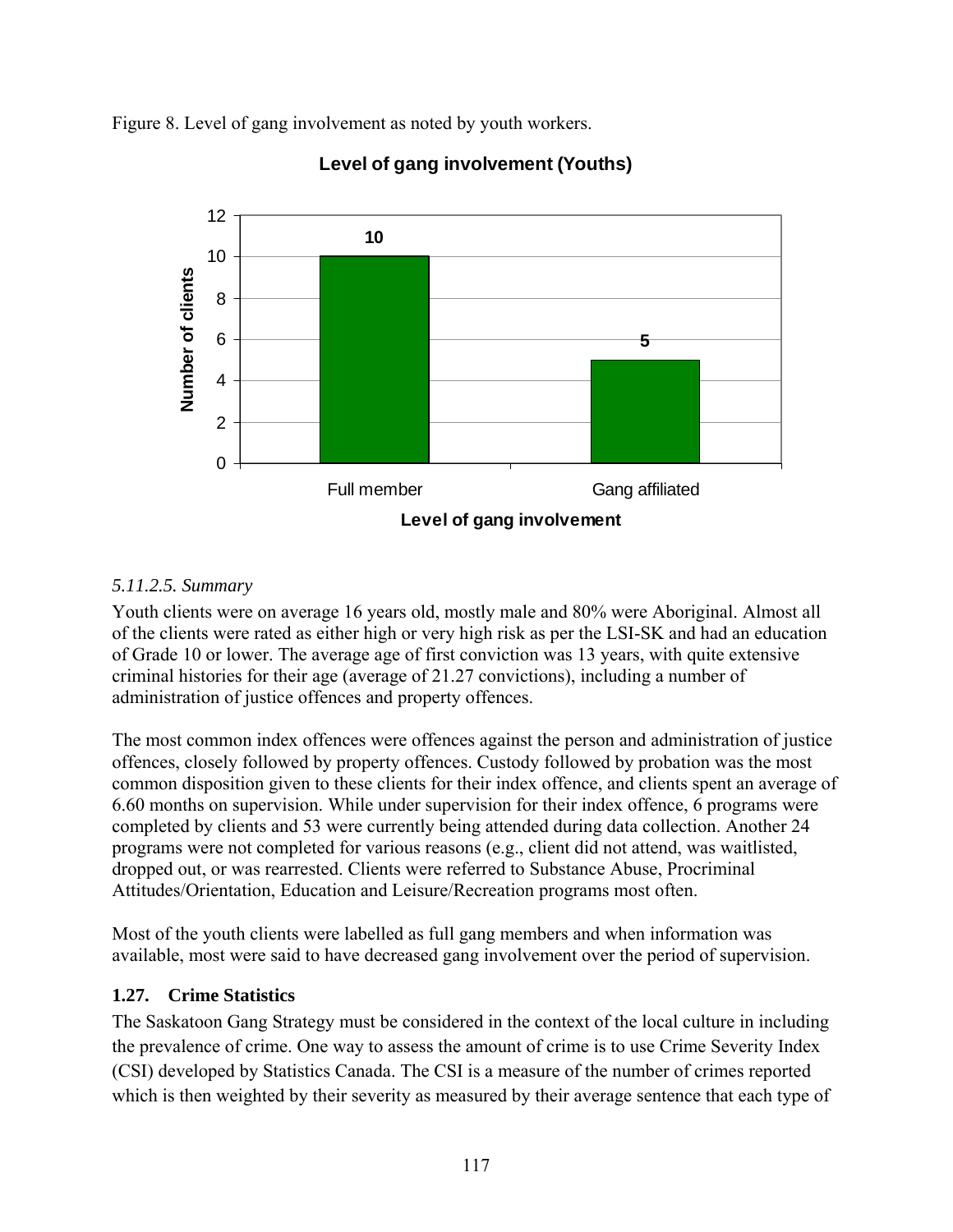crime generates (Statistics Canada, 2010). Although the CSI in Saskatoon dropped from 2008 to 2009 by 5 percent, it remained second only to Regina, among Canada's 33 major cities with a population of more than 100,000). A similar reduction (4 percent) was found across Canada. Saskatoon's Violent CSI also fell (6 percent), which placed it behind both Winnipeg and Regina and somewhat more than the national average of a 1 percent reduction. No reference is made in the report about how much crime might be gang-related. Nonetheless, this reduction of violent crime, both in the actual CSI and relative to other Canadian cities, is encouraging (Statistics Canada, 2010).

## **5.13. A Comparison of Gang Affiliated and Non-Gang Affiliated Young Offenders in Saskatoon**

The evaluators examined the similarities and differences between gang affiliated youth and a comparison group of non-gang affiliated youth. In order to conduct this analysis, a database was created consisting of all gang affiliated youth in the Saskatoon Young Offender office  $(N=66)$ and a validation sample of non-affiliated youth  $(N=182)$  from the same office at the same time (May 5, 2010). The database was limited to a few demographic characteristics and results from the Level of Service Inventory – Saskatchewan, Youth Edition (LSI-SK) assessment. Statistical comparisons of gang affiliated and non-gang affiliated youth under the supervision of Corrections, Public Safety and Policing Young Offender Programs are presented in Tables 11 and 12. It should be noted that gang affiliated youth differed from non-gang affiliated youth on a number of demographic characteristics. Although both groups were primarily male, there were more males in the gang affiliated youth (88 percent vs. 77 percent). Gang affiliated youth were on average, more than one year older than non-gang affiliated youth at the time of data collection (16.7 vs. 15.5 years of age). There was a distinct difference between the two groups in terms of the type of sentence received after their conviction Gang affiliated youth were more likely to receive a custody sentence (secure custody 12 percent vs. 3 percent; open custody 8 percent vs. 1 percent), and were less likely to have received probation only (64 percent vs. 86 percent).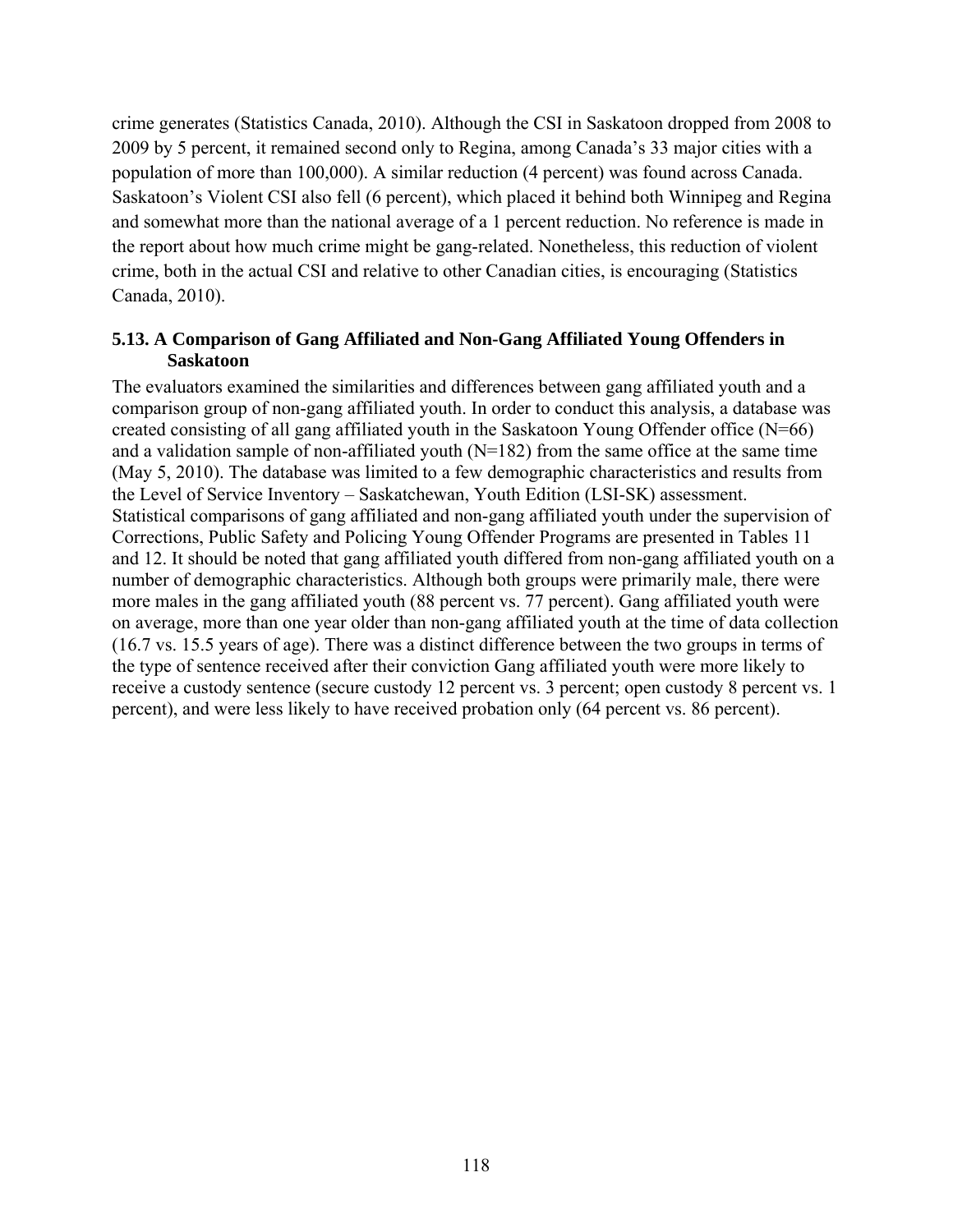|                                 | Frequency $[N(\%)]$ |                     |                              |  |  |  |
|---------------------------------|---------------------|---------------------|------------------------------|--|--|--|
|                                 | Gang Affiliated     | Non-Gang Affiliated | Chi Square <sup>9</sup>      |  |  |  |
|                                 | $(N=66)$            | $(N=182)$           | Significance $(p)$           |  |  |  |
| Gender                          |                     |                     |                              |  |  |  |
| Male                            | 58 (87.9%)          | 140 (76.9%)         | $\chi$ (1) = 3.612, p = 057  |  |  |  |
| Female                          | $8(12.1\%)$         | 42 $(23.1\%)$       |                              |  |  |  |
| <b>Sentence</b>                 |                     |                     |                              |  |  |  |
| Secure Custody                  | $8(12.1\%)$         | 5(2.7%)             | $\chi$ (4) = 20.312, p < .01 |  |  |  |
| Open Custody                    | $5(7.6\%)$          | $2(1.1\%)$          |                              |  |  |  |
| Deferred Custody                | $3(4.5\%)$          | 5(2.7%)             |                              |  |  |  |
| Probation/Conditional Discharge | 42 $(63.6\%)$       | 157 (86.3%)         |                              |  |  |  |
| Other                           | $8(12.1\%)$         | $13(7.1\%)$         |                              |  |  |  |
| <b>LSI-SK Required</b>          |                     |                     |                              |  |  |  |
| Yes                             | 58 (87.9%)          | 169 (92.9%)         | $\chi$ (1) = 1.549, p = .213 |  |  |  |
| N <sub>0</sub>                  | $8(12.1\%)$         | $13(7.1\%)$         |                              |  |  |  |

Table 11. Descriptive Statistics and Comparisons for Gang Affiliated and Non-Gang Affiliated Young Offenders

Table 12. LSI Comparisons for Gang Affiliated and Non-Gang Affiliated Young Offenders

| Average $(SD)$              |                 |                     |                              |  |  |
|-----------------------------|-----------------|---------------------|------------------------------|--|--|
|                             | Gang Affiliated | Non-Gang Affiliated | T Test                       |  |  |
|                             | $(N=66)$        | $(N=182)$           | Significance $(p)$           |  |  |
| Age on May 5, 2010          | 16.69 (1.73)    | 15.49(2.05)         | $t(246) = 3.88, p < 0.01$    |  |  |
| LSI-SK Total Score          | 28.44 (10.03)   | 20.93(9.33)         | $t(197) = 5.12, p < 0.01$    |  |  |
| Criminal History            | 5.39(1.91)      | 3.16 (1.81)         | $t(179) = 7.63, p < 01$      |  |  |
| Education/Employment        | 5.25(2.61)      | 3.83(2.45)          | $t(197) = 3.70, p < 0.01$    |  |  |
| <b>Family Circumstances</b> | 2.16(1.27)      | 1.90(1.20)          | $t(197) = 1.42, p = .16, ns$ |  |  |
| Leisure/Recreation          | 2.43(.90)       | 1.88(1.09)          | $t(197) = 3.39, p < 0.01$    |  |  |
| Companions                  | 2.54(1.15)      | 2.24(1.13)          | $t(197) = 1.73, p = .09, ns$ |  |  |
| Procriminal Attitude        | 1.85 (1.54)     | 1.25 (1.37)         | $t(197) = 2.73, p < 01$      |  |  |
| <b>Substance Abuse</b>      | 6.30(2.77)      | 5.17(3.22)          | $t(197) = 2.36, p < 0.05$    |  |  |
| Antisocial Pattern          | 2.70(1.24)      | 1.86(1.25)          | $t(197) = 4.39, p < 01$      |  |  |

## 5.13.1. LSI-SK Comparison

The LSI-SK is a risk assessment tool that is administered to young offenders to predict their probability of recidivating and to identify salient areas of criminogenic needs for each offender. In terms of the LSI-SK assessments, there was no significant difference in the numbers of gang affiliated and non-gang affiliated youth that required assessment (88 percent vs. 93 percent

<span id="page-134-0"></span><sup>&</sup>lt;sup>9</sup> Chi Square analysis examines the relationship between categorical variables, such as gender and gang affiliation, to determine (in this case) whether the proportion of males and females may be considered the same, or if there is a difference of such magnitude that it would not be expected by chance. The difference between the proportion of males (88% vs. 77%) is unlikely to have occurred by chance (i.e., the probability of it occurring by chance is 5.7%).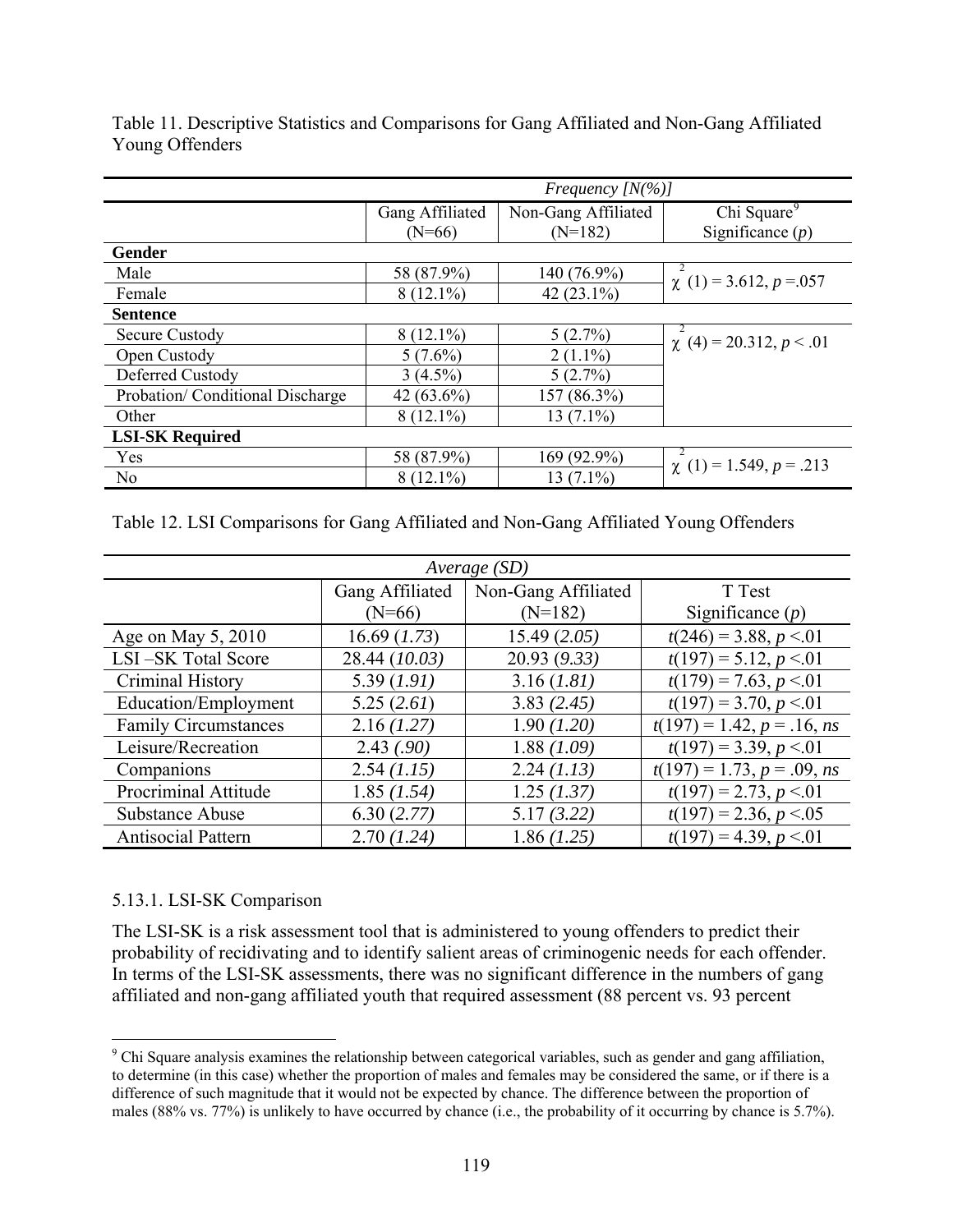respectively). LSI-SKs are required on youth, in accordance with CPSP policy who receives a sentence of: custody and supervision, deferred custody, probation or conditional discharge.

As shown in Table 12, gang affiliated youth had significantly higher LSI-SK total scores than non-gang affiliated youth. Moreover, the gang affiliated members displayed significantly higher scores on all subscales of the LSI-SK than the non-gang affiliated group, except for two. These results suggest that those youth who have been identified as being in or affiliated with a gang have a higher risk of recidivism in general and higher risks and criminogenic needs on six of the eight subscales. Curiously, there were no differences between the two groups on subscale scores for the Family Circumstances and Companions subscales.

## 5.13.2. Convictions for Gang Affiliated Young Offenders

The offences of each gang affiliated young offender were analyzed to determine the most frequent convictions. A total of 380 offences had been committed by this group of 66 youth for an average of 5.75 current convictions. There were a total of 38 different offences that were classified into 10 offence categories. The number of offences and their corresponding criminal codes are presented in Table 13, and are ordered by severity of the 10 offence categories.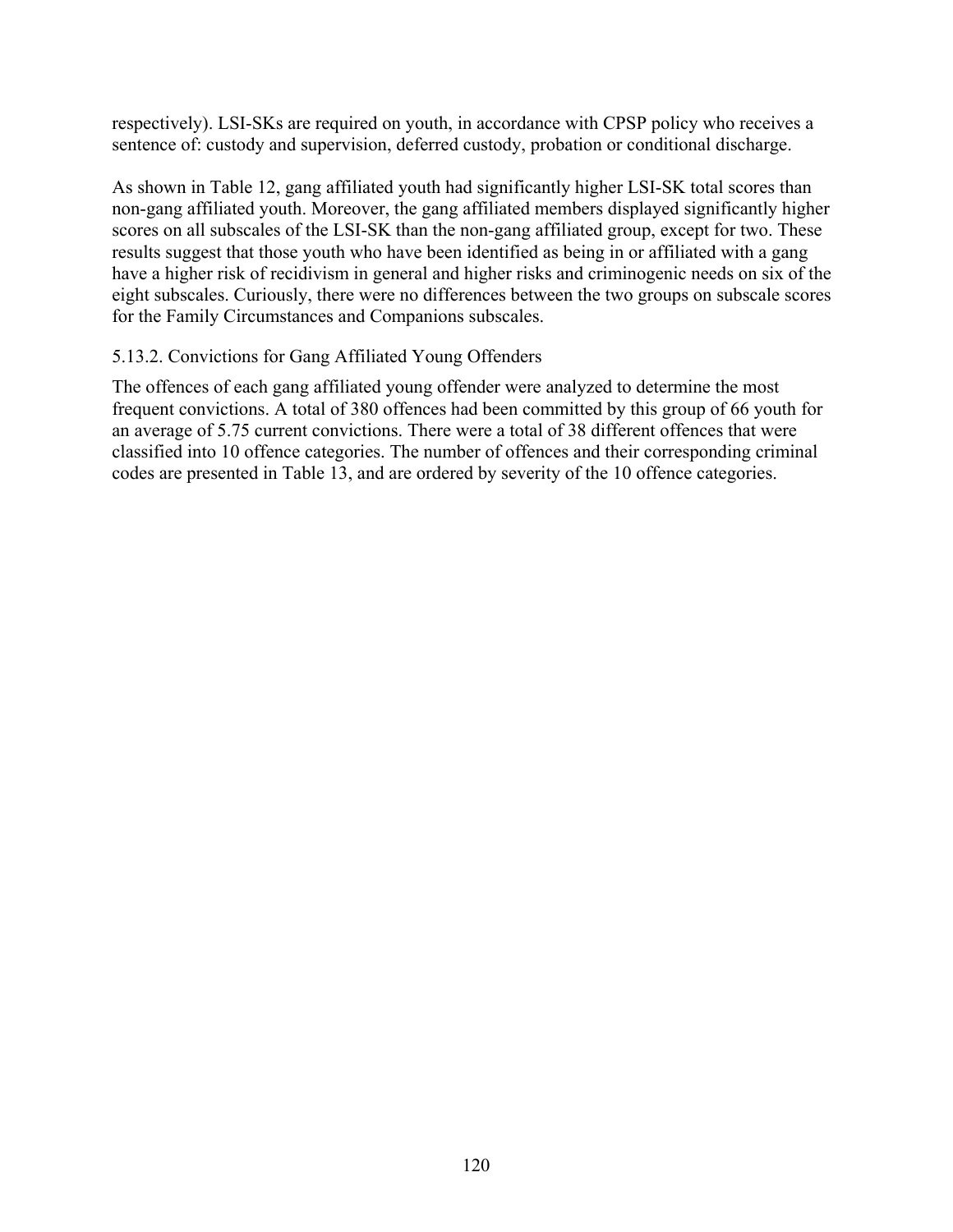| <b>Offense</b>                 | <b>Criminal Code Offence</b> | <b>Number Committed</b> |
|--------------------------------|------------------------------|-------------------------|
| <b>Violent Offenses</b>        |                              |                         |
| Assault                        | 266                          | 26                      |
| Aggravated assault             | 268(1)                       | $\overline{3}$          |
| Assault with a weapon causing  | 267(a)                       | $\overline{9}$          |
| bodily harm                    |                              |                         |
| Assaulting a peace officer     | 270(1)                       | 5                       |
| Uttering threats (to cause     | 264.1                        | 6                       |
| bodily harm/death)             |                              |                         |
|                                | <b>Total</b>                 | 49                      |
| <b>Robbery</b>                 |                              |                         |
| Robbery                        | 344 (b), 343 (a)             | 15                      |
| Punishment for theft           | $334$ (a), (b)               | 29                      |
| Theft/forgery of a credit card | 342(1)                       | $\mathbf{1}$            |
| Stopping mail with intent to   | 345                          | $\mathbf{1}$            |
| rob or search                  |                              |                         |
|                                | <b>Total</b>                 | 46                      |
| <b>Weapons Offenses</b>        |                              |                         |
| Carrying a concealed weapon    | 90                           | 9                       |
| Unauthorized possession of     | 91(2)                        | $\overline{4}$          |
| prohibited weapon or           |                              |                         |
| restricted weapon              |                              |                         |
| Possession of weapon for       | 88                           | 4                       |
| dangerous purposes             |                              |                         |
|                                | <b>Total</b>                 | 17                      |
| <b>Property Offenses</b>       |                              |                         |
| Breaks and enters a place and  | 348(1)(b)                    | 14                      |
| commits an indictable offence  |                              |                         |
| therein                        |                              |                         |
| Unlawfully in a dwelling       | 349(1)                       | $\overline{2}$          |
| Possession of break in         | 351(1)                       | $\overline{3}$          |
| instrument                     |                              |                         |
| Possession of goods from a     | $355$ (a), (b), $354$        | 24                      |
| crime                          |                              |                         |
|                                | <b>Total</b>                 | 43                      |
| <b>Mischief Offenses</b>       |                              |                         |
| Mischief                       | 430                          | $\overline{3}$          |
| Mischief in relation to        | 430(4)                       | 19                      |
| property                       |                              |                         |
| Trespassing at night           | 177                          | $\mathbf{1}$            |
|                                | <b>Total</b>                 | 23                      |

# Table 13. Breakdown of Convictions for Gang Affiliated Young Offenders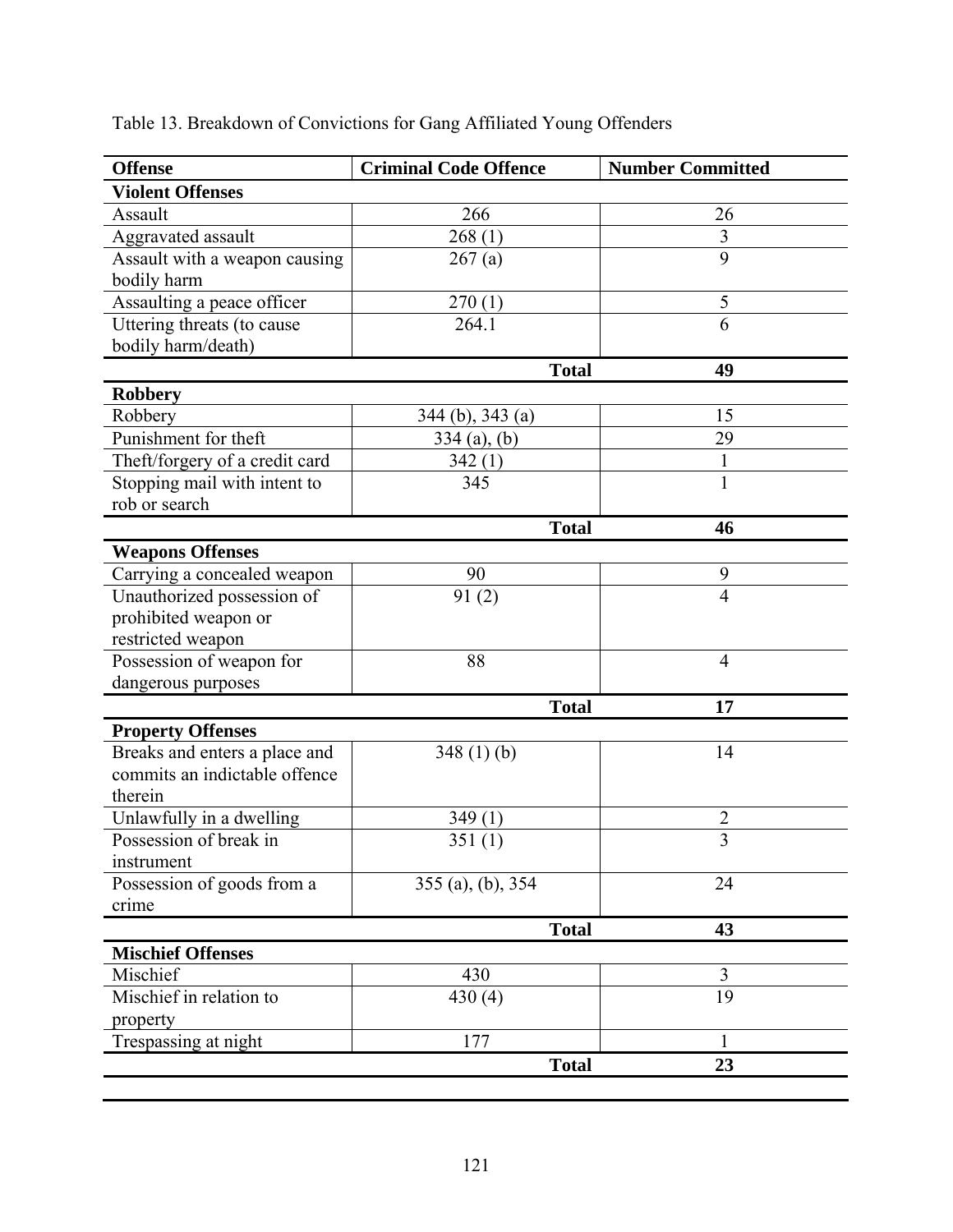| <b>Offense</b>                                                        | <b>Criminal Code Offence</b> | <b>Number Committed</b> |
|-----------------------------------------------------------------------|------------------------------|-------------------------|
| <b>Motor Vehicle Offenses</b>                                         |                              |                         |
| Taking motor vehicle without<br>consent                               | 335(1)                       | $\overline{3}$          |
| Evade police in motor vehicle                                         | 249.1                        | $\overline{c}$          |
| Impaired driving                                                      | 253                          | $\mathbf{1}$            |
| Impaired driving causing<br>bodily harm                               | 255(2)                       | $\mathbf{1}$            |
|                                                                       | <b>Total</b>                 | 7                       |
| Drug related                                                          |                              |                         |
| Possession of marijuana                                               | $4(1)$ CDSA                  | 10                      |
| Possession of drugs for the<br>purpose of trafficking                 | $5(2)$ CDSA                  | $\mathbf{1}$            |
|                                                                       | <b>Total</b>                 | 11                      |
| <b>Obstruction Offenses</b>                                           |                              |                         |
| Resists or wilfully obstructs a<br>peace officer                      | 129(a)                       | 20                      |
| Contempt                                                              | 708                          | $\mathbf{1}$            |
| Obstructing justice                                                   | 139                          | $\overline{4}$          |
|                                                                       | <b>Total</b>                 | 25                      |
| <b>Compliance Offenses</b>                                            |                              |                         |
| Failure to attend court                                               | 145(2)                       | 19                      |
| Failure to comply with<br>condition of undertaking or<br>recognizance | 145(3)                       | 55                      |
| Failure to comply (YCJA)                                              | 137 YCJA                     | 62                      |
| Failure to comply with<br>appearance notice or promise<br>to appear   | 145(5)                       | $\overline{3}$          |
| Escapes from lawful custody                                           | 145 (1) (a), (b)             | 15                      |
|                                                                       | <b>Total</b>                 | 154                     |
| <b>Miscellaneous Offenses</b>                                         |                              |                         |
| Causing a disturbance                                                 | 175(1)(b)                    | 1                       |
| Death that might have been<br>prevented                               | 224                          | $\mathbf{1}$            |
| Indecent act                                                          | 173(1)(b)                    | 1                       |
| Attempt to commit a crime                                             | 463                          |                         |
| Injury to others is feared                                            | 810                          | 1                       |
|                                                                       | <b>Total</b>                 | 5                       |
|                                                                       | <b>GRAND TOTAL</b>           | 380                     |

The single most common group of current offences for this group of 66 youth fell in the compliance category with almost half (40.5 percent) of the convictions considered compliance offences. However, these were rarely an offender's only conviction, usually occurring with more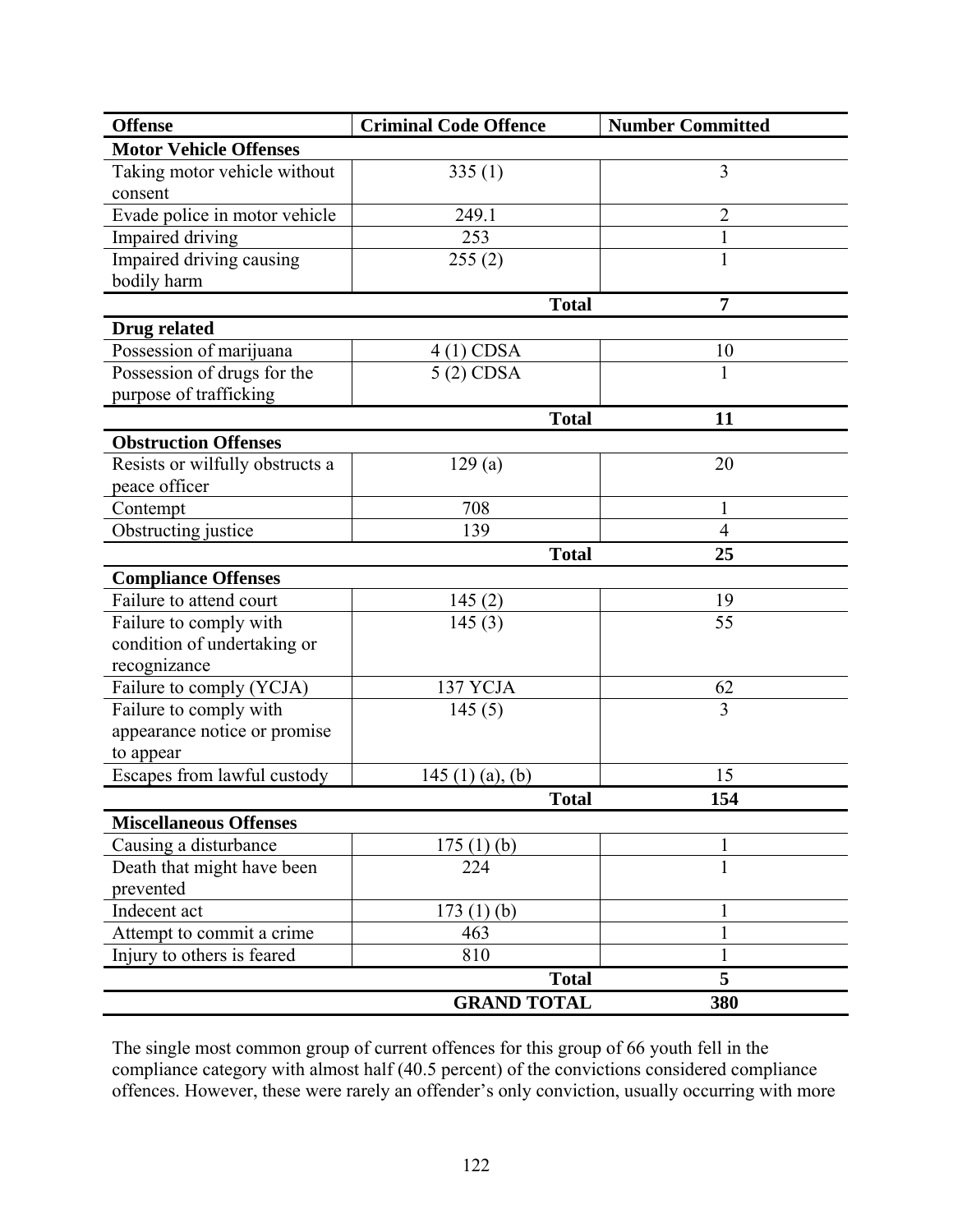serious offenses. Current offences included 49 violent offences, 46 robbery offences and 17 weapons offences. Consequently, 112 (29.5 percent) of their current offences may be described as being violence- or weapons-related. Property and mischief offenses were also fairly common (43 and 23, respectively), comprising 17 percent of all offenses, followed by obstruction offenses (25 or 6.6 percent). Interestingly, there were relatively few drug offenses (11 or 2.9 percent) and even less motor vehicle (7 or 1.8 percent) and other miscellaneous offenses (5 or 1.3 percent).

# 5.13.3. Programming for Gang Affiliated Young Offenders

Three specific programs have been established for specific management of high risk young offenders in Saskatoon.

- The Serious Habitual Offender Comprehensive Action Plan (SHOCAP) program focuses on individuals under the age of 18 who have proven to be habitual offenders. There is a partnership between the SHOCAP officers, two CPS workers and a prosecutor dedicated to the mandate from the province.
- The Break and Enter Comprehensive Action Plan (BECAP) focuses on 20 youth and 10 adult offenders with a history of property offences. This program is also performed in partnership with CPS with two youth workers and one adult worker (this was reduced from two officers to one in October of 2007 due to a reduction of offenders on the BECAP caseload). Participants have no choice in whether they are part of either the SHOCAP or BECAP programs.
- The High Risk and Violent Young Offender Initiative (HRVYOI) is a program run through the Saskatoon Health Region Mental Health and Addiction Services. The people in the program are willing participants who want to be involved in the program. The HRVYOI program provides assessment and individualized violence-specific treatment services to adjudicated youth with repeated violent offences. These youth often have gang affiliation/involvement as well as co-morbid substance use problems. They are referred by the youth worker who is represented by the youth workers acting supervisor from the Ministry of Public Safety and Policing. As these are the hardest-to-serve, high risk youth, they have HRVYOI Admissions Committee Meetings every four to six weeks to discuss each referral and youths' specific needs. They are then (if they meet the criteria – repeated violence offences) accepted to the assessment component of the HRVYOI program. Following some psychometric testing and clinical interviews focusing on specific patterns to their violence, they are provided verbal feedback with and in consultation with their youth worker. Then a long-term individualized treatment plan that targets the specific risk factors related to their violence is developed. This plan is implemented with ongoing consultation with all stakeholders involved with the youth (youth agree to this prior to proceeding with the treatment component of the program). Treatment is then provided for as long as the length of their sentence/community portion of their program. The youth, if they wish, are allowed to continue with the program when their adjudication is finished for the purposes of relapse prevention and maintenance of treatment gains.

Of the 66 gang affiliated youth, 12 were enrolled in BECAP only, 12 were in SHOCAP only, and one was involved in HRVYOI only, four were in involved both in SHOCAP and HRVYOI and two were involved in both BECAP and HRVYOI. There were no other combinations of the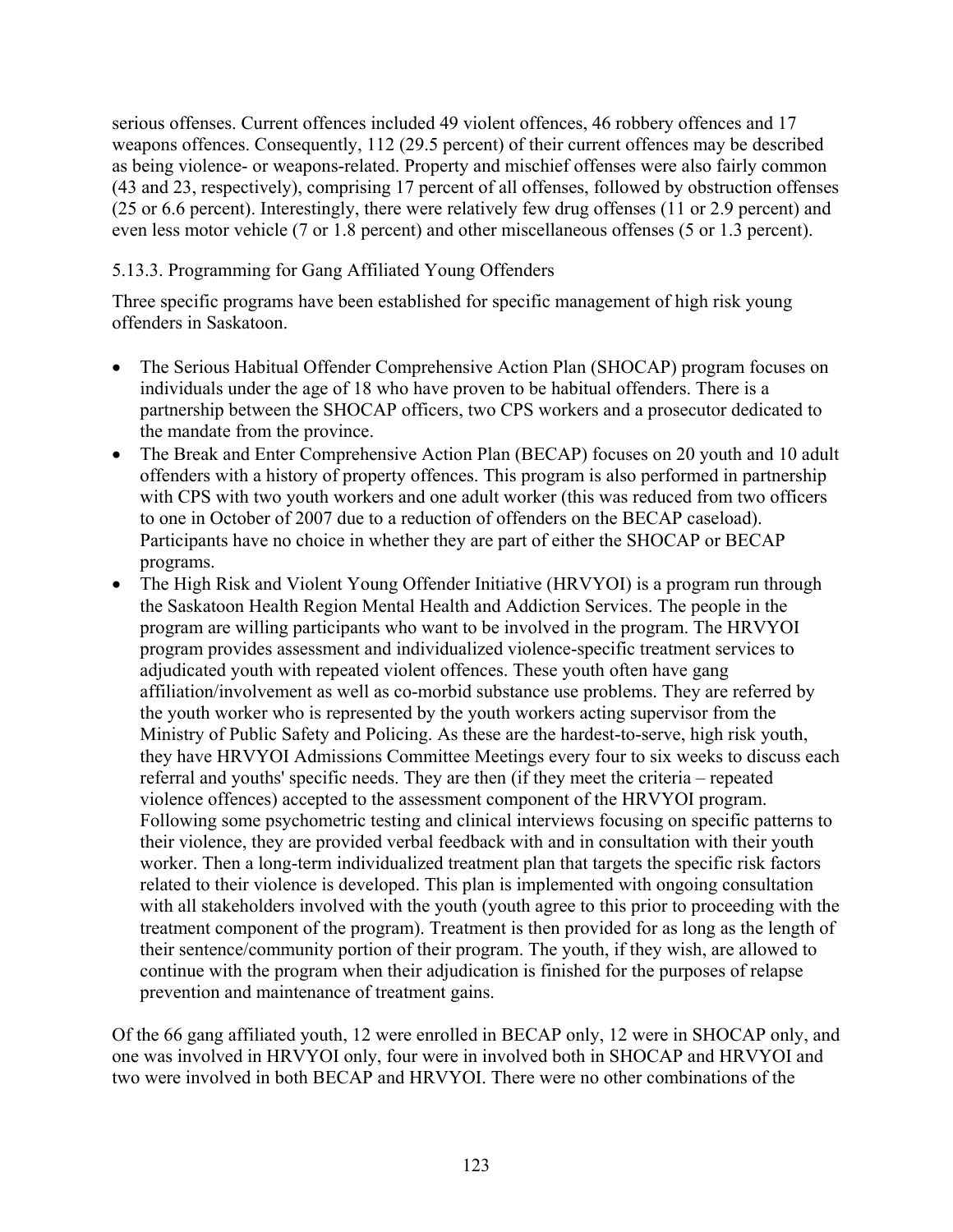programs and the remainder of the YOs did not have any information regarding the programs in which they night have been enrolled.<sup>10</sup>

# **DISCUSSION**

The present project was both a process and outcome evaluation of the Gang Strategy. The evaluation of process included an assessment of the extent to which the Strategy had been implemented as planned (Posavac & Carey, 2003; Rossi, Lipsey, & Freeman, 2004). The outcome evaluation assessed the impact of the Strategy, particularly in the context of the Strategy's stated objectives, as well as unintended outcomes (Posavac & Carey, 2003; Rossi et al., 2004).

## **1.28. Process Issues**

1.28.1. The Development, Evolution, and Maturation of the Strategy

The first process issue that was examined was the development, evolution, and maturation of the Gang Strategy.

All of the major stakeholders are represented at the Steering Committee meetings. There has been some evolution in the designated representatives from some stakeholder groups. This is an unavoidable complication as turnover and reassignment of personnel in some of the represented agencies is a regular occurrence. It does not appear to be a reflection on the importance of the Steering Committee or the Saskatoon Gang Strategy to the represented stakeholders. Efforts must be made to ensure that new members are briefed on the purpose of the Steering Committee and that its role and significance to the Saskatoon Gang Strategy is fully appreciated by all of its representatives.

It is a concern of the Evaluation Team that Steering Committee meetings have decreased from monthly to quarterly. Although it is recognized that meetings should not be held for the sake of simply having a meeting, committee chairs must ensure that the decrease in meetings does not signify a decreased interest in the Strategy. Extra care must be taken to ensure that the Committee remains focused and committed to the goals and objectives of the Strategy.

It appears that all of the committees are successful in exchanging information between internal committee members in an effective manner although there is some concern about the communication between committees.

The amalgamation of the Prevention and Intervention Subcommittees in November of 2009 might be a positive step in improving communication. Observation showed that the members appeared more motivated and balanced following the establishment of the joint committee. In addition, with the chairs from each Subcommittee attending the Steering Committee meetings, communication among these committees should be better. However, this does not appear to be happening so far. Although there is a good flow of information between the Subcommittees to the Steering Committee, the flow of information from the Steering Committee to the

 $\overline{a}$ 

<span id="page-139-0"></span><sup>&</sup>lt;sup>10</sup> Similar information was not available for adult offenders.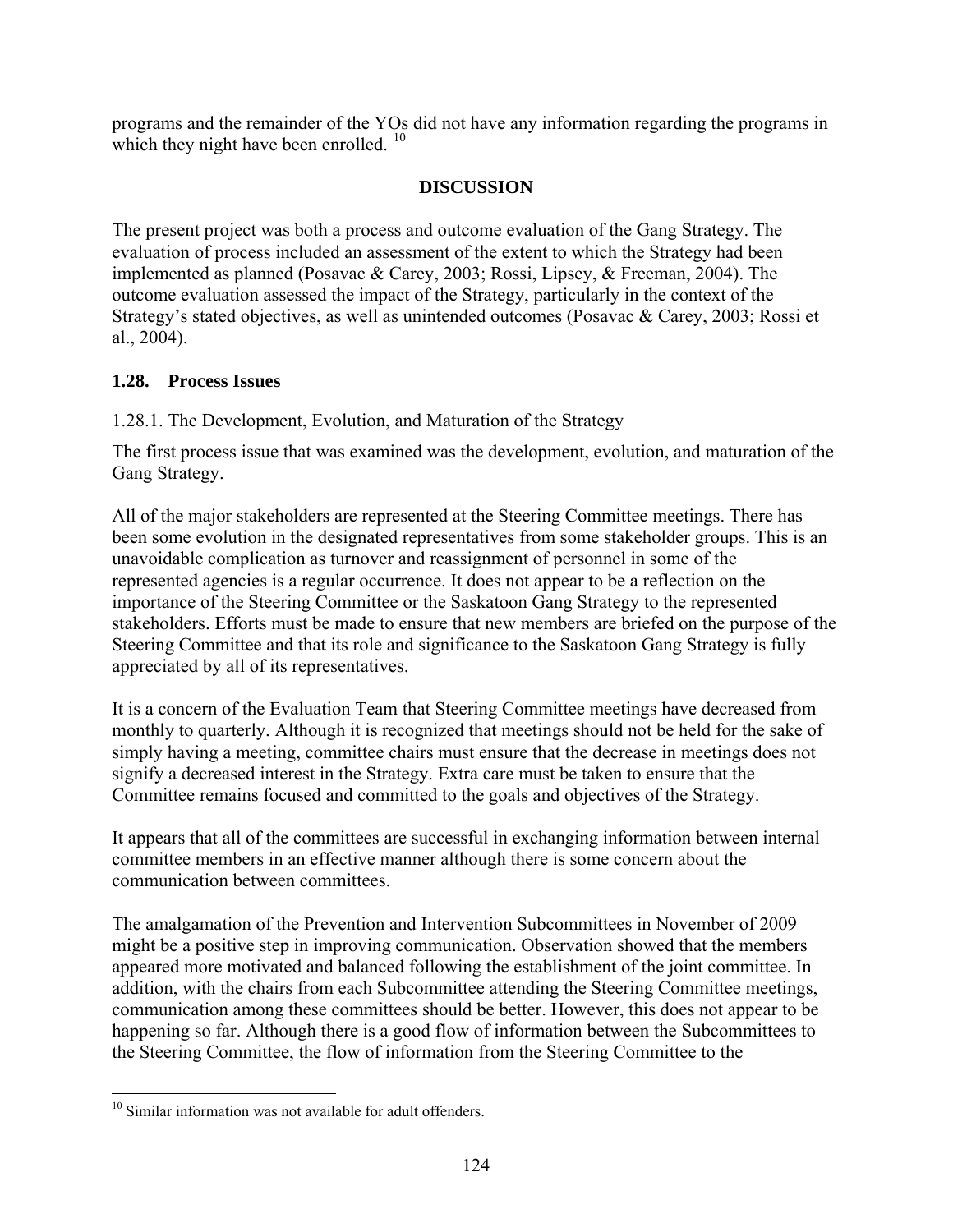Subcommittees has not been very good. Also, the flow between the Subcommittees has been poor. This is a concern of the evaluators as it is important that all of the Committee and Subcommittee members are well informed of the happenings of the other Committees and that a knowledge sharing process is undertaken. In addition, it is suggested that agencies send representatives who are knowledgeable about their organization and what they can offer. Just sending someone to take notes on behalf of the organization does not appear to be beneficial to the Strategy.

Interviewees expressed some concern about the termination of the Community Resource Coordinator (CRC) position. The CRC did a considerable amount of community work in the area of education and awareness before his contract ended. This was a very worthwhile application of Gang Strategy funds.

It appears that a substantial barrier to fully implementing the Saskatoon Gang Strategy as planned to support the integrated, comprehensive approach to the issue of gangs has been the lack of funding for staff support such as the CRC. It was intended that the position would assist in breaking down existing barriers and confronting new challenges as they arose.

Another issue mentioned in both the committee member interviews and the non-participatory observations was the amount of time spent on certain issues. In particular, the amount of time dedicated to coming up with definitions (such as the definition of a gang member) was criticised with respect to the Intervention Subcommittee. It was suggested that the meeting time should be more efficiently used, especially now that meetings have been decreased to quarterly. The Evaluation Team believes that this could be achieved by setting a more concrete agenda and utilizing email communication.

## 1.28.2. Implementation of Activities and Outputs

The second process issue to be explored was an examination of whether the activities and outputs described in the logic model were implemented as intended as well as what changes, if any, were required and reasons for non-implementation. In constructing the program logic model (Appendix C), the Evaluation Team relied heavily on original planning documents. Comparing current activities with activities listed in the logic model provides a method for assessing whether the Strategy was implemented as intended and the reasons behind any changes to the Strategy as initially designed.

The creation of the logic model was a long process that involved collaboration between the Evaluation Team, the Evaluation Subcommittee, and the Steering Committee. A logic model had not been previously created for the Strategy. In retrospect, creating a logic model at the outset of the Strategy may have been useful as it would have helped clearly outline the inputs, activities, outputs and outcomes of the Strategy and how they relate to the goals and assisted the Steering Committee during implementation.

It should be noted that any formal responsibility or authority related to the activities that are listed in the Strategy rests with the individual organization and not with the Strategy *per se*. However, these organizations, as members and participants of the Strategy, were encouraged to review and align their activities with the goals of the Strategy.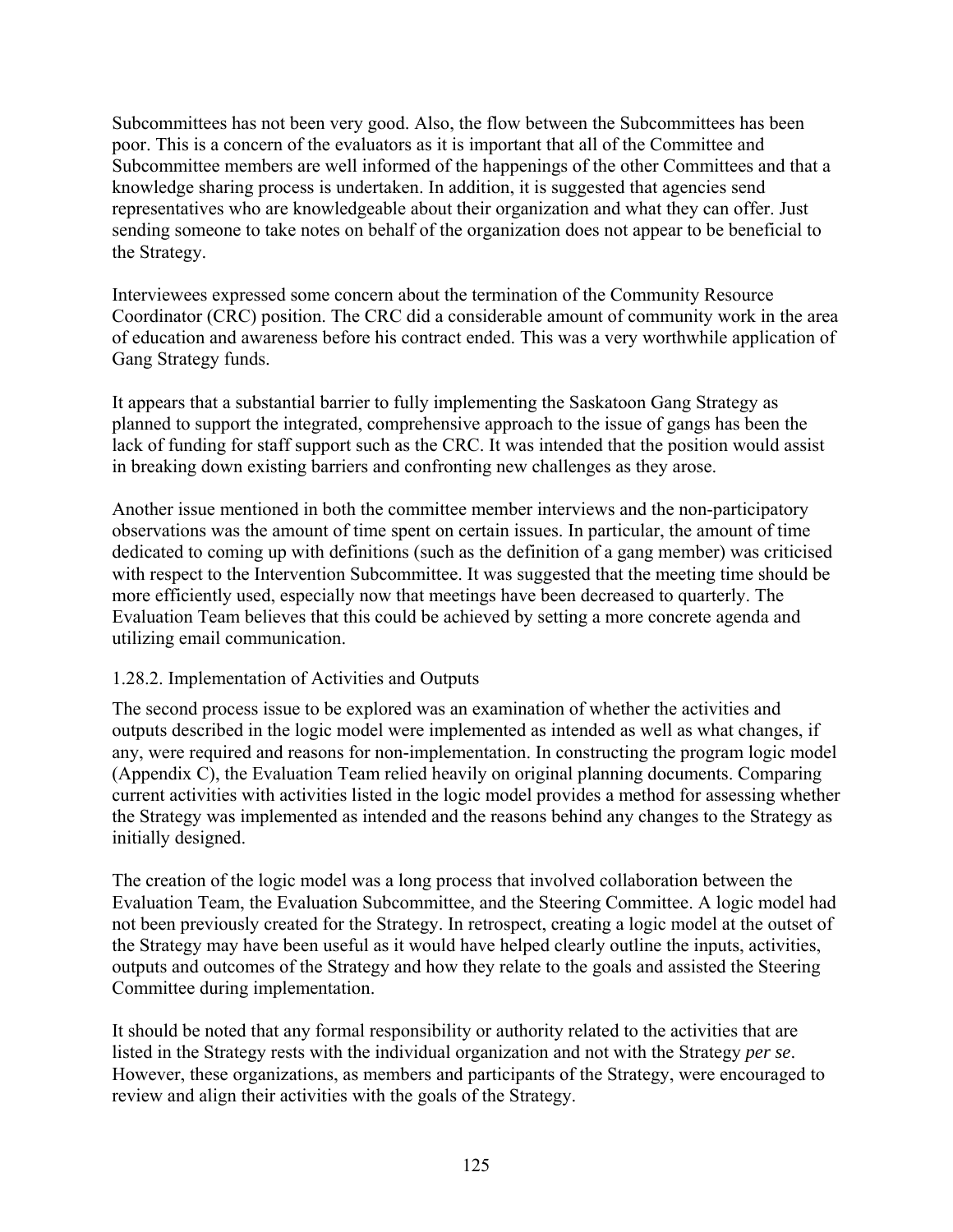Goal A of the Strategy is to *increase community engagement in a gang prevention strategy*. In order to achieve this goal, a total of nine activities were outlined in the program logic model.

| <b>Activity</b>                                                                                                                                                            | Level of<br>Implementation | <b>Comments from Evaluation Team</b>                                                                                                                                                                                                                                          |
|----------------------------------------------------------------------------------------------------------------------------------------------------------------------------|----------------------------|-------------------------------------------------------------------------------------------------------------------------------------------------------------------------------------------------------------------------------------------------------------------------------|
| Develop media strategy for community<br>awareness.                                                                                                                         | Not Implemented            | Time and resources have not yet been<br>allocated to this activity. This should be<br>revisited.                                                                                                                                                                              |
| Provide funding information and sources<br>to community agencies.                                                                                                          | Partially Implemented      | Upcoming grants and funds available are<br>discussed at committee meetings;<br>however, this should become a higher<br>priority.                                                                                                                                              |
| Develop education and awareness<br>resource materials for use by community<br>based organizations, governments,<br>schools and the community.                              | Partially Implemented      | The Prevention Subcommittee<br>developed brochures. No other resources<br>to develop materials have been made<br>available or accessed. This should be<br>revisited.                                                                                                          |
| Develop a speaker's bureau for<br>community presentations.                                                                                                                 | Partially Implemented      | Although a speaker's bureau has not<br>been formally developed, there is an<br>informal list of people available to<br>provide community presentations,<br>Moreover this list is not widely<br>publicised.                                                                    |
| Review programs and services that<br>provide supports to family.                                                                                                           | Partially Implemented      | The Prevention Subcommittee has<br>allocated some time and resources to<br>reviewing programs and services. This<br>should be continued.                                                                                                                                      |
| Improve the coordination of<br>organizations/agencies that address<br>gang-related risk factors relating to<br>children and families.                                      | Partially Implemented      | Two Community Forums were held to<br>improve the coordination and<br>communication of community based<br>agencies working in gang-related areas.<br>They were successful in bringing people<br>together, but may not have had long-<br>term impact. This should be revisited. |
| Actively engage community<br>organizations /agencies in discussion and<br>consultation about gang issues and<br>concerns.                                                  | Partially Implemented      | The two Community Forums have<br>helped to engage community<br>organizations and agencies. Also, CBO's<br>are on Subcommittees and engaged in<br>that way. However, it should be revisited<br>what agencies are engaged to ensure that<br>all relevant CBOs are involved.     |
| Make presentations to CBO's and other<br>agencies about the proliferation of gangs<br>in our community and how they might<br>be prevented.                                 | Partially Implemented      | The Community Resource Coordinator<br>was the only dedicated resource<br>delivering this activity. This position<br>was terminated in March 2009. This<br>activity should be made a priority.                                                                                 |
| Establish a network of<br>organizations/agencies that address<br>gang-related risk factors amongst<br>children and families to coordinate their<br>respective initiatives. | Not Implemented.           | Although the two community forums<br>brought agencies, some of which have<br>mandates to serve children and families,<br>together, they do not yet appear to be<br>functioning as an integrated network.<br>This should be revisited.                                         |

Table 14. Progress on Goal A Activities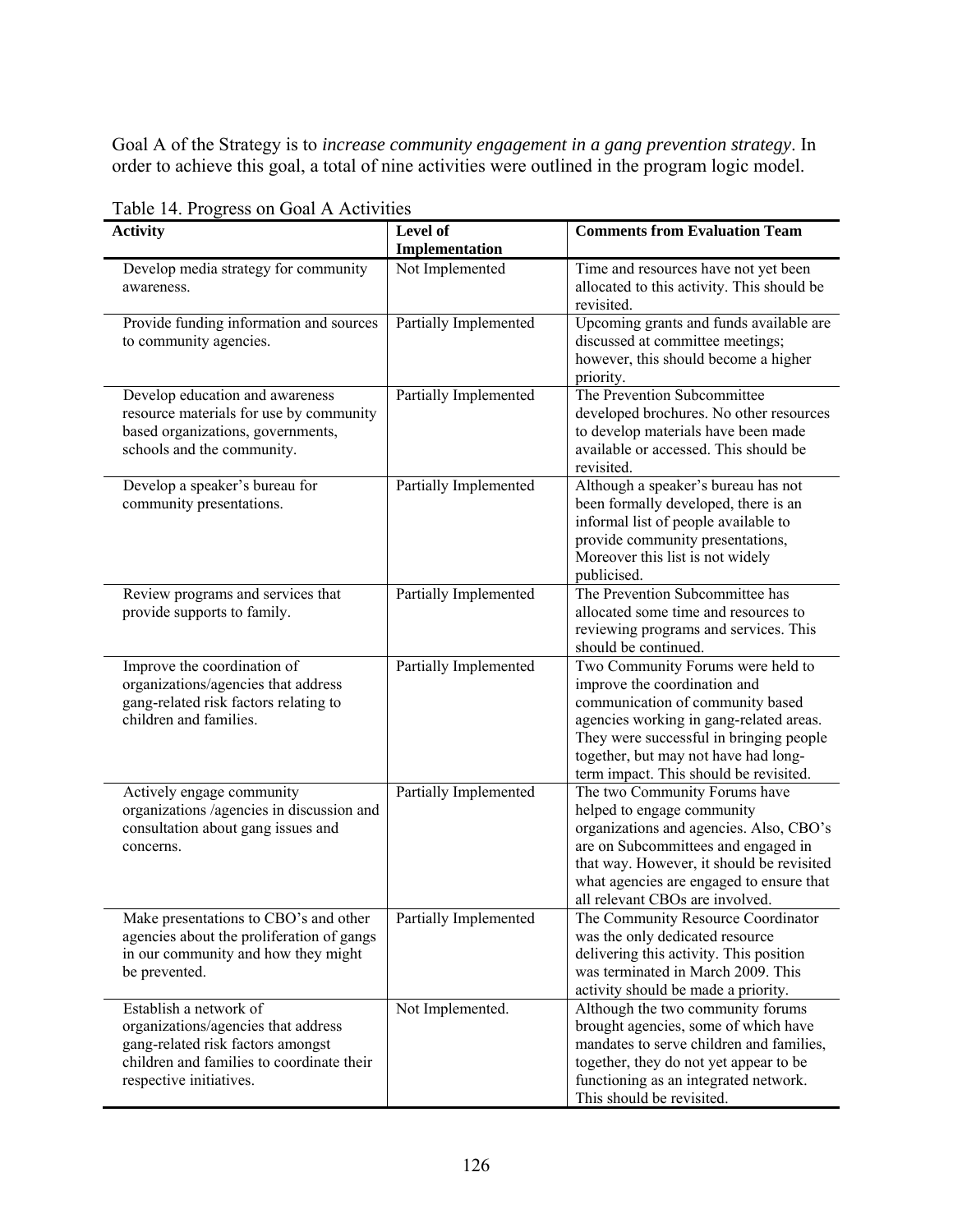Many of these activities refer to making presentations in the community. Up until March 31, 2009, the Community Resource Coordinator was very active in this regard. However, this position is no longer funded and it is not apparent that these presentations are continuing. Other activities include developing print materials for distribution. The Evaluation Team is aware of several pamphlets and brochures that have been distributed. Furthermore, the Prevention Subcommittee has arranged two community forums to bring together service providers in the community in order to engage individuals in the topic of gangs and gang prevention. The Evaluation Team believes that the Strategy could do more to engage and inform the community, but the resources (both financial and human) are not currently available to achieve these goals.

Goal B of the Strategy is to *decrease gang entry by addressing personal and community factors*. In order to achieve this goal, a total of seven activities were outlined in the program logic model. Many of the activities refer to a coordination and identification of available services, as well as addressing any gaps in the services. A major activity of the Prevention and Intervention Subcommittees has been to identify existing services and to coordinate efforts to decrease gang entry. Events such as the Community Forums provide opportunities to assess gaps in services as well as to identify ways to address these gaps.

| <b>Activity</b>                                                                                                                                                         | <b>Level of</b>       | <b>Comments from Evaluation Team</b>                                                                                                                                                                                                                                                              |
|-------------------------------------------------------------------------------------------------------------------------------------------------------------------------|-----------------------|---------------------------------------------------------------------------------------------------------------------------------------------------------------------------------------------------------------------------------------------------------------------------------------------------|
|                                                                                                                                                                         | Implementation        |                                                                                                                                                                                                                                                                                                   |
| Develop a communication strategy to<br>deter gang entrance.                                                                                                             | Not Implemented       | Time and resources have not been<br>allocated to this activity. This should<br>become a priority.                                                                                                                                                                                                 |
| Develop an inventory of the existing<br>community programs and services<br>available to at-risk children, youth and<br>families.                                        | Partially Implemented | This has partially been implemented<br>through the promotion of the 211 phone<br>service. Also, the exit route procedure<br>(page 45) addresses this goal. This<br>should be revisited.                                                                                                           |
| Identify program and service area gaps<br>and insufficiencies and potential<br>supports to address these gaps.                                                          | Partially Implemented | The first Community Forum identified<br>gaps. No plan was developed to address<br>the gaps. This should be revisited.                                                                                                                                                                             |
| Ensure that at-risk children, youth, and<br>families new to the city are aware of and<br>accessing supports to assist them to<br>connect positively with the community. | Not Implemented       | Time and resources have not been<br>allocated to this activity. This should be<br>revisited.                                                                                                                                                                                                      |
| Develop a Community Connections<br>Model to provide enhanced risk-<br>management support to 10-15 high risk<br>youth.                                                   | Implemented           | STC offers a Community Connections<br>Program to youth referred by CPSP.                                                                                                                                                                                                                          |
| Ensure the role of substance treatment in<br>gang prevention and intervention is<br>considered in program development.                                                  | Not Implemented       | Since neither the Steering Committee<br>nor the Prevention/Intervention<br>Subcommittee have the authority to<br>dictate to independent service providers<br>in the community, they are left to<br>encourage these agencies to consider<br>substance abuse as they develop their<br>own programs. |
| SPS Peacekeeper Leadership Cadet<br>program to build leadership in the<br>Aboriginal community.                                                                         | Implemented           | The SPS Peacekeeper Leadership<br>Program has been implemented<br>successfully.                                                                                                                                                                                                                   |

Table 15. Progress on Goal B Activities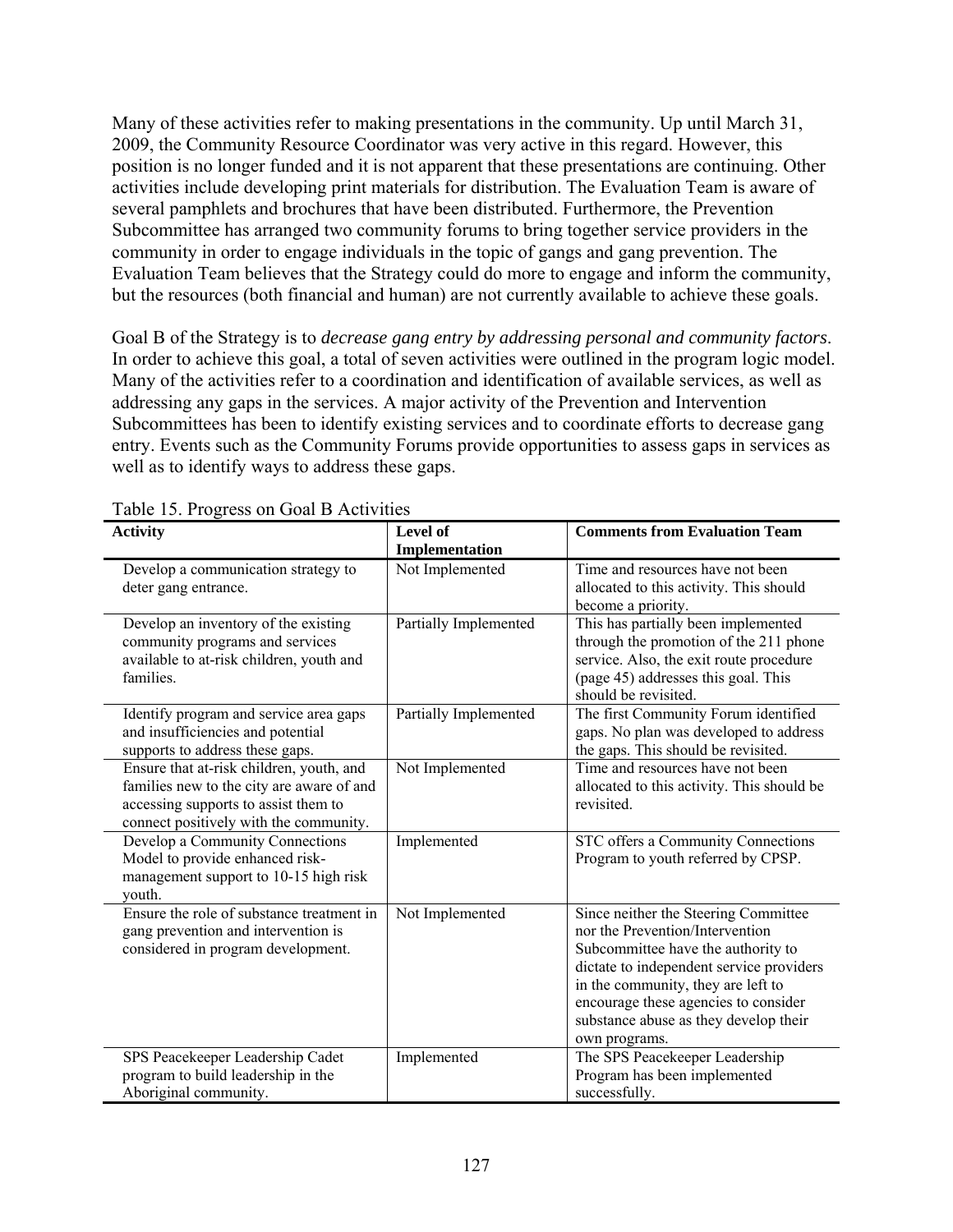Goal C of the Strategy is to *increase gang exit by addressing personal and community factors*. In order to achieve this goal, eight activities were outlined in the program logic model. Several activities are the responsibility of the Prevention/Intervention Subcommittee, such as developing and identifying intervention services. The Suppression Subcommittee addresses this goal by identifying gang members and sharing information among the represented agencies and ensuring gang affiliates or associates in the community on court orders have relevant conditions that are updated and monitored regularly.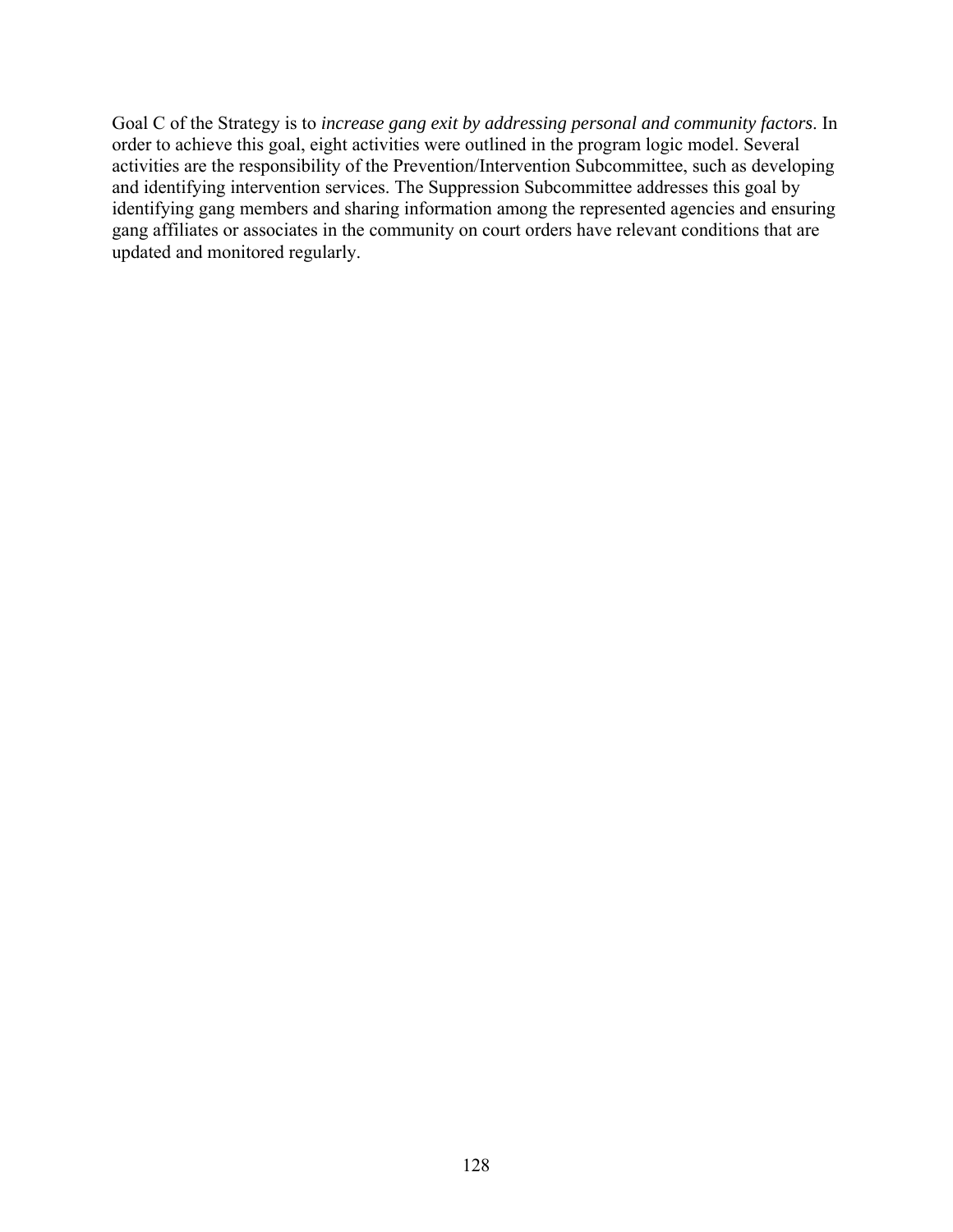# Table 16. Progress on Goal C Activities

| <b>Activity</b>                                                                                                                                                                                                                                                                 | Level of<br>Implementation   | <b>Comments from Evaluation Team</b>                                                                                                                                                                                                                                                                                                                                          |
|---------------------------------------------------------------------------------------------------------------------------------------------------------------------------------------------------------------------------------------------------------------------------------|------------------------------|-------------------------------------------------------------------------------------------------------------------------------------------------------------------------------------------------------------------------------------------------------------------------------------------------------------------------------------------------------------------------------|
| Identify gang members and the different<br>perceptions of profitability of gang<br>membership.                                                                                                                                                                                  | <b>Partially Implemented</b> | This has been partially implemented, as<br>evident in the committee member<br>interviews. This should continue.                                                                                                                                                                                                                                                               |
| Develop/access and identify intervention<br>services and supports for gang members<br>(i.e., SPS Adopt an Offender Program).                                                                                                                                                    | Partially Implemented        | As evident in the file review, this is the<br>work that the CPSP workers perform as<br>a part of case management. Is does not<br>appear as though the SPS Adopt an<br>Offender Program has been developed.<br>This should be revisited.                                                                                                                                       |
| Represent the Gang Strategy on relevant<br>treatment and program initiatives.                                                                                                                                                                                                   | Not Implemented              | Aside from the contribution of some<br>Steering Committee members, time and<br>resources have not been allocated to this<br>activity. This should be revisited.                                                                                                                                                                                                               |
| Improve communications between<br>Corrections and Public Safety,<br>Saskatoon Police Service, and Crown<br>Prosecutors when new gang-related<br>information is identified or when an<br>identified gang affiliated youth or adult<br>is non-compliant with court orders.        | Fully Implemented            | This activity has been fully implemented<br>as they talk regularly, both in formal<br>Subcommittee meetings as well as<br>informally. This should continue.                                                                                                                                                                                                                   |
| Kilburn Hall will develop a facility<br>strategy that utilizes the case<br>management process to identify gang<br>members who want to end their<br>involvement and provide support<br>through existing resources, including<br>Cultural and Criminogenic Lifeskills<br>Program. | Partially Implemented        | This has been partially implemented as<br>Kilburn Hall is now represented on the<br>Prevention/Intervention Subcommittee,<br>discussing some of these changes. This<br>should be revisited to ensure the activity<br>is being fully implemented.                                                                                                                              |
| CPSP-A will hire a Saskatoon regional<br>employment coordinator to develop and<br>coordinate an employment strategy for<br>ex-gang members.                                                                                                                                     | Not Implemented              | Time and resources have not been<br>allocated to this activity. This should be<br>revisited, if not already under review.                                                                                                                                                                                                                                                     |
| Develop an increased awareness of<br>cultural and spiritual programming for<br>gang members in Correctional Centres,<br>youth facilities and community training<br>residences through utilization of elders,<br>cultural coordinators and service<br>providers.                 | Not Implemented              | It does not appear that this has happened<br>as a result of the Gang Strategy;<br>however, it is believed that this is being<br>implemented in the facilities without<br>Gang Strategy involvement. Therefore,<br>it does exist and it is probably best not to<br>duplicate services. As long as this exists<br>in the facilities, these efforts can be<br>focused elsewhere. |
| Ensure gang affiliates or associates in<br>the community on court order have<br>relevant no-contact and residential<br>conditions that are updated and<br>monitored regularly.                                                                                                  | Fully Implemented            | This is being carried out by the<br>Suppression Subcommittee. Members of<br>the Suppression Subcommittee monitor<br>known gang affiliates/associates and<br>discuss relevant details at the monthly<br>meetings. This should continue.                                                                                                                                        |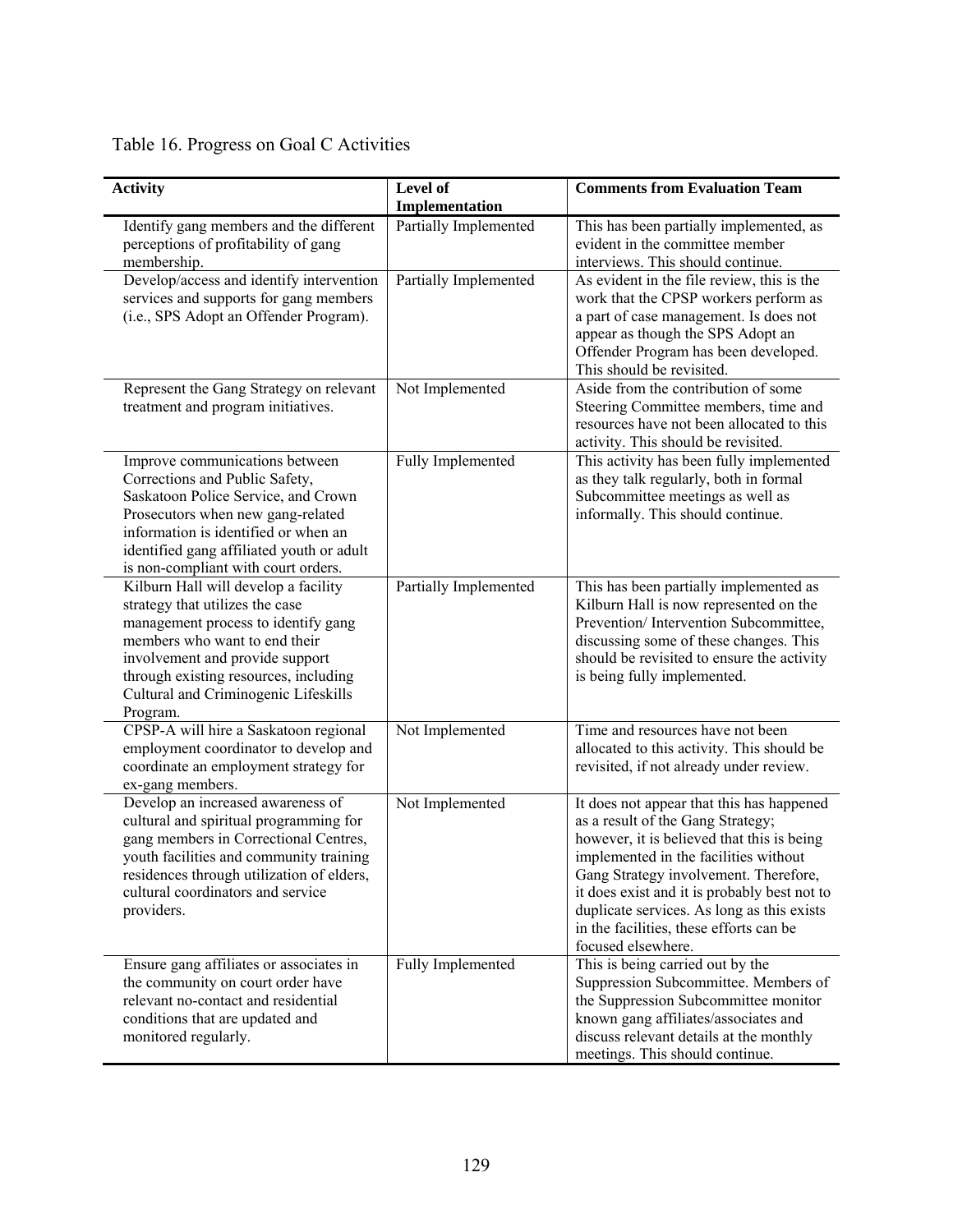Goal D of the Strategy is to *decrease gang-related crime.* A total of eight activities were outlined in the program logic model in order to achieve this goal. For the most part, all of these activities are addressed by the Suppression Subcommittee. The majority of the activities refer to sharing information and intelligence among relevant agencies as well as monitoring known gang members.

|  | Table 17. Progress on Goal D Activities |  |  |
|--|-----------------------------------------|--|--|
|--|-----------------------------------------|--|--|

| <b>Activity</b>                                                                                                                                                                                                                                               | Level of                     | <b>Comments from Evaluation Team</b>                                                                                                                                                |
|---------------------------------------------------------------------------------------------------------------------------------------------------------------------------------------------------------------------------------------------------------------|------------------------------|-------------------------------------------------------------------------------------------------------------------------------------------------------------------------------------|
|                                                                                                                                                                                                                                                               | Implementation               |                                                                                                                                                                                     |
| Engage in long term interagency<br>communication designed to keep<br>partnership agencies aware of gang<br>activity and trends occurring in and<br>around the City of Saskatoon.                                                                              | Fully Implemented            | As evident in the non-participatory<br>observations, the Suppression<br>Subcommittee meets regularly to discuss<br>this activity. This should continue.                             |
| Gather and analyze information on gang<br>activity to provide an accurate picture of<br>chronic and emerging gang trends.                                                                                                                                     | Fully Implemented            | As evident in the non-participatory<br>observations, the Suppression<br>Subcommittee shares information on<br>gang activity and trends on a regular<br>basis. This should continue. |
| Develop a comprehensive approach to<br>track, monitor and supervise the<br>activities of known gang members while<br>incarcerated, released on conditions or<br>living within the community when<br>suspected of participating in continued<br>gang activity. | Fully Implemented            | As evident in the non-participatory<br>observations, the Suppression<br>Subcommittee meets regularly to discuss<br>this activity. This should continue.                             |
| Ensure all relevant stakeholders are<br>represented on Suppression<br>Subcommittee.                                                                                                                                                                           | Fully Implemented            | As evident in the non-participatory<br>observations, all relevant stakeholders<br>attend meetings regularly. This should<br>continue.                                               |
| Develop strategies to effectively deal<br>with the most prolific offenders who<br>pose an ongoing threat to public safety.                                                                                                                                    | Fully Implemented            | These strategies are there (i.e.,<br>SHOCAP), but they are not due to the<br>Gang Strategy.                                                                                         |
| Maintain and enhance protocols on<br>standardized updated information on<br>gangs, gang members and gang incidents<br>which can be accessed on a need-to-<br>know basis for gang recognition and<br>appropriate suppression procedures.                       | <b>Partially Implemented</b> | It appears as though CPSP keeps records<br>on gang members and gang activity. The<br>state of this activity should be<br>implemented.                                               |
| Review SHOCAP & BECAP for<br>possibility of addressing gang-related<br>crime.                                                                                                                                                                                 | Partially Implemented        | <b>Operating despite Gang Strategy</b><br>involvement, there are many gang<br>members in both the SHOCAP and the<br><b>BECAP</b> programs.                                          |
| Conduct literature review to identify best<br>practices.                                                                                                                                                                                                      | Fully Implemented            | A literature review was completed by<br>Lafontaine, Ferguson and Wormith<br>(2005) and updated in this report.                                                                      |

In reviewing the interviews it was evident that many participants felt that there was not enough funding to achieve the goals of the Strategy. It was commented that funds should be secured to reinstate the position of the Community Resource Coordinator. It was also suggested that more funding is required to develop more programs.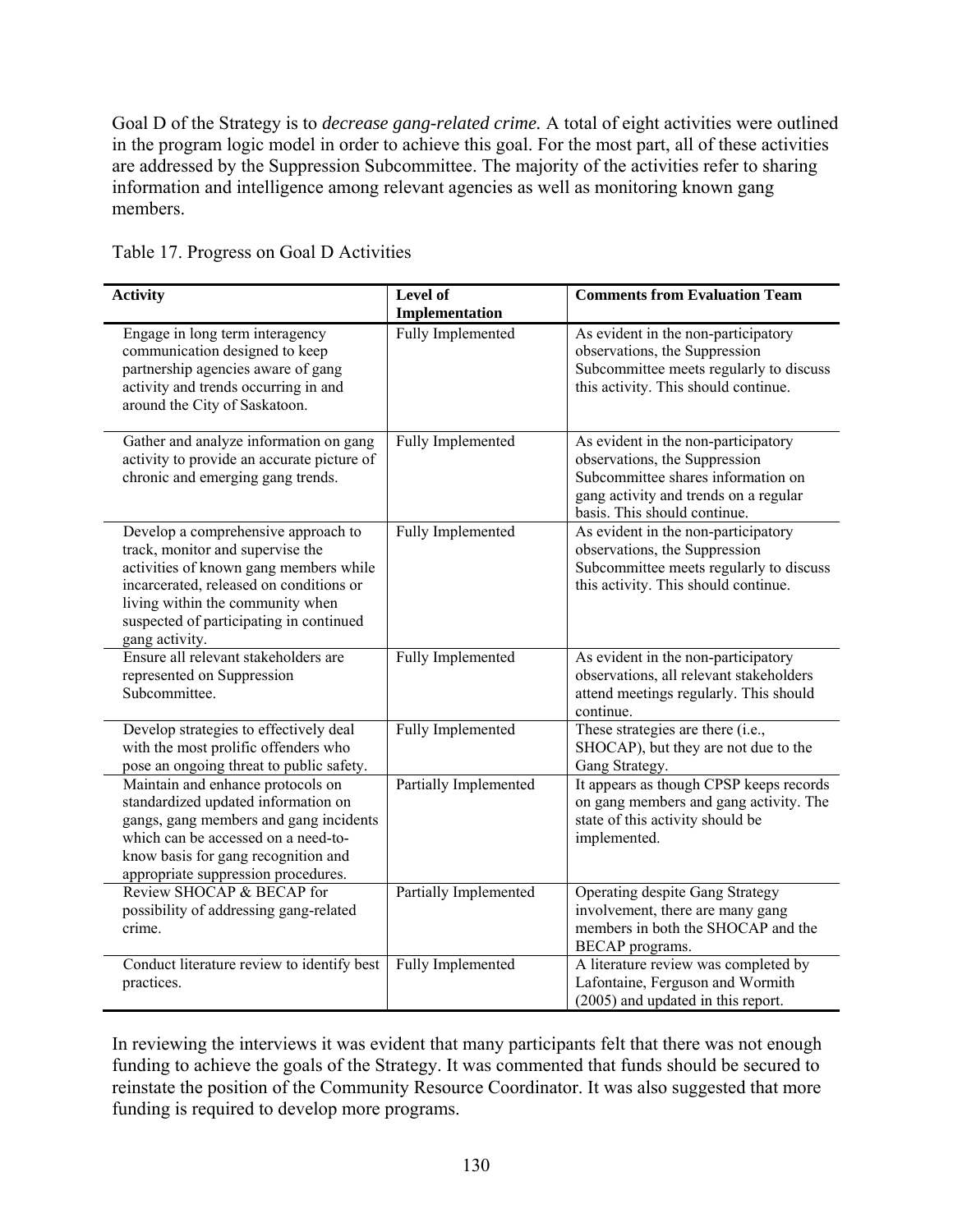The apparent abundance of adult males involved in gang activities in Saskatoon raised concern as to why there is more of a focus on youth programs than on adult programs. For example, the Community Connections program was initially developed for both youth and adults, yet it was never implemented for adults. This issue warrants further deliberation by both the Steering Committee and the Prevention/Intervention Committee. The Evaluation Team speculates that the reason there were not enough adult referrals to warrant the development of the Community Connections program for this population could be due to the proportion of gang members found in the Provincial and Federal systems. It is quite possible that the majority of adult gang members are found in the Federal system, rather than the Provincial system, thus, are unavailable for referral to the Community Connections program.

In addition, the loss of the Strategy Coordinator should also be re-considered. Although this position was eliminated some time ago (2007) and it does not appear that the Strategy suffered to any significant degree from the loss of the fulltime Coordinator, the workload on the subsequently appointed Chair person and then co-chairpersons appears to have added pressure to their already full workload and leads one to ponder what might have been accomplished with a dedicated position. Although the Evaluation Team was not advised that this change presented any particular problem, it was apparent that the fact that the Steering Committee (and Subcommittee) chairpersons were all 'voluntary,' put some degree of strain on the Strategy. One example was ensuring that meeting minutes were distributed in a timely fashion.

The Community Resource Coordinator position ended in March 2009. The loss of both these positions is a concern to the Evaluation Team since having some sort of coordination is critical to maintaining an effective Strategy. It appears as though human resources are what the Strategy needs. There needs to be a greater emphasis on the coordination of the Strategy in order to ensure that everyone is on the same page, and that the goals are being achieved. As well, there needs to be support for communication and coordination at the community based organization level to ensure services are available.

# 1.28.3. The Nature and Extent of Stakeholder Collaboration

The third process issue to be considered was the nature (e.g., roles and responsibilities) and extent of the collaboration between the key stakeholders in the Strategy. When asked to comment on the strengths of the initiative, most interview participants felt that the collaboration, information-sharing, and networking were most important. In order to effectively work together, it is essential that all agencies involved have a clear understanding of the social mission of the collaboration (Bronstein, 2003; Cramer et al., 2006). Even though it was acknowledged that different agencies achieved this in different ways, all interview participants felt that all partners shared the common goal of reducing gang-related crime.

Over recent years, it has become increasingly accepted that no single agency alone can control crime (Walsh, 2001). As a result, more crime prevention initiatives have become multi-agency partnerships. *Collaboration* is more than interaction between different agencies. It involves active input of inter-agency resources and expertise as well as a production of measurable collaborated outcomes (Walsh, 2001). Networking between different agencies is an important element. In this respect, the Strategy has many of the qualities that have been found to contribute to the success of multi-agency collaborations.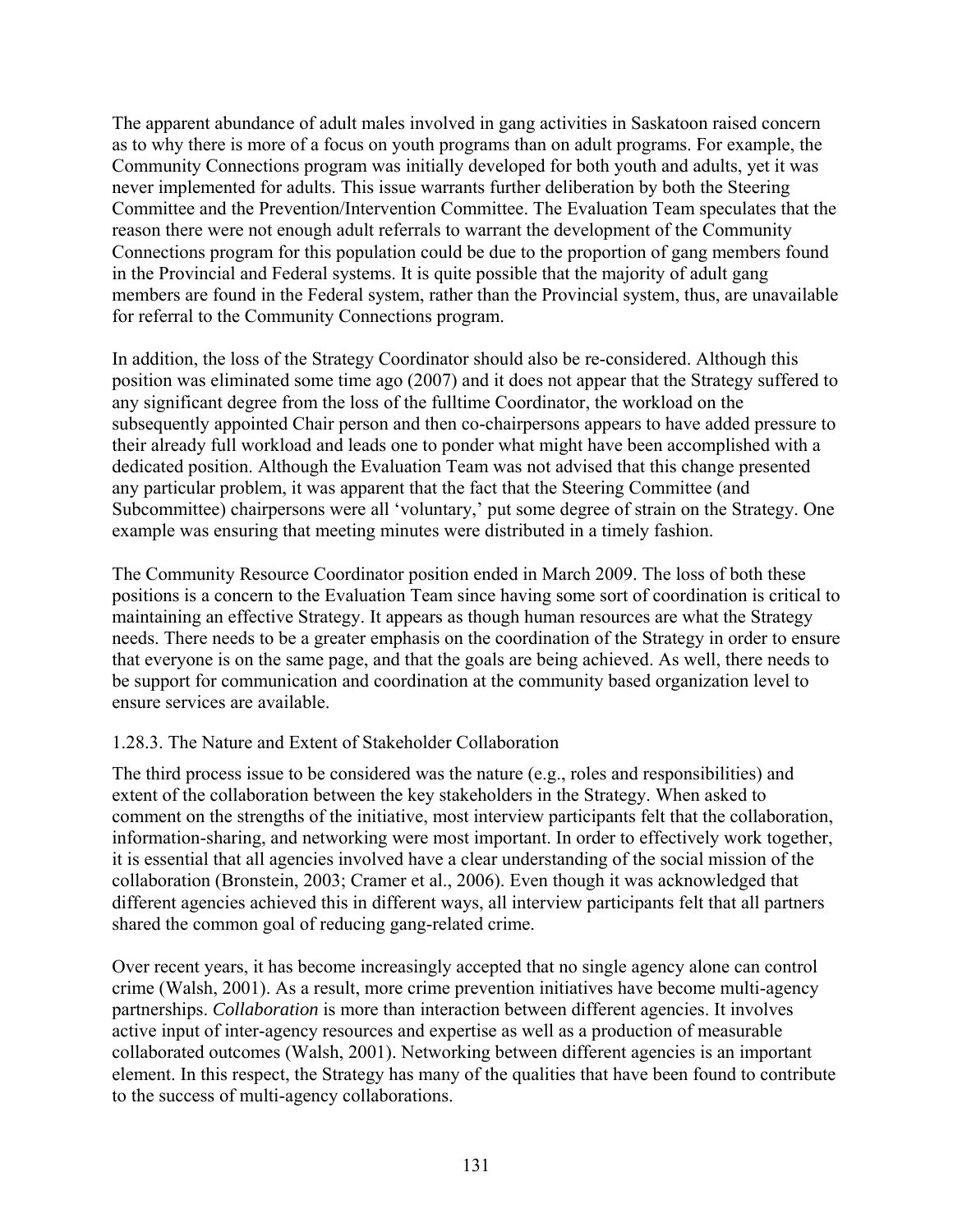Perhaps the most important quality of effective collaborations is that all agencies involved enter the collaboration with a common goal or vision. Interview results indicated that agencies represented on the Steering Committee shared common goals and objectives. This result was echoed in the interviews with Prevention, Intervention, and Suppression Subcommittee members. It was acknowledged that some organizations may have different views, but that everyone is committed to working collaboratively. In regards to benefits of a collaborative approach, participants mentioned a better understanding of the roles and challenges other organizations are facing.

Another characteristic of effective collaborations is *synergy* (i.e., the members of the coalition are able to accomplish more by working together than they could working individually). This was also found to be important in interviews with members of the Steering Committee and Subcommittees. It was felt that by cooperating, the combined effort of the multiple agencies accomplished much more than one agency ever could on its own. It is also essential that members of collaboration feel that the benefits of membership outweigh the costs (e.g., time commitment; Cramer et al., 2006). While it was acknowledged that a collaborative approach was resource-intensive, participants felt benefits obtained from this approach far outweighed the costs.

A common barrier to success in regards to multi-agency collaborations involves conflict avoidance. Conflicts are often deliberately left unaddressed in order to avoid tension between members (Crawford, 1994). According to interview participants, the Strategy has had few conflicts. One conflict that was mentioned referred to a community-based organization not being invited to join the Strategy when it was first created. However, this organization was later included and any conflict that was created was solved through an open dialogue with the organization and other agencies. Other than this one event, none of the participants felt that there had been significant conflict.

# 1.28.4. Key Stakeholder Satisfaction

The fourth process issue to be examined was key stakeholder satisfaction with the Strategy as implemented.

The non-participatory observations revealed that all of the committees (Steering, Prevention/Intervention, and Suppression) have provided an excellent opportunity for key organizations in the City to come together and share information. Overall, it appears that the leaders of these committees are all well respected, strong leaders. Committee members also appear to be motivated and dedicated, although some members contributed more than others. Not all members of the committees are able to attend all of the meetings. It has been noted that attendance is generally good and typically each agency that is a member of the committee will send at least one representative to each meeting. Although the Intervention Subcommittee appeared to have some issues with attendance and participation in January 2009, since the amalgamation with the Prevention Subcommittee attendance has improved.

There is also some concern about the committee members' knowledge about the goals of the Strategy. It appears as though many members (of all committees) were confused about the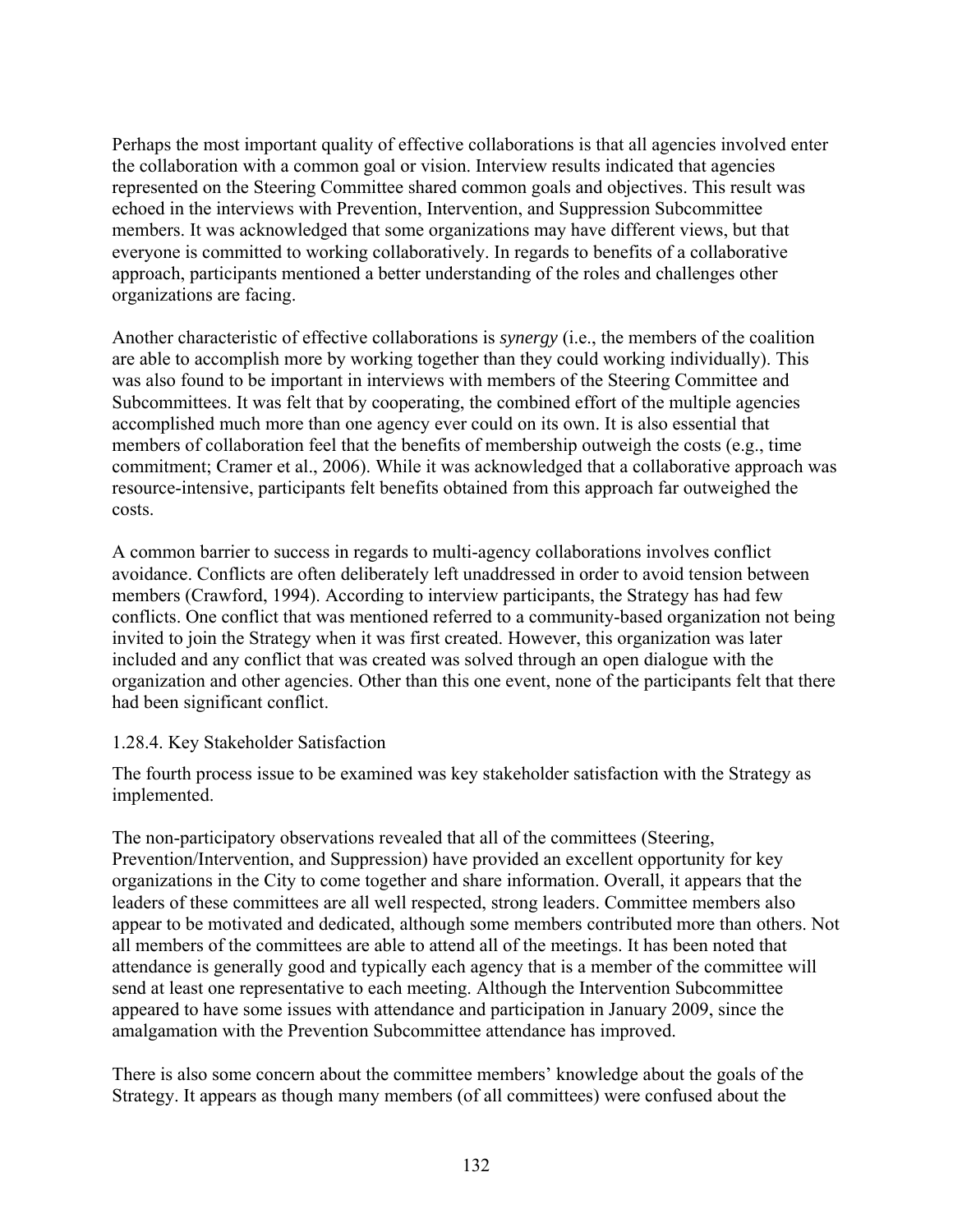specifics of the Gang Strategy, and members who were not part of the committee at its inception were left in the dark and not properly informed about the role of the committees and the overall Strategy. There was a general consensus that the Strategy should work on clearly defining goals and objectives so that measurable outcomes of success can be developed. It was suggested by numerous members that the Steering Committee review original planning documents in order to assess what goals have been achieved and which goals still require work. The Evaluation Team echoes these concerns, and recommends that these goals be more clearly identified and communicated to all members of each committee.

All participants felt that the involved agencies were able to accomplish more through collaboration than if each of the agencies had been working alone. It is evident that participants felt that the benefits gained from their involvement in the committees outweighed the costs of their involvement. In addition it was believed that the strength of the collaborative approach allowed participants to paint a more complete picture of gang prevention, intervention and suppression in Saskatoon.

#### 1.28.5. Barriers to Implementation

The fifth process issue concerned the identification of barriers to implementation and descriptions of how they were addressed or overcome. Overall, interview participants did not comment on significant barriers to implementation. However, several participants felt that sometimes the different agencies had different perspectives on a given issue, such as a rehabilitation focus versus a law enforcement focus. To the credit of committee members, these differences were usually overcome through communication and open dialogue. It was also noted, sometimes with frustration, that the Strategy and its committees did not really have any power to ensure the implementation of recommended activities because the Strategy was founded on the voluntary participation of its member organizations. A related issue that the Gang Strategy has not been able to overcome is funding for further developing the goals set out by the strategy. The Evaluation Team suggests that a concerted effort, with open dialogue among agencies, be undertaken to address new sources of possible funding and priority areas for use of that funding.

# 1.28.6. Analysis of Governance Structure

The sixth process issue that was evaluated was an analysis of the initiative's governance structure, including a description of its decision-making and collaboration process as well as strengths and any areas which required improvement. As described elsewhere in the report, the Strategy is overseen by the Gang Strategy Steering Committee which consists of representatives from the Ministry of Justice and Attorney General; Ministry of Corrections, Public Safety and Policing; Saskatoon Police Service; City of Saskatoon; Saskatoon Tribal Council; Central Urban Métis Federation Inc; and the Regional Intersectoral Committee. Two members of the Steering Committee serve as co-chairs. The co-chairs are responsible for overseeing the monthly Steering Committee meetings. No formal voting procedure is used in the Steering Committee; decisions are made by consensus reached through group discussion. Committee members interviewed felt that this decision-making process was effective. Furthermore, all interview participants felt that the collaboration process was effective and was one of the most valuable components of the Steering Committee.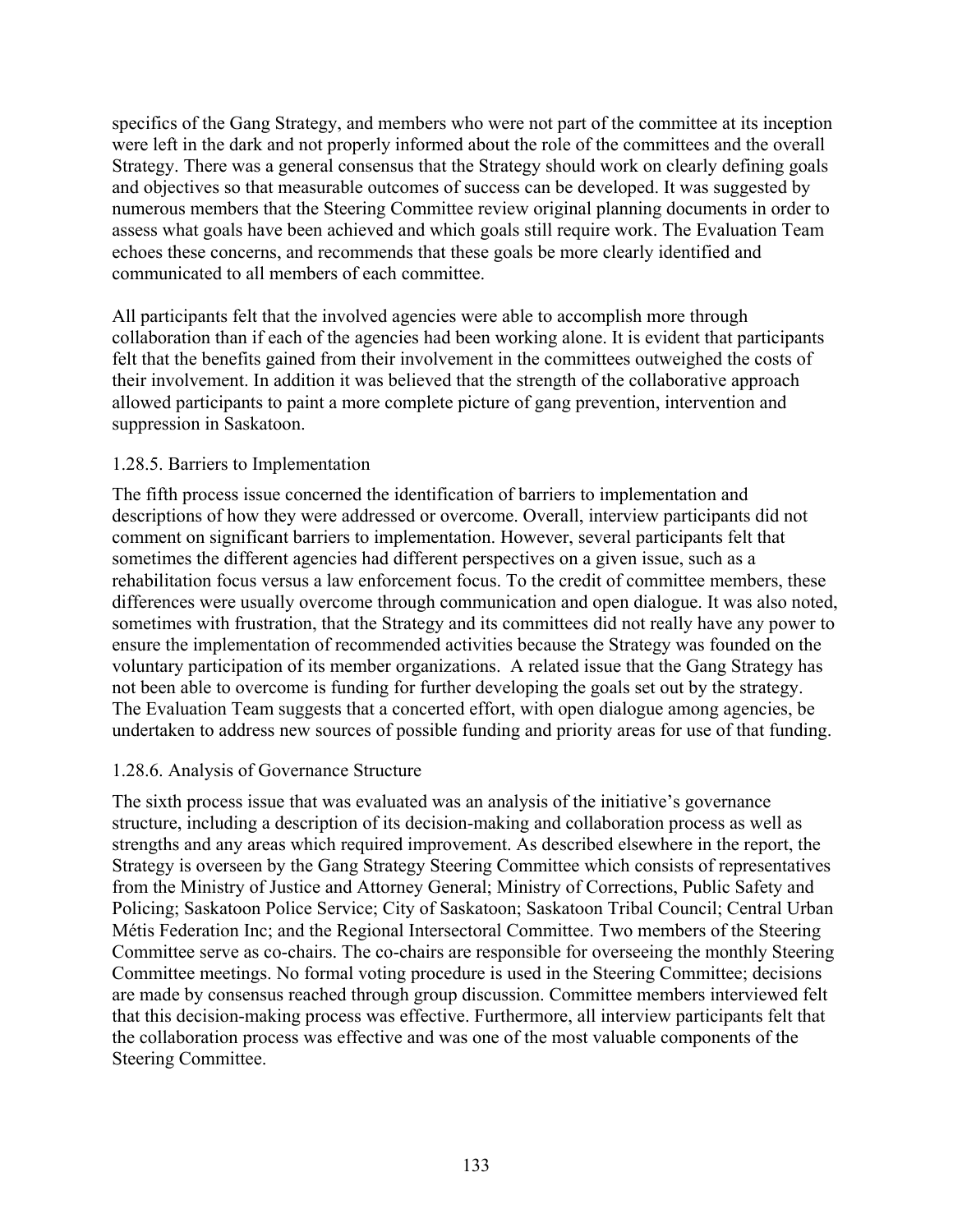During the development process, the Steering Committee for the Saskatoon Gang Strategy operated independently from the Crime Reduction Strategy of Saskatoon (CRSS). However, it was quickly decided that one Steering Committee for both strategies would be more efficient because they involved the same agencies and most of the agencies' representatives. This has lead to easier scheduling, but some agency representatives may be more knowledgeable and interested in one or the other of these two strategies. These agencies and their representatives may feel that their time would be better spent if they only attended the portion of these joint meetings that specifically applied to them. This could possibly be arranged, as the agenda of the joint meetings are circulated in advance. However, anticipating precisely when the meeting moves from one initiative to another would require some guess work, unless a specific 'cut-off' time was announced.

# **1.29. Outcome Issues**

The evaluation project examined the intended outcomes to assess the extent to which the goals and objectives of the Gang Strategy have been met.

#### 1.29.1. Increase in Community Engagement

The first outcome to be assessed was the extent to which there has been an increase in community engagement concerning the gang prevention strategy. This was evaluated by examining whether:

- (a) gang issues have been identified and responses to said issues have been identified by community organizations and agencies,
- (b) a more coordinated approach to gang-related concerns has been produced among community agencies, and
- (c) there has been an increase in public knowledge about gangs and gang prevention in Saskatoon.

It is believed that the Steering Committee and Subcommittees have been moderately successful at increasing community engagement. The number of agencies on the committees alone demonstrates a coordinated approach to gang-related concerns in the City of Saskatoon. However, there is some concern about whether or not the Strategy has had an impact on other organizations that are not directly involved with any of the committees. A guide highlighting the organizations/agencies in the community that acts as a "Yellow Pages" might be a good way to present and organize these resources.

The majority of Committee members (Steering and Subcommittees) felt that the Strategy was moderately effective at developing strong relationships with community-based organizations (with ratings ranging from 3.8 to 4.8 out of 5.0). However, some participants (on all committees) felt that this was not the role of the Strategy. Others commented that they felt that not all relevant community-based organizations were represented. It is evident that the goals and objectives of the Strategy must be clarified with all members.

The Community Forums held in January 2008 and June 2010 are examples of activities conducted by the Steering Committee to increase community involvement. However, the usefulness and applicability of these events was met with mixed reviews from attendees.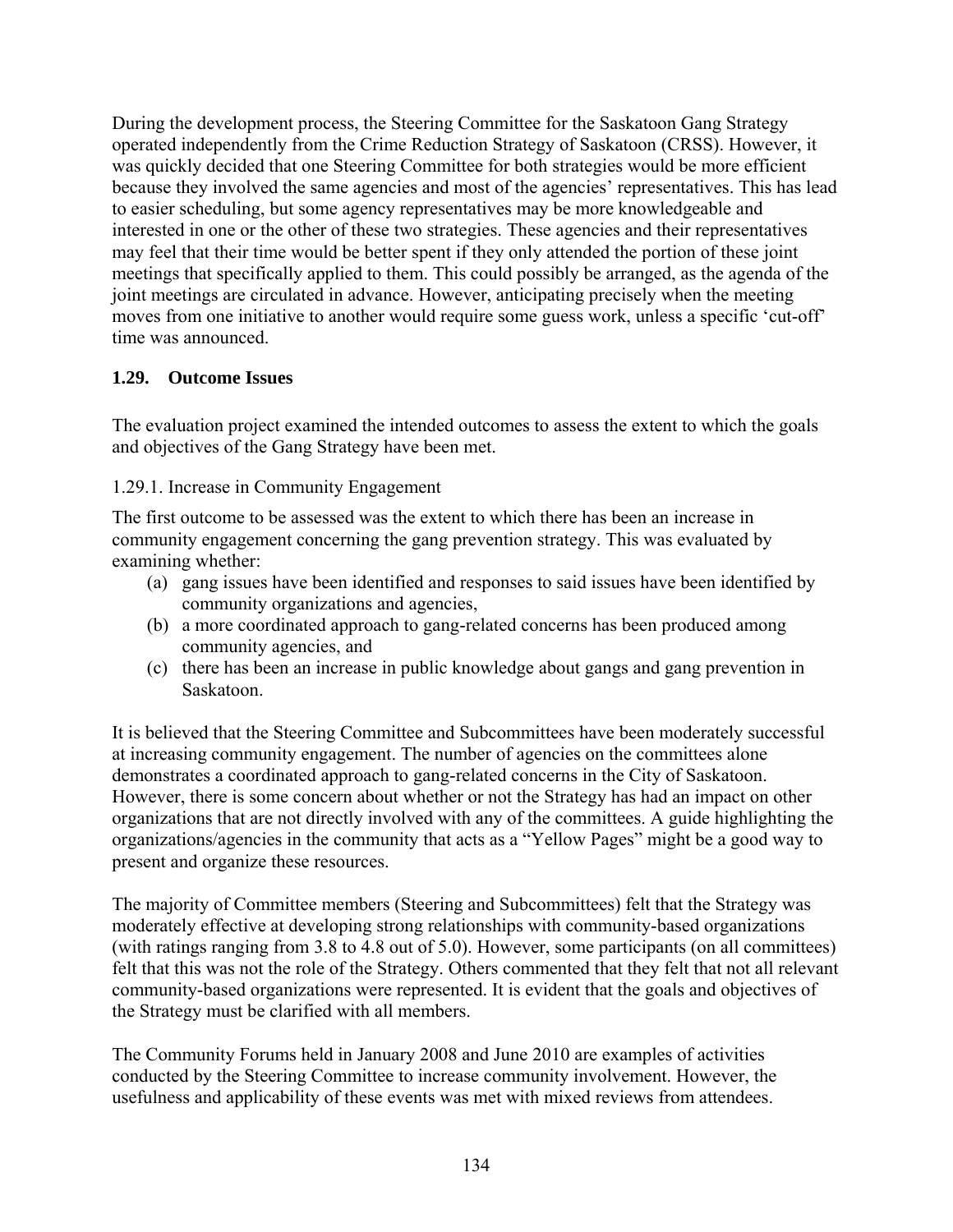Although networking opportunities were provided at both fora. It would appear that very few participants made any connections that lasted longer than the day of the Forum. It is too soon to comment on relationships developed from the second Forum.

In addition, one of the important issues that was identified and discussed at the first Community Forum was the lack of communication and coordination among agencies serving gang-involved youth, or youth at risk for gang involvement, and their families. Overall, participants did not feel there had been much improvement. When discussing their reasons for this rating, some participants were unable to comment on the situation in Saskatoon. Others felt that, although the Forum provided a chance for attendees to learn about available services, they did not perceive a sizeable improvement following the Forum. The lack of communication between agencies still appears to be a significant barrier in Saskatoon. However, there may be other sources of knowledge that came out of the Community Forum, such as the structure of the Forum, the content presented, and the Community Based Organization environment, that may also have an impact on the amount of communication in Saskatoon. Thus, this issue is more complex than what might be concluded from this analysis.

The STR8-UP program, in itself, has many connections with community organizations, as it connects individuals with services. Members of the program are encouraged to seek out community organizations and agencies which offer desirable resources and services. In addition to the programs accessed by the STR8-UP participants, these members also reach out to the community themselves in order to share their stories in an attempt to help others who may be following a similar lifestyle. They have given a number of presentations at various events over the years developing strong relationships with a number of community organizations. Some of these, as cited by the originator of STR8-UP, include the School Board and the Calder Centre.

It was also believed that the Community Resource Coordinator had been a contributor to increasing public education and networking with the community. This position was often cited by Committee members as being a positive component of the Strategy; however, many of these interviews were conducted before the termination of this position. Unfortunately, due to funding this position no longer exists, which severely limits the amount of community engagement and education coming out of the Strategy.

#### 1.29.2. Decrease in Gang Entry

The second outcome to be assessed was the extent to which there has been a decrease in gang entry by addressing personal and community factors. This was evaluated by examining whether there has been  $a(n)$ :

- (a) increase in access to pro-social activities and environments in the community,
- (b) increased support to youth and adults at risk for gang membership to abide by the law, and
- (c) decrease in gang recruitment.

Many of the gang exposed participants were involved in programs, activities or sports, indicating that there are a number of programs available for people who are interested. The majority of those interviewed felt that there were enough activities to keep them out of trouble. Some even commented that people who say that there are not enough programs are not trying hard enough to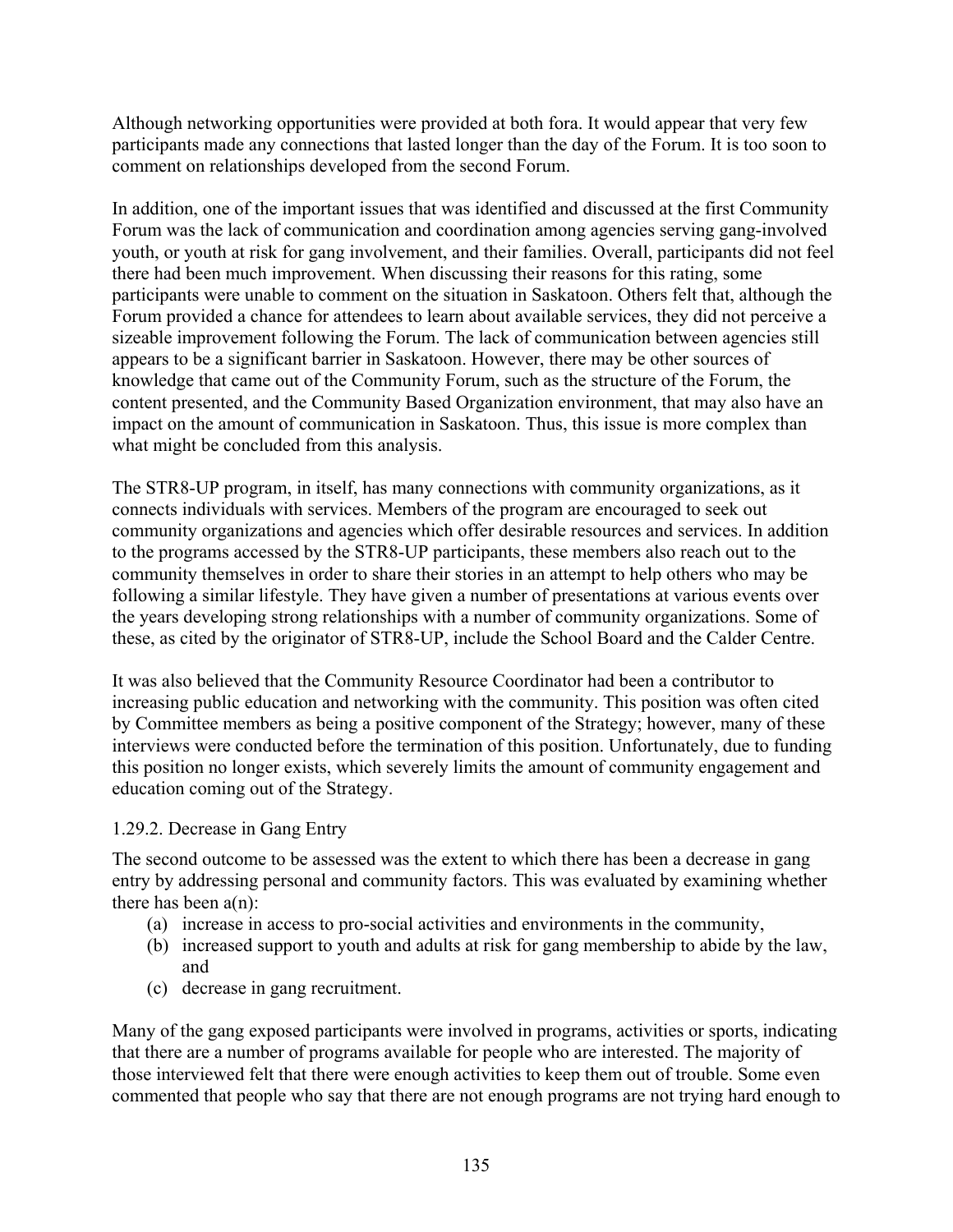find them. However, one participant mentioned that although there are a lot of programs available, they are not always accessible. Another mentioned that he is a member of STR8-UP and he knows that there are a lot more people who would like to become involved in the program, but there are not enough resources available for everyone. Thus, more efforts should be made to address the issues of accessibility and availability. Also, a complete listing of the programs available in the city would be beneficial to both the individuals who may want to access them as well as organizations for networking and referral opportunities.

The majority of gang exposed interview participants indicated that they are never asked to join a gang anymore. However, almost all of them felt that the gangs in Saskatoon are trying to get more people to join their gangs and they felt that there were more people in gangs now than there were a couple years ago. Numerous reasons were given for why someone might want to join a gang; however, the most popular response was the sense of belonging that a gang can provide. Other popular responses were for protection and safety as well as a lack of positive role models. These responses highlight the importance of targeting these needs when designing prevention and intervention campaigns. If these basic needs are met, gang entry would be expected to decrease.

The originator of STR8-UP provided a similar view of gang entry in Saskatoon. When discussing gang recruitment, He feels that gangs are actively trying to recruit members. He also believes that there are more people in gangs than a few years ago. He believes that the decision to join a gang is not usually a matter of choice; instead it is often a matter of necessity. Parents and society in general are to blame for many children falling through the cracks. He says that you can have a million programs, but it will not matter if you do not love the kids. However, he acknowledges that it is hard for most people who work from 9 to 5 to develop this type of relationship with their clients.

Participants from the first Community Forum were also asked to comment on the changes in programs and services in the two years following the first Forum. Lack of affordable housing was seen as being a major issue in Saskatoon at the time of the Forum and most participants felt it was still an issue in 2010. However, this was not seen as a gang-specific issue per se but rather a city-wide problem that affected many other people as well. A second gap was early intervention services. One participant felt that early intervention services were available; however, getting youth to participate was the challenge. Personal relationships and mentors for youth was a third gap identified at the Forum. Three participants felt that this had improved and that more services and programs now include a mentoring component. The fourth gap, transportation, was believed to be the same. Finally, most participants mentioned that they were not aware of any new services or programs that had been created since the Forum.

#### 1.29.3. Increase in Gang Exit

The third outcome to be assessed was the extent to which there has been an increase in gang exit by addressing personal and community factors. This was evaluated by examining whether there has been  $a(n)$ :

- (a) increase in the number of gang members involved in pro-social activities
- (b) increase in pressure on gang members to abide by the law,
- (c) decrease in the profitability of gang membership,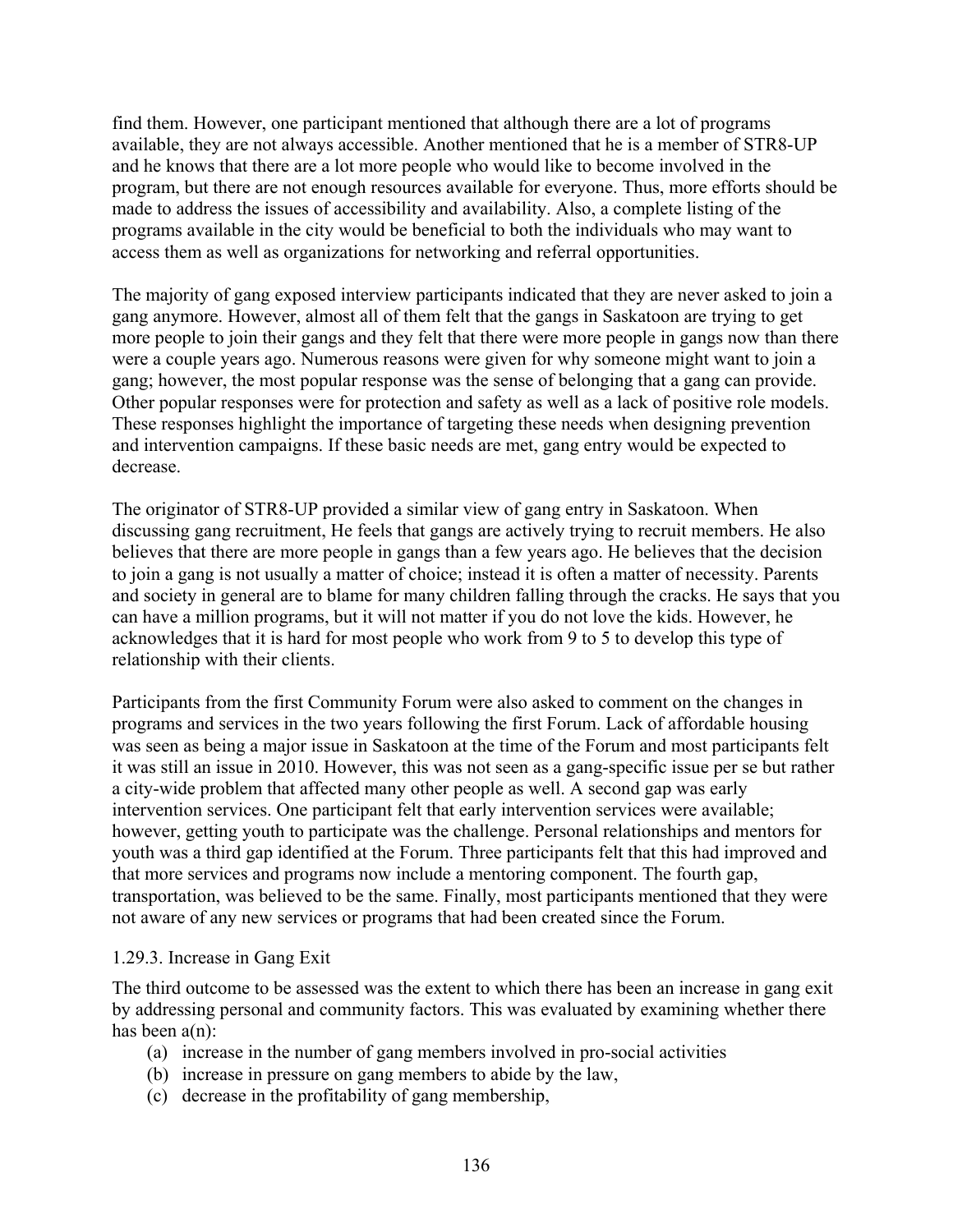- (d) increase in the number of gang members participating in interventions, and
- (e) decrease in the risk of gang exit.

As mentioned previously, many of the gang affiliated individuals interviewed were involved in pro-social activities. Some of these activities included; STR8-UP, baseball, volleyball, work skills programming, education, and various support groups. It appeared as though there were a good variety of programs available to suit a wide range of interests; however, many participants indicated that they would like to see more programs for youth. Others mentioned that they would like to see more programs to help them become better people, such as a life skills program or a parenting program. One male mentioned that although he enjoys activities such as "movie nights," these programs do not "pay the bills." This is particularly important to note since one of the benefits of gang membership that was mentioned in a number of interviews was the potential for making money. Many participants indicated that when they were in a gang, their basic needs for food and shelter were being met. Others said that they were able to make large sums of money dealing drugs and committing other crimes with their gangs. Therefore, although programs and activities might be helpful in keeping them out of trouble, that is not enough. Employment assistance and training would be very beneficial for these individuals.

When asked if they thought that most people could leave their gang if they wanted to, the majority of interview participants felt that they probably could. However, this often came with a price; such as taking a "beating." STR8-UP was the most frequently mentioned resource for helping people who wanted to leave a gang. It is important to recall that many of the interview candidates were recruited from STR8-UP. Therefore, it is quite reasonable to find that many participants mentioned STR8-UP as a valuable resource. However, STR8-UP was also cited frequently by non-members, Community Forum attendees and Committee members. Other services or programs mentioned were counsellors, a program called Flag Bear, Ministers, the Regina Anti Gang Strategy, and the Saskatoon Tribal Counsel. However, not one participant indicated that any of these services would help to decrease the risk of gang exit. Instead, the majority of participants indicated that there clearly were several risks associated with leaving the gang. The originator of STR8-UP echoed a number of these statements. He believes that leaving a gang is often difficult, but is it not impossible. He explained that STR8-UP walks beside them and assists them when they decide to leave the gang life.

#### 1.29.4. Decrease in Gang-Related Crime

The fourth outcome to be assessed was the extent to which there has been a decrease in gangrelated crime. This was evaluated by examining whether:

- (a) there has been an increase in gang member and emerging gang member supervision and surveillance, and
- (b) gang communication and relationships have been dismantled and disrupted.

Gang affiliated individuals were asked about their perceptions regarding gang related crime. When asked if they thought that someone who was committing crimes for their gang, or with other people in their gang would be caught by the police, there were a number of different responses. Only four participants felt that they would get caught and six said that they would not. The other participants felt that it would depend on a lot of other factors, such as who they were with. Also, a few participants commented that the people who are higher up in the gang often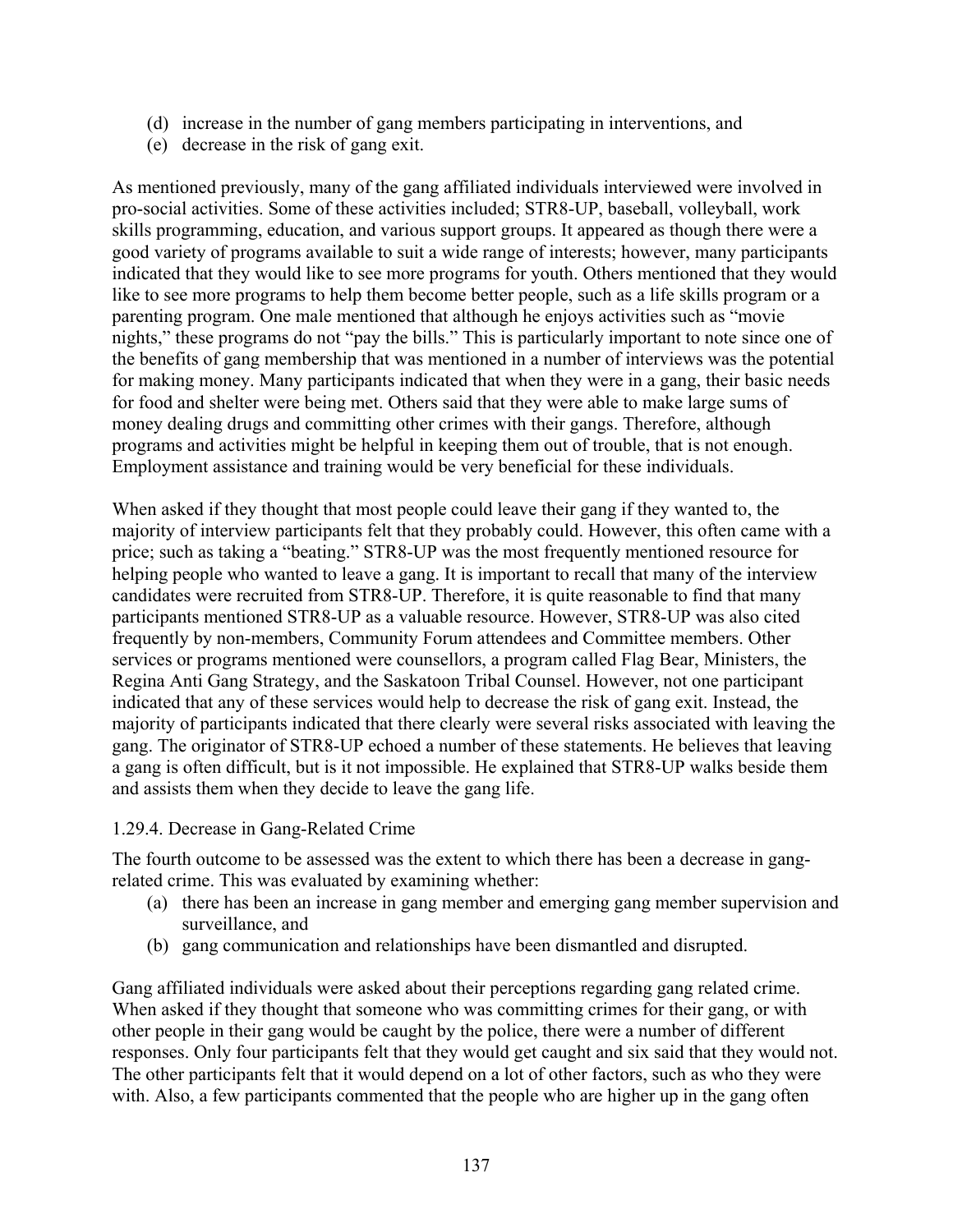will not go to jail, instead, one of the more junior gang members would likely take the fall for them. One of the women interviewed also believed that some of the junior members may want to get caught in order to prove themselves. When asked to rate how likely it would be that they would get caught, the average response was "somewhat likely."

The majority of participants felt that the police have not "cracked down" on gangs lately and the group was split whether or not the police have been doing anything in particular to keep gangs from committing more crimes. Most participants also felt that it is pretty easy to commit a crime and not get caught. In reviewing these interviews, it is evident that this sample did not feel that there had been any changes put in place to decrease gang related crime.

The one mother who was interviewed felt that most people would get away with committing crimes for their gang because most law-abiding citizens live in fear and do not report the crimes. She also said she was unsure if the police have been cracking down on gangs lately. The Originator of STR8-UP felt that the police have been doing the best they can to crack down on gangs, yet, he reports that their efforts are often hindered by the fact that many gang-related crimes are not reported because either the gang members do not go to the police, or because citizens are afraid to go to the police. He also believes that it is easy to get away with a crime as long as one is not reckless.

The Evaluation Team was unable to obtain any empirical data from the Saskatoon Police Service and therefore, is unable to comment on the impact of policing strategies as they related to gang activity.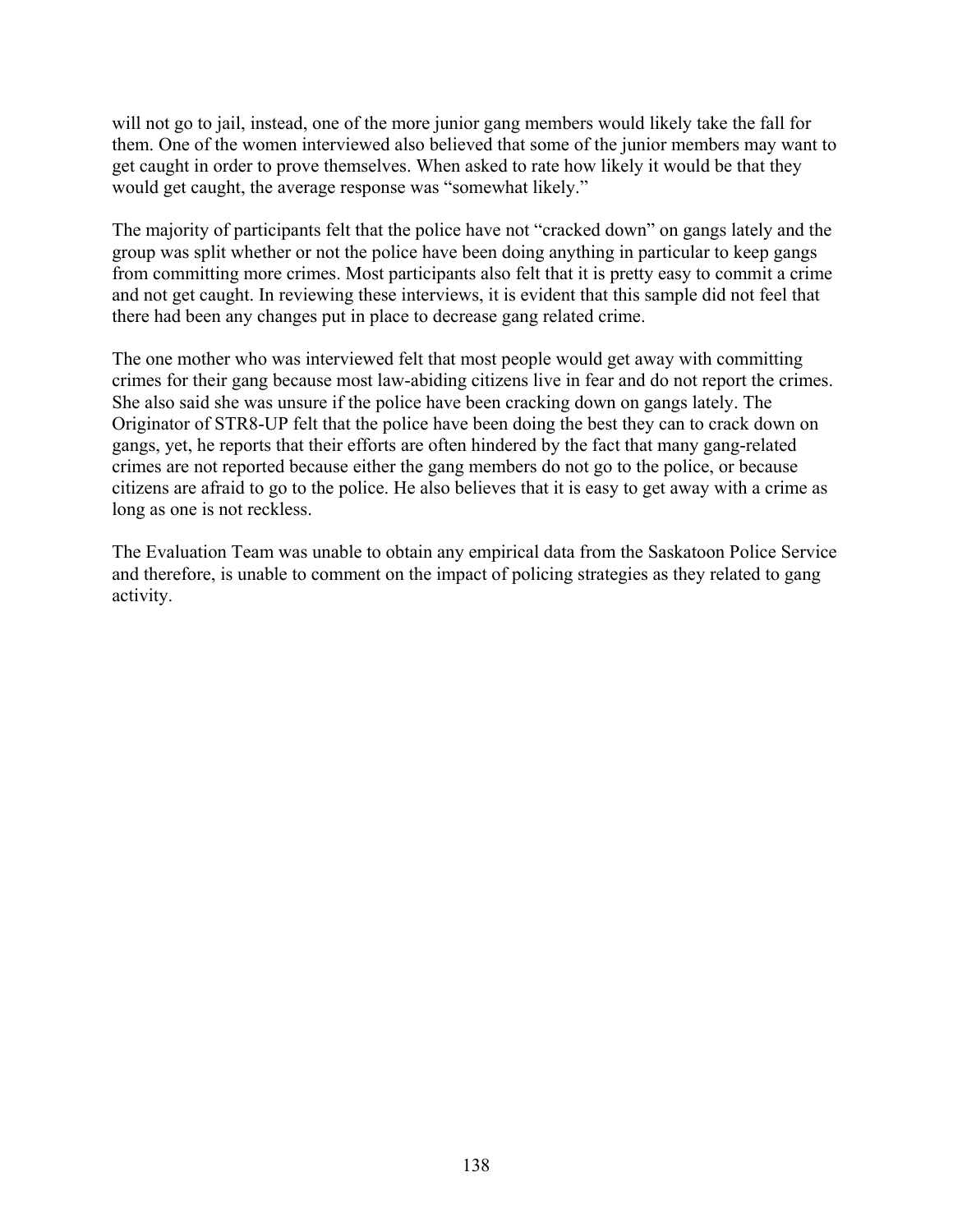### **RECOMMENDATIONS**

Based on the findings of the evaluation the Evaluation Team has several recommendations to improve the functioning of the Gang Strategy:

### **Organization and Planning**

1. There was some confusion among Steering Committee members regarding the specific objectives of the Gang strategy. It is believed that further refining the objectives of the Strategy and developing measurable outcomes would help to re-focus the Committee.

# **It is recommended that the Steering Committee spend time to further clarify specific objectives and develop clear, measurable outcomes. This should be a group exercise in which all Steering Committee members are able to participate.**

2. Some activities outlined in the logic model had taken place whereas others had not. Some of these initiatives would be highly beneficial, such as developing a communication strategy to deter gang entrance.

# **It is recommended that the logic model and original planning documents be reviewed in order to assess what initiatives should be undertaken by the various Subcommittees.**

3. The Evaluation Team was encouraged by developments within government to develop an institutionally based program to assist gang affiliated inmates to exit their gangs recognizing that prisons are also breeding grounds for gang involvement.

**It is recommended that the Gang Strategy work with institutional staff to ensure that this initiative becomes a reality, is integrated with the Saskatoon Gang Strategy, and is subsequently evaluated. It should also discuss with related corrections personnel the possibility of introducing a similar program for incarcerated young offenders, one that is also integrated into the broader Saskatoon Gang Strategy and is evaluated.** 

4. The one issue that the Gang Strategy has not been able to overcome is funding for further developing the goals set out by the strategy.

**It is recommended that a concerted effort, with open dialogue among agencies, be undertaken to address new sources of possible funding and priority areas for use of that funding.**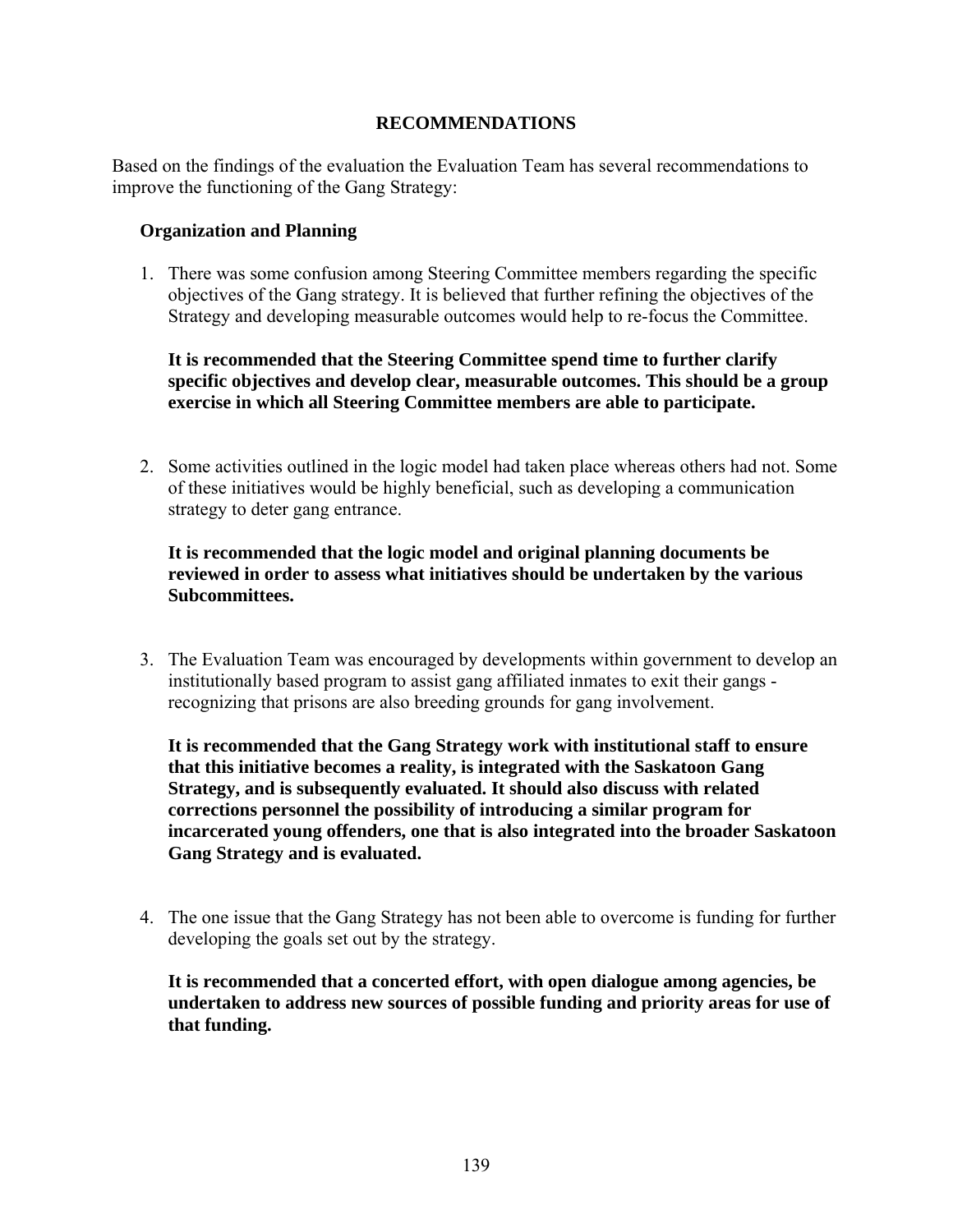5. The apparent abundance of adult males involved in gang activities in Saskatoon raised concern as to why there is more of a focus on youth programs than on adult programs (i.e., Community Connections).

# **It is recommended that this issue is investigated further by the Steering Committee and the Prevention/Intervention Subcommittee.**

# **Communications**

6. Several Subcommittee members felt that they were ill-informed regarding the activities of the other Subcommittee(s) and the Steering committee. Before the interim report the Steering Committee decided that a delegate from each Subcommittee should attend the monthly meetings of the other Subcommittee - it does not appear that this action has been routinely taken.

# **It is recommended that this Steering Committee decision be maintained and a delegate continues to attend other Subcommittee meetings in an attempt to improve communication between the various committees.**

7. Although they were knowledgeable about their specific Subcommittee, several Subcommittee members felt they did not have a good understand of the Gang Strategy as a whole.

**It is recommended that Subcommittee members be provided with information concerning the Strategy, such as the program logic model. This same information should be given to new members when they join a Subcommittee.** 

# **Role of Committees and their Participants**

8. Although Community Based Organizations (CBOs) are generally well-represented on the Prevention and Intervention Subcommittees, there was some discrepancy concerning their role with Suppression and the Steering Committee.

# **It is recommended that these two committees address this issue as a group in order to arrive at a consensus about the role of CBOs.**

9. There appears to be some disagreement over whether it is the responsibility of the Subcommittees to implement and administer specific programs. Some participants felt that more effort should be put into developing and initiating programs, whereas other participants felt that this was not their role.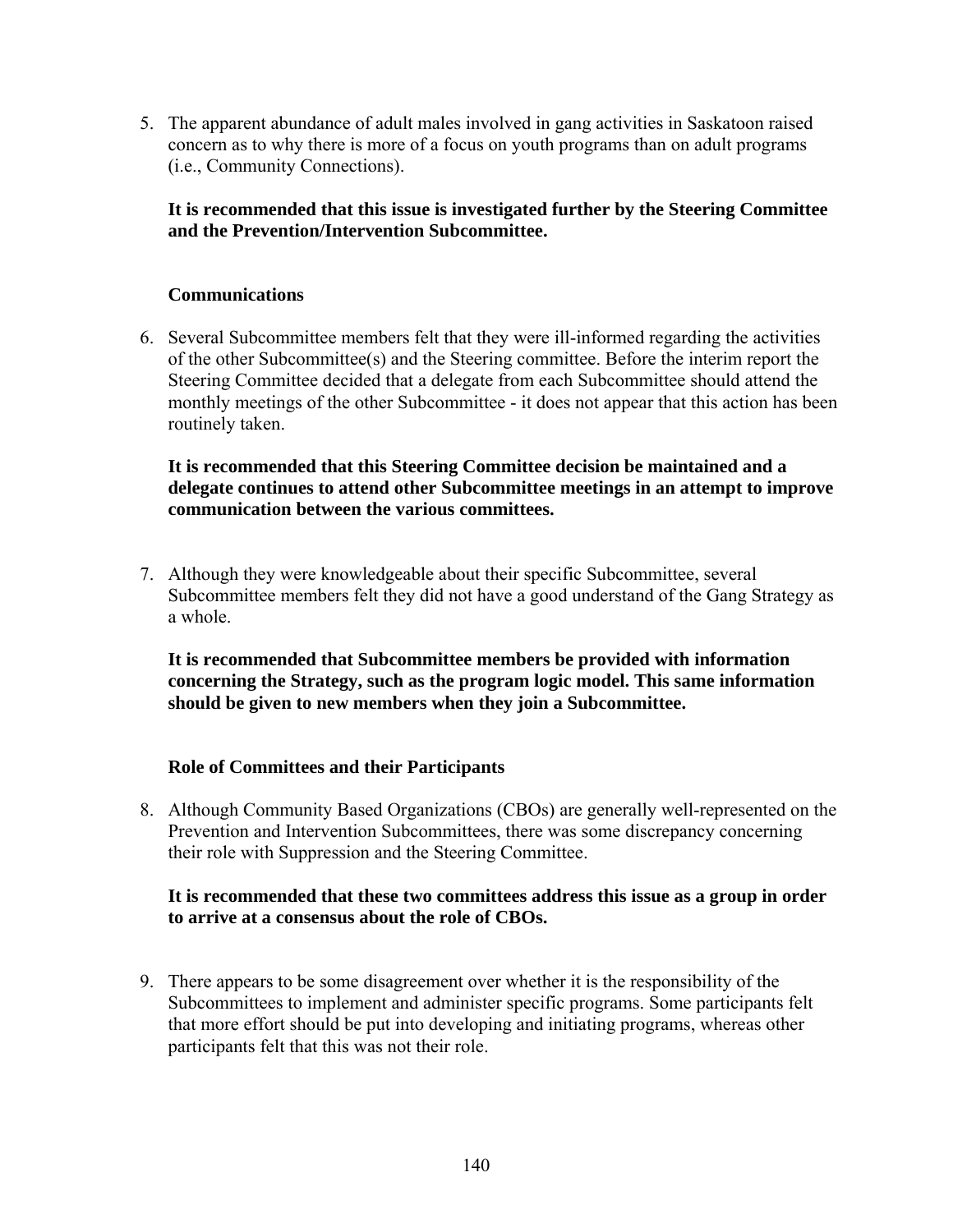**It is recommended that the Steering Committee further clarifies issues regarding the responsibilities of the Subcommittees. These results should be communicated to the Subcommittee members.** 

10. Some frustration has been expressed about the roles and activities of some Subcommittees, specifically what kinds of challenges should they assume. It also appears that Subcommittees have been rather inward looking in terms of what they might take on as next steps.

**It is recommended that Subcommittees look more broadly to other jurisdictions and published material about local initiatives that address gangs for ideas and activities that they might assume and that they liaise with the Steering Committee about such possibilities.** 

# **Capacity Building**

11. There have been some barriers to human resources due to funding. First, the Steering Committee Coordinator position was eliminated in 2007, and the funding from the National Crime Prevention Centre (NCPC) for the Community Resource Coordinator (CRC) was terminated in March, 2009. The Steering Committee Coordinator position was essentially a half-time position as duties covered both the Gang Strategy and the Crime Reduction Strategy of Saskatoon. The CRC position was solely dedicated to the Gang Strategy of Saskatoon and, as such, it contributed greatly to the profile of the Strategy throughout the city. The Evaluation Team has concerns about the sustainability of the Gang Strategy without these positions in place because the Strategy must now rely on 'volunteers' from stakeholder agencies, who are already burdened with full workloads in their own settings. Without these two roles being addressed, the strategy could lose the momentum that it has built over the last five years. Although the duties of the two coordinator positions are different, one option would be to consider a single dedicated person to consolidate the overall strategy and its operational component in the field.

### **It is recommended that additional human resources for the strategy be sought out to address the issues of communications, education and awareness, and supports to the Subcommittees.**

# **Services to Community**

12. Several participants felt that a directory of gang-related services would be helpful. This directory would be for the agencies within Saskatoon and would list all of the appropriate services such as housing and social programs. This directory could then be used by community agencies.

#### **It is recommended that a directory of community services be created.**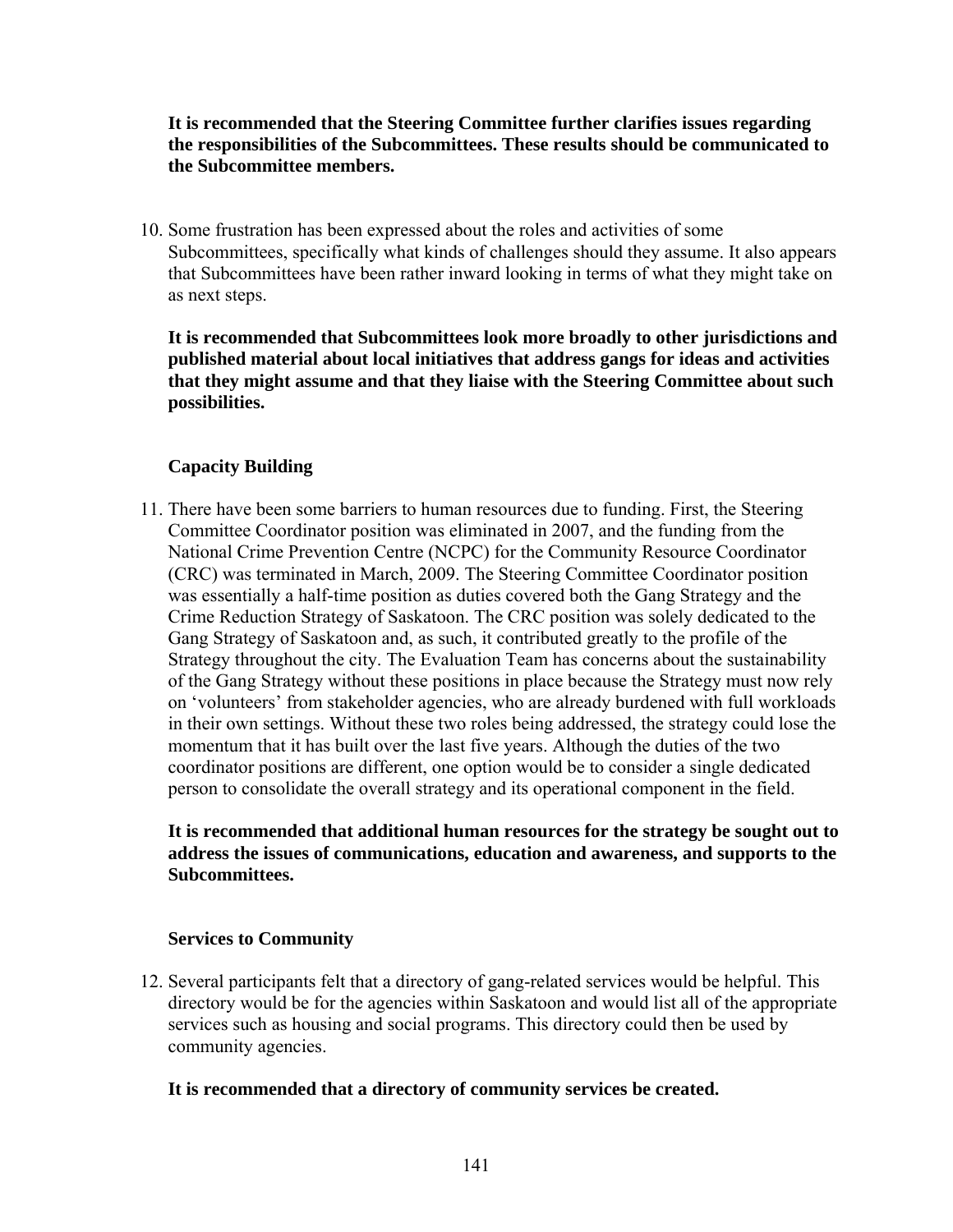13. There appears to be a need for a Community Coordinator to assist organizations in working together and providing information to organizations when requested. This appears to be one of the main goals of the Gang Strategy that needs some attention.

#### **It is recommended that the need for a Community Coordinator position is revisited.**

14. Despite meeting representatives from other agencies at the first Community Forum, this networking did not lead to increased contact after the Forum for the majority of the interview participants. The second, smaller forum (June, 2010) may have been more effective but was not evaluated because of its timing.

**It is recommended that future inter-agency gatherings such as the Forum (on a smaller scale) would be beneficial in increasing coordination and communication by focussing, in a more intimate setting, directly on methods to connect organizations and to provide ongoing support for their coordination and communications.**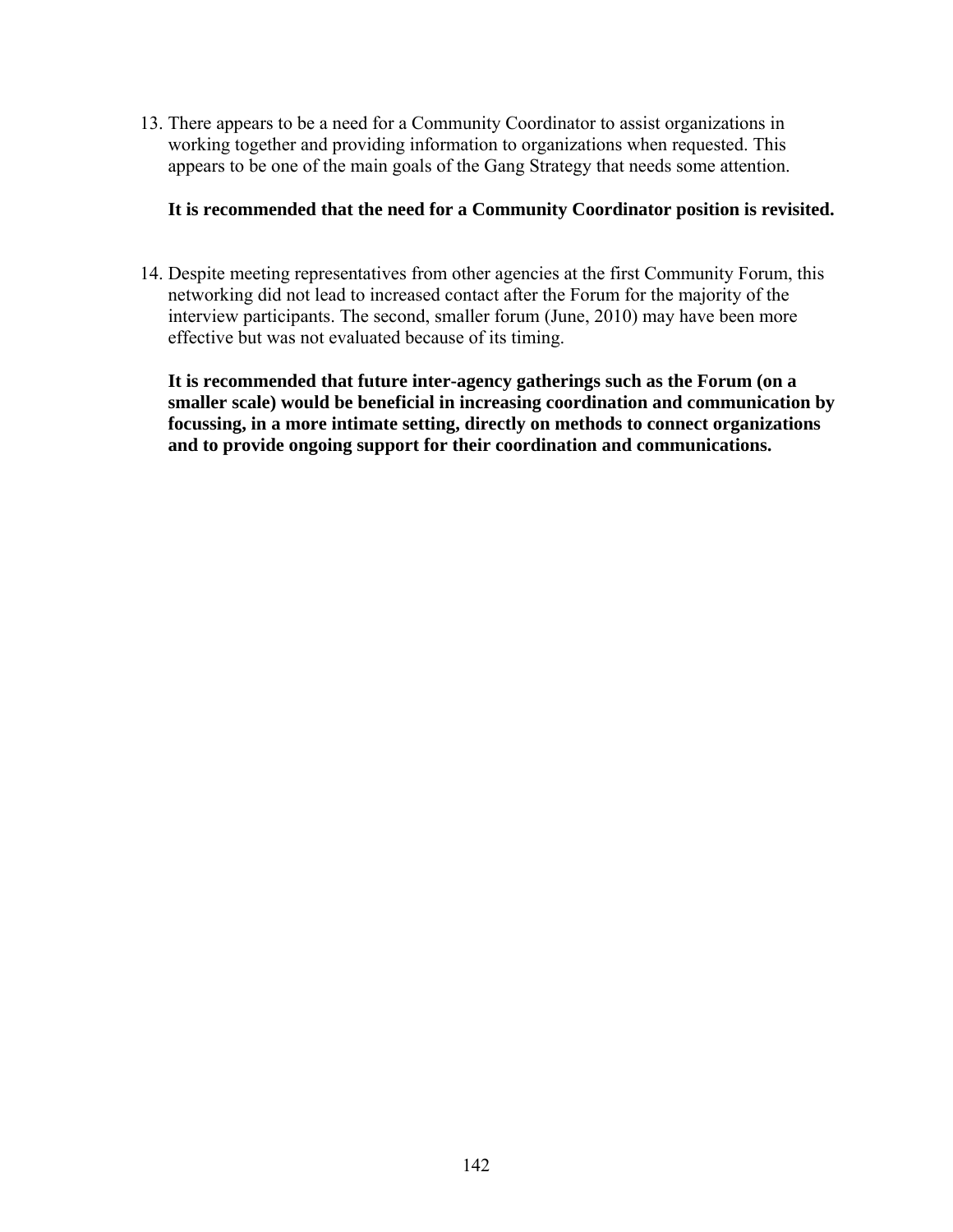#### **REFERENCES**

- Arberton, A. J. A., & McClanahan, W. S. (2002). *Targeted Outreach: Boys and Girls Clubs of America's Approach to Gang Prevention and Intervention.* Philadelphia, PA: Public/Private Ventures.
- Astwood Strategy Corporation. (2003). *Results of the 2002 Canadian Police Survey on Youth Gangs.* Toronto, ON: Author.
- Auditor General of Canada (1999). *Involving Others in Governing: Accountability at Risk*  (Chapter 23). Report to Parliament. Ottawa, ON.
- Bartol, C. R., & Bartol, A. M. (2008). *Juvenile Delinquency and Antisocial Behavior: A Developmental Perspective.* Upper Saddle River, NJ: Prentice Hall.
- Braga, A. A., Kennedy, D. M., Waring, E. J., & Piehl, A. M. (2001). Problem-oriented policing, deterrence, and youth violence: An evaluation of Boston's Operation Ceasefire. *Journal of Research in Crime and Delinquency, 38,* 195-225.
- Brendtro, L., Brokenleg, M., & Van Brocken, S. (2002). *Reclaiming youth at risk. Our hope for our future*. Bloomington, IN: Solution Tree.
- Bronstein, L. R. (2003). A model for interdisciplinary collaboration. *Social Work, 48,* 297-306.
- Bureau of Justice Assistance (n.d.) What have we learned from evaluations of gang programs/strategies? Downloaded September 28, 2008, from: http://www.ojp.usdoj.gov/BJA/evaluation/psi\_gangs/gangs2.htm
- Bureau of Justice Assistance. (2010). Gang Resistance Education And Training (G.R.E.A.T.) Program. [online] Retrieved May 14, 2010 from: http://www.ojp.usdoj.gov/BJA/grant/great.html
- Butterfoss, F. D., Goodman, R. M., & Wandersman, A. (1996). Community coalitions for prevention and health promotion: Factors predicting satisfaction, participation, and planning. *Health Education Quarterly, 23,* 65-79.
- CBC News. Friday, Feb. 13, 2009. Troubled Winnipeg Halfway House Closed for Good.
- Chettleburg, M. C. (2003). *The 2002 Canadian Police Survey on Youth Gangs* (Cat no. PS4/4- 2002). Public Safety and Emergency Preparedness Canada.
- Chettleburg, M. C. (2008). *Now is the Time to Act: Youth Gang Prevention in Ottawa*. Ottawa, ON: Crime Prevention Ottawa.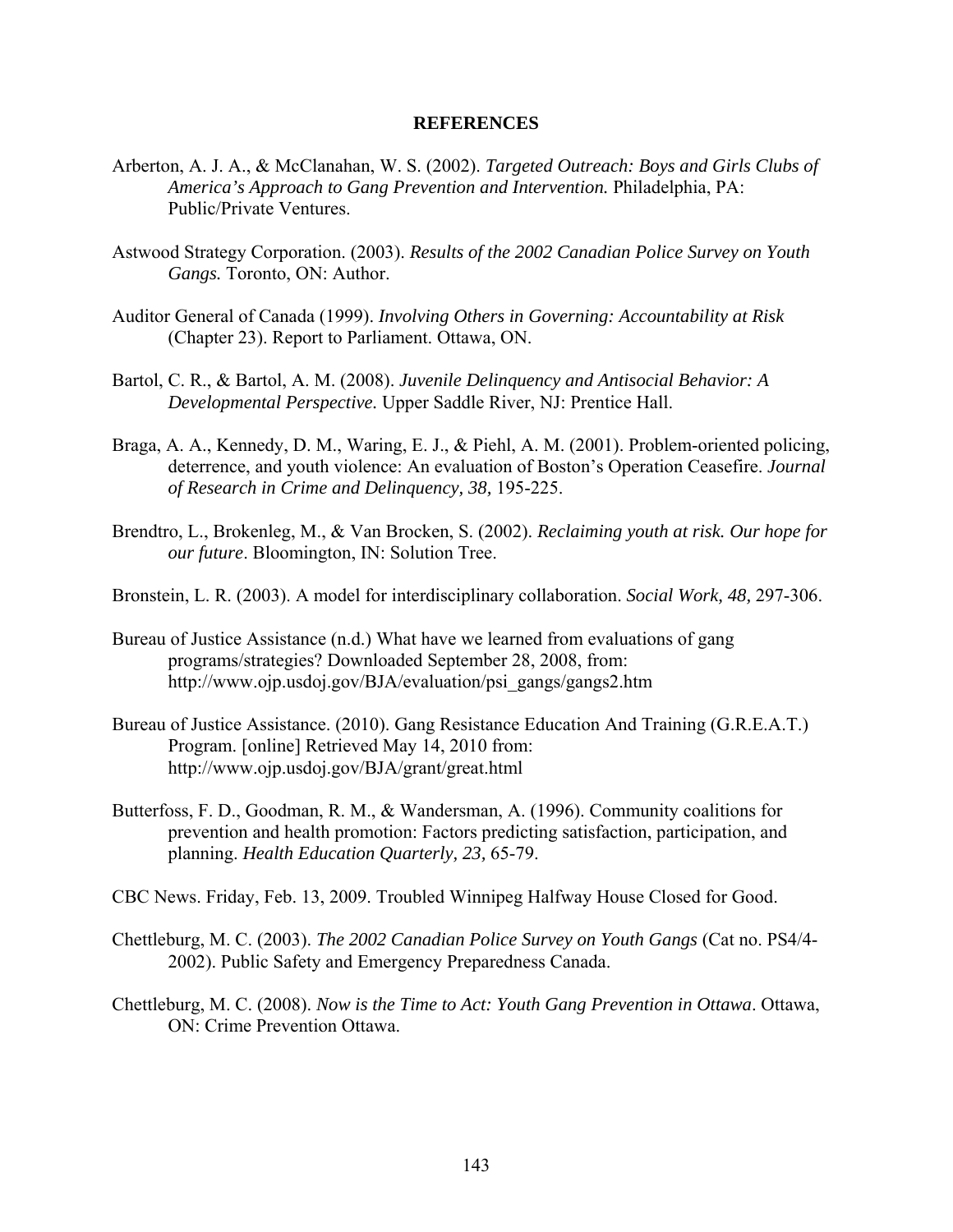- Cramer, M. E., Atwood, J. R., & Stoner, J. A. (2006). A conceptual model for understanding effective coalitions involved in health promotion programming. *Public Health Nursing, 23*, 67-73.
- Crawford, A. (1994). The partnership approach to community crime prevention: Corporatism at the local level? *Social & Legal Studies, 3,* 497-519.
- Criminal Intelligence Service Canada (2004). *2004 Annual Report on Organized Crime in Canada*. Ottawa, ON: Criminal Intelligence Service Canada.
- Criminal Intelligence Service Canada (2006). *2006 Annual Report on Organized Crime in Canada.* Ottawa, ON: Criminal Intelligence Service Canada.
- Criminal Intelligence Service Saskatchewan (2005). *2005 Intelligence Trends: Aboriginal-based Gangs in Saskatchewan.*
- Decker, S. H. (2002). A decade of gang research: Findings of the National Institute of Justice gang portfolio. In W. L. Reed & S. H. Decker (Eds.). *Responding to Gangs: Evaluation in Research* (pp. 1-24). Washington, DC: National Institute of Justice.
- Decker, S. H., Katz, C. M., & Webb, V. J. (2008). Understanding the black box of gang organization: Implications for involvement in violent crime, drug sales, and violent victimization. *Crime & Delinquency, 54,* 153-172.

Department of Justice Canada (2000). Restorative Justice in Canada. A consultation paper.

- Department of Justice Canada. Ottawa. Feb. 26, 2009. *Government Introduces Legislation to Protect Canadians from Gangs and Other Forms of Organized Crime.* [online] Retrieved May 14, 2010 from: http://www.justice.gc.ca/eng/news-nouv/nr-cp/2009/doc\_32336.html
- Di Placido, C., Simon, T. L., Witte, T., Gu, D., & Wong, S. C. P. (2006). Treatment of gang members can reduce recidivism and institutional misconduct. *Law and Human Behavior, 30,* 93-114.
- El Ansari, W., & Phillips, C. J. (2001). Interprofessional collaboration: A stakeholder approach to evaluation of voluntary participation in community partnerships. *Journal of Interprofessional Care, 15,* 351-369.
- Erickson, K., LaBoucane-Benson, P., & Grekul, J. (2007). *The community solution to gang violence: A collaborative community process and evaluation framework* (Cat No. PS4- 50/2007E). Public Safety Canada: Aboriginal Peoples Collection.
- Esbensen, F. A. (2004). *Evaluating GREAT: A school-based gang prevention program.*  Washington, DC: National Institute of Justice, U.S. Department of Justice.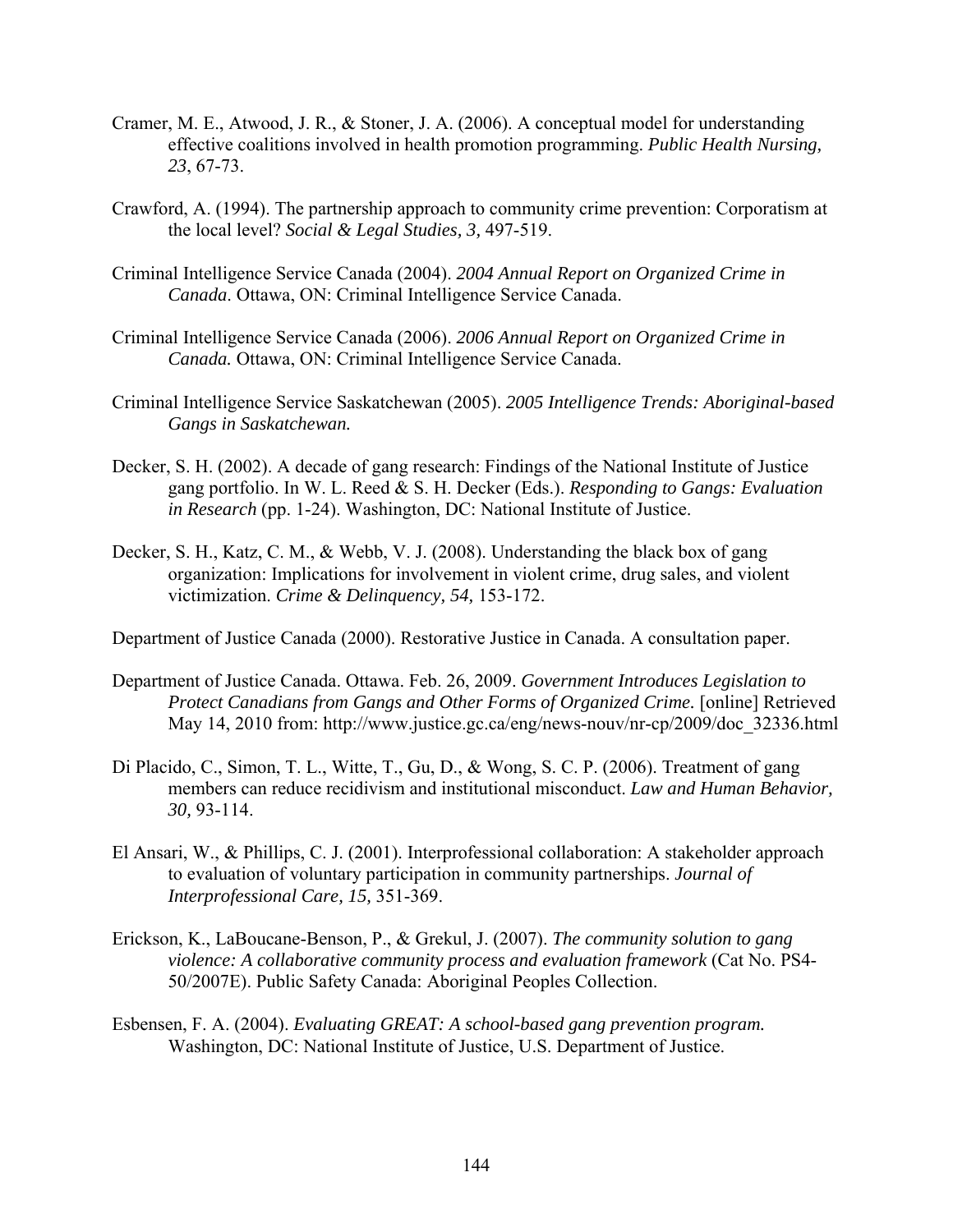- Esbensen, F.A. (2008). Preliminary short-term results from the evaluation of the G.R.E.A.T program. (Department of Criminology and Criminal Justice, University of Missouri-St. Louis).
- Esbensen, F. A., Freng, A., Taylor, T. J., Peterson, D., & Osgood, D. W. (2002). National evaluation of the Gang Resistance Education and Training (GREAT) program. In W. L. Reed & S. H. Decker (Eds.). *Responding to Gangs: Evaluation in Research* (pp. 139- 168). Washington, DC: National Institute of Justice.
- Esbensen, F. A., & Osgood, D. W. (1999). Gang Resistance Education and Training (GREAT): Results from the national evaluation. *Journal of Research in Crime and Delinquency, 36,*  194-225.
- Esbensen, F. A., Osgood, D. W., Taylor, T. J., Peterson, D., & Freng, A. (2001). How great is GREAT? Results from a longitudinal, quasi-experimental design. *Criminology & Public Policy, 1,* 87-118.
- Esbensen, F. A., Winfree, L. T., Jr., He, N., & Taylor, T. J. (2001). Youth gangs and definitional issues: When is a gang a gang, and why does it matter? *Crime & Delinquency, 47,* 105- 130.
- Evans, D. G., & Sawdon, J. (2004). The development of a gang exit strategy: The Youth Ambassador's Leadership and Employment Project*. Corrections Today*. October.
- Federation of Saskatchewan Indian Nations (2003). *Alter-Natives to Non-Violence Report: Aboriginal Youth Gangs Exploration: A Community Development Process.* Saskatoon, SK: Author.
- Ferguson, M. (2010). *Physical and mental health needs of on-reserve children in Saskatchewan. Survey findings and the issues on peoples minds*. (Reported prepared for the Federation of Saskatchewan Indian Nations)
- Foot, R. Urban aboriginals proud of their Native heritage: Survey. *Saskatoon StarPhoenix*. April 8, 2010. B6
- Fritsch, E. J., Caeti, T. J., Taylor, R. W. (1999). Gang suppression through saturation patrol, aggressive curfew, and truancy enforcement: A quasi-experimental test of the Dallas antigang initiative. *Crime & Delinquency, 45,* 122-139.
- Fritsch, E., Caeti, T. & Taylor, R. (2003). Gang suppression through saturation patrol and aggressive curfew and truancy enforcement: A quasi-experimental test of the Dallas Anti-Gang Initiative. In Decker, S. (Ed). *Policing Gangs and Youth Violence.* Toronto: Wadsworth.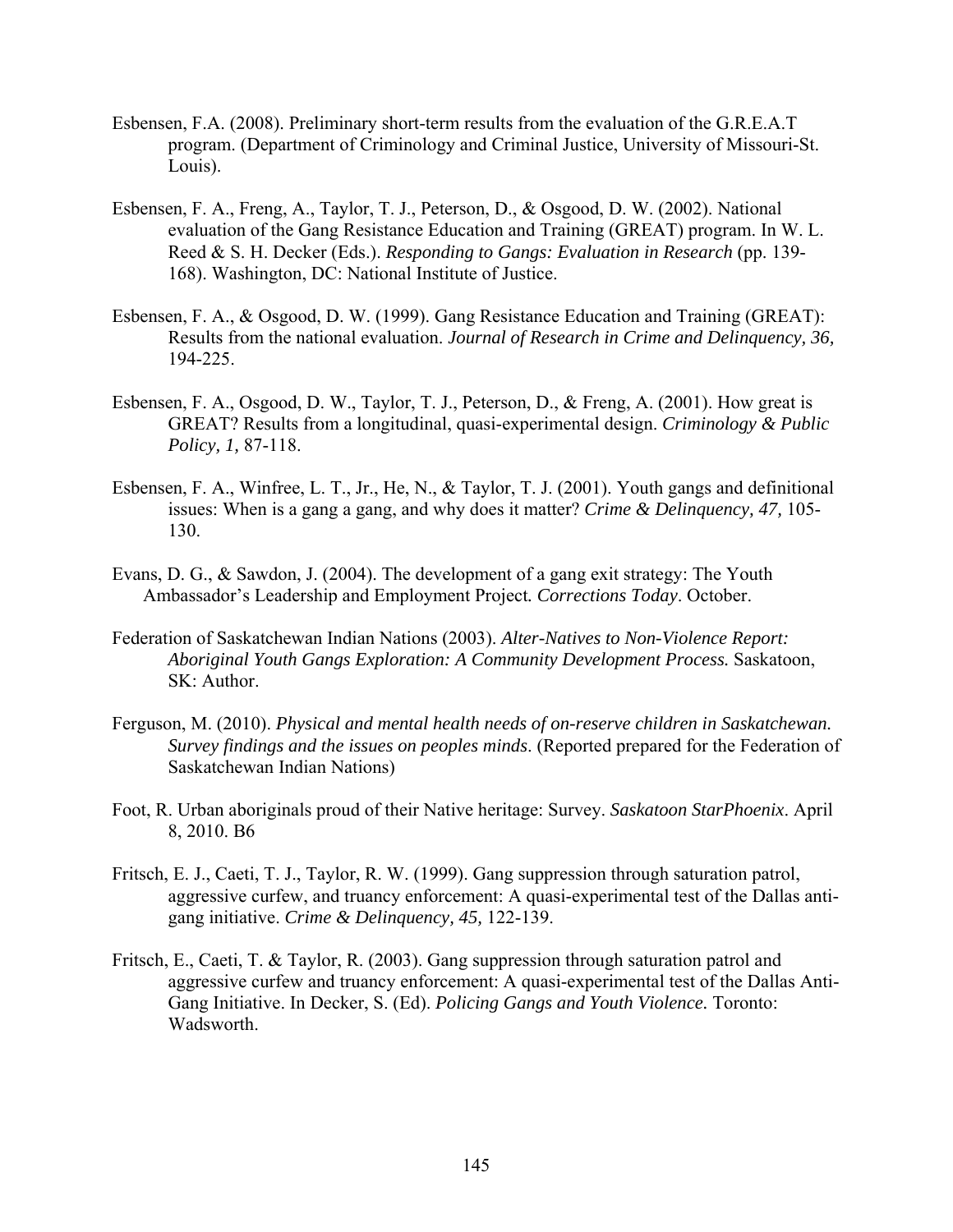- Henggeler, S.W., Mihalic, S.F., Rone, L., Thomas, C.R., & Timmons-Mitchell, J. (1998). Blueprints for violence prevention, book six: Multisystemic therapy. (Institute of Behavioral Science, University of Colorado).
- Grekul, J., LaBoucane-Benson, P., Erickson, K., & LaRoque P. (2009). *Looking out, looking in: CSGV evaluation.* Native Counselling Services of Alberta.
- Huff, C. (1998). *Comparing the criminal behaviour of youth gangs and at-risk youths.*  Washington, DC: National Institute of Justice.
- John Howard Society of Alberta. (2001). *Gangs.* [online] Retrieved March 12, 2010 from: http://www.johnhoward.ab.ca/pub/gangs.htm#available
- Kisiel, C., Blaustein, M., Spinazzola, J., Schmidt, C. S., Zucker, M., & van der Kolk, B. (2005). Evaluation of a theater-based youth violence prevention program for elementary school children. *Journal of School Violence, 5*.
- Klein, M.W., & Maxson, C.L. (2006). *Street gang patterns and policies.* New York: Oxford University Press.
- Lafontaine, T., Ferguson, M., & Wormith, J. S. (2005). *Street Gangs: A Review of the Empirical Literature on Community and Corrections-Based Prevention, Intervention, and Suppression Strategies.* Regina, SK: Department of Corrections and Public Safety.
- Lasker, R. D., Weiss, E. S., & Miller, R. (2001). Partnership synergy: A practical framework for studying and strengthening the collaborative advantage. *The Milbank Quarterly, 79*, 179- 205.
- Lescheid, A. W., & Heng, C. L. (2007). *Effective programming in Ontario youth justice: The challenge posed by gangs, reintegration from custody to community and short term stays in custody.* London, ON: University of Western Ontario.
- Li, G. (2008). Homicide in Canada, 2007. *Juristat, 28* (Cat no. 85-00902-X). Ottawa, ON: Statistics Canada.
- Lorinc, J. (2009). *Exit Strategy.* (U of T Magazine). [online] Retrieved March 12, 2010 from: http://www.magazine.utoronto.ca/leading-edge/toronto-gang-problems-strategy-youthprograms-scott-wortley/
- Maxson, C., & Klein, M. W. (1995). Investigating gang structures. *Journal of Gang Research, 3,*  33-40.
- McClanahan, W. S. (2004). *Alive at 25: Reducing Youth Violence through Monitoring and Support.* Philadelphia, PA: Public/Private Ventures.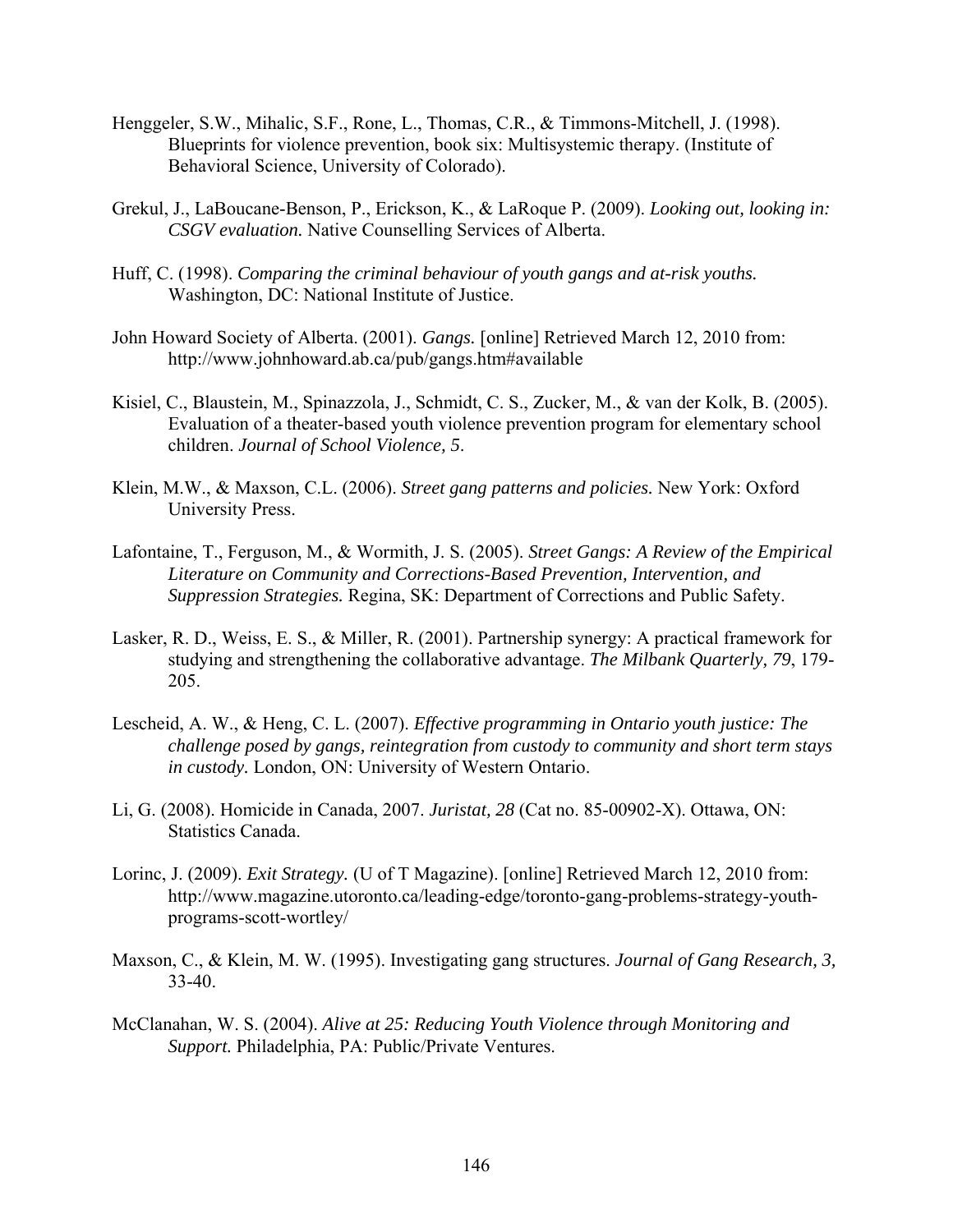- McIvor, O., Napoleon, A., & Dickie, K.M. (2009). Language and culture as protective factors for at-risk communities. *Journal of Aboriginal Health*, 6-25.
- Miethe, T., & McCorkle, R. (2002). Evaluating Nevada's antigang legislation and gang prosecution units. In W. L. Reed & S. Decker (Eds.), *Responding to gangs: Evaluation and research* (pp.169-196). Washington, DC: U.S. Department of Justice.
- Milwaukee County Behavioral Health Division. (2002). *Wraparound Milwaukee 2002 Annual Report*. (WI: Milwaukee Country Behavioral Health Division)
- National Council on Crime and Delinquency. (2009). Developing a successful street outreach program: Recommendations and lessons learned. [online] Retrieved May 12, 2010 from: http://www.ccgpn.org/Publications/Street%20Outreach%20Final%2010.20.09.pdf
- Office of Juvenile Justice and Delinquency Prevention (1994). *Gang Suppression and Intervention: Community Models.* Washington, D.C.: U.S. Department of Justice.
- Office of Juvenile Justice and Delinquency Prevention (2000). Comprehensive approaches to gang problems. Downloaded September 25, 2008, from: http://www.ncjrs.gov/html/ojjdp/summary\_2000\_8/comprehensive.html
- Office of Juvenile Justice and Delinquency Prevention (2004). Comprehensive gang model. Downloaded September 25, 2008, from: http://www.dsgonline.com/mpg2.5/TitleV\_MPG-Table\_Ind-Rec.asp
- Office of Juvenile Justice and Delinquency Prevention. (2006). *Juvenile offenders and victims: 2006 national report.* Washington, D.C.: Office of Juvenile Justice and Delinquency Prevention. [online] Retrieved May 12, 2010 from: http://ojjdp.ncjrs.org/ojstatbb/nr2006/downloads/NR2006.pdf.
- Operation Ceasefire. (2008). *Operation Ceasefire analysis Camden 2008 Analysis*. [online] Retrieved May 16, 2010 from: http://wrand.rutgers.edu/pdf/publications/OperationCeaseFire2008Analysis.pdf
- Preston, J.P., Carr-Stewart, S., & Northwest, C. (2009). Aboriginal youth gangs: Preventative approaches*. First Peoples Child and Family Review*, (4) (2), 152-160.
- Provan, K. G., Veazie, M. A., Teufel-Shone, N. I., & Huddleston, C. (2004). Network analysis as a tool for assessing and building community capacity for provision of chronic disease services. *Health Promotion Practice, 5*(2), 174-181.
- National Crime Prevention Centre (2007a). *Youth gang involvement: What are the risk factors?*  (Cat no. 2007-YG-2). Ottawa, ON: Public Safety Canada.
- National Crime Prevention Centre (2007b). *Addressing youth gang problems: An overview of programs and practices* (Cat no. 2007-YG-03). Ottawa, ON: Public Safety Canada.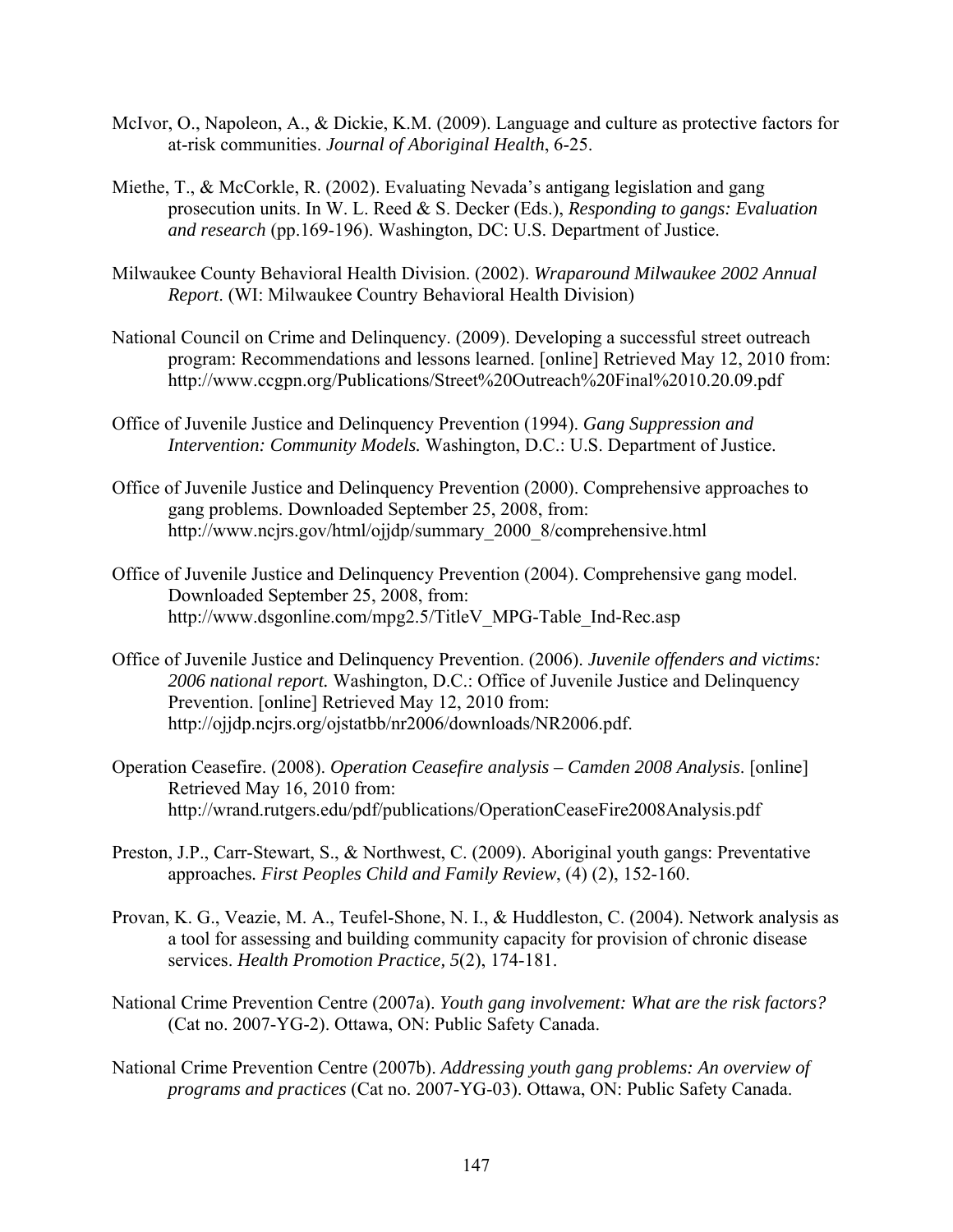- Pennel, S., & Melton, R. (2002). Evaluation of a task force approach to gangs. In W. L. Reed & S. Decker (Eds.), *Responding to gangs: Evaluation and research* (pp.197-223). Washington, DC: U.S. Department of Justice.
- Royal Canadian Mounted Police. (2006). Gang prevention and intervention strategies. (Research and Evaluation Branch. Community, Contract and Aboriginal Policing Services Directorate).
- Saskatoon Police Service. (2005). *Street gangs. A Saskatoon perspective. January 2005*.
- Solis, A., Schwartz, W., Hinton, T. (2003). *Gang Resistance is Paramount (GRIP) Program Evaluation: Final Report.* Los Angeles, CA: University of Southern California.
- Spergel, I. (1995). *The youth gang problem: A community approach.* New York: Oxford University.
- Spergel, I.A. (2007). *Reducing youth gang violence: The Little Village Gang Project in Chicag*o. Lanham, Maryland: AltaMira.
- Spergel, I. A. , Wa, K. M., Grossman, S. , Jacob, A. , Choi, S. E. , Sosa, R. V. , Barrios, E. M. & Spergel, A. (2003). *The Little Village Gang Violence Reduction Project in Chicago.*  Chicago: University of Chicago, School of Social Service Administration.
- Spergel, I. A., Wa, K. M., & Sosa, R. V. (2005a). *Evaluation of the Riverside Comprehensive Community-Wide Approach to Gang Prevention, Intervention and Suppression.*  Washington, D.C.: U.S. Department of Justice.
- Spergel, I. A., Wa, K. M., & Sosa, R. V. (2005b). *Evaluation of the Mesa Gang Intervention Program.* Washington. D. C.: U.S. Department of Justice.
- Spergel, I. A., Wa, K. M., & Sosa, R. V. (2005c). *Evaluation of the Bloomington-Normal Comprehensive Gang Program.* Chicago, IL: University of Chicago.
- Standing Committee on Aboriginal Peoples (2003). *Urban Aboriginal youth: An action plan for change.* Ottawa, ON: Author.

Statistics Canada, Police-reported crime in Canada, 2009. *Juristat*, *30* (2), July, 2010.

- Sullivan, M.L. (2006). "Are Gangs" studies dangerous? Youth violence, local context, and the problem of reification. Pp. 15-25. In James Short and Lorine Hughers. (eds.). *Studying Youth Gangs*. New York: Altimira Press.
- Thornberry, T.P., & Burch, J.H. (1997). *Gang members and delinquent behavior*. Washington, DC: Office of Juvenile Justice and Delinquency Prevention.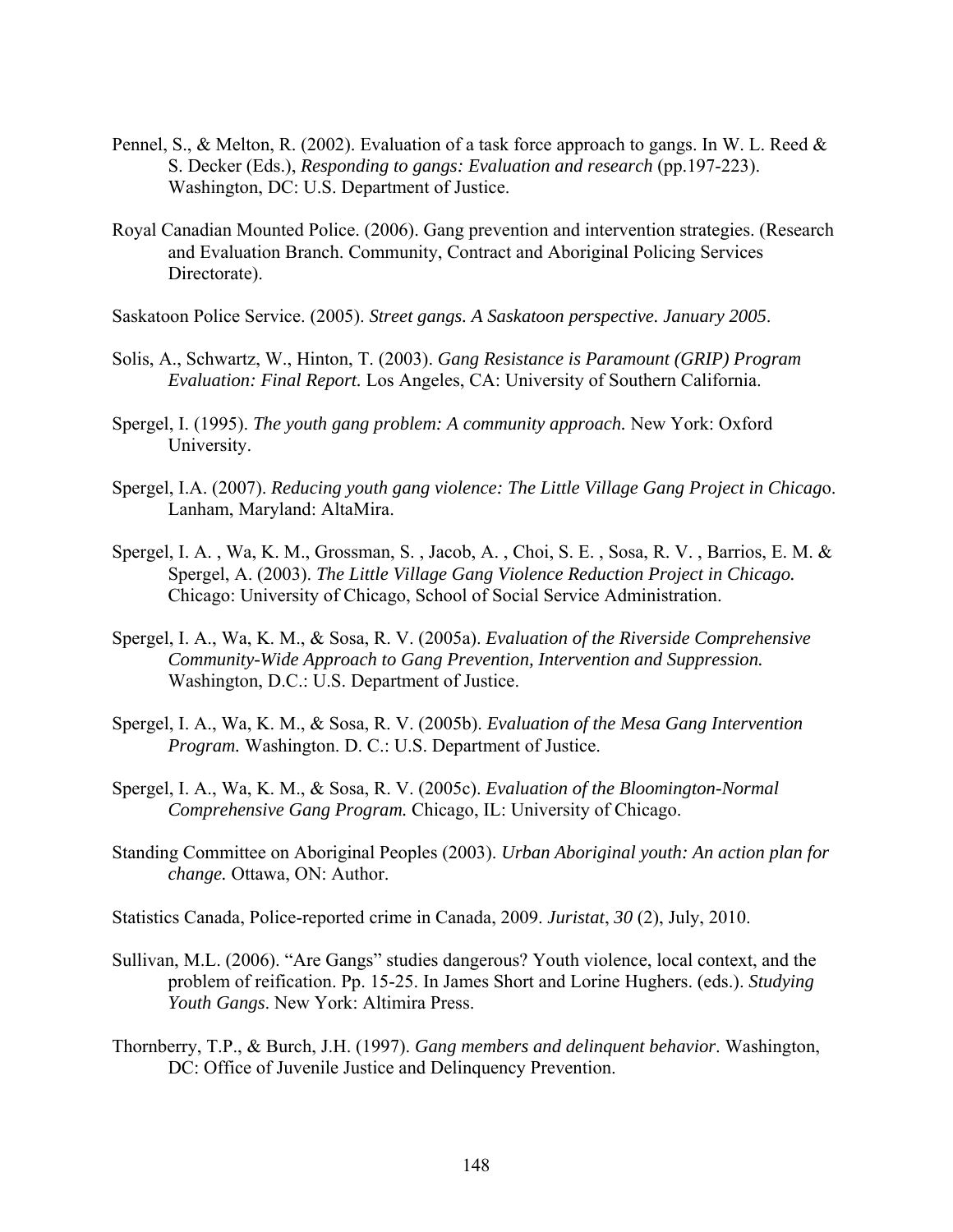- Totten, M. (2008). *Promising practices for addressing youth involvement in gangs.* [online] Retrieved May 13, 2010 from: http: //www.pssg.gov.bc.ca/crimeprevention/publications/docs/totten-report.pdf.
- Vital Research. (2007). *GAP evaluation report*. [online] Retrieved May 15, 2010 from: http://notebook.lausd.net/pls/ptl/docs/PAGE/CA\_LAUSD/FLDR\_ORGANIZATIONS/C OMMITTEE\_MAIN/COMMITTEE\_SSHHS/COMMITTEE\_SSHHS\_AGENDA/5A.%2 0GAP%20BOARD%20PRESENTATION.PDF
- Walsh, B. (2001). *Evaluation of the Local Crime Prevention Program: Summary.* Canberra, Australia: Crime Prevention Unit, Attorney-General' Department.
- Weiss, E. S., Anderson, R. M., & Lasker, R. D. (2002). Making the most of collaboration: Exploring the relationship between partnership synergy and partnership functioning. *Health Education & Behavior, 29*(6), 683-698.
- Williams, K., Curry, D., & Cohen M.I. (2002). Gang prevention for females. In Winifred L. Reed and Scott H. Decker (eds.). Responding to Gangs: Evaluation and Research. Ch. 8, pp. 225-263. Washington, D.C: National Institute of Justice, U.S. Department of Justice.
- Zucker, M., Spinazzola, J., Pollack, A., Pepe, L., Stephanie, B., & Zhang, L. (2010). Getting teachers into the act: Evaluation of a theatre- and classroom-based youth violence prevention program. *Journal of School Violence, 9(2)*, 117-135.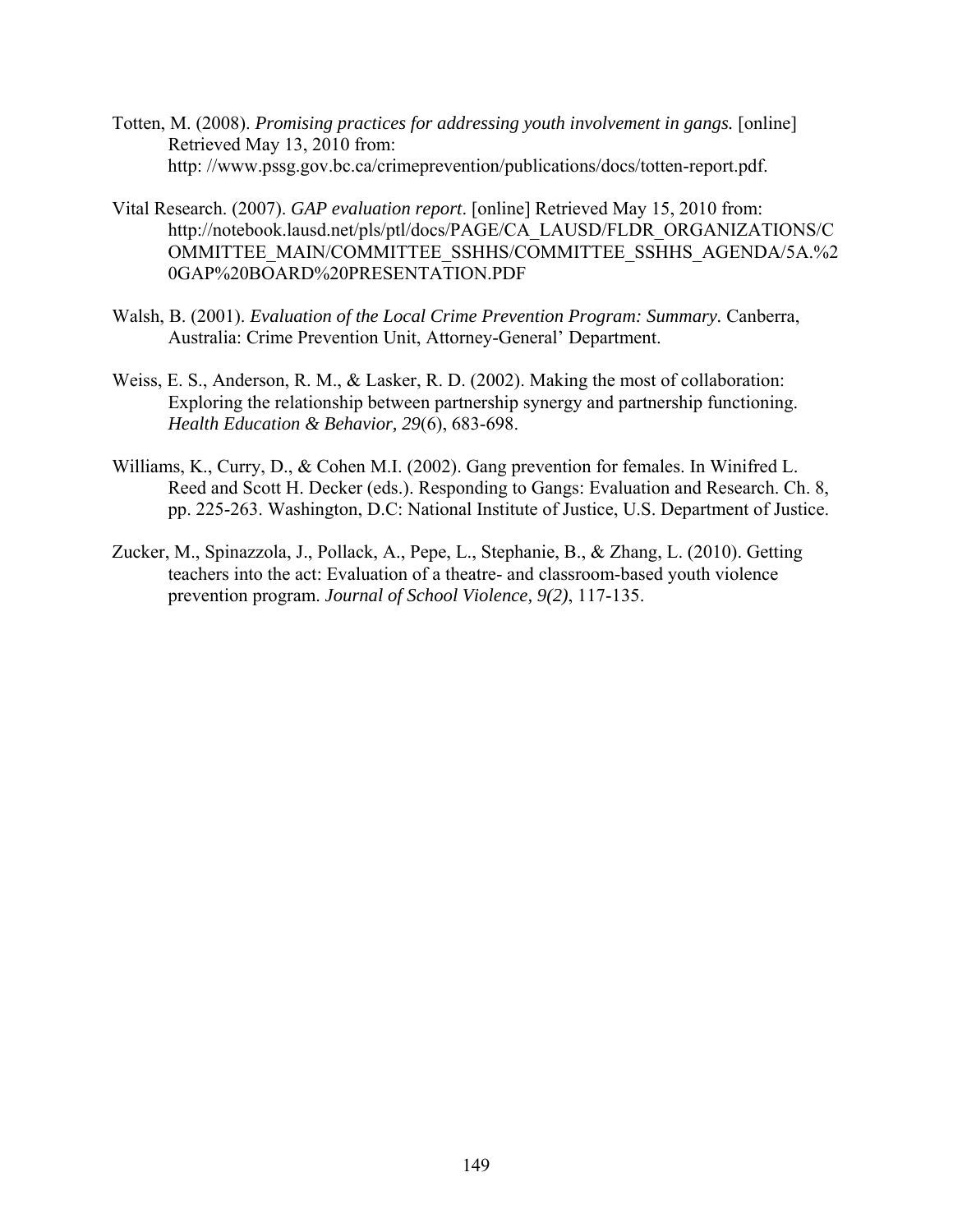### **Appendix A: Acronyms Used Throughout the Report**

**BECAP -** Break and Enter Comprehensive Action Plan **BTC -** Breaking the Cycle **CBO -** Community Based Organization **CUMFI -** Central Urban Métis Federation, Inc **CRC -** Community Resource Coordinator **CSC -** Correctional Service of Canada **CSI -** Crime Severity Index **ENA -** Edmonton Native Alliance **FASD -** Fetal Alcohol Spectrum Disorder **FSIN -** Federation of Saskatchewan Indian Nations **GAP -** Gang Alternatives Program **GAIN -** Girls Action Information Network **GITTO -** Gang Intervention through Targeted Outreach **GPTTO -** Gang Prevention through Targeted Outreach **GREAT -** Gang Resistance Education and Training **GRIP -** Gang Resistance is Paramount **GVRP -** Gang Violence Reduction Project **HRVYOI -** High Risk and Violent Young Offender Initiative **JHS -** John Howard Society **KAP -** Kinsman Activity Place **LSI-SK -** Level of Service Inventory – Saskatchewan Edition **MGIP -** Mesa Gang Intervention Project **CPSP -** Ministry of Corrections, Public Safety, and Policing **MST -** Multisystemic Therapy **NCPC -** National Crime Prevention Centre **OSAP -** Offender Substance Abuse Program **OH -** Operation Hardcore **PAVED Arts -** Photography, Audio, Video, Electronic and Digital Arts **RAGS -** Regina Anti-Gang Strategy **RIC -** Regional Intersectoral Committee **RCMP -** Royal Canadian Mounted Police **SPRA -** Saskatchewan Primary Risk Assessment **SCYAP -** Saskatoon Community Youth Art Program **SCC -** Saskatoon Correctional Centre **EGADZ -** Saskatoon Downtown Youth Center Inc. **SPS -** Saskatoon Police Services **STC -** Saskatoon Tribal Council Urban Inc. **SHOCAP -** Serious Habitual Offender Comprehensive Action Plan **SIAST** - Saskatchewan Institute of Applied Science and Technology **SNTC** - Saskatchewan Native Theatre Company **TARGET** - Tri-Agency Resource Gang Enforcement Team **FSIN** - The Federation of Saskatchewan Indian Nations **UMP** -The Upward Movement Program **VOID** - Violent Offender Interdiction Detail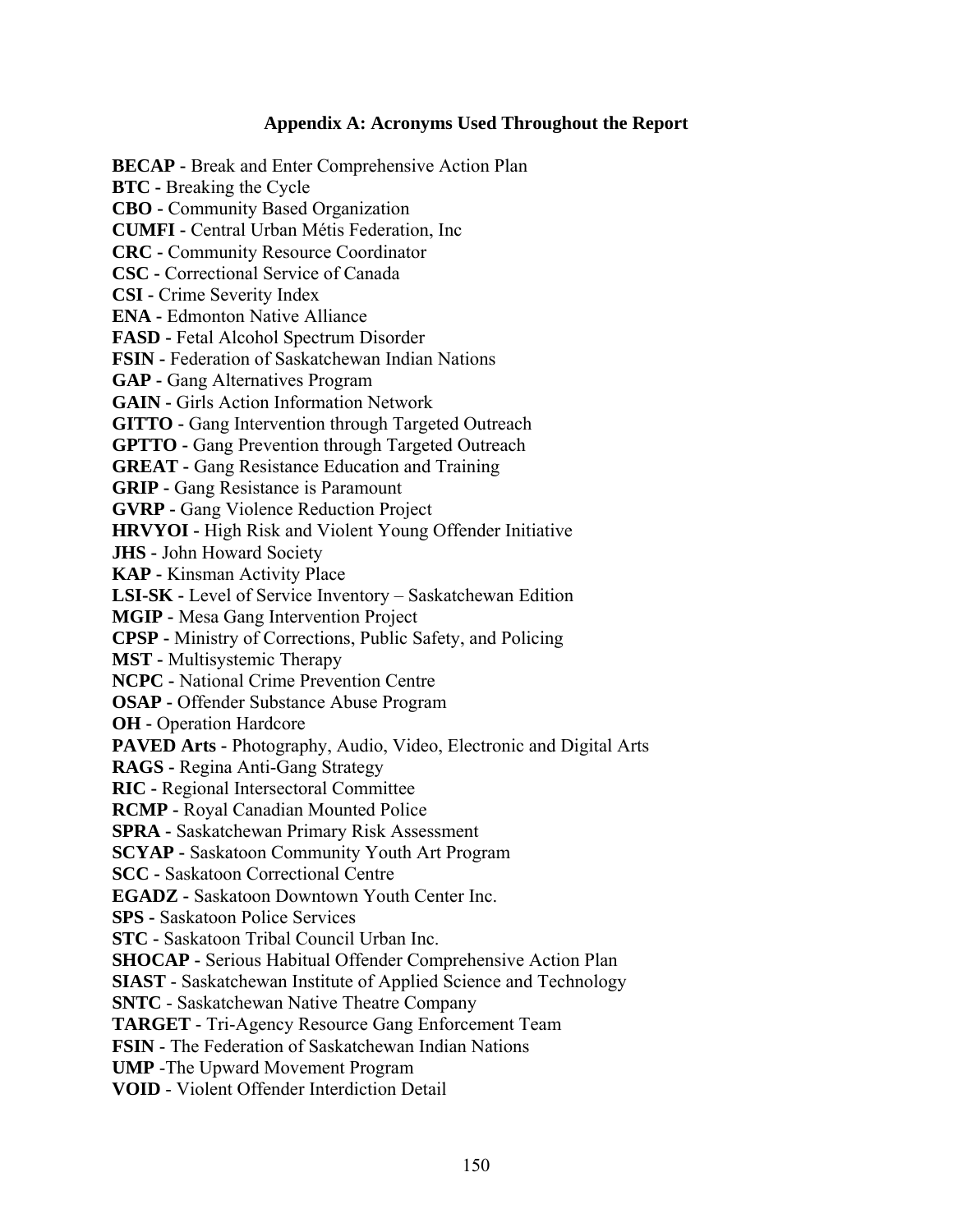**WM** - Wraparound Milwaukee **YO** - Young Offender *YGPF - Youth Gang Prevention Fund*  **YVRP**- Philadelphia Youth Violence Reduction Partnership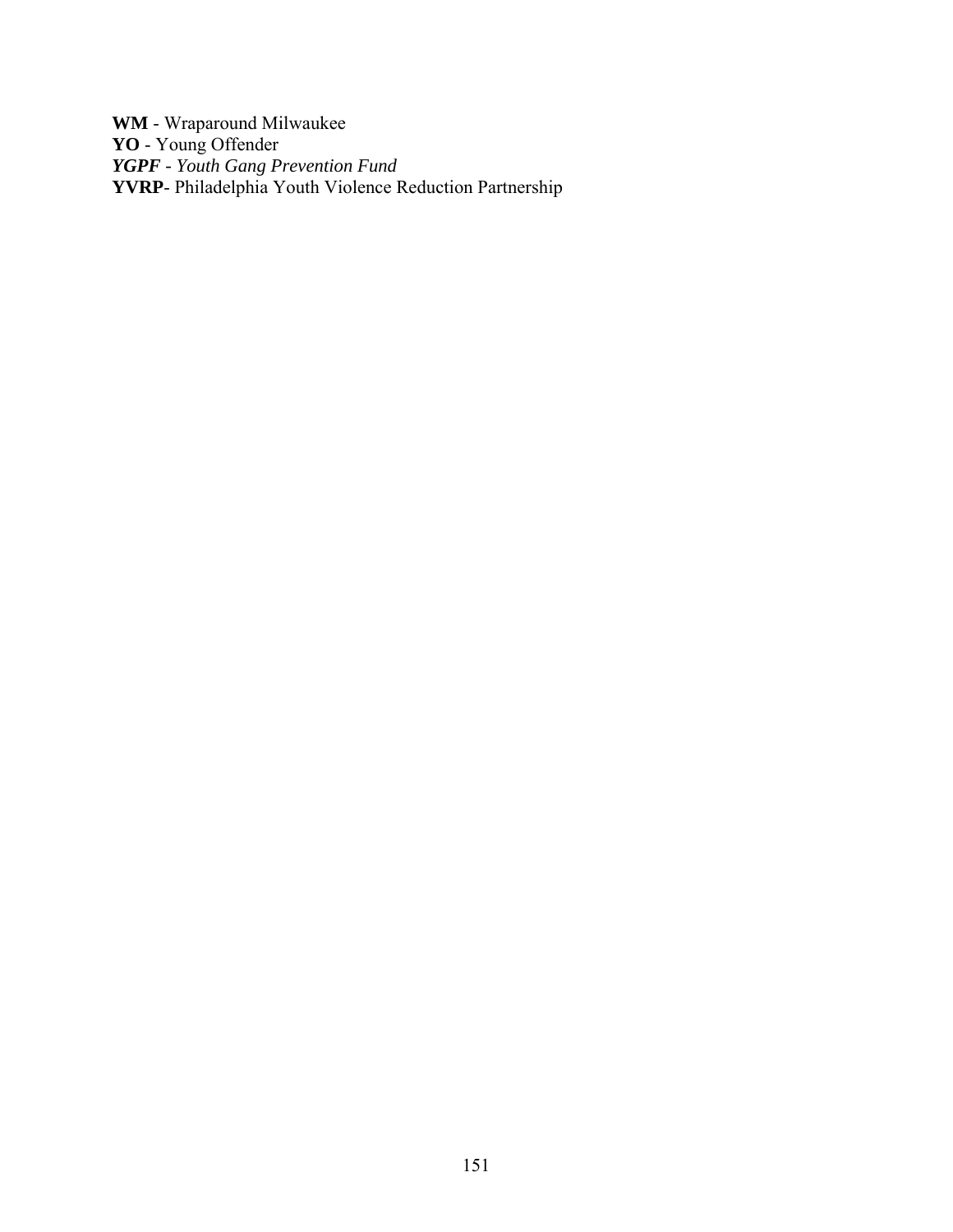### **Appendix B: Programs and Organizations Mentioned In This Report**

**Alcoholics Anonymous (AA):** This program consists of men and women who share experience, strength and hope in order to solve common problems and help others recover from alcoholism using its well known 12 Step approach.

**Break and Enter Comprehensive Action Plan (BECAP):** This is a multi-agency and multidisciplinary initiative, involving representatives from Corrections and Public Safety, Saskatchewan Justice (Public Prosecutions), Saskatoon Police Service, and the Saskatoon Tribal Council. It was designed to identify break and enter offenders who met established criteria related to their offending behaviour, provide intensive supervision and support to these high risk offenders, and engage them in interventions.

**Calder Centre:** The Centre assists individuals and families with recovery from chemical dependency by offering a holistic, cross-cultural recovery program, and providing a healthy environment conducive to meeting clients' recovery needs, delivering services in partnership with health districts, agencies, communities and consumers.

**Canadian Red Cross:** The Canadian Red Cross offers a number of programs and services all guided by their fundamental principles of humanity, impartiality, neutrality, independence, voluntary service, unity and universality.

**Central Urban Métis Federation:** CUMFI is a resourceful collection of associations to give all Métis or first nation individuals that are looking for any kind of assistance they require, for need to make phone call to getting into a course for just about anything that will be useful. It is mandated to ensure equal economic, social and educational opportunities for Métis people.

**Child and Family Services (Ministry of Social Services):** The Ministry of Social Services is given the authority by The Child and Family Services Act, to provide child protection services to children abused physically, sexually, emotionally and neglect.

**City Centre Community Renewal Initiative (CCCRI):** Programs offered City Center Church make up the CCCRI and include a kindergarten to Grade 12 School and an adult education program.

**Communities for Children:** A government/community collaborative that is dedicated to improving the lives of children and families by encouraging partnerships, promoting the use of data, developing resources and tools, and emphasizing the importance of outcomes and results.

**Community Connections:** The Community Connections Programs in Saskatoon provides support services to adjudicated youth and young adults between the age of 15-24 who are gangaffiliated or at risk of gang recruitment. The program in Saskatoon is being delivered by the Saskatoon Tribal Council. It provides services to 15 high-risk youth/young adults at any given time.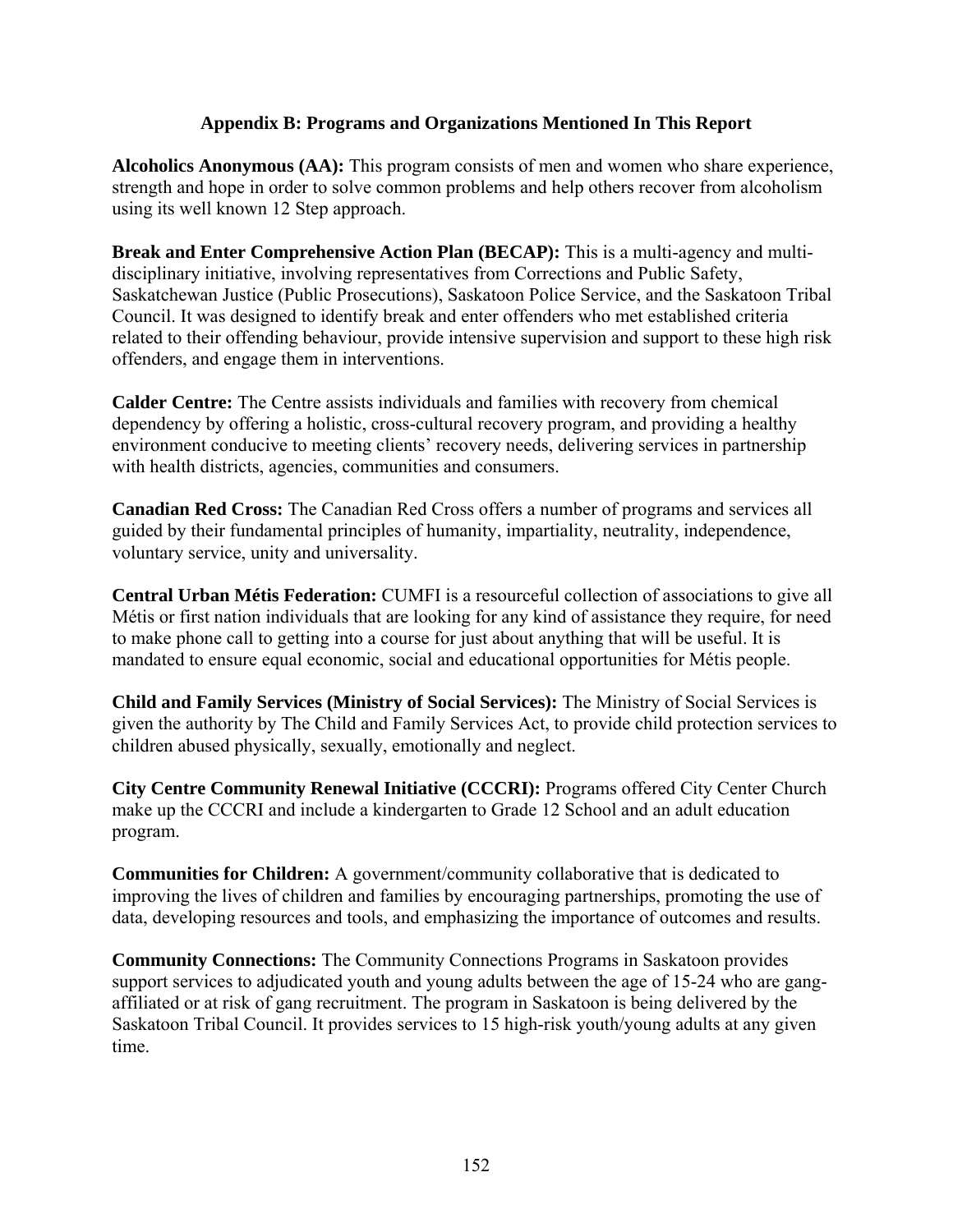**Core Neighbourhood Youth Co-op:** The Core Neighbourhood Youth Co-op is a skills building and alternative education program for youth in Saskatoon. Youth are able to earn academic credits and learn life and employment skills in a compassionate and supportive environment.

**Equal Justice for All:** Provides information, support, advocacy and training to those people suffering from unjust or unequal treatment in the administration of social programs. It provides advocacy services free of charge in Saskatoon and surrounding area along with all parts of the province to disadvantaged and low income people.

**FASD Support Network:** A parent-led organization for individuals with Fetal Alcohol Spectrum Disorder (FASD) and their families to recognize themselves as safe, supported, valued and contributing members of the community.

**Federation of Saskatchewan Indian Nations (FSIN):** The Federation of Saskatchewan Indian Nations represents 74 First Nations in Saskatchewan. The Federation is committed to honouring the spirit and intent of Treaty, as well as the promotion, protection and implementation of the Treaty promises that were made more than a century ago.

**First Nations University of Canada:** First Nations University of Canada was established in 1976 as the Saskatchewan Indian Federated College (SIFC) through a federated partnership with the University of Regina. The University is independently administered offering post-secondary education in a culturally supportive First Nations environment.

**Food Bank:** The Saskatoon Food Bank and Learning Centre vision is a food-secure community where all people have access to safe, affordable, and nutritious food. They operate various learning, self-help and life skills programs in our Learning Centre. The Learning Centre mission is to directly address and be supportive to learning needs and aspirations within a family oriented, empowering and self-directed environment.

Girls Action Information Network (GAIN): They empower girls and women who are in high risk environments, especially in risk of sexual exploitation. Their mission is to provide women and girls the skills and resources they need to achieve full and equal participation in society.

**Greater Saskatoon Catholic School Division:** is Saskatchewan's largest Catholic school division. They serve approximately 15,000 students in six high schools, 37 elementary schools and two associate schools. They pride themselves on being a welcoming community where they nurture faith, encourage excellence in learning and inspire students to serve others, making the world a better place.

**Healing the Iner Child:** A generic treatment intervention for victims of abuse that is based on the book by Robert Burney (1995) Codependence: The Dance of Wounded Souls.

**High Risk and Violent Young Offender Initiative (HRVYOI):** A program ran through the Saskatoon Health Region Mental Health and Addiction Services. It is an individualized treatment, case management, and supervision service targeted towards "hard-to-serve" high risk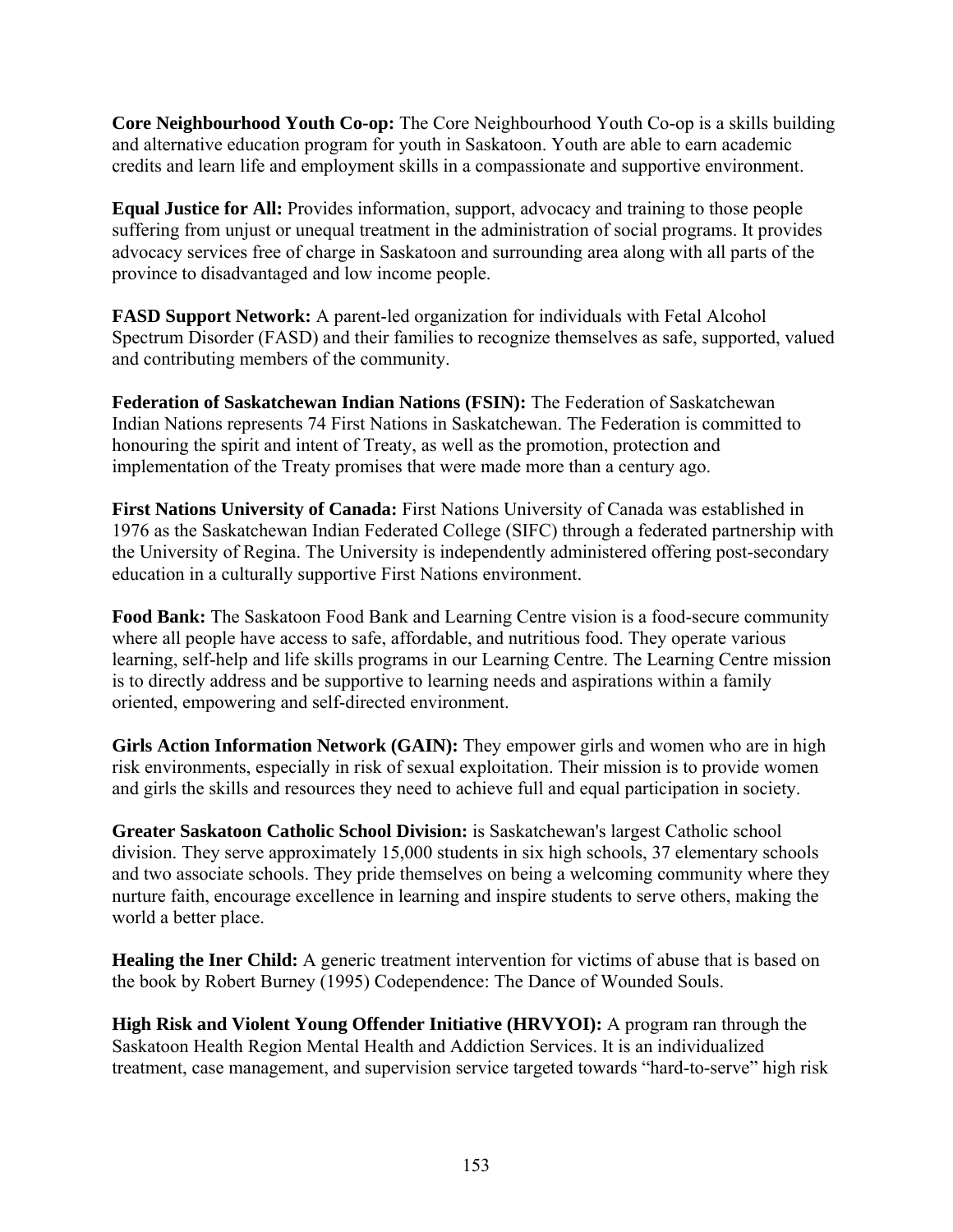young offenders with a history of violent offences. Many of the clients are gang affiliated and have co-morbid mental health and/or substance use disorders.

**John Howard Society (JHS):** An independent voluntary organization composed of citizens who accept responsibility for understanding and dealing with the problems of crime and the criminal justice system in a creative, humane and progressive manner. The Society fulfils this responsibility through reform advocacy, direct service and public education.

**Kilburn Hall:** A 45 bed young offender facility for male/female youth 12 to 17 held on remand or sentenced under the provisions of the *Youth Criminal Justice Act*. It is operated by Saskatchewan's Ministry of Corrections, Public Safety and Policing.

**Kinsmen Activity Place:** KAP began as a consortium between the Saskatoon Tribal Council, Communities for Children Saskatoon, The Core Neighborhood Youth Coop, (CNYC), The Kinsmen Club of Saskatoon, plus support from Habitat for Humanity, The Saskatoon City Police, and other stakeholders in the Community. Together this original consortium and newer members are attempting to provide a range of creative programming and direct linkages for children/youth and their families in Saskatoon between this location (226 Ave V S), and off site locations such as CNYC workshop on 20th Street and other opportunities in the community. Their current tenant include the Youth Gang prevention group called STR8-UP, the Boys and Girls Club of Saskatoon, CRU (Teen Community Resources for You), International Women of Saskatoon, and Child and Youth Friendly Saskatoon.

**Larson House:** A safe environment for anyone coming off of alcohol and/or drugs. They are a detoxification service where clients can stay from 5 to 7 days. Following their stay, clients receive an outpatient referral to Addictions Services in their home health district

**Margo Fournier Centre:** A multi-purpose recreation facility that is home to some of the Community Services offices, the Prince Albert Winter Festival office, the Youth Activity Center and the Kinsmen Community Heritage Senior Centre. The Margo Fournier Center has a full sized gymnasium, two aerobics rooms and two activity/meeting areas.

**Métis Family Community Justice Programs**: Addresses legal issues that impact the community and provides Aboriginal court worker program and other justice workers. It is operated by the Métis Nation of Saskatchewan.

**Narcotics Anonymous:** A non-profit Fellowship or society of men and women for who drugs had become a major problem. They are recovering addicts who meet regularly to help each other stay clean. This program is based on the 12 Step model and its aim is complete abstinence from all drugs.

**National Crime Prevention Centre:** NCPC is responsible for implementing the National Crime Prevention Strategy (NCPS). Their work provides national leadership on effective and costeffective ways to prevent and reduce crime by intervening on the risk factors before crime happens. Our approach is to promote the implementation of effective crime prevention practices.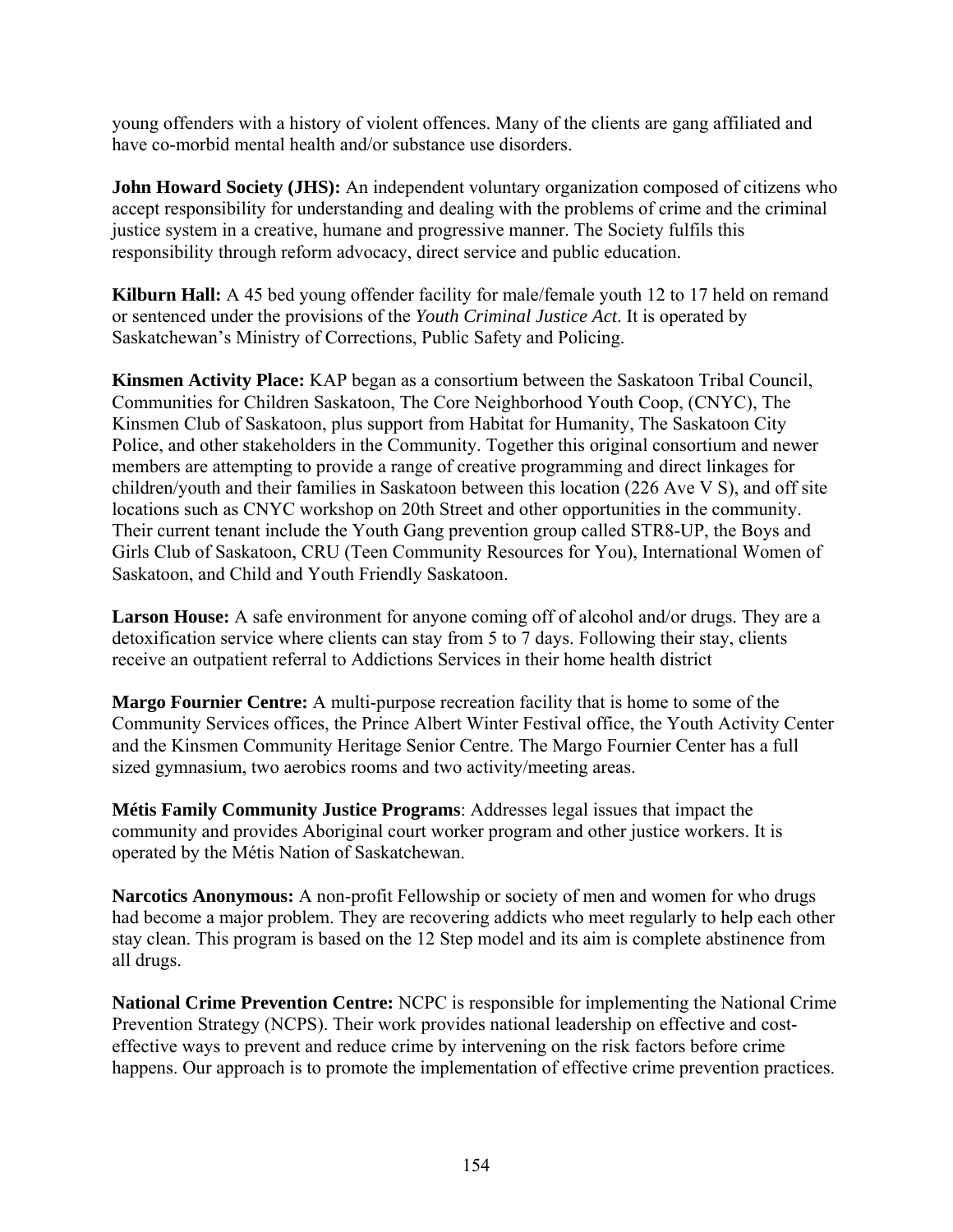**Offender Substance Abuse Program: OSAP** is a multi-faceted, cognitive-behavioural substance abuse intervention program that was developed by Correctional Service of Canada specifically to address the substance abuse needs of offenders with intermediate-to-substantial problems.

Partners in Employment: This program is funded by the Saskatchewan Abilities Council and offers an extensive range of professional employment services to both individuals and employers.

**PAVED Arts:** A new media art Artist run centre located in Saskatoon that focuses on what it calls the 'PAVED Arts' arts: photography, audio, video, electronic and digital. PAVED operates an access centre for media production and post-production and an exhibition space for works falling within their mandate.

**QUINT:** QUINT Development Corporation exists to strengthen the economic and social well being of Saskatoon's five core neighbourhoods through a community based economic development approach. QUINT, meaning five in Latin, represents the communities of Caswell Hill**,** King George**,** Pleasant Hill**,** Riversdale and Westmount**.** 

**Radius Community Centre:** Helps people to enhance their sense of personal worth and responsibility through education, community participation and employment training. Their fundamental belief is that we are responsible to ourselves, each other and to the community.

**Regina Anti-Gang Strategy:** The RAGS project works with gang-involved Aboriginal youth and young adults living in the North Central neighbourhood of Regina, Saskatchewan. The primary goal of RAGS is to reduce criminal activities committed by young Aboriginal gang members. The program provides intensive support services to reduce involvement in gang life and to facilitate leaving gangs. The RAGS program is supported by Public Safety Canada, National Crime Prevention Centre's Youth Gang Prevention Fund (YGPF) and is delivered by the North Central Community Association, a not-for-profit, grass-roots agency dedicated to enhancing the quality of life of residents.

**Regional Intersectoral Committee (RIC):** Facilitates and supports community-based approaches in responding to the needs of children, youth, families and communities.

**Regional Psychiatric Centre:** A custodial forensic psychiatry facility with multiple security levels, located in Saskatoon, Saskatchewan. It opened in 1978 and can accommodate up to 194 inmates. It is operated by the Correctional Service of Canada.

**Saskatchewan Abilities Council:** works with people of varying abilities to enhance their independence and participation in the community through vocational, rehabilitation and recreational services.

**Saskatchewan Native Theatre Company:** An award winning cultural performing arts organization and professional [training](http://www.sntc.ca/net/DesktopDefault.aspx?tabindex=0&tabid=204) centre located in Saskatoon, Saskatchewan. With the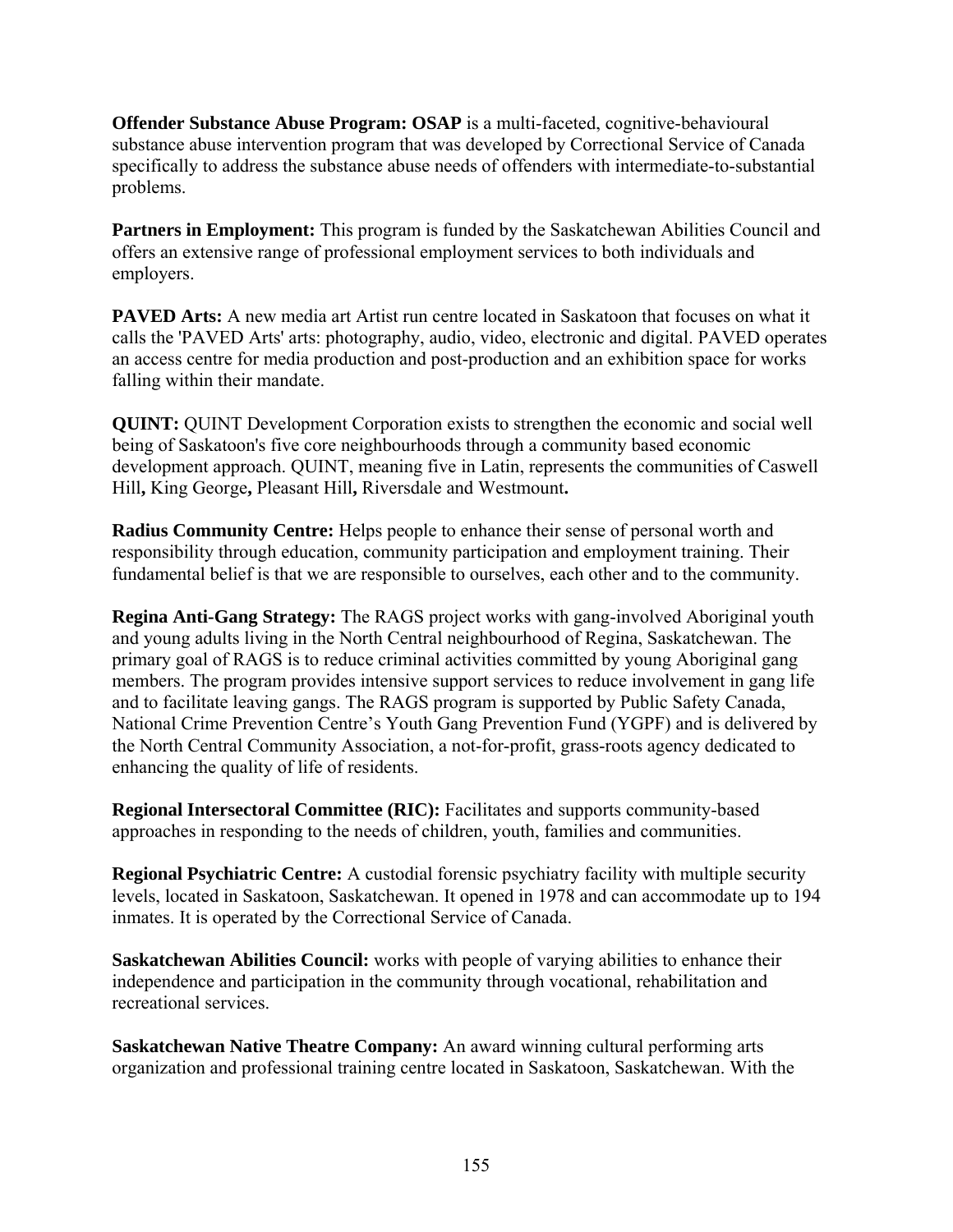guidance of our Elders and using theatre as a community development tool, SNTC is proud to put faces, voices and action to the hopes and dreams of our youth.

**Saskatchewan Public Health:** is responsible for ensuring there is a combination of legislation, regulations, programs, services, education and awareness about impediments to good health. In this way, we help maintain healthy people in healthy communities.

**Saskatoon and Combined Forces Special Enforcement Unit:** comprised of personnel from partner police services from Prince Albert, Saskatoon, Regina and the Royal Canadian Mounted Police who receive funding for resources and operations from the Government of Saskatchewan through the Ministry of Corrections, Public Safety and Policing. The primary mandate is to expose, investigate, prosecute, dismantle and disrupt organized crime enterprises.

**Saskatoon Community Mediation Services:** was founded by the John Howard Society of Saskatoon and the Mennonite Central Committee of Saskatchewan. SCMS was incorporated in 1989 as a not for profit organization.

**Saskatoon Community Youth Art Program:** SCYAP is a not-for-profit charitable organization established in order to address the social, educational, and economic needs of youth who face multiple barriers to employment.

**Saskatoon Downtown Youth Center Inc. (EGADZ):** The mission at EGADZ is to encourage youth "at risk" in the city of Saskatoon to make choices that improve their quality of life through the provision of direct services and an inter-agency approach.

**Saskatoon Street Crimes Unit:** The Unit functions to monitor the activities of individuals associated with street gangs and to take proactive enforcement action as well as intelligence gathering. The Street Crime Unit is responsible for educating SPS members and other policing partners regarding street gang trends and possible solutions.

**Saskatoon Tribal Council Urban Inc:** The STC is dedicated to creating a respectful environment that inspires and encourages innovation and leadership while building and strengthening partnerships with communities, individuals and organizations. They do this by providing exceptional programs and service delivery, sustainable economic development, strong political support and a representative voice for "Our Nations" while respecting the sovereignty of each First Nation.

**SaskNative Rentals:** A Métis managed non profit corporation committed to providing, maintaining, and sustaining affordable, safe, and respectable housing for families; with particular emphasis and priority upon individuals and families of Aboriginal ancestry.

**Serious Habitual Offender Comprehensive Action Plan:** SHOCAP is a comprehensive and cooperative information sharing and case management program. It is designed to enable juvenile-related agencies to share information about serious or habitual juvenile offenders in order that comprehensive, coordinated services can be provided for the juveniles, and the community can be protected from serious juvenile crime.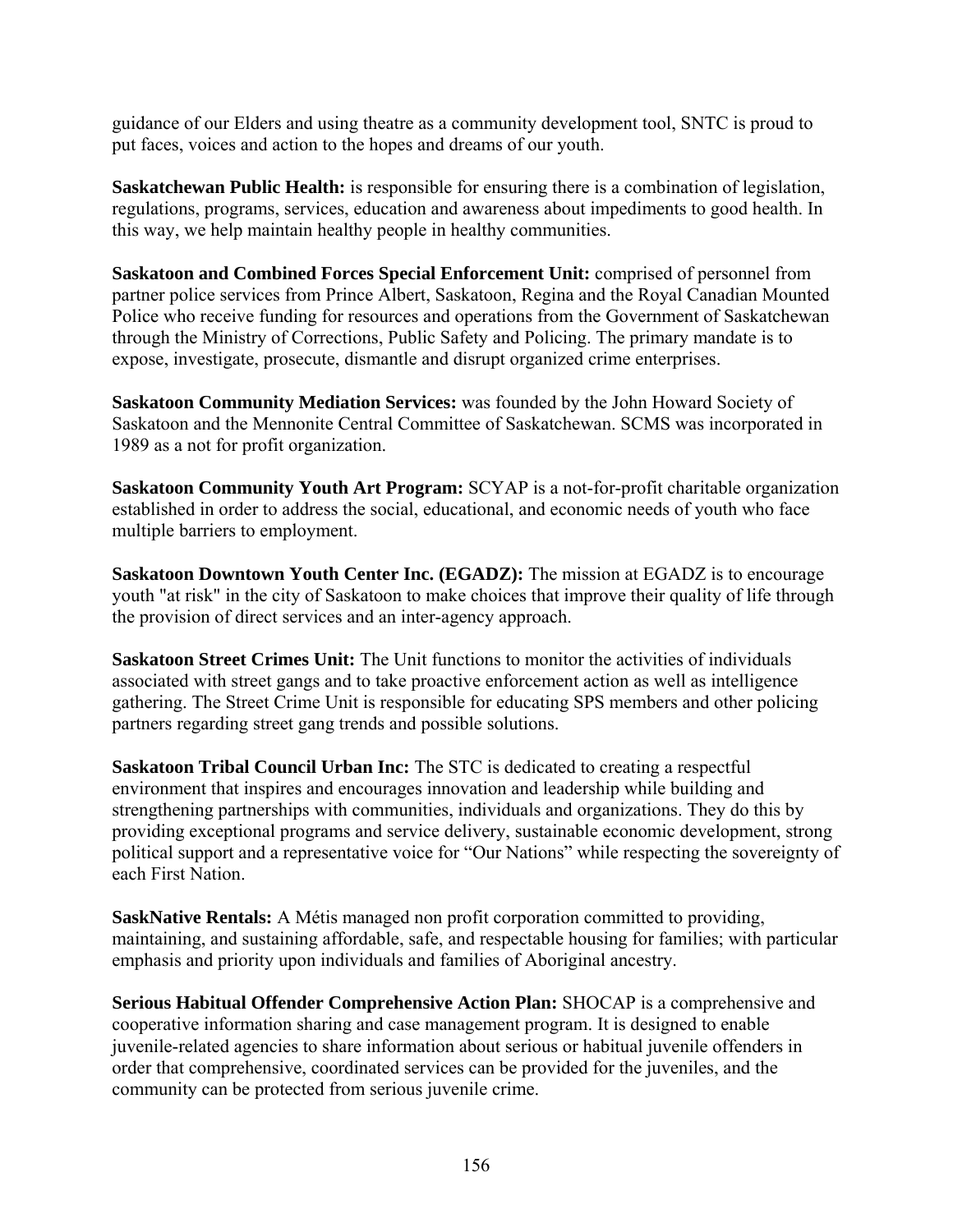**Sierra Youth Coalition:** An organization ran by youth for youth, serving as the youth arm of the Sierra Club of Canada. Their mission is to empower young people to become active community leaders who contribute to making Canada a better society.

**St. Michael Parenting Program:** This program "Parent Talk" involves weekly afternoon meetings at St. Michael's school. It is part of the Parent and Community Involvement initiative from the "Building Communities of Hope" by Saskatchewan Education.

**STR8-UP:** A non-profit intervention group of young men and women (both in the community and in custody) who, in cooperation with the John Howard Society, Saskatoon Communities for Children, and other youth groups, provide support during their healing journey. They contribute to the education, information, and prevention regarding addictions, criminal lifestyles, gangs, and prostitution to the community at large.

**The Saskatoon Indian and Métis Friendship Centre:** SIMFC is a non-profit organization that was incorporated in 1968. The main vision of the SIMFC is to improve the quality of life of Aboriginal people in Saskatoon. Since its inception, the centre has developed and delivered numerous social, recreational, cultural and educational programs.

**Violent Offender Interdiction Detail Program:** The VOID program was drawn on the SHOCAP model but there are some significant differences. The individual clients on that list are selected on the violent nature of their criminal activity. The list is more dynamic and there are no CPS workers dedicated to the VOID program. However, there is a Provincial Prosecutor who works with the Street Crimes Unit and they sometimes enlist the services of Probation and Parole in certain conditions.

**White Buffalo Youth Lodge:** They believe children and youth need special support to overcome disadvantages, where they exist. Earning their trust and friendship first, gives them a chance to then offer encouragement, direction and counselling. They encourage and foster crosscultural understanding and appreciation. Their programs and services are open to anyone, regardless of race, status, and socioeconomics.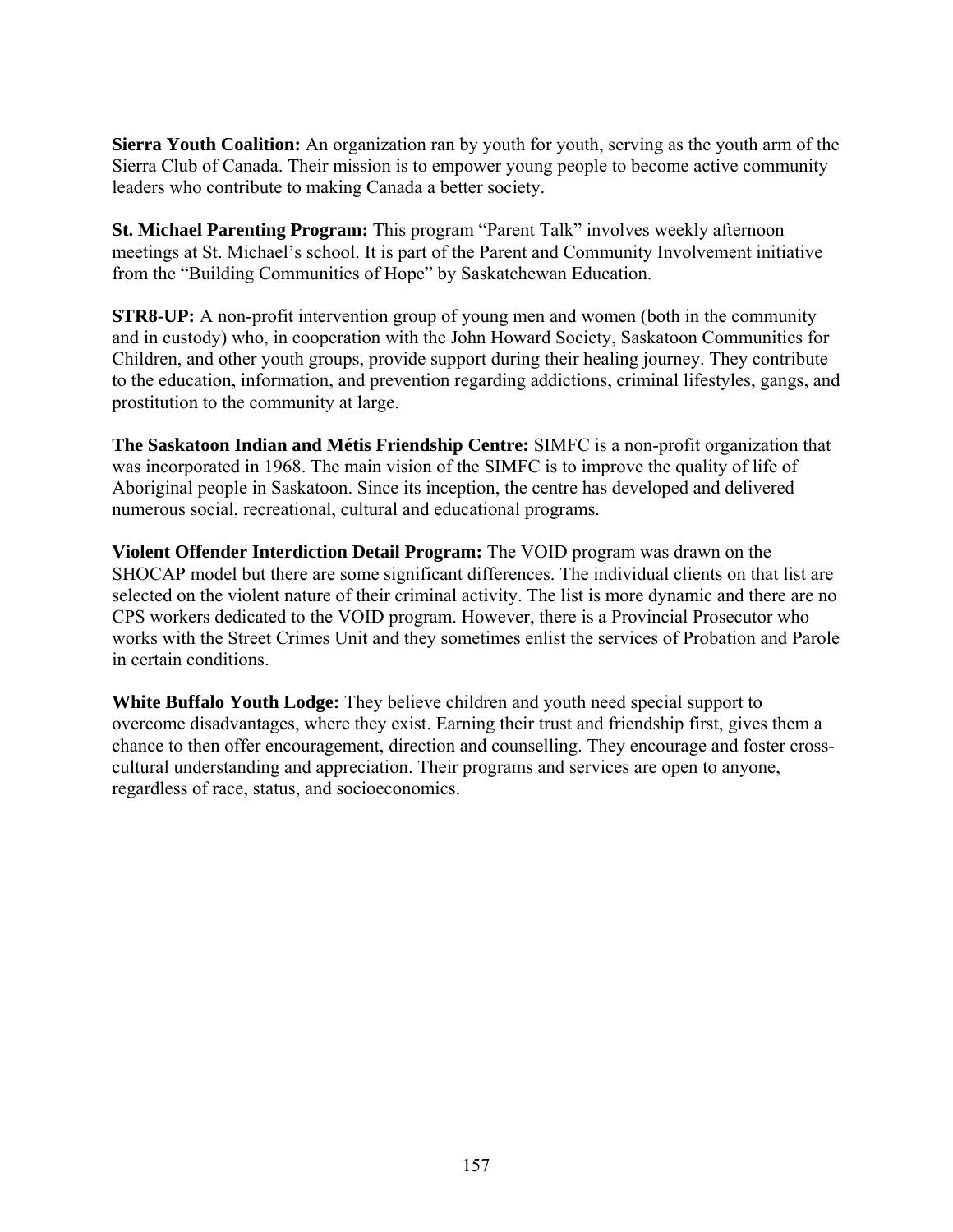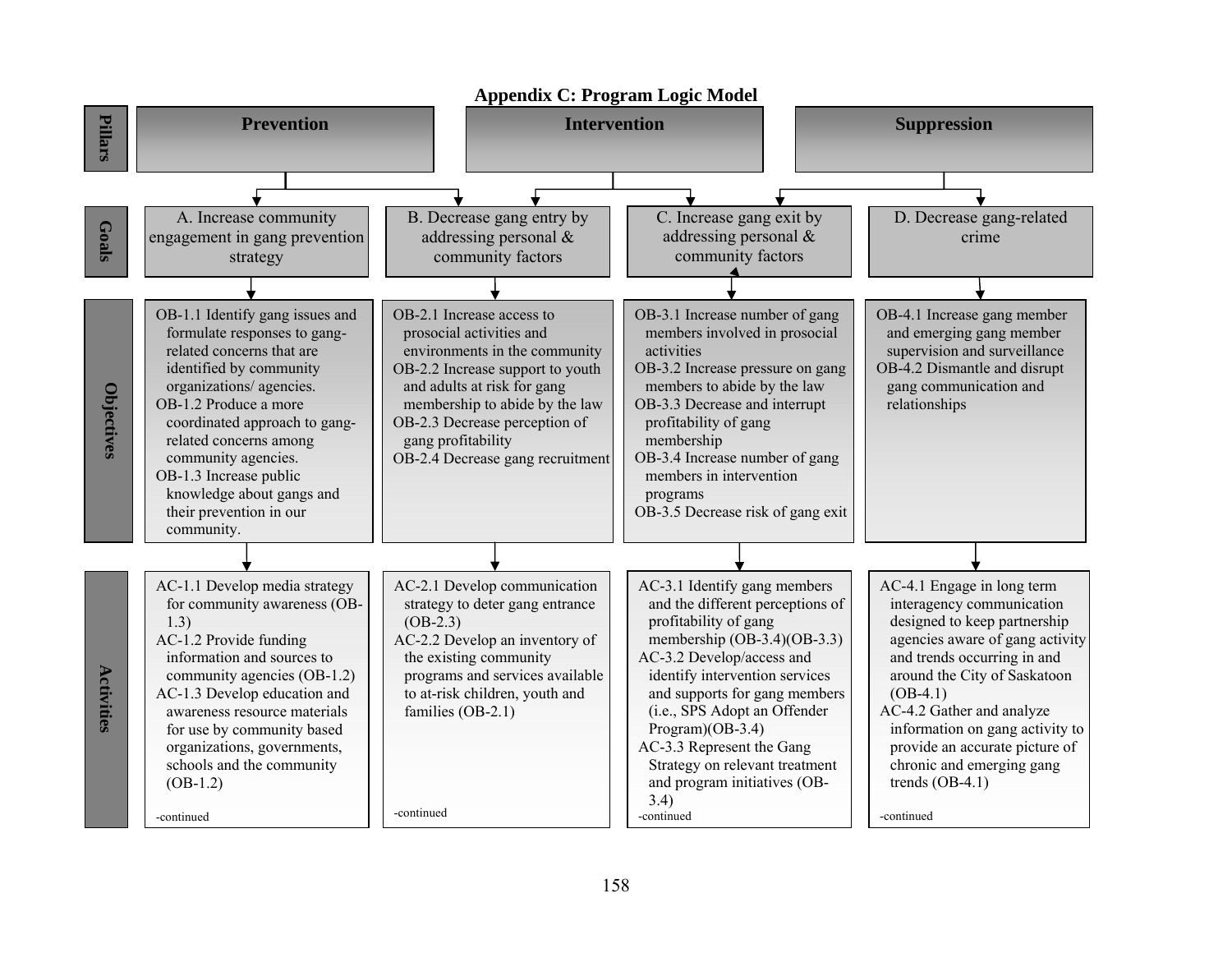| Goals      | A. Increase community<br>engagement in gang prevention<br>strategy                                                                                                                                                                                                                                                                                                                                                                                                                                                                                                                                                                                                                                                                                                                                                                                                                                                                                | B. Decrease gang entry by<br>addressing personal &<br>community factors                                                                                                                                                                                                                                                                                                                                                                                                                                                                                                                                                                                                                                                                                                                                                                    | C. Increase gang exit by<br>addressing personal $\&$<br>community factors                                                                                                                                                                                                                                                                                                                                                                                                                                                                                                                                                                                                                                                                                                                                                   | D. Decrease gang-related<br>crime                                                                                                                                                                                                                                                                                                                                                                                                                                                                                                                                                                                                                                                                                                                                                                                                                                                                                                                                     |
|------------|---------------------------------------------------------------------------------------------------------------------------------------------------------------------------------------------------------------------------------------------------------------------------------------------------------------------------------------------------------------------------------------------------------------------------------------------------------------------------------------------------------------------------------------------------------------------------------------------------------------------------------------------------------------------------------------------------------------------------------------------------------------------------------------------------------------------------------------------------------------------------------------------------------------------------------------------------|--------------------------------------------------------------------------------------------------------------------------------------------------------------------------------------------------------------------------------------------------------------------------------------------------------------------------------------------------------------------------------------------------------------------------------------------------------------------------------------------------------------------------------------------------------------------------------------------------------------------------------------------------------------------------------------------------------------------------------------------------------------------------------------------------------------------------------------------|-----------------------------------------------------------------------------------------------------------------------------------------------------------------------------------------------------------------------------------------------------------------------------------------------------------------------------------------------------------------------------------------------------------------------------------------------------------------------------------------------------------------------------------------------------------------------------------------------------------------------------------------------------------------------------------------------------------------------------------------------------------------------------------------------------------------------------|-----------------------------------------------------------------------------------------------------------------------------------------------------------------------------------------------------------------------------------------------------------------------------------------------------------------------------------------------------------------------------------------------------------------------------------------------------------------------------------------------------------------------------------------------------------------------------------------------------------------------------------------------------------------------------------------------------------------------------------------------------------------------------------------------------------------------------------------------------------------------------------------------------------------------------------------------------------------------|
| Activities | AC-1.4 Develop a speaker's<br>bureau for community<br>presentations (OB-1.3)<br>AC-1.5 Review programs and<br>services that provide supports<br>to family $(OB-1.1)$<br>AC-1.6 Improve the coordination<br>of organizations/agencies that<br>address gang-related risk<br>factors relating to children and<br>families. (OB-1.2)<br>AC-1.7 Actively engage<br>community organizations<br>/agencies in discussion and<br>consultation about gang issues<br>and concerns $(OB-1.1)(OB-1.3)$<br>AC-1.8 Make presentations to<br>CBO's and other agencies<br>about the proliferation of gangs<br>in our community and how they<br>might be prevented. (OB-1.3)<br>AC-1.9 Establish a network of<br>organizations/agencies that<br>address gang-related risk<br>factors amongst children and<br>families to coordinate their<br>respective initiatives. (OB-1.2)<br>Numbers in brackets represent objectives<br>which activities are likely to address | AC-2.3 Identify program and<br>service area gaps and<br>insufficiencies and potential<br>supports to address these gaps<br>$(OB-2.1)$<br>AC-2.4 Ensure that at-risk<br>children, youth, and families<br>new to the city are aware of and<br>accessing supports to assist<br>them to connect positively with<br>the community $(OB-2.1)$<br>AC-2.5 Develop a Community<br>Connections Model to provide<br>enhanced risk-management<br>support to 10-15 high risk<br>youth $(OB-2.2)$<br>AC-2.6 Ensure the role of<br>substance treatment in gang<br>prevention and intervention is<br>considered in program<br>development (OB-2.1)<br>AC-2.7 SPS Peacekeeper<br>Leadership Cadet program to<br>build leadership in Aboriginal<br>community (OB-2.1)<br>Numbers in brackets represent objectives<br>which activities are likely to address. | AC-3.4 Improve communications<br>between Corrections and Public<br>Safety, Saskatoon Police<br>Service, and Crown<br>Prosecutors when new gang-<br>related information is identified<br>or when an identified gang<br>affiliated youth or adult is non-<br>compliant with court orders<br>$(OB-3.2)(OB-3.3)$<br>AC-3.5 Kilburn Hall will<br>develop a facility strategy that<br>utilizes the case management<br>process to identify gang<br>members who want to end their<br>involvement and provide<br>support through existing<br>resources, including Cultural<br>and Criminogenic Lifeskills<br>Program (OB-3.1)(OB-3.4)<br>AC-3.6 CPSP-A will hire a<br>Saskatoon regional<br>employment coordinator to<br>develop and coordinate an<br>employment strategy for ex-<br>gang members (OB-3.1)(OB-<br>3.3)<br>-continued | AC-4.3 Develop a<br>comprehensive approach to<br>track, monitor and supervise<br>the activities of known gang<br>members while incarcerated,<br>released on conditions or living<br>within the community when<br>suspected of participating in<br>continued gang activity (OB-<br>$4.1)(OB-4.2)$<br>AC-4.4 Ensure all relevant<br>stakeholders are represented on<br>Suppression Subcommittee<br>$(OB-4.1)$<br>AC-4.5 Develop strategies to<br>effectively deal with the most<br>prolific offenders who pose an<br>ongoing threat to public safety<br>$(OB-4.1)(OB-4.2)$<br>AC-4.6 Maintain and enhance<br>protocols on standardized<br>updated information on gangs,<br>gang members and gang<br>incidents which can be<br>accessed on a need-to-know<br>basis for gang recognition and<br>appropriate suppression<br>procedures (OB-4.1)<br>AC-4.7 Review SHOCAP &<br>BECAP for possibility of<br>addressing gang-related crime<br>$(OB-4.1)(OB.4.2)$<br>-continued |

I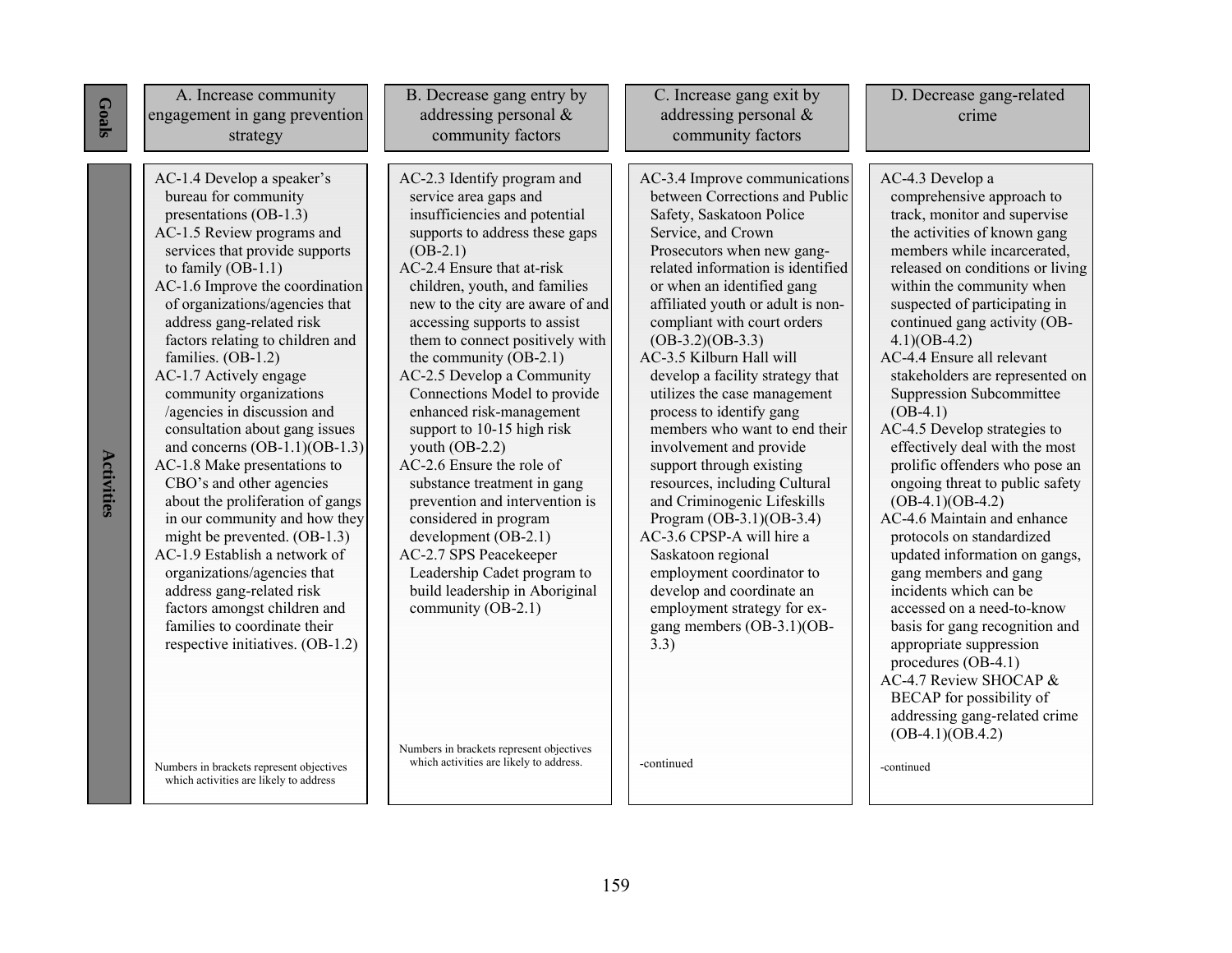| Goals      | A. Increase community<br>engagement in gang prevention<br>strategy                                                                                                                                                                                                | B. Decrease gang entry by<br>addressing personal $&$ community<br>factors                                                                                                                                                                                                                                                                  | C. Increase gang exit by<br>addressing personal & community<br>factors                                                                                                                                                                                                                                                                                                                                                                                                                                                                                                                          | D. Decrease gang-related<br>crime                                                                                                                                                                                                                     |
|------------|-------------------------------------------------------------------------------------------------------------------------------------------------------------------------------------------------------------------------------------------------------------------|--------------------------------------------------------------------------------------------------------------------------------------------------------------------------------------------------------------------------------------------------------------------------------------------------------------------------------------------|-------------------------------------------------------------------------------------------------------------------------------------------------------------------------------------------------------------------------------------------------------------------------------------------------------------------------------------------------------------------------------------------------------------------------------------------------------------------------------------------------------------------------------------------------------------------------------------------------|-------------------------------------------------------------------------------------------------------------------------------------------------------------------------------------------------------------------------------------------------------|
| Activities |                                                                                                                                                                                                                                                                   |                                                                                                                                                                                                                                                                                                                                            | AC-3.7 Develop an increased<br>awareness of cultural and<br>spiritual programming for gang<br>members in Correctional<br>Centres, youth facilities and<br>community training residences<br>through utilization of elders,<br>cultural coordinators and<br>service providers. (OB-3.1)<br>AC-3.8 Ensure gang affiliates or<br>associates in the community on<br>court order have relevant no-<br>contact and residential<br>conditions that are updated and<br>monitored regularly (OB-<br>$3.2)(OB-3.3)$<br>Numbers in brackets represent objectives<br>which activities are likely to address. | AC-4.8 Conduct literature<br>review to identify best<br>practices (OB-4.1)<br>Numbers in brackets represent objectives<br>which activities are likely to address.                                                                                     |
|            |                                                                                                                                                                                                                                                                   |                                                                                                                                                                                                                                                                                                                                            |                                                                                                                                                                                                                                                                                                                                                                                                                                                                                                                                                                                                 |                                                                                                                                                                                                                                                       |
| Outputs    | OP-1.1 Community awareness<br>media strategy $(AC-1.1)$<br>OP-1.2 Awareness and resource<br>materials (AC-1.3)<br>OP-1.3 Speaker's bureau (AC-<br>1.4)<br>OP-1.4 Presentations to CBO's<br>$(AC-1.8)$<br>OP-1.5 Network of<br>organizations/agencies (AC-<br>1.9) | OP-2.1 Communication strategy<br>$(AC-2.1)$<br>OP-2.2 Inventory of programs<br>and services (AC-2.2)<br>OP-2.3 Supports to address gaps<br>in programming (e.g., increased<br>police presence in schools)<br>$(AC-2.3)$<br>OP-2.4 Pamphlets and lists of<br>services provided (AC-2.4)<br>OP-2.5 Community Connections<br>Model $(AC-2.5)$ | OP-3.1 List of intervention<br>programs available (AC-3.2)<br>OP-3.2 Number of gang<br>members in intervention<br>programs $(AC-3.2)$<br>OP-3.3 Improved communication<br>between SPS, CPS, and Crown<br>Prosecutors (AC-3.4)<br>OP-3.4 Updated and monitored<br>no-contact and residential<br>conditions for gang affiliates in<br>community (AC-3.9)                                                                                                                                                                                                                                          | OP-4.1 Understanding of gang<br>trends $(AC-4.2)$<br>OP-4.2 Strategies and programs<br>to deal with prolific offenders<br>$(e.g., SHOCAP)(AC-4.5)$<br>OP-4.3 Protocols on gang<br>information (AC-4.6)<br>OP-4.4 List of best practices<br>$(AC-4.8)$ |
|            | Numbers in brackets represent activities<br>from which outputs will likely result.                                                                                                                                                                                | -continued                                                                                                                                                                                                                                                                                                                                 | Numbers in brackets represent activities<br>from which outputs will likely result                                                                                                                                                                                                                                                                                                                                                                                                                                                                                                               | Numbers in brackets represent activities<br>from which outputs will likely result                                                                                                                                                                     |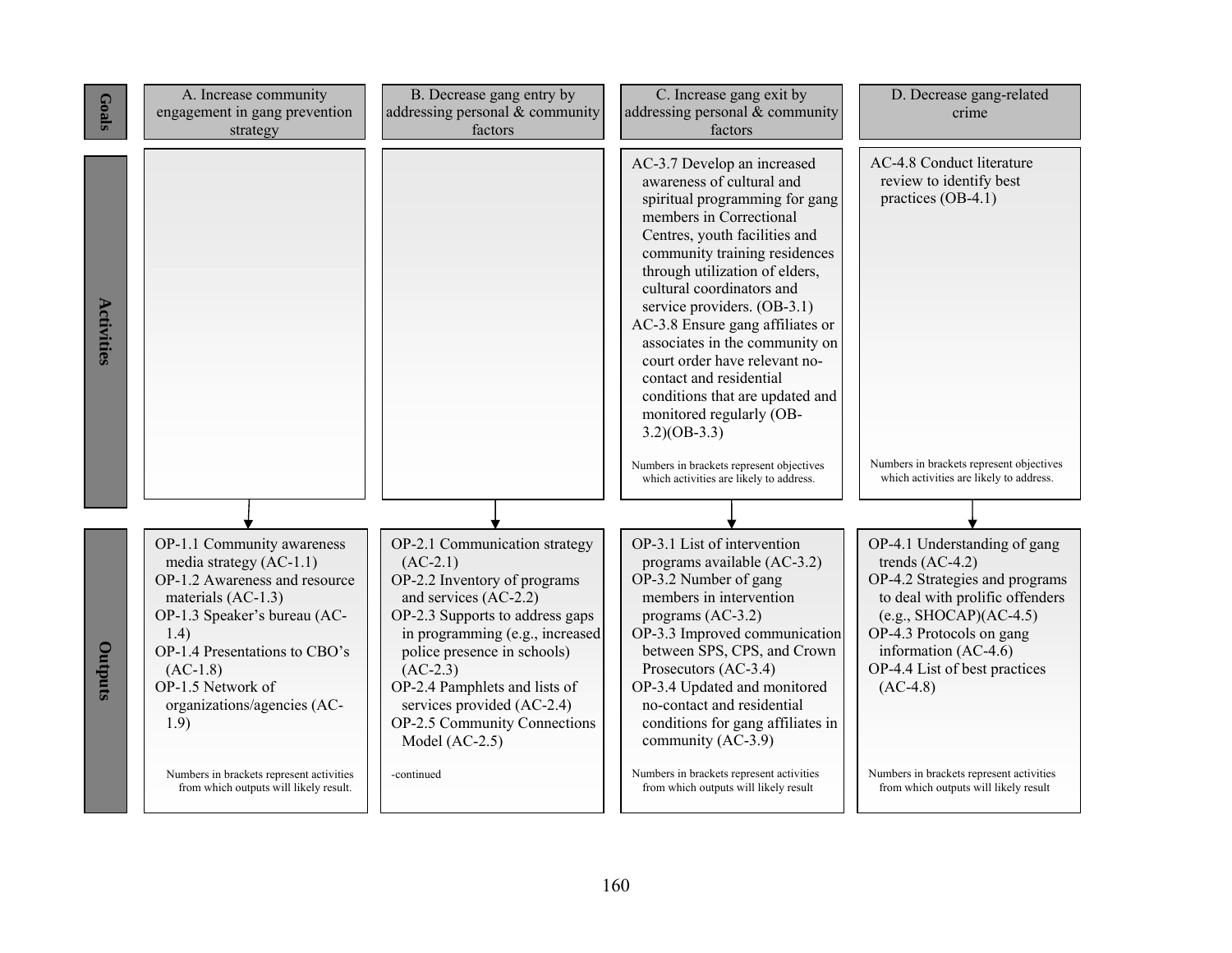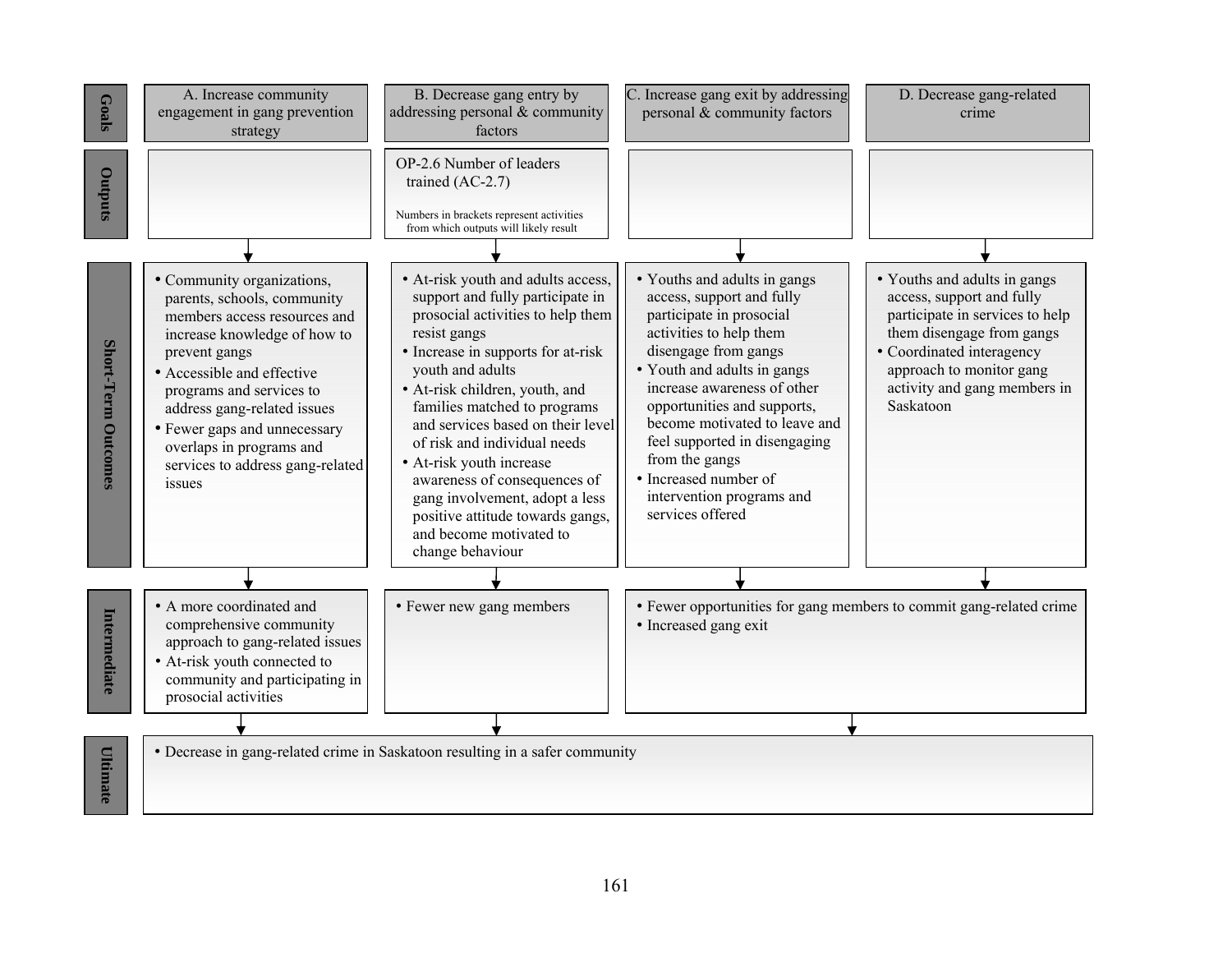#### **Appendix D: Interview Schedule for Steering Committee Members**

As you know, we are conducting these interviews as part of an evaluation of the Crime Reduction Strategy as well as the Gang Strategy of Saskatoon. The results will tell us how well the strategies are working. We will also be asking you about the Steering Committee's process and possible areas for improvement. Some of the questions are more general and refer to both of the Strategies. Other questions will ask specifically about the Crime Reduction Strategy or the Gang Strategy. Because of the limits to confidentiality outlined in the consent form, it may be possible that you might be identifiable through some of your comments, even though we will do our best to remove all identifying information in our report. Despite this limitation, please be as honest as possible in your answers because these interviews are important for helping us determine out how well the two strategies are working.

I will begin by asking you questions about the two strategies and then we will move to the role and function of the Steering Committee.

Strategy-Specific Questions:

- 1. What is your current position?
- 2. Which agency do you currently represent?
- 3. In your view, why was the Crime Reduction Strategy initiated?
	- a. How were needs identified?
	- b. Please describe what some of these needs were/are.
- 4. In your view, why was the Gang Strategy initiated?
	- a. How were needs identified?
	- b. Please describe what some of these needs were/are.
- 5. In your view, what are some of the intended goals or objectives of the Crime Reduction Strategy?
	- a. What does the strategy attempt to achieve?
	- b. What are some specific activities of the Crime Reduction Strategy?
- 6. In your view, what are some of the intended goals or objectives of the Gang Strategy?
	- a. What does the strategy attempt to achieve?
	- b. What are some specific activities of the Gang Strategy?
- 7. Has the Crime Reduction Strategy experienced any changes during your involvement? Please describe what has changed and what prompted the change. When did the change occur?
- 8. Has the Gang Strategy experienced any changes during your involvement? Please describe what has changed and what prompted the change. When did the change occur?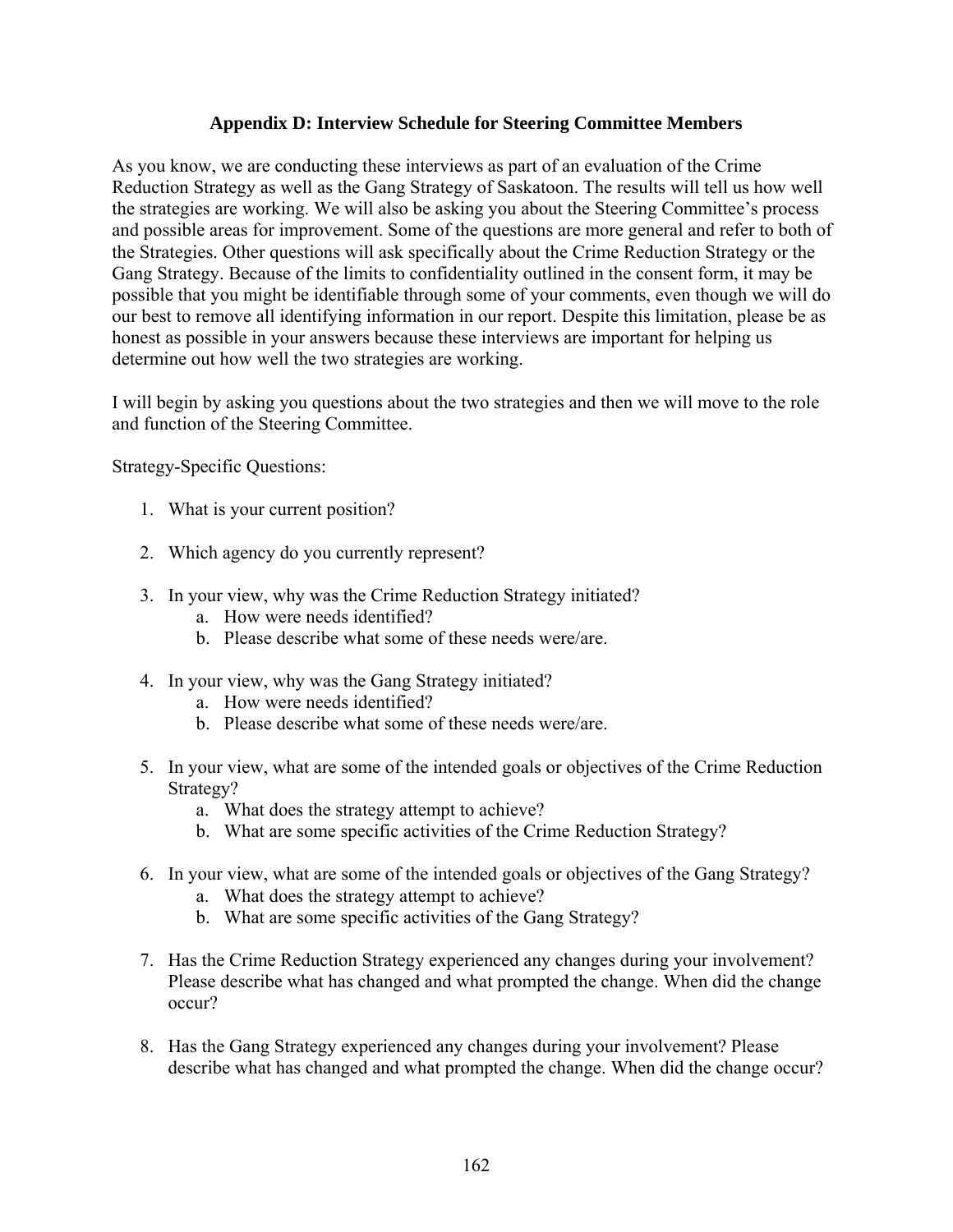- 9. Overall, what are some of the successes of the Crime Reduction Strategy?
- 10. Overall, what are some of the successes of the Gang Strategy?
- 11. Overall, what are some areas in the Crime Reduction Strategy that need to be improved upon?
- 12. Overall, what are some areas in the Gang Strategy that need to be improved upon?
- 13. Overall, how would you rate your experience with the Crime Reduction Strategy (*give client rating scale card*)?

| Very<br>dissatisfied | Somewhat<br>dissatisfied | Neutral, in the middle,<br>neither satisfied nor<br>dissatisfied | Somewhat<br>satisfied | Very satisfied |
|----------------------|--------------------------|------------------------------------------------------------------|-----------------------|----------------|

- a. Why are you satisfied/dissatisfied?
- 14. Overall, how would you rate your experience with the Gang Strategy?

| Very<br>dissatisfied | Somewhat<br>dissatisfied | Neutral, in the middle,<br>neither satisfied nor<br>dissatisfied | Somewhat<br>satisfied | Very satisfied |
|----------------------|--------------------------|------------------------------------------------------------------|-----------------------|----------------|

a. Why are you satisfied/dissatisfied?

Steering Committee Specific Questions:

I am now going to ask you some questions about the Steering Committee. This section of the interview pertains ONLY to the process and functioning of the Steering Committee, not the Crime Reduction Strategy nor the Gang Strategy themselves.

- 15. How long have you been involved with the Steering Committee?
- 16. How did you become involved with the Steering Committee?
	- a. Did your organization choose to join the Crime Reduction Strategy or the Gang Strategy? Why? Was your organization invited?
	- b. Why were you selected to represent your organization on the Steering Committee?
- 17. In your view, why was the Steering Committee initiated?
	- a. How were needs identified?
	- b. Please describe what some of these needs were/are.
- 18. What is the Steering Committee's structure?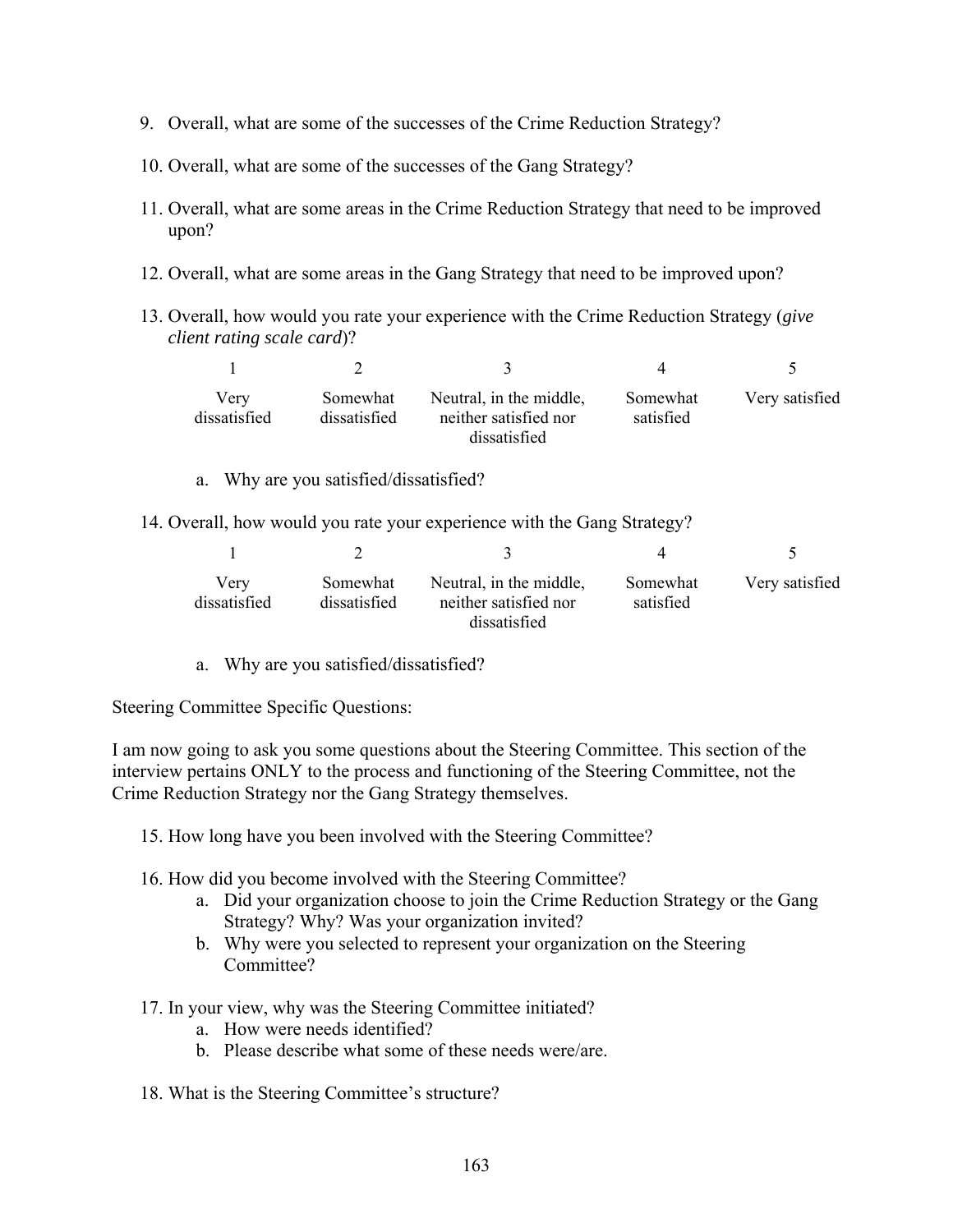- a. Please describe the nature of your role with the Steering Committee (Duties? Responsibilities?)
- b. In your view, how clearly are the roles and responsibilities of your organization defined?
- c. To what extent do your roles and responsibilities further your organization's interests and strengths?
- 19. Please describe the Steering Committee's mandate.
	- a. To what extent do you believe that the Steering Committee is meeting its mandate?
		- i. In what ways/areas do you think the Steering Committee is meeting its mandate?
	- b. What do you think the Steering Committee needs to do to meet its mandate better?
- 20. a. How are decisions made by the Committee?
	- i. Are all Steering Committee members treated with respect and dignity?
	- ii. To what extent do you feel your organization has had the opportunity to participate in decisions that are made?
	- iii. In your view, are your views respected? Why or why not?
	- c. How is information communicated?
		- i. Do you feel that you are fully informed?
	- d. To what extent does the Steering Committee use your organization's resources effectively (e.g., time, financial resources, in-kind resources)?
		- i. How could your organization's resources be used more effectively?
	- e. Please describe the Committee's accountability structure.
		- i. How have conflicts been resolved in the past?
		- ii. What do you think could be done to improve conflict resolution?
- 21. In your view, how effective has the Steering Committee been in terms of (*give participant rating scale*):
	- a. Developing strong relationships with the collaborating partners?

| Very ineffective | Somewhat<br>ineffective | Neutral, in the middle,<br>neither effective nor<br>ineffective | Somewhat<br>effective | Very effective |
|------------------|-------------------------|-----------------------------------------------------------------|-----------------------|----------------|
|                  |                         | i. Why do you feel the strategy has been effective/ineffective? |                       |                |

b. Developing strong relationships with community-based organizations?

| Very ineffective | Somewhat<br>ineffective | Neutral, in the middle,<br>neither effective nor<br>ineffective | Somewhat<br>effective | Very effective |
|------------------|-------------------------|-----------------------------------------------------------------|-----------------------|----------------|
|                  |                         |                                                                 |                       |                |

ii. Why do you feel the strategy has been effective/ineffective?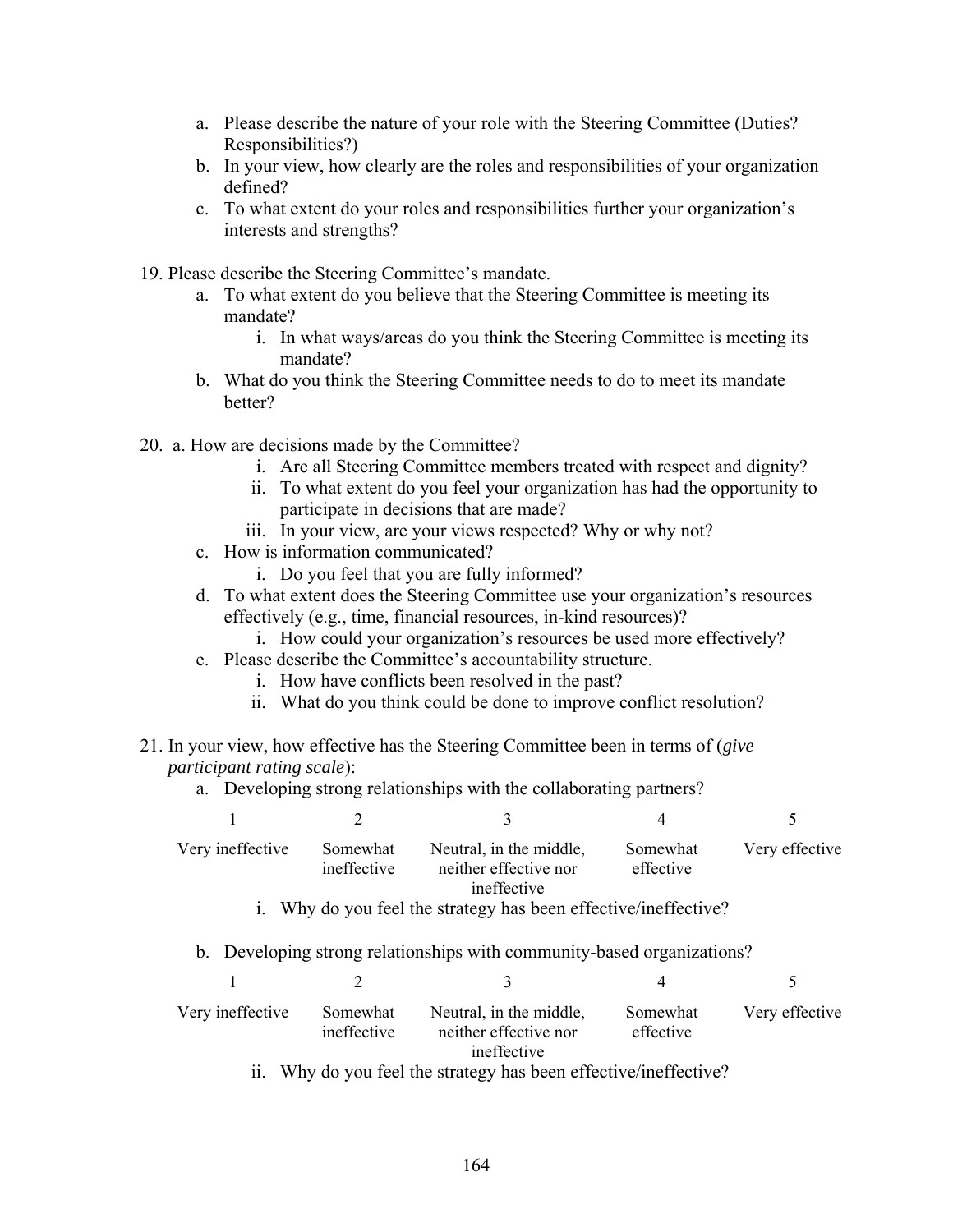|                          |                         | c. Developing new alliances with new organizations?                                                                             |                       |                |
|--------------------------|-------------------------|---------------------------------------------------------------------------------------------------------------------------------|-----------------------|----------------|
| 1                        | $\overline{2}$          | 3                                                                                                                               | 4                     | 5              |
| Very ineffective<br>111. | Somewhat<br>ineffective | Neutral, in the middle,<br>neither effective nor<br>ineffective<br>Why do you feel the strategy has been effective/ineffective? | Somewhat<br>effective | Very effective |
|                          |                         |                                                                                                                                 |                       |                |
|                          |                         | d. Brainstorming new ideas for gang prevention, intervention, and suppression?                                                  |                       |                |
| 1                        | $\overline{2}$          | 3                                                                                                                               | 4                     | 5              |
| Very ineffective         | Somewhat<br>ineffective | Neutral, in the middle,<br>neither effective nor<br>ineffective                                                                 | Somewhat<br>effective | Very effective |
|                          |                         | iv. Why do you feel the strategy has been effective/ineffective?                                                                |                       |                |
|                          |                         | e. Developing a long-term plan for crime reduction in Saskatoon?                                                                |                       |                |
| 1                        | $\overline{2}$          | 3                                                                                                                               | 4                     | 5              |
| Very ineffective         | Somewhat<br>ineffective | Neutral, in the middle,<br>neither effective nor<br>ineffective                                                                 | Somewhat<br>effective | Very effective |
|                          |                         | v. Why do you feel the strategy has been effective/ineffective?                                                                 |                       |                |

22. In your view, what are some of the intended goals or objectives of the Steering Committee in regards to the Crime Reduction Strategy?

- a. What does the Steering Committee attempt to achieve?
- b. To what extent do the organizations represented on the Steering Committee share common goals and objectives?
- c. To what extent has your organization set aside organizational goals to accomplish the collaborative goals of the Steering Committee?
- 23. In your view, what are some of the intended goals or objectives of the Steering Committee in regards to the Gang Strategy?
	- a. What does the Steering Committee attempt to achieve?
	- b. To what extent do the organizations represented on the Steering Committee share common goals and objectives?
	- c. To what extent has your organization set aside organizational goals to accomplish the collaborative goals of the Steering Committee?
- 24. What are some of the specific activities of the Steering Committee in regards to the Crime Reduction Strategy?
	- a. What actions have been taken to achieve the Committee's goals and objectives?
		- i. What activities worked to further the Committee's goals?
			- ii. What activities did not work?
- 25. What are some of the specific activities of the Steering Committee in regards to the Gang Strategy?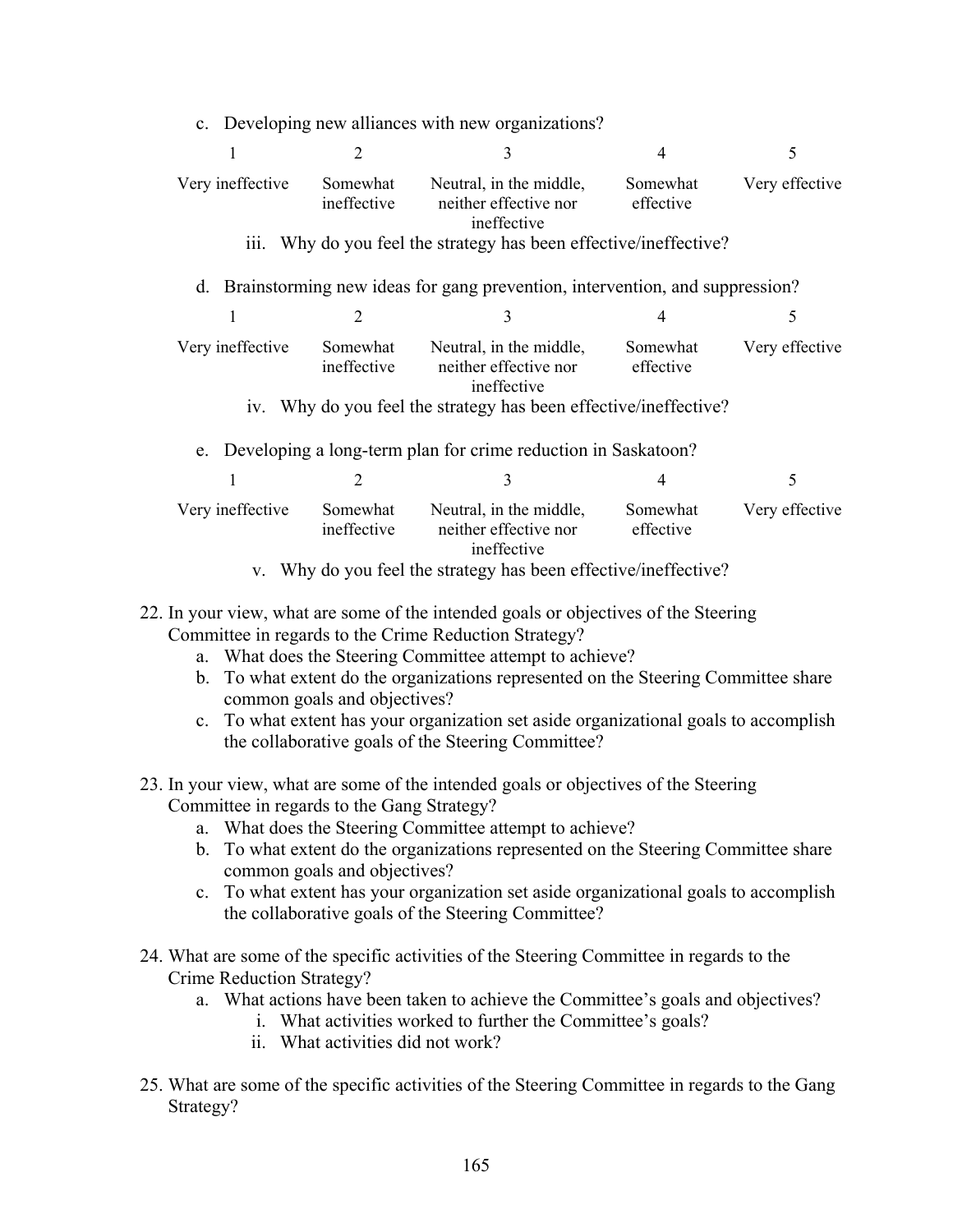- a. What actions have been taken to achieve the Committee's goals and objectives?
	- i. What activities worked to further the Committee's goals?
	- ii. What activities did not work?
- 26. To what extent has participating in the Crime Reduction Strategy influenced your organization's efforts to decrease crime with regards to:
	- a. Strategic planning?
	- b. Developing or modifying activities?
	- c. Accessing and sharing information?
	- d. Communication between Steering Committee organizations?
	- e. Partnerships between Steering Committee organizations?
- 27. To what extent has participating in the Gang Strategy influenced your organization's efforts to decrease gang-related crime with regards to:
	- a. Strategic planning?
	- b. Developing or modifying activities?
	- c. Accessing and sharing information?
	- d. Communication between Steering Committee organizations?
	- e. Partnerships between Steering Committee organizations?
- 28. Overall, what are some of the strengths of the Steering Committee?
	- a. Do you feel that collaborating has accomplished more than if each of the organizations was working alone? iii. Why or why not?
	- b. What are the strengths of a collaborative approach?
	-
	- c. What are the weaknesses of a collaborative approach?
	- d. What do you feel the benefits of being involved with the Steering Committee are?
	- e. What do you feel the costs of being involved with the Steering Committee are?
	- f. In your view, do the benefits of being involved with the Steering Committee outweigh the costs?
- 29. Overall, what are some areas that need to be improved upon?
	- a. What challenges and barriers has the committee had to overcome?
	- b. What can be done to improve the committee's functioning in the future?
- 30. Overall, how would you rate your experience with the Steering Committee in regards to the Crime Reduction Strategy?

| Very<br>dissatisfied | Somewhat<br>dissatisfied | Neutral, in the middle,<br>neither satisfied nor<br>dissatisfied | Somewhat<br>satisfied | Very satisfied |
|----------------------|--------------------------|------------------------------------------------------------------|-----------------------|----------------|

- a. Why are you satisfied/dissatisfied?
- 31. Overall, how would you rate your experience with the Steering Committee in regards to the Gang Strategy?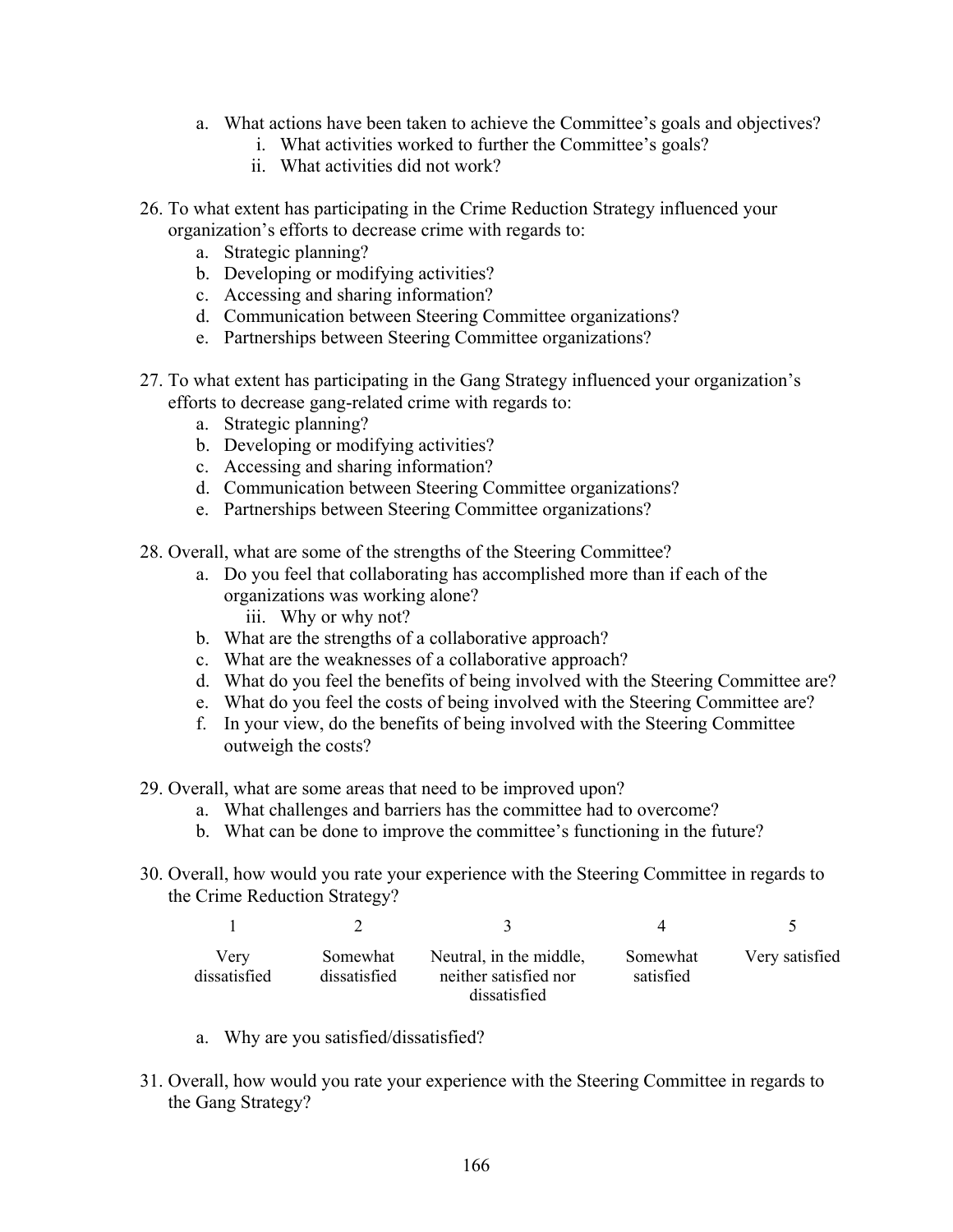| Very<br>dissatisfied | Somewhat<br>dissatisfied | Neutral, in the middle,<br>neither satisfied nor<br>dissatisfied | Somewhat<br>satisfied | Very satisfied |
|----------------------|--------------------------|------------------------------------------------------------------|-----------------------|----------------|

- a. Why are you satisfied/dissatisfied?
- 32. Do you have any other comments that you want to make? Please feel free to discuss any issues that you feel are important to address.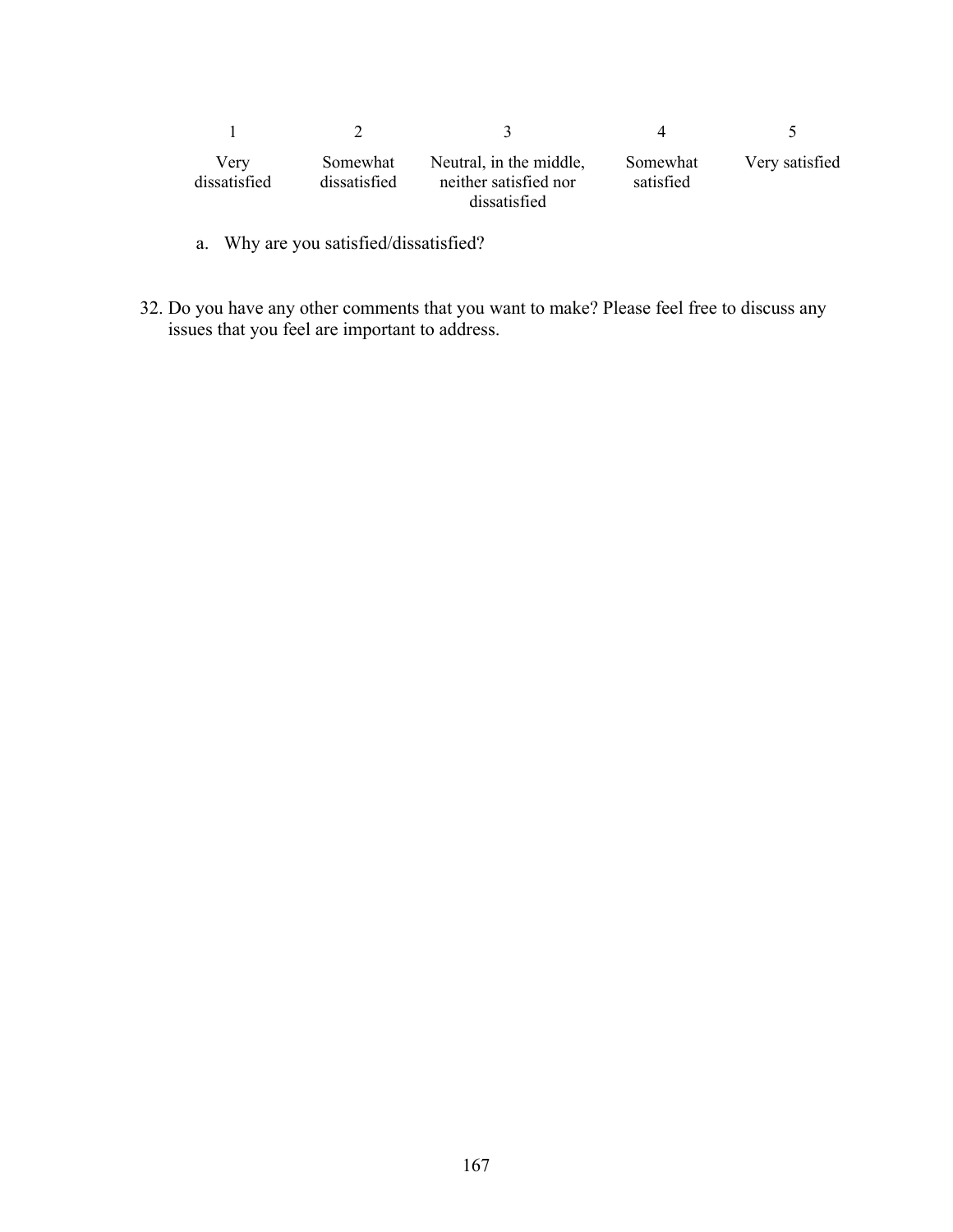### **Appendix E: Interview Schedule for Subcommittee Members**

As you know, we are conducting these interviews as part of an evaluation of the Gang Strategy of Saskatoon. The results will tell us how well the strategy is working. We will also be asking you about the Prevention/Intervention/Suppression Subcommittee's process and possible areas for improvement. Because you are in a unique position to comment on the Gang Strategy, it may be possible that you might be identifiable through some of your comments, even though we will do our best to remove all identifying information in our report. Despite this limitation, please be as honest as possible in your answers because these interviews are important for helping us determine out how well the Gang Strategy is working.

I will begin by asking you questions about the Gang Strategy and then we will move to the role and function of the Prevention/Intervention/Suppression Subcommittee.

Gang Strategy Questions:

- 1. What is your current position?
- 2. Which agency do you currently represent?
- 3. In your view, why was the Gang Strategy initiated?
	- a. How were needs identified?
	- b. Please describe what some of these needs were/are.
- 4. In your view, what are some of the intended goals or objectives of the Gang Strategy?
	- a. What does the strategy attempt to achieve?
	- b. What are some specific activities of the Gang Strategy?
- 5. Has the Strategy experienced any changes during your involvement? Please describe what has changed and what prompted the change. When did the change occur?
- 6. Overall, what are some of the successes of the Gang Strategy?
- 7. Overall, what are some areas that need to be improved upon?
- 8. Overall, how would you rate your experience with the Gang Strategy? *(hand them card)*

| Verv<br>dissatisfied | Somewhat<br>dissatisfied | Neutral, in the middle,<br>neither satisfied nor<br>dissatisfied | Somewhat<br>satisfied | Very satisfied |
|----------------------|--------------------------|------------------------------------------------------------------|-----------------------|----------------|

a. Why are you satisfied/dissatisfied?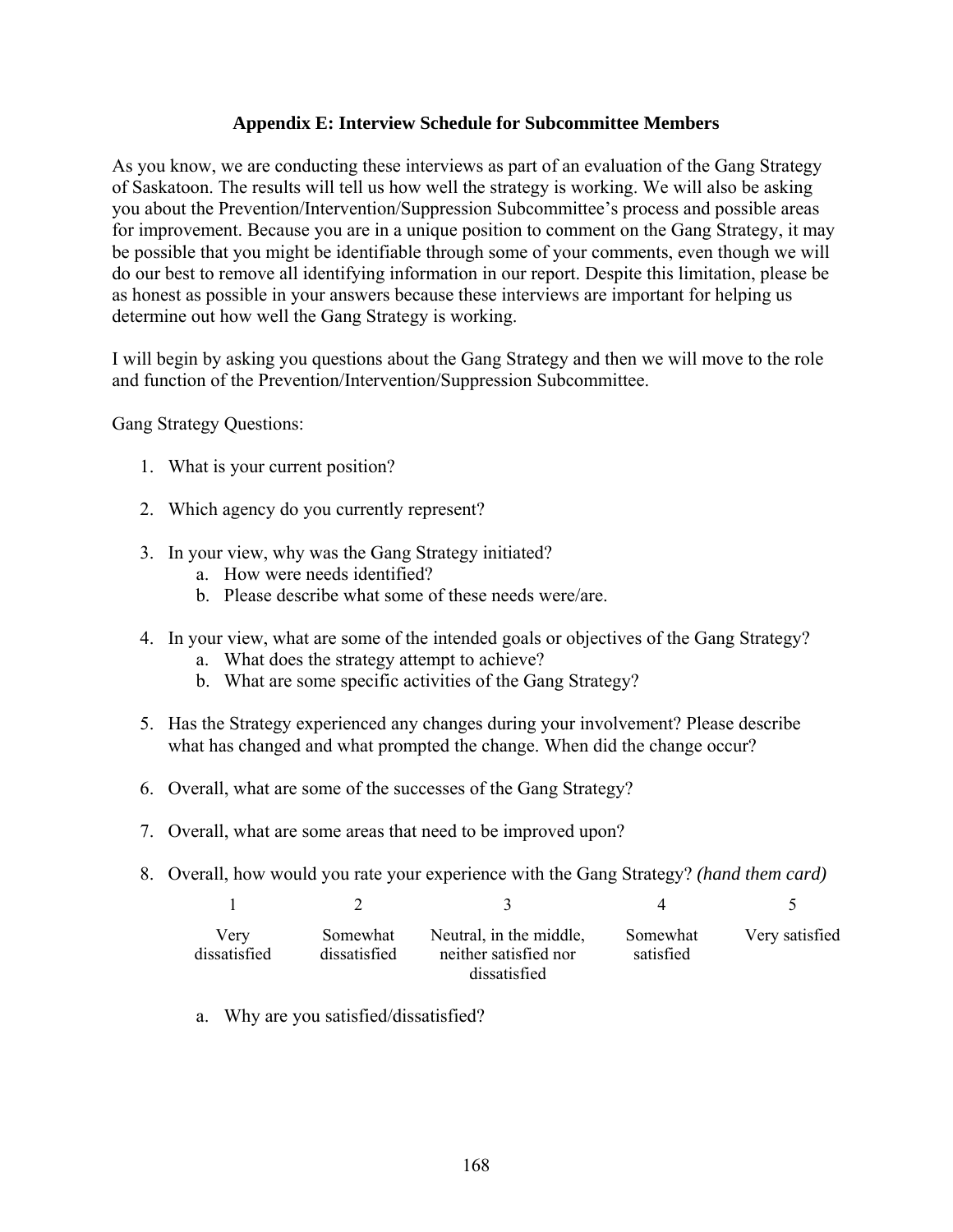Next, I am going to ask you your opinions about how effective the Strategy has been in accomplishing its goals. First, I would like you to rate the effectiveness on this 5-point scale *(provide card with rating scale)* and then I will ask you to explain your rating.

- 9. In your view, how effective has the strategy been in terms of:
	- a. Developing strong relationships between the program staff and the clients

| Very ineffective | Somewhat<br>ineffective | Neutral, in the middle,<br>neither effective nor<br>ineffective | Somewhat<br>effective | Very effective |
|------------------|-------------------------|-----------------------------------------------------------------|-----------------------|----------------|

- i. Why do you feel the strategy has been effective/ineffective?
- b. Developing strong relationships with collaborating partners

| Very ineffective | Somewhat<br>ineffective | Neutral, in the middle,<br>neither effective nor<br>ineffective | Somewhat<br>effective | Very effective |
|------------------|-------------------------|-----------------------------------------------------------------|-----------------------|----------------|

i. Why do you feel the strategy has been effective/ineffective?

c. Developing strong relationships with community-based organizations

| Very ineffective | Somewhat<br>ineffective | Neutral, in the middle,<br>neither effective nor<br>ineffective | Somewhat<br>effective | Very effective |
|------------------|-------------------------|-----------------------------------------------------------------|-----------------------|----------------|

- i. Why do you feel the strategy has been effective/ineffective?
- 10. Do you have any other comments about the Gang Strategy that you want to make? Please feel free to discuss any issues that you feel are important to address.

Prevention/Intervention/Suppression Subcommittee Specific Questions:

I am now going to ask you some questions about the Prevention/Intervention/Suppression Subcommittee. This section of the interview pertains ONLY to the process and functioning of the Prevention/Intervention/Suppression Subcommittee, not the Gang Strategy itself.

- 11. How long have you been involved with the Prevention Subcommittee?
- 12. How did you become involved with the Prevention/Intervention/Suppression Subcommittee?
	- a. Why did your organization choose to join the Prevention/Intervention/Suppression Subcommittee? Was your organization invited?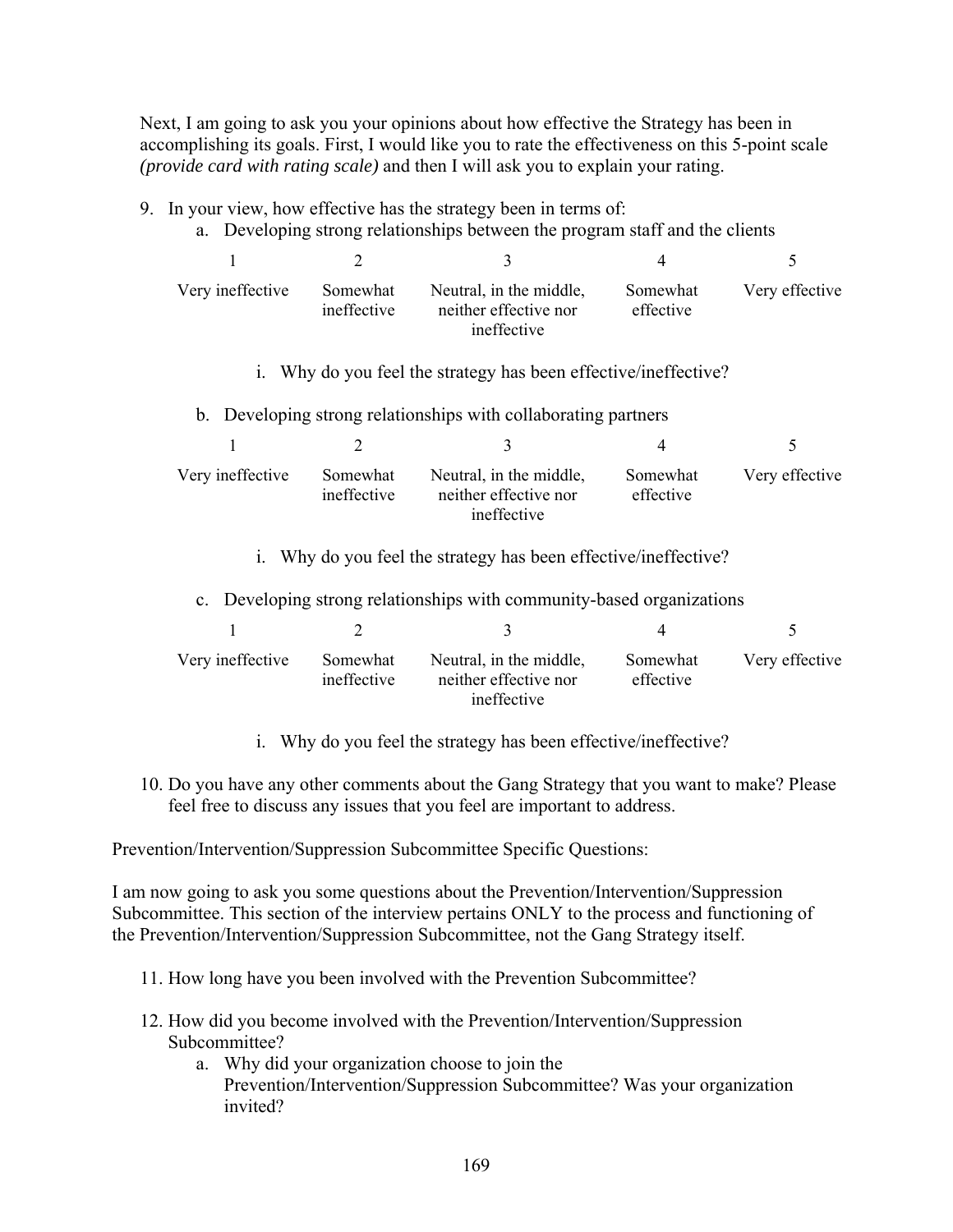- b. Why were you selected to represent your organization on the Prevention/Intervention/Suppression Subcommittee?
- 13. In your view, why was the Prevention/Intervention/Suppression Subcommittee initiated?
	- a. How were needs identified?
	- b. Please describe what some of these needs were/are.
- 14. What is the Prevention/Intervention/Suppression Subcommittee's structure?
	- a. Please describe the nature of your role with the Prevention/Intervention/Suppression Subcommittee (Duties? Responsibilities?)
	- b. In your view, how clearly are the roles and responsibilities of your organization defined?
	- c. To what extent do your roles and responsibilities further your organization's interests and strengths?
- 15. Please describe the Prevention/Intervention/Suppression Subcommittee's mandate.
	- a. To what extent do you believe that the Prevention/Intervention/Suppression Subcommittee is meeting its mandate?
		- ii. In what ways/areas do you think the Prevention/Intervention/Suppression Subcommittee is meeting its mandate?
	- b. What do you think the Prevention/Intervention/Suppression Subcommittee needs to do to meet its mandate better?
- 16. In your view, what are some of the intended goals or objectives of the Prevention Subcommittee?
	- a. What does the Prevention/Intervention/Suppression Subcommittee attempt to achieve?
	- b. To what extent do the organizations represented on the Prevention/Intervention/Suppression Subcommittee share common goals and objectives?
	- c. To what extent has your organization set aside organizational goals to accomplish the collaborative goals of the Prevention/Intervention/Suppression Subcommittee?
- 17. What are some of the specific activities of the Prevention/Intervention/Suppression Subcommittee?
	- a. What actions have been taken to achieve the Prevention/Intervention/Suppression Subcommittee's goals and objectives?
		- i. What activities worked to further the Committee's goals?
		- ii. What activities did not work?
	- b. How are decisions made by the Prevention/Intervention/Suppression Subcommittee?
		- i. Are all Committee members treated with respect and dignity?
		- ii. To what extent do you feel your organization has had the opportunity to participate in decisions that are made?
		- iii. In your view, are your views respected? Why or why not?
	- c. How is information communicated?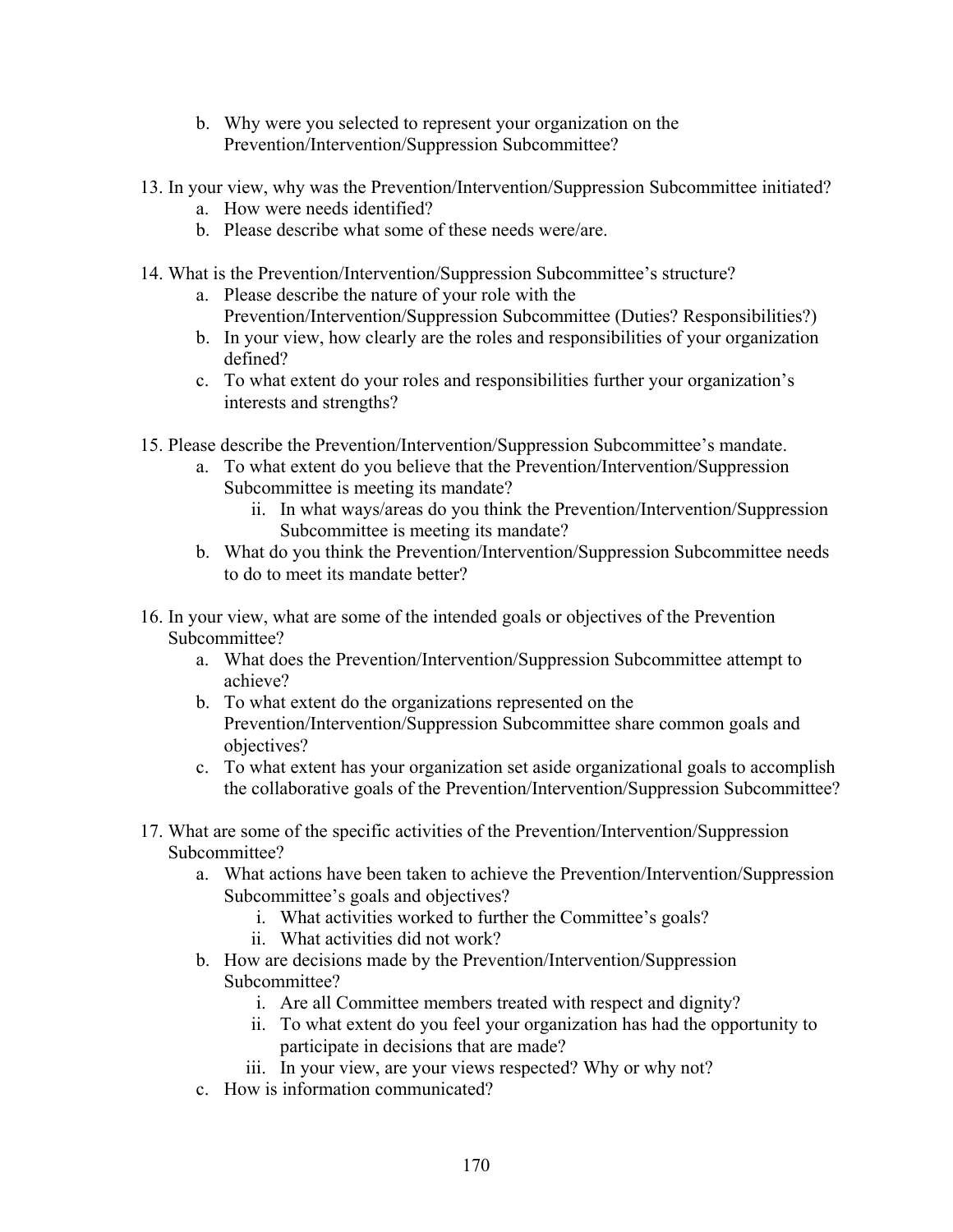- i. Do you feel that you are fully informed?
- d. To what extent does the Prevention/Intervention/Suppression Subcommittee use your organization's resources effectively (e.g., time, financial resources, in-kind resources)?
	- i. How could your organization's resources be used more effectively?
- e. Please describe the Prevention/Intervention/Suppression Subcommittee's accountability structure.
	- i. How have conflicts been resolved in the past?
	- ii. What do you think could be done to improve conflict resolution?
- 18. In your view, how effective has the Prevention/Intervention/Suppression Subcommittee been in terms of:
	- a. Developing strong relationships with the collaborating partners?
	- b. Developing strong relationships with community-based organizations?
	- c. Developing new alliances with new organizations?
	- d. Brainstorming new ideas for gang prevention/intervention/suppression?
	- e. Developing a long-term plan for reducing gang entry/exit in Saskatoon?
		- i. What components of a long-term plan have been developed by the Prevention/Intervention/Suppression Subcommittee?
- 19. To what extent has participating in the Prevention/Intervention/Suppression Subcommittee influenced your organization's efforts to decrease gang-related crime with regards to:
	- a. Strategic planning?
	- b. Developing or modifying activities?
	- c. Accessing and sharing information?
	- d. Communication between Prevention Subcommittee organizations?
	- e. Partnerships between Prevention Subcommittee organizations?
- 20. Are you aware of any new services that have been created or revised to serve youths and/or adults at-risk for gang membership?
	- a. Please describe the services. Which agencies are these services offered through?
	- b. To your knowledge, were these services created because of the Gang Strategy?
- 21. Overall, what are some of the strengths of the Prevention/Intervention/Suppression Sub-Committee?
	- a. Do you feel that collaborating has accomplished more than if each of the organizations was working alone?
		- i. Why or why not?
	- b. What are the strengths of a collaborative approach?
	- c. What are the weaknesses of a collaborative approach?
	- d. What do you feel the benefits of being involved with the Prevention/Intervention/Suppression Subcommittee are?
	- e. What do you feel the costs of being involved with the Prevention/Intervention/Suppression Subcommittee are?
	- f. In your view, do the benefits of being involved with the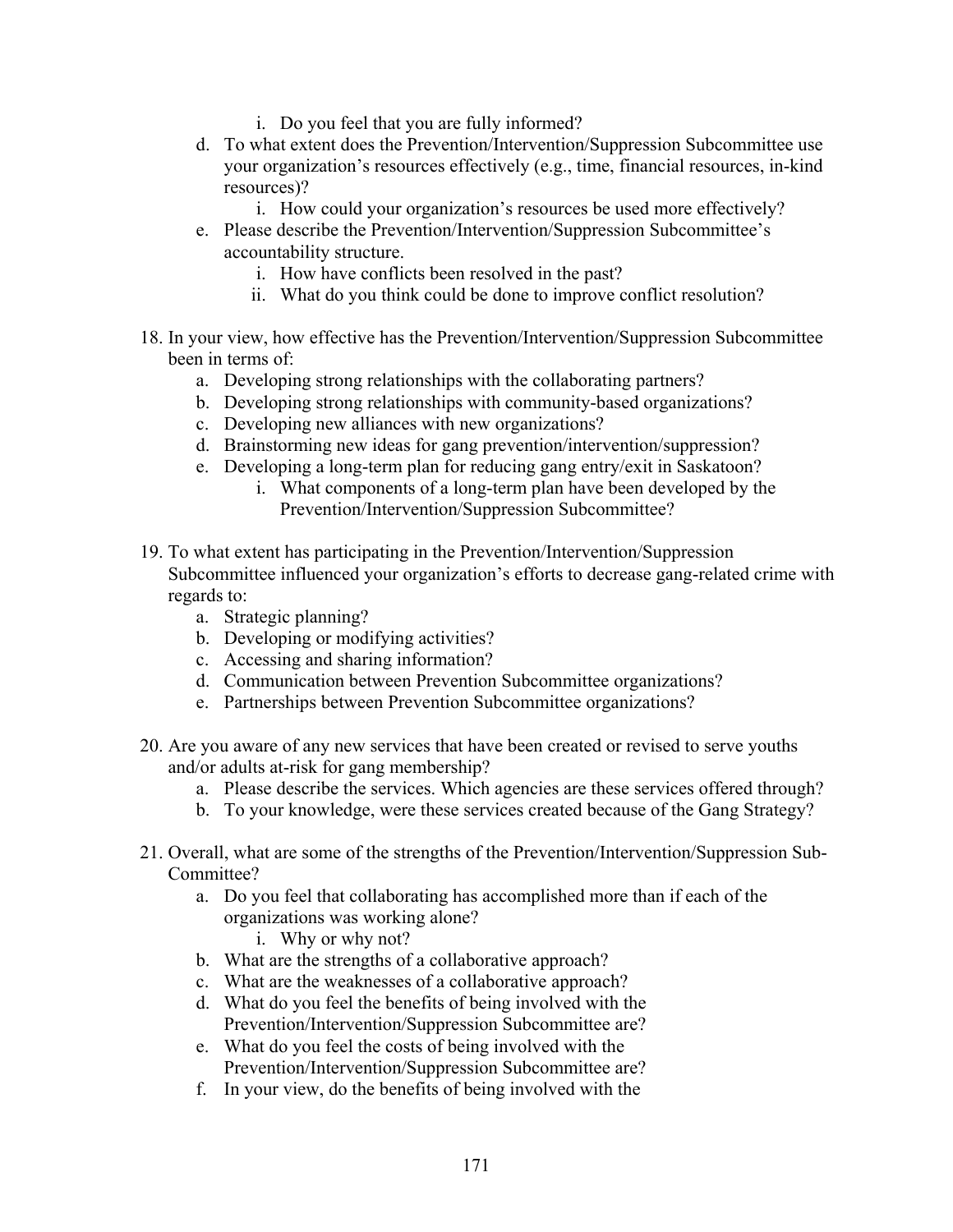Prevention/Intervention/Suppression Subcommittee outweigh the costs?

- 22. Overall, what are some areas that need to be improved upon?
	- a. What challenges and barriers has the committee had to overcome?
	- b. What can be done to improve the committee's functioning in the future?
- 23. Overall, how would you rate your experience with the Prevention/Intervention/Suppression Subcommittee? *(use card)*

| Verv<br>dissatisfied | Somewhat<br>dissatisfied | Neutral, in the middle,<br>neither satisfied nor<br>dissatisfied | Somewhat<br>satisfied | Very satisfied |
|----------------------|--------------------------|------------------------------------------------------------------|-----------------------|----------------|

- a. Why are you satisfied/dissatisfied?
- 24. Do you have any other comments that you want to make? Please feel free to discuss any issues that you feel are important to address.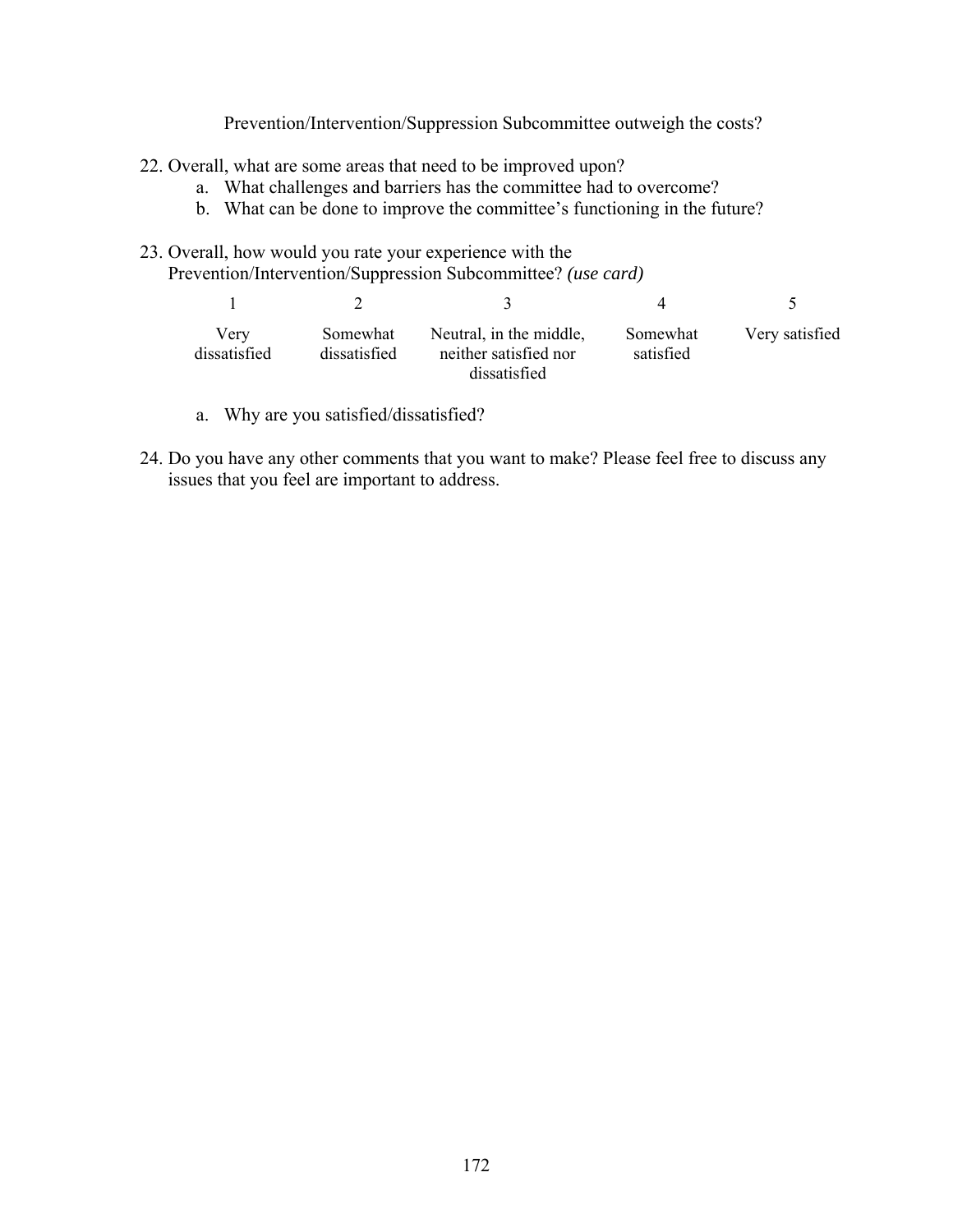# **Appendix F: Follow-up Interview with Community Forum Participants**

We are conducting these interviews as part of the evaluation of the Saskatoon Gang Strategy, part of which was the Community Forum held on January  $24<sup>th</sup>$ , 2008. You have been contacted for a follow-up interview because you indicated your willingness to be contacted on the Community Forum Feedback Sheet that you completed on the day of the forum. We are interested in gaining more in-depth opinions and comments about the Community Forum, as well as any resulting benefits, now that some time has passed.

- 1. Did you attend the forum for the entire day, or only part? Which part (e.g. morning/afternoon, presentations/group work/video presentation/hip-hop performance)? If so, why did you leave early (e.g. had to get to work, didn't think the rest of the days events were useful, etc.)?
- 2. a) On a scale of one to five, how would you rate the usefulness of the Community Forum?

| Not at all | Somewhat useful | Very useful |
|------------|-----------------|-------------|
| useful     |                 |             |

b) What was most useful? What was least useful?

- 3. What kind of information (if any) gained at the Community Forum did you share with your organization? In what way(s) (e.g. email, presentation, left pamphlets in common area, discussions with colleagues)?
- 4. a) One important issue identified and discussed at the Community Forum was the lack of communication and coordination among agencies serving gang-involved youth, or youth at risk for gang involvement, and their families. In your view, has communication or coordination among agencies improved since the Community Forum? On a scale of one to five, how much?

| Not at all | Somewhat | A lot |
|------------|----------|-------|

b) If yes  $(2 - 5$  on the scale), how so?

- 5. The Community Forum provided opportunities for networking (at coffee breaks, lunch, etc.). Did you meet any individuals from other agencies?
- 6. Have you contacted anyone that you met at the Community Forum regarding your work with gang-involved youth, or youth at risk for gang involvement, and their families? If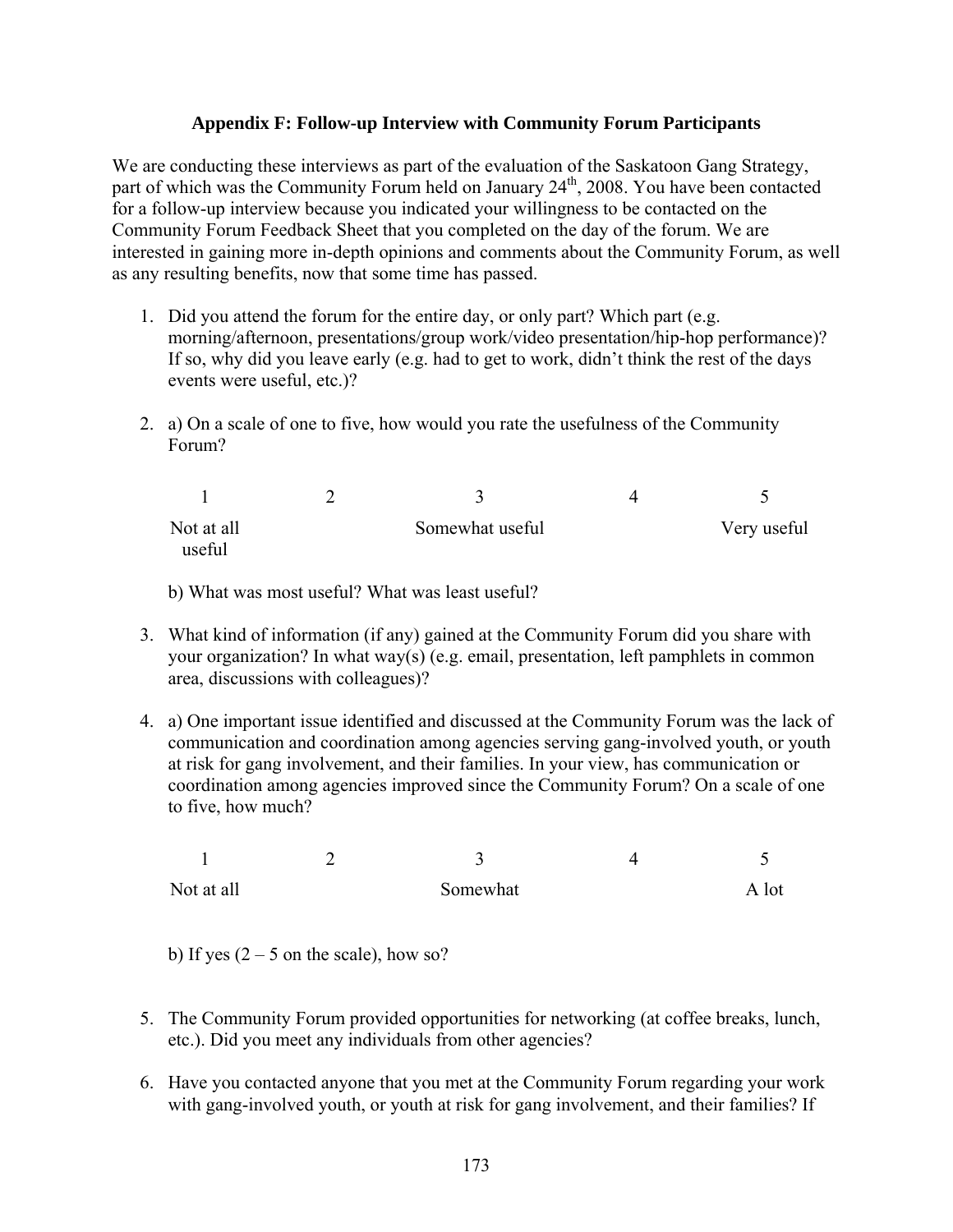yes, whom, and for what purpose (e.g. referral for services, information sharing, planning/coordination of services, etc.)?

- 7. Has anyone that you met at the Community Forum contacted you regarding their work with gang-involved youth, or youth at risk for gang involvement, and their families? If yes, for what purpose (e.g. referral for services, information sharing, planning/coordination of services, etc.)?
- 8. Are you aware of any agencies that may be coordinating their services as a result of the Community Forum? If yes, which agencies? How are they coordinating their services?
- 9. Are you aware of any agency networks that have been created or strengthened as a result of the Community Forum? If so, what agencies are involved?
- 10. Several gaps in service for gang-involved youth, or youth at risk for gang involvement, and their families were identified at the Community Forum, including: communication/coordination of services, housing, early intervention services, personal relationships/mentors for youth, and transportation, among others. Were any strategies to overcome these gaps identified/highlighted/developed at the Community Forum? If so, what were they?
- 11. Have any potential supports been developed as a result of the Community Forum that address any of these gaps? If so, what are they? How have they been developed? By whom?
- 12. Are you aware of any other new services/programs for gang-involved youth, or youth at risk for gang involvement, and their families that have been created or revised as a result of the Community Forum? If so, what are they?
- 13. Do you have any further comments regarding the Community Forum you wish to share?

Now I would like to ask you a few questions about Saskatoon's Gang Strategy.

- 14. Has your agency participated in any of the Gang Strategy Subcommittees (e.g., prevention, intervention, suppression)? If so, what is/was the nature of the participation (i.e., attend meetings, participate in initiative development/operation)?
- 15. Are you aware of any influence the Gang Strategy has had on your agency (i.e., new services/programs created, additional spots offered in existing services, more coordination between agencies, etc.)?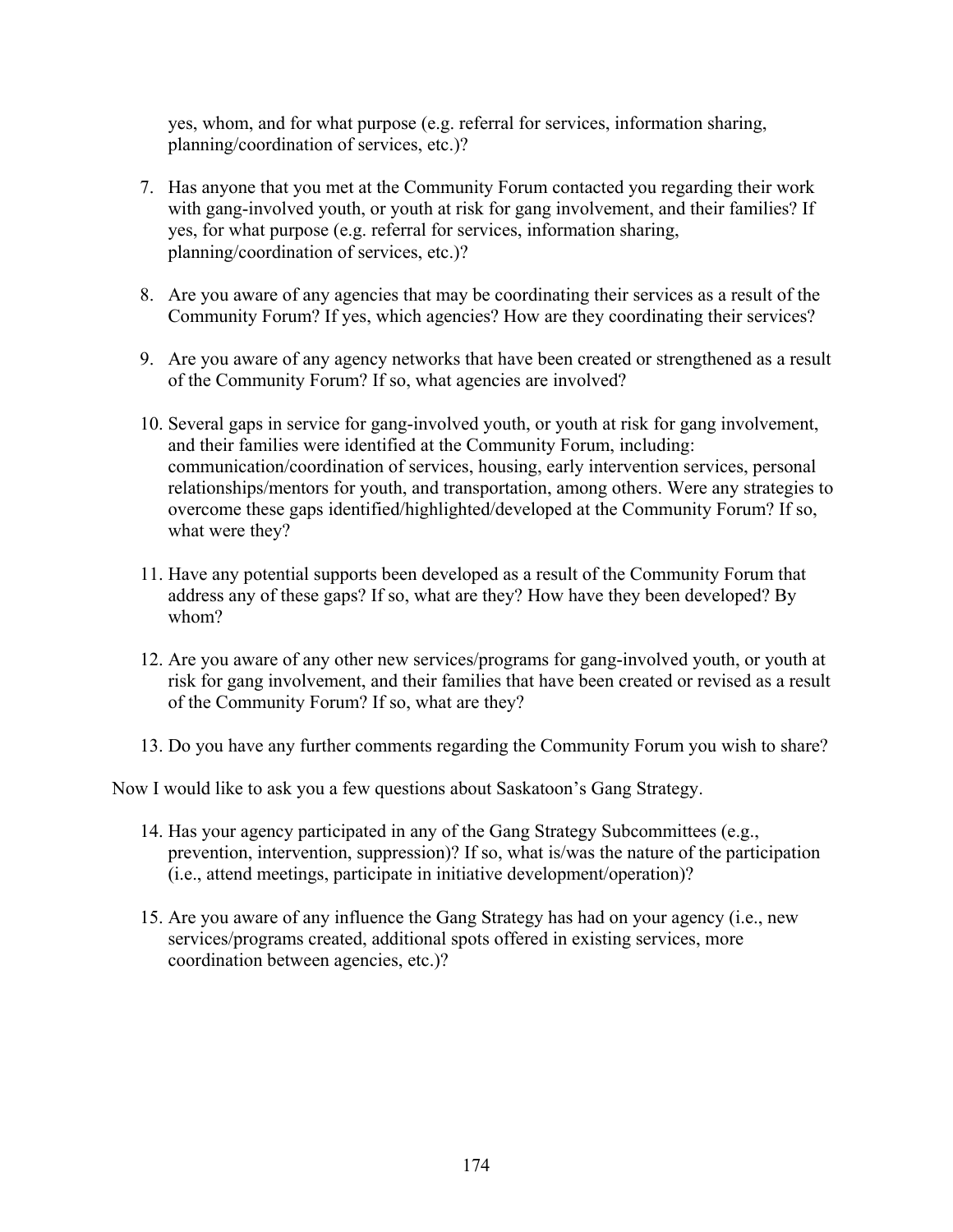### **Appendix G: Interviews with Program Clients**

We are doing these interviews as part of an evaluation of Saskatoon's Gang Strategy. We have asked a number of people who are involved with STR8-UP. Your answers will help us figure out how well the Strategy is working. Your individual answers will be kept confidential, and will not be shared with correctional staff, your probation officer, etc. The only exceptions are if you provide information about child abuse, intention to harm others or yourself, or if you disclose information about any new offences; then we are obligated to notify the authorities. Please answer the questions to the best of your abilities.

- 1. Are you involved in any activities/programs/sports? If so, which ones? How did you get involved with each one (i.e., through Community Connections Worker, Community Youth Worker, Probation Officer)?
- 2. Do you think these activities help keep you out of trouble? How so?
- 3. Are there more activities you'd like to get involved with? Which ones? Why?
- 4. Have you had any trouble getting into programs or activities that you want to get into? What were the troubles?
- 5. Do you think there are enough programs/activities out there to keep you out of trouble?
- 6. What kind of activities would you like to see offered? Why?
- 7. a) Do you think lots of people want to join a gang? Why would someone want to join a gang?
	- b) What are some good things that come from being in a gang?
	- c) What are some bad things that can happen from being in a gang?
- 8. a) Do you think things would be better or worse for you if you were in a gang?

| Much worse | Somewhat<br>worse | Same | Somewhat<br>better | Much better |
|------------|-------------------|------|--------------------|-------------|

- b) What would be better?
- c) What would be worse?
- 9. Do people try to get you to join a gang? How often does that happen? (e.g., everyday, every week, maybe once or twice a month, maybe once or twice a year, never)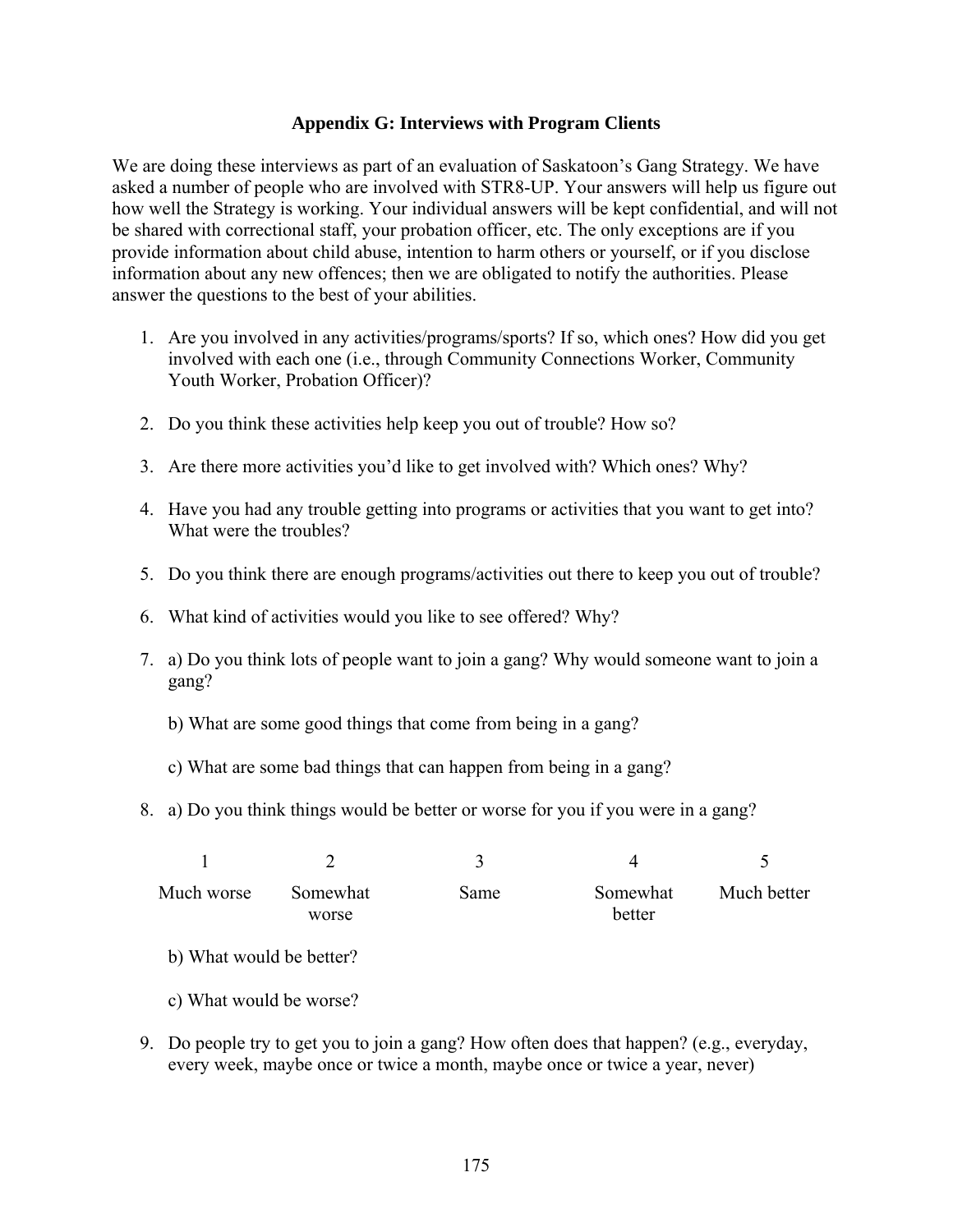- 10. Are gangs trying to get more people to join their gangs? When people are asked to join a gang, do you think most of them do?
- 11. Do you think there are more or less people in gangs than a couple of years ago?
- 12. a) If someone is committing crimes for their gang, or with other people in their gang, do you think the police would catch them?
	- b) How likely do you think getting caught would be?

|                      |                    |                                      | $\Delta$           |             |
|----------------------|--------------------|--------------------------------------|--------------------|-------------|
| Not at all<br>likely | Not very<br>likely | Neutral ("half and<br>half", "in the | Somewhat<br>likely | Very likely |
|                      |                    | middle")                             |                    |             |

- 13. Do you think that the police have cracked down on gangs lately? How so? (e.g., more patrols, giving more charges more for little things, etc.)
- 14. Do you think the police are doing anything to keep gangs from doing more crime? Is it pretty easy to do crime and not get caught?
- 15. If someone wanted to leave their gang, do you think they could? Are there any services or programs that you know of that could help them? Like what? How would they help?
- 16. Do you have any personal experience with gangs yourself?
- 17. Are you involved in a gang now? (*If "no" were you involved with a gang in the past?*)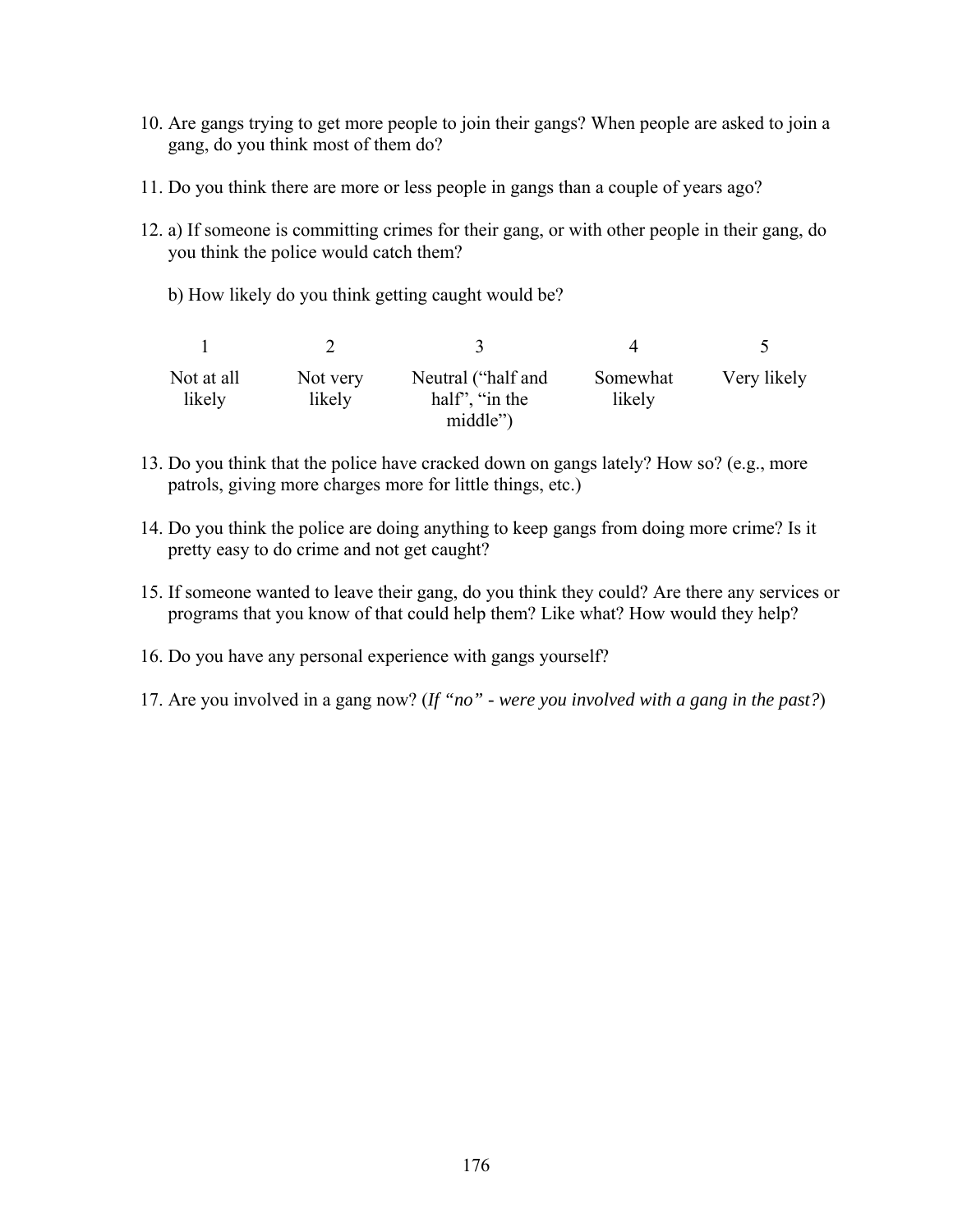# **Appendix H: Parent/Guardian Contact Script (Program Staff)**

Process and Outcome Evaluation of the Saskatoon Gang Strategy

# **Youth Worker Parental Contact Script**

The Gang Strategy of Saskatoon was created in order to reduce gang activity in the city of Saskatoon. Researchers from the University of Saskatchewan are doing a research study to look at how the Strategy is working. I think that [name of client] would be able to provide the researchers with insight into this issue by providing [his/her] opinions about the gang situation in Saskatoon.

[Client] would receive \$20 in gift certificates for participating in the study. I am calling to ask your permission to give your name and phone number to the researchers so they can talk with you about the study and explain what would be involved in more detail.

- *YES:* "Thank you very much. I will give your name and number to the researchers so they can contact you."
- *NO:* "Thank you for your time."

**Consent** *(To be completed by the Community Youth Worker):*

I received permission from name of parent to give his/her name and telephone number to Dr. Stephen Wormith, Department of Psychology, University of Saskatchewan.

Name of Parent:

Phone Number: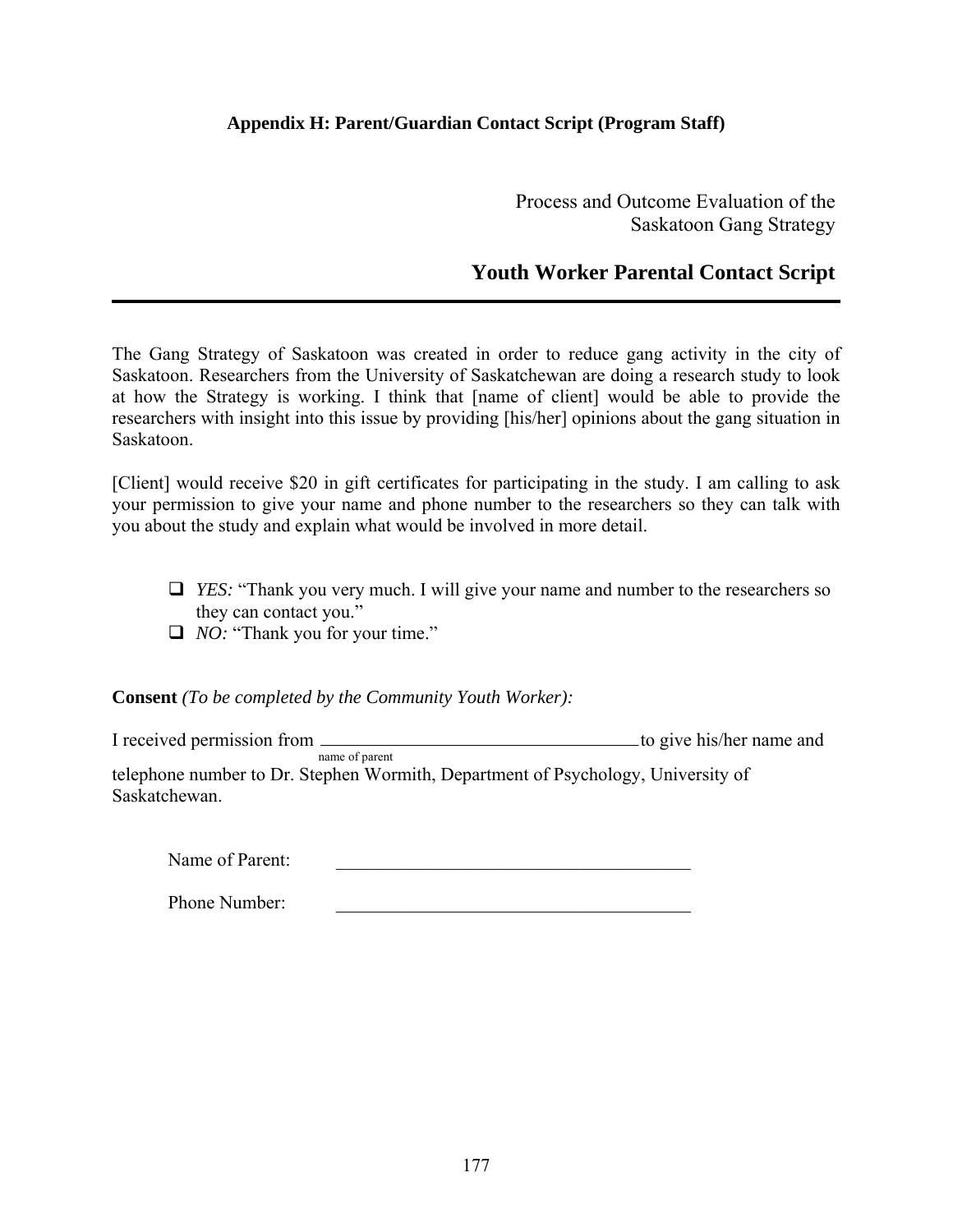# **Appendix I: Parent/Guardian Contact Script (Researcher)**

Process and Outcome Evaluation of the Saskatoon Gang Strategy

# **Researcher Parental Contact Script**

Name of Client:

I am part of a group of researchers from the University of Saskatchewan. We are conducting a research project that includes looking at the Community Connections program. Your [son/daughter] has identified as someone who may be able to provide us with insight into this program.

The goal of the research is to get an accurate idea of how the program has been working. Therefore, we would like to interview a number of people, including [client] to get [his/her] comments. [Client]'s participation in the study is completely voluntary. All of the comments provided by the participants, including [client], will be confidential. Your [son/daughter] will receive a \$20 Wal-Mart gift certificate for participating in the interview.

If you give us permission to contact [client], we will get in touch with [him/her] and invite [him/her] to participate in the study. We will arrange a time and place to meet for the interview. The interview will last about 30 minutes.

Do I have your permission to contact [client] to invite [him/her] to participate?

 $\mathcal{L}_\text{max}$  and  $\mathcal{L}_\text{max}$  and  $\mathcal{L}_\text{max}$  and  $\mathcal{L}_\text{max}$  and  $\mathcal{L}_\text{max}$  and  $\mathcal{L}_\text{max}$ 

- *NO:* "Thank you for your time."
- *YES:* "Thank you very much.

Contact Info for youth:

**Consent:** To be completed by the researcher:

I described the research study and received permission from

to invite

Name of Parent to participate in the study.

l,

Name of Client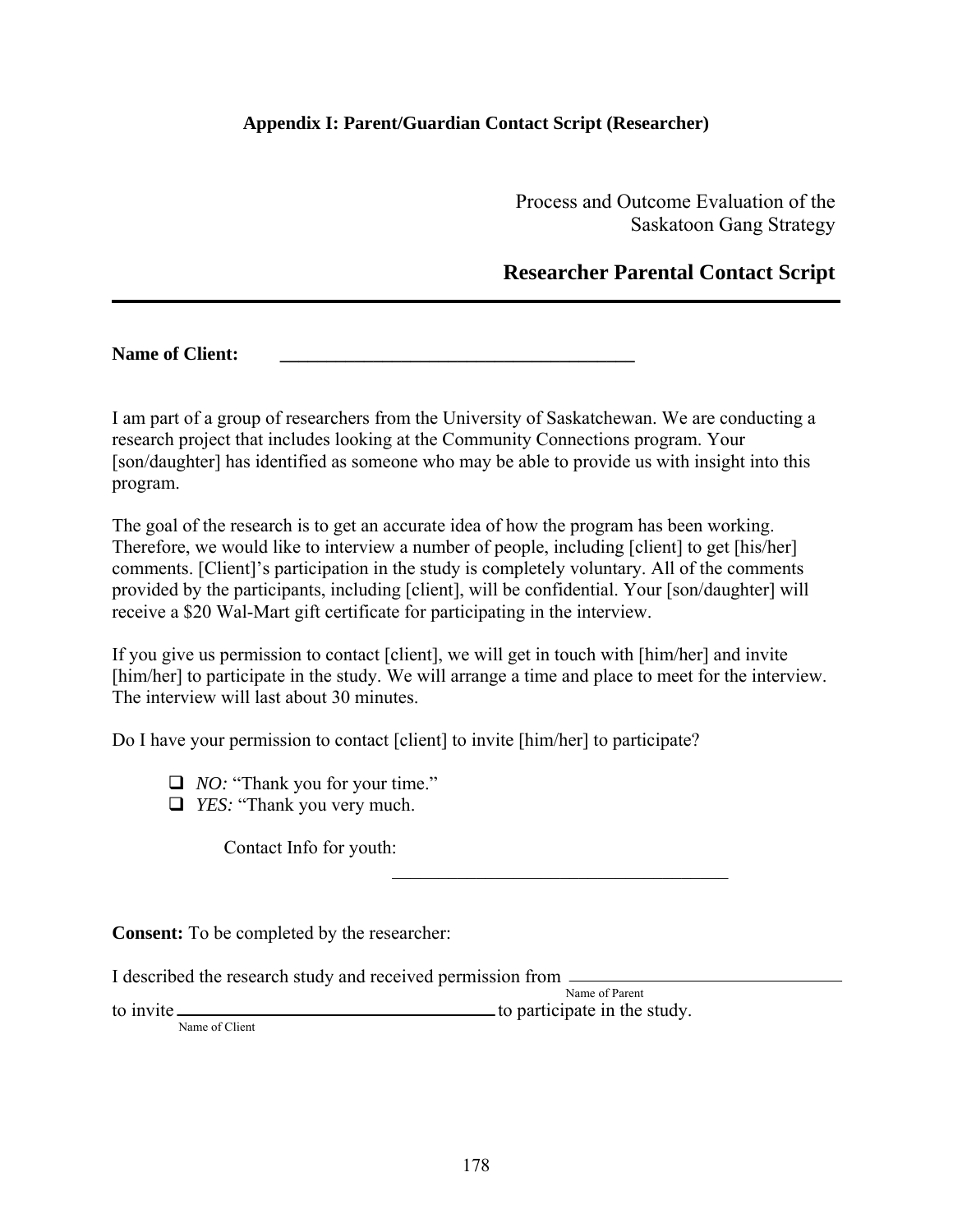### **Appendix J: Interview with Community Resource Coordinator**

We are conducting this interview as part of the evaluation of Saskatoon's Gang Strategy. In your role as Community Resource Coordinator, your position was the only one directly funded by the Gang Strategy (through NCPC), so your activities in this position, comments and perspective are particularly valuable.

- 1. First, could you list and provide a brief description of each of the activities that you conducted in your role as Community Resource Coordinator?
- 2. Please provide an approximate percentage of your time that was taken up by each activity (e.g., presentations, one-to-one work with active gangs/members or those at risk for gang involvement, community liaison with other agencies, development of gang awareness materials, administrative work/meetings).
- 3. Please describe the general content of your presentations for each type of audience (e.g., school children, parent groups, community organizations, etc.).
- 4. What agencies did you liaise with (e.g., correctional agencies, Aboriginal agencies/bands, community-based organizations, government departments – city/municipal, provincial, federal)? Could you list them from the agencies with whom you had the most contact to the least contact.
- 5. Did you encounter any barriers or obstacles in trying to carry out your duties? If so, what where they and were you able to overcome them? How?
- 6. a) Were there activities that were particularly well received? If so, what were they? b) Were there agencies or organizations that were particularly receptive to your efforts? If so, what were they?
- 7. Do you have any general "lessons learned"?
- 8. In terms of increasing awareness of gangs in Saskatoon, what worked best? Why? What worked least? Why?
- 9. In terms of your duties and activities, what seemed to work best? Why? What worked least? Why?
- 10. In terms of your accountability, could you describe your reporting relationship? (i.e., who you reported to? how often? how well your reporting worked? any comments?)
- 11. Now that your position has expired, are you aware of any ways in which your work is continuing? Or, any ways in which it would be possible for your work to continue?
- 12. Do you have any other comments regarding your work as Community Resource Coordinator that you would like to share?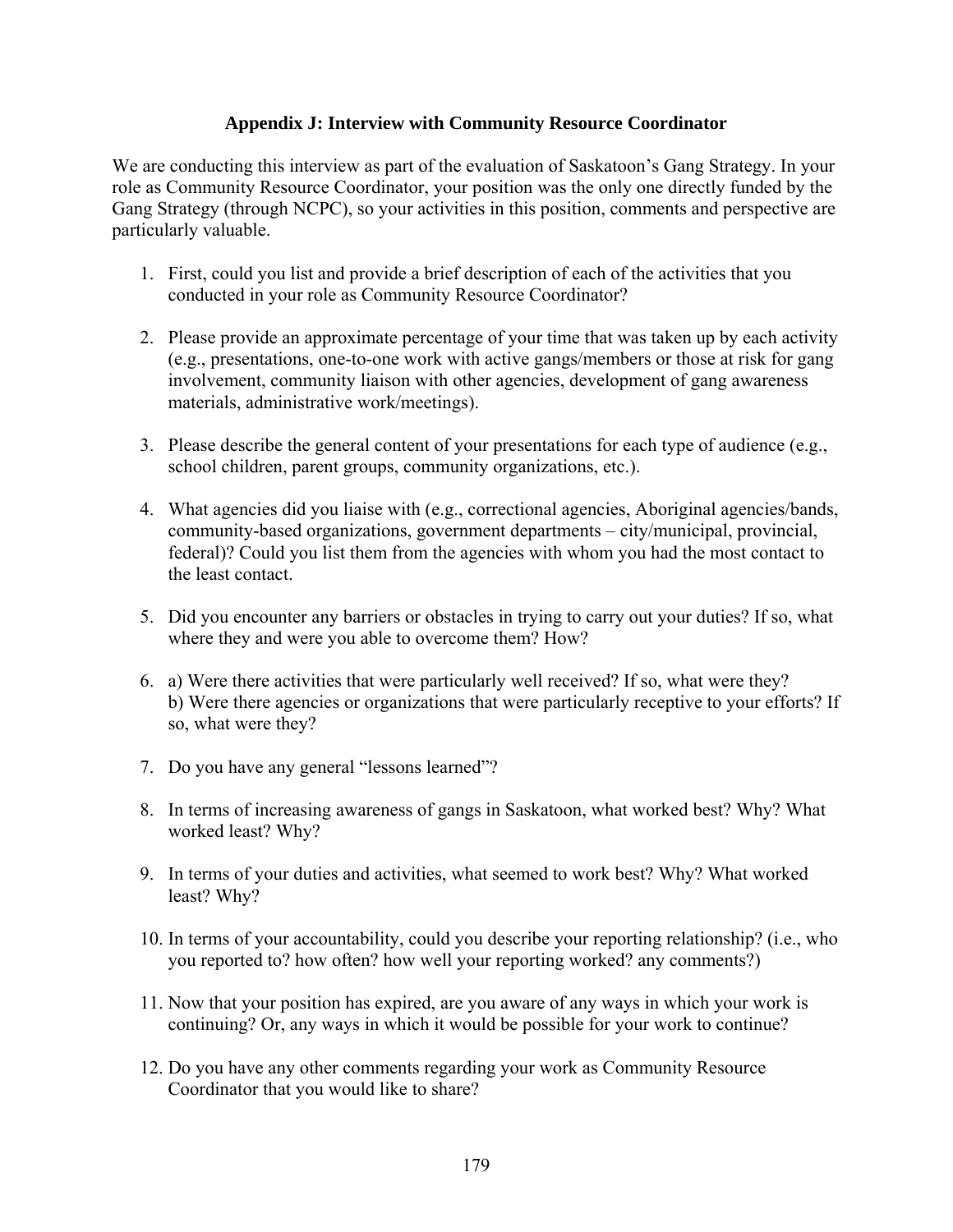13. Do you have any other comments regarding Saskatoon's Gang Strategy that you would like to share?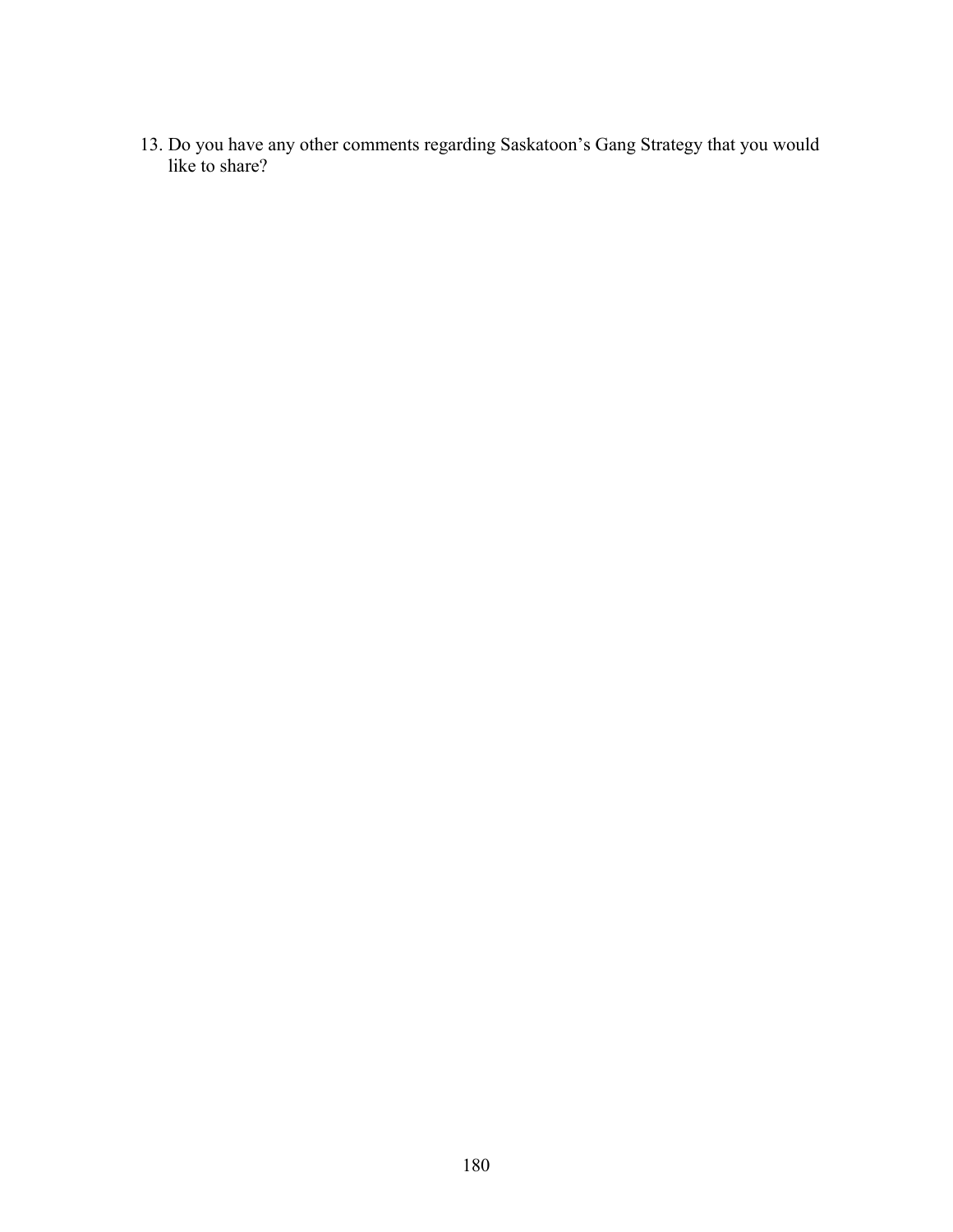### **Appendix K: Interview with the Originator of STR8-UP**

We are doing these interviews as part of an evaluation of Saskatoon's Gang Strategy. We feel that you are in a unique position to comment on gangs in Saskatoon and your comments and perspective would be very valuable to us. We would also like to know more about your work.

#### **About you and your role**

- 1. Can you describe some of the activities you do in regards to gangs?
- 2. How did your position and role develop?
- 3. How are you funded? (Church? City of Saskatoon?)
- 4. What kinds of things do you do to address the issue of gangs in Saskatoon?
- 5. How much time (percent of your job) is devoted to gang issues?

### **About your observations and perceptions of gang activity in Saskatoon**

- 6. Are the gang affiliated individuals you work with involved in any particular services or programs? If so, which ones?
- 7. a) Do you think lots of people want to join a gang? Why would someone want to join a gang?
	- b) What are some good things that come from being in a gang?
	- c) What are some bad things that can happen from being in a gang?
- 8. Do you think gangs are trying to get more people to join their gangs? When people are asked to join a gang, do you think most of them do?
- 9. Do you think there are more or less people in gangs than a couple of years ago?
- 10. Do you think that the police have cracked down on gangs lately? How so? (e.g., more patrols, giving more charges more for little things, etc.)
- 11. Do you think the police are doing anything to keep gangs from doing more crime? Is it pretty easy to do crime and not get caught?
- 12. What things make it hard for someone to leave their gang?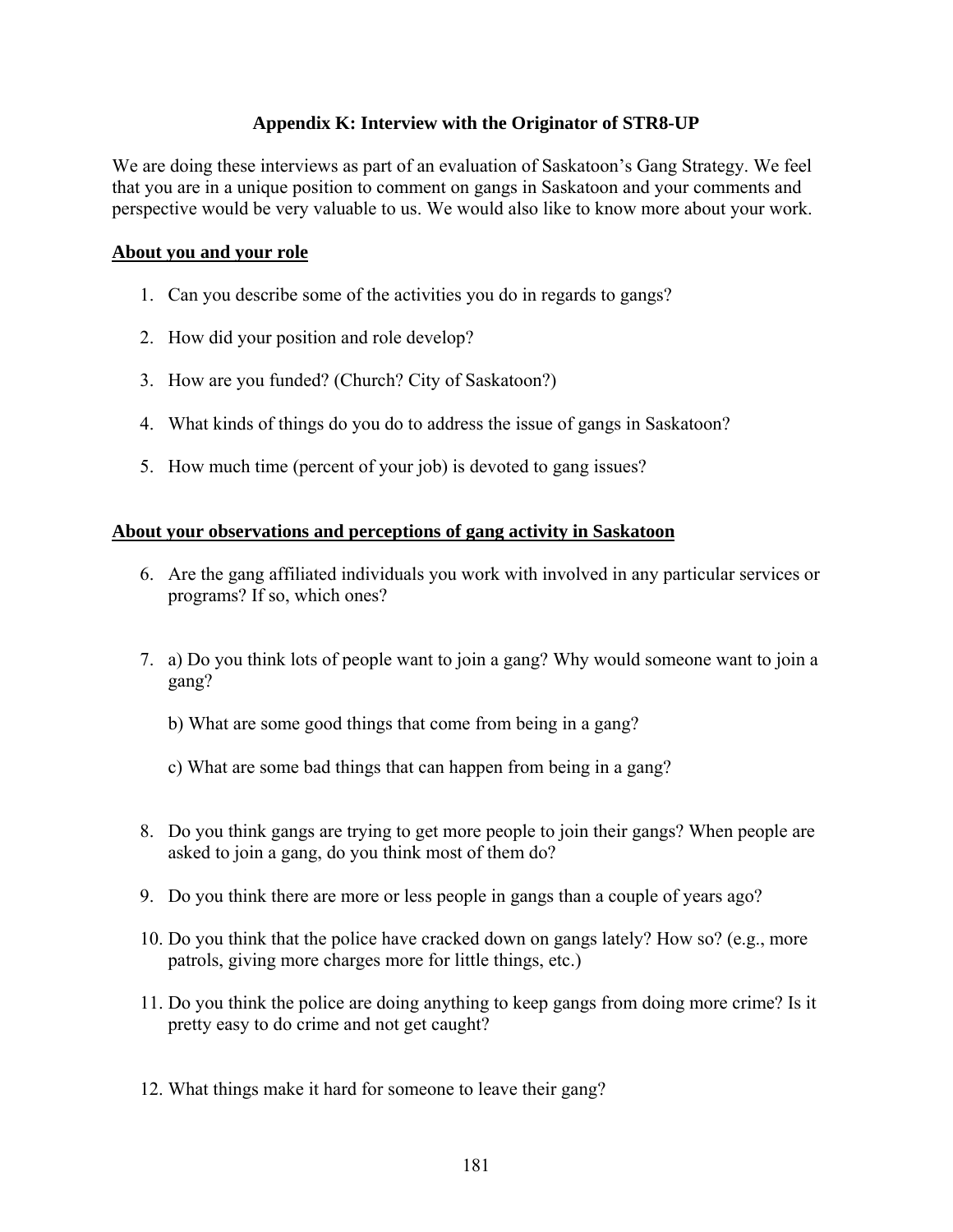### **About your thoughts and recommendations for the future**

- 13. If someone wanted to leave their gang, do you think they could? Are there any services or programs that you know of that could help them? Like what? How would they help?
- 14. Do you think there are enough services/programs out there to keep kids out of trouble?
- 15. What kind of services/programs would you like to see offered? Why?
- 16. Is there some way in which the Gang Strategy could assist you in your efforts to address gang activity in Saskatoon?
- 17. Is there anything else you would like to say to help us understand gangs in Saskatoon?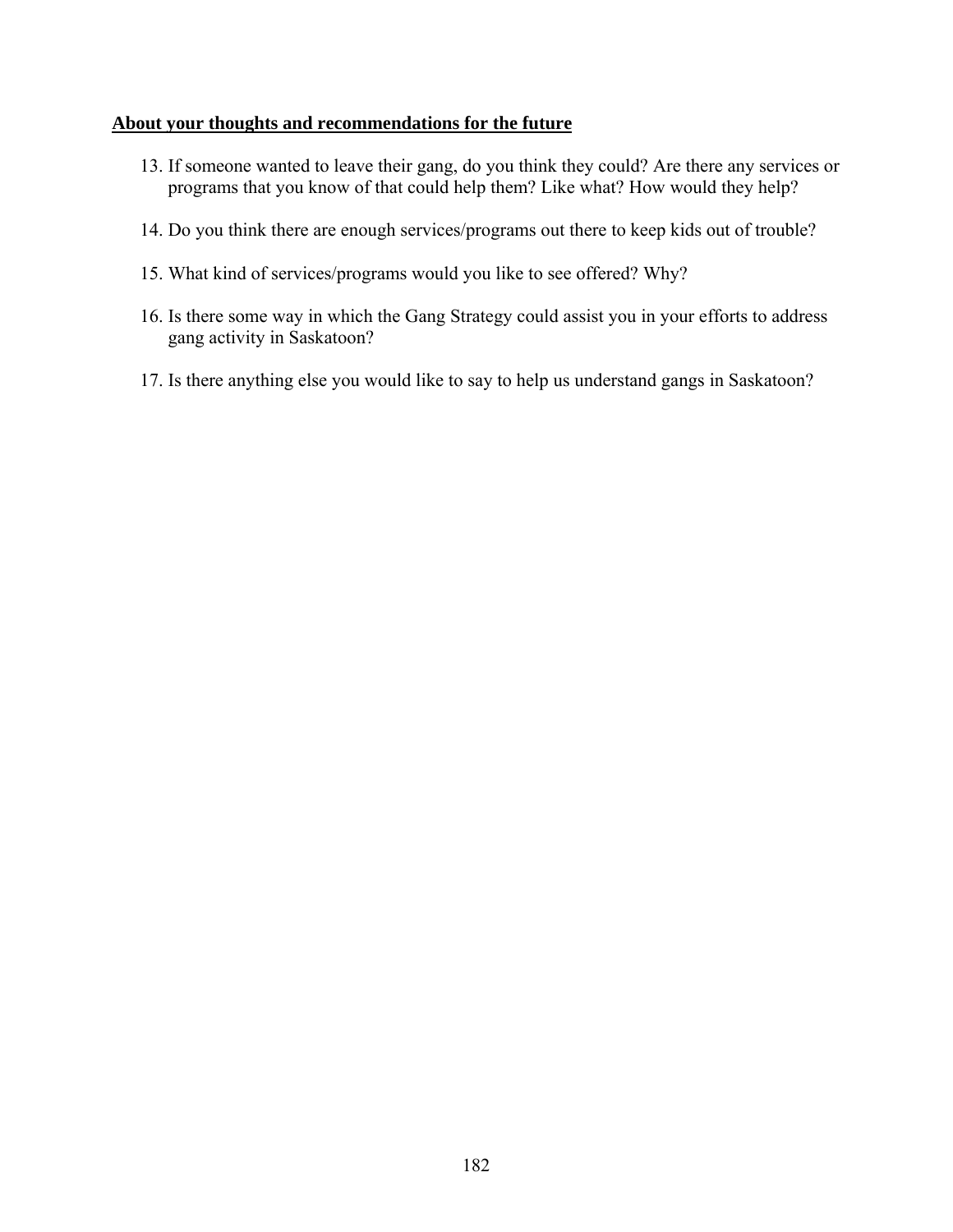# **Appendix L: Community Resource Coordinator Presentation Evaluation Form**

|    | <b>Presentation: Gang Awareness and Prevention</b><br>Presenter(s): Harvey Shunderch.<br>Location: $PAS$ | Date: $\frac{\partial \psi}{\partial y}$ Nov 1 |        |                                              |                                                                     |
|----|----------------------------------------------------------------------------------------------------------|------------------------------------------------|--------|----------------------------------------------|---------------------------------------------------------------------|
|    | Please $\sqrt{\ }$ check each item using the scale from 1 (lowest) to 5 (highest)<br><b>Description</b>  |                                                | Lowest |                                              | <b>Highest</b>                                                      |
| 1. | Clearly explained objectives                                                                             |                                                |        |                                              | $1 \t2 \t3 \t4 \t/ 5$                                               |
| 2. | Presentation objectives achieved                                                                         |                                                |        |                                              | $\frac{1}{2}$ $\frac{2}{3}$ $\frac{4}{1}$ $\frac{1}{5}$             |
| 3. | Useful information                                                                                       |                                                |        |                                              | $1 \t2 \t3 \t4 \t5$                                                 |
| 4. | Useful handouts                                                                                          |                                                |        |                                              | $1\frac{2}{3}$ $4\frac{3}{5}$                                       |
| 5. | Overall grade for presentation                                                                           |                                                |        |                                              | $1\quad 2\quad 3\quad 4\quad 5$                                     |
|    | The highlights were: $_{\text{min}}$ (material) changes that                                             |                                                |        |                                              |                                                                     |
|    | One idea I can use in the future: Constant present of constant                                           |                                                |        |                                              |                                                                     |
|    | upreates<br>Suggested topics for future presentations:                                                   |                                                |        |                                              | .<br>1980 - Paul Barbara, meny an <mark>glicki me</mark> ny alam ka |
|    | veellent<br>Other comments: $\mathbb{Z}$                                                                 |                                                |        |                                              |                                                                     |
|    | This presentation increased my:                                                                          | Knowledge of gangs<br>Parenting skills         |        | $Yes \swarrow No \dots$<br>$Yes \t\t\t\t No$ |                                                                     |
|    | Name & Email (optional):                                                                                 |                                                |        |                                              |                                                                     |
|    |                                                                                                          |                                                |        |                                              |                                                                     |

Ī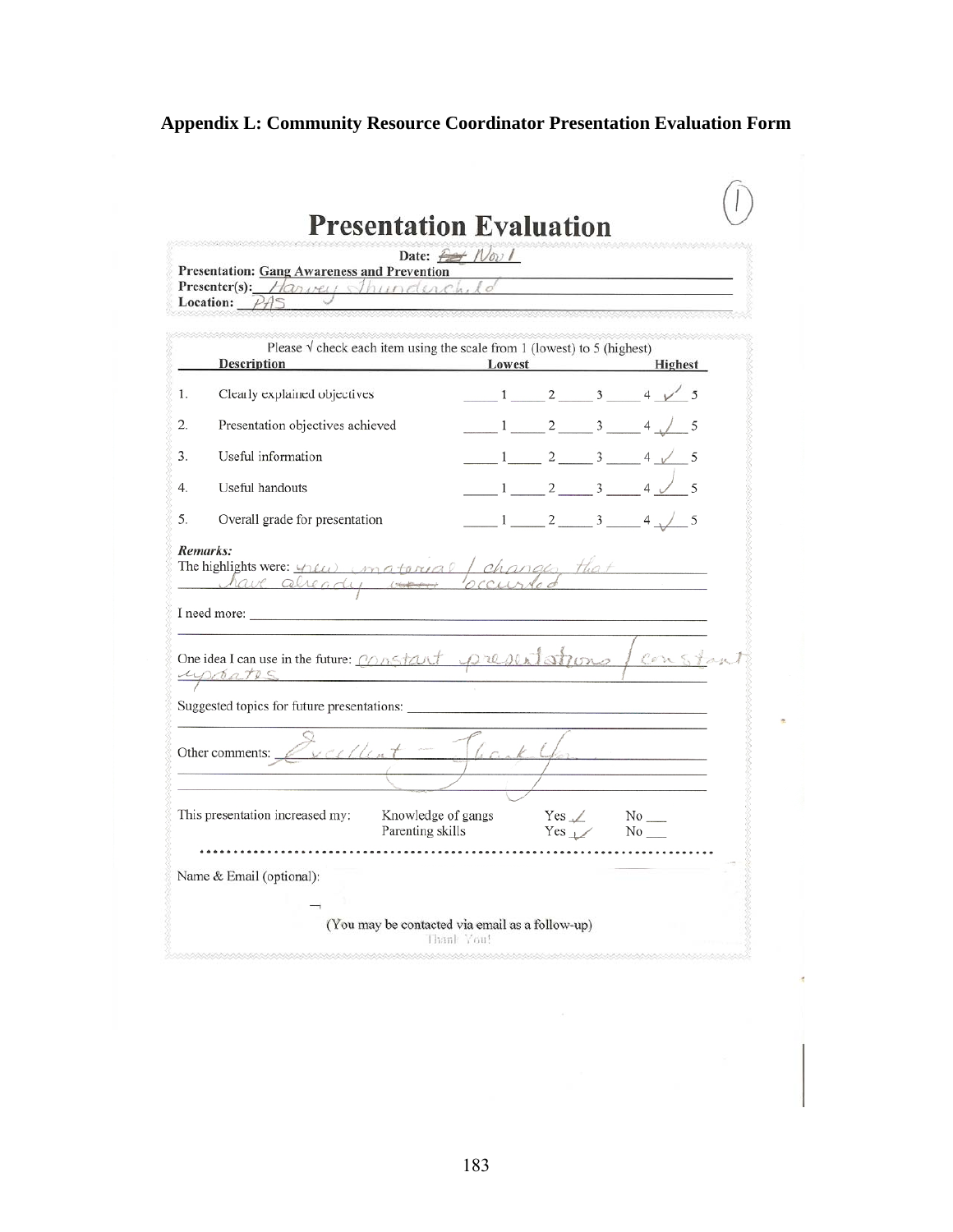# **Appendix M: Summary of Gang Affiliated Participant Responses to Questions in the Structured Interview**

Table 1. A quantitative summary of participant responses obtained during the qualitative interview component of this evaluation. Interviews were conducted with males and females in custody, as well as males, females and youth in the community. Although not all of these participants were current or previous gang members, providing a much needed insight into the gangs in Saskatoon. The number of people who responded is indicated before the response. Not all responses total the number of people in a given category since participants were not all asked every question and some participants were unable to answer some questions.

|                               | Custody         |           | <b>Community</b> |                   |             | <b>Total</b>       |
|-------------------------------|-----------------|-----------|------------------|-------------------|-------------|--------------------|
|                               | Male            | Female    | Male             | Female            | Male Youth  | $(N=24)$           |
|                               | $(N=4)$         | $(N=3)$   | $(N=5)$          | $(N=10)$          | $(N=2)$     |                    |
| Are you involved in any       | $3 - Yes$       | $3 - No$  | $5 - Yes$        | $10 - Yes$        | $2 - No$    | $18 - Yes$         |
| activities/programs/sports?   | $1 - No$        |           |                  |                   |             | $6 - No$           |
| Do you think these activities | $2 - Yes$       | N/A       | $5 - Yes$        | $3 - Yes$         | N/A         | $10 - Yes$         |
| help keep you out of          | $1 -$ Unsure    |           |                  | $3 -$ Somewhat    |             | $3 -$ Somewhat     |
| trouble?                      |                 |           |                  | $2 - Not needed$  |             | $1 -$ Unsure       |
|                               |                 |           |                  |                   |             | $2 - Not needed$   |
| Are there more activities     | $3 - Yes$       | $2 - Yes$ | $5 - Yes$        | $7 - Yes$         | $2 - Yes$   | $19 - Yes$         |
| you'd like to get involved    | $1 - No$        | $1 - No$  |                  | $2 - No$          |             | $4 - No$           |
| with?                         |                 |           |                  |                   |             |                    |
| Have you had any trouble      | $1 - Yes$       | $1 - Yes$ | $3 - Yes$        | $2 - Yes$         | $2 - No$    | $7 - Yes$          |
| getting into programs or      | $3 - No$        | $2 - No$  | $2 - No$         | $8 - No$          |             | $17 - No$          |
| activities that you want to   |                 |           |                  |                   |             |                    |
| get into?                     |                 |           |                  |                   |             |                    |
| Do you think there are        | $3 - Yes$       | $1 - Yes$ | $3 - Yes$        | $3 - Yes$         | $1 - Yes$   | $11 - Yes$         |
| enough programs/activities    | $1 - Unknown$   | $2 - No$  | $1 - No$         | $1 - Yes$ but not | $1 - No$    | $1 - Yes$ , not    |
| out there to keep you out of  |                 |           | $1 - Unknown$    | accessible        |             | accessible         |
| trouble?                      |                 |           |                  | $2 - No$          |             | $2 - Unknown$      |
|                               |                 |           |                  |                   |             | $6 - No$           |
| What kind of activities       | -Rec. for youth | -Activity | -Employment      | -Domestic         | -Basketball | -Activity programs |
| would you like to see         | -Sports         | programs  | assistance       | violence support  | -Volleyball | -Basketball        |
| offered?                      |                 | -Rec. For | -Presentations   | groups            |             | -Domestic violence |
|                               |                 | youth     | -Parenting       | -Rec. for youth   |             | support groups     |
|                               |                 |           | classes          | -Sports           |             | -Employment        |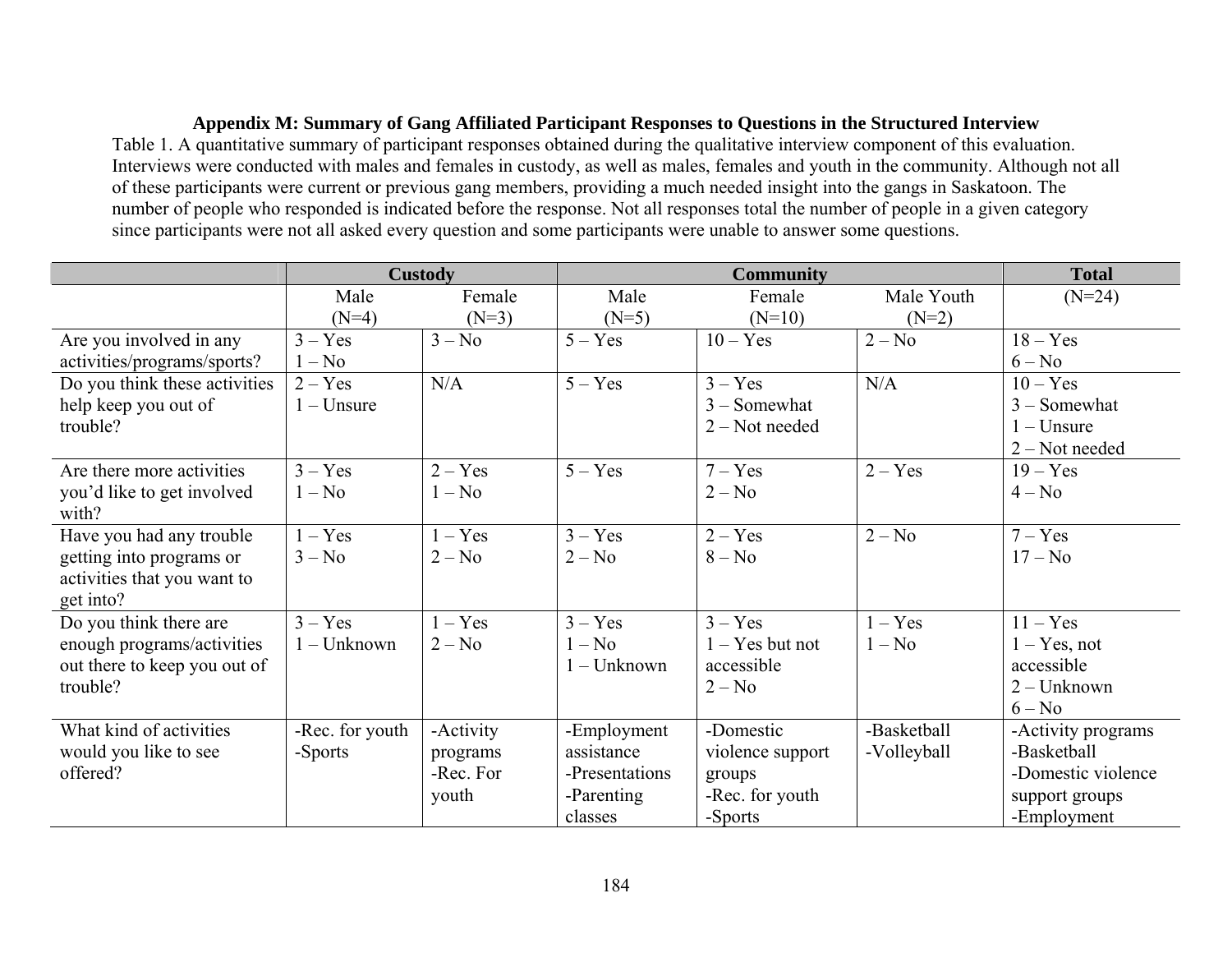| Do you think lots of people<br>want to join a gang?    | $4 - Yes$                                                                             | $3 - Yes$                                                           | -Rec. for youth<br>-Treatment<br>Centres<br>$5 - Yes$                                        | $8 - Yes$<br>$1 - No$                                                                                                                                    | - Sometimes<br>$1 - No$ | assistance<br>-Presentations<br>-Parenting classes<br>-Rec. for youth<br>-Sports<br>-Treatment Centres<br>-Volleyball<br>$20 - Yes$<br>$1 -$ Sometimes<br>$2 - No$                                                                                                                                 |
|--------------------------------------------------------|---------------------------------------------------------------------------------------|---------------------------------------------------------------------|----------------------------------------------------------------------------------------------|----------------------------------------------------------------------------------------------------------------------------------------------------------|-------------------------|----------------------------------------------------------------------------------------------------------------------------------------------------------------------------------------------------------------------------------------------------------------------------------------------------|
| Why would someone want<br>to join a gang?              | -Intimidation<br>-Money<br>-Power<br>-Protection<br>-Safety<br>-Sense of<br>belonging | -Family<br>-Look cool<br>-Popularity<br>-To be part of<br>something | -Family<br>-Lack of<br>positive role<br>models<br>-Lonely<br>-Media<br>-Money<br>-Protection | -Drugs<br>-Family<br>-Food<br>-Look cool<br>-Money<br>-Peer pressure<br>-Protection<br>-Put girls on the<br>street<br>-Sense of<br>belonging<br>-Shelter | -Protection             | -Drugs<br>-Family<br>-Food<br>-Intimidation<br>-Lack of positive<br>role models<br>-Lonely<br>-Look cool<br>-Media<br>-Money<br>-Peer pressure<br>-Popularity<br>-Power<br>-Protection<br>-Put girls on the<br>street<br>-Safety<br>-Sense of belonging<br>-Shelter<br>-To be part of<br>something |
| What are some good things<br>that come from being in a | -Nothing                                                                              | -Reputation<br>-Protection                                          | -Family<br>-Learn to fight                                                                   | -Protection<br>-Feeling safe                                                                                                                             | -Family<br>-Brothers    | -Belonging<br>-Brothers                                                                                                                                                                                                                                                                            |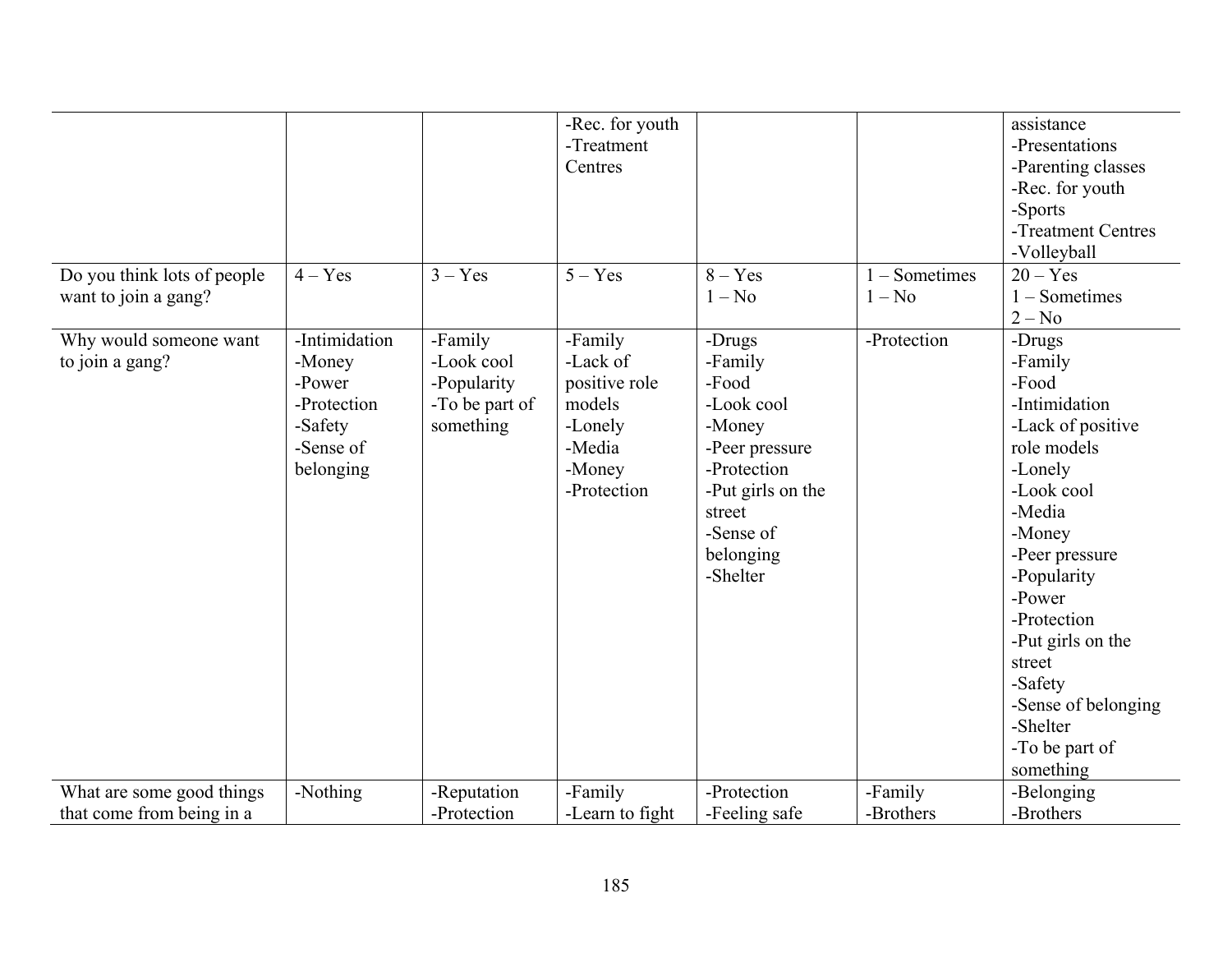| gang?                      |                 | -Money                        |                   | -Solidarity        |          | -Companionship            |
|----------------------------|-----------------|-------------------------------|-------------------|--------------------|----------|---------------------------|
|                            |                 | -Drugs                        | Companionship     | -Respect           |          | -Drugs                    |
|                            |                 | -Family                       | -Power            | -Belonging         |          | -Family                   |
|                            |                 |                               | -Partying         | -Togetherness      |          | -Feeling safe             |
|                            |                 |                               |                   |                    |          | -Learn to fight           |
|                            |                 |                               |                   |                    |          | -Money                    |
|                            |                 |                               |                   |                    |          | -Nothing                  |
|                            |                 |                               |                   |                    |          | -Partying                 |
|                            |                 |                               |                   |                    |          | -Power                    |
|                            |                 |                               |                   |                    |          | -Protection               |
|                            |                 |                               |                   |                    |          | -Reputation               |
|                            |                 |                               |                   |                    |          | -Respect                  |
|                            |                 |                               |                   |                    |          | -Solidarity               |
|                            |                 |                               |                   |                    |          | -Togetherness             |
|                            | -Bossed around  |                               |                   |                    | -Enemies |                           |
| What are some bad things   |                 | -Family getting<br>in trouble | -Drugs<br>-Killed | - Reputation       | -Jail    | - Reputation              |
| that can happen from being | -Disrespected   |                               |                   | damaged<br>-Killed |          | damaged<br>-Bossed around |
| in a gang?                 | -Family getting | -Stabbings                    | -Have to          |                    | -Killed  |                           |
|                            | killed          |                               | victimize         | -Doing things you  | -Stabbed | -Disrespected             |
|                            | -Killed         |                               | people            | don't want to      |          | -Doing things you         |
|                            | -Losing family  |                               | -Jail             | -Drugs             |          | don't want to             |
|                            | -Paralyzed      |                               | -Judgement        | -Hurt              |          | -Drugs                    |
|                            |                 |                               | from family       | -Jail              |          | -Enemies                  |
|                            |                 |                               | -Kill somebody    | -Loss of culture   |          | -Family getting in        |
|                            |                 |                               | -Not real family  | -Poverty           |          | trouble/killed            |
|                            |                 |                               |                   | -Prostitution      |          | -Have to                  |
|                            |                 |                               |                   | -STIs              |          | victimize/kill people     |
|                            |                 |                               |                   |                    |          | -Hurt                     |
|                            |                 |                               |                   |                    |          | -Jail                     |
|                            |                 |                               |                   |                    |          | -Judgement from           |
|                            |                 |                               |                   |                    |          | family                    |
|                            |                 |                               |                   |                    |          | -Killed                   |
|                            |                 |                               |                   |                    |          | -Losing family            |
|                            |                 |                               |                   |                    |          | -Loss of culture          |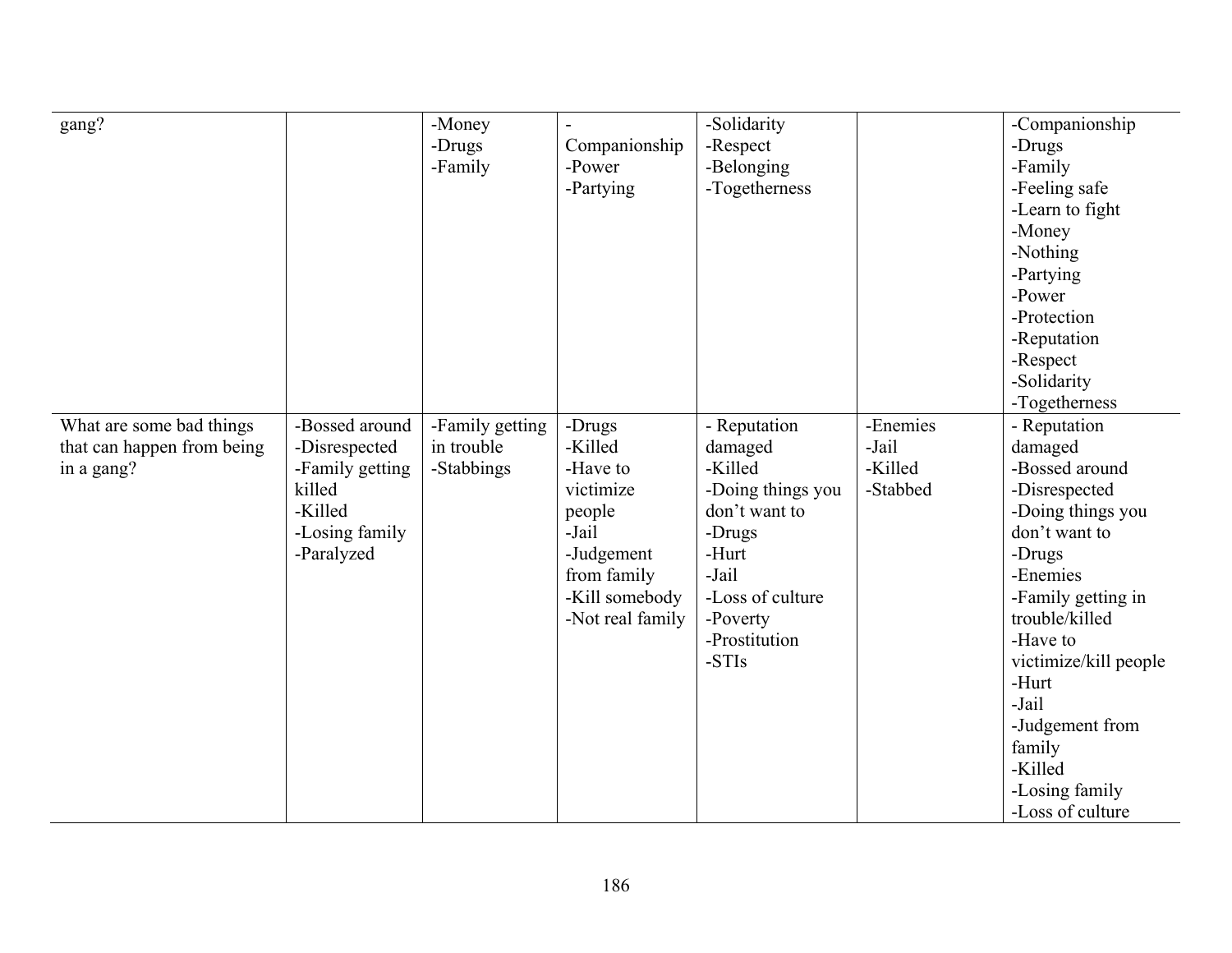|                                                                                   |                                                                                                                       |                                                                                                                |                                             |                                                                                                                              |                                | -Not real family<br>-Paralyzed<br>-Poverty<br>-Prostitution<br>-Stabbed<br>-STIs                                                                                                           |
|-----------------------------------------------------------------------------------|-----------------------------------------------------------------------------------------------------------------------|----------------------------------------------------------------------------------------------------------------|---------------------------------------------|------------------------------------------------------------------------------------------------------------------------------|--------------------------------|--------------------------------------------------------------------------------------------------------------------------------------------------------------------------------------------|
| Do you think things would<br>be better or worse for you if<br>you were in a gang? | $4 - Much$<br>worse                                                                                                   | $1 - Much$<br>worse<br>1- Somewhat<br>better<br>$1 -$ Somewhat<br>worse                                        | $5 -$ Much worse                            | $6 -$ Much worse<br>$2 -$ Somewhat<br>worse<br>1 - Same                                                                      | - Much worse<br>$1 - Better$   | 17- Much worse<br>3 - Somewhat worse<br>$1 - Same$<br>$1 -$ Somewhat better<br>$1 - Better$                                                                                                |
| What would be better?                                                             | -Sense of<br>belonging                                                                                                | -Always<br>having basic<br>needs met<br>-Always<br>having family<br>-Backup<br>-Better drugs<br>-Fun<br>-Money | -Nothing                                    | -More friends<br>-Respect                                                                                                    | -Protection                    | -Always having<br>basic needs met<br>-Always having<br>family<br>-Backup<br>-Better drugs<br>-Fun<br>-Money<br>-More friends<br>-Nothing<br>-Protection<br>-Respect<br>-Sense of belonging |
| What would be worse?                                                              | -Carry weapons<br>-Choosing gang<br>over family<br>-Fear<br>-Forced to do<br>things you<br>don't want to<br>-The gang | -Fall back into<br>the life<br>-Fight own<br>people<br>-Jail                                                   | -Deeper in<br>addiction<br>-Jail<br>-Safety | -Do things they<br>don't want to<br>-Get in more<br>trouble<br>-Get jumped often<br>-Get pimped<br>-Jail<br>-Lose everything | -People want to<br>beat you up | -Carry weapons<br>-Choose gang over<br>family<br>-Deeper in addiction<br>-Do things they don't<br>want to<br>-Fall back into the<br>life                                                   |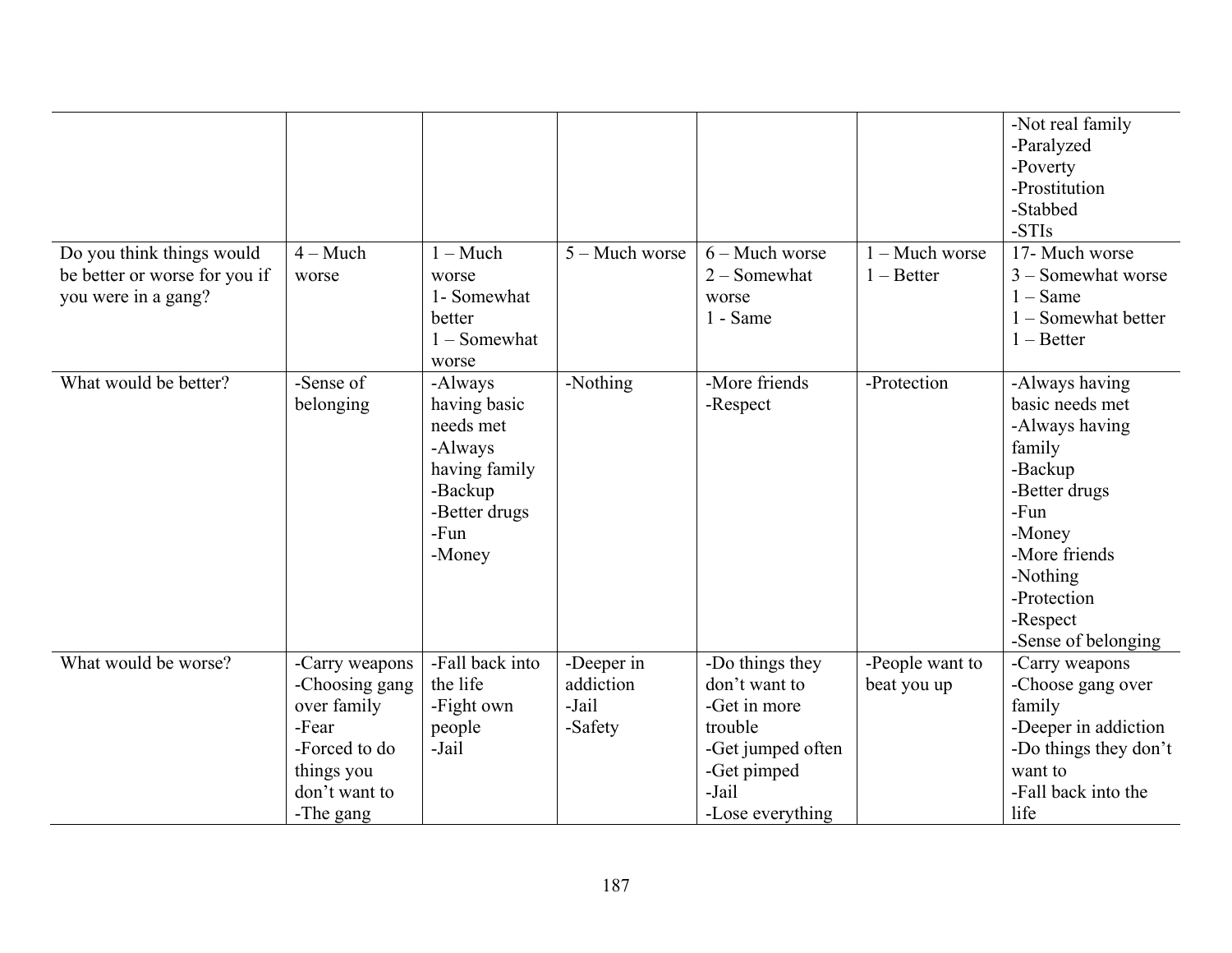|                              | mentality        |                     |                    | -Lose kids      |             | -Fear                |
|------------------------------|------------------|---------------------|--------------------|-----------------|-------------|----------------------|
|                              |                  |                     |                    | -Safety         |             | -Fight own people    |
|                              |                  |                     |                    | -Selling drugs  |             | -Forced to do things |
|                              |                  |                     |                    |                 |             | you don't want to    |
|                              |                  |                     |                    |                 |             | -Get in more trouble |
|                              |                  |                     |                    |                 |             | -Get jumped often    |
|                              |                  |                     |                    |                 |             | -Get pimped          |
|                              |                  |                     |                    |                 |             | -Jail                |
|                              |                  |                     |                    |                 |             | -Lose everything     |
|                              |                  |                     |                    |                 |             | -Lose kids           |
|                              |                  |                     |                    |                 |             | -People want to beat |
|                              |                  |                     |                    |                 |             | you up               |
|                              |                  |                     |                    |                 |             | -Safety              |
|                              |                  |                     |                    |                 |             | -Selling drugs       |
|                              |                  |                     |                    |                 |             | -The gang mentality  |
| Do people try to get you to  | $3$ – Infrequent | $1 - \text{Weekly}$ | $2 - All$ the time | $2 - Sometimes$ | - Sometimes | $2 - All$ the time   |
| join a gang? How often does  | $1 -$ Never      | $2 -$ Never         | $1 -$ Monthly      | $8 -$ Never     | $1 -$ Never | $1 - \text{Weekly}$  |
| that happen?                 |                  |                     | $2 - Never$        |                 |             | $1 -$ Monthly        |
|                              |                  |                     |                    |                 |             | $3 - Sometimes$      |
|                              |                  |                     |                    |                 |             | $3$ – Infrequent     |
|                              |                  |                     |                    |                 |             | $14 - Never$         |
| Are gangs trying to get more | $2 - Yes$        | $1 - Yes$           | $5 - Yes$          | $10 - Yes$      | $2 - Yes$   | $20 - Yes$           |
| people to join their gangs?  | $1 - No$         | $1 -$ Somewhat      |                    |                 |             | $1 -$ Somewhat       |
|                              | $1 -$ Unsure     | $1 - No$            |                    |                 |             | $1 -$ Unsure         |
|                              |                  |                     |                    |                 |             | $2 - No$             |
| When people are asked to     | $4 - Depends$    | $2 - Yes$           | $2 - Yes$          | $9 - Yes$       | $- Yes$     | $14 - Yes$           |
| join a gang, do you think    |                  |                     | $3 - Some$         | $1 - No$        | $1 - No$    | $3 - Some$           |
| most of them do?             |                  |                     |                    |                 |             | $4 - Depends$        |
|                              |                  |                     |                    |                 |             | $2 - No$             |
| Do you think there are more  | $3 - More$       | $3 - More$          | $5 - \text{More}$  | $8 - More$      | $2 - More$  | $21 - More$          |
| or less people in gangs than | $1 -$ Unsure     |                     |                    | $1 - Same$      |             | $1 - Same$           |
| a couple of years ago?       |                  |                     |                    | $1 -$ Less      |             | $1 -$ Less           |
|                              |                  |                     |                    |                 |             | $1 -$ Unsure         |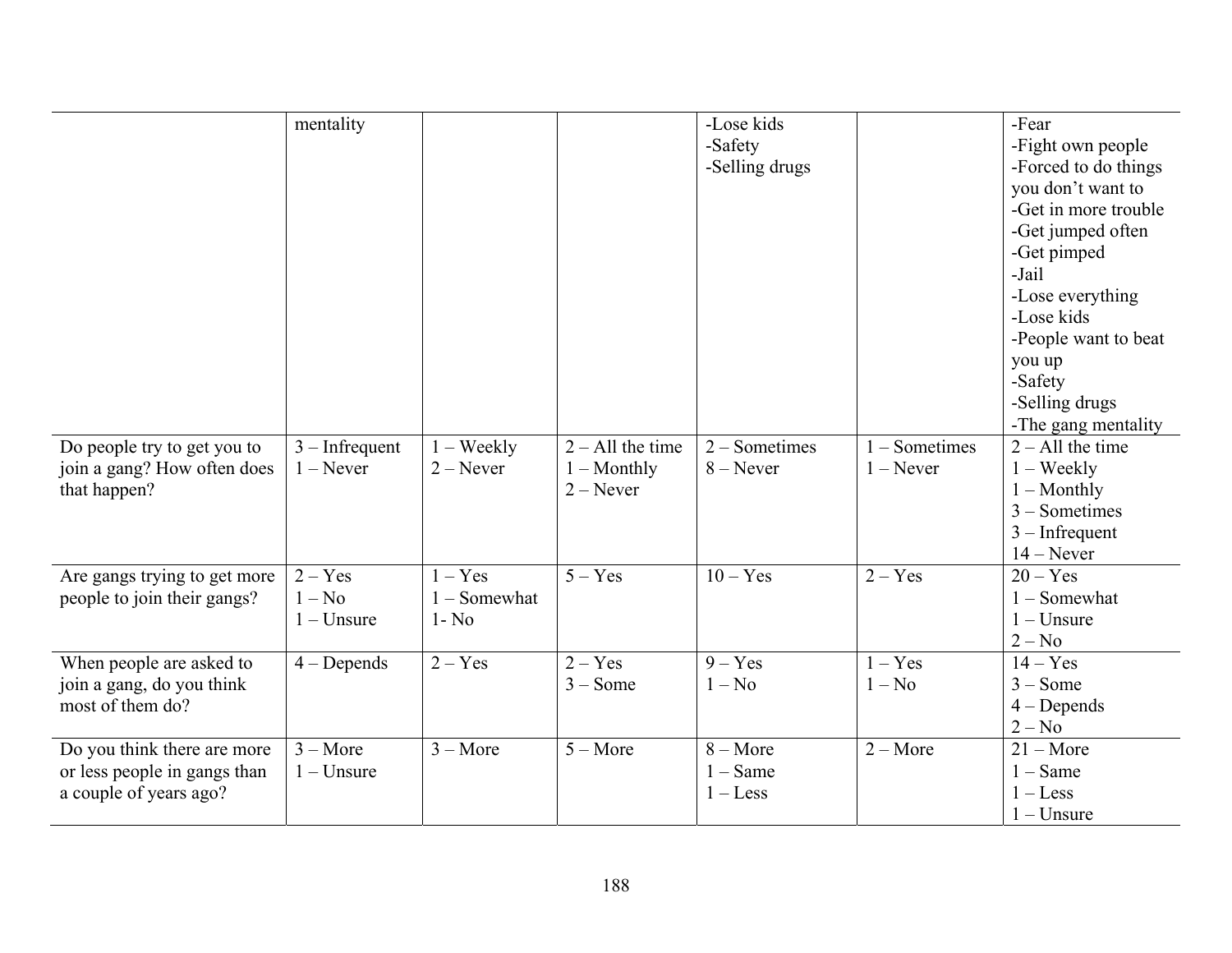| If someone is committing      | $2 - Yes$        | $1 - Not right$ | $2 - Yes$        | $6 - Sometimes$  | $1 - Depends$ | $4 - Yes$            |
|-------------------------------|------------------|-----------------|------------------|------------------|---------------|----------------------|
| crimes for their gang, or     | $1 - No$         | away            | $2 - Depends$    | $3 - No$         | $1 - No$      | $6 - Sometimes$      |
| with other people in their    | $1 -$ Unsure     | $1 - Depends$   | $1 -$ Unsure     |                  |               | $1 - Not$ right away |
| gang, do you think the police |                  | $1 - No$        |                  |                  |               | $4 - Depends$        |
| would catch them?             |                  |                 |                  |                  |               | $2 -$ Unsure         |
|                               |                  |                 |                  |                  |               | $6 - No$             |
| How likely do you think       | 4(0.82)          | 2.67(1.15)      | 3.40(1.14)       | 2.78(1.48)       | 2.50(0.71)    | 3.13(1.18)           |
| getting caught would be?      |                  |                 |                  |                  |               |                      |
| Do you think that the police  | $2 - No$         | $1 - Yes$       | $1 - Yes$        | $2 - Yes$        | $2 - Yes$     | $6 - Yes$            |
| have cracked down on gangs    | 2 - Don't know   | $1 - No$        | $3 - No$         | $7 - No$         |               | $4 - Don't know$     |
| lately?                       |                  | $1 - Don't$     |                  | $1 - Don't know$ |               | $13 - No$            |
|                               |                  | know            |                  |                  |               |                      |
| Do you think the police are   | $3 - Yes$        | $1 - No$        | $1 -$ Somewhat   | $2 - Yes$        | $1 - Yes$     | $6 - Yes$            |
| doing anything to keep        | $1 - Don't know$ | $2 - Don't$     | $1 - No$         | $2 -$ Somewhat   | $1 - No$      | $3 -$ Somewhat       |
| gangs from doing more         |                  | know            | $1 - Don't know$ | $5 - No$         |               | $8 - No$             |
| crime?                        |                  |                 |                  | $1 - Don't know$ |               | 5 - Don't know       |
| Is it pretty easy to do crime | $4 - Yes$        | $1 - Yes$       | $2 - Yes$        | $5 - Yes$        | $1 - Yes$     | $13 - Yes$           |
| and not get caught?           |                  | $1 - Depends$   | $1 - Depends$    | $2 - Sometimes$  | $1 - Depends$ | $3 - Depends$        |
|                               |                  |                 |                  | $1 - No$         |               | $2 - Sometimes$      |
|                               |                  |                 |                  |                  |               | $1 - No$             |
| If someone wanted to leave    | $4 - Yes$        | $3 - Yes$       | $3 - Yes$        | $9 - Yes$        | $1 - Depends$ | $19 - Yes$           |
| their gang, do you think they |                  |                 | $2 - Depends$    | $1 - No$         | $1 - No$      | $3 - Depends$        |
| could?                        |                  |                 |                  |                  |               | $2 - No$             |
| Are there any services or     | - STR8-UP        | -RAGS           | -Counsellors     | -STR8-UP         | -A program at | -Counsellors         |
| programs that you know of     |                  | -STR8-UP        | -Flag Bear       |                  | <b>STC</b>    | -Flag Bear           |
| that could help them?         |                  |                 | -STR8-UP         |                  |               | -Minister            |
|                               |                  |                 | -Minister        |                  |               | -RAGS                |
|                               |                  |                 |                  |                  |               | -STC                 |
|                               |                  |                 |                  |                  |               | -STR8-UP             |
| Do you have any personal      | $4 - Yes$        | $3 - Yes$       | $5 - Yes$        | $9 - Yes$        | $1 - Yes$     | $22 - Yes$           |
| experience with gangs         |                  |                 |                  |                  | $1 - No$      | $1 - No$             |
| yourself?                     |                  |                 |                  |                  |               |                      |
| Are you involved in a gang    | $3 - Yes$        | $3 - Yes$       | $4 - Yes$        | $5 - Yes$        | $1 - Yes$     | $16 - Yes$           |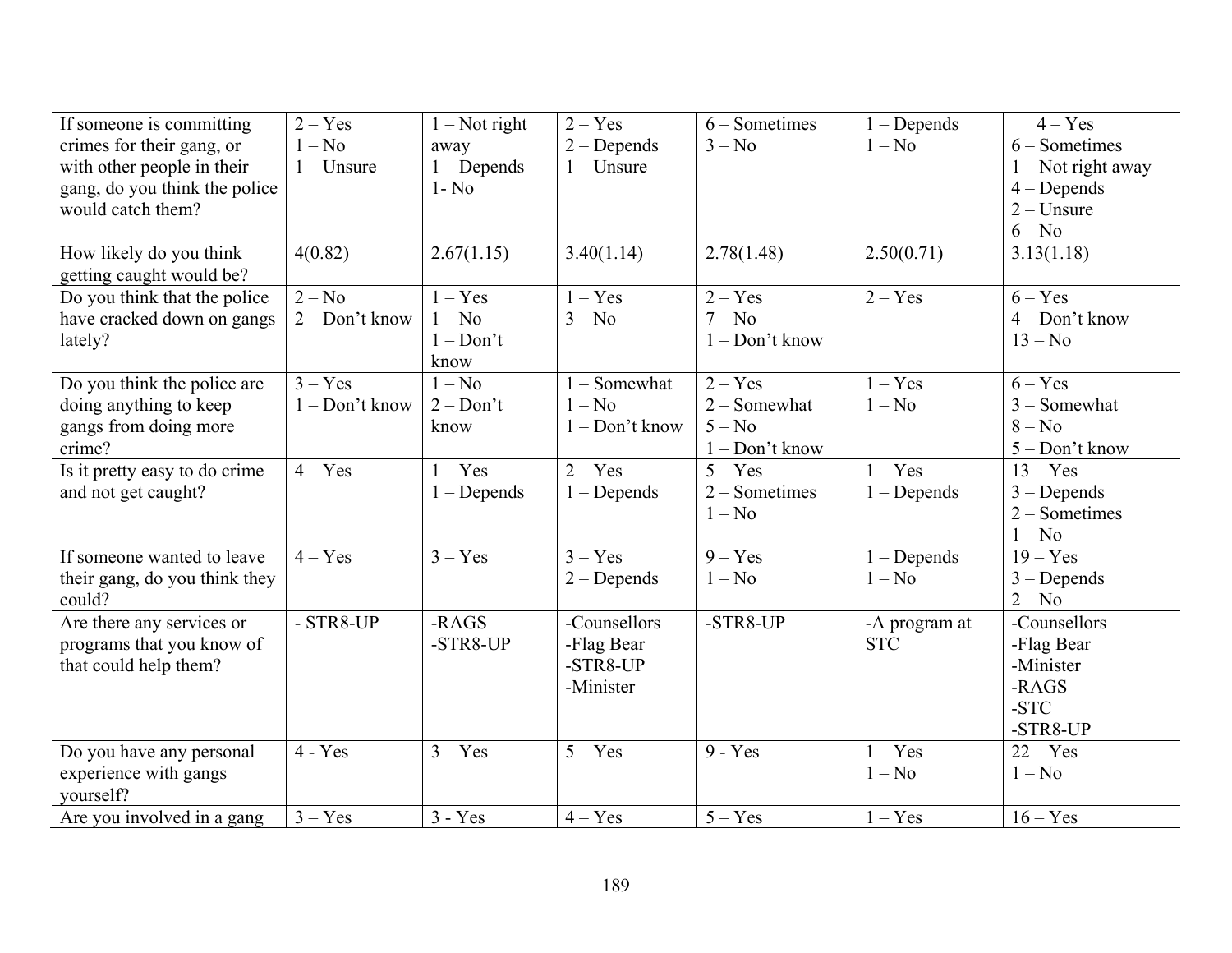| now or were you in the past?   | $1 - No$      |                |                 |                   |                  | $1 - No$             |
|--------------------------------|---------------|----------------|-----------------|-------------------|------------------|----------------------|
| Can you tell me the number     | $2 - 4$       | $2 - 4$        | $3 - 3$         | $-$ "5"           | $1 -$ "4"        | $1 - 2 - 3$          |
| that best describes your       | $1 -$ "5"     | $1 -$ "5"      | $1 -$ "5"       | $2 - 4$           |                  | $4 - 3$              |
| place in the gang?             |               |                |                 | $1 -$ "3-4"       |                  | $1 - 3 - 4$ "        |
|                                |               |                |                 | $1 -$ "3"         |                  | $7 - 4$              |
|                                |               |                |                 | $1 - 2 - 3$ "     |                  | $4 - 5$              |
| How long have you been         | 18 months to  | Two years to   | One and a half  | Two months to     | Two to three     | Two months to entire |
| involved with this gang?       | two years     | four years     | years to 14     | entire adult life | months           | adult life           |
|                                |               |                | years           |                   |                  |                      |
| Would you consider yourself a  | $3 - Yes$     | $3 - Yes$      | $4 - Yes$       | $4 - Yes$         | $1 - Yes$        | $15 - Yes$           |
| gang member? Did you consider  | $1 - No$      |                |                 |                   |                  | $1 - No$             |
| yourself a gang member?        |               |                |                 |                   |                  |                      |
| Do you have any no-contact     | $4 - No$      | $3 - No$       | $1 - Yes$       | $1 - Yes$         | $2 - Yes$        | $4 - Yes$            |
| conditions?                    |               |                | $4 - No$        | $7 - No$          |                  | $18 - No$            |
|                                |               |                |                 |                   |                  |                      |
| In the future, would you like  | $4 - Less$    | $2 - Same$     | $2 - Same$      | $2 - Same$        | $1 - More$       | $1 - \text{More}$    |
| your involvement with the      |               | $1 -$ Less     | 2-Less          | $7 - Less$        | $1 -$ Less       | $6 - Same$           |
| gang to stay the same,         |               |                |                 |                   |                  | $15 - Less$          |
| become more involved, or       |               |                |                 |                   |                  |                      |
| less involved?                 |               |                |                 |                   |                  |                      |
| Was it difficult to leave your | $2 - Yes$     | $2 - Yes$      | $3 - Yes$       | $2 - Yes$         | $1 - No$         | $9 - Yes$            |
| gang? Or would it be?          | $1 - No$      | $1 - No$       | $2 - No$        | $3 - No$          |                  | $8 - No$             |
|                                |               |                |                 |                   |                  |                      |
| How likely are you to leave    | N/A           | $1 -$ Somewhat | N/A             | N/A               | $1 -$ Somewhat   | $2 -$ Somewhat       |
| your gang in the next 6        |               | likely         |                 |                   | unlikely         | unlikely             |
| months?                        |               |                |                 |                   |                  |                      |
| What things make it hard for   | -Acceptance   | -Brothers      | -Brothers       | -Fear             | -Brothers        | -Acceptance          |
| you to leave your gang?        | -Belonging    | -Sisters       | -Drug addiction | -Responsible for  | -Too much beef   | -Belonging           |
| What made it hard to leave     | -Brothers are |                |                 | girls under her   | with other gangs | -Brothers            |
| the gang?                      | now enemies   |                |                 | -Safety           |                  | -Brothers are now    |
|                                | -Intimidation |                |                 |                   |                  | enemies              |
|                                |               |                |                 |                   |                  | -Drug addiction      |
|                                |               |                |                 |                   |                  | -Fear                |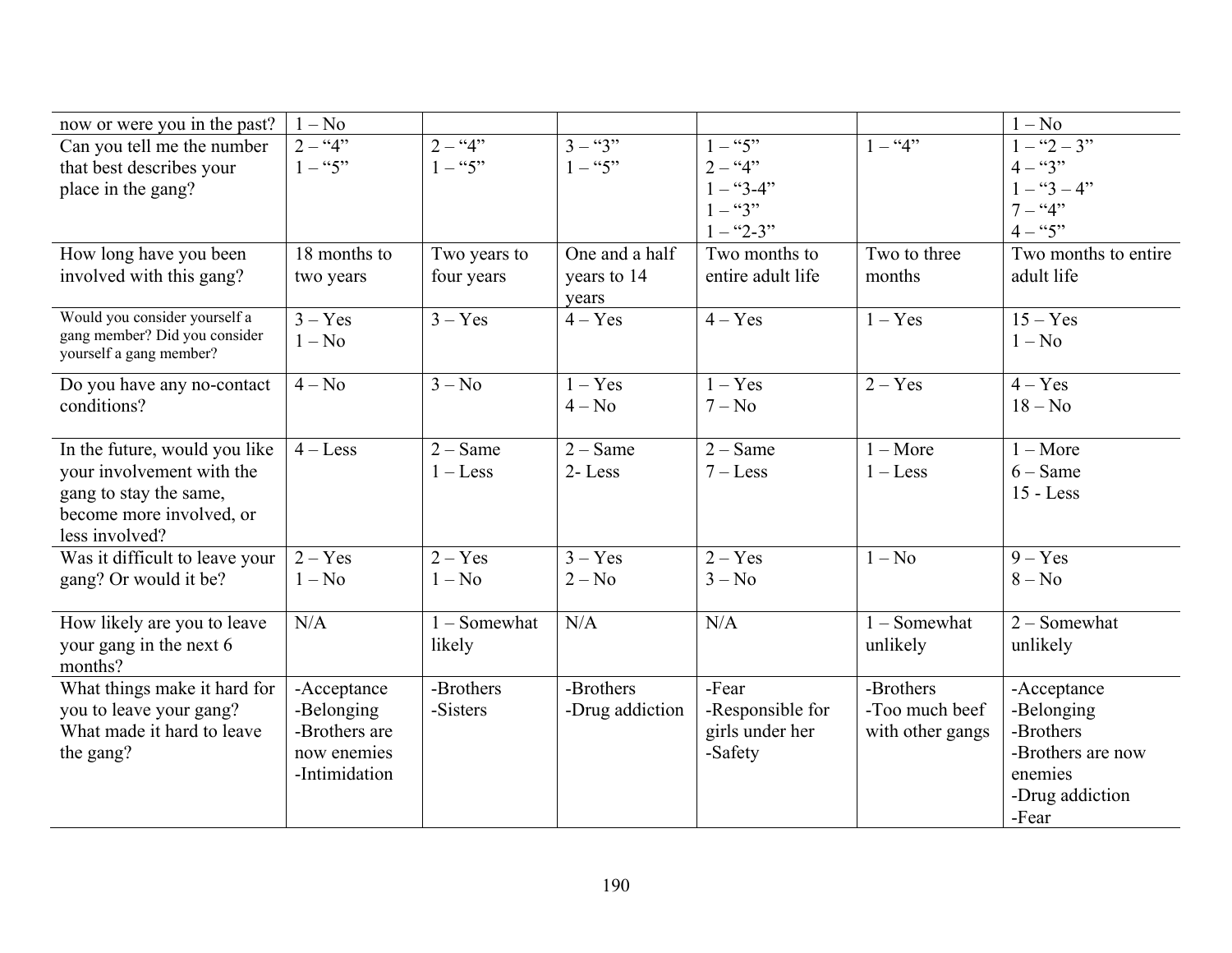|  |  |  | -Intimidation    |
|--|--|--|------------------|
|  |  |  | -Responsible for |
|  |  |  | girls under her  |
|  |  |  | -Safety          |
|  |  |  | -Sisters         |
|  |  |  | -Too much "beef" |
|  |  |  | with other gangs |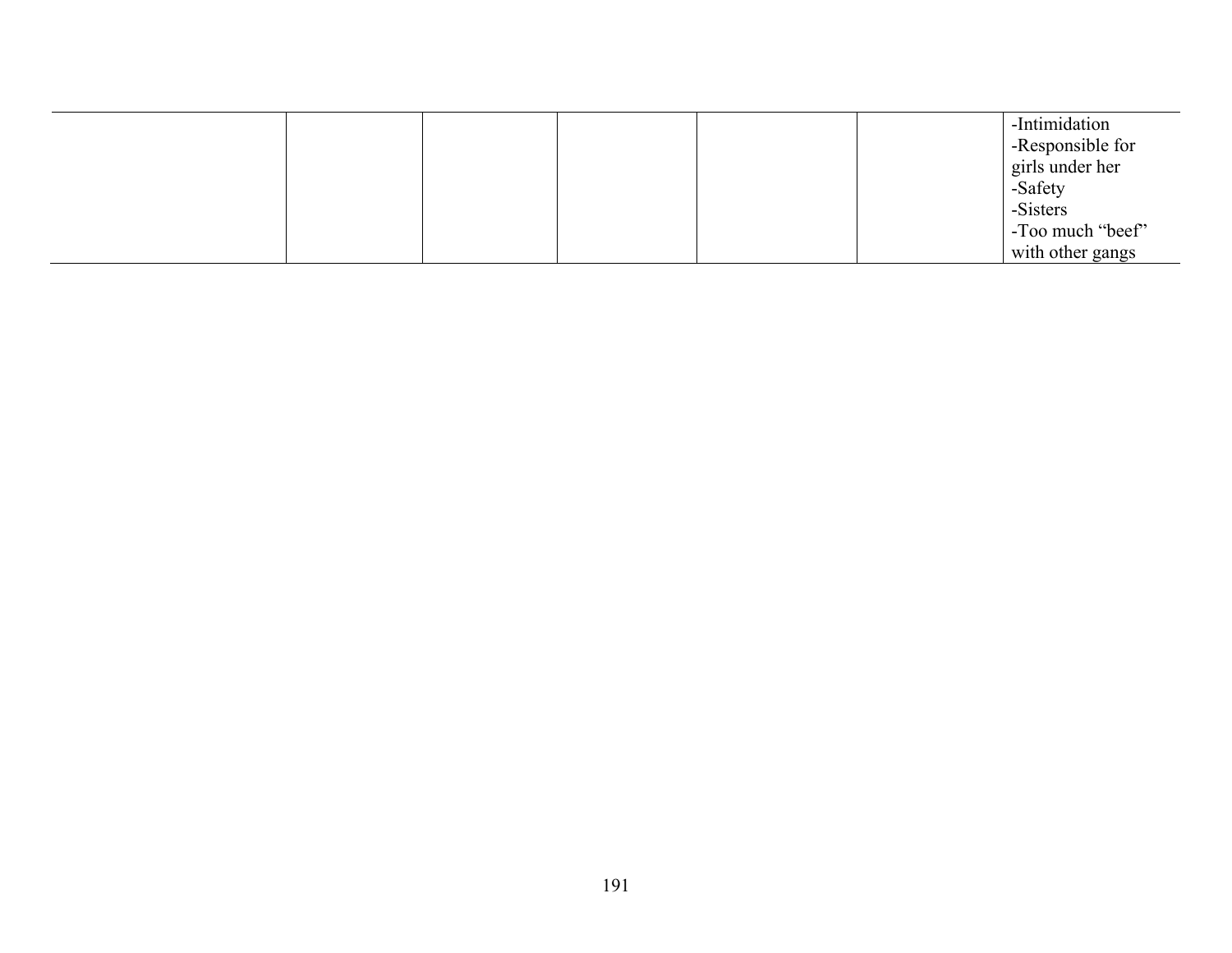# **Appendix N: Interview with a Mother who Volunteers at the Kinsman Activity Place in its Entirety**

# **Interview with a Mother who Volunteers at the Kinsman Activity Place**

In conducting interviews at the Kinsman Activity Place Women's Group, the Evaluation Team interviewed a volunteer with the group. Although it was quite apparent that this woman did not fit into the same category of analysis as other participants, she was nevertheless able to provide some insights into gang-life in Saskatoon. In particular, she provided some perspective of family members who have been hurt by gang violence.

One member from the interview team interviewed this woman during her first visit to the KAP women's group. She mentioned that she has been coming to the KAP for the two weeks prior to the interview. She believes that the KAP is good for the community by providing services for people who need support. She also believes that these women are able to bond and support each other. When asked specifically about programs that she would like to see, she said she would like to see some trauma groups for people who have suffered traumas in Saskatoon that were violent. She said that she went from experiencing extreme trauma to engaging in one-on-one intensive counselling for a couple of years, but that there was nothing around to help her to integrate back into the community or to help her feel like she was part of the community again.

She was then asked if she thought most people want to join a gain. She said that she does not believe that children think about joining gangs and that schools are a fertile breeding ground for gangs.

*If they are poor, if they are Native, if they have like old clothes or they need shoes. And the older boys in schools or the older girls get a hold of them and befriend them and they give them like a smoke or give them like a coat or something. Eventually they owe, there's like this obligation that you owe me, you know. And eventually they get into violent crimes and as they get older they become more desensitized to hurting people and they don't really have a conscious about it.* 

She also talked about how the gangs are growing in the city. When asked what she thought some of the benefits were for gang members, she said that for the young people, it is some kind of commonality and trust that builds between the guys in the group.

*If you got somebody who would do anything for you, anything then I think that that there's a feeling of security with the a group as opposed to being individual and I think if you need something I think you can turn to the gang for it. I think a big part of it, everybody scared, everybody is scared to walk out the doors at night, anybody that's not really a part of any of that and tries to stay away from it or tries to protect their children from that or their grandchildren, its your always looking over your back, you're always looking around and scoping out like the parking lot and you know that they are watching you so you're watching them and it's constant. You can't even let your guard down.* 

She also discussed how people are always in fear and have to be careful about what they wear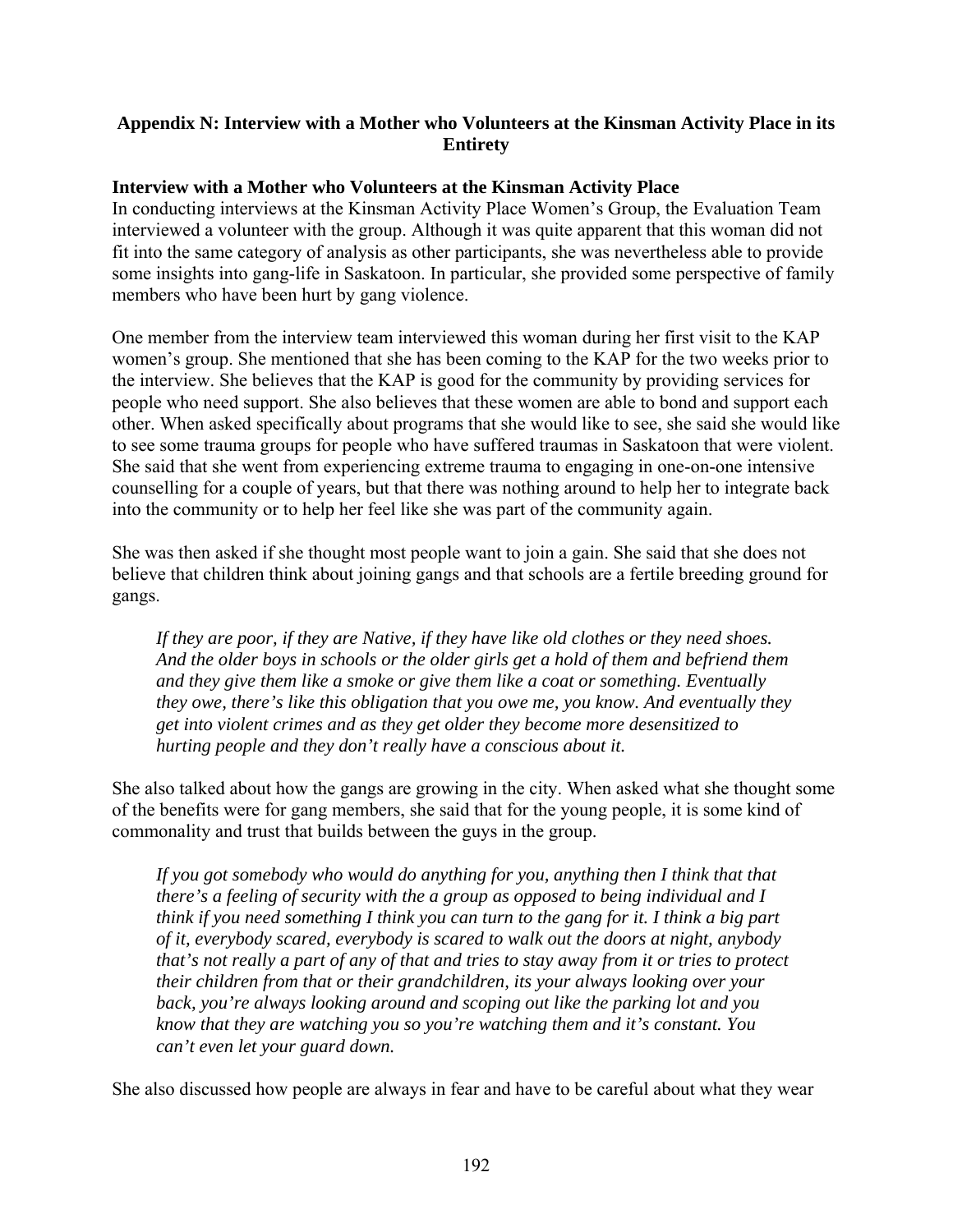when they are walking around on the west side of the city.

*And you can't dress up, you can't look, you can't wear like I have diamond earrings and I didn't take it off today but I wouldn't be wearing these. Like I just forgot they were on but you don't wear diamonds or stuff like that because anything flashing and they want it, they are going to come and take it.* 

She said that this fear controls how people behave in the city. She talked about an instance where her son's friend went out and spent his first pay cheque on new clothes and was robbed by a gang when he left the mall. But he never called the police because of fear and the potential for intimidation by those who robbed him.

*The police are not getting all the phone calls. they are not getting every single thing that's going on that's a crime because they're called a rat if they go to the police, if they are Native so they just say, they think about it very quickly and they just drop and say take it, it's not worth being killed for, so and then there's trauma to deal with and they get no help for it because they didn't charge them.* 

When asked if she has ever been approached to be in a gang, she indicated that she has not. However, her kids have been approached and hurt by gangs. She explained that her oldest grandchild is currently at an age where he is very vulnerable to the influence of gangs, and dealing with a lot of things at the moment. She said that the gangs are trying to get him addicted and that he is starting to steal expensive things, such as a camcorder. She mentioned that, when her daughter was a teenager, a girl tried to slash her throat with a knife because she would not join a gang. Fortunately, her martial arts training helped protect her from serious harm.

*Every Native child growing up in the city experiences real conflict when they are growing up here and they either really have to defend themselves and fight to be an individual or you have to get through those teen years and they are going to be fighting all the way through life ... and my kids fought.* 

She said that her kids were frequently approached by gangs, and that they had to move to different schools. She also mentioned that she felt that the teachers and the schools systems were not structured in a way that helps the children with their safety; many young people are afraid to discuss gang issues at school. She believes that there has to be some sort of safety in the schools because that is where many of the problems begin and fester.

She was then asked if she thought that someone who was committing crimes for their gang, or with other members of their gang would get caught. She believed that most people get away with their crimes largely because people live in fear and do not report the crimes.

*People don't report. They turn their cheek to it because they say that the people won't take them long to find out who are or who your family is. I think a lot of them get away with crime.* 

When asked to rate how likely getting caught would be on a scale from one to five, she said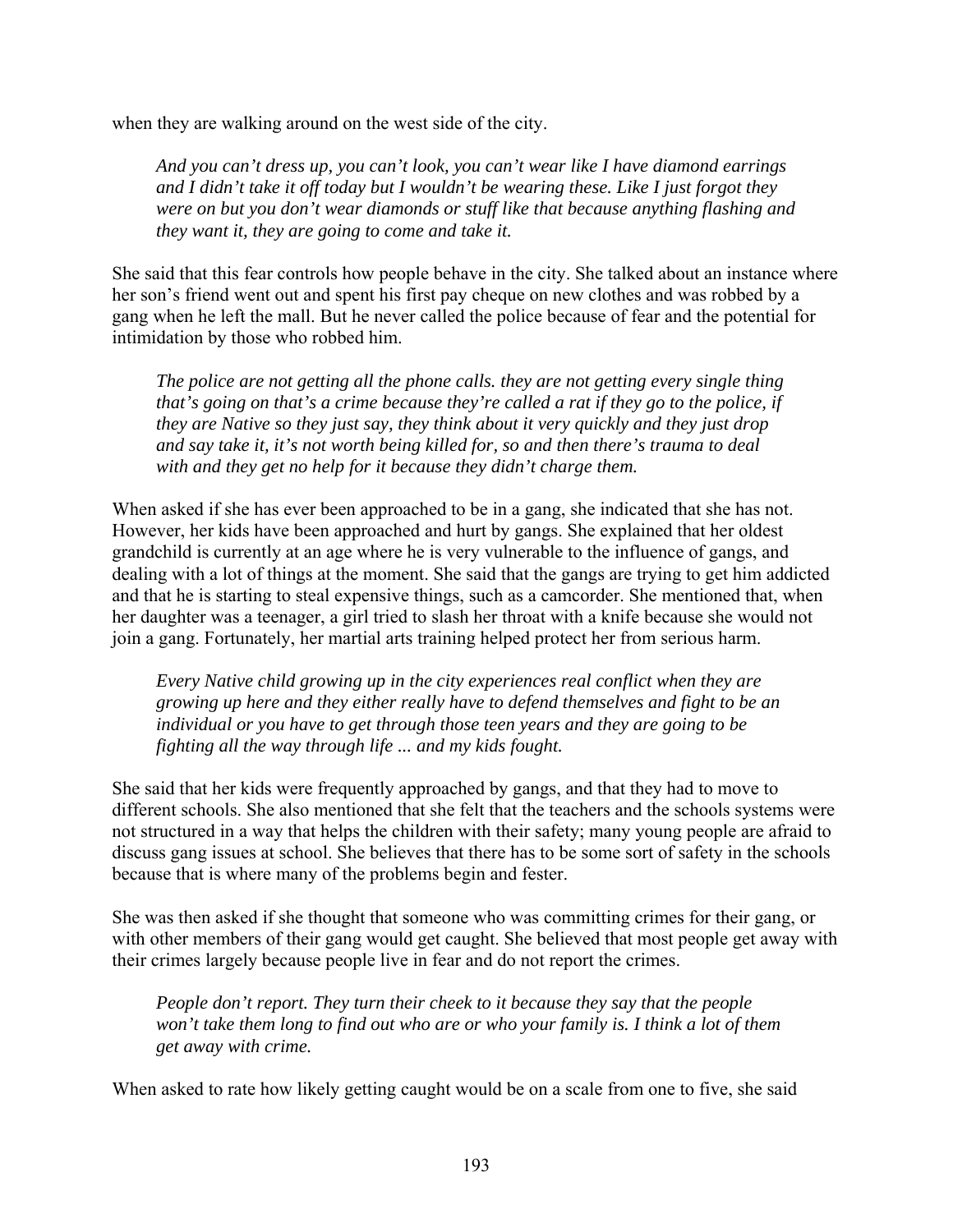somewhere in the middle. When asked if she thought the police were cracking down on gangs lately, she was not too sure. She was then asked if she thought that someone could easily leave a gang if they wanted to.

She explained that when her son left the gang, he also left his "bros" and that is something they will never let him live down. She was then asked to comment on whether she thought that there were any services or programs to help people who want to leave a gang. She mentioned that, in her son's case, he has a strong family with strong family supports. In order to be a supportive family, she explains, you have to be sober with no addictions in the family in order to deal with the addictions of the gang member as they leave the gang.

*With the youth you have to deal with their addictions, you have to deal with the alcoholism, you have to deal with you know the crime wave that they were in, and your thinking that he wasn't my son anymore, someone took him away from me. He was this strange hard person that was sleeping in my sons bed, and it's like you had to keep showing lots of love, showing lots of support, showing lots of affection and slowly stripping those people away out of your child's life and you have to do it very hard and very fact and systematically, like how they got him into it. You have to pull him and strip all that stuff away and bring him back to humanity again.* 

She did not know of any actual programs that could help, but would like to see a life skills program for youth that could help them get their lives back on its proper track.

When asked if she had ever been asked to join a gang, she indicated that she grew up in the United States and was never asked to join any gangs while living south of the border, although she did indicate that she was exposed to gangs and gang violence. When asked if there was anything else that could be done to help youth leave their gang, she suggested:

*Anything that goes on in this city is like fast, rush rush, you know. Lets hurry up and get you in this rehab program, lets hurry up and get you clean and its only 1 week over there at Larson House. You know what you really have to do is bring them back. Somewhere where they can have, the can have peace of mind. where they don't feel scared, where's there's no stress, where's there's no peer pressure, there's no lets run out and make lots of money and work really hard, you know. There's always temptation in the city. And if you remove them and put them in an area where's there's limited temptation and you got a whole community helping you. There just seem to be that, if there was some kind of lodge. If they actually made a lodge somewhere in an area where there was no desire for alcohol or drugs, I think that would a big benefit. I think that you know maybe we have lots of programs, but are they working? No, you always have to have a really strong family to make sure that person is helped. So you put them out in a lodge. I always thought of that, you get them thinking, get their spirit back, get their soul back...I think it would be very beneficial for someone to go through a program like that, even if it's just to get them thinking about themselves. Me instead of we, you know get them desensitized to that gang stuff because it takes them awhile to get.*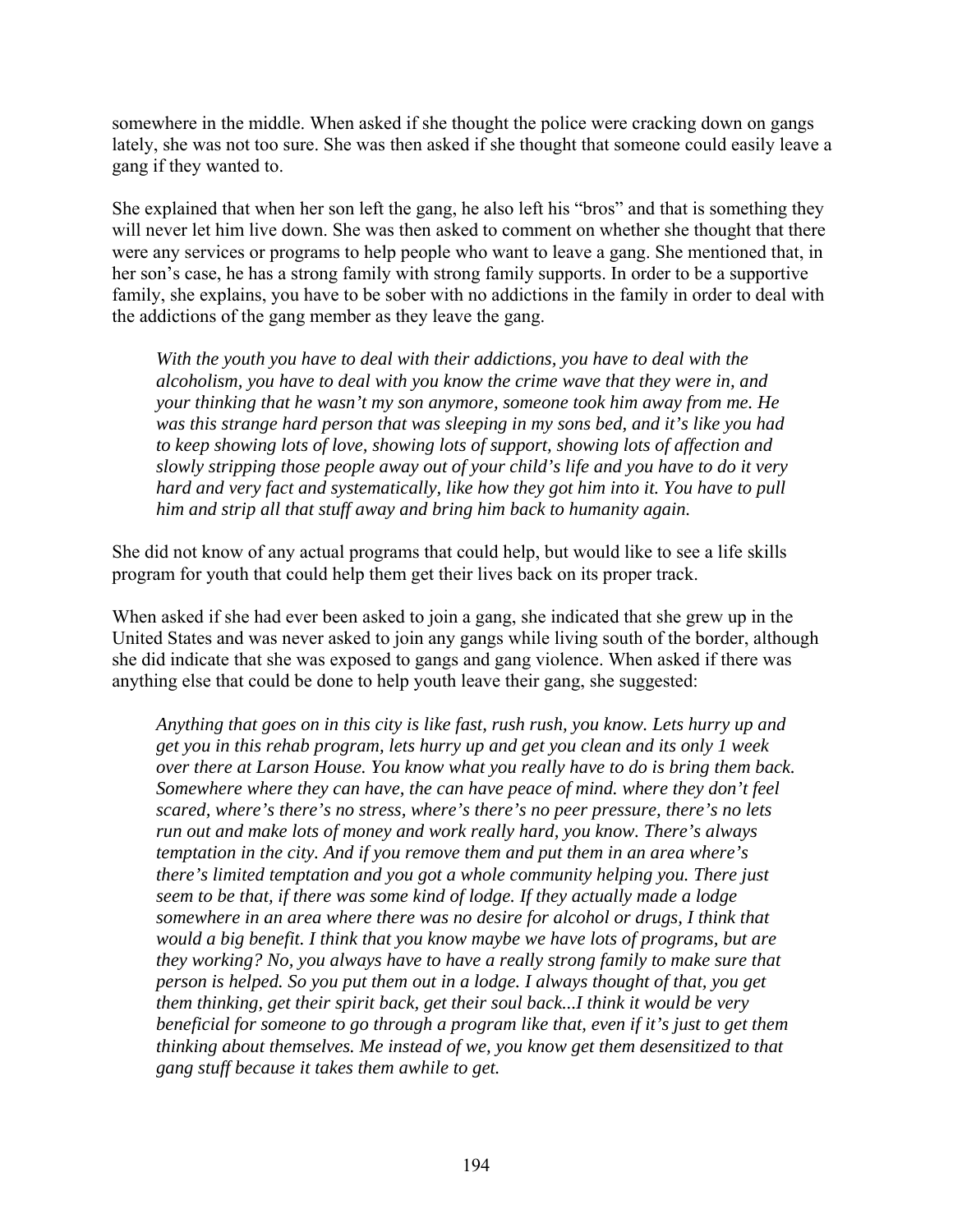## **Appendix O: An Interview with the Originator of STR8-UP in its Entirety**

#### **Interview with the Originator of STR8-UP**

The Evaluation Team interviewed the Originator of STR8-UP, a diocesan priest in Saskatoon, who is recognized as a local authority on gangs. He was recently awarded the Order of Canada that recognized his outstanding achievement working with gangs and young people with addictions. The Evaluation Team believes that the present evaluation would not be complete without his wise counsel.

#### STR8-UP

When asked about his work with gangs, he observes that he works mainly (but not only) with those who are ready to leave their gang. However, he stresses that the STR8-UP program does not actively recruit gang members per se; rather, it is the responsibility of the gang member to initiate contact and ask for advice about leaving their gang.

There are five conditions that are necessary for membership in STR8-UP: drop your colours, deal with your addiction, work at being honest and humble, and commit four years of your life to STR8-UP.

*The goals are very simple. If you're a parent, you have to be a loving parent. If you have a partner, you have to be a faithful partner. And to become, thirdly, a responsible citizen.* 

Although developed by a diocesan priest, he stresses that STR8-UP is not a faith-based group; anyone and everyone wanting to leave their gang is invited to seek help.

When asked about the particular services offered by STR8-UP, he observed that STR8-UP can help in many ways: gang members can be encouraged to participate in reading and education programs that help prepare them for meaningful employment opportunities; programs such as Narcotics and Alcoholics Anonymous help participants stay clean and sober; or members can participate in such ceremonies as a sweat lodge. However, it is important to observe that STR8- UP does not implement the above programs per se; rather, STR8-UP encourages participants to actively seek out those community organizations and agencies which offer needed programs and services.

#### His Role

He explained that he first began working with First Nations people in 1977, where he worked in the Arctic for five years doing economic development. He then came back to Saskatoon to work at Joe Duquette High School (now Oskayak High School) where he stayed for ten years. During his time there it had became clear that the learning dimension of the school was not successful. Instead, there had to be an added dimension which was given equal importance and prominence to learning at the school - healing. Upon this realization, the staff worked very hard to turn the school into a place conducive to healing and learning. In essence, every teacher became a counsellor and addressed real life issues, such as suicide, addiction, rape, and Foetal Alcohol Syndrome.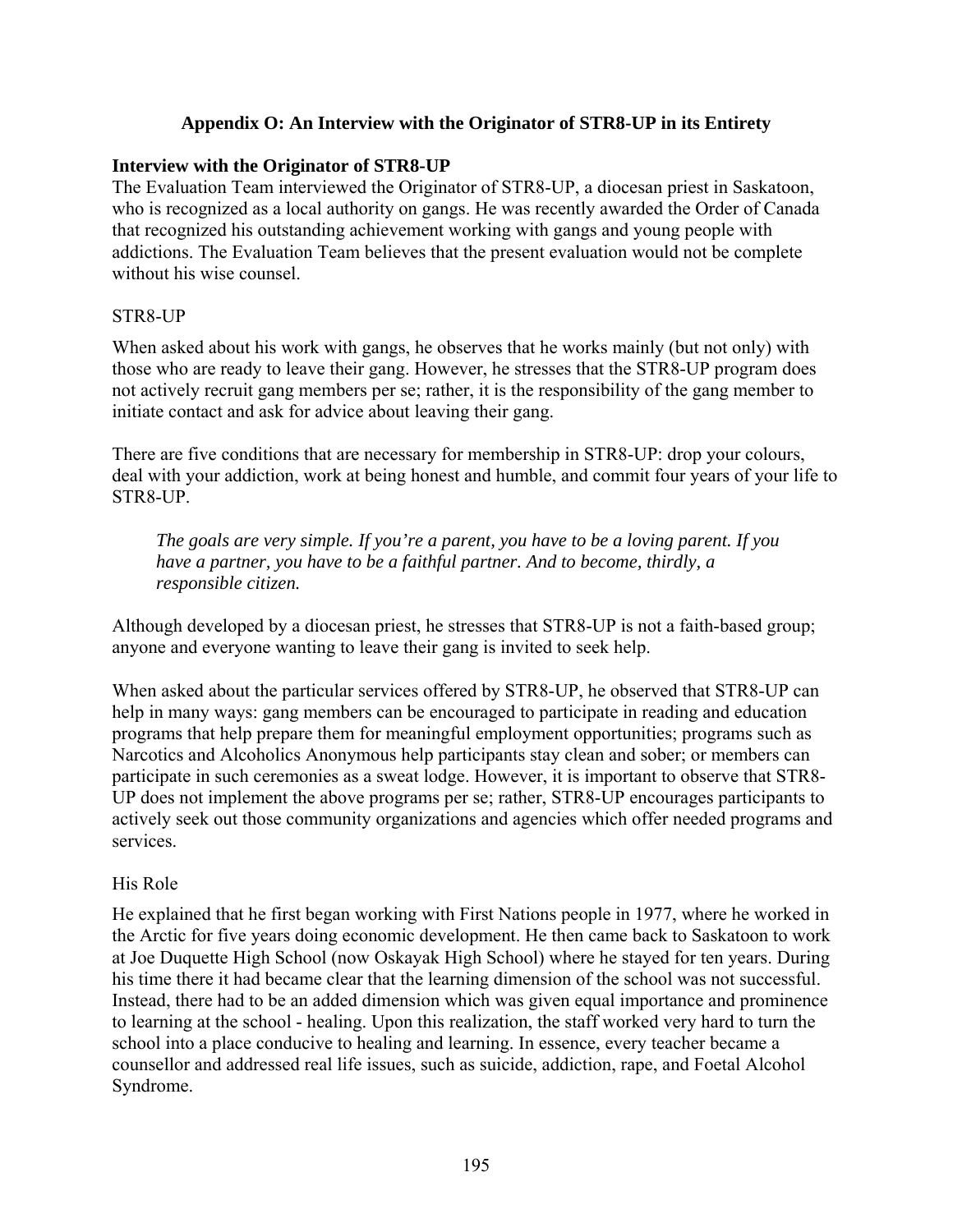After working at the high school for ten years, he felt that it was time to bring his work to the Correctional Centre in Saskatoon. He spent seven years at the Centre until his retirement. Even though he was retired, he soon discovered that many of the people he had met in school, jail, and on the street continued to ask for his help. Over the years, he has worked with over 50 ex-gang members. His main goal has been to help provide gang members with the knowledge and skills needed to leave their gangs and find meaningful employment. Although he is retired, he continues to help gang members whenever he can.

# Funding

Until recently, he covered STR8-UP's expenses out of his own pocket. STR8-UP has recently established a working relationship with the John Howard Society, which now takes care of the program's auditing and bookkeeping. The Society has also provided him with an assistant who will eventually take over his position.

# Perception of Gangs in Saskatoon

When asked what he does to address the gang issue in Saskatoon, explained:

*I don't address the issue of gangs in Saskatoon. What I do is help guys who want to leave the gangs to find their path, their journey, their healing path so that they can have a normal life. And if that impacts the gang situation in Saskatoon, ok. But, I don't work with – I'm not in a war against the gangs, I'm not battling the gangs, I'm not anti-gang, I'm just there to help the guys who want to get out. Cuz nobody else wants to help them out, nobody believes in them. Who believes in guys who want to get out of gangs? You know, so somebody has to believe in them*.

When asked if a lot of people want to join a gang, he says that often, the decision to join a gang is not really a matter of choice, as much as joining is often a matter of necessity. For example, offenders will often join gangs in prison in order to protect themselves from other rival gangs. He goes on to explain:

*If your older brothers are in a gang, you almost don't have a choice. If your dad and your uncles are gang members, you almost don't have a choice. If you're a little guy on the street and people are beating you up and say 'well, if you join a gang nobody will beat you up', well then you almost have no choice. If nobody loves you, nobody wants you at home, mom and dad are drinking all the time, and they beat you and they kick you out – you're going to look for someplace to belong. So, you might not want to join a gang, but at least you have someplace to belong.* 

He adds that parents, and society in general, are partly to blame for the growing gang problem for letting many children fall through the cracks.

When asked about the benefits that come from being in a gang. He observes that gangs not only provide protection and the opportunity to make money, they also become a member's extended family. He wryly observed that society consists of other, more socially acceptable "gangs" such as the RCMP, the City Police, the Lions, Elks, and the Kiwanis Club. Such groups also form around a common interest, and readily satisfy members' various social needs of all kinds.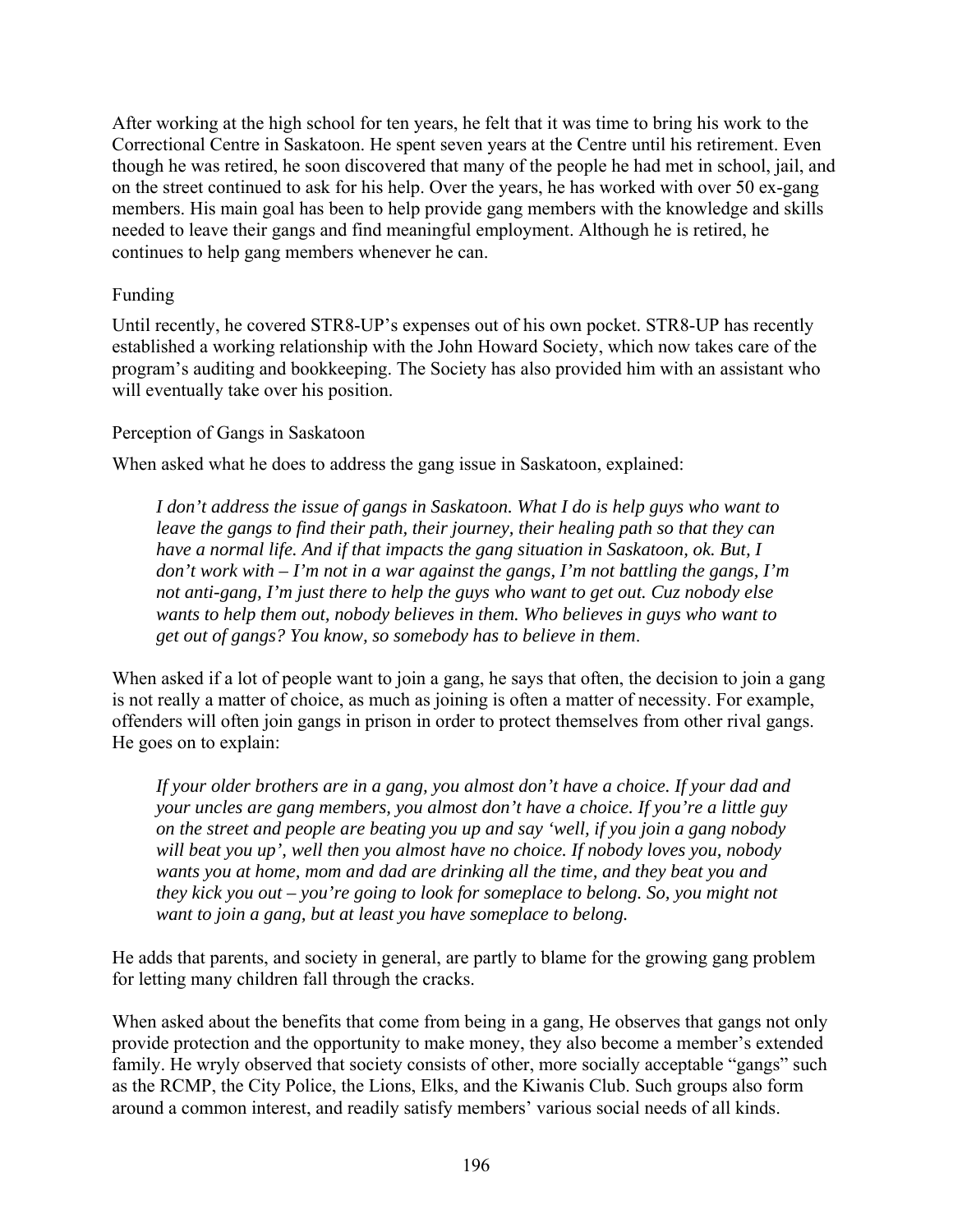He then discussed the lack of programs and activities that were once available for children. Some of these activities mentioned included the Boy Scouts, hockey teams, and baseball teams. Unfortunately, schools and churches are no longer as involved in developing such activities for young people as they once were.

When asked what some of the bad things that come from being in a gang, he states that:

# *You will either die or go to jail. Or you'll kill somebody or stab somebody. But nothing good comes out of a gang.*

When discussing gang recruitment, he feels that gangs are actively trying to recruit members. He explains that there are "three R's" of gang membership - recruitment, retaliation and respect. He says that you acquire respect by being a *"hard ass."* This can be done by a number of things, such as killing someone, stabbing someone or doing a break and enter. When a gang member is disrespected, a gang will retaliate on behalf of its members.

He believes that there are more people in gangs than a few years ago. His reasoning behind this statement is simple: Gangs are making deeper inroads into the province's various reserve communities. Similarly, the number of gang members is growing in the province's urban centres.

# *It's vicious what's happening out there, people don't realize it.*

He believes that the police are doing their best to crack down on the growing gang problem. He says that you "*can't turn around on the West side without bumping into a cop.*" He does not have a problem with that and that people have to feel safe. He then goes on to discuss his admiration for the police and acknowledged how tough of a job they have.

Although the police are doing their best to keep gangs in check, they are often hindered by the fact that many gang-related crimes are not reported because gang members "don't rat out one another." Similarly, many citizens may not report a gang-related crime out of fear of retaliation. He acknowledged that he cannot be certain about this, but his experience tells him that this is the case.

When asked if it is pretty easy to commit a crime and not get caught, he laughs.

# *Oh yeah, as long as you're sober, and not high.*

When asked what makes it hard to leave a gang, he discussed the journey of healing for those who want to leave the gang lifestyle behind. He developed a paper that chronicles the challenges that gang members face when leaving their gang. He suggests that their journey typically involved four phases: the decision making phase, the vacuum phase, the reclaiming phase and the stabilizing phase. This is advice that he gives to STR8-UP members to give them a picture of where they are, what they have done, and where they need to go. These stages highlight the importance of the four year commitment to STR8-UP in order to facilitate gang exit. This has been really helpful for those who do not see a light at the end of the tunnel. When they finish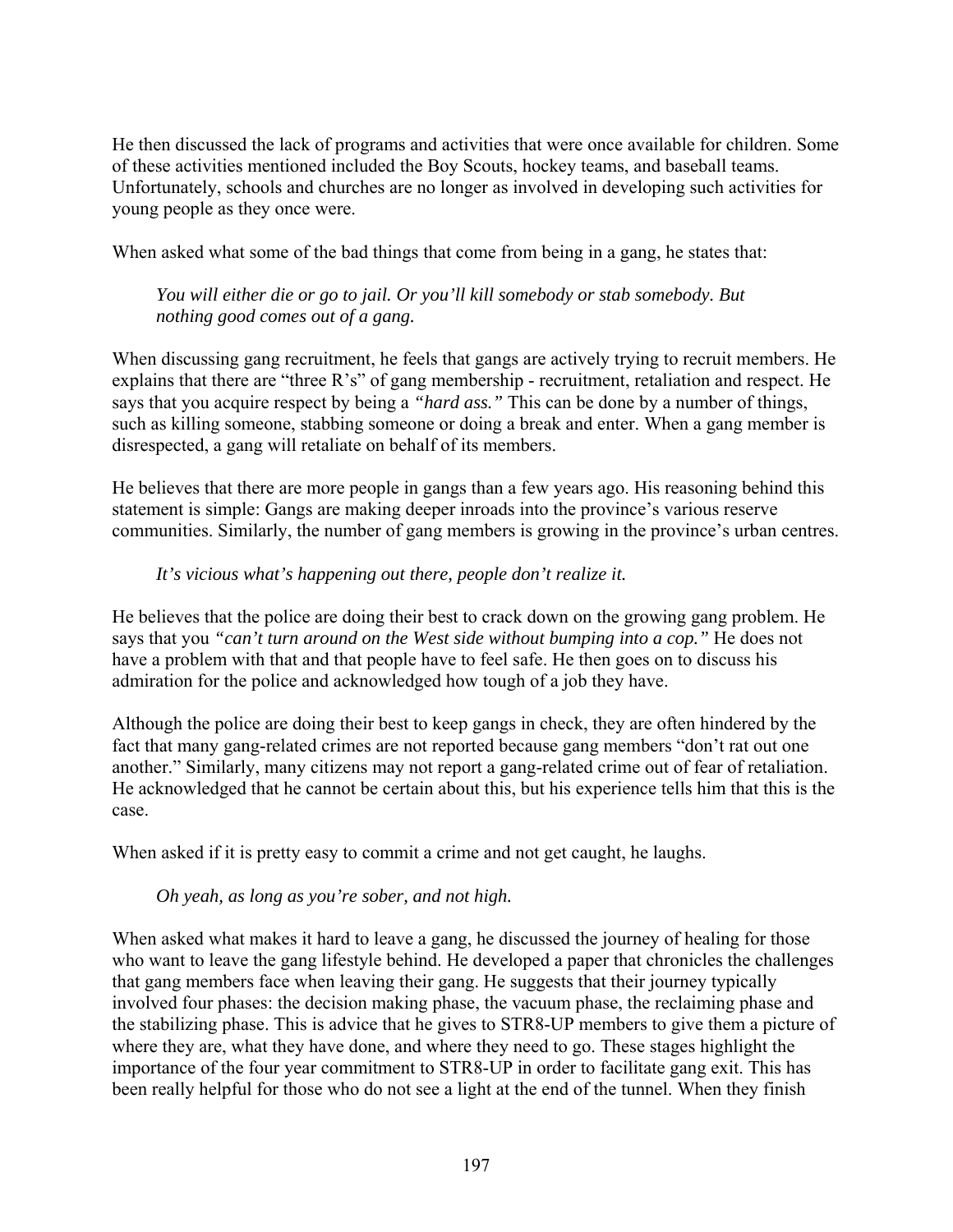reading it they say "hey, yeah I think I can do this." STR8-UP helps provides gang members with a road map and confidence to abandon the gang lifestyle.

Thoughts and recommendations for the future

Although leaving one's gang may often be difficult, leaving is not an impossible task. If the individual sincerely wants to leave their gang, and is willing to reach out for help, he can soon learn to become a responsible citizen. But the goal of STR8-UP is not to push; its goal is to lead.

*We don't walk ahead of them to lead and we don't walk behind them to push; we walk beside them. They are men – and women – they are not kids; they need to be treated like adults.* 

In discussing whether there are enough available services and programs to keep children and youth out of trouble, he explained that this is not the central, all-defining issue. He says that you can have a million programs, but it will not matter if you do not love the kids.

*You gotta love your kids, you gotta love the guys you're working with. It's a matter of relationships. It's all about relationships, it's got nothing to do with a 12 year old, a 10 year old... if you don't have relationships, a positive, healthy, wholesome, creative relationship, the kid will quit on you, or he'll use you*.

However, this is hard when most people work from 9 to 5. As a professional, it is hard to get personally involved in one's work. *"So how are you going to create a relationship?"* he asks. There are very few people who are able to do this, and those who do are the exception. He described his assistant (of John Howard Society and STR8-UP) as one of these people.

*That man is unbelievable, he is something else. He is so kind and generous and thoughtful and caring. I haven't met too many like him.* 

Although he does feel that programs are important, he also believes that you first must start with a way of life or a relationship, and then you start the program that meets the needs of those people. He does not see STR8-UP as a conventional program per se; he sees it as promoting a way of life.

*Programs are not the answer. It's the values, it's the way you live your life that will bring about change.* 

One of the most important things about what they are doing in STR8-UP is reaching out into the community. Over the past year alone STR8-UP has participated in many activities such as networking with and giving presentations to various agencies. He feels that it is important for the STR8-UP members to continue to do what they are doing – it is their healing journey. They need to tell their story, become involved, take pride in who they are, and get the positive feedback.

He would like people to look at the members of STR8-UP as a bunch of people who are positive and are doing a good job – yet understand that they are not perfect. It is expected that people will sometimes backslide into their former lifestyle. As he observed;